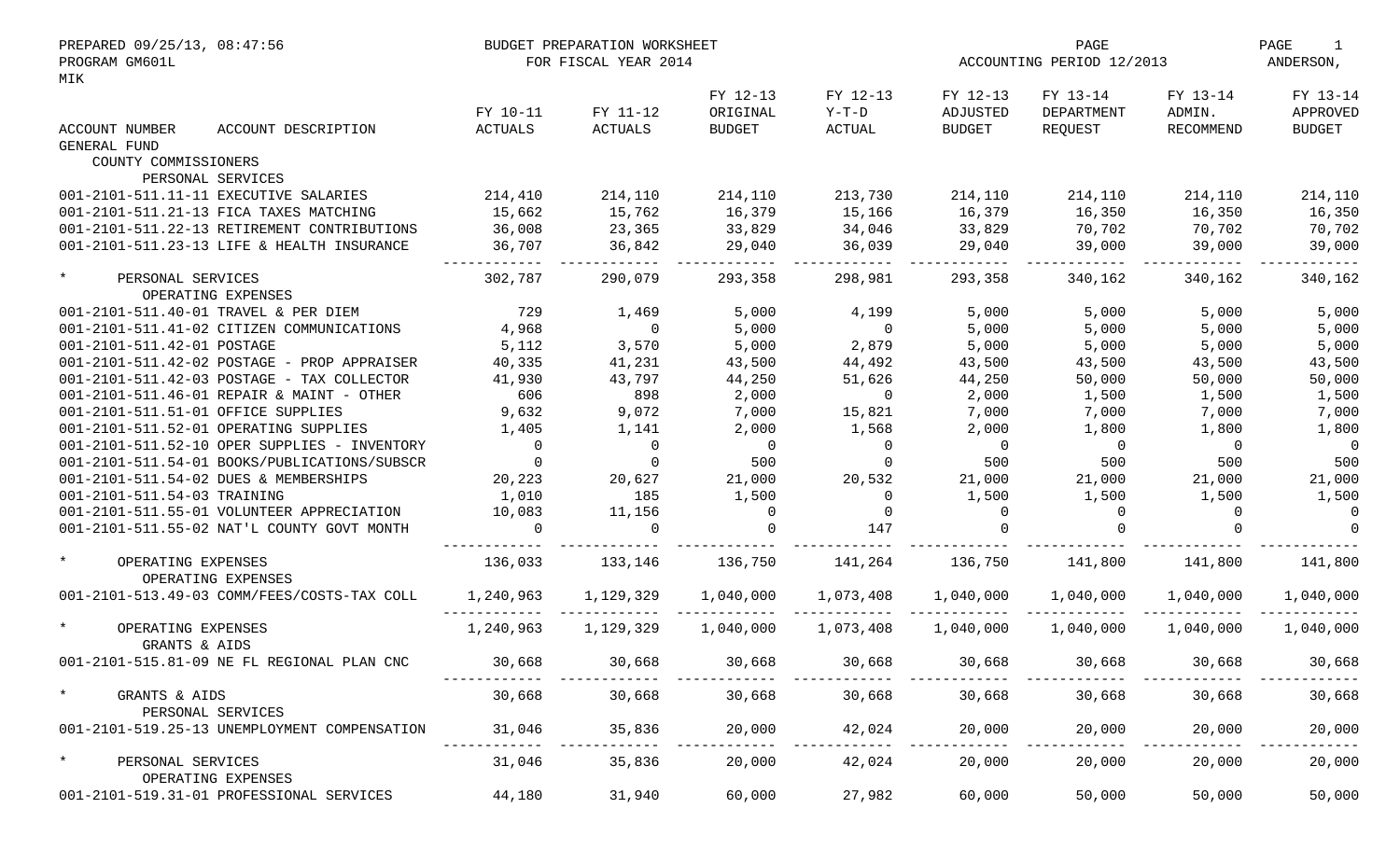| 001-2101-519.32-01 AUDIT-STATE REOUIRE-CPA         | 138,000        | 117,600                      | 145,000        | 118,544        | 145,000                  | 145,000                   | 145,000        | 145,000        |
|----------------------------------------------------|----------------|------------------------------|----------------|----------------|--------------------------|---------------------------|----------------|----------------|
| 001-2101-519.34-01 OTHER CONTRACTUAL SERVICE       | 9,488          | 7,091                        | 23,500         | 12,916         | 23,500                   | 20,000                    | 20,000         | 20,000         |
| 001-2101-519.42-01 POSTAGE                         | $\overline{0}$ | $\overline{0}$               | $\overline{0}$ | $\overline{0}$ | $\overline{0}$           | $\overline{0}$            | $\overline{0}$ | $\overline{0}$ |
| 001-2101-519.44-01 RENTALS AND LEASES              | 16,329         | 15,746                       | 15,000         | 14,400         | 15,000                   | 16,000                    | 16,000         | 16,000         |
| 001-2101-519.45-20 INSURANCE-RISK MANAGEMENT       | 646,256        | 646,256                      | 646,256        | 646,256        | 646,256                  | 646,256                   | 646,256        | 646,256        |
| 001-2101-519.46-01 REPAIR & MAINT - OTHER          | $\overline{0}$ | $\overline{0}$               | $\overline{0}$ | $\overline{0}$ | $\overline{0}$           | $\overline{0}$            | $\Omega$       | $\overline{0}$ |
| 001-2101-519.46-04 R & M - FLEET MAINTENANCE       | 811            | 77                           | 1,000          | 434            | 1,000                    | 1,000                     | 1,000          | 1,000          |
| 001-2101-519.47-01 PRINTING & BINDING              | 2,063          | 1,017                        | 5,000          | 1,526          | 5,000                    | 3,500                     | 3,500          | 3,500          |
| PREPARED 09/25/13, 08:47:56                        |                | BUDGET PREPARATION WORKSHEET |                |                |                          | PAGE                      |                | 2<br>PAGE      |
| PROGRAM GM601L                                     |                | FOR FISCAL YEAR 2014         |                |                |                          | ACCOUNTING PERIOD 12/2013 |                | ANDERSON,      |
| MIK                                                |                |                              |                |                |                          |                           |                |                |
|                                                    |                |                              | FY 12-13       | FY 12-13       | FY 12-13                 | FY 13-14                  | FY 13-14       | FY 13-14       |
|                                                    | FY 10-11       | FY 11-12                     | ORIGINAL       | $Y-T-D$        | ADJUSTED                 | DEPARTMENT                | ADMIN.         | APPROVED       |
| ACCOUNT NUMBER<br>ACCOUNT DESCRIPTION              | ACTUALS        | ACTUALS                      | <b>BUDGET</b>  | ACTUAL         | <b>BUDGET</b>            | REQUEST                   | RECOMMEND      | <b>BUDGET</b>  |
| 001-2101-519.49-01 CURRENT CHARGES & OBLIG         | 13,817         | 13,165                       | 18,500         | 63,779         | 18,500                   | 60,000                    | 60,000         | 60,000         |
| 001-2101-519.49-37 FEES-LAWSUITS OF BCC            | $\Omega$       | $\overline{0}$               | 10,000         | $\overline{0}$ | 10,000                   | $\overline{0}$            | $\overline{0}$ | $\overline{0}$ |
| 001-2101-519.49-39 TAX CERTIFICATE COSTS           |                | $\overline{0}$               | 2,500          | 1,119          | 2,500                    | 2,500                     | 2,500          | 2,500          |
| 001-2101-519.49-41 CHECK DEPOSIT SHORTAGE          |                | $\overline{0}$               | $\overline{0}$ | $\overline{0}$ | $\overline{0}$           | $\overline{0}$            | $\Omega$       | $\overline{0}$ |
| 001-2101-519.49-44 WEST PUTNAM ANNEX SUPPORT       | 21,251         | 22,404                       | 20,500         | 20,386         | 20,500                   | 22,000                    | 22,000         | 22,000         |
| 001-2101-519.49-45 S. PUTNAM ANNEX SUPPORT         | 25,708         | 26,554                       | 25,000         | 24,778         | 25,000                   | 26,000                    | 26,000         | 26,000         |
| 001-2101-519.49-48 LAWSUITS - SETTLEMENTS          | $\overline{0}$ | $\overline{0}$               | $\overline{0}$ | $\overline{0}$ | $\overline{0}$           | $\overline{0}$            | $\overline{0}$ | $\overline{0}$ |
| 001-2101-519.49-50 LEGAL ADVERTISEMENTS            | 14,748         | 12,818                       | 12,000         | 11,526         | 12,000                   | 12,500                    | 12,500         | 12,500         |
| $\star$<br>OPERATING EXPENSES<br>CAPITAL OUTLAY    | 932,651        | 894,668                      | 984,256        | 943,646        | -------------<br>984,256 | 1,004,756                 | 1,004,756      | 1,004,756      |
| 001-2101-519.61-01 LAND ACQUISITION                |                | 6,296                        |                | 1,455          | $\mathbf{0}$             |                           | $\Omega$       | 0              |
| 001-2101-519.62-01 BLDGS-CONST & OR IMPROV         |                | $\overline{0}$               | $\Omega$       | $\mathbf 0$    | $\Omega$                 |                           |                | $\Omega$       |
| 001-2101-519.63-01 IMPR OTHER THAN BUILDINGS       |                | $\overline{0}$               | $\Omega$       | $\overline{0}$ | $\Omega$                 |                           |                | $\Omega$       |
| 001-2101-519.64-01 EQUIPMENT-CASH PURCHASE         |                | 1,129                        | 10,000         | 857            | 10,000                   | 10,000                    | 10,000         | 10,000         |
| $\star$<br>CAPITAL OUTLAY                          | $\Omega$       | 7,425                        | 10,000         | 2,312          | 10,000                   | 10,000                    | 10,000         | 10,000         |
| DEBT SERVICE                                       |                |                              |                |                |                          |                           |                |                |
| 001-2101-519.71-02 PRINCIPAL - LOANS               | 178,695        | 41,851                       |                | $\mathbf 0$    | $\mathbf{0}$             |                           | $\Omega$       |                |
| 001-2101-519.72-02 INTEREST - LOANS                | 6,739          | 455                          | $\Omega$       | $\Omega$       | $\Omega$                 |                           |                |                |
| $\star$<br>DEBT SERVICE<br>GRANTS & AIDS           | 185,434        | 42,306                       | $\Omega$       | $\Omega$       | $\Omega$                 |                           | $\Omega$       |                |
| 001-2101-519.81-21 PYMT IN LIEU OF TAXES/PAL 5,000 |                | 5,000                        | 5,000          | 5,000          | 5,000                    | 5,000                     | 5,000          | 5,000          |
| 001-2101-519.81-22 PYMT IN LIEU OF TAXES/C C       | 5,000          | 5,000                        | 5,000          | 5,000          | 5,000                    | 5,000                     | 5,000          | 5,000          |
| 001-2101-519.82-02 COMMUNITIES IN SCHOOLS          | 9,000          | 9,000                        | 9,000          | 9,000          | 9,000                    | 9,000                     | 9,000          | 9,000          |
|                                                    |                |                              |                |                |                          |                           |                |                |
| $\star$<br>GRANTS & AIDS                           | 19,000         | 19,000                       | 19,000         | 19,000         | 19,000                   | 19,000                    | 19,000         | 19,000         |
| NON-OPERATING                                      |                |                              |                |                |                          |                           |                |                |
| 001-2101-519.93-07 NON-OP-TRSFR-PUT CO SCH         | 200,925        | 200,925                      | 200,925        | 200,925        | 200,925                  | 200,925                   | 200,925        | 200,925        |
| 001-2101-519.93-08 CHILD CARE RESOURCES, INC       | 0              | $\overline{0}$               | $\Omega$       | $\mathbf 0$    | $\overline{0}$           | $\overline{0}$            | $\mathbf 0$    | $\overline{0}$ |
| 001-2101-519.93-09 VOLUNTEER PROGRAM               | $\Omega$       | $\mathsf{O}$                 | 0              | 87             | $\mathsf{O}$             | 500                       | 500            | 500            |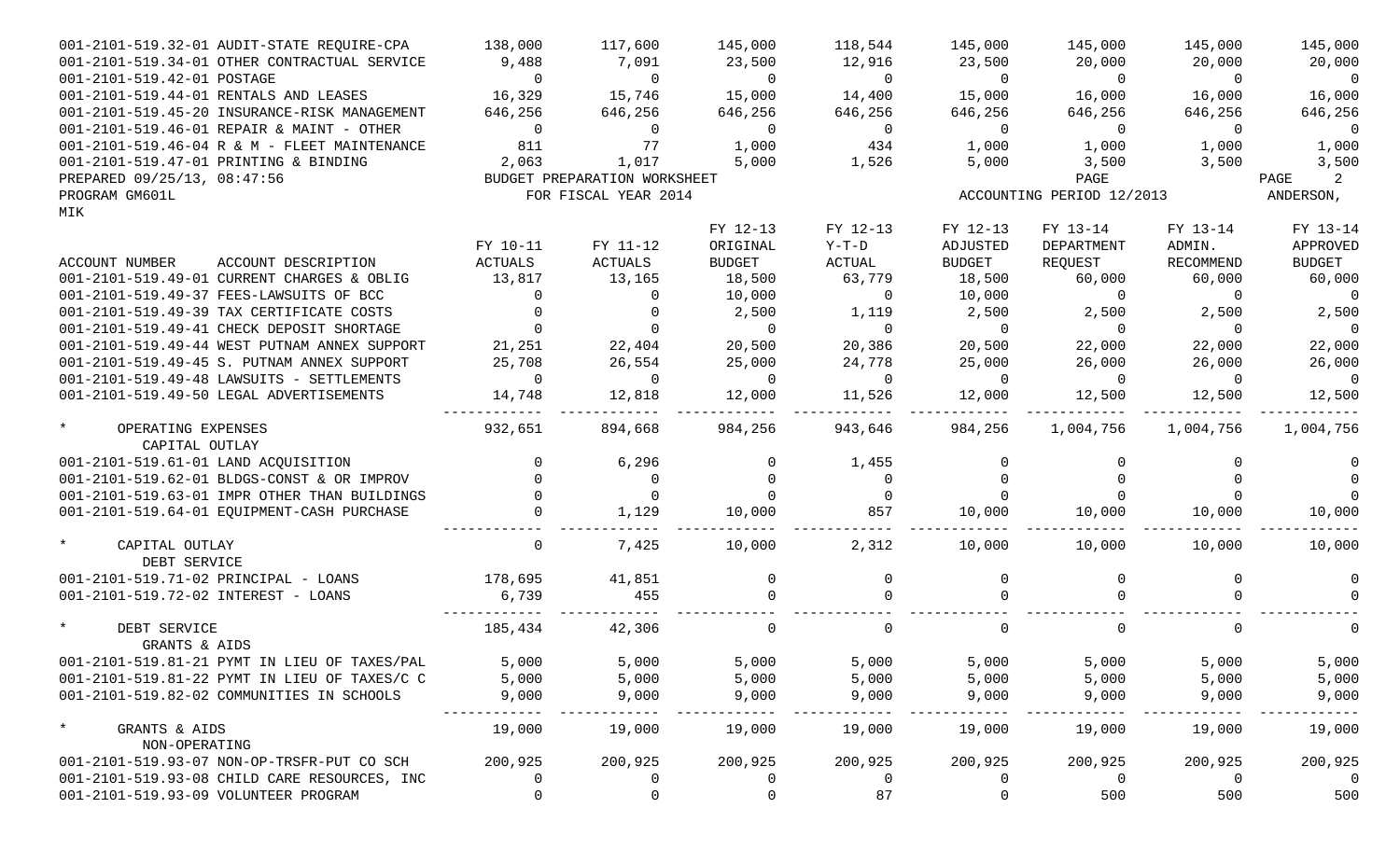| NON-OPERATING<br>OPERATING EXPENSES                 | 200,925        | 200,925                                              | 200,925       | 201,012  | 200,925        | 201,425                           | 201,425   | 201,425           |
|-----------------------------------------------------|----------------|------------------------------------------------------|---------------|----------|----------------|-----------------------------------|-----------|-------------------|
| 001-2101-523.34-22 CONTRACT-HOME DETENTION          | 232            | 2,052                                                | 250           | 590      | 250            | 1,000                             | 1,000     | 1,000             |
| 001-2101-523.34-23 CONTRACT-JUVENILE DETENT         | 4,906          | $\Omega$                                             | 20,000        | $\Omega$ | 20,000         | 15,000                            | 15,000    | 15,000            |
| 001-2101-523.34-34 DJJ-PRE-TRIAL JUVEN DETEN        | $\Omega$       | $\Omega$                                             | $\Omega$      | $\Omega$ | $\overline{0}$ | $\Omega$                          | $\Omega$  | $\Omega$          |
| $\star$<br>OPERATING EXPENSES<br>OPERATING EXPENSES | 5,138          | 2,052                                                | 20,250        | 590      | 20,250         | 16,000                            | 16,000    | 16,000            |
| 001-2101-527.34-23 CONTRACT SVCS-MED EXAMIN         | 292,282        | 236,772                                              | 254,600       | 229,585  | 254,600        | 254,600                           | 254,600   | 254,600           |
| 001-2101-527.34-26 CONTR-CADAVER TRANSPORT          | 21,445         | 24,840                                               | 28,000        | 20,257   | 28,000         | 28,000                            | 28,000    | 28,000            |
| $\star$<br>OPERATING EXPENSES<br>OPERATING EXPENSES | 313,727        | 261,612                                              | 282,600       | 249,842  | 282,600        | 282,600                           | 282,600   | 282,600           |
| 001-2101-529.49-49 CRIME PREVENTION PROGRAMS        | $\overline{0}$ | $\mathbf{0}$                                         | $\Omega$      | $\Omega$ | $\overline{0}$ | $\Omega$                          | $\Omega$  |                   |
| PREPARED 09/25/13, 08:47:56<br>PROGRAM GM601L       |                | BUDGET PREPARATION WORKSHEET<br>FOR FISCAL YEAR 2014 |               |          |                | PAGE<br>ACCOUNTING PERIOD 12/2013 |           | PAGE<br>ANDERSON, |
| MIK                                                 |                |                                                      | FY 12-13      | FY 12-13 | FY 12-13       | FY 13-14                          | FY 13-14  | FY 13-14          |
|                                                     | FY 10-11       | FY 11-12                                             | ORIGINAL      | Y-T-D    | ADJUSTED       | DEPARTMENT                        | ADMIN.    | APPROVED          |
| ACCOUNT NUMBER<br>ACCOUNT DESCRIPTION               | ACTUALS        | ACTUALS                                              | <b>BUDGET</b> | ACTUAL   | BUDGET         | REOUEST                           | RECOMMEND | <b>BUDGET</b>     |
| OPERATING EXPENSES<br>GRANTS & AIDS                 | $\Omega$       | $\Omega$                                             | $\Omega$      | $\Omega$ | $\Omega$       | $\Omega$                          | $\cap$    |                   |
| 001-2101-529.82-30 CRIME STOPPERS                   | $\Omega$       | $\Omega$                                             |               | $\cap$   | $\Omega$       |                                   |           |                   |
| $\star$<br>GRANTS & AIDS<br>GRANTS & AIDS           | $\Omega$       | $\Omega$                                             | $\Omega$      | $\Omega$ | $\Omega$       | $\cap$                            |           |                   |
| 001-2101-537.81-41 SJRWMD-WAV PROGRAM               | $\Omega$       | $\Omega$                                             | $\Omega$      |          | $\Omega$       | $\Omega$                          |           | $\Omega$          |
| 001-2101-537.82-28 RIVER VISIONING-LAND TRST        | $\Omega$       |                                                      |               |          |                |                                   |           |                   |
| 001-2101-537.82-29 ST. JOHNS RIVER ALLIANCE         | 2,500          | 2,500                                                | 2,500         | 2,500    | 2,500          | 2,500                             | 2,500     | 2,500             |
| $\star$<br>GRANTS & AIDS<br>OPERATING EXPENSES      | 2,500          | 2,500                                                | 2,500         | 2,500    | 2,500          | 2,500                             | 2,500     | 2,500             |
| 001-2101-538.34-01 OTHER CONTRACTUAL SERVICE        | $\Omega$       | $\Omega$                                             |               | $\Omega$ | $\Omega$       |                                   | $\cap$    |                   |
| $\star$<br>OPERATING EXPENSES<br>CAPITAL OUTLAY     | $\Omega$       | $\Omega$                                             |               | $\Omega$ | 0              |                                   |           |                   |
| 001-2101-544.64-01 EQUIPMENT - CASH PURCHASE        |                |                                                      |               |          |                |                                   |           | 0                 |
| 001-2101-544.64-02 FTA05-FACILITY IMPROVE.          | $\Omega$       | $\mathbf 0$                                          |               |          |                |                                   |           | $\mathbf{0}$      |
| 001-2101-544.64-03 FTA06-DESGN/BLD RURAL BUS        | 3,599          | 1,990                                                |               |          | $\Omega$       |                                   |           | 0                 |
| 001-2101-544.64-04 FTA07-ENG MANUF LW BUS           | 726,870        | 0                                                    | 350,000       |          | 350,000        |                                   |           |                   |
| $\star$<br>CAPITAL OUTLAY<br>GRANTS & AIDS          | 730,469        | 1,990                                                | 350,000       | 0        | 350,000        |                                   |           | 0                 |
| 001-2101-544.82-11 RIDE SOLUTION                    | 30,000         | 30,000                                               | 30,000        | 30,000   | 30,000         | 30,000                            | 30,000    | 30,000            |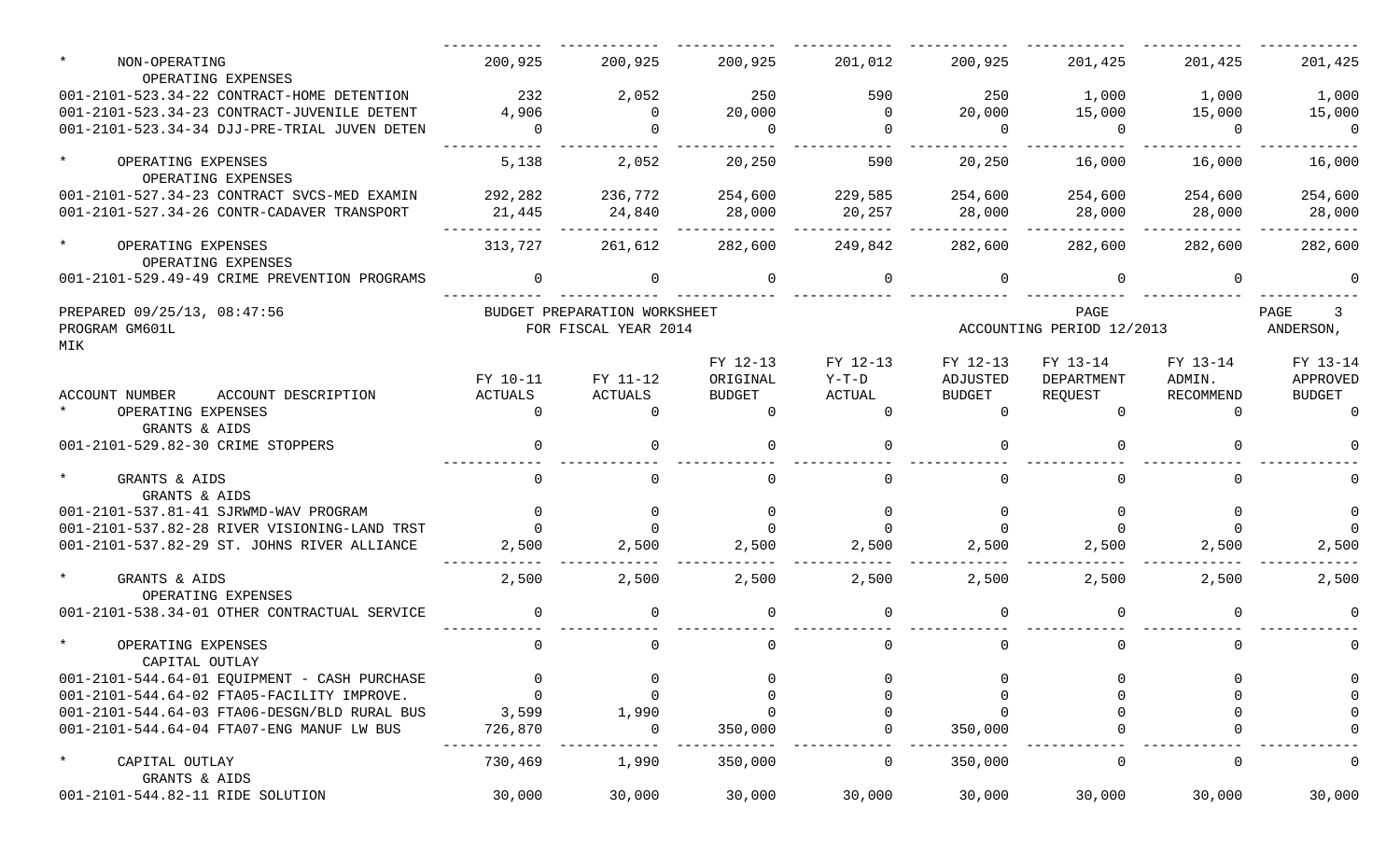| $\star$<br>GRANTS & AIDS<br>GRANTS & AIDS                                                | 30,000                    | 30,000                       | 30,000                    | 30,000                    | 30,000             | 30,000                    | 30,000                    | 30,000              |  |  |
|------------------------------------------------------------------------------------------|---------------------------|------------------------------|---------------------------|---------------------------|--------------------|---------------------------|---------------------------|---------------------|--|--|
| 001-2101-549.82-28 HISTORIC MELROSE                                                      | 0                         | 0                            | 0                         | 0                         | 0                  | 0                         | 0                         |                     |  |  |
| $\star$<br>GRANTS & AIDS<br>OPERATING EXPENSES                                           |                           | $\Omega$                     | $\Omega$                  | $\Omega$                  | $\Omega$           | <sup>n</sup>              |                           |                     |  |  |
| 001-2101-552.49-02 FAIR AUTHORITY P-CARD                                                 | $\overline{0}$            | 0                            | $\Omega$                  | $\Omega$                  | $\mathbf 0$        | 0                         | $\Omega$                  |                     |  |  |
| $\star$<br>OPERATING EXPENSES<br>GRANTS & AIDS                                           | $\cap$                    | $\Omega$                     | $\Omega$                  | $\Omega$                  | $\Omega$           | $\Omega$                  | $\Omega$                  |                     |  |  |
| 001-2101-552.81-27 TAX INCREMENT FIN/PALATKA                                             | 270,319                   | 223,304                      | 250,000                   | 183,310                   | 250,000            | 225,000                   | 225,000                   | 225,000             |  |  |
| 001-2101-552.81-29 TAX INCR. FIN/CRES.CITY                                               | 24,549                    | 17,432                       | 25,000                    | 13,994                    | 25,000             | 18,500                    | 18,500                    | 18,500              |  |  |
| 001-2101-552.82-27 NORTH FL ECONOMIC DEVELOP                                             | $\Omega$                  | $\overline{0}$               | - 0                       | $\Omega$                  | - 0                | - 0                       | $\Omega$                  | $\overline{0}$      |  |  |
| $\star$<br>GRANTS & AIDS<br>CAPITAL OUTLAY                                               | 294,868                   | 240,736                      | 275,000                   | 197,304                   | 275,000            | 243,500                   | 243,500                   | 243,500             |  |  |
| 001-2101-572.61-01 LAND                                                                  | 0                         | 0                            | $\Omega$                  | $\Omega$                  | 0                  | 0                         | - 0                       |                     |  |  |
| $\star$<br>CAPITAL OUTLAY<br>GRANTS & AIDS                                               | $\cap$                    | $\Omega$                     | $\Omega$                  | $\Omega$                  | $\mathbf 0$        | $\Omega$                  | - വ                       |                     |  |  |
| 001-2101-573.82-05 ARTS CNCL OF GREATER PAL                                              | 4,000                     | 4,000                        | 4,000                     | 4,183                     | 4,000              | 4,000                     | 4,000                     | 4,000               |  |  |
| 001-2101-573.82-07 THE SALVATION ARMY                                                    | $\cap$                    | $\Omega$                     | $\Omega$                  | $\Omega$                  | 0                  | $\Omega$                  | $\cap$                    |                     |  |  |
| 001-2101-573.82-08 COMMUNITY GARDENS                                                     |                           |                              |                           |                           |                    |                           |                           |                     |  |  |
| PREPARED 09/25/13, 08:47:56                                                              |                           | BUDGET PREPARATION WORKSHEET |                           |                           |                    | PAGE                      |                           | PAGE<br>ANDERSON,   |  |  |
| PROGRAM GM601L<br>MIK                                                                    |                           | FOR FISCAL YEAR 2014         |                           |                           |                    |                           | ACCOUNTING PERIOD 12/2013 |                     |  |  |
|                                                                                          |                           |                              | FY 12-13                  | FY 12-13                  | FY 12-13           | FY 13-14                  | FY 13-14                  | FY 13-14            |  |  |
|                                                                                          | FY 10-11                  | FY 11-12                     | ORIGINAL                  | $Y-T-D$                   | ADJUSTED           | DEPARTMENT                | ADMIN.                    | APPROVED            |  |  |
| <b>ACCOUNT NUMBER</b><br>ACCOUNT DESCRIPTION                                             | ACTUALS                   | ACTUALS                      | BUDGET                    | ACTUAL                    | BUDGET             | REQUEST                   | RECOMMEND                 | BUDGET              |  |  |
| $\star$<br>GRANTS & AIDS<br>NON-OPERATING                                                | 4,000                     | 4,000                        | 4,000                     | 4,183                     | 4,000              | 4,000                     | 4,000                     | 4,000               |  |  |
| 001-2101-581.91-01 BUD TRFR-CLERK TO BOARD                                               | 1,392,363                 | 1,503,026                    | 1,503,026                 | 1,503,026                 | 1,669,384          | 1,441,409                 | 1,441,409                 | 1,441,409           |  |  |
| 001-2101-581.91-02 BUD TRFR-CLRK/RCRD RETENT                                             | $\overline{0}$            | $\overline{0}$               | $\overline{0}$            | $\overline{0}$<br>193,195 | $\overline{0}$     | $\bigcap$                 | $\overline{0}$            | $\overline{0}$      |  |  |
| 001-2101-581.91-21 TRF TO ECONOMIC DEV FUND<br>001-2101-581.91-28 TRF-RISK MANAGEMENT FD | 139,312                   | 198,695                      | 193,195                   |                           | 193,195<br>101,344 | 183,820                   | 183,820                   | 183,820             |  |  |
| 001-2101-581.91-33 TRF-MISC GRANTS FUND                                                  | 101,344<br>$\overline{a}$ | 101,344<br>$\sim$ 0          | 101,344<br>$\overline{0}$ | 101,344<br>$\overline{a}$ | $\overline{0}$     | 101,344<br>$\overline{a}$ | 101,344<br>$\sim$ 0       | 101,344<br>$\sim$ 0 |  |  |
| 001-2101-581.91-43 TRF-COMM IMPROVEMENT FUND                                             |                           |                              |                           |                           |                    |                           |                           | $\overline{0}$      |  |  |
|                                                                                          |                           |                              |                           |                           |                    |                           |                           |                     |  |  |
|                                                                                          |                           |                              |                           |                           |                    |                           |                           |                     |  |  |
| $^\star$<br>NON-OPERATING<br>OPERATING EXPENSES                                          | 1,633,019                 | 1,803,065                    | 1,797,565                 | 1,797,565                 | 1,963,923          | 1,726,573                 | 1,726,573                 | 1,726,573           |  |  |
| 001-2101-711.34-01 OTHER CONTRACTUAL SERVICE                                             | 77,989                    | 122,385                      | 83,500                    | 126,366                   | 83,500             | 100,000                   | 100,000                   | 100,000             |  |  |
| OPERATING EXPENSES                                                                       | 77,989                    | 122,385                      | 83,500                    | 126,366                   | 83,500             | 100,000                   | 100,000                   | 100,000             |  |  |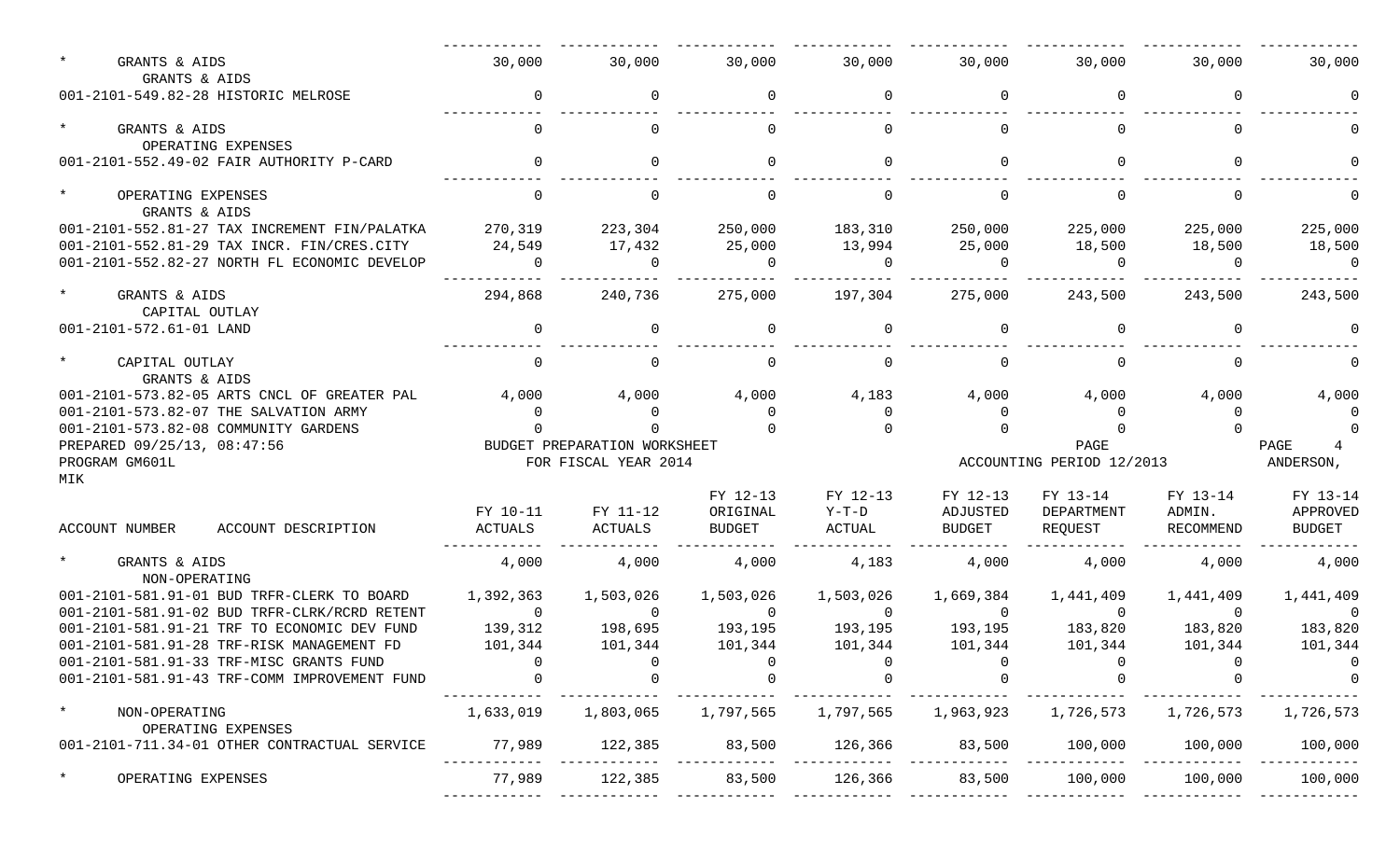| $***$<br>COUNTY COMMISSIONERS                            | 6,171,217      | 5, 251, 722                  | 5,580,372      | 5,160,665     | 5,746,730      | 5,212,984                 | 5,212,984 | 5,212,984     |
|----------------------------------------------------------|----------------|------------------------------|----------------|---------------|----------------|---------------------------|-----------|---------------|
| PREPARED 09/25/13, 08:47:56                              |                | BUDGET PREPARATION WORKSHEET |                |               |                | PAGE                      |           | PAGE<br>5     |
| PROGRAM GM601L                                           |                | FOR FISCAL YEAR 2014         |                |               |                | ACCOUNTING PERIOD 12/2013 |           | ANDERSON,     |
| MIK                                                      |                |                              |                |               |                |                           |           |               |
|                                                          |                |                              | FY 12-13       | FY 12-13      | FY 12-13       | FY 13-14                  | FY 13-14  | FY 13-14      |
|                                                          | FY 10-11       | FY 11-12                     | ORIGINAL       | $Y-T-D$       | ADJUSTED       | DEPARTMENT                | ADMIN.    | APPROVED      |
| ACCOUNT NUMBER<br>ACCOUNT DESCRIPTION<br>COUNTY ATTORNEY | <b>ACTUALS</b> | ACTUALS                      | <b>BUDGET</b>  | <b>ACTUAL</b> | <b>BUDGET</b>  | REQUEST                   | RECOMMEND | <b>BUDGET</b> |
| PERSONAL SERVICES                                        |                |                              |                |               |                |                           |           |               |
| 001-2104-514.12-11 REGULAR SALARIES & WAGES              | 167,633        | 172,595                      | 173,766        | 170,976       | 173,766        | 174,569                   | 174,569   | 174,569       |
| 001-2104-514.15-11 EXPERIENCE PAY                        | 400            | 400                          | $\overline{0}$ | $\Omega$      | $\Omega$       | $\overline{0}$            | $\Omega$  | $\Omega$      |
| 001-2104-514.21-13 FICA TAXES MATCHING                   | 10,975         | 11,331                       | 10,680         | 11,114        | 10,680         | 11,746                    | 11,746    | 11,746        |
| 001-2104-514.22-13 RETIREMENT CONTRIBUTIONS              | 19,555         | 10,357                       | 14,511         | 14,686        | 14,511         | 28,083                    | 28,083    | 28,083        |
| 001-2104-514.23-13 LIFE & HEALTH INSURANCE               | 14,927         | 15,062                       | 14,520         | 15,062        | 14,520         | 15,600                    | 15,600    | 15,600        |
| $\star$<br>PERSONAL SERVICES                             | 213,490        | 209,745                      | 213,477        | 211,838       | 213,477        | 229,998                   | 229,998   | 229,998       |
| OPERATING EXPENSES                                       |                |                              |                |               |                |                           |           |               |
| 001-2104-514.31-01 PROFESSIONAL SERVICES                 | $\overline{0}$ | 0                            | 0              | $\mathbf 0$   | $\overline{0}$ | 0                         | 0         | 0             |
| 001-2104-514.34-01 OTHER CONTRACTUAL SERVICE             | $\Omega$       | $\overline{0}$               | $\overline{0}$ | $\mathbf 0$   | $\Omega$       | 0                         | $\Omega$  | $\Omega$      |
| 001-2104-514.40-01 TRAVEL & PER DIEM                     | 552            | 687                          | 2,800          | 833           | 2,800          | 2,800                     | 2,800     | 2,800         |
| 001-2104-514.40-02 TRAVEL & PD/LITIGATION                | $\Omega$       | $\overline{0}$               | $\Omega$       | $\Omega$      | $\overline{0}$ | $\Omega$                  | $\Omega$  | $\Omega$      |
| 001-2104-514.41-01 COMMUNICATION SERVICES                | 612            | 709                          | 850            | 780           | 850            | 850                       | 850       | 850           |
| 001-2104-514.42-01 POSTAGE                               | 57             | 83                           | 300            | 91            | 300            | 300                       | 300       | 300           |
| 001-2104-514.44-01 RENTALS & LEASES                      | $\Omega$       | $\Omega$                     | $\Omega$       | $\Omega$      | $\Omega$       | $\Omega$                  |           | $\Omega$      |
| 001-2104-514.47-01 PRINTING & BINDING                    | $\Omega$       | 0                            | $\overline{0}$ | $\Omega$      | $\Omega$       | $\Omega$                  |           | $\Omega$      |
| 001-2104-514.49-01 CURRENT CHARGES & OBLIG               |                | $\overline{0}$               | $\Omega$       | $\Omega$      | $\Omega$       | $\Omega$                  |           | $\Omega$      |
| 001-2104-514.49-37 FEES-LAWSUITS BCC                     | $\Omega$       | 235                          | $\mathbf 0$    | 86            | $\Omega$       | 0                         |           | $\Omega$      |
| 001-2104-514.51-01 OFFICE SUPPLIES                       | 128            | 304                          | 500            | 452           | 500            | 500                       | 500       | 500           |
| 001-2104-514.52-01 OPERATING SUPPLIES                    | 861            | 662                          | 1,000          | 696           | 1,000          | 1,000                     | 1,000     | 1,000         |
| 001-2104-514.52-10 OPER SUPPLIES - INVENTORY             | $\Omega$       | $\Omega$                     | $\Omega$       | $\Omega$      | $\Omega$       | $\Omega$                  | $\Omega$  | $\Omega$      |
| 001-2104-514.54-01 BOOKS/PUBLICATIONS/SUBSCR             | 4,628          | 3,137                        | 6,200          | 3,538         | 6,200          | 6,200                     | 6,200     | 6,200         |
| 001-2104-514.54-02 DUES AND MEMBERSHIPS                  | 570            | 570                          | 600            | 570           | 600            | 600                       | 600       | 600           |
| 001-2104-514.54-03 TRAINING                              | $\Omega$       | $\Omega$                     | 3,000          | $\Omega$      | 3,000          | 3,000                     | 3,000     | 3,000         |
|                                                          |                |                              |                |               |                |                           |           |               |
| $\star$<br>OPERATING EXPENSES                            | 7,408          | 6,387                        | 15,250         | 7,046         | 15,250         | 15,250                    | 15,250    | 15,250        |
| $* *$<br>COUNTY ATTORNEY                                 | 220,898        | 216,132                      | 228,727        | 218,884       | 228,727        | 245,248                   | 245,248   | 245,248       |
| PREPARED 09/25/13, 08:47:56                              |                | BUDGET PREPARATION WORKSHEET |                |               |                | PAGE                      |           | PAGE<br>6     |
| PROGRAM GM601L                                           |                | FOR FISCAL YEAR 2014         |                |               |                | ACCOUNTING PERIOD 12/2013 |           | ANDERSON,     |
| MIK                                                      |                |                              |                |               |                |                           |           |               |
|                                                          |                |                              | FY 12-13       | FY 12-13      | FY 12-13       | FY 13-14                  | FY 13-14  | FY 13-14      |
|                                                          | FY 10-11       | FY 11-12                     | ORIGINAL       | $Y-T-D$       | ADJUSTED       | DEPARTMENT                | ADMIN.    | APPROVED      |
| ACCOUNT NUMBER<br>ACCOUNT DESCRIPTION                    | ACTUALS        | ACTUALS                      | <b>BUDGET</b>  | ACTUAL        | <b>BUDGET</b>  | REQUEST                   | RECOMMEND | <b>BUDGET</b> |
| COUNTY ADMINISTRATOR                                     |                |                              |                |               |                |                           |           |               |
| PERSONAL SERVICES                                        |                |                              |                |               |                |                           |           |               |
| 001-2105-512.11-11 EXECUTIVE SALARIES                    | 151,037        | 155,343                      | 156,188        | 152,621       | 156,188        | 156,790                   | 156,790   | 156,790       |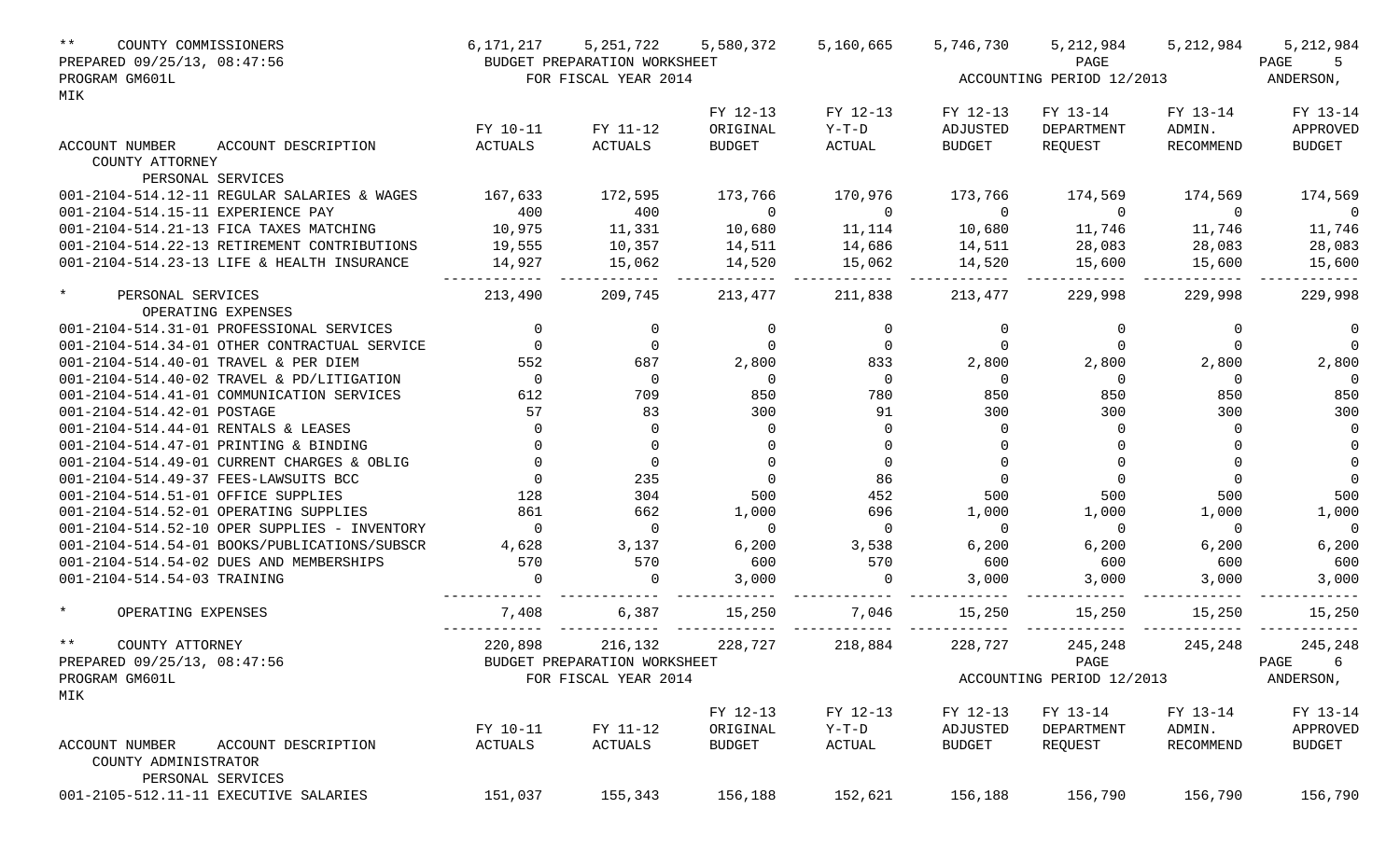| 001-2105-512.12-11 REGULAR SALARIES & WAGES              | 209,252             | 217,218                                              | 228,701                   | 151,728           | 168,701                   | 127,254                           | 127,254             | 127,254                   |
|----------------------------------------------------------|---------------------|------------------------------------------------------|---------------------------|-------------------|---------------------------|-----------------------------------|---------------------|---------------------------|
| 001-2105-512.13-11 SALARIES & WAGES - OPS                | $\Omega$            | $\overline{0}$                                       | 2,500                     | $\Omega$          | 2,500                     | 2,500                             | 2,500               | 2,500                     |
| 001-2105-512.15-11 EXPERIENCE PAY                        |                     | $\Omega$                                             | $\overline{0}$            | $\Omega$          | $\overline{0}$            | $\overline{0}$                    | $\Omega$            | $\overline{0}$            |
| 001-2105-512.21-13 FICA TAXES MATCHING                   | 23,591              | 24,620                                               | 25,649                    | 19,830            | 25,649                    | 18,901                            | 18,901              | 18,901                    |
| 001-2105-512.22-13 RETIREMENT CONTRIBUTIONS              | 39,470              | 21,135                                               | 29,822                    | 23,033            | 29,822                    | 41,598                            | 41,598              | 41,598                    |
| 001-2105-512.23-13 LIFE & HEALTH INSURANCE               | 37,316              | 37,655                                               | 21,780                    | 32,007            | 21,780                    | 23,400                            | 23,400              | 23,400                    |
| $\star$<br>PERSONAL SERVICES                             | 460,666             | 455,971                                              | 464,640                   | 379,219           | 404,640                   | 370,443                           | 370,443             | 370,443                   |
| OPERATING EXPENSES                                       |                     |                                                      |                           |                   |                           |                                   |                     |                           |
| 001-2105-512.34-01 OTHER CONTRACTUAL SERVICE             |                     | $\mathbf 0$                                          | $\overline{0}$            | 53,427            | 60,000                    | 50,000                            | 50,000              | 50,000                    |
| 001-2105-512.40-01 TRAVEL & PER DIEM                     |                     | $\Omega$                                             | 3,000                     | $\Omega$          | 3,000                     | 3,000                             | 3,000               | 3,000                     |
| 001-2105-512.41-01 COMMUNICATION SERVICES                | 3,848               | 6,089                                                | 4,500                     | 1,813             | 4,500                     | 4,500                             | 4,500               | 4,500                     |
| 001-2105-512.46-01 REPAIR & MAINT - OTHER                |                     | $\Omega$                                             | 500                       | $\Omega$          | 500                       | 500                               | 500                 | 500                       |
| 001-2105-512.47-01 PRINTING & BINDING                    |                     | $\Omega$                                             | 500                       |                   | 500                       | 500                               | 500                 | 500                       |
| 001-2105-512.49-01 CURRENT CHARGES                       |                     | $\Omega$                                             | 500                       |                   | 500                       | 500                               | 500                 | 500                       |
| 001-2105-512.49-17 EMPLOYEE RECOGNITION                  | 798                 | 503                                                  | 2,000                     | 1,134             | 2,000                     | 2,000                             | 2,000               | 2,000                     |
| 001-2105-512.51-01 OFFICE SUPPLIES                       | 25                  | $\Omega$                                             | 300                       | 270               | 300                       | 500                               | 500                 | 500                       |
| 001-2105-512.52-01 OPERATING SUPPLIES                    | $\Omega$            | $\Omega$                                             | 750                       | $\Omega$          | 750                       | 750                               | 750                 | 750                       |
| 001-2105-512.52-10 OPER SUPPLIES - INVENTORY             |                     | $\Omega$                                             | 2,500                     | $\Omega$          | 2,500                     | 2,500                             | 2,500               | 2,500                     |
| 001-2105-512.54-01 BOOKS/PUBLICATIONS/SUBSCR             |                     | $\Omega$                                             | 750                       | 45                | 750                       | 750                               | 750                 | 750                       |
| 001-2105-512.54-02 DUES & MEMBERSHIPS                    | 345                 | 925                                                  | 1,200                     | 355               | 1,200                     | 1,200                             | 1,200               | 1,200                     |
| 001-2105-512.54-03 TRAINING                              |                     | $\Omega$                                             | 2,500                     | $\Omega$          | 2,500                     | 2,500                             | 2,500               | 2,500                     |
| $\star$<br>OPERATING EXPENSES                            | 5,016               | 7,517                                                | 19,000                    | 57,044            | 79,000                    | 69,200                            | 69,200              | 69,200                    |
| $***$<br>COUNTY ADMINISTRATOR                            | 465,682             | 463,488                                              | 483,640                   | 436,263           | 483,640                   | 439,643                           | 439,643             | 439,643                   |
| PREPARED 09/25/13, 08:47:56                              |                     | BUDGET PREPARATION WORKSHEET                         |                           |                   |                           | PAGE                              |                     | $7\phantom{0}$<br>PAGE    |
| PROGRAM GM601L<br>MIK                                    |                     | FOR FISCAL YEAR 2014                                 |                           |                   |                           | ACCOUNTING PERIOD 12/2013         |                     | ANDERSON,                 |
|                                                          |                     |                                                      | FY 12-13                  | FY 12-13          | FY 12-13                  | FY 13-14                          | FY 13-14            | FY 13-14                  |
|                                                          | FY 10-11            | FY 11-12                                             | ORIGINAL                  | $Y-T-D$           | ADJUSTED                  | DEPARTMENT                        | ADMIN.              | APPROVED                  |
| ACCOUNT NUMBER<br>ACCOUNT DESCRIPTION<br>CLERK OF COURTS | ACTUALS             | ACTUALS                                              | <b>BUDGET</b>             | ACTUAL            | BUDGET                    | REQUEST                           | RECOMMEND           | <b>BUDGET</b>             |
| OPERATING EXPENSES                                       |                     |                                                      |                           |                   |                           |                                   |                     |                           |
| 001-2320-604.49-01 CLK OF CRTS P-CARD CHRGS              |                     | $\Omega$                                             | $\Omega$                  | 516               | $\Omega$                  |                                   |                     |                           |
| $\star$<br>OPERATING EXPENSES                            |                     | 0                                                    |                           | 516               | 0                         |                                   |                     |                           |
| $***$<br>CLERK OF COURTS                                 | $\Omega$            | 0                                                    | $\mathbf{0}$              | 516               | 0                         | 0                                 | 0                   | $\Omega$                  |
| PREPARED 09/25/13, 08:47:56<br>PROGRAM GM601L            |                     | BUDGET PREPARATION WORKSHEET<br>FOR FISCAL YEAR 2014 |                           |                   |                           | PAGE<br>ACCOUNTING PERIOD 12/2013 |                     | 8<br>PAGE<br>ANDERSON,    |
| MIK                                                      |                     |                                                      |                           |                   |                           |                                   |                     |                           |
|                                                          |                     |                                                      | FY 12-13                  | FY 12-13          | FY 12-13                  | FY 13-14                          | FY 13-14            | FY 13-14                  |
| ACCOUNT NUMBER<br>ACCOUNT DESCRIPTION                    | FY 10-11<br>ACTUALS | FY 11-12<br>ACTUALS                                  | ORIGINAL<br><b>BUDGET</b> | $Y-T-D$<br>ACTUAL | ADJUSTED<br><b>BUDGET</b> | DEPARTMENT<br>REQUEST             | ADMIN.<br>RECOMMEND | APPROVED<br><b>BUDGET</b> |

COURTS ADMINISTRATION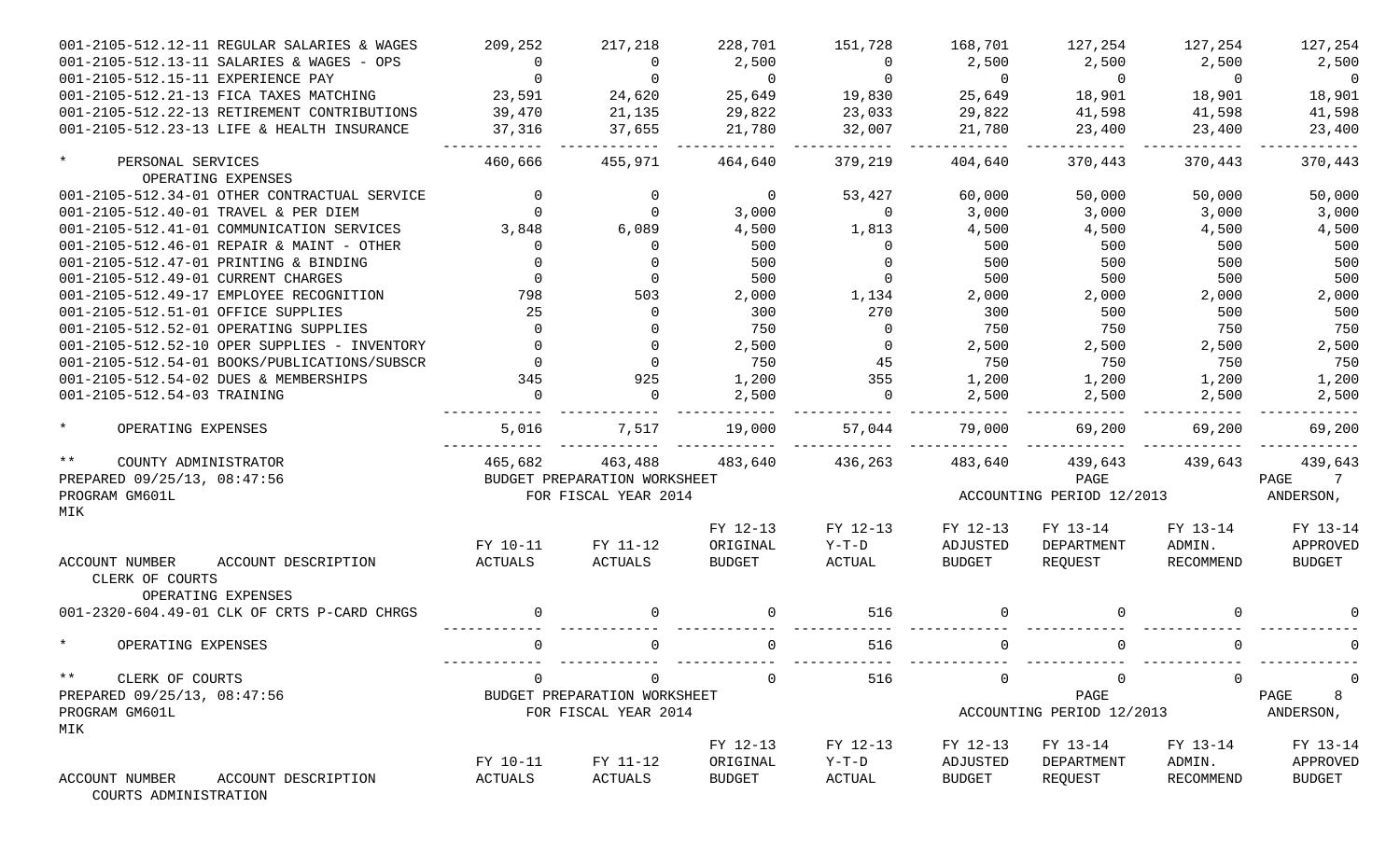| OPERATING EXPENSES                                            |                |                              |               |               |               |                           |                  |               |
|---------------------------------------------------------------|----------------|------------------------------|---------------|---------------|---------------|---------------------------|------------------|---------------|
| 001-2321-605.34-01 OTHER CONTRACTUAL SERVICE                  | 810            | 120                          | 1,000         |               | 1,000         | 1,000                     | 1,000            | 1,000         |
| 001-2321-605.40-01 TRAVEL & PER DIEM                          | $\Omega$       | ∩                            | Ω             |               | 0             | O                         | $\Omega$         | $\Omega$      |
| 001-2321-605.41-01 COMMUNICATIONS SERVICES                    |                | ∩                            |               |               |               |                           |                  |               |
| 001-2321-605.42-01 POSTAGE                                    |                |                              |               |               | $\Omega$      |                           |                  |               |
| 001-2321-605.44-01 RENTALS & LEASES                           |                |                              | $\Omega$      |               | $\Omega$      | $\cap$                    | $\Omega$         | $\Omega$      |
| 001-2321-605.46-01 REPAIR & MAINT - OTHER                     |                |                              | 500           |               | 500           | 500                       | 500              | 500           |
| 001-2321-605.51-01 OFFICE SUPPLIES                            |                | 15                           | 800           | 15            | 800           | 800                       | 800              | 800           |
| 001-2321-605.52-01 OPERATING SUPPLIES                         | 328            | 460                          | 1,500         |               | 1,500         | 1,500                     | 1,500            | 1,500         |
| 001-2321-605.52-10 OPER SUPPLIES - INVENTORY                  | $\cap$         | $\Omega$                     | <sup>0</sup>  |               | $\Omega$      | ∩                         | $\Omega$         | $\Omega$      |
| $\star$<br>OPERATING EXPENSES<br>CAPITAL OUTLAY               | 1,138          | 595                          | 3,800         | 15            | 3,800         | 3,800                     | 3,800            | 3,800         |
| 001-2321-605.64-01 EQUIPMENT-CASH PURCHASE                    | $\Omega$       | $\Omega$                     | <sup>n</sup>  | $\Omega$      | $\Omega$      |                           | $\Omega$         |               |
| $\star$<br>CAPITAL OUTLAY                                     |                | $\Omega$                     |               |               | $\Omega$      |                           |                  |               |
| $***$<br>COURTS ADMINISTRATION                                | 1,138          | 595                          | 3,800         | 15            | 3,800         | 3,800                     | 3,800            | 3,800         |
| PREPARED 09/25/13, 08:47:56                                   |                | BUDGET PREPARATION WORKSHEET |               |               |               | PAGE                      |                  | 9<br>PAGE     |
| PROGRAM GM601L                                                |                | FOR FISCAL YEAR 2014         |               |               |               | ACCOUNTING PERIOD 12/2013 |                  | ANDERSON,     |
| MIK                                                           |                |                              |               |               |               |                           |                  |               |
|                                                               |                |                              | FY 12-13      | FY 12-13      | FY 12-13      | FY 13-14                  | FY 13-14         | FY 13-14      |
|                                                               | FY 10-11       | FY 11-12                     | ORIGINAL      | $Y-T-D$       | ADJUSTED      | DEPARTMENT                | ADMIN.           | APPROVED      |
| <b>ACCOUNT NUMBER</b><br>ACCOUNT DESCRIPTION<br>CIRCUIT COURT | <b>ACTUALS</b> | <b>ACTUALS</b>               | <b>BUDGET</b> | <b>ACTUAL</b> | <b>BUDGET</b> | REQUEST                   | <b>RECOMMEND</b> | <b>BUDGET</b> |
| OPERATING EXPENSES                                            |                |                              |               |               |               |                           |                  |               |
| 001-2322-616.49-06 CLINICAL EVALUATIONS                       | $\Omega$       | $\Omega$                     | $\Omega$      | $\Omega$      | $\Omega$      |                           | $\Omega$         |               |
| $\star$<br>OPERATING EXPENSES<br>OPERATING EXPENSES           | $\Omega$       | $\Omega$                     | $\Omega$      | $\Omega$      | $\Omega$      |                           | $\Omega$         | $\Omega$      |
| 001-2322-621.49-05 COURT APPOINTED ATTORNEYS                  |                | $\Omega$                     | 5,000         | $\Omega$      | 5,000         | 5,000                     | 5,000            | 5,000         |
| $\star$<br>OPERATING EXPENSES<br>OPERATING EXPENSES           | $\Omega$       | $\Omega$                     | 5,000         | $\Omega$      | 5,000         | 5,000                     | 5,000            | 5,000         |
| 001-2322-629.49-01 OTHER CURRENT CHARGES                      | 1,464          | 901                          | 1,500         | 609           | 1,500         | 1,500                     | 1,500            | 1,500         |
| $\star$<br>OPERATING EXPENSES<br>OPERATING EXPENSES           | 1,464          | 901                          | 1,500         | 609           | 1,500         | 1,500                     | 1,500            | 1,500         |
| 001-2322-689.49-40 JUVENILE COURT                             |                | $\mathbf 0$                  | 8,500         | $\mathbf 0$   | 8,500         | 5,000                     | 5,000            | 5,000         |
|                                                               |                |                              |               |               |               |                           |                  |               |
| $\star$<br>OPERATING EXPENSES                                 | $\mathbf 0$    | 0                            | 8,500         | 0             | 8,500         | 5,000                     | 5,000            | 5,000         |
| ** CIRCUIT COURT                                              | 1,464          | 901                          | 15,000        | 609           | 15,000        | 11,500                    | 11,500           | 11,500        |
| PREPARED 09/25/13, 08:47:56                                   |                | BUDGET PREPARATION WORKSHEET |               |               |               | PAGE                      |                  | PAGE 10       |
| PROGRAM GM601L<br>MIK                                         |                | FOR FISCAL YEAR 2014         |               |               |               | ACCOUNTING PERIOD 12/2013 |                  | ANDERSON,     |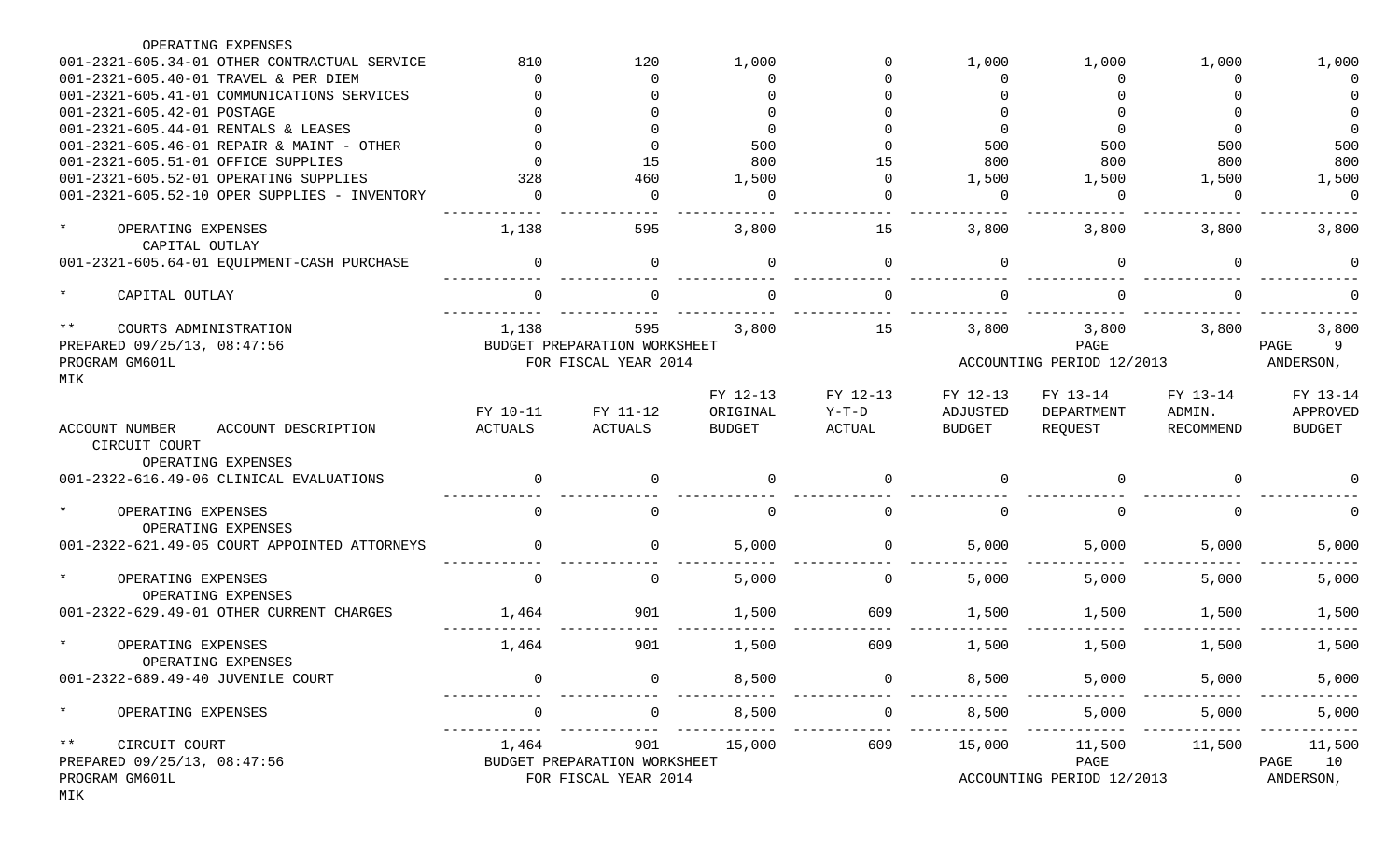|                                                              |                |                              | FY 12-13       | FY 12-13    | FY 12-13      | FY 13-14                  | FY 13-14     | FY 13-14       |
|--------------------------------------------------------------|----------------|------------------------------|----------------|-------------|---------------|---------------------------|--------------|----------------|
|                                                              | FY 10-11       | FY 11-12                     | ORIGINAL       | $Y-T-D$     | ADJUSTED      | DEPARTMENT                | ADMIN.       | APPROVED       |
| <b>ACCOUNT NUMBER</b><br>ACCOUNT DESCRIPTION                 | <b>ACTUALS</b> | <b>ACTUALS</b>               | <b>BUDGET</b>  | ACTUAL      | <b>BUDGET</b> | REQUEST                   | RECOMMEND    | <b>BUDGET</b>  |
| STATE ATTORNEY                                               |                |                              |                |             |               |                           |              |                |
| OPERATING EXPENSES                                           |                |                              |                |             |               |                           |              |                |
| 001-2326-602.41-01 COMMUNICATIONS SERVICES                   | 3,707          | 3,659                        | 7,500          | 3,718       | 7,500         | 7,500                     | 7,500        | 7,500          |
| 001-2326-602.41-02 COURIER/MESSENGER SERVICE                 | $\Omega$       | $\overline{0}$               | $\overline{0}$ | 0           | $\Omega$      | $\overline{0}$            | 0            | $\overline{0}$ |
| 001-2326-602.44-01 RENTALS & LEASES                          |                | $\Omega$                     | $\Omega$       |             | $\Omega$      |                           |              | $\Omega$       |
| 001-2326-602.49-01 CURRENT CHARGES & OBLIG                   | $\Omega$       | 16,000                       | 16,334         | $\Omega$    | 16,334        | $\Omega$                  |              | $\overline{0}$ |
| 001-2326-602.52-01 OPERATING SUPPLIES                        | 1,330          | 1,098                        | 5,000          | 278         | 5,000         | 5,000                     | 5,000        | 5,000          |
| 001-2326-602.52-10 OPER SUPPLIES - INVENTORY                 | $\Omega$       | $\overline{0}$               | $\Omega$       | $\Omega$    | $\Omega$      | $\Omega$                  | <sup>0</sup> | $\Omega$       |
| $\star$<br>OPERATING EXPENSES                                | 5,037          | 20,757                       | 28,834         | 3,996       | 28,834        | 12,500                    | 12,500       | 12,500         |
| CAPITAL OUTLAY                                               |                |                              |                |             |               |                           |              |                |
| 001-2326-602.64-01 EQUIPMENT-CASH PURCHASE                   | $\Omega$       | $\mathbf 0$                  | $\Omega$       | $\Omega$    | 0             | 10,000                    | 10,000       | 10,000         |
| $\star$<br>CAPITAL OUTLAY                                    | $\Omega$       | $\Omega$                     |                | $\Omega$    | $\Omega$      | 10,000                    | 10,000       | 10,000         |
| $***$<br>STATE ATTORNEY                                      | 5,037          | 20,757                       | 28,834         | 3,996       | 28,834        | 22,500                    | 22,500       | 22,500         |
| PREPARED 09/25/13, 08:47:56                                  |                | BUDGET PREPARATION WORKSHEET |                |             |               | PAGE                      |              | 11<br>PAGE     |
| PROGRAM GM601L                                               |                | FOR FISCAL YEAR 2014         |                |             |               | ACCOUNTING PERIOD 12/2013 |              | ANDERSON,      |
| MIK                                                          |                |                              |                |             |               |                           |              |                |
|                                                              |                |                              | FY 12-13       | FY 12-13    | FY 12-13      | FY 13-14                  | FY 13-14     | FY 13-14       |
|                                                              | FY 10-11       | FY 11-12                     | ORIGINAL       | $Y-T-D$     | ADJUSTED      | DEPARTMENT                | ADMIN.       | APPROVED       |
| ACCOUNT NUMBER<br>ACCOUNT DESCRIPTION                        | ACTUALS        | ACTUALS                      | <b>BUDGET</b>  | ACTUAL      | <b>BUDGET</b> | REQUEST                   | RECOMMEND    | <b>BUDGET</b>  |
| PUBLIC DEFENDER                                              |                |                              |                |             |               |                           |              |                |
| OPERATING EXPENSES                                           |                |                              |                |             |               |                           |              |                |
| 001-2327-603.41-01 COMMUNICATIONS SERVICES                   | $\Omega$       | $\Omega$                     | 6,520          | $\mathbf 0$ | 6,520         | 6,520                     | 6,520        | 6,520          |
| 001-2327-603.41-02 COURIER/MESSENGER SERVICE                 |                | $\Omega$                     | 200            | $\Omega$    | 200           | 200                       | 200          | 200            |
| 001-2327-603.49-01 OTHER CURRENT CHARGES                     |                | $\Omega$                     | $\Omega$       |             | $\Omega$      | $\Omega$                  | $\Omega$     | $\overline{0}$ |
| 001-2327-603.52-01 OPERATING SUPPLIES                        | 1,676          | 1,102                        | 2,000          | 1,539       | 2,000         | 2,000                     | 2,000        | 2,000          |
| 001-2327-603.52-10 OP SUPPLIES-INVENTORY                     |                | $\Omega$                     |                | ∩           | $\Omega$      |                           | U            | $\Omega$       |
|                                                              |                |                              |                |             |               |                           |              |                |
| $\star$<br>OPERATING EXPENSES                                | 1,676          | 1,102                        | 8,720          | 1,539       | 8,720         | 8,720                     | 8,720        | 8,720          |
| CAPITAL OUTLAY<br>001-2327-603.64-01 EQUIPMENT-CASH PURCHASE | $\Omega$       | 0                            |                | $\Omega$    | $\Omega$      |                           | $\Omega$     |                |
|                                                              |                |                              |                |             |               |                           |              |                |
| CAPITAL OUTLAY                                               |                |                              |                |             |               |                           |              |                |
| $\star \star$<br>PUBLIC DEFENDER                             | 1,676          | 1,102                        | 8,720          | 1,539       | 8,720         | 8,720                     | 8,720        | 8,720          |
| PREPARED 09/25/13, 08:47:56                                  |                | BUDGET PREPARATION WORKSHEET |                |             |               | PAGE                      |              | PAGE 12        |
| PROGRAM GM601L                                               |                | FOR FISCAL YEAR 2014         |                |             |               | ACCOUNTING PERIOD 12/2013 |              | ANDERSON,      |
| MIK                                                          |                |                              | FY 12-13       | FY 12-13    | FY 12-13      | FY 13-14                  | FY 13-14     | FY 13-14       |
|                                                              | FY 10-11       | FY 11-12                     | ORIGINAL       | Y-T-D       | ADJUSTED      | DEPARTMENT                | ADMIN.       | APPROVED       |
| ACCOUNT NUMBER<br>ACCOUNT DESCRIPTION                        | ACTUALS        | ACTUALS                      | BUDGET         | ACTUAL      | BUDGET        | REQUEST                   | RECOMMEND    | BUDGET         |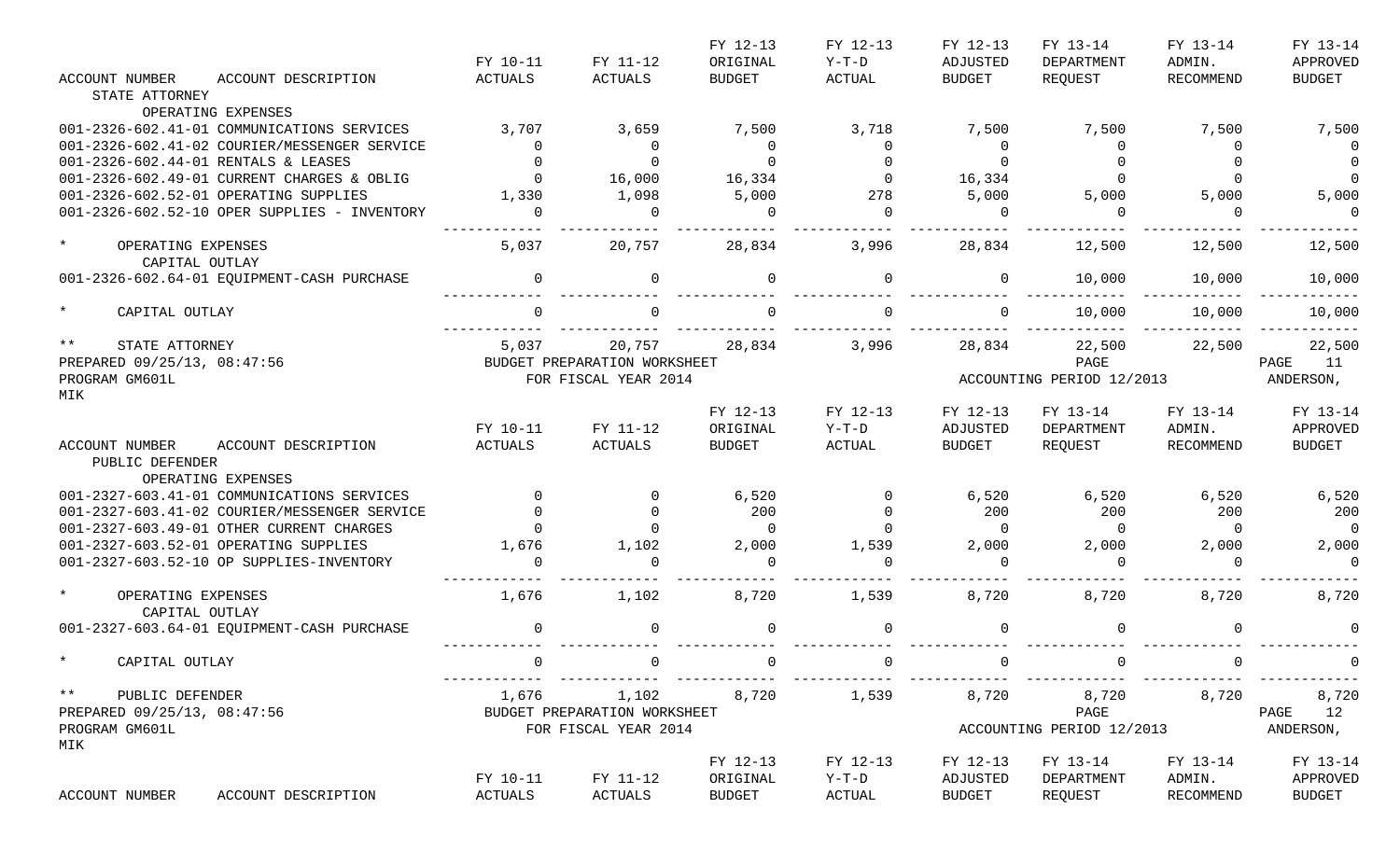| GUARDIAN AD LITEM                                                 |          |                              |                |                 |                |                           |                   |                |
|-------------------------------------------------------------------|----------|------------------------------|----------------|-----------------|----------------|---------------------------|-------------------|----------------|
| OPERATING EXPENSES                                                |          |                              |                |                 |                |                           |                   |                |
| 001-2328-685.41-01 COMMUNICATION SERVICES                         | 1,162    | 1,396                        | 3,600          | 1,405           | 3,600          | 3,000                     | 3,000             | 3,000          |
| 001-2328-685.42-01 POSTAGE                                        | 168      | 223                          | 350            | 138             | 350            | 350                       | 350               | 350            |
| 001-2328-685.44-01 RENTALS & LEASES                               | 2,523    | 2,847                        | 2,500          | 3,095           | 2,500          | 3,000                     | 3,000             | 3,000          |
| 001-2328-685.52-01 OPERATING SUPPLIES                             | 164      | 394                          | $\overline{0}$ | 255             | $\overline{0}$ | 350                       | 350               | 350            |
| $\star$<br>OPERATING EXPENSES                                     | 4,017    | 4,860                        | 6,450          | 4,893           | 6,450          | 6,700                     | 6,700             | 6,700          |
| $***$<br>GUARDIAN AD LITEM                                        | 4,017    | 4,860                        | 6,450          | 4,893           | 6,450          | 6,700                     | 6,700             | 6,700          |
| PREPARED 09/25/13, 08:47:56                                       |          | BUDGET PREPARATION WORKSHEET |                |                 |                | PAGE                      |                   | PAGE<br>13     |
| PROGRAM GM601L                                                    |          | FOR FISCAL YEAR 2014         |                |                 |                | ACCOUNTING PERIOD 12/2013 |                   | ANDERSON,      |
| MIK                                                               |          |                              |                |                 |                |                           |                   |                |
|                                                                   |          |                              | FY 12-13       | FY 12-13        | FY 12-13       | FY 13-14                  | FY 13-14          | FY 13-14       |
|                                                                   | FY 10-11 | FY 11-12                     | ORIGINAL       | $Y-T-D$         | ADJUSTED       | DEPARTMENT                | ADMIN.            | APPROVED       |
| ACCOUNT DESCRIPTION<br>ACCOUNT NUMBER<br>DRUG COURT GRANT PROGRAM | ACTUALS  | ACTUALS                      | <b>BUDGET</b>  | ACTUAL          | BUDGET         | REQUEST                   | RECOMMEND         | <b>BUDGET</b>  |
| NON-OPERATING                                                     |          |                              |                |                 |                |                           |                   |                |
| 001-2333-581.91-07 BUD TRF-CLERK/DRUG COURT                       | 50,261   | 55,642                       | 55,642         | 55,642          | 55,642         | 60,642                    | 60,642            | 60,642         |
| $\star$<br>NON-OPERATING<br>OPERATING EXPENSES                    | 50,261   | 55,642                       | 55,642         | 55,642          | 55,642         | 60,642                    | 60,642            | 60,642         |
| 001-2333-622.31-02 CONSULTANTS                                    | 1,200    | 50                           | $\sim$ 0       | $\overline{0}$  | $\overline{0}$ | $\overline{0}$            | $\overline{0}$    | 0              |
| 001-2333-622.31-03 LABORATORY TESTING                             | 30,695   | 34,120                       | 30,000         | 24,515          | 30,000         | 30,000                    | 30,000            | 30,000         |
| 001-2333-622.31-04 SUBSTANCE ABUSE TREATMENT                      | 34,690   | 85,800                       | 89,369         | 71,503          | 89,369         | 89,369                    | 89,369            | 89,369         |
| 001-2333-622.40-01 TRAVEL & PER DIEM                              | 5,882    | 970                          | 1,000          | $\overline{0}$  | 1,000          | 1,000                     | 1,000             | 1,000          |
| 001-2333-622.41-01 COMMUNICATIONS SERVICES                        | $\Omega$ | 1,882                        | 960            | 1,219           | 960            | 960                       | 960               | 960            |
| 001-2333-622.42-01 POSTAGE                                        |          | 24                           | 200            | 52              | 200            | 200                       | 200               | 200            |
| 001-2333-622.49-01 OTHER CURRENT CHARGES                          |          | $\overline{0}$               | $\overline{0}$ | $\overline{0}$  | $\overline{0}$ | $\overline{0}$            | $\overline{0}$    | $\overline{0}$ |
| 001-2333-622.51-01 OFFICE SUPPLIES                                |          | 1,005                        | 1,050          | 1,180           | 1,050          | 1,050                     | 1,050             | 1,050          |
| 001-2333-622.52-10 OPER SUPPLIES-INVENTORY                        |          | $\Omega$                     | $\Omega$       | $\Omega$        | $\Omega$       | $\Omega$                  | $\Omega$          | $\Omega$       |
| $\star$<br>OPERATING EXPENSES                                     | 72,469   | 123,851                      | 122,579        | 98,469          | 122,579        | 122,579                   | 122,579           | 122,579        |
| $\star\star$<br>DRUG COURT GRANT PROGRAM                          | 122,730  | 179,493                      |                | 178,221 154,111 | 178,221        |                           | 183, 221 183, 221 | 183,221        |
| PREPARED 09/25/13, 08:47:56                                       |          | BUDGET PREPARATION WORKSHEET |                |                 |                | PAGE                      |                   | PAGE 14        |
| PROGRAM GM601L                                                    |          | FOR FISCAL YEAR 2014         |                |                 |                | ACCOUNTING PERIOD 12/2013 |                   | ANDERSON,      |
| MIK                                                               |          |                              |                |                 |                |                           |                   |                |
|                                                                   |          |                              | FY 12-13       | FY 12-13        | FY 12-13       | FY 13-14                  | FY 13-14          | FY 13-14       |
|                                                                   | FY 10-11 | FY 11-12                     | ORIGINAL       | $Y-T-D$         | ADJUSTED       | DEPARTMENT                | ADMIN.            | APPROVED       |
| ACCOUNT NUMBER<br>ACCOUNT DESCRIPTION<br>COURT TECHNOLOGY SUPPORT | ACTUALS  | <b>ACTUALS</b>               | <b>BUDGET</b>  | ACTUAL          | BUDGET         | REQUEST                   | RECOMMEND         | <b>BUDGET</b>  |
| OPERATING EXPENSES<br>001-2336-605.52-01 OPERATING SUPPLIES       |          | 0                            |                | $\Omega$        | $\Omega$       |                           |                   |                |
| OPERATING EXPENSES                                                |          | 0                            | $\Omega$       | $\mathbf 0$     | 0              |                           | $\Omega$          | $\Omega$       |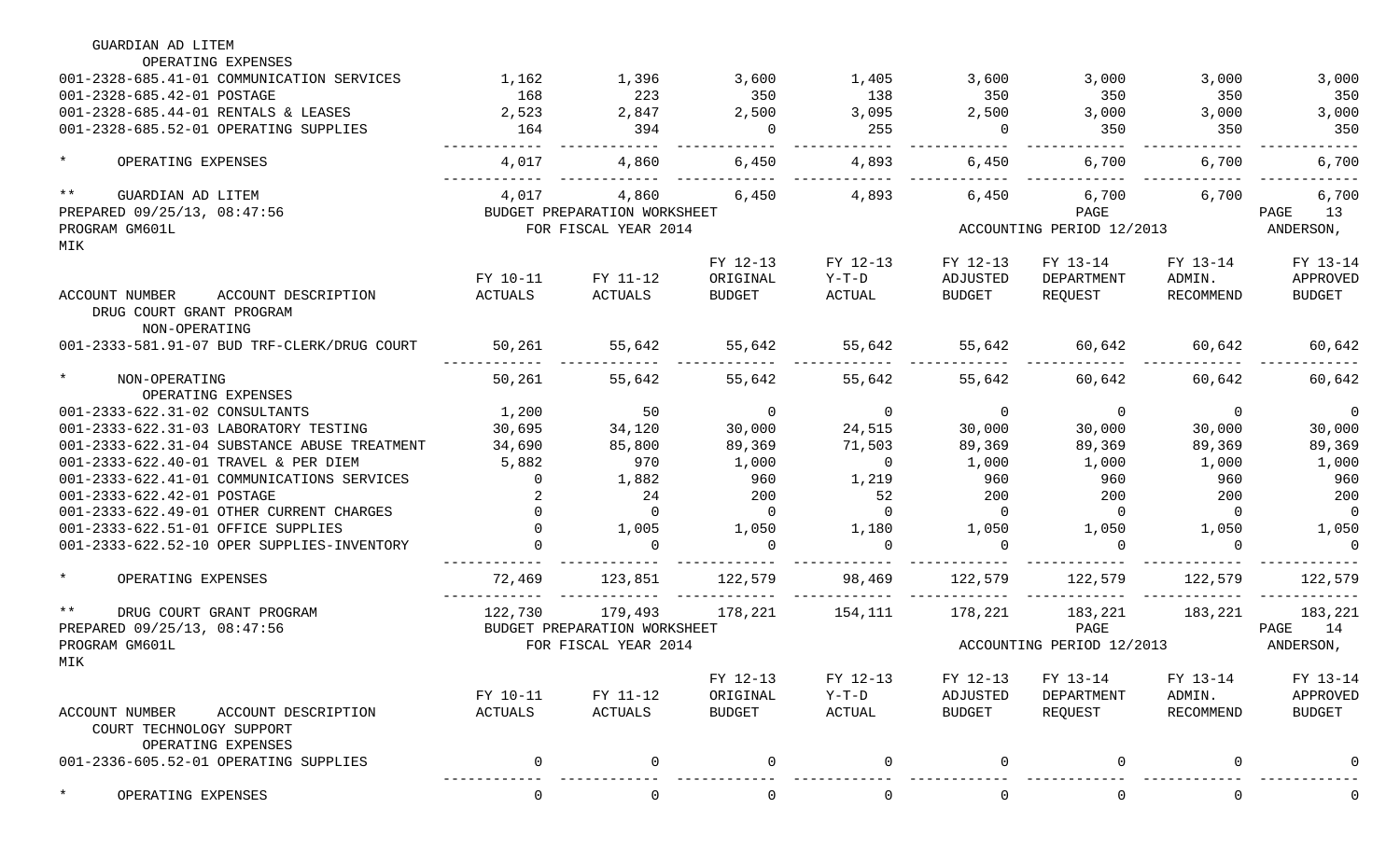| $***$<br>COURT TECHNOLOGY SUPPORT            | $\Omega$       | $\Omega$                     |                | $\Omega$       | $\Omega$                         |                     | $\Omega$                 |                         |  |
|----------------------------------------------|----------------|------------------------------|----------------|----------------|----------------------------------|---------------------|--------------------------|-------------------------|--|
| PREPARED 09/25/13, 08:47:56                  |                | BUDGET PREPARATION WORKSHEET |                |                |                                  | PAGE                |                          | PAGE<br>15<br>ANDERSON, |  |
| PROGRAM GM601L                               |                | FOR FISCAL YEAR 2014         |                |                | ACCOUNTING PERIOD 12/2013        |                     |                          |                         |  |
| MIK                                          |                |                              |                |                |                                  |                     |                          |                         |  |
|                                              |                |                              | FY 12-13       | FY 12-13       | FY 12-13                         | FY 13-14            | FY 13-14                 | FY 13-14                |  |
|                                              | FY 10-11       | FY 11-12                     | ORIGINAL       | $Y-T-D$        | ADJUSTED                         | DEPARTMENT          | ADMIN.                   | APPROVED                |  |
| ACCOUNT DESCRIPTION<br>ACCOUNT NUMBER        | ACTUALS        | ACTUALS                      | BUDGET         | ACTUAL         | BUDGET                           | REOUEST             | RECOMMEND                | <b>BUDGET</b>           |  |
| INFO TECHNOLOGY/GEN SVCS                     |                |                              |                |                |                                  |                     |                          |                         |  |
| PERSONAL SERVICES                            |                |                              |                |                |                                  |                     |                          |                         |  |
| 001-2551-519.12-11 REGULAR SALARIES & WAGES  | 780,473        | 742,377                      | 822,961        | 706,185        | 822,961                          | 796,339             | 796,339                  | 796,339                 |  |
| 001-2551-519.12-12 SALARY/WAGES - OVERTIME   | $\Omega$       | $\Omega$                     | $\overline{0}$ | $\Omega$       | $\overline{0}$                   | $\overline{0}$      | $\overline{0}$           | $\overline{0}$          |  |
| 001-2551-519.12-13 SAL & WAGES-ART V SUPPORT | $\Omega$       | $\Omega$                     | 15,000         | $\Omega$       | 15,000                           | 15,000              | 15,000                   | 15,000                  |  |
| 001-2551-519.13-11 SALARIES & WAGES - OPS    | $\Omega$       | $\overline{0}$               | $\overline{0}$ |                | $\begin{matrix}0\\0\end{matrix}$ | $\overline{0}$      | $\sim$ 0                 | $\overline{0}$          |  |
| 001-2551-519.15-11 EXPERIENCE PAY            | 3,600          | 3,850                        | $\overline{0}$ | 3,700          |                                  | 3,850               | 3,850                    | 3,850                   |  |
| 001-2551-519.21-13 FICA TAXES MATCHING       | 56,504         | 54,377                       | 64,869         | 51,751         | 64,869                           | 62,832              | 62,832                   | 62,832                  |  |
| 001-2551-519.22-13 RETIREMENT CONTRIBUTIONS  | 72,591         | 36,085                       | 51,136         | 42,901         | 51,136                           | 71,391              | 71,391                   | 71,391                  |  |
| 001-2551-519.23-13 LIFE & HEALTH INSURANCE   | 120,597        | 115,919                      | 105,270        | 115,494        | 105,270                          |                     | 113,100 113,100          | 113,100                 |  |
|                                              |                |                              |                |                |                                  |                     |                          |                         |  |
| $\star$<br>PERSONAL SERVICES                 | 1,033,765      | 952,608                      | 1,059,236      | 920,031        | 1,059,236                        | 1,062,512 1,062,512 |                          | 1,062,512               |  |
| OPERATING EXPENSES                           |                |                              |                |                |                                  |                     |                          |                         |  |
| 001-2551-519.31-03 COMPUTER CONSULTANT       | $\overline{0}$ | $\overline{0}$               | $\overline{0}$ | $\overline{0}$ | $\overline{0}$                   | $\overline{0}$      | $\overline{0}$           | 0                       |  |
| 001-2551-519.34-01 OTHER CONTRACTUAL SERVICE | 69,073         | 67,160                       | 35,000         | 58,188         | 35,000                           | 35,000              | 35,000                   | 35,000                  |  |
| 001-2551-519.40-01 TRAVEL & PER DIEM         | 10,058         | 4,326                        | 14,000         | 7,707          | 14,000                           | 13,100              | 13,100                   | 13,100                  |  |
| 001-2551-519.41-01 COMMUNICATION SERVICES    | 2,380          | 2,599                        | 3,000          | 3,681          | 3,000                            | 3,000               | 3,000                    | 3,000                   |  |
| 001-2551-519.41-10 COMM SERVICES - ARTICLE V | $\overline{0}$ | $\overline{0}$               | $\overline{0}$ | $\overline{0}$ | $\overline{0}$                   | $\overline{0}$      | $\overline{\phantom{0}}$ | $\overline{0}$          |  |
| 001-2551-519.42-01 POSTAGE                   | 37             | 75                           | 600            | 141            | 600                              | 600                 | 600                      | 600                     |  |
| 001-2551-519.44-01 RENTALS AND LEASES        | 70             | $\overline{0}$               | 75             | 70             | 75                               | 75                  | 75                       | 75                      |  |
| 001-2551-519.46-01 REPAIR & MAINT - OTHER    | 526,935        | 476,171                      | 511,650        | 477,455        | 511,650                          | 468,750             | 421,750                  | 421,750                 |  |
| 001-2551-519.46-04 R & M - FLEET MAINTENANCE | 249            | 1,315                        | 500            | $\Omega$       | 500                              | 500                 | 500                      | 500                     |  |
| 001-2551-519.46-10 R & M - ARTICLE V         | $\Omega$       | $\Omega$                     |                |                | $\Omega$                         | $\Omega$            |                          | $\Omega$                |  |
| 001-2551-519.47-01 PRINTING & BINDING        |                |                              |                |                |                                  |                     |                          |                         |  |
| 001-2551-519.47-02 REPRODUCTION SERVICES     |                |                              |                |                |                                  |                     |                          |                         |  |
| 001-2551-519.49-01 CURRENT CHARGES & OBLIG   | $\Omega$       | $\overline{0}$               | $\overline{0}$ | 1,639          | $\overline{0}$                   | $\Omega$            |                          | $\Omega$                |  |
| 001-2551-519.51-01 OFFICE SUPPLIES           | 574            | 575                          | 3,500          | 310            | 3,500                            |                     | 3,500 3,500              | 3,500                   |  |
| 001-2551-519.52-01 OPERATING SUPPLIES        | 26,513         | 12,995                       | 45,000         | 32,484         | 45,000                           | 45,000              | 45,000                   | 45,000                  |  |
| 001-2551-519.52-02 GAS, OIL & LUBRICANTS     | 707            | 620                          | 1,000          | 470            | 1,000                            | 1,000               | 1,000                    | 1,000                   |  |
| 001-2551-519.52-10 OPER SUPPLIES - INVENTORY | 21,408         | 3,633                        | 105,000        | 1,733          | 105,000                          | 60,500              | 60,500                   | 60,500                  |  |
| 001-2551-519.54-01 BOOKS/PUBLICATIONS/SUBSCR | 0              | 0                            | 500            | 119            | 500                              | 500                 | 500                      | 500                     |  |
| 001-2551-519.54-02 DUES & MEMBERSHIPS        | 350            | 548                          | 350            | 350            | 350                              | 350                 | 350                      | 350                     |  |
| 001-2551-519.54-03 TRAINING                  | 9,595          | 1,655                        | 15,000         | 1,590          | 15,000                           | 15,000              | 15,000                   | 15,000                  |  |
|                                              |                |                              |                |                |                                  |                     |                          |                         |  |
| $\star$<br>OPERATING EXPENSES                | 667,949        | 571,672                      | 735,175        | 585,937        | 735,175                          | 646,875             | 599,875                  | 599,875                 |  |
| CAPITAL OUTLAY                               |                |                              |                |                |                                  |                     |                          |                         |  |
| 001-2551-519.64-01 EQUIPMENT-CASH PURCHASE   | 17,544         | 31,180                       | 0              | 0              | $\overline{0}$                   | 0                   | 0                        | 0                       |  |
| 001-2551-519.64-02 EQUIPMENT-LEASE PURCHASE  | 0              | $\overline{0}$               | 0              | $\mathsf{O}$   | $\mathsf{O}\xspace$              | 0                   | $\mathsf{O}$             | 0                       |  |
|                                              |                |                              |                |                |                                  |                     |                          |                         |  |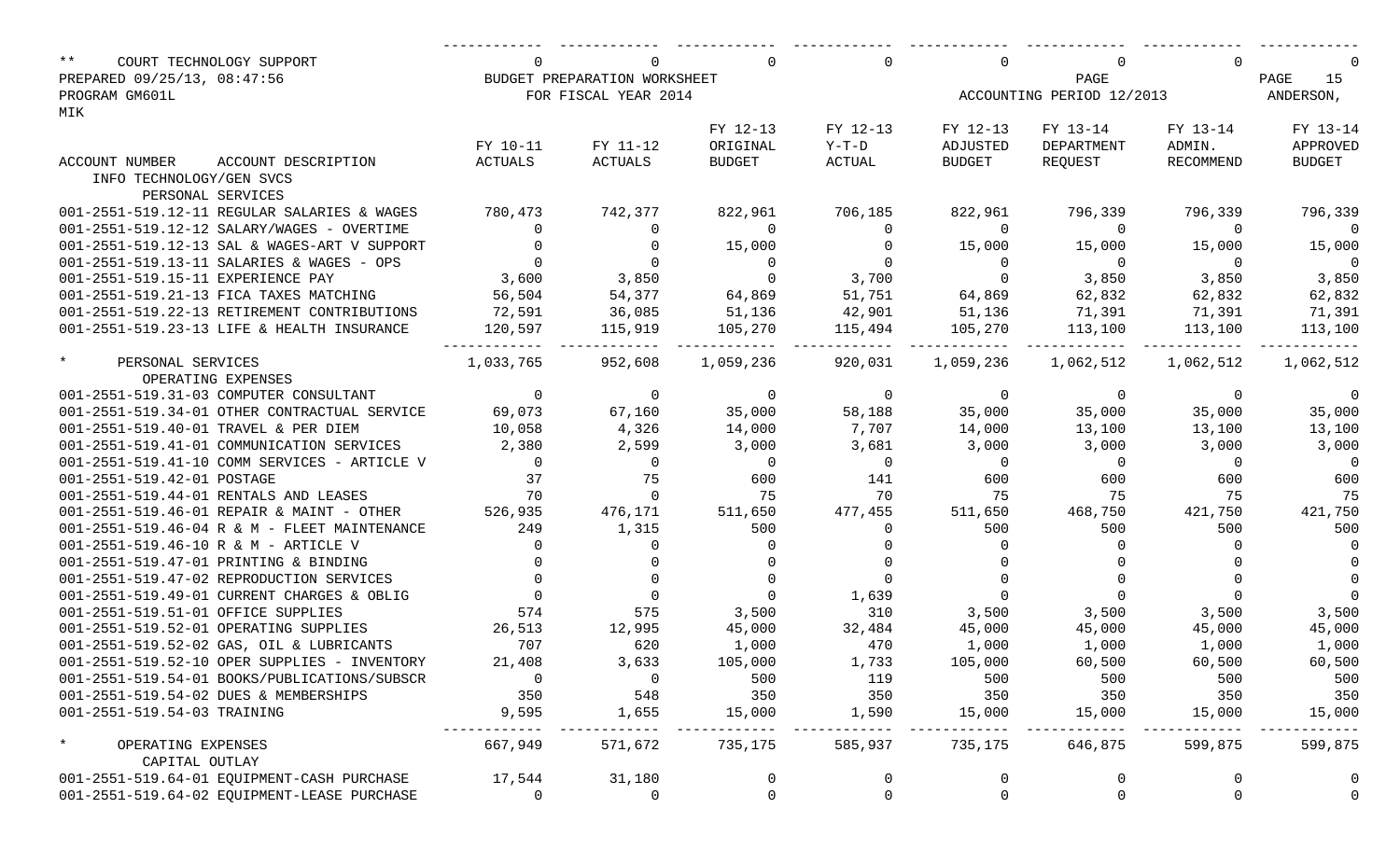| 001-2551-519.64-04 COMPUTER HARDWARE<br>001-2551-519.68-01 SOFTWARE | 51,628<br>36,437 | 65,318<br>$\Omega$                                   | 65,000<br><sup>n</sup> | 24,094<br>- വ | 65,000<br>0    | 70,000<br>$\Omega$                | 70,000    | 70,000                  |
|---------------------------------------------------------------------|------------------|------------------------------------------------------|------------------------|---------------|----------------|-----------------------------------|-----------|-------------------------|
| $\star$<br>CAPITAL OUTLAY<br>DEBT SERVICE                           | 105,609          | 96,498                                               | 65,000                 | 24,094        | 65,000         | 70,000                            | 70,000    | 70,000                  |
| 001-2551-519.71-05 PRINCIPAL-LEASE PURCHASE                         | $\cap$           | $\Omega$                                             | $\Omega$               | $\Omega$      | $\Omega$       | $\Omega$                          | $\Omega$  |                         |
| 001-2551-519.72-05 INTEREST-LEASE PURCHASE                          |                  | $\Omega$                                             |                        | $\cap$        | $\Omega$       |                                   |           |                         |
| $\star$<br>DEBT SERVICE                                             |                  |                                                      |                        |               |                |                                   |           |                         |
| PREPARED 09/25/13, 08:47:56<br>PROGRAM GM601L<br>MIK                |                  | BUDGET PREPARATION WORKSHEET<br>FOR FISCAL YEAR 2014 |                        |               |                | PAGE<br>ACCOUNTING PERIOD 12/2013 |           | PAGE<br>16<br>ANDERSON, |
|                                                                     |                  |                                                      | FY 12-13               | FY 12-13      | FY 12-13       | FY 13-14                          | FY 13-14  | FY 13-14                |
|                                                                     | FY 10-11         | FY 11-12                                             | ORIGINAL               | $Y-T-D$       | ADJUSTED       | DEPARTMENT                        | ADMIN.    | APPROVED                |
| <b>ACCOUNT NUMBER</b><br>ACCOUNT DESCRIPTION                        | ACTUALS          | <b>ACTUALS</b>                                       | <b>BUDGET</b>          | ACTUAL        | <b>BUDGET</b>  | REQUEST                           | RECOMMEND | <b>BUDGET</b>           |
| $\star\star$<br>INFO TECHNOLOGY/GEN SVCS                            | 1,807,323        | 1,620,778                                            | 1,859,411              | 1,530,062     | 1,859,411      | 1,779,387                         | 1,732,387 | 1,732,387               |
| PREPARED 09/25/13, 08:47:56                                         |                  | BUDGET PREPARATION WORKSHEET                         |                        |               |                | PAGE                              |           | PAGE<br>17              |
| PROGRAM GM601L                                                      |                  | FOR FISCAL YEAR 2014                                 |                        |               | ANDERSON,      |                                   |           |                         |
| MIK                                                                 |                  |                                                      |                        |               |                |                                   |           |                         |
|                                                                     |                  |                                                      | FY 12-13               | FY 12-13      | FY 12-13       | FY 13-14                          | FY 13-14  | FY 13-14                |
|                                                                     | FY 10-11         | FY 11-12                                             | ORIGINAL               | $Y-T-D$       | ADJUSTED       | DEPARTMENT                        | ADMIN.    | APPROVED                |
| <b>ACCOUNT NUMBER</b><br>ACCOUNT DESCRIPTION<br>HUMAN RESOURCES     | ACTUALS          | ACTUALS                                              | <b>BUDGET</b>          | ACTUAL        | <b>BUDGET</b>  | REQUEST                           | RECOMMEND | <b>BUDGET</b>           |
| PERSONAL SERVICES                                                   |                  |                                                      |                        |               |                |                                   |           |                         |
| 001-2552-519.12-11 REGULAR SALARIES & WAGES                         | 136,977          | 116,433                                              | 129,116                | 132,236       | 129,116        | 135,340                           | 135,340   | 135,340                 |
| 001-2552-519.12-12 SALARY/WAGES - OVERTIME                          | $\Omega$         | 836                                                  | 1,500                  | 75            | 1,500          | 1,500                             | 1,500     | 1,500                   |
| 001-2552-519.13-11 SALARIES & WAGES - OPS                           | $\Omega$         | $\Omega$                                             | $\Omega$               | $\Omega$      | $\overline{0}$ | $\Omega$                          | $\Omega$  | $\mathbf 0$             |
| 001-2552-519.15-11 EXPERIENCE PAY                                   | 950              | $\Omega$                                             | $\Omega$               | $\cap$        | $\mathbf 0$    | $\Omega$                          |           | $\Omega$                |
| 001-2552-519.21-13 FICA TAXES MATCHING                              | 9,694            | 8,032                                                | 9,877                  | 8,891         | 9,877          | 10,353                            | 10,353    | 10,353                  |
| 001-2552-519.22-13 RETIREMENT CONTRIBUTIONS                         | 14,794           | 6,508                                                | 9,342                  | 10,114        | 9,342          | 17,251                            | 17,251    | 17,251                  |
| 001-2552-519.23-13 LIFE & HEALTH INSURANCE                          | 27,365           | 20,688                                               | 21,780                 | 22,593        | 21,780         | 23,400                            | 23,400    | 23,400                  |
| $\star$<br>PERSONAL SERVICES<br>OPERATING EXPENSES                  | 189,780          | 152,497                                              | 171,615                | 173,909       | 171,615        | 187,844                           | 187,844   | 187,844                 |
| 001-2552-519.31-01 PROFESSIONAL SERVICES                            | 23,622           | 2,515                                                | 16,000                 | 939           | 16,000         | 16,000                            | 16,000    | 16,000                  |
| 001-2552-519.31-04 EMPLOYEE PHYSICALS                               | 3,379            | 2,679                                                | 5,000                  | 4,052         | 5,000          | 4,350                             | 4,350     | 4,350                   |
| 001-2552-519.34-01 OTHER CONTRACTUAL SERVICE                        | $\Omega$         | 0                                                    | $\mathbf 0$            |               | 0              | 0                                 | 0         | $\Omega$                |
| 001-2552-519.40-01 TRAVEL & PER DIEM                                | 297              | 138                                                  | 500                    | 0             | 500            | 500                               | 500       | 500                     |
| 001-2552-519.41-01 COMMUNICATION SERVICES                           | $\Omega$         | 235                                                  | 500                    | 813           | 500            | 500                               | 500       | 500                     |
| 001-2552-519.42-01 POSTAGE                                          | 1,084            | 1,086                                                | 1,900                  | 639           | 1,900          | 1,700                             | 1,700     | 1,700                   |
| 001-2552-519.44-01 RENTALS AND LEASES                               | $\Omega$         | 589                                                  | 1,704                  | 1,230         | 1,704          | 1,704                             | 1,704     | 1,704                   |
| 001-2552-519.46-01 REPAIR & MAINT - OTHER                           | $\Omega$         | 0                                                    | 0                      | 0             | 0              | 0                                 | $\Omega$  |                         |
| 001-2552-519.46-04 R & M - FLEET MAINTENANCE                        | 277              | 111                                                  | $\Omega$               | 160           | $\mathbf 0$    |                                   |           |                         |
| 001-2552-519.47-01 PRINTING & BINDING                               | 59               | 107                                                  | 950                    | 366           | 950            |                                   |           |                         |
| 001-2552-519.49-01 CURRENT CHARGES & OBLIG                          | 13,022           | 4,217                                                | 2,500                  | 2,959         | 2,500          | 2,500                             | 2,500     | 2,500                   |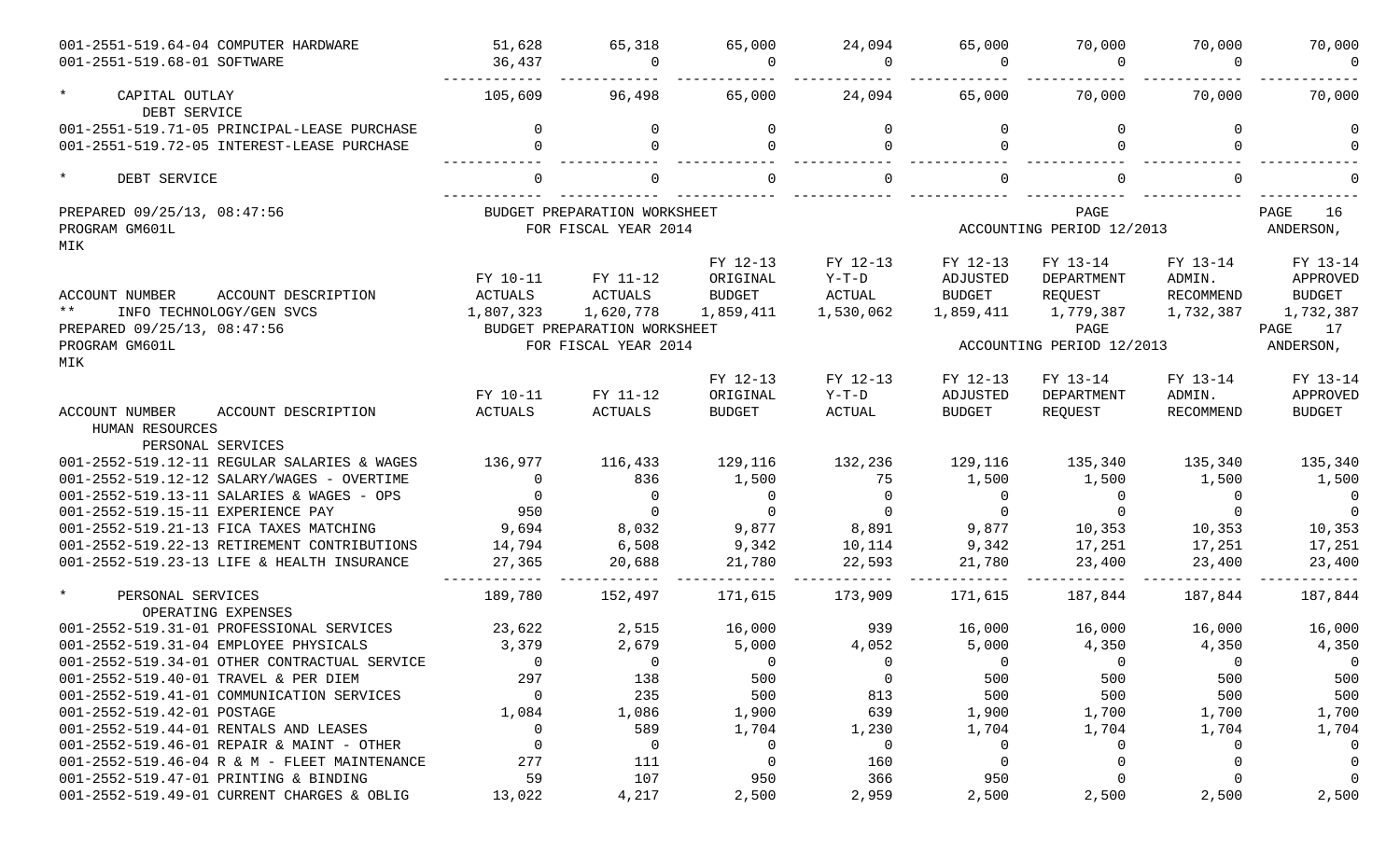| 001-2552-519.51-01 OFFICE SUPPLIES                                                      | 2,611          | 6,754                        | 2,500          | 5,213                   | 2,500         | 2,500                     | 2,500            | 2,500         |
|-----------------------------------------------------------------------------------------|----------------|------------------------------|----------------|-------------------------|---------------|---------------------------|------------------|---------------|
| 001-2552-519.52-01 OPERATING SUPPLIES                                                   | 1,678          | 106                          | 300            | 21                      | 300           | 1,000                     | 1,000            | 1,000         |
| 001-2552-519.52-02 GAS, OIL & LUBRICANTS                                                | 1,134          | 1,248                        | $\Omega$       | 1,097                   | $\Omega$      | $\Omega$                  | $\Omega$         | $\Omega$      |
| 001-2552-519.52-10 OPER SUPPLIES - INVENTORY                                            | $\Omega$       | $\overline{0}$               | 2,000          | 2,059                   | 2,000         | 2,000                     | 2,000            | 2,000         |
| 001-2552-519.54-01 BOOKS/PUBLICATIONS/SUBSCR                                            | 1,275          | 88                           | 500            | 442                     | 500           | 500                       | 500              | 500           |
| 001-2552-519.54-02 DUES & MEMBERSHIPS                                                   | 80             | 509                          | 700            | 491                     | 700           | 800                       | 800              | 800           |
| 001-2552-519.54-03 TRAINING                                                             | $\Omega$       | $\Omega$                     | 4,000          | $\Omega$                | 4,000         | 4,000                     | 4,000            | 4,000         |
| 001-2552-519.54-04 TRAINING/EAP TUITION                                                 | 4,744          | 3,234                        | 6,000          | 5,667                   | 6,000         | 6,000                     | 6,000            | 6,000         |
| $\star$<br>OPERATING EXPENSES<br>NON-OPERATING                                          | 53,262         | 23,616                       | 45,054         | 26,148                  | 45,054        | 44,054                    | 44,054           | 44,054        |
| 001-2552-581.91-32 TRF-GROUP INSURANCE RES                                              | 53,440         | 58,706                       | 52,608         | 58,988                  | 52,608        | 52,608                    | 52,608           | 52,608        |
| $\star$<br>NON-OPERATING                                                                | 53,440         | 58,706                       | 52,608         | 58,988                  | 52,608        | 52,608                    | 52,608           | 52,608        |
| $***$<br>HUMAN RESOURCES                                                                | 296,482        | 234,819                      | 269,277        | 259,045                 | 269,277       | 284,506                   | 284,506          | 284,506       |
| PREPARED 09/25/13, 08:47:56                                                             |                | BUDGET PREPARATION WORKSHEET |                |                         |               | PAGE                      |                  | PAGE<br>18    |
| PROGRAM GM601L                                                                          |                | FOR FISCAL YEAR 2014         |                |                         |               | ACCOUNTING PERIOD 12/2013 |                  | ANDERSON,     |
| MIK                                                                                     |                |                              |                |                         |               |                           |                  |               |
|                                                                                         |                |                              | FY 12-13       | FY 12-13                | FY 12-13      | FY 13-14                  | FY 13-14         | FY 13-14      |
|                                                                                         | FY 10-11       | FY 11-12                     | ORIGINAL       | $Y-T-D$                 | ADJUSTED      | DEPARTMENT                | ADMIN.           | APPROVED      |
| ACCOUNT DESCRIPTION<br>ACCOUNT NUMBER<br>GEN SVCS/COUNTY BUILDINGS<br>PERSONAL SERVICES | <b>ACTUALS</b> | ACTUALS                      | <b>BUDGET</b>  | $\operatorname{ACTUAL}$ | <b>BUDGET</b> | REQUEST                   | <b>RECOMMEND</b> | <b>BUDGET</b> |
| 001-2553-519.12-11 REGULAR SALARIES & WAGES                                             | 210,521        | 205,065                      | 205,741        | 197,234                 | 205,741       | 206,704                   | 206,704          | 206,704       |
| 001-2553-519.12-12 SALARY/WAGES - OVERTIME                                              | 523            | 315                          | 1,000          | 380                     | 1,000         | 1,000                     | 1,000            | 1,000         |
| 001-2553-519.13-11 SALARIES & WAGES - OPS                                               | $\Omega$       | $\Omega$                     | $\Omega$       | $\Omega$                | 0             | $\Omega$                  | $\Omega$         | $\Omega$      |
| 001-2553-519.15-11 EXPERIENCE PAY                                                       | 3,000          | 2,500                        | $\Omega$       | 3,200                   | $\Omega$      | 2,500                     | 2,500            | 2,500         |
| 001-2553-519.21-13 FICA TAXES MATCHING                                                  | 15,173         | 15,043                       | 15,816         | 14,409                  | 15,816        | 15,889                    | 15,889           | 15,889        |
| 001-2553-519.22-13 RETIREMENT CONTRIBUTIONS                                             | 19,090         | 10,015                       | 11,500         | 11,068                  | 11,500        | 14,539                    | 14,539           | 14,539        |
| 001-2553-519.23-13 LIFE & HEALTH INSURANCE                                              | 51,418         | 47,426                       | 47,190         | 46,753                  | 47,190        | 50,700                    | 50,700           | 50,700        |
| $\star$<br>PERSONAL SERVICES                                                            | 299,725        | 280,364                      | 281,247        | 273,044                 | 281,247       | 291,332                   | 291,332          | 291,332       |
| OPERATING EXPENSES                                                                      |                |                              |                |                         |               |                           |                  |               |
| 001-2553-519.31-01 PROFESSIONAL SERVICES                                                | 0              | $\mathbf 0$                  | 0              | $\Omega$                | 0             | 0                         | $\Omega$         | $\Omega$      |
| 001-2553-519.34-01 OTHER CONTRACTUAL SERVICE                                            | 381,612        | 371,645                      | 323,500        | 367,176                 | 323,500       | 391,500                   | 391,500          | 391,500       |
| 001-2553-519.34-23 UNIFORM RENTALS-EMPLOYER                                             | $\Omega$       | 0                            | $\Omega$       | <sup>0</sup>            | 0             | 3,200                     | 3,200            | 3,200         |
| 001-2553-519.40-01 TRAVEL & PER DIEM                                                    | $\sim$ 0       | $\overline{\phantom{0}}$     | $\overline{0}$ | $\overline{0}$          | - 0           | $\sim$ 0                  | - 0              | $\cup$        |
| 001-2553-519.41-01 COMMUNICATION SERVICES                                               | 186,566        | 233,854                      | 262,600        | 181,873                 | 262,600       | 294,400                   | 294,400          | 294,400       |
| 001-2553-519.41-10 COMM SERVICES - ARTICLE V                                            | 42,172         | 48,429                       | 55,000         | 29,521                  | 55,000        | 55,000                    | 55,000           | 55,000        |
| 001-2553-519.43-01 UTILITIES                                                            | 410,248        | 391,539                      | 450,000        | 339,340                 | 450,000       | 450,000                   | 450,000          | 450,000       |
| 001-2553-519.43-04 GARBAGE                                                              | 9,754          | 10,770                       | 10,000         | 10,996                  | 10,000        | 12,000                    | 12,000           | 12,000        |
| 001-2553-519.43-10 UTILITY SVCS - ARTICLE V                                             | 53,142         | 53,572                       | 65,000         | 43,181                  | 65,000        | 65,000                    | 65,000           | 65,000        |
| 001-2553-519.44-01 RENTALS AND LEASES                                                   | 311            | 561                          | 750            | 160                     | 750           | 750                       | 750              | 750           |
| 001-2553-519.46-01 REPAIR & MAINT - OTHER                                               | 4,082          | 3,463                        | 3,600          | 5,855                   | 3,600         | 4,200                     | 4,200            | 4,200         |
| 001-2553-519.46-02 BUILDINGS & GROUNDS-R & M                                            | 97,662         | 114,072                      | 125,000        | 89,695                  | 125,000       | 150,000                   | 150,000          | 150,000       |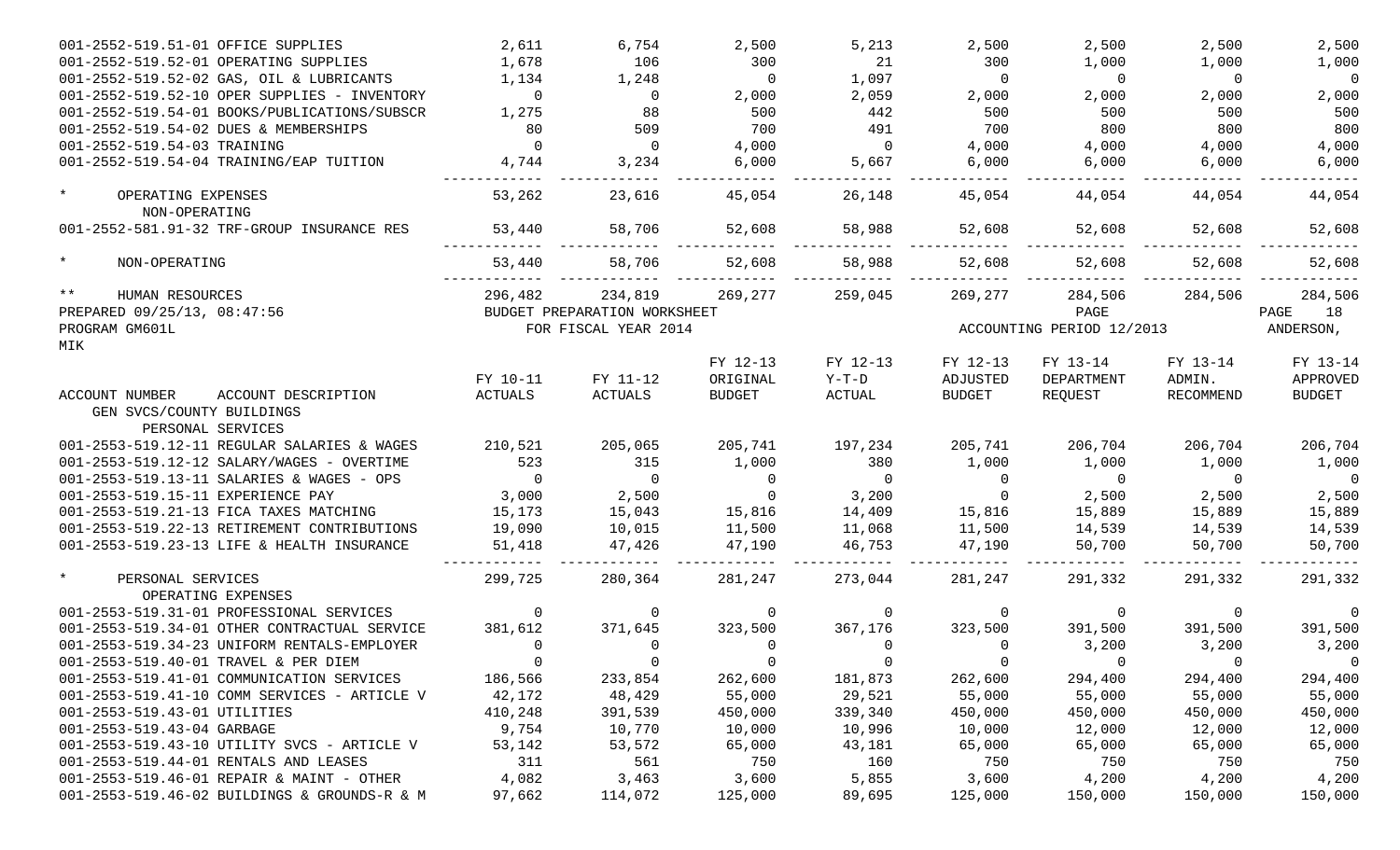| 001-2553-519.46-03 AIR CONDITIONING - R & M                                                  | 62,220         | 51,884                       | 25,000        | 53,290         | 25,000        | 50,000                    | 50,000    | 50,000        |
|----------------------------------------------------------------------------------------------|----------------|------------------------------|---------------|----------------|---------------|---------------------------|-----------|---------------|
| 001-2553-519.46-04 R & M - FLEET MAINTENANCE                                                 | 7,645          | 6,823                        | 6,000         | 2,360          | 6,000         | 6,000                     | 6,000     | 6,000         |
| 001-2553-519.46-10 R & M - ARTICLE V                                                         | 23,364         | 43,055                       | 30,000        | 28,481         | 30,000        | 30,000                    | 30,000    | 30,000        |
| 001-2553-519.49-01 CURRENT CHARGES & OBLIG                                                   | $\overline{0}$ | $\overline{0}$               | 100           | $\overline{0}$ | 100           | 100                       | 100       | 100           |
| 001-2553-519.52-01 OPERATING SUPPLIES                                                        | 19,627         | 20,910                       | 40,000        | 20,895         | 40,000        | 38,000                    | 38,000    | 38,000        |
| 001-2553-519.52-02 GAS, OIL & LUBRICANTS                                                     | 13,584         | 12,864                       | 12,000        | 12,809         | 12,000        | 12,000                    | 12,000    | 12,000        |
| 001-2553-519.52-10 OPER SUPPLIES - INVENTORY                                                 | $\mathbf{0}$   | $\Omega$                     | 3,500         | $\Omega$       | 3,500         | 5,000                     | 5,000     | 5,000         |
| 001-2553-519.54-01 BOOKS/PUBLICATIONS/SUBSCR                                                 |                | $\Omega$                     | 500           | $\Omega$       | 500           | 500                       | 500       | 500           |
| 001-2553-519.54-02 DUES & MEMBERSHIPS                                                        |                | $\Omega$                     |               |                | $\Omega$      |                           | $\Omega$  | $\Omega$      |
| 001-2553-519.54-03 TRAINING                                                                  |                | $\Omega$                     |               | $\Omega$       | $\Omega$      |                           | $\Omega$  | $\Omega$      |
| $\star$<br>OPERATING EXPENSES<br>CAPITAL OUTLAY                                              | 1,311,989      | 1,363,441                    | 1,412,550     | 1,185,632      | 1,412,550     | 1,567,650                 | 1,567,650 | 1,567,650     |
| 001-2553-519.62-01 BLDGS-CONST & OR IMPROV                                                   | 120,101        | 1,203                        | 75,000        | $\Omega$       | 75,000        | 65,000                    | 65,000    | 65,000        |
| 001-2553-519.63-01 IMPR OTHER THAN BUILDINGS                                                 | $\overline{0}$ | $\Omega$                     | $\Omega$      | $\Omega$       | $\Omega$      | $\Omega$                  | $\Omega$  | $\Omega$      |
| 001-2553-519.64-01 EQUIPMENT-CASH PURCHASE                                                   | 20,836         | $\Omega$                     |               | 14,530         | $\Omega$      |                           |           | $\Omega$      |
| $\star$<br>CAPITAL OUTLAY<br>DEBT SERVICE                                                    | 140,937        | 1,203                        | 75,000        | 14,530         | 75,000        | 65,000                    | 65,000    | 65,000        |
| 001-2553-519.71-05 PRINCIPAL-LEASE PURCHASE                                                  | 133,393        | 142,368                      | 151,948       | 151,448        | 151,948       | 52,888                    | 52,888    | 52,888        |
| 001-2553-519.72-05 INTEREST-LEASE PURCHASE                                                   | 27,436         | 18,460                       | 8,881         | 9,381          | 8,881         | 722                       | 722       | 722           |
| $\star$<br>DEBT SERVICE                                                                      | 160,829        | 160,828                      | 160,829       | 160,829        | 160,829       | 53,610                    | 53,610    | 53,610        |
| PREPARED 09/25/13, 08:47:56                                                                  |                | BUDGET PREPARATION WORKSHEET |               |                |               | PAGE                      |           | PAGE<br>19    |
| PROGRAM GM601L                                                                               |                | FOR FISCAL YEAR 2014         |               |                |               | ACCOUNTING PERIOD 12/2013 |           | ANDERSON,     |
| MIK                                                                                          |                |                              |               |                |               |                           |           |               |
|                                                                                              |                |                              | FY 12-13      | FY 12-13       | FY 12-13      | FY 13-14                  | FY 13-14  | FY 13-14      |
|                                                                                              | FY 10-11       | FY 11-12                     | ORIGINAL      | $Y-T-D$        | ADJUSTED      | DEPARTMENT                | ADMIN.    | APPROVED      |
| <b>ACCOUNT NUMBER</b><br>ACCOUNT DESCRIPTION                                                 | ACTUALS        | ACTUALS                      | <b>BUDGET</b> | ACTUAL         | <b>BUDGET</b> | REQUEST                   | RECOMMEND | <b>BUDGET</b> |
| $\star\star$<br>GEN SVCS/COUNTY BUILDINGS                                                    | 1,913,480      | 1,805,836                    | 1,929,626     | 1,634,035      | 1,929,626     | 1,977,592                 | 1,977,592 | 1,977,592     |
| PREPARED 09/25/13, 08:47:56                                                                  |                | BUDGET PREPARATION WORKSHEET |               |                |               | PAGE                      |           | PAGE<br>20    |
| PROGRAM GM601L                                                                               |                | FOR FISCAL YEAR 2014         |               |                |               | ACCOUNTING PERIOD 12/2013 |           | ANDERSON,     |
| MIK                                                                                          |                |                              |               |                |               |                           |           |               |
|                                                                                              |                |                              | FY 12-13      | FY 12-13       | FY 12-13      | FY 13-14                  | FY 13-14  | FY 13-14      |
|                                                                                              | FY 10-11       | FY 11-12                     | ORIGINAL      | $Y-T-D$        | ADJUSTED      | DEPARTMENT                | ADMIN.    | APPROVED      |
| ACCOUNT DESCRIPTION<br><b>ACCOUNT NUMBER</b><br>WELFARE ADMINISTRATION<br>OPERATING EXPENSES | ACTUALS        | ACTUALS                      | <b>BUDGET</b> | ACTUAL         | <b>BUDGET</b> | REQUEST                   | RECOMMEND | <b>BUDGET</b> |
| 001-2554-562.49-23 MEDICAL CARE /HCRA                                                        | 296,460        | 292,408                      | 300,000       | 292,632        | 300,000       | 300,000                   | 300,000   | 300,000       |
| 001-2554-562.49-24 MEDICAID / HOSPITALS                                                      | 696,315        | 872,053                      | 741,800       | 917,904        | 741,800       | 900,000                   | 900,000   | 900,000       |
| 001-2554-562.49-25 MEDICAID / NURSING HOMES                                                  | 193,608        | 216,547                      | 200,000       | 134,500        | 200,000       | 220,000                   | 220,000   | 220,000       |
| 001-2554-562.49-26 MEDICAID / HMO                                                            | 75,233         | 261,686                      | 225,000       | 380,688        | 225,000       | 225,000                   | 225,000   | 225,000       |
| $\star$<br>OPERATING EXPENSES<br>GRANTS & AIDS                                               | 1,261,616      | 1,642,694                    | 1,466,800     | 1,725,724      | 1,466,800     | 1,645,000                 | 1,645,000 | 1,645,000     |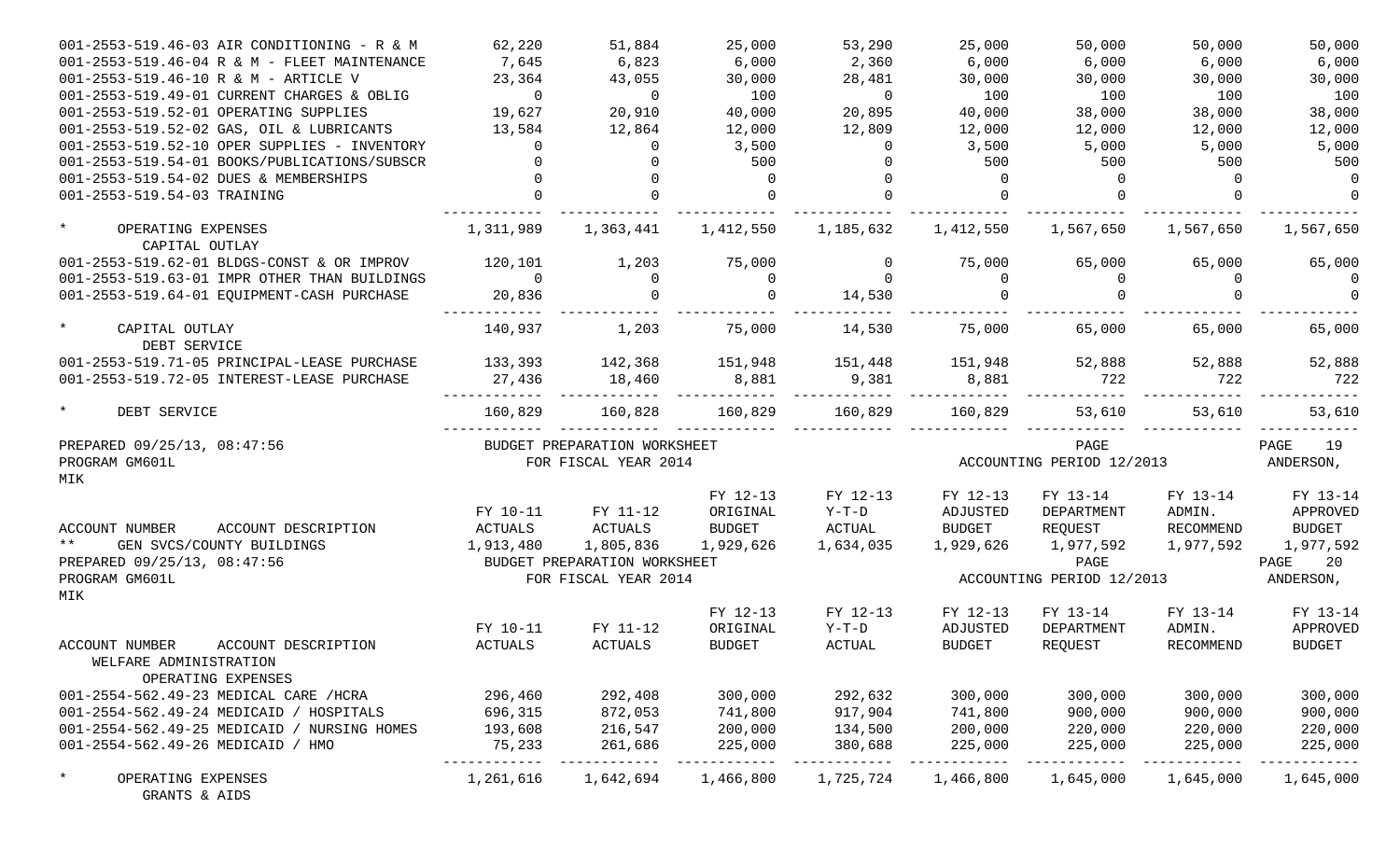| 001-2554-562.82-16 CHU/HEALTHY KIDS PROGRAM                    |                | $\Omega$                     |                | $\Omega$  | $\Omega$       |                           | $\Omega$       | $\Omega$       |
|----------------------------------------------------------------|----------------|------------------------------|----------------|-----------|----------------|---------------------------|----------------|----------------|
| 001-2554-562.82-17 COUNTY HEALTH UNIT                          | 251,144        | 240,020                      | 229,200        | 220,900   | 229,200        | 229,200                   | 229,200        | 229,200        |
| 001-2554-562.82-19 CHU/1-TIME CAPITAL OUTLAY                   | $\Omega$       | $\Omega$                     | $\bigcirc$     | $\Omega$  | $\Omega$       | $\bigcirc$                | $\Omega$       | $\Omega$       |
| $\star$<br>GRANTS & AIDS                                       | 251,144        | 240,020                      | 229,200        | 220,900   | 229,200        | 229,200                   | 229,200        | 229,200        |
| GRANTS & AIDS                                                  |                |                              |                |           |                |                           |                |                |
| 001-2554-563.81-08 WELL FLORIDA COUNCIL                        | 2,000          | 2,000                        | 2,000          | 2,000     | 2,000          | 2,000                     | 2,000          | 2,000          |
| 001-2554-563.82-10 PUTNAM BEHAVIOR HLTHCARE                    | 215,300        | 215,300                      | 215,300        | 215,300   | 215,300        | 215,300                   | 215,300        | 215,300        |
| 001-2554-563.82-11 BAKER ACT TRANSPORT                         | 144,276        | 121,704                      | 115,000        | 103,744   | 115,000        | 115,000                   | 115,000        | 115,000        |
| 001-2554-563.82-13 MERIDIAN BEHAV HEALTHCARE                   | 32,396         | 35,399                       | 36,400         | 36,400    | 36,400         | 40,000                    | 40,000         | 40,000         |
| $\star$<br>GRANTS & AIDS<br>OPERATING EXPENSES                 | 393,972        | 374,403                      | 368,700        | 357,444   | 368,700        | 372,300                   | 372,300        | 372,300        |
| 001-2554-564.40-01 TRAVEL & PER DIEM                           | $\Omega$       | $\overline{0}$               | $\overline{0}$ | $\Omega$  | $\overline{0}$ | $\overline{0}$            | $\Omega$       | $\Omega$       |
| 001-2554-564.49-21 MEDICAL/PAUPER EXPENSES                     | 12,050         | 18,950                       | 10,000         | 17,000    | 10,000         | 15,000                    | 15,000         | 15,000         |
| 001-2554-564.49-26 PED-CHILD PROTECTION PROG                   | 900            | 1,500                        | 10,000         | 3,300     | 10,000         | 10,000                    | 10,000         | 10,000         |
| 001-2554-564.49-50 LEGAL ADVERTISEMENTS                        | $\overline{0}$ | $\Omega$                     | $\Omega$       | $\Omega$  | $\Omega$       | $\Omega$                  | $\Omega$       | $\Omega$       |
| 001-2554-564.54-03 TRAINING                                    |                |                              |                |           |                |                           |                |                |
| OPERATING EXPENSES<br>GRANTS & AIDS                            | 12,950         | 20,450                       | 20,000         | 20,300    | 20,000         | 25,000                    | 25,000         | 25,000         |
| 001-2554-564.82-18 SUWANEE RIVER ECON COUNCL                   | 4,000          | 4,000                        | 4,000          | 4,000     | 4,000          | 4,000                     | 4,000          | 4,000          |
| GRANTS & AIDS<br>GRANTS & AIDS                                 | 4,000          | 4,000                        | 4,000          | 4,000     | 4,000          | 4,000                     | 4,000          | 4,000          |
| 001-2554-569.82-13 LEE CONLEE HOUSE, INC                       | 9,612          | 9,612                        | 9,612          | 9,612     | 9,612          | 9,612                     | 9,612          | 9,612          |
| 001-2554-569.82-19 C.C. WOMENS CIVIC ASSOC                     | $\overline{0}$ | $\Omega$                     | $\overline{0}$ | $\Omega$  | $\Omega$       | $\overline{0}$            | $\Omega$       | $\Omega$       |
| 001-2554-569.82-21 YMCA ASSISTANCE                             | 5,000          | 10,000                       | 10,000         | 10,000    | 10,000         | 10,000                    | 10,000         | 10,000         |
| 001-2554-569.82-23 A WOMENS RESOURCE CENTER                    |                | $\Omega$                     |                |           | $\Omega$       |                           |                |                |
| GRANTS & AIDS                                                  | 14,612         | 19,612                       | 19,612         | 19,612    | 19,612         | 19,612                    | 19,612         | 19,612         |
| $***$<br>WELFARE ADMINISTRATION                                | 1,938,294      | 2,301,179                    | 2,108,312      | 2,347,980 | 2,108,312      | 2,295,112                 | 2,295,112      | 2,295,112      |
| PREPARED 09/25/13, 08:47:56                                    |                | BUDGET PREPARATION WORKSHEET |                |           |                | PAGE                      |                | PAGE<br>21     |
| PROGRAM GM601L                                                 |                | FOR FISCAL YEAR 2014         |                |           |                | ACCOUNTING PERIOD 12/2013 |                | ANDERSON,      |
| MIK                                                            |                |                              |                |           |                |                           |                |                |
|                                                                |                |                              | FY 12-13       | FY 12-13  | FY 12-13       | FY 13-14                  | FY 13-14       | FY 13-14       |
|                                                                | FY 10-11       | FY 11-12                     | ORIGINAL       | $Y-T-D$   | ADJUSTED       | DEPARTMENT                | ADMIN.         | APPROVED       |
| ACCOUNT NUMBER<br>ACCOUNT DESCRIPTION<br>CHILD ADVOCACY CENTER | ACTUALS        | ACTUALS                      | <b>BUDGET</b>  | ACTUAL    | <b>BUDGET</b>  | REQUEST                   | RECOMMEND      | <b>BUDGET</b>  |
| OPERATING EXPENSES                                             |                |                              |                |           |                |                           |                |                |
| 001-2557-569.31-01 PROFESSIONAL SERVICES                       | 25,072         | 28,169                       | 117,585        | 7,862     | 117,585        | 20,200                    | 20,200         | 20,200         |
| 001-2557-569.34-01 OTHER CONTRACTUAL SERVICE                   | 0              | 0                            | $\overline{0}$ | 0         | 0              | 0                         | $\overline{0}$ | $\overline{0}$ |
| 001-2557-569.40-01 TRAVEL & PER DIEM                           | 0              | -0                           | 10,012         | 0         | 10,012         | 2,500                     | 2,500          | 2,500          |
| 001-2557-569.41-01 COMMUNICATION SERVICES                      | 46             | 0                            | 1,800          |           | 1,800          | 800                       | 800            | 800            |
| 001-2557-569.42-01 POSTAGE                                     | 0              | 0                            | 900            | 0         | 900            | 500                       | 500            | 500            |
|                                                                |                |                              |                |           |                |                           |                |                |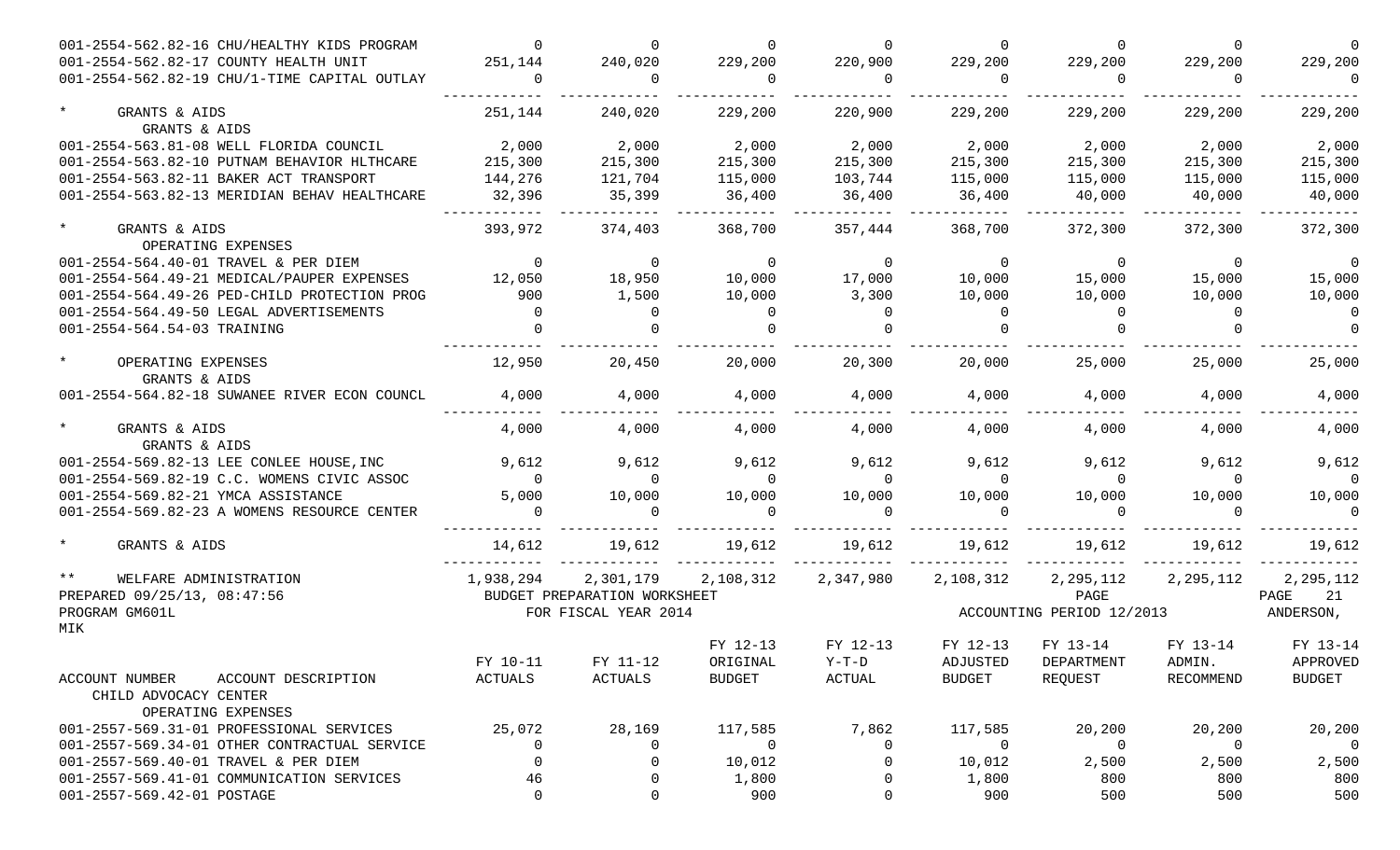| 001-2557-569.49-01 CURRENT CHARGES & OBLIG<br>12,221<br>293<br>$\Omega$<br>$\Omega$<br>$\Omega$<br>$\Omega$<br>$\Omega$<br>001-2557-569.51-01 OFFICE SUPPLIES<br>9,450<br>$\Omega$<br>9,450<br>2,500<br>2,500<br>$\Omega$<br>001-2557-569.52-01 OPERATING SUPPLIES<br>$\Omega$<br>$\mathbf 0$ | 5,000<br>$\Omega$<br>2,500<br>$\overline{0}$<br>31,500 |
|-----------------------------------------------------------------------------------------------------------------------------------------------------------------------------------------------------------------------------------------------------------------------------------------------|--------------------------------------------------------|
|                                                                                                                                                                                                                                                                                               |                                                        |
|                                                                                                                                                                                                                                                                                               |                                                        |
|                                                                                                                                                                                                                                                                                               |                                                        |
| $\star$<br>37,339<br>OPERATING EXPENSES<br>28,169<br>150,000<br>8,155<br>150,000<br>31,500<br>31,500<br>CAPITAL OUTLAY                                                                                                                                                                        |                                                        |
| 001-2557-569.62-01 BUILDINGS<br>2,938<br>20,000<br>20,000<br>$\Omega$<br>$\mathbf 0$<br>214,315<br>$\Omega$                                                                                                                                                                                   | $\overline{0}$                                         |
| 25,000<br>001-2557-569.64-01 EQUIPMENT-CASH PURCHASE<br>25,000<br>$\mathbf 0$<br>7,500<br>7,500<br>$\overline{0}$                                                                                                                                                                             | 7,500                                                  |
|                                                                                                                                                                                                                                                                                               |                                                        |
| $\star$<br>45,000<br>CAPITAL OUTLAY<br>214,315<br>2,938<br>45,000<br>7,500<br>7,500                                                                                                                                                                                                           | 7,500                                                  |
| $***$<br>251,654<br>195,000<br>195,000<br>39,000<br>CHILD ADVOCACY CENTER<br>31,107<br>8,155<br>39,000                                                                                                                                                                                        | 39,000                                                 |
| PREPARED 09/25/13, 08:47:56<br>PAGE<br>BUDGET PREPARATION WORKSHEET<br>PAGE                                                                                                                                                                                                                   | 22                                                     |
| PROGRAM GM601L<br>FOR FISCAL YEAR 2014<br>ACCOUNTING PERIOD 12/2013<br>MIK                                                                                                                                                                                                                    | ANDERSON,                                              |
| FY 12-13<br>FY 12-13<br>FY 13-14<br>FY 12-13<br>FY 13-14                                                                                                                                                                                                                                      | FY 13-14                                               |
| FY 10-11<br>FY 11-12<br>ADMIN.<br>ORIGINAL<br>$Y-T-D$<br>ADJUSTED<br>DEPARTMENT                                                                                                                                                                                                               | APPROVED                                               |
| ACTUALS<br><b>ACTUALS</b><br>ACTUAL<br><b>BUDGET</b><br>REQUEST<br>RECOMMEND<br><b>ACCOUNT NUMBER</b><br>ACCOUNT DESCRIPTION<br><b>BUDGET</b>                                                                                                                                                 | <b>BUDGET</b>                                          |
| GEN SVCS/PURCHASING                                                                                                                                                                                                                                                                           |                                                        |
| PERSONAL SERVICES                                                                                                                                                                                                                                                                             |                                                        |
| 134,315<br>138,571<br>137,582<br>139,224<br>001-2558-513.12-11 REGULAR SALARIES & WAGES<br>139,224<br>139,224<br>139,224                                                                                                                                                                      | 139,224                                                |
| 001-2558-513.12-12 OVERTIME<br>$\mathbf 0$<br>$\Omega$<br>$\Omega$<br>$\overline{0}$<br>$\Omega$<br>$\Omega$<br>$\Omega$                                                                                                                                                                      | $\overline{0}$                                         |
| 001-2558-513.13-11 SALARIES & WAGES - OPS<br>$\Omega$<br>700<br>700<br>$\Omega$<br>700<br>$\Omega$<br>700                                                                                                                                                                                     | 700                                                    |
| 001-2558-513.15-11 EXPERIENCE PAY<br>1,400<br>900<br>1,000<br>1,000<br>1,000<br>$\Omega$<br>$\overline{0}$                                                                                                                                                                                    | 1,000                                                  |
| 9,902<br>001-2558-513.21-13 FICA TAXES MATCHING<br>10,299<br>10,704<br>10,165<br>10,704<br>10,704<br>10,704                                                                                                                                                                                   | 10,704                                                 |
| 001-2558-513.22-13 RETIREMENT CONTRIBUTIONS<br>12,101<br>6,773<br>7,744<br>7,604<br>7,744<br>9,746<br>9,746                                                                                                                                                                                   | 9,746                                                  |
| 001-2558-513.23-13 LIFE & HEALTH INSURANCE<br>26,122<br>26,350<br>18,150<br>18,150<br>26,359<br>19,500<br>19,500                                                                                                                                                                              | 19,500                                                 |
| $\star$<br>183,840<br>182,893<br>182,710<br>176,522<br>180,874<br>180,874<br>PERSONAL SERVICES<br>176,522<br>OPERATING EXPENSES                                                                                                                                                               | 180,874                                                |
| 001-2558-513.34-23 UNIFORM RENTAL-EMPLOYER<br>0<br>$\mathbf 0$<br>$\mathbf 0$<br>$\overline{0}$<br>$\mathbf 0$<br>1,000<br>1,000                                                                                                                                                              | 1,000                                                  |
| 001-2558-513.40-01 TRAVEL & PER DIEM<br>1,624<br>320<br>1,500<br>375<br>1,500<br>1,500<br>1,500                                                                                                                                                                                               | 1,500                                                  |
| 001-2558-513.41-01 COMMUNICATIONS SERVICES<br>$\overline{0}$<br>$\overline{0}$<br>$\Omega$<br>$\Omega$<br>$\overline{0}$<br>$\overline{0}$<br>$\overline{0}$                                                                                                                                  | $\overline{0}$                                         |
| 001-2558-513.42-01 POSTAGE<br>166<br>65<br>150<br>150<br>63<br>250<br>250                                                                                                                                                                                                                     | 250                                                    |
| 001-2558-513.43-01 UTILITIES<br>$\Omega$<br>$\Omega$<br>$\Omega$<br>$\Omega$<br>$\Omega$<br>$\Omega$<br>$\Omega$                                                                                                                                                                              | $\Omega$                                               |
| 001-2558-513.44-01 RENTALS AND LEASES<br>883<br>1,039<br>2,500<br>1,066<br>2,500<br>2,500<br>2,500                                                                                                                                                                                            | 2,500                                                  |
| 001-2558-513.46-01 REPAIR & MAINT - OTHER<br>4,754<br>574<br>1,200<br>2,642<br>1,200<br>1,800<br>1,800                                                                                                                                                                                        | 1,800                                                  |
| 001-2558-513.46-04 R & M - FLEET MAINTENANCE<br>2,975<br>301<br>2,000<br>929<br>2,000<br>2,000<br>2,000                                                                                                                                                                                       | 2,000                                                  |
| 001-2558-513.46-08 R & M - CENTRAL STORES<br>0<br>$\overline{0}$<br>1,500<br>1,500<br>1,500<br>0<br>1,500                                                                                                                                                                                     | 1,500                                                  |
| 683<br>001-2558-513.47-01 PRINTING & BINDING<br>629<br>257<br>900<br>900<br>900<br>900                                                                                                                                                                                                        | 900                                                    |
| 001-2558-513.49-01 CEN STORES/OFF RD FUEL TX<br>21,548<br>$3,602-$<br>24,000<br>207<br>24,000<br>24,000<br>24,000                                                                                                                                                                             | 24,000                                                 |
| 001-2558-513.49-04 CS P-CARD FLOW THROUGH<br>$\mathbf 0$<br>0<br>0<br>0<br>$\overline{0}$<br>0<br>0                                                                                                                                                                                           | $\overline{0}$                                         |
| 001-2558-513.49-22 OUTSIDE VENDORS<br>2,773<br>3,022<br>4,000<br>$2,861-$<br>4,000<br>4,000<br>4,000                                                                                                                                                                                          | 4,000                                                  |
| 001-2558-513.51-01 OFFICE SUPPLIES<br>704<br>736<br>700<br>700<br>700<br>738<br>700                                                                                                                                                                                                           | 700                                                    |
| 001-2558-513.52-01 OPERATING SUPPLIES<br>528<br>1,968<br>2,000<br>250<br>2,000<br>2,000<br>2,000                                                                                                                                                                                              | 2,000                                                  |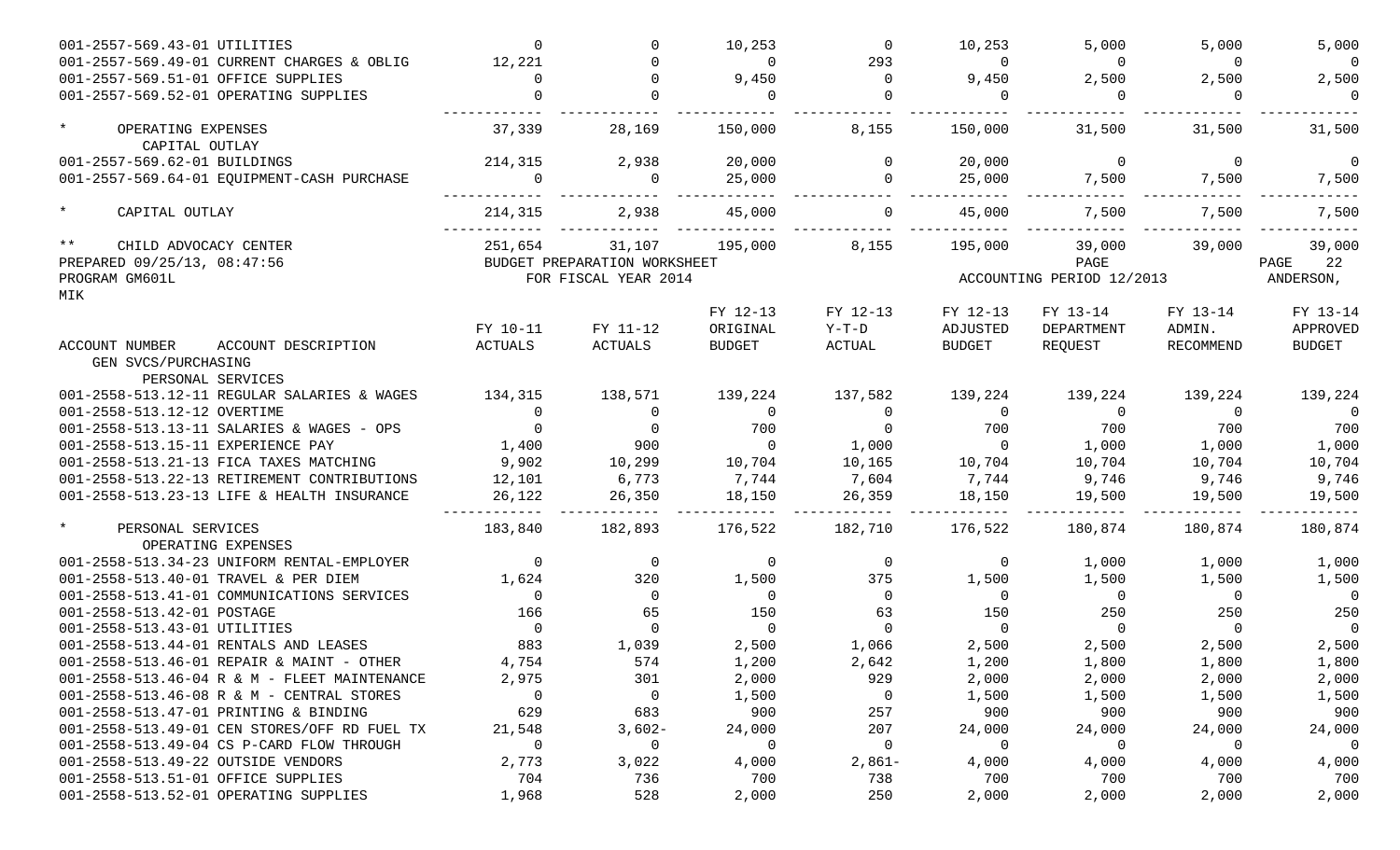| 001-2558-513.52-02 GAS, OIL & LUBRICANTS           | 3,982        | $2,215-$                     | 900            | 745            | 900            | 900                       | 900       | 900            |
|----------------------------------------------------|--------------|------------------------------|----------------|----------------|----------------|---------------------------|-----------|----------------|
| 001-2558-513.52-09 CEN STRS/OBSOLETE INVNTRY       | 1,176        | 506                          | 1,200          | $\mathbf{0}$   | 1,200          | 1,200                     | 1,200     | 1,200          |
| 001-2558-513.52-10 OPER SUPPLIES - INVENTORY       | $\mathbf{0}$ | $\Omega$                     | $\Omega$       | $\Omega$       | $\overline{0}$ | 6,000                     | 6,000     | 6,000          |
| 001-2558-513.54-01 BOOKS/PUBLICATIONS/SUBSCR       | 92           | 94                           | 200            | 94             | 200            | 200                       | 200       | 200            |
| 001-2558-513.54-02 DUES & MEMBERSHIPS              | 70           | 50                           | 700            | $\Omega$       | 700            | 700                       | 700       | 700            |
| 001-2558-513.54-03 TRAINING                        | $\Omega$     | $\Omega$                     | 1,000          | $\Omega$       | 1,000          | 1,000                     | 1,000     | 1,000          |
| $\star$<br>OPERATING EXPENSES<br>CAPITAL OUTLAY    | 43,344       | 2,101                        | 44,450         | 4,505          | 44,450         | 52,150                    | 52,150    | 52,150         |
| 001-2558-513.63-01 IMPR OTHER THAN BUILDINGS       | $\Omega$     | 0                            | $\Omega$       | $\mathbf{0}$   | $\mathbf{0}$   | $\overline{0}$            | $\Omega$  | $\overline{0}$ |
| 001-2558-513.64-01 EQUIPMENT-CASH PURCHASE         | $\Omega$     | $\Omega$                     | $\Omega$       | $\Omega$       | $\mathbf{0}$   | 13,000                    | 13,000    | 13,000         |
|                                                    |              |                              |                |                |                |                           |           |                |
| $\star$<br>CAPITAL OUTLAY                          | $\Omega$     | $\Omega$                     |                | $\Omega$       | $\Omega$       | 13,000                    | 13,000    | 13,000         |
| $***$<br>GEN SVCS/PURCHASING                       | 227,184      | 184,994                      | 220,972        | 187,215        | 220,972        | 246,024                   | 246,024   | 246,024        |
| PREPARED 09/25/13, 08:47:56                        |              | BUDGET PREPARATION WORKSHEET |                |                |                | PAGE                      |           | 23<br>PAGE     |
| PROGRAM GM601L                                     |              | FOR FISCAL YEAR 2014         |                |                |                | ACCOUNTING PERIOD 12/2013 |           | ANDERSON,      |
| MIK                                                |              |                              |                |                |                |                           |           |                |
|                                                    |              |                              | FY 12-13       | FY 12-13       | FY 12-13       | FY 13-14                  | FY 13-14  | FY 13-14       |
|                                                    | FY 10-11     | FY 11-12                     | ORIGINAL       | $Y-T-D$        | ADJUSTED       | DEPARTMENT                | ADMIN.    | APPROVED       |
| ACCOUNT NUMBER<br>ACCOUNT DESCRIPTION              | ACTUALS      | <b>ACTUALS</b>               | <b>BUDGET</b>  | ACTUAL         | <b>BUDGET</b>  | REQUEST                   | RECOMMEND | BUDGET         |
| VETERANS SERVICE                                   |              |                              |                |                |                |                           |           |                |
| PERSONAL SERVICES                                  |              |                              |                |                |                |                           |           |                |
| 001-2991-553.12-11 REGULAR SALARIES & WAGES        | 67,163       | 63,575                       | 69,266         | 64,422         | 69,266         | 66,540                    | 66,540    | 66,540         |
| 001-2991-553.12-12 OVERTIME                        | $\Omega$     | $\Omega$                     | $\overline{0}$ | $\overline{0}$ | $\overline{0}$ | $\overline{0}$            | $\Omega$  | $\overline{0}$ |
| 001-2991-553.15-11 EXPERIENCE PAY                  | 600          | 1,100                        | $\Omega$       | 700            | $\overline{0}$ | 600                       | 600       | 600            |
| 001-2991-553.21-13 FICA TAXES MATCHING             | 4,998        | 4,802                        | 5,299          | 4,724          | 5,299          | 5,090                     | 5,090     | 5,090          |
| 001-2991-553.22-13 RETIREMENT CONTRIBUTIONS        | 6,461        | 2,965                        | 4,288          | 2,859          | 4,288          | 6,448                     | 6,448     | 6,448          |
| 001-2991-553.23-13 LIFE & HEALTH INSURANCE         | 14,723       | 12,976                       | 7,260          | 14,126         | 7,260          | 7,800                     | 7,800     | 7,800          |
| $\star$<br>PERSONAL SERVICES<br>OPERATING EXPENSES | 93,945       | 85,418                       | 86,113         | 86,831         | 86,113         | 86,478                    | 86,478    | 86,478         |
| 001-2991-553.40-01 TRAVEL & PER DIEM               | 3,286        | 3,401                        | 3,150          | 1,809          | 3,150          | 4,600                     | 4,600     | 4,600          |
| 001-2991-553.42-01 POSTAGE                         | 652          | 721                          | 350            | 332            | 350            | 800                       | 800       | 800            |
| 001-2991-553.44-01 RENTALS AND LEASES              | 1,198        | 1,091                        | 475            | 1,294          | 475            | 1,350                     | 1,350     | 1,350          |
| 001-2991-553.46-01 REPAIR & MAINT - OTHER          | $\Omega$     | $\overline{0}$               | $\overline{0}$ | $\overline{0}$ | 700            | 700                       | 700       | 700            |
| 001-2991-553.46-04 R & M - FLEET MAINTENANCE       | 0            | 322                          | 800            | 555            | 1,650          | 800                       | 800       | 800            |
| 001-2991-553.47-01 PRINTING & BINDING              | 55           | 105                          | 150            | 59             | 150            | 150                       | 150       | 150            |
| 001-2991-553.51-01 OFFICE SUPPLIES                 | 173          | 27                           | 150            | 402            | 150            | 700                       | 700       | 700            |
| 001-2991-553.52-01 OPERATING SUPPLIES              | 165          | 2,288                        | 500            | 4,933          | 3,800          | 1,200                     | 1,200     | 1,200          |
| 001-2991-553.52-02 GAS, OIL & LUBRICANTS           | 0            | $\Omega$                     | $\overline{0}$ | 307            | $\overline{0}$ | 0                         | 0         | $\overline{0}$ |
| 001-2991-553.52-10 OPER SUPPLIES - INVENTORY       | 70           | 0                            | 200            | 0              | 200            | 200                       | 200       | 200            |
| 001-2991-553.54-01 BOOKS/PUBLICATIONS/SUBSCR       | 0            | 0                            | $\overline{0}$ | $\Omega$       | $\overline{0}$ | 100                       | 100       | 100            |
| 001-2991-553.54-02 DUES & MEMBERSHIPS              | 35           | 35                           | 300            | $\Omega$       | 300            | 300                       | 300       | 300            |
| 001-2991-553.54-03 TRAINING                        | 125          | 125                          | 500            | 0              | 500            | 750                       | 750       | 750            |
|                                                    |              |                              |                |                |                |                           |           |                |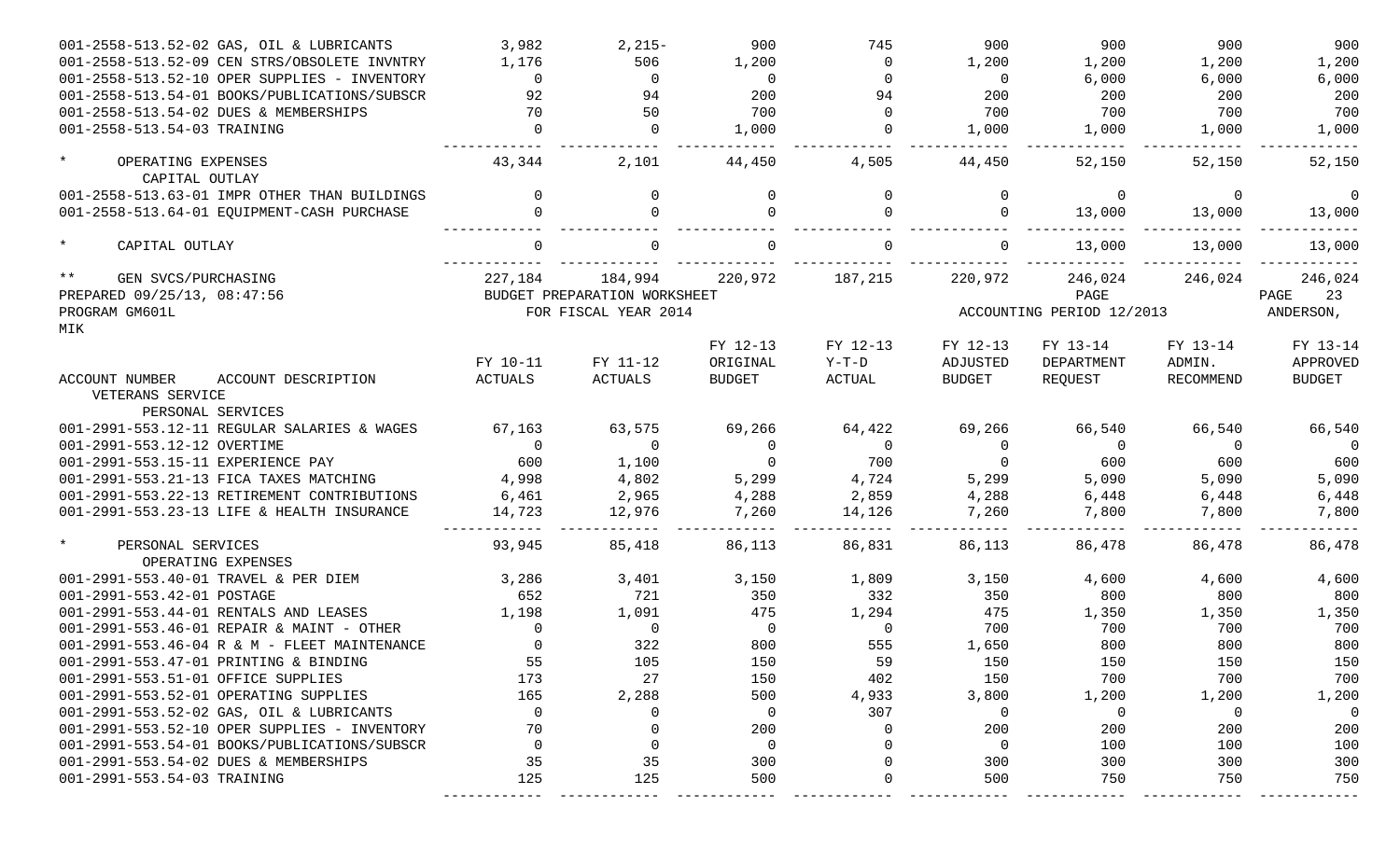| OPERATING EXPENSES<br>CAPITAL OUTLAY         | 5,759     | 8,115                        | 6,575          | 9,691          | 11,425         | 11,650                    | 11,650    | 11,650         |
|----------------------------------------------|-----------|------------------------------|----------------|----------------|----------------|---------------------------|-----------|----------------|
| 001-2991-553.64-01 EQUIPMENT-CASH PURCHASE   | 0         | 0                            |                | $\Omega$       | 0              |                           | $\Omega$  |                |
|                                              |           |                              |                |                |                |                           |           |                |
| $\star$<br>CAPITAL OUTLAY                    |           |                              |                |                |                |                           |           |                |
| $***$<br>VETERANS SERVICE                    | 99,704    | 93,533                       | 92,688         | 96,522         | 97,538         | 98,128                    | 98,128    | 98,128         |
| PREPARED 09/25/13, 08:47:56                  |           | BUDGET PREPARATION WORKSHEET |                |                |                | PAGE                      |           | 24<br>PAGE     |
| PROGRAM GM601L                               |           | FOR FISCAL YEAR 2014         |                |                |                | ACCOUNTING PERIOD 12/2013 |           | ANDERSON,      |
| MIK                                          |           |                              |                |                |                |                           |           |                |
|                                              |           |                              | FY 12-13       | FY 12-13       | FY 12-13       | FY 13-14                  | FY 13-14  | FY 13-14       |
|                                              | FY 10-11  | FY 11-12                     | ORIGINAL       | $Y-T-D$        | ADJUSTED       | DEPARTMENT                | ADMIN.    | APPROVED       |
| ACCOUNT NUMBER<br>ACCOUNT DESCRIPTION        | ACTUALS   | ACTUALS                      | <b>BUDGET</b>  | ACTUAL         | <b>BUDGET</b>  | REQUEST                   | RECOMMEND | BUDGET         |
| P & D/BLDGS & INSPECTIONS                    |           |                              |                |                |                |                           |           |                |
| PERSONAL SERVICES                            |           |                              |                |                |                |                           |           |                |
| 001-3440-524.12-11 REGULAR SALARIES & WAGES  | 853,318   | 821,940                      | 848,378        | 698,991        | 848,378        | 805,599                   | 805,599   | 805,599        |
| 001-3440-524.12-12 SALARIES/WAGES-OVERTIME   | $\Omega$  | $\Omega$                     | $\Omega$       | $\Omega$       | 0              | $\Omega$                  | $\Omega$  | $\overline{0}$ |
| 001-3440-524.13-11 SALARIES & WAGES - OPS    | $\Omega$  | $\Omega$                     | $\Omega$       | $\Omega$       | $\Omega$       | $\overline{0}$            | $\Omega$  | $\overline{0}$ |
| 001-3440-524.15-11 EXPERIENCE PAY            | 4,450     | 5,821                        | $\overline{0}$ | 5,100          | $\overline{0}$ | 5,500                     | 5,500     | 5,500          |
| 001-3440-524.21-13 FICA TAXES MATCHING       | 61,628    | 60,148                       | 64,901         | 51,175         | 64,901         | 61,628                    | 61,628    | 61,628         |
| 001-3440-524.22-13 RETIREMENT CONTRIBUTIONS  | 78,138    | 40,270                       | 48,002         | 38,882         | 48,002         | 59,733                    | 59,733    | 59,733         |
| 001-3440-524.23-13 LIFE & HEALTH INSURANCE   | 157,528   | 151,420                      | 130,680        | 132,145        | 130,680        | 148,200                   | 148,200   | 148,200        |
|                                              |           |                              |                |                |                |                           |           |                |
| $\star$<br>PERSONAL SERVICES                 | 1,155,062 | 1,079,599                    | 1,091,961      | 926,293        | 1,091,961      | 1,080,660                 | 1,080,660 | 1,080,660      |
| OPERATING EXPENSES                           |           |                              |                |                |                |                           |           |                |
| 001-3440-524.31-01 PROFESSIONAL SERVICES     | 4,395     | 5,075                        | 7,000          | 6,215          | 7,000          | 7,000                     | 7,000     | 7,000          |
| 001-3440-524.34-01 OTHER CONTRACTUAL SERVICE | $\Omega$  | $\overline{0}$               | $\overline{0}$ | $\overline{0}$ | $\Omega$       | 10,000                    | 10,000    | 10,000         |
| 001-3440-524.34-27 CONTR SVCS.-BLDG DEMOLISH | 23,489    | 52,926                       | 25,000         | 44,435         | 25,000         | 25,000                    | 25,000    | 25,000         |
| 001-3440-524.40-01 TRAVEL & PER DIEM         | 2,220     | 1,235                        | 4,300          | 3,672          | 4,300          | 4,300                     | 4,300     | 4,300          |
| 001-3440-524.41-01 COMMUNICATIONS SERVICES   | 15,496    | 12,408                       | 13,000         | 8,688          | 13,000         | 13,000                    | 13,000    | 13,000         |
| 001-3440-524.42-01 POSTAGE                   | 5,581     | 10,726                       | 10,000         | 7,978          | 10,000         | 10,000                    | 10,000    | 10,000         |
| 001-3440-524.44-01 RENTALS AND LEASES        | 5,062     | 3,155                        | 7,200          | 5,367          | 7,200          | 7,200                     | 7,200     | 7,200          |
| 001-3440-524.46-01 REPAIR & MAINT - OTHER    | 1,476     | 1,405                        | 5,000          | 427            | 5,000          | 5,000                     | 5,000     | 5,000          |
| 001-3440-524.46-04 R & M - FLEET MAINTENANCE | 9,423     | 9,060                        | 12,000         | 7,700          | 12,000         | 12,000                    | 12,000    | 12,000         |
| 001-3440-524.47-01 PRINTING & BINDING        | 6,532     | 4,900                        | 5,000          | 5,312          | 5,000          | 5,000                     | 5,000     | 5,000          |
| 001-3440-524.49-01 CURRENT CHARGES & OBLIG   | 443       | 2,709                        | 5,000          | 2,761          | 5,000          | 5,000                     | 5,000     | 5,000          |
| 001-3440-524.49-16 BLDG INSPECT IMPROVEMENTS | $\Omega$  | $\overline{0}$               | 600            | 425            | 600            | 600                       | 600       | 600            |
| 001-3440-524.49-50 LEGAL ADVERTISEMENTS      | 790       | 1,193                        | 4,000          | 1,756          | 4,000          | 4,000                     | 4,000     | 4,000          |
| 001-3440-524.51-01 OFFICE SUPPLIES           | 22,244    | 19,088                       | 16,500         | 7,093          | 16,500         | 16,500                    | 16,500    | 16,500         |
| 001-3440-524.52-01 OPERATING SUPPLIES        | 10,884    | 3,131                        | 15,500         | 21,876         | 15,500         | 5,500                     | 5,500     | 5,500          |
| 001-3440-524.52-02 GAS, OIL & LUBRICANTS     | 24,062    | 21,449                       | 18,500         | 18,070         | 18,500         | 18,500                    | 18,500    | 18,500         |
| 001-3440-524.52-10 OPER SUPPLIES - INVENTORY | 0         | $\overline{0}$               | 7,500          | 17,686         | 7,500          | 7,500                     | 7,500     | 7,500          |
| 001-3440-524.54-01 BOOKS/PUBLICATIONS/SUBSCR | 689       | 4,538                        | 5,000          | 24             | 5,000          | 5,000                     | 5,000     | 5,000          |
| 001-3440-524.54-02 DUES & MEMBERSHIPS        | 1,465     | 808                          | 1,870          | 1,950          | 1,870          | 1,870                     | 1,870     | 1,870          |
| 001-3440-524.54-03 TRAINING                  | 2,761     | 2,848                        | 9,000          | 2,818          | 9,000          | 9,000                     | 9,000     | 9,000          |
|                                              |           |                              |                |                |                |                           |           |                |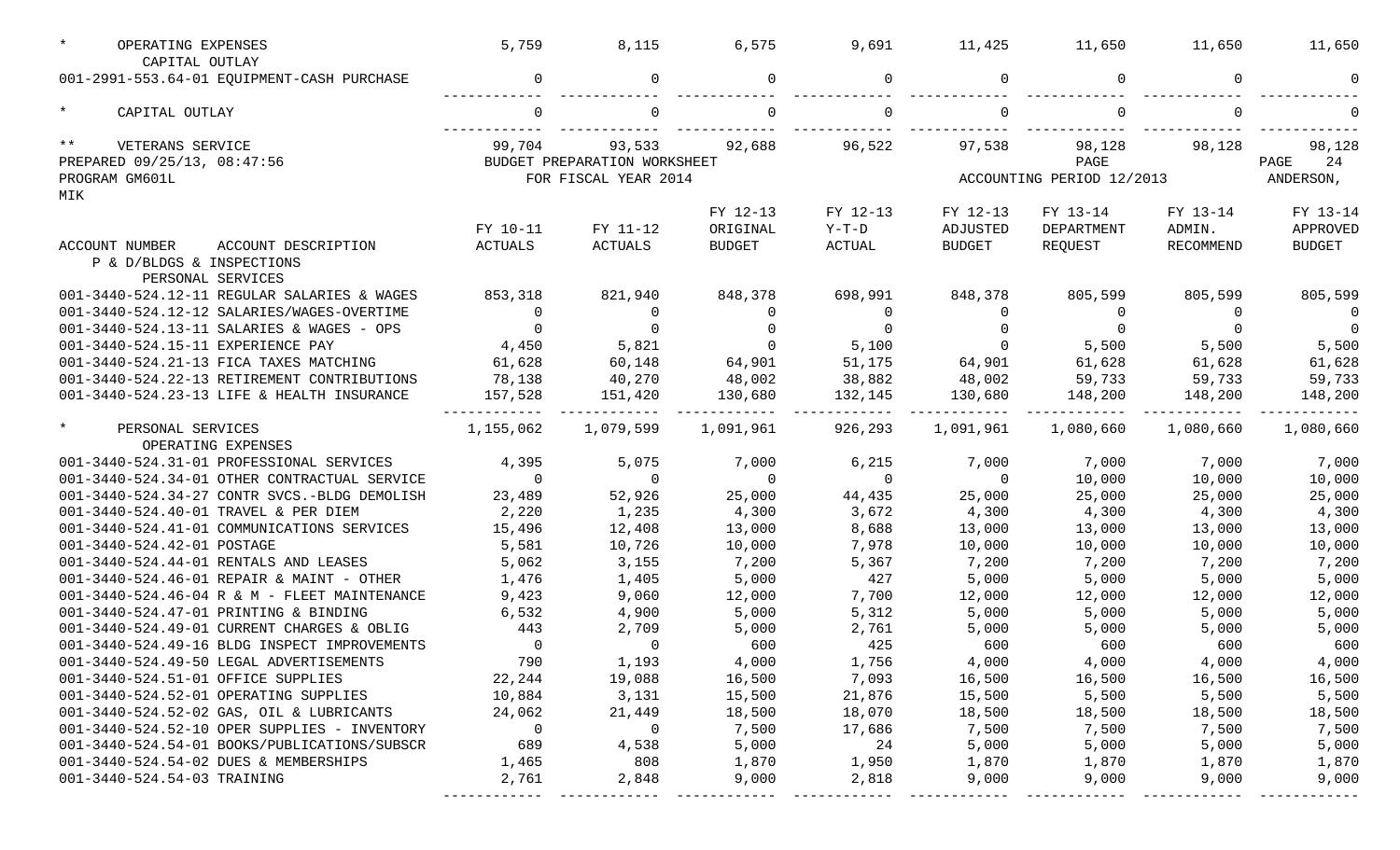| $\star$<br>OPERATING EXPENSES<br>CAPITAL OUTLAY               | 137,012        | 156,654                      | 171,970        | 164,253        | 171,970        | 171,970                   | 171,970        | 171,970        |
|---------------------------------------------------------------|----------------|------------------------------|----------------|----------------|----------------|---------------------------|----------------|----------------|
| 001-3440-524.64-01 EQUIPMENT-CASH PURCHASE                    |                | 0                            |                |                | 0              |                           | $\Omega$       |                |
| $\star$<br>CAPITAL OUTLAY                                     |                |                              |                |                |                |                           |                |                |
| $\star \star$<br>P & D/BLDGS & INSPECTIONS                    | 1,292,074      | 1,236,253                    | 1,263,931      | 1,090,546      | 1,263,931      | 1,252,630                 | 1,252,630      | 1,252,630      |
| PREPARED 09/25/13, 08:47:56                                   |                | BUDGET PREPARATION WORKSHEET |                |                |                | PAGE                      |                | 25<br>PAGE     |
| PROGRAM GM601L                                                |                | FOR FISCAL YEAR 2014         |                |                |                | ACCOUNTING PERIOD 12/2013 |                | ANDERSON,      |
| MIK                                                           |                |                              |                |                |                |                           |                |                |
|                                                               |                |                              | FY 12-13       | FY 12-13       | FY 12-13       | FY 13-14                  | FY 13-14       | FY 13-14       |
|                                                               | FY 10-11       | FY 11-12                     | ORIGINAL       | Y-T-D          | ADJUSTED       | DEPARTMENT                | ADMIN.         | APPROVED       |
| ACCOUNT DESCRIPTION<br>ACCOUNT NUMBER<br>P & D/ZONING & ADMIN | ACTUALS        | ACTUALS                      | <b>BUDGET</b>  | ACTUAL         | BUDGET         | REQUEST                   | RECOMMEND      | <b>BUDGET</b>  |
| PERSONAL SERVICES                                             |                |                              |                |                |                |                           |                |                |
| 001-3441-515.12-11 REGULAR SALARIES & WAGES                   | 239,883        | 266,393                      | 268,803        | 321,908        | 268,803        | 310,651                   | 310,651        | 310,651        |
| 001-3441-515.12-12 SALARY/WAGES - OVERTIME                    | $\Omega$       | $\overline{0}$               | $\Omega$       | $\Omega$       | $\Omega$       | $\Omega$                  | $\Omega$       | $\overline{0}$ |
| 001-3441-515.13-11 SALARIES & WAGES - OPS                     | $\Omega$       | $\Omega$                     | $\Omega$       |                | $\Omega$       | $\Omega$                  | $\Omega$       | $\overline{0}$ |
| 001-3441-515.15-11 EXPERIENCE PAY                             | 1,200          | 1,300                        | $\overline{0}$ | 1,600          | $\overline{0}$ | 1,200                     | 1,200          | 1,200          |
| 001-3441-515.21-13 FICA TAXES MATCHING                        | 17,808         | 19,746                       | 20,563         | 23,746         | 20,563         | 23,765                    | 23,765         | 23,765         |
| 001-3441-515.22-13 RETIREMENT CONTRIBUTIONS                   | 24,418         | 14,274                       | 17,703         | 20,957         | 17,703         | 30,795                    | 30,795         | 30,795         |
| 001-3441-515.23-13 LIFE & HEALTH INSURANCE                    | 29,650         | 31,736                       | 36,300         | 43,660         | 36,300         | 31,200                    | 31,200         | 31,200         |
| $\star$<br>PERSONAL SERVICES<br>OPERATING EXPENSES            | 312,959        | 333,449                      | 343,369        | 411,871        | 343,369        | 397,611                   | 397,611        | 397,611        |
| 001-3441-515.31-01 PROFESSIONAL SERVICES                      | 99,956         | 82,970                       | 130,000        | 103,384        | 130,000        | 130,000                   | 130,000        | 130,000        |
| 001-3441-515.31-02 COMPREHENSIVE PLANNING GR                  | $\Omega$       | $\overline{\phantom{0}}$     | $\overline{0}$ | $\Omega$       | $\overline{0}$ | $\overline{0}$            | $\overline{0}$ | $\overline{0}$ |
| 001-3441-515.40-01 TRAVEL & PER DIEM                          | 1,489          | 990                          | 2,500          | 1,539          | 2,500          | 2,500                     | 2,500          | 2,500          |
| 001-3441-515.40-02 TRAVEL & PD - ZONING ADJ                   | 2,070          | 1,680                        | 1,800          | 1,860          | 1,800          | 3,600                     | 3,600          | 3,600          |
| 001-3441-515.40-04 TRAVEL & PD - PLAN COMM                    | 1,650          | 2,220                        | 1,800          | 1,470          | 1,800          | 3,600                     | 3,600          | 3,600          |
| 001-3441-515.41-01 COMMUNICATION SERVICES                     | 1,600          | 1,507                        | 1,800          | 524            | 1,800          | 1,800                     | 1,800          | 1,800          |
| 001-3441-515.42-01 POSTAGE                                    | 3,302          | 2,075                        | 5,000          | 1,963          | 5,000          | 5,000                     | 5,000          | 5,000          |
| 001-3441-515.44-01 RENTALS & LEASES                           | 7,328          | 7,948                        | 8,570          | 3,216          | 8,570          | 9,750                     | 9,750          | 9,750          |
| 001-3441-515.46-01 REPAIR & MAINT - OTHER                     | $\Omega$       | $\overline{0}$               | 750            | $\Omega$       | 750            | 750                       | 750            | 750            |
| 001-3441-515.46-04 R & M - FLEET MAINTENANCE                  | 83             | 2,882                        | 750            | 121            | 750            | 750                       | 750            | 750            |
| 001-3441-515.47-01 PRINTING & BINDING                         | 628            | 3,523                        | 4,000          | 440            | 4,000          | 2,820                     | 2,820          | 2,820          |
| 001-3441-515.49-01 CURRENT CHARGES & OBLIG                    | 273            | 100                          | 1,000          | $\overline{0}$ | 1,000          | 1,000                     | 1,000          | 1,000          |
| 001-3441-515.49-11 CURRENT CHGS-COMP PLAN                     | $\overline{0}$ | $\overline{0}$               | $\overline{0}$ | $\overline{0}$ | $\overline{0}$ | $\overline{0}$            | $\overline{0}$ | $\overline{0}$ |
| 001-3441-515.49-50 LEGAL ADVERTISEMENTS                       | 5,712          | 13,138                       | 9,000          | 5,564          | 9,000          | 9,000                     | 9,000          | 9,000          |
| 001-3441-515.51-01 OFFICE SUPPLIES                            | 14,460         | 20,565                       | 7,000          | 7,259          | 7,000          | 3,400                     | 3,400          | 3,400          |
| 001-3441-515.52-01 OPERATING SUPPLIES                         | 310            | 616                          | 3,000          | 4,242          | 3,000          | 3,000                     | 3,000          | 3,000          |
| 001-3441-515.52-02 GAS, OIL, & LUBRICANTS                     | 787            | 2,584                        | 1,500          | 797            | 1,500          | 1,500                     | 1,500          | 1,500          |
| 001-3441-515.52-10 OPER SUPPLIES - INVENTORY                  | 5,504          | 3,719                        | 3,000          | 7,495          | 3,000          | 3,000                     | 3,000          | 3,000          |
| 001-3441-515.54-01 BOOKS/PUBLICATIONS/SUBSCR                  | 221            | 192                          | 805            | 95             | 805            | 805                       | 805            | 805            |
| 001-3441-515.54-02 DUES & MEMBERSHIPS                         | 2,075          | 1,959                        | 1,300          | 1,248          | 1,300          | 1,300                     | 1,300          | 1,300          |
| 001-3441-515.54-03 TRAINING                                   | 2,416          | 2,090                        | 3,000          | 1,654          | 3,000          | 3,000                     | 3,000          | 3,000          |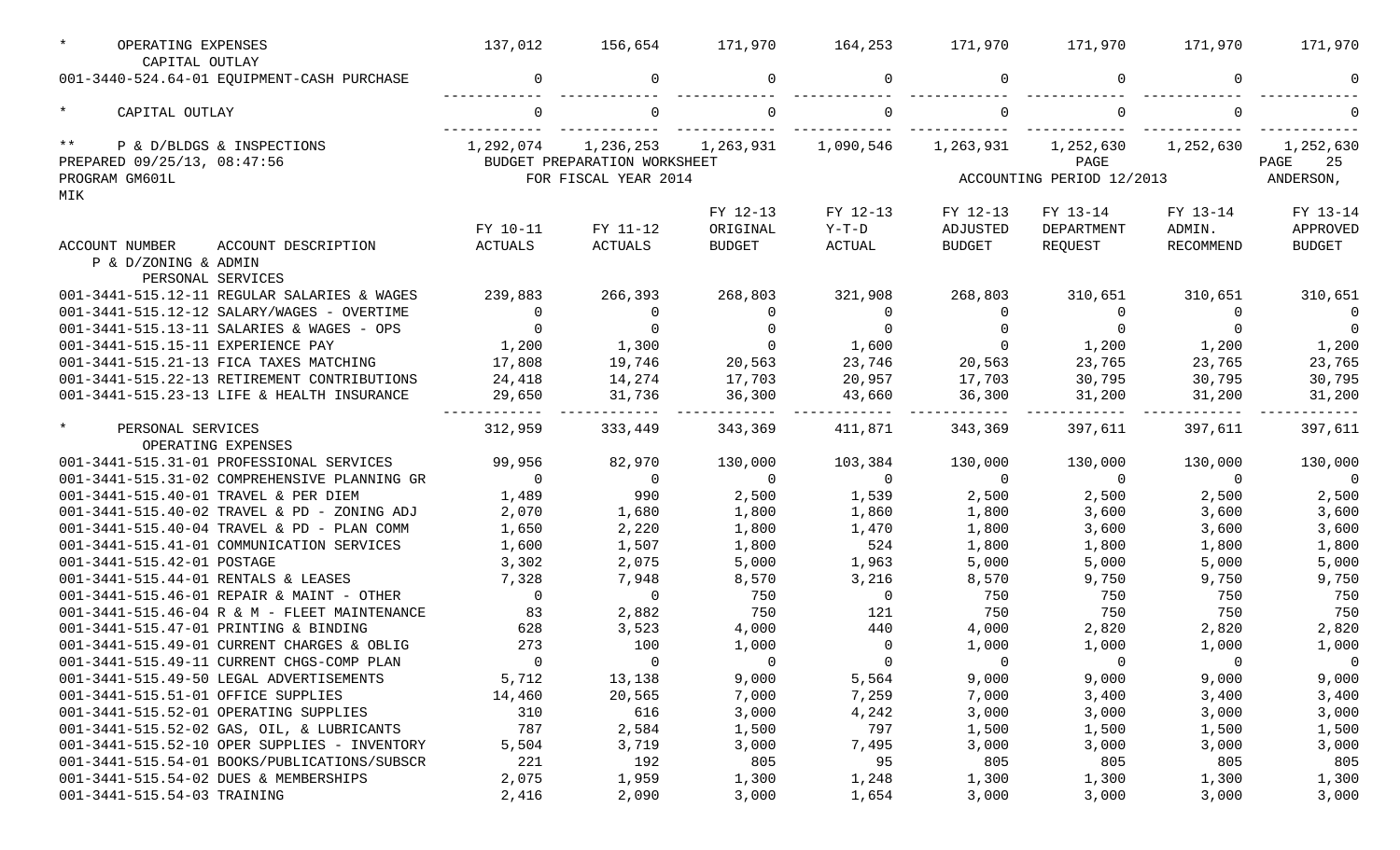| $\star$<br>OPERATING EXPENSES<br>CAPITAL OUTLAY | 149,864  | 150,758                      | 186,575       | 142,871  | 186,575       | 186,575                   | 186,575     | 186,575       |
|-------------------------------------------------|----------|------------------------------|---------------|----------|---------------|---------------------------|-------------|---------------|
| 001-3441-515.64-01 EQUIPMENT - CASH PURCHASE    | $\Omega$ | $\mathbf 0$                  | $\mathbf 0$   | 8,180    | 0             | $\Omega$                  | $\mathbf 0$ |               |
| $\star$<br>CAPITAL OUTLAY                       |          | $\mathbf 0$                  | $\Omega$      | 8,180    | $\mathbf 0$   |                           | $\Omega$    |               |
| $***$<br>P & D/ZONING & ADMIN                   | 462,823  | 484,207                      | 529,944       | 562,922  | 529,944       | 584,186                   | 584,186     | 584,186       |
| PREPARED 09/25/13, 08:47:56                     |          | BUDGET PREPARATION WORKSHEET |               |          |               | PAGE                      |             | 26<br>PAGE    |
| PROGRAM GM601L                                  |          | FOR FISCAL YEAR 2014         |               |          |               | ACCOUNTING PERIOD 12/2013 |             | ANDERSON,     |
| MIK                                             |          |                              |               |          |               |                           |             |               |
|                                                 |          |                              | FY 12-13      | FY 12-13 | FY 12-13      | FY 13-14                  | FY 13-14    | FY 13-14      |
|                                                 | FY 10-11 | FY 11-12                     | ORIGINAL      | Y-T-D    | ADJUSTED      | DEPARTMENT                | ADMIN.      | APPROVED      |
| ACCOUNT NUMBER<br>ACCOUNT DESCRIPTION           | ACTUALS  | ACTUALS                      | <b>BUDGET</b> | ACTUAL   | <b>BUDGET</b> | REQUEST                   | RECOMMEND   | <b>BUDGET</b> |
| P & D/CODES ENFORCEMENT                         |          |                              |               |          |               |                           |             |               |
| PERSONAL SERVICES                               |          |                              |               |          |               |                           |             |               |
| 001-3442-529.12-11 REGULAR SALARIES & WAGES     |          |                              |               | $\Omega$ | $\Omega$      | $\Omega$                  |             |               |
| 001-3442-529.12-12 OVERTIME                     |          |                              |               |          |               |                           |             |               |
| 001-3442-529.13-11 SALARY & WAGES - OPS         |          |                              |               |          |               |                           |             |               |
| 001-3442-529.15-11 EXPERIENCE PAY               |          |                              |               |          |               |                           |             |               |
| 001-3442-529.21-13 FICA TAXES MATCHING          |          |                              |               |          |               |                           |             |               |
| 001-3442-529.22-13 RETIREMENT CONTRIBUTIONS     |          |                              |               |          |               |                           |             |               |
| 001-3442-529.23-13 LIFE & HEALTH INSURANCE      |          |                              |               | $\cap$   |               |                           |             |               |
|                                                 |          |                              |               |          |               |                           |             |               |
| $\star$<br>PERSONAL SERVICES                    | $\cap$   | $\Omega$                     | $\cap$        | $\Omega$ | $\Omega$      |                           | $\Omega$    |               |
| OPERATING EXPENSES                              |          |                              |               |          |               |                           |             |               |
| 001-3442-529.31-01 PROFESSIONAL SERVICES        |          |                              |               | $\Omega$ | $\cap$        |                           |             |               |
| 001-3442-529.34-01 OTHER CONTRACTUAL SERVICE    |          |                              |               |          |               |                           |             |               |
| 001-3442-529.34-27 CONTR SVCS-BLDG DEMOLISH     |          |                              |               |          |               |                           |             |               |
| 001-3442-529.40-01 TRAVEL & PER DIEM            |          |                              |               |          |               |                           |             |               |
| 001-3442-529.41-01 COMMUNICATION SERVICES       |          |                              |               |          |               |                           |             |               |
| 001-3442-529.42-01 POSTAGE                      |          |                              |               |          |               |                           |             |               |
| 001-3442-529.44-01 RENTALS & LEASES             |          |                              |               |          |               |                           |             |               |
| 001-3442-529.46-01 REPAIR & MAINT - OTHER       |          |                              |               |          |               |                           |             |               |
| 001-3442-529.46-04 R & M - FLEET MAINTENANCE    |          |                              |               |          |               |                           |             |               |
| 001-3442-529.47-01 PRINTING & BINDING           |          |                              |               |          |               |                           |             |               |
| 001-3442-529.49-01 CURRENT CHARGES & OBLIG      |          |                              |               |          |               |                           |             |               |
|                                                 |          |                              |               |          |               |                           |             |               |
| 001-3442-529.49-50 LEGAL ADVERTISEMENTS         |          |                              |               |          |               |                           |             |               |
| 001-3442-529.51-01 OFFICE SUPPLIES              |          |                              |               |          |               |                           |             |               |
| 001-3442-529.52-01 OPERATING SUPPLIES           |          |                              |               |          |               |                           |             |               |
| 001-3442-529.52-02 GAS, OIL & LUBRICANTS        |          |                              |               |          |               |                           |             |               |
| $001-3442-529.52-10$ OPER SUPPLIES - INVENTORY  |          |                              |               |          |               |                           |             |               |
| 001-3442-529.54-01 BOOKS/PUBLICATIONS/SUBSCR    |          |                              |               |          |               |                           |             |               |
| 001-3442-529.54-02 DUES & MEMBERSHIPS           |          |                              |               |          |               |                           |             |               |
| 001-3442-529.54-03 TRAINING                     |          |                              |               |          |               |                           |             |               |
|                                                 |          |                              |               |          |               |                           |             |               |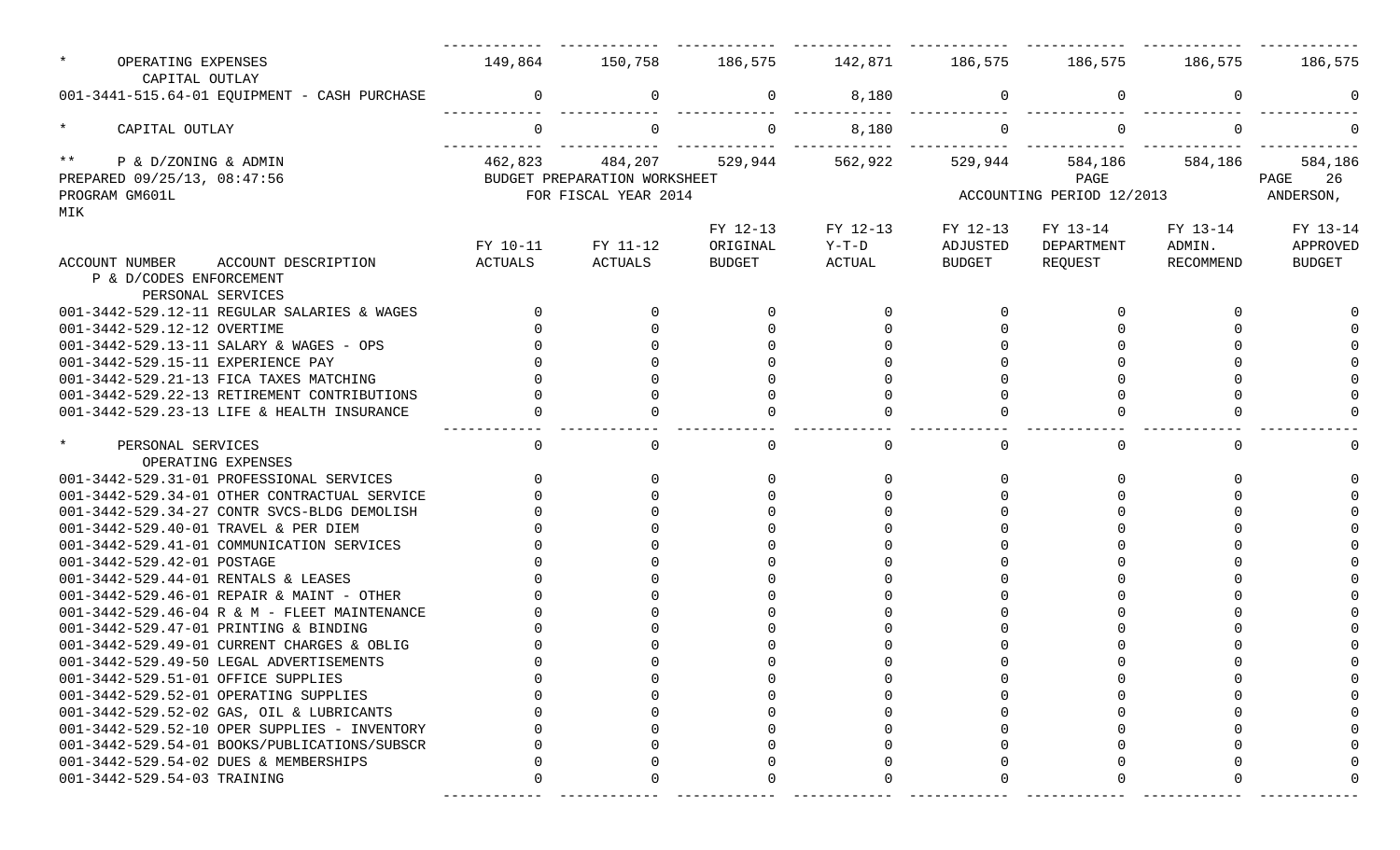| $\star$<br>OPERATING EXPENSES                                | $\Omega$    | <sup>n</sup>                 |               | $\Omega$       | $\Omega$      |                           | <sup>n</sup> |                |
|--------------------------------------------------------------|-------------|------------------------------|---------------|----------------|---------------|---------------------------|--------------|----------------|
| CAPITAL OUTLAY<br>001-3442-529.64-01 EQUIPMENT-CASH PURCHASE | $\Omega$    | $\Omega$                     |               | $\Omega$       | $\Omega$      |                           | $\Omega$     |                |
|                                                              |             |                              |               |                |               |                           |              |                |
| $\star$<br>CAPITAL OUTLAY                                    | ∩           |                              |               |                |               |                           |              |                |
| $***$<br>P & D/CODES ENFORCEMENT                             |             |                              |               |                | $\Omega$      |                           |              |                |
| PREPARED 09/25/13, 08:47:56                                  |             | BUDGET PREPARATION WORKSHEET |               |                |               | PAGE                      |              | 27<br>PAGE     |
| PROGRAM GM601L                                               |             | FOR FISCAL YEAR 2014         |               |                |               | ACCOUNTING PERIOD 12/2013 |              | ANDERSON,      |
| MIK                                                          |             |                              |               |                |               |                           |              |                |
|                                                              |             |                              | FY 12-13      | FY 12-13       | FY 12-13      | FY 13-14                  | FY 13-14     | FY 13-14       |
|                                                              | FY 10-11    | FY 11-12                     | ORIGINAL      | $Y-T-D$        | ADJUSTED      | DEPARTMENT                | ADMIN.       | APPROVED       |
| ACCOUNT DESCRIPTION<br>ACCOUNT NUMBER<br>EMERGENCY SERVICES  | ACTUALS     | ACTUALS                      | <b>BUDGET</b> | <b>ACTUAL</b>  | <b>BUDGET</b> | REQUEST                   | RECOMMEND    | <b>BUDGET</b>  |
| PERSONAL SERVICES                                            |             |                              |               |                |               |                           |              |                |
| 001-3991-525.12-11 REGULAR SALARIES & WAGES                  | 181,524     | 185,903                      | 187,975       | 185,817        | 187,975       | 189,380                   | 189,380      | 189,380        |
| 001-3991-525.12-12 SALARIES/WAGES - OVERTIME                 | 237         | 0                            |               | 228            | 0             | $\Omega$                  | $\Omega$     | $\Omega$       |
| 001-3991-525.13-11 SALARIES & WAGES - OPS                    | $\Omega$    | $\Omega$                     |               | $\Omega$       | $\Omega$      | $\Omega$                  | $\Omega$     | $\Omega$       |
| 001-3991-525.15-11 EXPERIENCE PAY                            | 900         | 664                          |               | 664            | $\Omega$      | 665                       | 665          | 665            |
| 001-3991-525.21-13 FICA TAXES MATCHING                       | 13,340      | 13,481                       | 14,380        | 13,310         | 14,380        | 14,488                    | 14,488       | 14,488         |
| 001-3991-525.22-13 RETIREMENT CONTRIBUTIONS                  | 24,278      | 15,390                       | 19,528        | 18,658         | 19,528        | 23,910                    | 23,910       | 23,910         |
| 001-3991-525.23-13 LIFE & HEALTH INSURANCE                   | 30,765      | 31,058                       | 26,572        | 31,058         | 26,572        | 28,548                    | 28,548       | 28,548         |
| $\star$<br>PERSONAL SERVICES<br>OPERATING EXPENSES           | 251,044     | 246,496                      | 248,455       | 249,735        | 248,455       | 256,991                   | 256,991      | 256,991        |
| 001-3991-525.34-01 OTHER CONTRACTUAL SERVICE                 | 2,541       | 2,284                        | 1,000         | 93             | 1,000         | 1,000                     | 1,000        | 1,000          |
| 001-3991-525.40-01 TRAVEL & PER DIEM                         | 4,803       | 1,628                        | 2,750         | 1,433          | 2,750         | 2,750                     | 2,750        | 2,750          |
| 001-3991-525.41-01 COMMUNICATION SERVICES                    | 3,570       | 4,151                        | 2,750         | 2,926          | 2,750         | 3,250                     | 3,250        | 3,250          |
| 001-3991-525.42-01 POSTAGE                                   | 316         | 343                          | 500           | 498            | 500           | 500                       | 500          | 500            |
| 001-3991-525.44-01 RENTALS AND LEASES                        | 450         | $\mathbf{0}$                 | 3,750         | $\overline{0}$ | 3,750         | 2,450                     | 2,450        | 2,450          |
| 001-3991-525.46-01 REPAIR & MAINT - OTHER                    | 965         | 3,779                        | 3,750         | 3,347          | 3,750         | 3,750                     | 3,750        | 3,750          |
| 001-3991-525.46-04 R & M - FLEET MAINTENANCE                 | 9,436       | 3,667                        | 4,000         | 6,709          | 4,000         | 4,000                     | 4,000        | 4,000          |
| 001-3991-525.46-13 R & M - COMM EQUIPMENT                    | 27,235      | 27,465                       | 27,500        | 27,128         | 27,500        | 27,500                    | 27,500       | 27,500         |
| 001-3991-525.47-01 PRINTING & BINDING                        | $\Omega$    | $\mathbf{0}$                 | 400           | 7              | 400           | 400                       | 400          | 400            |
| 001-3991-525.49-01 CURRENT CHARGES & OBLIG                   | $\Omega$    | 116                          | 1,750         | 2,493          | 1,750         | 1,750                     | 1,750        | 1,750          |
| 001-3991-525.51-01 OFFICE SUPPLIES                           | 553         | 811                          | 2,817         | 672            | 2,817         | 2,817                     | 2,817        | 2,817          |
| 001-3991-525.52-01 OPERATING SUPPLIES                        | 15,788      | 9,789                        | 7,500         | 14,219         | 7,500         | 8,300                     | 8,300        | 8,300          |
| $001-3991-525.52-02$ GAS, OIL & LUBRICANTS                   | 2,950       | 4,438                        | 3,500         | 2,401          | 3,500         | 3,500                     | 3,500        | 3,500          |
| 001-3991-525.52-10 OPER SUPPLIES - INVENTORY                 | $\mathbf 0$ | 8,310                        | 4,500         | $\Omega$       | 4,500         | 4,500                     | 4,500        | 4,500          |
| 001-3991-525.54-01 BOOKS/PUBLICATIONS/SUBSCR                 | 24          | 84                           | 100           | $\Omega$       | 100           | 100                       | 100          | 100            |
| 001-3991-525.54-02 DUES & MEMBERSHIPS                        | 245         | $\Omega$                     | 250           | 305            | 250           | 250                       | 250          | 250            |
| 001-3991-525.54-03 TRAINING                                  | 458         | 0                            | 750           | 43             | 750           | 750                       | 750          | 750            |
| $\star$<br>OPERATING EXPENSES<br>CAPITAL OUTLAY              | 69,334      | 66,865                       | 67,567        | 62,274         | 67,567        | 67,567                    | 67,567       | 67,567         |
| 001-3991-525.63-01 IMPRV OTHER THAN BLDGS                    | $\mathbf 0$ | $\overline{0}$               | $\mathbf 0$   | 0              | $\mathbf 0$   | 0                         | $\mathbf 0$  | $\overline{0}$ |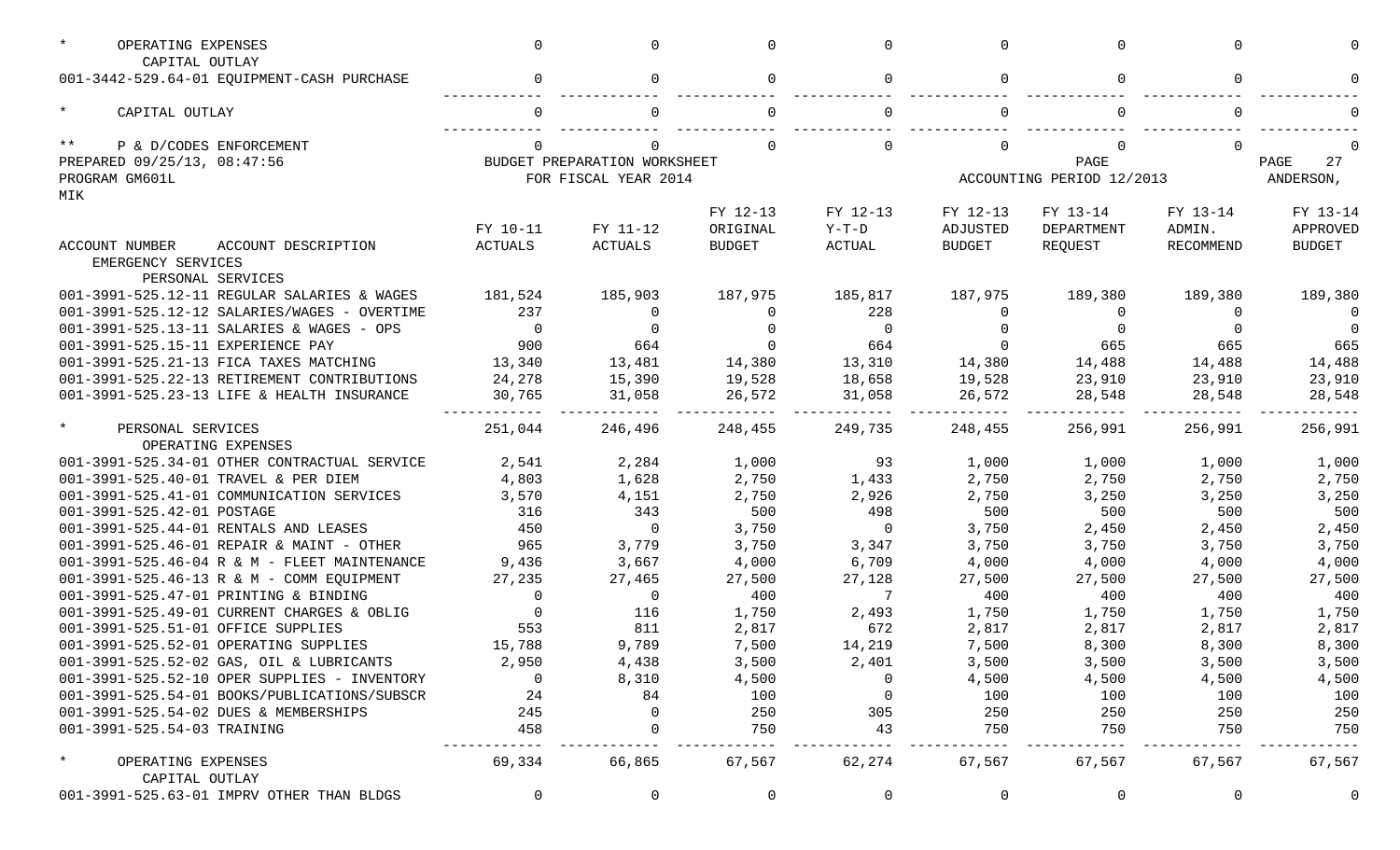| 001-3991-525.64-01 EQUIPMENT-CASH PURCHASE                                          | 3,761         |                                                                 |                    |                    |                    |                                              |                 |                                    |
|-------------------------------------------------------------------------------------|---------------|-----------------------------------------------------------------|--------------------|--------------------|--------------------|----------------------------------------------|-----------------|------------------------------------|
| $\star$<br>CAPITAL OUTLAY                                                           | 3,761         |                                                                 |                    |                    |                    |                                              |                 |                                    |
| $\star\star$<br>EMERGENCY SERVICES<br>PREPARED 09/25/13, 08:47:56<br>PROGRAM GM601L | 324,139       | 313,361<br>BUDGET PREPARATION WORKSHEET<br>FOR FISCAL YEAR 2014 | 316,022            | 312,009            | 316,022            | 324,558<br>PAGE<br>ACCOUNTING PERIOD 12/2013 | 324,558         | 324,558<br>28<br>PAGE<br>ANDERSON, |
| MIK                                                                                 |               |                                                                 | FY 12-13           | FY 12-13           | FY 12-13           | FY 13-14                                     | FY 13-14        | FY 13-14                           |
|                                                                                     | FY 10-11      | FY 11-12                                                        | ORIGINAL           | $Y-T-D$            | ADJUSTED           | DEPARTMENT                                   | ADMIN.          | APPROVED                           |
| ACCOUNT DESCRIPTION<br>ACCOUNT NUMBER<br>SOG ASSESSMENT PROGRAM                     | ACTUALS       | ACTUALS                                                         | <b>BUDGET</b>      | ACTUAL             | <b>BUDGET</b>      | REQUEST                                      | RECOMMEND       | <b>BUDGET</b>                      |
| PERSONAL SERVICES<br>001-3994-529.12-11 REGULAR SALARIES & WAGES                    |               |                                                                 |                    |                    |                    |                                              |                 |                                    |
| 001-3994-529.15-11 EXPERIENCE PAY                                                   | 60,481<br>600 | 62,192<br>700                                                   | 62,075<br>$\Omega$ | 50,478<br>$\Omega$ | 62,075<br>$\Omega$ | 62,276<br>700                                | 62,276<br>700   | 62,276<br>700                      |
| 001-3994-529.21-13 FICA TAXES MATCHING                                              | 4,396         | 4,568                                                           | 4,749              | 3,760              | 4,749              | 4,764                                        | 4,764           | 4,764                              |
| 001-3994-529.22-13 RETIREMENT CONTRIBUTIONS                                         | 8,119         | 5,229                                                           | 9,913              | 6,346              | 9,913              | 11,901                                       | 11,901          | 11,901                             |
| 001-3994-529.23-13 LIFE & HEALTH INSURANCE                                          | 10,890        | 10,890                                                          | 10,890             | 9,120              | 10,890             | 11,700                                       | 11,700          | 11,700                             |
| $\star$<br>PERSONAL SERVICES                                                        | 84,486        | 83,579                                                          | 87,627             | 69,704             | 87,627             | 91,341                                       | 91,341          | 91,341                             |
| OPERATING EXPENSES                                                                  |               |                                                                 |                    |                    |                    |                                              |                 |                                    |
| 001-3994-529.40-01 TRAVEL & PER DIEM                                                | 817           | 407                                                             | 2,000              | 796                | 2,000              | 2,000                                        | 2,000           | 2,000                              |
| 001-3994-529.41-01 COMMUNICATION SERVICES                                           | 2,175         | 2,742                                                           | 500                | 2,425              | 500                | 500                                          | 500             | 500                                |
| 001-3994-529.42-01 POSTAGE                                                          | $\Omega$      | $\mathbf 0$                                                     | 75                 | $\mathbf 0$        | 75                 | 75                                           | 75              | 75                                 |
| 001-3994-529.46-01 REPAIR & MAINT - OTHER                                           | $\Omega$      | $\Omega$                                                        | 200                | $\Omega$           | 200                | 200                                          | 200             | 200                                |
| 001-3994-529.46-04 R & M - FLEET MAINTENANCE                                        | 1,480         | 2,292                                                           | 1,500              | 625                | 1,500              | 1,500                                        | 1,500           | 1,500                              |
| 001-3994-529.46-13 R & M - COMM EQUIPMENT                                           | $\Omega$      | 0                                                               | 300                | $\Omega$           | 300                | 300                                          | 300             | 300                                |
| 001-3994-529.51-01 OFFICE SUPPLIES                                                  | $\Omega$      | $\overline{4}$                                                  | 500                | 77                 | 500                | 500                                          | 500             | 500                                |
| 001-3994-529.52-01 OPERATING SUPPLIES                                               | 2,179         | 2,127                                                           | 3,200              | 11,535             | 11,200             | 3,200                                        | 3,200           | 3,200                              |
| 001-3994-529.52-02 GAS, OIL & LUBRICANTS                                            | 6,134         | 5,877                                                           | 3,250              | 4,595              | 3,250              | 3,250                                        | 3,250           | 3,250                              |
| 001-3994-529.52-10 OPER SUPPLIES - INVENTORY                                        | $\Omega$      | $\Omega$                                                        | 750                | 2,706              | 750                | 750                                          | 750             | 750                                |
| 001-3994-529.54-03 TRAINING                                                         | 50            | 720                                                             | 750                | 75                 | 750                | 750                                          | 750             | 750                                |
| $\star$<br>OPERATING EXPENSES<br>CAPITAL OUTLAY                                     | 12,835        | 14,169                                                          | 13,025             | 22,834             | 21,025             | 13,025                                       | 13,025          | 13,025                             |
| 001-3994-529.64-01 EQUIPMENT-CASH PURCHASE                                          | $\mathbf 0$   | 3,000                                                           | 0                  | 5,025              | 5,300              | 5,300                                        | 5,300           | 5,300                              |
| $\star$<br>CAPITAL OUTLAY                                                           | $\mathbf{0}$  | 3,000                                                           | $\overline{0}$     | 5,025              | 5,300              | 5,300                                        | 5,300           | 5,300                              |
| $\star \star$<br>SQG ASSESSMENT PROGRAM                                             |               | 97,321 100,748                                                  | 100,652            | 97,563             | 113,952            |                                              | 109,666 109,666 | 109,666                            |
| PREPARED 09/25/13, 08:47:56                                                         |               | BUDGET PREPARATION WORKSHEET                                    |                    |                    |                    | PAGE                                         |                 | PAGE 29                            |
| PROGRAM GM601L<br>MIK                                                               |               | FOR FISCAL YEAR 2014                                            |                    |                    |                    | ACCOUNTING PERIOD 12/2013                    |                 | ANDERSON,                          |
|                                                                                     |               |                                                                 | FY 12-13           | FY 12-13           | FY 12-13           | FY 13-14                                     | FY 13-14        | FY 13-14                           |
|                                                                                     | FY 10-11      | FY 11-12                                                        | ORIGINAL           | $Y-T-D$            | ADJUSTED           | DEPARTMENT                                   | ADMIN.          | APPROVED                           |
| ACCOUNT NUMBER<br>ACCOUNT DESCRIPTION                                               | ACTUALS       | ACTUALS                                                         | <b>BUDGET</b>      | ACTUAL             | <b>BUDGET</b>      | REQUEST                                      | RECOMMEND       | <b>BUDGET</b>                      |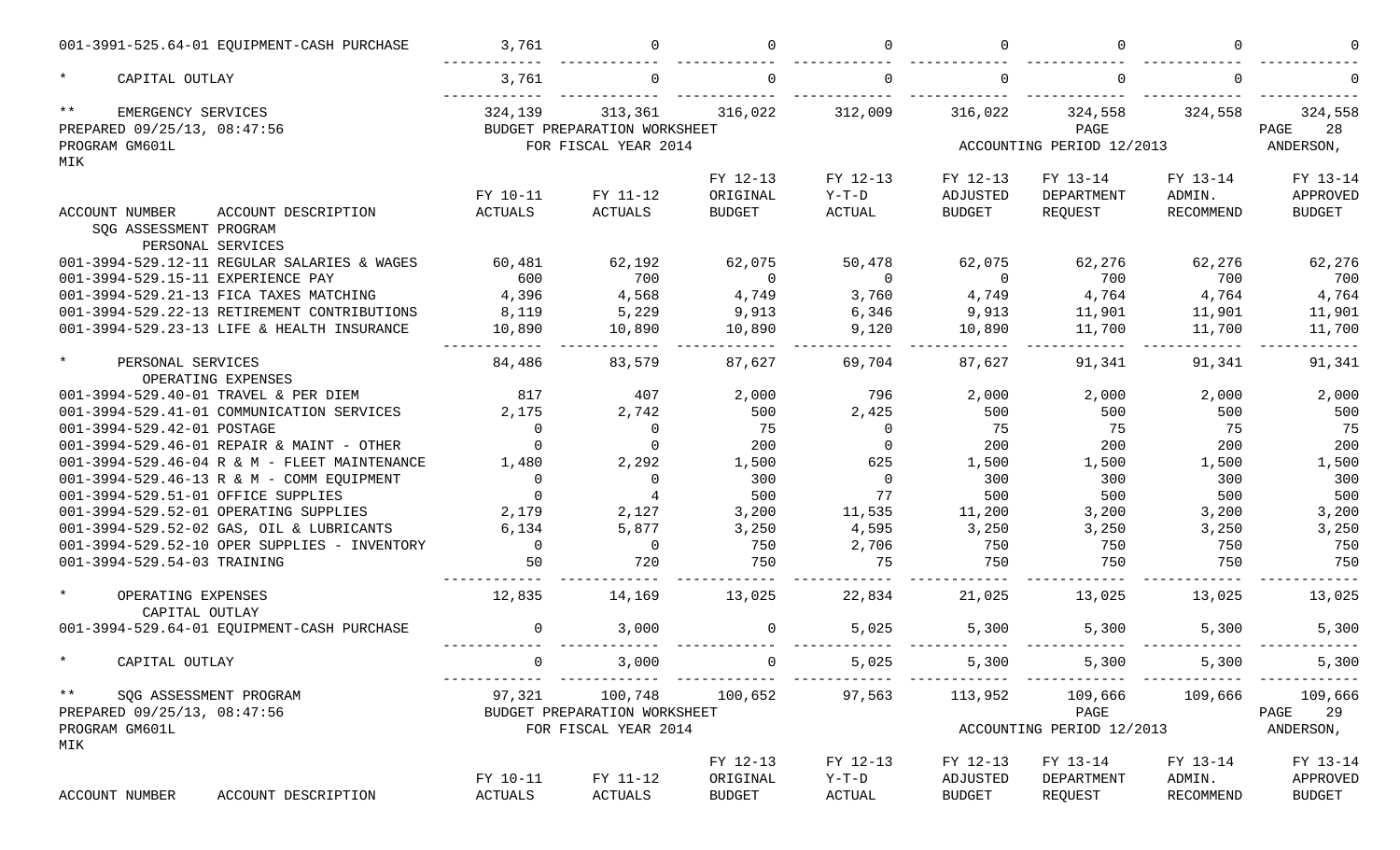| SANIT/MOSQUITO CONTROL                             |                |                              |                |                |                |                                                 |                |                |
|----------------------------------------------------|----------------|------------------------------|----------------|----------------|----------------|-------------------------------------------------|----------------|----------------|
| OPERATING EXPENSES                                 |                |                              |                |                |                |                                                 |                |                |
| 001-4212-562.31-01 PROFESSIONAL SERVICES           | $\Omega$       | 500                          | $\overline{0}$ | $\overline{0}$ | $\overline{0}$ | $\overline{0}$                                  | $\overline{0}$ | $\overline{0}$ |
| 001-4212-562.34-01 OTHER CONTRACTUAL SERVICE       | 89,983         | 89,983                       | 92,290         | 69,245         | 92,290         | 92,290                                          | 92,290         | 92,290         |
| 001-4212-562.40-01 TRAVEL & PER DIEM               | 33             | 93                           | 400            | 11             | 400            | 650                                             | 650            | 650            |
| 001-4212-562.42-01 POSTAGE                         | 38             | 22                           | 25             | 7              | 25             | 25                                              | 25             | 25             |
| 001-4212-562.44-01 RENTALS AND LEASES              | 351            | 527                          | 600            | 964            | 600            | 600                                             | 600            | 600            |
| 001-4212-562.46-01 REPAIR & MAINT - OTHER          | 586            | 770                          | 500            | 177            | 500            | 500                                             | 500            | 500            |
| 001-4212-562.46-04 R & M - FLEET MAINTENANCE       | 1,483          | 870                          | 800            | 1,600          | 800            | 500                                             | 500            | 500            |
| 001-4212-562.47-01 PRINTING & BINDING              | $\Omega$       | - 0                          | $\overline{0}$ | $\Omega$       | $\Omega$       | $\overline{0}$                                  | $\Omega$       | $\overline{0}$ |
| 001-4212-562.49-01 CURRENT CHARGES & OBLIG         | $\Omega$       | - 0                          | $\overline{0}$ | $\Omega$       | $\Omega$       | $\overline{0}$                                  | $\Omega$       | $\overline{0}$ |
| 001-4212-562.51-01 OFFICE SUPPLIES                 | 55             | 28                           | 100            | 20             | 100            | 100                                             | 100            | 100            |
| 001-4212-562.52-01 OPERATING SUPPLIES              | 2,879          | 3,777                        | 4,500          | 2,181          | 4,500          | 4,000                                           | 4,000          | 4,000          |
| 001-4212-562.52-02 GAS, OIL & LUBRICANTS           | 4,053          | 4,160                        | 3,000          | 3,092          | 3,000          | 3,000                                           | 3,000          | 3,000          |
| 001-4212-562.52-03 SIGNS & MARKINGS                | $\Omega$       | $\overline{0}$               | $\overline{0}$ | $\overline{0}$ | $\Omega$       | $\overline{0}$                                  | $\overline{0}$ | $\overline{0}$ |
| 001-4212-562.52-04 INSECTICIDES & PESTICIDES       | 533            | 853                          | 1,000          | 20             | 1,000          | 1,000                                           | 1,000          | 1,000          |
| $001-4212-562.52-10$ OPER SUPPLIES - INVENTORY     | $\overline{0}$ | $\overline{0}$               | $\overline{0}$ | $\Omega$       | $\Omega$       | $\overline{0}$                                  | $\overline{0}$ | $\overline{0}$ |
| 001-4212-562.54-02 DUES & MEMBERSHIPS              | 67             | 67                           | 100            | 67             | 100            | 100                                             | 100            | 100            |
| 001-4212-562.54-03 TRAINING                        | 275            | 475                          | 500            | 130            | 500            | 750                                             | 750            | 750            |
| $\star$<br>OPERATING EXPENSES<br>CAPITAL OUTLAY    | 100,336        | 102,125                      | 103,815        | 77,514         | 103,815        | 103,515                                         | 103,515        | 103,515        |
| 001-4212-562.64-01 EQUIPMENT-CASH PURCHASE         | $\Omega$       | $\Omega$                     |                | $\Omega$       | $\Omega$       | 27,000                                          | 27,000         | 27,000         |
| $\star$<br>CAPITAL OUTLAY                          |                | $\Omega$                     |                |                |                | 27,000                                          | 27,000         | 27,000         |
| $***$<br>SANIT/MOSQUITO CONTROL                    | 100,336        | 102,125                      | 103,815        | 77,514         | 103,815        | 130,515                                         | 130,515        | 130,515        |
| PREPARED 09/25/13, 08:47:56                        |                | BUDGET PREPARATION WORKSHEET |                |                |                | PAGE                                            |                | PAGE<br>30     |
| PROGRAM GM601L<br>MIK                              |                | FOR FISCAL YEAR 2014         |                |                |                | ACCOUNTING PERIOD 12/2013                       |                | ANDERSON,      |
|                                                    |                |                              | FY 12-13       | FY 12-13       | FY 12-13       | FY 13-14                                        | FY 13-14       | FY 13-14       |
|                                                    | FY 10-11       | FY 11-12                     | ORIGINAL       | $Y-T-D$        | ADJUSTED       | DEPARTMENT                                      | ADMIN.         | APPROVED       |
| ACCOUNT NUMBER<br>ACCOUNT DESCRIPTION<br>EMS       | ACTUALS        | ACTUALS                      | <b>BUDGET</b>  | ACTUAL         | BUDGET         | REOUEST                                         | RECOMMEND      | <b>BUDGET</b>  |
| PERSONAL SERVICES                                  |                |                              |                |                |                |                                                 |                |                |
| 001-5105-526.12-11 REGULAR SALARIES & WAGES        | 1,938,590      | 1,979,505                    | 1,907,221      | 1,944,905      | 1,907,221      |                                                 |                | 1,876,648      |
| 001-5105-526.12-12 SALARY/WAGES - OVERTIME         | 956,671        | 952,591                      | 976,528        | 935,039        | 976,528        | 975,818                                         | 975,818        | 975,818        |
| 001-5105-526.13-11 SALARIES & WAGES - OPS          | 106,687        | 155,066                      |                |                |                | 181,106 141,153 181,106 205,622 205,622 205,622 |                |                |
| 001-5105-526.15-01 CLOTHING ALLOWANCE              | 13,050         | 13,350                       | 15,000         | 12,750         | 15,000         | 15,000                                          | 15,000         | 15,000         |
| 001-5105-526.15-11 EXPERIENCE PAY                  | 23,000         | 23,559                       | $\overline{0}$ | 18,300         | $\overline{0}$ | 23,600                                          | 23,600         | 23,600         |
| 001-5105-526.21-13 FICA TAXES MATCHING             | 226,634        | 231,421                      | 235,609        | 225,330        | 235,609        | 235,091                                         | 235,091        | 235,091        |
| 001-5105-526.22-13 RETIREMENT CONTRIBUTIONS        | 573,505        | 385,412                      | 438,146        | 430,994        | 438,146        | 524,228                                         | 524,228        | 524,228        |
| 001-5105-526.23-13 LIFE & HEALTH INSURANCE         | 437,471        | 440,815                      | 359,370        | 451,268        | 359,370        | 393,900                                         | 393,900        | 393,900        |
| $\star$<br>PERSONAL SERVICES<br>OPERATING EXPENSES | 4,275,608      | 4,181,719                    | 4,112,980      | 4,159,739      | 4,112,980      | 4,249,907                                       | 4,249,907      | 4,249,907      |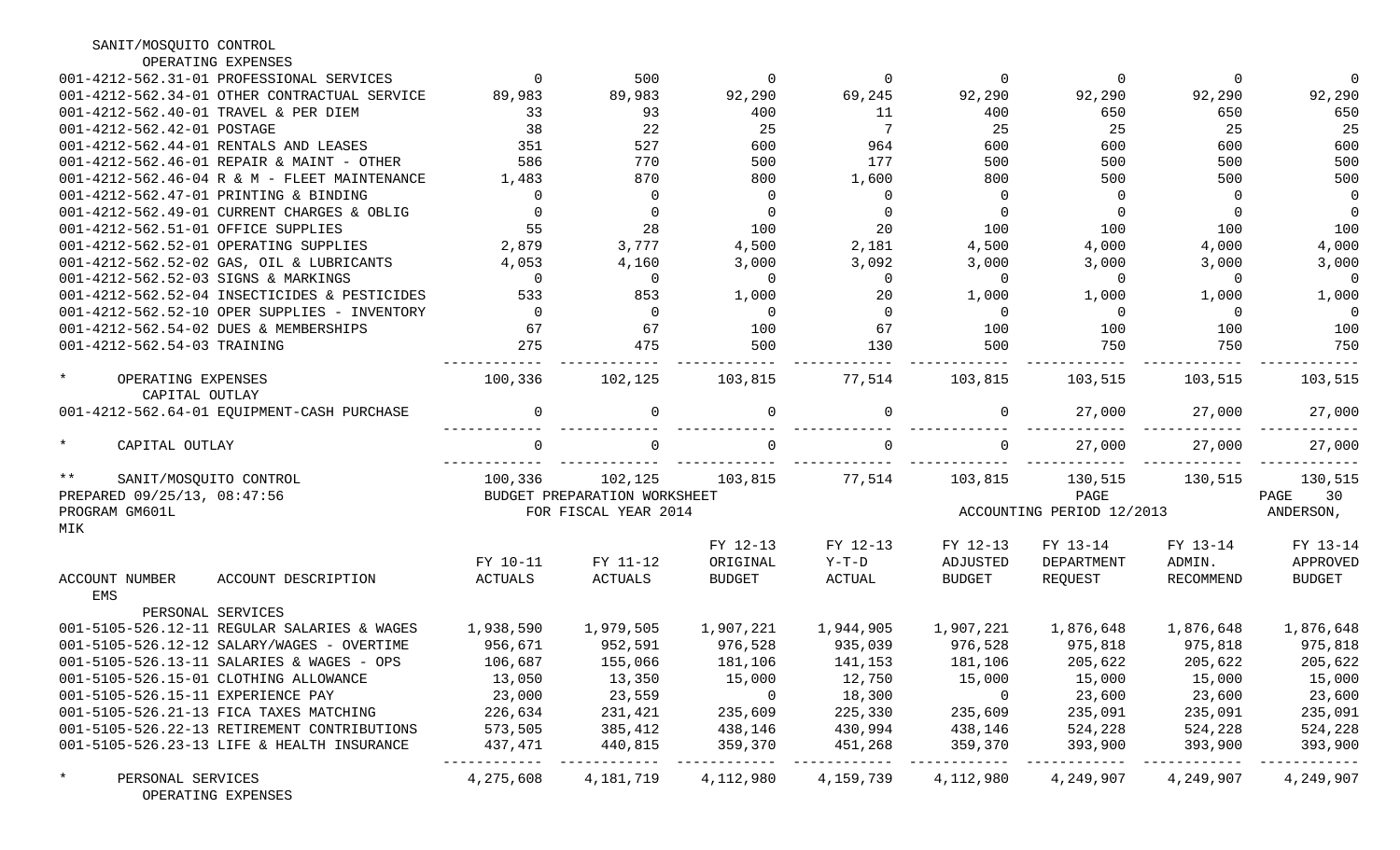| 001-5105-526.31-01 PROFESSIONAL SERVICES     | 1,140          | 1,140                        | $\Omega$      | 1,045          | 0             | $\Omega$                  | $\overline{0}$ |               |
|----------------------------------------------|----------------|------------------------------|---------------|----------------|---------------|---------------------------|----------------|---------------|
| 001-5105-526.34-01 CONTRACTUAL SERVICE       | 21,693         | 23,584                       | 18,000        | 26,211         | 18,000        | 18,000                    | 18,000         | 18,000        |
| 001-5105-526.40-01 TRAVEL & PER DIEM         | 3,777          | 7,585                        | 5,000         | 3,065          | 5,000         | 5,000                     | 5,000          | 5,000         |
| 001-5105-526.41-01 COMMUNICATION SERVICES    | 14,007         | 13,336                       | 12,000        | 11,711         | 12,000        | 12,000                    | 12,000         | 12,000        |
| 001-5105-526.42-01 POSTAGE                   | 7,299          | 9,547                        | 12,000        | 6,796          | 12,000        | 12,000                    | 12,000         | 12,000        |
| 001-5105-526.43-01 UTILITIES                 | 5,682          | 5,001                        | 6,500         | 4,483          | 6,500         | 6,500                     | 6,500          | 6,500         |
| 001-5105-526.44-01 RENTALS AND LEASES        | 9,028          | 7,555                        | 16,250        | 6,416          | 16,250        | 16,250                    | 16,250         | 16,250        |
| 001-5105-526.46-01 REPAIR & MAINT - OTHER    | 40,665         | 31,046                       | 45,000        | 30,155         | 45,000        | 45,000                    | 45,000         | 45,000        |
| 001-5105-526.46-04 R & M - FLEET MAINTENANCE | 152,008        | 182,104                      | 135,000       | 149,065        | 135,000       | 135,000                   | 135,000        | 135,000       |
| 001-5105-526.46-13 R & M - COMM MAINTENANCE  | 2,941          | 1,699                        | 8,000         | 2,272          | 8,000         | 8,000                     | 8,000          | 8,000         |
| 001-5105-526.47-01 PRINTING & BINDING        | 2,227          | 569                          | 5,000         | 2,663          | 5,000         | 5,000                     | 5,000          | 5,000         |
| 001-5105-526.49-01 CURRENT CHARGES & OBLIG   | 14,651         | 21,571                       | 17,500        | 10,494         | 17,500        | 17,500                    | 17,500         | 17,500        |
| 001-5105-526.49-61 EMS EXPLORERS POST 811    | $\overline{0}$ | $\overline{0}$               | $\mathbf{0}$  | $\mathbf 0$    | 0             | $\Omega$                  | $\overline{0}$ | $\Omega$      |
| 001-5105-526.49-62 EMS CHILD PASS SAFETY     | $\Omega$       | 0                            |               | $\Omega$       | $\Omega$      |                           |                | $\Omega$      |
| 001-5105-526.51-01 OFFICE SUPPLIES           | 3,801          | 3,921                        | 10,000        | 5,820          | 10,000        | 10,000                    | 10,000         | 10,000        |
| 001-5105-526.52-01 OPERATING SUPPLIES        | 66,366         | 68,156                       | 60,000        | 40,817         | 64,012        | 64,012                    | 64,012         | 64,012        |
| 001-5105-526.52-02 GAS, OIL & LUBRICANTS     | 217,766        | 214,118                      | 155,000       | 201,908        | 155,000       | 155,000                   | 155,000        | 155,000       |
| 001-5105-526.52-05 MEDICAL SUPPLIES          | 124,489        | 123,417                      | 125,000       | 131,809        | 125,000       | 125,000                   | 125,000        | 125,000       |
| 001-5105-526.52-10 OPER SUPPLIES - INVENTORY | 6,221          | 3,032                        | 45,000        | 1,033          | 45,000        | 45,000                    | 45,000         | 45,000        |
| 001-5105-526.54-01 BOOKS/PUBLICATIONS/SUBSCR | 34             | 429                          | 1,500         | 88             | 1,500         | 1,500                     | 1,500          | 1,500         |
| 001-5105-526.54-02 DUES & MEMBERSHIPS        | 1,331          | 4,015                        | 3,000         | 1,120          | 3,000         | 3,000                     | 3,000          | 3,000         |
| 001-5105-526.54-03 TRAINING                  | 5,772          | 2,584                        | 5,000         | 2,345          | 5,000         | 5,000                     | 5,000          | 5,000         |
| 001-5105-526.54-05 PARA/TRAINING/EAP TUITION | $\Omega$       | $\Omega$                     | $\Omega$      | $\Omega$       | $\Omega$      | $\Omega$                  | $\Omega$       | $\Omega$      |
| $\star$<br>OPERATING EXPENSES                | 700,898        | 724,409                      | 684,750       | 639,316        | 688,762       | 688,762                   | 688,762        | 688,762       |
| CAPITAL OUTLAY                               |                |                              |               |                |               |                           |                |               |
| 001-5105-526.62-01 BLDGS-CONSTR &/OR IMPROV  |                |                              |               |                |               |                           |                |               |
| 001-5105-526.63-01 IMPR OTHER THAN BUILDINGS | $\Omega$       |                              |               |                |               |                           |                |               |
| 001-5105-526.64-01 EQUIPMENT-CASH PURCHASE   | 420,666        | 358,234                      | 250,000       | 248,879        | 265,192       | 265,192                   | 265,192        | 265,192       |
| 001-5105-526.64-04 COMPUTER HARDWARE         | $\Omega$       | $\Omega$                     | $\Omega$      | $\Omega$       | $\Omega$      | $\Omega$                  | $\overline{0}$ |               |
| 001-5105-526.68-01 SOFTWARE                  | 21,500         |                              |               | 3,000          |               |                           |                |               |
| $\star$<br>CAPITAL OUTLAY<br>DEBT SERVICE    | 442,166        | 358,234                      | 250,000       | 251,879        | 265,192       | 265,192                   | 265,192        | 265,192       |
| 001-5105-526.71-05 PRINCIPAL-LEASE PURCHASE  | $\Omega$       | $\Omega$                     |               | 0              |               |                           | $\Omega$       |               |
| PREPARED 09/25/13, 08:47:56                  |                | BUDGET PREPARATION WORKSHEET |               |                |               | PAGE                      |                | PAGE<br>31    |
| PROGRAM GM601L                               |                | FOR FISCAL YEAR 2014         |               |                |               | ACCOUNTING PERIOD 12/2013 |                | ANDERSON,     |
| MIK                                          |                |                              |               |                |               |                           |                |               |
|                                              |                |                              | FY 12-13      | FY 12-13       | FY 12-13      | FY 13-14                  | FY 13-14       | FY 13-14      |
|                                              | FY 10-11       | FY 11-12                     | ORIGINAL      | $Y-T-D$        | ADJUSTED      | DEPARTMENT                | ADMIN.         | APPROVED      |
| ACCOUNT NUMBER<br>ACCOUNT DESCRIPTION        | ACTUALS        | ACTUALS                      | <b>BUDGET</b> | ACTUAL         | <b>BUDGET</b> | REQUEST                   | RECOMMEND      | <b>BUDGET</b> |
| 001-5105-526.72-05 INTEREST-LEASE PURCHASE   | $\mathbf 0$    | $\Omega$                     | $\mathbf 0$   | $\overline{0}$ | $\Omega$      | $\Omega$                  | 0              | $\Omega$      |
| $\star$<br>DEBT SERVICE                      | $\Omega$       | $\Omega$                     |               | $\Omega$       | $\Omega$      |                           |                |               |
| $***$<br>EMS                                 | 5,418,672      | 5, 264, 362                  | 5,047,730     | 5,050,934      | 5,066,934     | 5,203,861                 | 5,203,861      | 5,203,861     |
|                                              |                |                              |               |                |               |                           |                |               |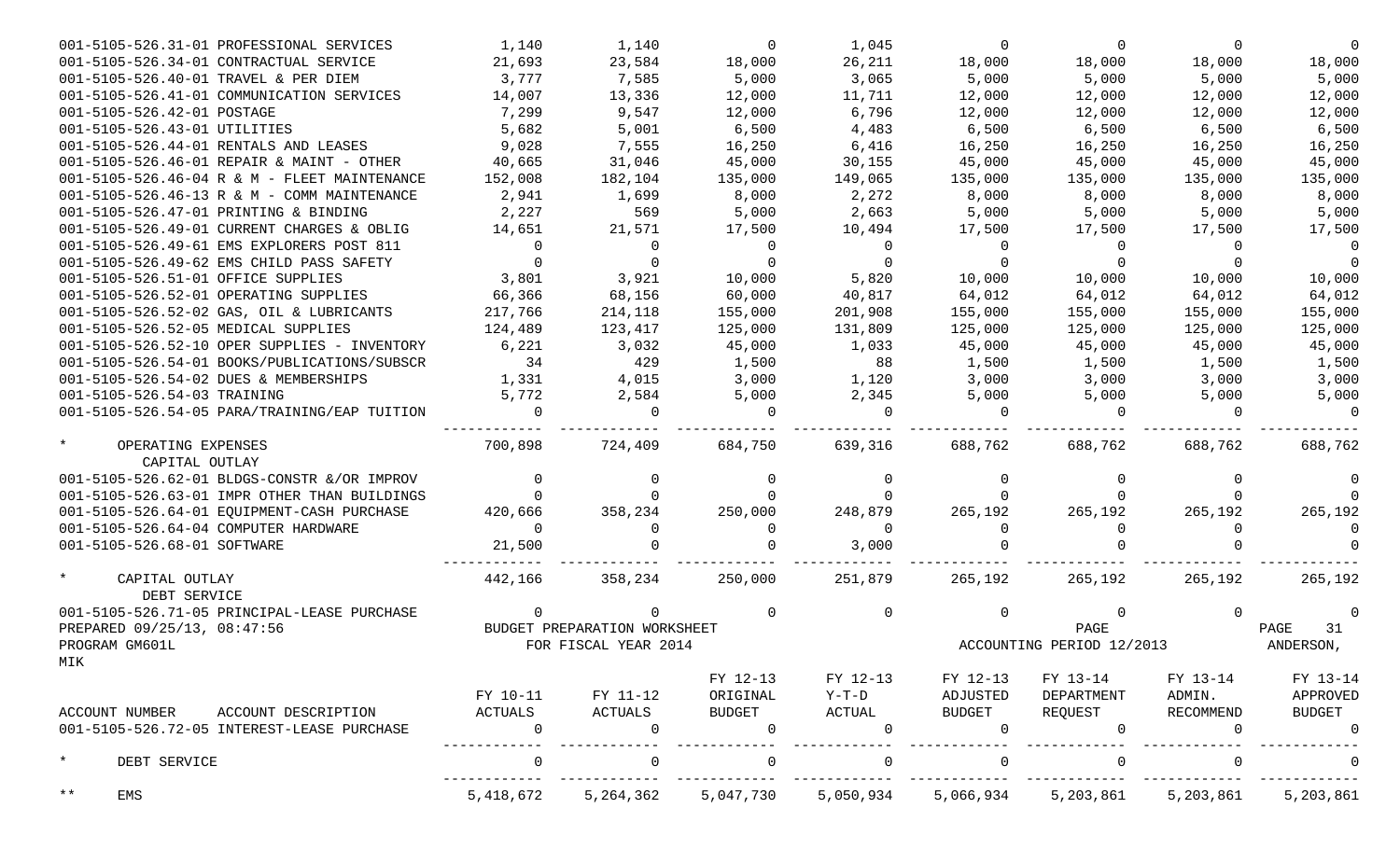| PREPARED 09/25/13, 08:47:56<br>PROGRAM GM601L<br>MIK             | BUDGET PREPARATION WORKSHEET<br>FOR FISCAL YEAR 2014 |                              |                                       |                               |                                       | PAGE<br>ACCOUNTING PERIOD 12/2013 |                                 |                                       |
|------------------------------------------------------------------|------------------------------------------------------|------------------------------|---------------------------------------|-------------------------------|---------------------------------------|-----------------------------------|---------------------------------|---------------------------------------|
| ACCOUNT DESCRIPTION<br>ACCOUNT NUMBER<br>SHERIFF-P-CARD CHARGES  | FY 10-11<br>ACTUALS                                  | FY 11-12<br>ACTUALS          | FY 12-13<br>ORIGINAL<br><b>BUDGET</b> | FY 12-13<br>$Y-T-D$<br>ACTUAL | FY 12-13<br>ADJUSTED<br><b>BUDGET</b> | FY 13-14<br>DEPARTMENT<br>REQUEST | FY 13-14<br>ADMIN.<br>RECOMMEND | FY 13-14<br>APPROVED<br><b>BUDGET</b> |
| OPERATING EXPENSES<br>001-5210-521.49-01 CURRENT CHARGES & OBLIG |                                                      | 0                            |                                       | $5,677-$                      | 0                                     |                                   | $\Omega$                        |                                       |
| $\star$<br>OPERATING EXPENSES                                    |                                                      |                              |                                       | $5,677-$                      |                                       |                                   | ∩                               |                                       |
| $***$<br>SHERIFF-P-CARD CHARGES                                  |                                                      | 0                            |                                       | $5,677-$                      | $\Omega$                              |                                   | $\Omega$                        |                                       |
| PREPARED 09/25/13, 08:47:56                                      |                                                      | BUDGET PREPARATION WORKSHEET |                                       |                               |                                       | PAGE                              |                                 | 33<br>PAGE                            |
| PROGRAM GM601L<br>MIK                                            |                                                      | FOR FISCAL YEAR 2014         |                                       |                               |                                       | ACCOUNTING PERIOD 12/2013         |                                 | ANDERSON,                             |
|                                                                  |                                                      |                              | FY 12-13                              | FY 12-13                      | FY 12-13                              | FY 13-14                          | FY 13-14                        | FY 13-14                              |
|                                                                  | FY 10-11                                             | FY 11-12                     | ORIGINAL                              | $Y-T-D$                       | ADJUSTED                              | DEPARTMENT                        | ADMIN.                          | APPROVED                              |
| ACCOUNT DESCRIPTION<br>ACCOUNT NUMBER                            | <b>ACTUALS</b>                                       | ACTUALS                      | <b>BUDGET</b>                         | ACTUAL                        | <b>BUDGET</b>                         | REQUEST                           | RECOMMEND                       | <b>BUDGET</b>                         |
| PARKS & RECREATION                                               |                                                      |                              |                                       |                               |                                       |                                   |                                 |                                       |
| PERSONAL SERVICES                                                |                                                      |                              |                                       |                               |                                       |                                   |                                 |                                       |
| 001-6101-572.12-11 REGULAR SALARIES & WAGES                      | 314,086                                              | 319,337                      | 326,514                               | 309,574                       | 326,514                               | 326,294                           | 326,294                         | 326,294                               |
| 001-6101-572.12-12 SALARY/WAGES-OVERTIME                         | 863                                                  | $\mathbf 0$                  | 2,500                                 | 73                            | 2,500                                 | 2,500                             | 2,500                           | 2,500                                 |
| 001-6101-572.13-11 SALARIES & WAGES - OPS                        | 92,646                                               | 108,042                      | 78,500                                | 96,691                        | 78,500                                | 78,500                            | 78,500                          | 78,500                                |
| 001-6101-572.15-11 EXPERIENCE PAY                                | 1,900                                                | 2,200                        | $\Omega$                              | 3,200                         | $\mathbf{0}$                          | 2,200                             | 2,200                           | 2,200                                 |
| 001-6101-572.21-13 FICA TAXES MATCHING                           | 30,604                                               | 31,687                       | 31,175                                | 29,991                        | 31,175                                | 31,158                            | 31,158                          | 31,158                                |
| 001-6101-572.22-13 RETIREMENT CONTRIBUTIONS                      | 28,985                                               | 15,535                       | 19,075                                | 17,385                        | 19,075                                | 26,199                            | 26,199                          | 26,199                                |
| 001-6101-572.23-13 LIFE & HEALTH INSURANCE                       | 79,265                                               | 81,107                       | 50,820                                | 79,473                        | 50,820                                | 61,860                            | 61,860                          | 61,860                                |
| $\star$<br>PERSONAL SERVICES<br>OPERATING EXPENSES               | 548,349                                              | 557,908                      | 508,584                               | 536,387                       | 508,584                               | 528,711                           | 528,711                         | 528,711                               |
| 001-6101-572.31-01 PROFESSIONAL SERVICES                         | 0                                                    | 0                            | $\mathbf 0$                           | $\mathbf 0$                   | $\mathbf 0$                           | 0                                 | 0                               | 0                                     |
| 001-6101-572.34-01 OTHER CONTRACTUAL SERVICE                     | 32,769                                               | 17,630                       | 45,000                                | 15,779                        | 45,000                                | 45,000                            | 45,000                          | 45,000                                |
| 001-6101-572.34-02 CONTRACT SVCS - OFFICIALS                     | $\Omega$                                             | $\mathbf 0$                  | $\Omega$                              | $\Omega$                      | $\overline{0}$                        | $\Omega$                          | $\Omega$                        | $\Omega$                              |
| 001-6101-572.34-23 UNIFORM RENTAL                                | 932                                                  | $\mathbf 0$                  | 1,000                                 | $\Omega$                      | 1,000                                 | 1,000                             | 1,000                           | 1,000                                 |
| 001-6101-572.40-01 TRAVEL & PER DIEM                             | 483                                                  | 399                          | 3,500                                 | 300                           | 3,500                                 | 3,500                             | 3,500                           | 3,500                                 |
| 001-6101-572.41-01 COMMUNICATIONS SERVICES                       | 8,250                                                | 9,719                        | 9,000                                 | 8,673                         | 9,000                                 | 9,000                             | 9,000                           | 9,000                                 |
| 001-6101-572.42-01 POSTAGE                                       | 178                                                  | 155                          | 1,000                                 | 33                            | 1,000                                 | 1,000                             | 1,000                           | 1,000                                 |
| 001-6101-572.43-01 UTILITIES                                     | 72,750                                               | 71,049                       | 95,000                                | 63,868                        | 95,000                                | 95,000                            | 95,000                          | 95,000                                |
| 001-6101-572.44-01 RENTALS & LEASES                              | 9,126                                                | 9,691                        | 10,500                                | 11,444                        | 10,500                                | 10,500                            | 10,500                          | 10,500                                |
| 001-6101-572.46-01 REPAIR & MAINT - OTHER                        | 6,234                                                | 744                          | 7,500                                 | 2,077                         | 7,500                                 | 5,000                             | 5,000                           | 5,000                                 |
| 001-6101-572.46-04 R & M - FLEET MAINTENANCE                     | 28,477                                               | 35,777                       | 17,000                                | 25,533                        | 17,000                                | 15,000                            | 15,000                          | 15,000                                |
| 001-6101-572.46-11 MAINTENANCE - PARKS                           | 104,090                                              | 103,336                      | 82,000                                | 75,767                        | 82,000                                | 84,500                            | 84,500                          | 84,500                                |
| 001-6101-572.47-01 PRINTING & BINDING                            | 0                                                    | 60                           | 500                                   | 0                             | 500                                   | 500                               | 500                             | 500                                   |
| 001-6101-572.49-01 CURRENT CHARGES & OBLIG                       | 205                                                  | 765                          | 500                                   | 510                           | 500                                   | 500                               | 500                             | 500                                   |
| 001-6101-572.49-59 YOUTH ORGANIZATION SUPPRT                     | 10,125                                               | 7,500                        | 10,000                                | 9,050                         | 10,000                                | 10,000                            | 10,000                          | 10,000                                |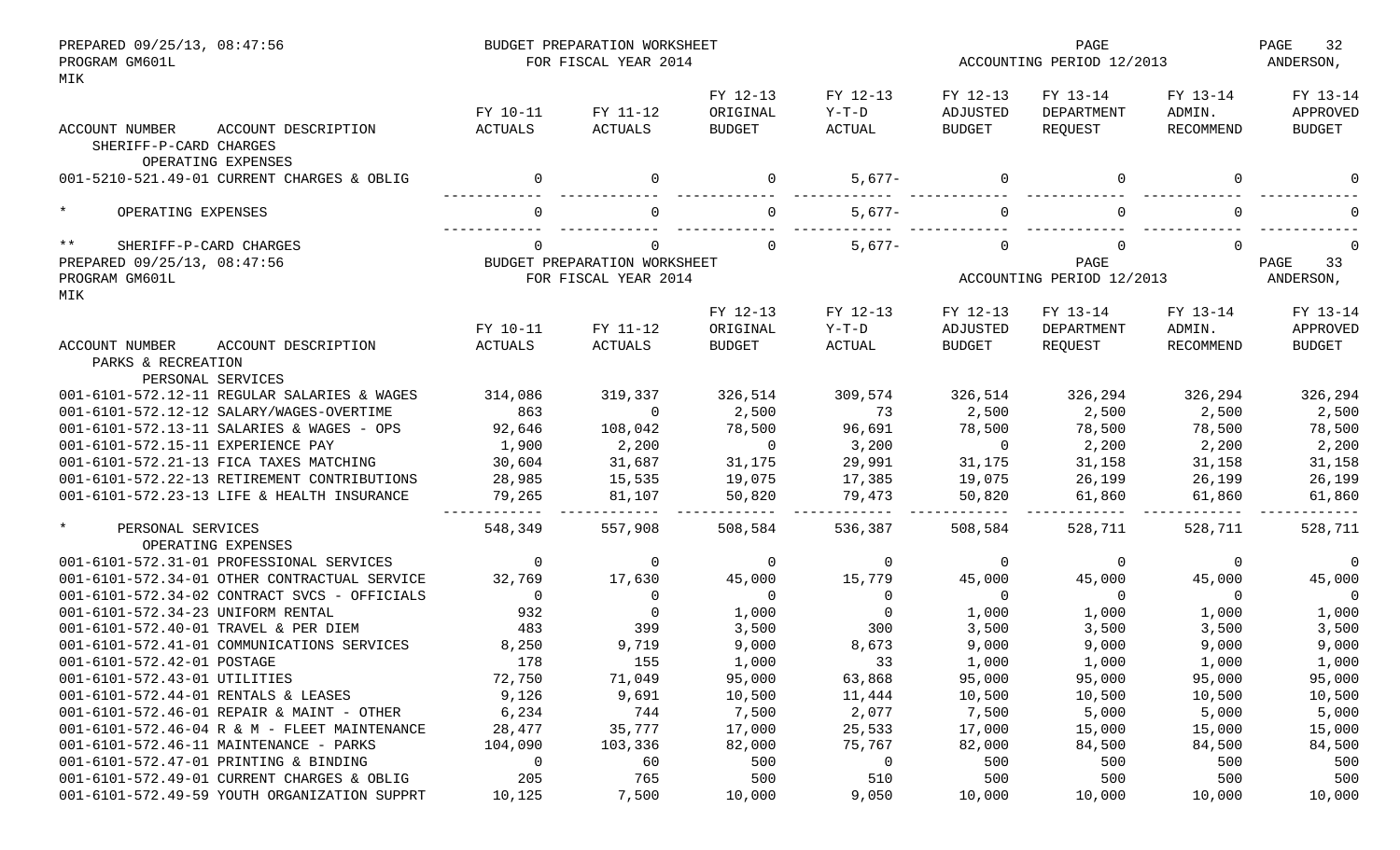| 001-6101-572.51-01 OFFICE SUPPLIES                       |                                              | 3,815          | 4,787                                                | 4,000          | 2,389          | 4,000          | 4,000                             | 4,000          | 4,000                   |
|----------------------------------------------------------|----------------------------------------------|----------------|------------------------------------------------------|----------------|----------------|----------------|-----------------------------------|----------------|-------------------------|
| 001-6101-572.52-01 OPERATING SUPPLIES                    |                                              | 17,018         | 21,049                                               | 35,000         | 23,652         | 35,000         | 35,000                            | 35,000         | 35,000                  |
|                                                          | 001-6101-572.52-02 GAS, OIL & LUBRICANTS     | 27,997         | 32,164                                               | 15,000         | 32,165         | 15,000         | 20,000                            | 20,000         | 20,000                  |
| 001-6101-572.52-03 SIGNS & MARKINGS                      |                                              | 2,095          | 1,758                                                | 4,000          | 605            | 4,000          | 2,500                             | 2,500          | 2,500                   |
| 001-6101-572.52-06 SUPPLIES-AQUATICS                     |                                              | 22,284         | 24,746                                               | 30,000         | 35,298         | 30,000         | 30,000                            | 30,000         | 30,000                  |
|                                                          | 001-6101-572.52-07 SUPPLIES-ATHLETIC EQUIP   | 21,057         | 39,189                                               | 60,000         | 38,315         | 60,000         | 60,000                            | 60,000         | 60,000                  |
|                                                          | 001-6101-572.52-10 OPER SUPPLIES - INVENTORY | $\overline{0}$ | 5,579                                                | 19,500         | 7,221          | 19,500         | 18,000                            | 18,000         | 18,000                  |
|                                                          | 001-6101-572.54-01 BOOKS/PUBS/SUBSCRIPTIONS  | $\mathbf 0$    | $\overline{0}$                                       | $\overline{0}$ | $\overline{0}$ | $\overline{0}$ | $\overline{0}$                    | $\Omega$       | $\overline{0}$          |
|                                                          | 001-6101-572.54-02 DUES AND MEMBERSHIPS      | 1,178          | 713                                                  | 1,150          | 957            | 1,150          | 1,150                             | 1,150          | 1,150                   |
| 001-6101-572.54-03 TRAINING                              |                                              | 1,931          | 1,792                                                | 2,000          | 583            | 2,000          | 2,000                             | 2,000          | 2,000                   |
|                                                          | 001-6101-572.55-02 SR. CITIZENS CTR-PALATKA  | 12,067         | 11,982                                               | 17,000         | 7,433          | 17,000         | 17,000                            | 17,000         | 17,000                  |
|                                                          | 001-6101-572.55-03 SR. CITIZENS CTR-BOSTWICK | 8,050          | 9,543                                                | 10,000         | 9,488          | 10,000         | 10,000                            | 10,000         | 10,000                  |
| $\star$<br>OPERATING EXPENSES<br>CAPITAL OUTLAY          |                                              | 391,111        | 410,127                                              | 480,150        | 371,140        | 480,150        | 480,150                           | 480,150        | 480,150                 |
| 001-6101-572.61-01 LAND                                  |                                              | 4,055,932      | 0                                                    | 0              | $\mathbf 0$    | 0              | $\Omega$                          | 0              | $\overline{0}$          |
|                                                          | 001-6101-572.62-01 BLDGS-CONST & OR IMPROV   | $\Omega$       | $\Omega$                                             | $\Omega$       | $\mathbf 0$    | $\overline{0}$ | $\Omega$                          | $\Omega$       | $\overline{0}$          |
|                                                          | 001-6101-572.63-01 IMPR OTHER THAN BUILDINGS | 17,623         | $\overline{0}$                                       | 30,000         | $\Omega$       | 30,000         | 30,000                            | 30,000         | 30,000                  |
|                                                          | 001-6101-572.64-01 EQUIPMENT-CASH PURCHASE   | 11,753         | 19,635                                               | 36,000         | 45,828         | 36,000         | 30,000                            | 30,000         | 30,000                  |
| $\star$<br>CAPITAL OUTLAY<br>PREPARED 09/25/13, 08:47:56 |                                              | 4,085,308      | 19,635                                               | 66,000         | 45,828         | 66,000         | 60,000                            | 60,000         | 60,000                  |
| PROGRAM GM601L<br>MIK                                    |                                              |                | BUDGET PREPARATION WORKSHEET<br>FOR FISCAL YEAR 2014 |                |                |                | PAGE<br>ACCOUNTING PERIOD 12/2013 |                | PAGE<br>34<br>ANDERSON, |
|                                                          |                                              |                |                                                      | FY 12-13       | FY 12-13       | FY 12-13       | FY 13-14                          | FY 13-14       | FY 13-14                |
|                                                          |                                              | FY 10-11       | FY 11-12                                             | ORIGINAL       | $Y-T-D$        | ADJUSTED       | DEPARTMENT                        | ADMIN.         | APPROVED                |
| ACCOUNT NUMBER                                           | ACCOUNT DESCRIPTION                          | <b>ACTUALS</b> | ACTUALS                                              | <b>BUDGET</b>  | <b>ACTUAL</b>  | BUDGET         | REQUEST                           | RECOMMEND      | <b>BUDGET</b>           |
| $***$<br>PARKS & RECREATION                              |                                              | 5,024,768      | 987,670                                              | 1,054,734      | 953,355        | 1,054,734      | 1,068,861                         | 1,068,861      | 1,068,861               |
| PREPARED 09/25/13, 08:47:56                              |                                              |                | BUDGET PREPARATION WORKSHEET                         |                |                |                | PAGE                              |                | PAGE<br>35              |
| PROGRAM GM601L<br>MIK                                    |                                              |                | FOR FISCAL YEAR 2014                                 |                |                |                | ACCOUNTING PERIOD 12/2013         |                | ANDERSON,               |
|                                                          |                                              |                |                                                      | FY 12-13       | FY 12-13       | FY 12-13       | FY 13-14                          | FY 13-14       | FY 13-14                |
|                                                          |                                              | FY 10-11       | FY 11-12                                             | ORIGINAL       | $Y-T-D$        | ADJUSTED       | DEPARTMENT                        | ADMIN.         | APPROVED                |
| <b>ACCOUNT NUMBER</b><br>COUNTY LIBRARY SYSTEM           | ACCOUNT DESCRIPTION                          | ACTUALS        | ACTUALS                                              | <b>BUDGET</b>  | ACTUAL         | <b>BUDGET</b>  | REQUEST                           | RECOMMEND      | <b>BUDGET</b>           |
| PERSONAL SERVICES                                        | 001-6212-571.12-11 REGULAR SALARIES & WAGES  | 320,328        | 330,162                                              | 388,101        | 305,003        | 388,101        | 387,790                           | 387,790        | 387,790                 |
|                                                          | 001-6212-571.12-12 SALARIES/WAGES-OVERTIME   | $\overline{0}$ | $\overline{0}$                                       | $\overline{0}$ | - 0            | $\overline{0}$ | 0                                 | $\overline{0}$ | $\overline{0}$          |
|                                                          | 001-6212-571.13-11 SALARIES & WAGES - OPS    | 21,562         | 22,410                                               | 40,186         | 42,028         | 40,186         | 47,839                            | 47,839         | 47,839                  |
| 001-6212-571.15-11 EXPERIENCE PAY                        |                                              | 4,250          | 4,634                                                | $\overline{0}$ | 4,007          | $\overline{0}$ | 4,635                             | 4,635          | 4,635                   |
| 001-6212-571.21-13 FICA TAXES MATCHING                   |                                              | 25,033         | 25,999                                               | 32,764         | 25,377         | 32,764         | 33,326                            | 33,326         | 33,326                  |
|                                                          | 001-6212-571.22-13 RETIREMENT CONTRIBUTIONS  | 30,144         | 16,438                                               | 21,588         | 17,213         | 21,588         | 27,145                            | 27,145         | 27,145                  |
|                                                          | 001-6212-571.23-13 LIFE & HEALTH INSURANCE   | 75,420         | 77,523                                               | 65,340         | 69,755         | 65,340         | 70,200                            | 70,200         | 70,200                  |
| $\star$<br>PERSONAL SERVICES                             |                                              | 476,737        | 477,166                                              | 547,979        | 463,383        | 547,979        | 570,935                           | 570,935        | 570,935                 |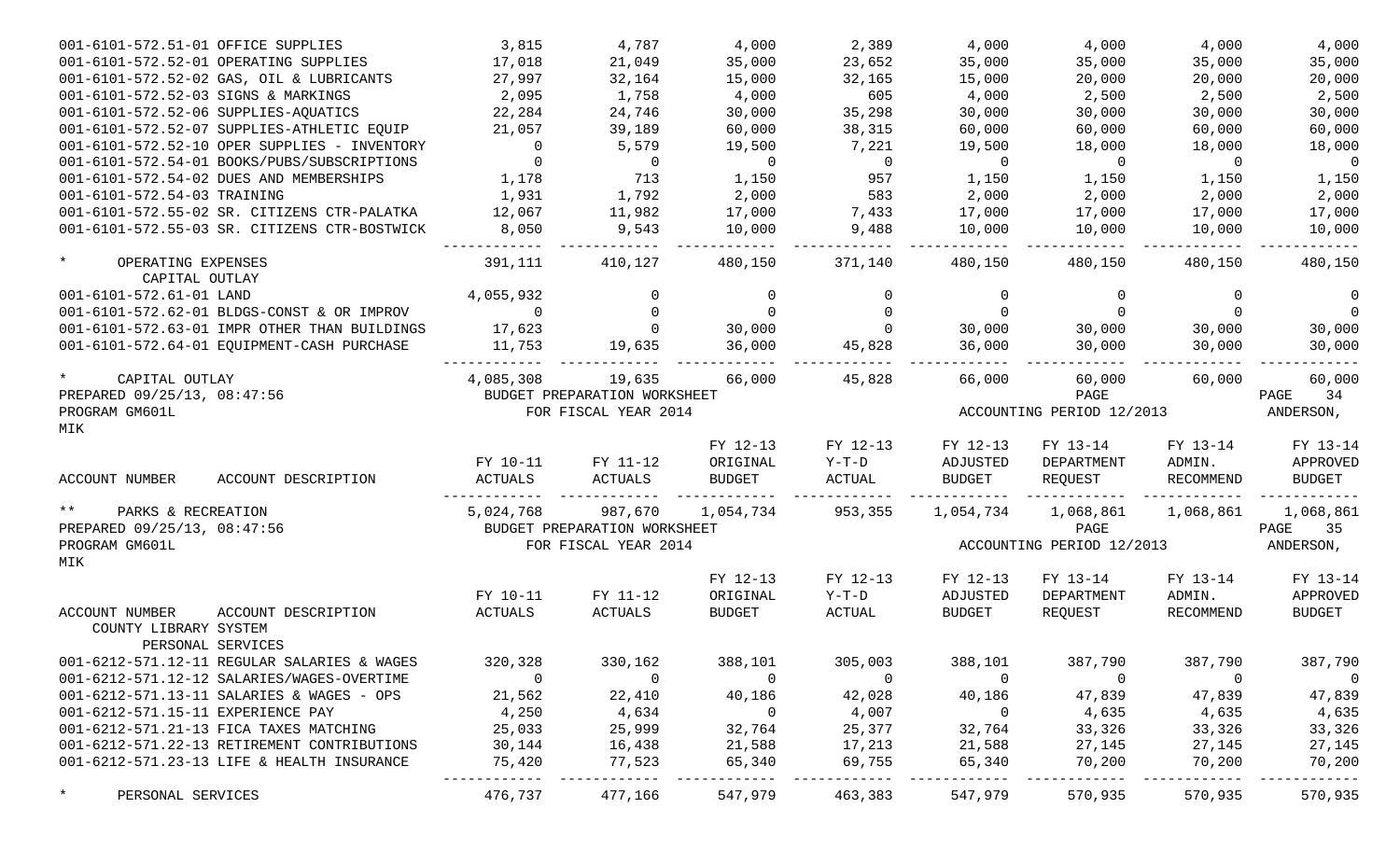| OPERATING EXPENSES                              |          |                              |                |          |                |                           |                  |                |
|-------------------------------------------------|----------|------------------------------|----------------|----------|----------------|---------------------------|------------------|----------------|
| 001-6212-571.34-01 OTHER CONTRACTUAL SERVICE    | 6,729    | 7,034                        | 4,522          | $\Omega$ | 4,522          | 7,500                     | 7,500            | 7,500          |
| 001-6212-571.40-01 TRAVEL & PER DIEM            | 759      | 757                          | 0              | 868      | 0              | $\Omega$                  | $\Omega$         | $\overline{0}$ |
| 001-6212-571.41-01 COMMUNICATION SERVICES       | $\Omega$ | $\Omega$                     | $\Omega$       | $\Omega$ | $\Omega$       | $\Omega$                  | $\Omega$         | $\Omega$       |
| 001-6212-571.42-01 POSTAGE                      | 100      | 6                            | $\Omega$       | 12       | $\Omega$       | 1,000                     | 1,000            | 1,000          |
| 001-6212-571.44-01 RENTALS AND LEASES           | 62,138   | 63,926                       | 54,000         | 61,590   | 54,000         | 65,000                    | 65,000           | 65,000         |
| 001-6212-571.46-01 REPAIR & MAINT - OTHER       | 482      | 145                          | 1,000          | 2,411    | 1,000          | 3,500                     | 3,500            | 3,500          |
| 001-6212-571.46-04 R & M - FLEET MAINTENANCE    | 1,628    | 1,163                        | 1,500          | 765      | 1,500          | 1,500                     | 1,500            | 1,500          |
| 001-6212-571.47-01 PRINTING & BINDING           | $\Omega$ | $\overline{0}$               | $\mathbf 0$    | $\Omega$ | $\overline{0}$ | $\Omega$                  | $\Omega$         | $\overline{0}$ |
| 001-6212-571.49-01 CURRENT CHARGES & OBLIG      | $\Omega$ | 37                           | 265            | 223      | 265            | 250                       | 250              | 250            |
| 001-6212-571.51-01 OFFICE SUPPLIES              | 232      | 325                          | 1,000          | 4,764    | 1,000          | 1,000                     | 1,000            | 1,000          |
| 001-6212-571.52-01 OPERATING SUPPLIES           | 23,538   | $\overline{0}$               | 15,000         | 6,137    | 15,000         | 1,500                     | 1,500            | 1,500          |
| 001-6212-571.52-02 GAS, OIL & LUBRICANTS        | 3,752    | 1,565                        | 2,000          | 1,241    | 2,000          | 2,000                     | 2,000            | 2,000          |
| 001-6212-571.52-10 OPER SUPPLIES - INVENTORY    | 1,709    | $\Omega$                     | 9,000          | $\Omega$ | 9,000          | 5,000                     | 5,000            | 5,000          |
| 001-6212-571.54-02 DUES & MEMBERSHIPS           |          |                              | $\Omega$       |          | $\Omega$       | $\Omega$                  | $\Omega$         | $\Omega$       |
| 001-6212-571.54-03 TRAINING                     |          |                              |                |          |                |                           |                  | $\Omega$       |
| $\star$<br>OPERATING EXPENSES<br>CAPITAL OUTLAY | 101,067  | 74,958                       | 88,287         | 78,011   | 88,287         | 88,250                    | 88,250           | 88,250         |
| 001-6212-571.63-01 IMPR OTHER THAN BUILDINGS    | $\Omega$ | $\mathbf 0$                  | 0              | $\Omega$ | $\Omega$       | $\Omega$                  | $\Omega$         | $\Omega$       |
| 001-6212-571.64-01 EQUIPMENT-CASH PURCHASE      | 4,269    | $\Omega$                     | $\Omega$       |          | <sup>0</sup>   |                           |                  | $\Omega$       |
| 001-6212-571.66-01 BOOKS, PUB & LIB MATERIAL    | 27,333   | 38,347                       | 36,000         | 12,025   | 36,000         | 36,000                    | 36,000           | 36,000         |
| $\star$<br>CAPITAL OUTLAY<br>NON-OPERATING      | 31,602   | 38,347                       | 36,000         | 12,025   | 36,000         | 36,000                    | 36,000           | 36,000         |
| 001-6212-571.91-40 TRANSFER TO FUND 160         |          | $\Omega$                     | O.             |          | $\Omega$       |                           | $\Omega$         |                |
| $\star$<br>NON-OPERATING                        |          |                              |                |          | <sup>0</sup>   |                           |                  |                |
| $* *$<br>COUNTY LIBRARY SYSTEM                  | 609,406  | 590,471                      | 672,266        | 553,419  | 672,266        | 695,185                   | 695,185          | 695,185        |
| PREPARED 09/25/13, 08:47:56                     |          | BUDGET PREPARATION WORKSHEET |                |          |                | PAGE                      |                  | 36<br>PAGE     |
| PROGRAM GM601L<br>MIK                           |          | FOR FISCAL YEAR 2014         |                |          |                | ACCOUNTING PERIOD 12/2013 |                  | ANDERSON,      |
|                                                 |          |                              | FY 12-13       | FY 12-13 | FY 12-13       | FY 13-14                  | FY 13-14         | FY 13-14       |
|                                                 | FY 10-11 | FY 11-12                     | ORIGINAL       | $Y-T-D$  | ADJUSTED       | DEPARTMENT                | ADMIN.           | APPROVED       |
| <b>ACCOUNT NUMBER</b><br>ACCOUNT DESCRIPTION    | ACTUALS  | ACTUALS                      | <b>BUDGET</b>  | ACTUAL   | <b>BUDGET</b>  | REQUEST                   | <b>RECOMMEND</b> | <b>BUDGET</b>  |
| AGRICULTURE EXTENSION                           |          |                              |                |          |                |                           |                  |                |
| PERSONAL SERVICES                               |          |                              |                |          |                |                           |                  |                |
| 001-6302-537.12-11 REGULAR SALARIES & WAGES     | 147,575  | 148,427                      | 173,086        | 160,314  | 168,286        | 179,977                   | 179,977          | 179,977        |
| 001-6302-537.13-11 SALARIES & WAGES - OPS       | 15,292   | 20,694                       | 22,000         | 26,994   | 26,800         | 22,000                    | 22,000           | 22,000         |
| 001-6302-537.15-11 EXPERIENCE PAY               | 2,000    | 1,300                        | $\overline{0}$ | 1,400    | $\overline{0}$ | 1,300                     | 1,300            | 1,300          |
| 001-6302-537.21-13 FICA TAXES MATCHING          | 11,965   | 10,771                       | 15,758         | 12,424   | 15,758         | 16,285                    | 16,285           | 16,285         |
| 001-6302-537.22-13 RETIREMENT CONTRIBUTIONS     | 12,121   | 5,965                        | 10,460         | 7,347    | 10,460         | 14,613                    | 14,613           | 14,613         |
| 001-6302-537.23-13 LIFE & HEALTH INSURANCE      | 40,438   | 32,070                       | 21,780         | 37,113   | 21,780         | 23,400                    | 23,400           | 23,400         |
| $\star$<br>PERSONAL SERVICES                    | 229,391  | 219,227                      | 243,084        | 245,592  | 243,084        | 257,575                   | 257,575          | 257,575        |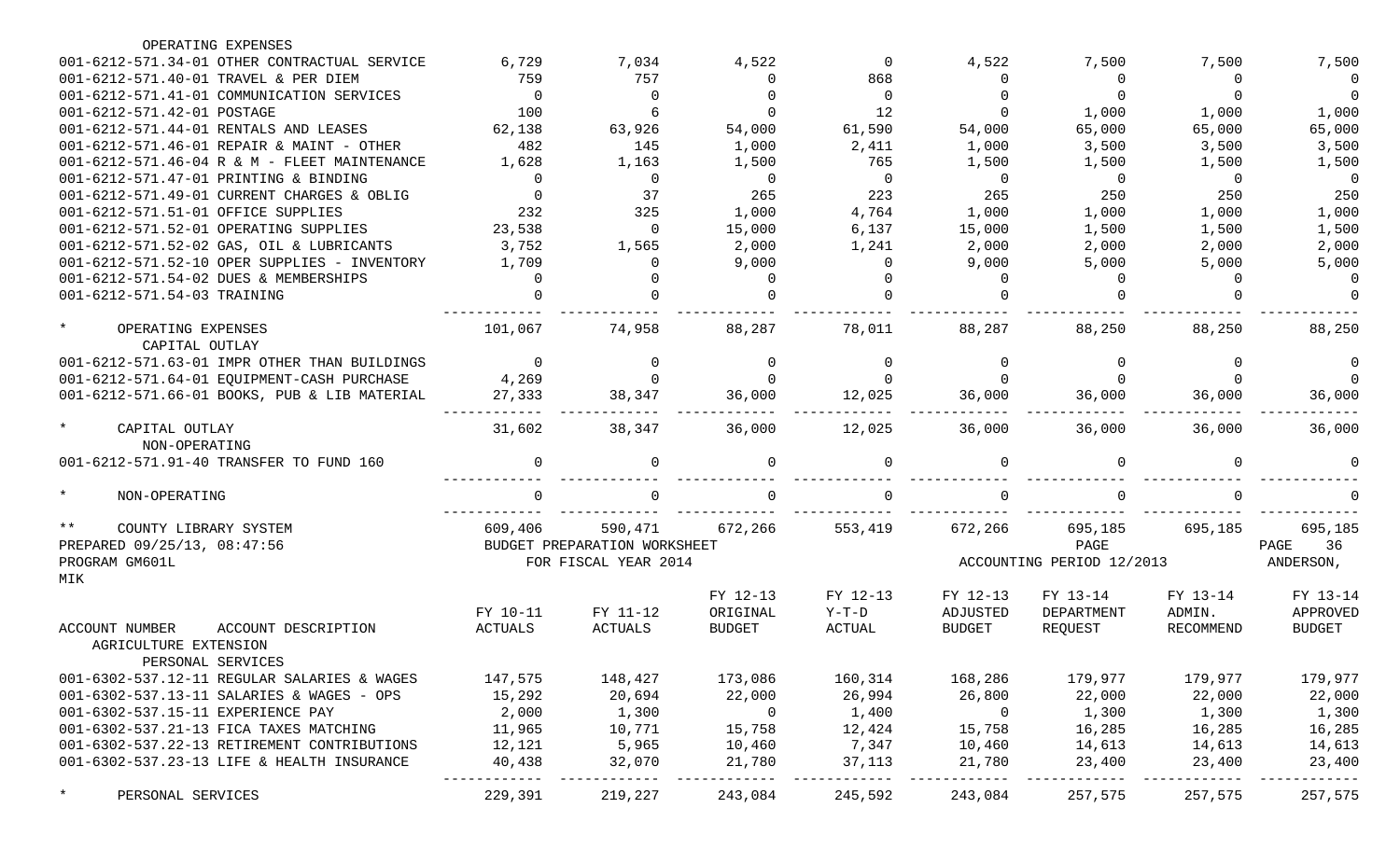| OPERATING EXPENSES                                                                |                |                                                      |               |                |               |                                   |                |                          |
|-----------------------------------------------------------------------------------|----------------|------------------------------------------------------|---------------|----------------|---------------|-----------------------------------|----------------|--------------------------|
| 001-6302-537.31-01 PROFESSIONAL SERVICES                                          | $\Omega$       | 0                                                    | $\mathbf 0$   | $\mathbf 0$    | 0             | 0                                 | $\Omega$       | 0                        |
| 001-6302-537.31-05 HASTINGS RESEARCH PROJECT                                      | 46,830         | 45,000                                               | 45,000        | 45,000         | 45,000        | 45,000                            | 45,000         | 45,000                   |
| 001-6302-537.40-01 TRAVEL & PER DIEM                                              | 6,501          | 6,398                                                | 9,995         | 6,188          | 9,995         | 9,950                             | 9,950          | 9,950                    |
| 001-6302-537.41-01 COMMUNICATIONS SERVICES                                        | 739            | $\overline{0}$                                       | 1,000         | $\overline{0}$ | 1,000         | $\overline{0}$                    | $\overline{0}$ | $\overline{\phantom{0}}$ |
| 001-6302-537.42-01 POSTAGE                                                        | 1,156          | 170                                                  | 1,000         | 289            | 1,000         | 500                               | 500            | 500                      |
| 001-6302-537.43-01 UTILITIES                                                      | 12,279         | 11,730                                               | 14,700        | 9,709          | 14,700        | 14,700                            | 14,700         | 14,700                   |
| 001-6302-537.43-04 GARBAGE                                                        | 1,455          | 1,756                                                | 1,700         | 1,727          | 1,700         | 2,029                             | 2,029          | 2,029                    |
| 001-6302-537.44-01 RENTALS AND LEASES                                             | 4,466          | 5,323                                                | 5,117         | 5,178          | 5,117         | 5,117                             | 5,117          | 5,117                    |
| 001-6302-537.46-01 REPAIR & MAINT - OTHER                                         | 176            | 587                                                  | 1,580         | $\overline{0}$ | 1,580         | 1,580                             | 1,580          | 1,580                    |
| 001-6302-537.46-04 R & M - FLEET MAINTENANCE                                      | 451            | 505                                                  | 1,500         | 325            | 1,500         | 1,500                             | 1,500          | 1,500                    |
| 001-6302-537.49-01 CURRENT CHARGES & OBLIG                                        | 5,116          | 1,780                                                | 5,680         | 1,780          | 5,680         | 5,680                             | 5,680          | 5,680                    |
| 001-6302-537.51-01 OFFICE SUPPLIES                                                | 2,427          | 1,315                                                | 3,500         | 1,938          | 3,500         | 3,200                             | 3,200          | 3,200                    |
| 001-6302-537.52-01 OPERATING SUPPLIES                                             | 7,812          | 6,117                                                | 7,170         | 14,211         | 7,170         | 7,100                             | 7,100          | 7,100                    |
| 001-6302-537.52-02 GAS, OIL & LUBRICANTS                                          | 398            | 688                                                  | 500           | 473            | 500           | 700                               | 700            | 700                      |
| 001-6302-537.52-10 OPER SUPPLIES - INVENTORY                                      | 8,226          | 1,105                                                | 3,000         | $\overline{0}$ | 3,000         | 3,000                             | 3,000          | 3,000                    |
| 001-6302-537.54-01 BOOKS/PUBLICATIONS/SUBSCR                                      | 389            | 1,366                                                | 650           | 458            | 650           | 650                               | 650            | 650                      |
| 001-6302-537.54-02 DUES & MEMBERSHIPS                                             | 50             | $\Omega$                                             | 1,000         | $\Omega$       | 1,000         | 1,000                             | 1,000          | 1,000                    |
| 001-6302-537.54-03 TRAINING                                                       | 2,070          | 1,660                                                | 2,525         | 1,801          | 2,525         | 3,535                             | 3,535          | 3,535                    |
|                                                                                   |                |                                                      |               |                |               |                                   |                |                          |
| $\star$<br>OPERATING EXPENSES<br>CAPITAL OUTLAY                                   | 100,541        | 85,500                                               | 105,617       | 89,077         | 105,617       | 105,241                           | 105,241        | 105,241                  |
| 001-6302-537.63-01 IMPR OTHER THAN BUILDINGS                                      | $\Omega$       | 0                                                    |               | 0              | 0             |                                   | $\Omega$       |                          |
| 001-6302-537.64-01 EQUIPMENT-CASH PURCHASE                                        |                | $\Omega$                                             |               |                | $\Omega$      |                                   |                |                          |
| $\star$<br>CAPITAL OUTLAY<br>GRANTS & AIDS                                        | $\Omega$       | 0                                                    |               | $\Omega$       | 0             |                                   | $\Omega$       |                          |
| 001-6302-537.81-26 SOIL & WATER CONSERVATION                                      | 5,463          | 5,072                                                | 5,800         | 5,545          | 5,800         | 5,800                             | 5,800          | 5,800                    |
| $\star$<br>GRANTS & AIDS                                                          | 5,463          | 5,072                                                | 5,800         | 5,545          | 5,800         | 5,800                             | 5,800          | 5,800                    |
| $***$<br>AGRICULTURE EXTENSION                                                    | 335,395        | 309,799                                              | 354,501       | 340,214        | 354,501       | 368,616                           | 368,616        | 368,616                  |
| PREPARED 09/25/13, 08:47:56<br>PROGRAM GM601L                                     |                | BUDGET PREPARATION WORKSHEET<br>FOR FISCAL YEAR 2014 |               |                |               | PAGE<br>ACCOUNTING PERIOD 12/2013 |                | PAGE<br>37<br>ANDERSON,  |
| MIK                                                                               |                |                                                      | FY 12-13      | FY 12-13       | FY 12-13      | FY 13-14                          | FY 13-14       | FY 13-14                 |
|                                                                                   | FY 10-11       | FY 11-12                                             | ORIGINAL      | $Y-T-D$        | ADJUSTED      | DEPARTMENT                        | ADMIN.         | APPROVED                 |
| ACCOUNT DESCRIPTION<br>ACCOUNT NUMBER<br>TRANSFERS/RESERVES/MISC<br>NON-OPERATING | <b>ACTUALS</b> | ACTUALS                                              | <b>BUDGET</b> | ACTUAL         | <b>BUDGET</b> | REQUEST                           | RECOMMEND      | <b>BUDGET</b>            |
| 001-9999-581.91-05 BUD TRFR-SUPER OF ELECT                                        | 836,397        | 948,000                                              | 865,000       | 865,173        | 865,000       | 875,000                           | 875,000        | 875,000                  |
| 001-9999-581.91-06 BUD TRFR-PROP APPRAISER                                        | 1,628,517      | 1,575,770                                            | 1,567,408     | 1,567,408      | 1,567,408     | 1,653,944                         | 1,653,944      | 1,653,944                |
| 001-9999-581.91-07 BUD TRF-CLERK/DRUG COURT                                       | 0              | 0                                                    |               | $\cup$         | 0             |                                   | U              |                          |
| 001-9999-581.91-08 BUD TRFR-GENERAL FUND                                          |                | 0                                                    |               | 0              | -0            |                                   |                |                          |
| 001-9999-581.91-09 BUDGET TRSF-REG WATER FD                                       |                | 0                                                    |               |                | 0             |                                   |                |                          |
| 001-9999-581.91-10 BUD TRFR-SHERIFF-PERS SVC                                      | 13,889,568     | 0                                                    |               |                | $\mathbf 0$   |                                   |                |                          |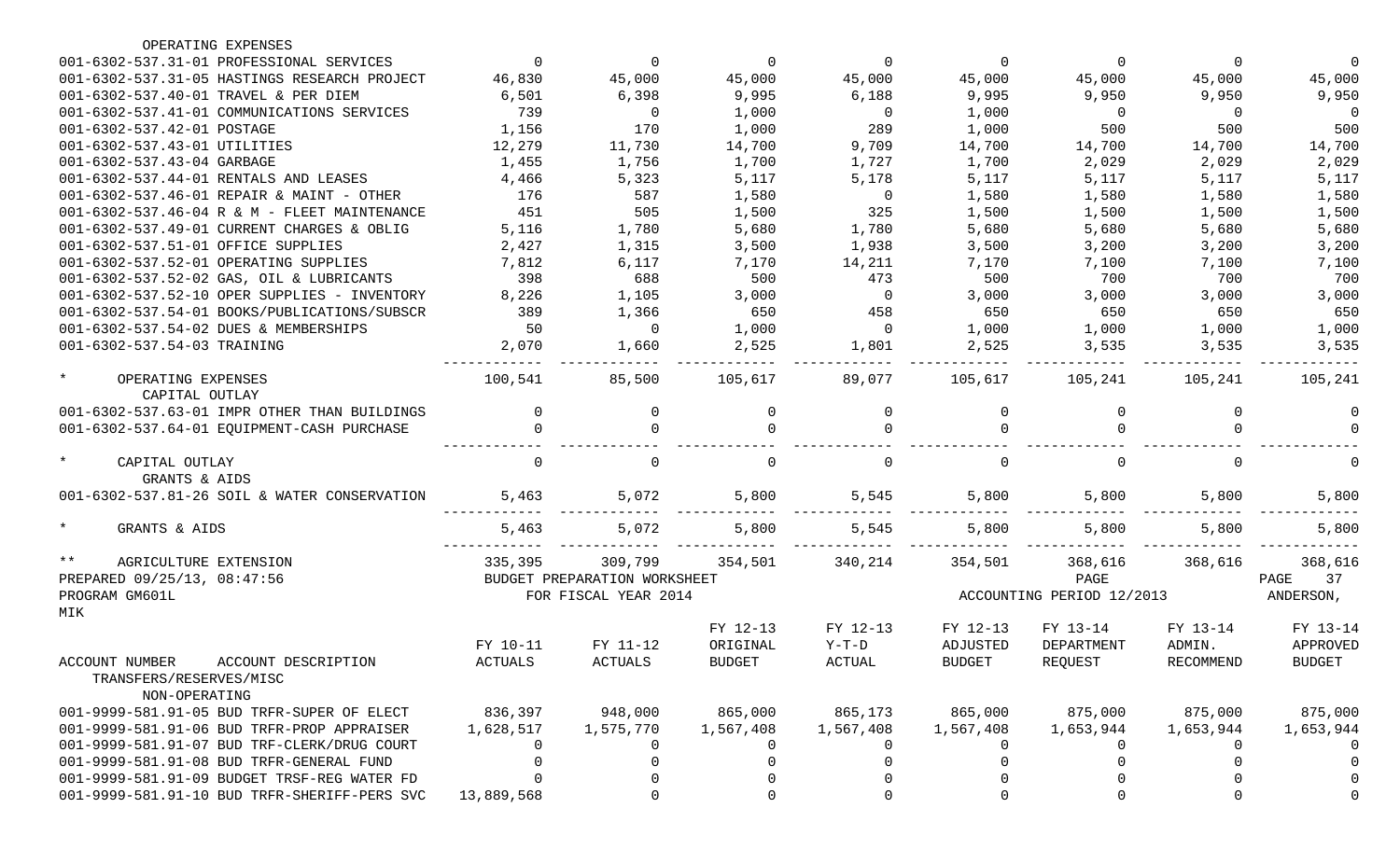| 001-9999-581.91-11 BUD TRFR-SHERIFF-OP EXP                                                  | 4,139,145        |                              |                           |                                  |                     |                           |                           |                  |
|---------------------------------------------------------------------------------------------|------------------|------------------------------|---------------------------|----------------------------------|---------------------|---------------------------|---------------------------|------------------|
| 001-9999-581.91-12 BUD TRFR-SHERIFF-OCO                                                     | 147,569          |                              |                           |                                  |                     |                           |                           |                  |
| 001-9999-581.91-13 BUD TRFR-SHERIFF-DEBT SVC                                                | 260,560          |                              |                           |                                  |                     |                           |                           |                  |
| 001-9999-581.91-14 BUD TRFR-SHERIFF-RESERVE                                                 | $\Omega$         |                              |                           |                                  |                     |                           |                           |                  |
| 001-9999-581.91-15 TRF TO TRANSPORTATION FD                                                 |                  |                              |                           |                                  |                     | 927,860                   | 906,905                   | 906,905          |
| 001-9999-581.91-18 TRFR-MISC. GRANTS FUND                                                   |                  |                              |                           |                                  |                     | $\Omega$                  | 0                         | $\Omega$         |
| 001-9999-581.91-19 TRF-CAPITAL PROJECTS FD                                                  | 200,000          |                              |                           |                                  |                     |                           |                           | $\overline{0}$   |
| 001-9999-581.91-40 E.PUTNAM WATER/WW GRANTS                                                 | 196,952          | 152,952                      | 152,952                   | 152,952                          | 152,952             | 152,952                   | 152,952                   | 152,952          |
| 001-9999-581.91-41 TRF - WATER UTILITIES FD                                                 | $\overline{0}$   | $\overline{0}$               | $\overline{0}$            | $\overline{0}$                   | $\overline{0}$      | $\overline{0}$            | $\overline{0}$            | $\overline{0}$   |
| 001-9999-581.91-46 TRANSFER-COMM. IMPR FUND                                                 | 83,127           | 83,127                       | 83,127                    | 83,127                           | 83,127              | 83,127                    | 83,127                    | 83,127           |
| 001-9999-581.91-50 BUD TRFR-SHERIFF-COUNTY                                                  | $\overline{0}$   | 18,629,419                   |                           | 17,700,000 18,747,159            | 17,700,000          |                           | 18, 226, 534 18, 226, 534 | 18,226,534       |
| 001-9999-581.91-51 BUD TRFR-SHERIFF-GRANTS                                                  | $\Omega$         | $\overline{0}$               | 467,053                   | $\overline{0}$                   | 807,579             | 432,239                   | 432,239                   | 432,239          |
| 001-9999-581.91-52 RISK MANAGEMENT FUND                                                     | 25,000           |                              | $\Omega$                  | $\Omega$                         | $\Omega$            | $\overline{a}$            | $\Omega$                  | $\Omega$         |
| $\star$<br>NON-OPERATING                                                                    | 21,406,835       | 21,389,268                   |                           | 20,835,540 21,415,819            | 21,176,066          |                           | 22,351,656 22,330,701     | 22,330,701       |
| NON-OPERATING                                                                               |                  |                              |                           |                                  |                     |                           |                           |                  |
| 001-9999-598.99-01 RESERVE FOR CONT-REGULAR                                                 | $\overline{0}$   | $\mathbf 0$                  | 225,000<br>$\overline{a}$ | 0                                | 187,646<br>$\Omega$ | 225,000<br>$\overline{a}$ | 225,000<br>$\Omega$       | 225,000          |
| 001-9999-598.99-12 RESTR RESERVE-CAP OUTLAY                                                 |                  | $\Omega$                     |                           |                                  |                     |                           |                           | $\Omega$         |
| $\star$<br>NON-OPERATING                                                                    |                  | $\overline{0}$               | 225,000                   | $\Omega$                         | 187,646             | 225,000                   | 225,000                   | 225,000          |
| $\star \star$<br>TRANSFERS/RESERVES/MISC                                                    | 21,406,835       |                              |                           | 21,389,268 21,060,540 21,415,819 | 21,363,712          | 22,576,656 22,555,701     |                           | 22,555,701       |
| $***$<br>GENERAL FUND                                                                       | 48,599,749       | 43,189,560                   |                           | 43,713,185 42,493,123            | 44,220,069          |                           | 45, 168, 799 45, 100, 844 | 45,100,844       |
| PREPARED 09/25/13, 08:47:56                                                                 |                  | BUDGET PREPARATION WORKSHEET |                           |                                  |                     | PAGE                      |                           | PAGE<br>38       |
| PROGRAM GM601L                                                                              |                  | FOR FISCAL YEAR 2014         |                           |                                  |                     | ACCOUNTING PERIOD 12/2013 |                           | ANDERSON,        |
| MIK                                                                                         |                  |                              | FY 12-13                  | FY 12-13                         | FY 12-13            | FY 13-14                  | FY 13-14                  | FY 13-14         |
|                                                                                             | FY 10-11         | FY 11-12                     | ORIGINAL                  | $Y-T-D$                          | ADJUSTED            | DEPARTMENT                | ADMIN.                    | APPROVED         |
| ACCOUNT NUMBER<br>ACCOUNT DESCRIPTION                                                       | ACTUALS          | ACTUALS                      | BUDGET                    | ACTUAL                           | BUDGET              | REQUEST                   | RECOMMEND                 | BUDGET           |
| TRANSPORTATION FUND                                                                         |                  |                              |                           |                                  |                     |                           |                           |                  |
| PUBLIC WKS/ADMIN & ENGIN<br>PERSONAL SERVICES                                               |                  |                              |                           |                                  |                     |                           |                           |                  |
| 101-4101-541.12-11 REGULAR SALARIES & WAGES                                                 | 609,433          | 622,224                      | 636,451                   | 607,824                          | 636,451             | 636,933                   | 636,933                   | 636,933          |
| 101-4101-541.12-12 SALARY/WAGES - OVERTIME                                                  | $\overline{0}$   | $\overline{0}$               | 2,500                     | $\overline{0}$                   | 2,500               | 2,500                     | 2,500                     | 2,500            |
| 101-4101-541.13-11 SALARIES & WAGES - OPS                                                   | $\overline{0}$   | $\overline{0}$               | 2,000                     | $\overline{0}$                   | 2,000               | 2,000                     | 2,000                     | 2,000            |
| 101-4101-541.15-11 EXPERIENCE PAY                                                           | 3,900            | 3,500                        | $\overline{0}$            | 4,300                            | $\overline{0}$      | 4,300                     | 4,300                     | 4,300            |
| 101-4101-541.21-13 FICA TAXES MATCHING                                                      | 44,536           | 45,836                       | 49,033                    | 44,176                           | 49,033              | 49,070                    | 49,070                    | 49,070           |
| 101-4101-541.22-13 RETIREMENT CONTRIBUTIONS                                                 | 59,068           | 31,925                       | 37,629                    | 38,546                           | 37,629              | 53,404                    | 53,404                    | 53,404           |
| 101-4101-541.23-13 LIFE & HEALTH INSURANCE                                                  | 102,644          | 103,181                      | 87,120                    | 100,897                          | 87,120              | 93,600                    | 93,600                    | 93,600           |
| $\star$<br>PERSONAL SERVICES                                                                | 819,581          | 806,666                      | 814,733                   | 795,743                          | 814,733             | 841,807                   | 841,807                   | 841,807          |
| OPERATING EXPENSES                                                                          |                  |                              |                           |                                  |                     |                           |                           |                  |
| 101-4101-541.31-01 PROFESSIONAL SERVICES                                                    |                  | $\overline{0}$               | 30,000                    | 5,800                            | 30,000              | 30,000                    | 30,000                    | 30,000           |
|                                                                                             | $\overline{0}$   |                              |                           |                                  |                     |                           |                           |                  |
| 101-4101-541.34-01 OTHER CONTRACTUAL SERVICE                                                | 62,615           | 52,505                       | 70,000                    | 51,418                           | 70,000              | 70,000                    | 70,000                    | 70,000           |
| 101-4101-541.34-05 CONTRACT SERV-FERRY OPERA<br>101-4101-541.34-06 CONTRACT SERV-RAIL CROSS | 42,297<br>40,674 | 42,481<br>43,782             | 44,400<br>40,674          | 41,889<br>75,795                 | 44,400<br>40,674    | 44,400<br>40,674          | 44,400<br>40,674          | 44,400<br>40,674 |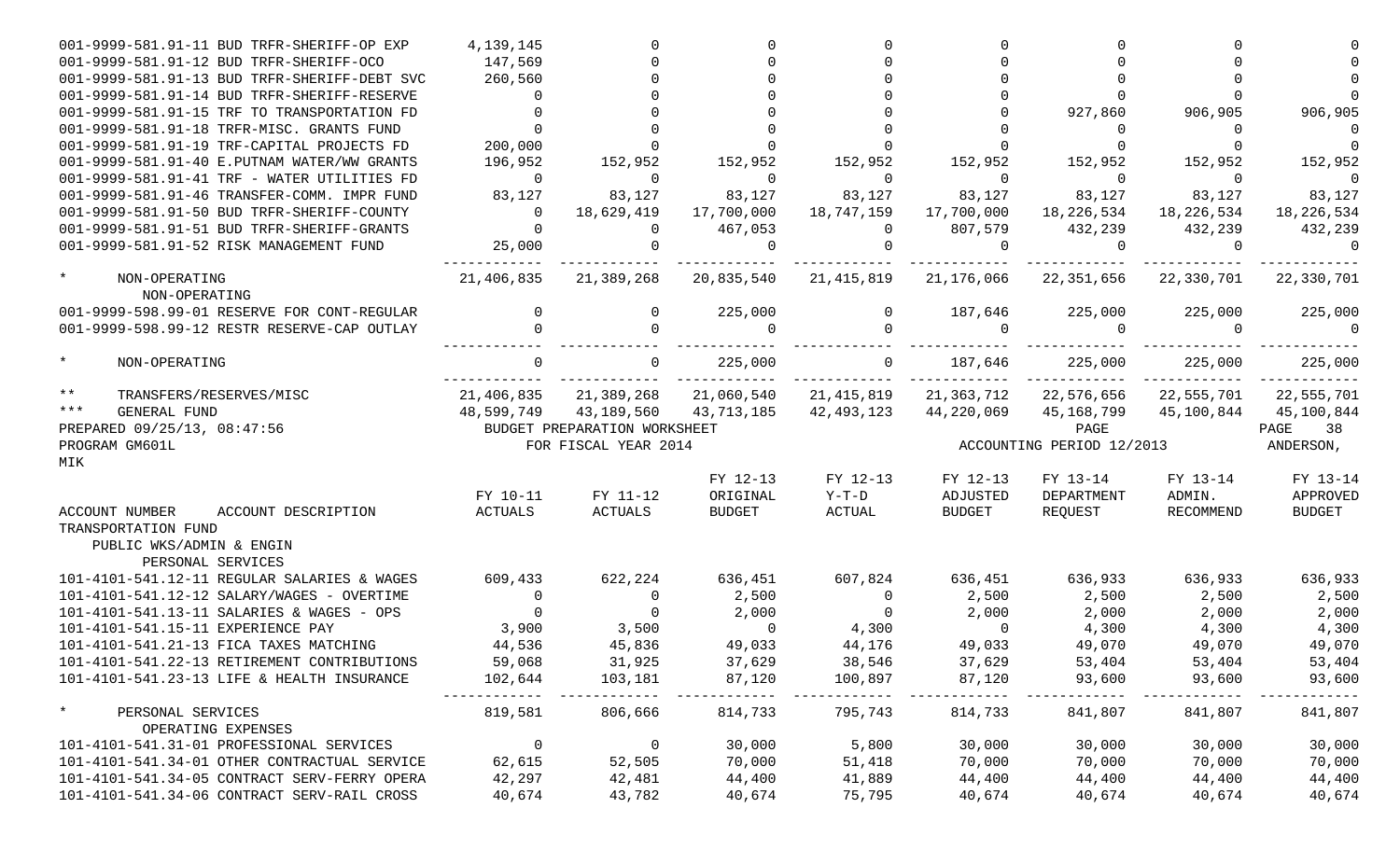| 101-4101-541.34-19 CONTRACT SERV-ROAD STRIPE    | 17,733         | 13,993                       | 60,000         | $\overline{0}$ | 60,000         | 60,000                    | 60,000         | 60,000         |
|-------------------------------------------------|----------------|------------------------------|----------------|----------------|----------------|---------------------------|----------------|----------------|
| 101-4101-541.34-23 UNIFORM RENTALS-EMPLOYER     | 45             | $\overline{0}$               | 1,000          | 158            | 1,000          | 1,000                     | 1,000          | 1,000          |
| 101-4101-541.34-24 CONTR-TRAFFIC SIG MAINT      | 54,108         | 54,118                       | 57,000         | 49,257         | 57,000         | 57,000                    | 57,000         | 57,000         |
| 101-4101-541.34-25 CONTRACT-INMATE CREWS        | 169,401        | 173,244                      | 174,012        | 174,012        | 174,012        | 174,012                   | 174,012        | 174,012        |
| 101-4101-541.40-01 TRAVEL & PER DIEM            | 1,527          | 3,063                        | 7,000          | 746            | 7,000          | 7,000                     | 7,000          | 7,000          |
| 101-4101-541.41-01 COMMUNICATION SERVICES       | 4,777          | 4,756                        | 5,300          | 6,347          | 5,300          | 5,300                     | 5,300          | 5,300          |
| 101-4101-541.42-01 POSTAGE                      | 1,203          | 2,118                        | 3,000          | 1,606          | 3,000          | 3,000                     | 3,000          | 3,000          |
| 101-4101-541.43-01 UTILITIES                    | 21,832         | 19,337                       | 24,000         | 16,938         | 24,000         | 24,000                    | 24,000         | 24,000         |
| 101-4101-541.43-07 UTIL-TRAF CONTROL DEVICES    | 96,076         | 89,206                       | 90,000         | 78,735         | 90,000         | 90,000                    | 90,000         | 90,000         |
| 101-4101-541.44-01 RENTALS AND LEASES           | 2,277          | 2,021                        | 2,775          | 2,106          | 2,775          | 2,775                     | 2,775          | 2,775          |
| 101-4101-541.45-20 INSURANCE-RISK MANAGEMENT    | 180,981        | 180,981                      | 180,981        | 180,981        | 180,981        | 180,981                   | 180,981        | 180,981        |
| 101-4101-541.46-01 REPAIR & MAINT - OTHER       | 44             | 719                          | 1,750          | 7,748          | 1,750          | 1,750                     | 1,750          | 1,750          |
| 101-4101-541.46-04 R & M - FLEET MAINTENANCE    | 6,310          | 7,606                        | 9,000          | 5,981          | 9,000          | 9,000                     | 9,000          | 9,000          |
| 101-4101-541.46-13 R & M - COMM EQUIPMENT       | 10,800         | 10,998                       | 500            | 10,800         | 500            | 500                       | 500            | 500            |
| 101-4101-541.47-01 PRINTING & BINDING           | 1,152          | 487                          | 900            | 1,092          | 900            | 900                       | 900            | 900            |
| 101-4101-541.49-01 CURRENT CHARGES & OBLIG      | 4,790          | 4,385                        | 4,500          | 2,504          | 4,500          | 4,500                     | 4,500          | 4,500          |
| 101-4101-541.49-17 SAFETY RECOGNITION           | $\overline{0}$ | 1,174                        | 3,000          | 135            | 3,000          | 3,000                     | 3,000          | 3,000          |
| 101-4101-541.51-01 OFFICE SUPPLIES              | 1,533          | 984                          | 1,000          | 673            | 1,000          | 1,000                     | 1,000          | 1,000          |
| 101-4101-541.52-01 OPERATING SUPPLIES           | 14,187         | 7,457                        | 12,200         | 7,667          | 12,200         | 12,200                    | 12,200         | 12,200         |
| 101-4101-541.52-03 SIGNS & MARKINGS             | 82,100         | 81,126                       | 65,000         | 47,590         | 65,000         | 65,000                    | 65,000         | 65,000         |
| 101-4101-541.52-07 ROAD NAME SIGNS E 9-1-1      | 19,982         | 3,909                        | $\overline{0}$ | $\overline{0}$ | $\overline{0}$ | $\overline{0}$            | $\overline{0}$ | $\overline{0}$ |
| 101-4101-541.52-09 OPERATING SUPP-TRAFFIC       | 1,262          | 1,249                        | 1,500          | 1,386          | 1,500          | 1,500                     | 1,500          | 1,500          |
| 101-4101-541.52-10 OPER SUPPLIES - INVENTORY    | 2,373          | 8,409                        | 4,500          | 13,162         | 4,500          | 4,500                     | 4,500          | 4,500          |
| 101-4101-541.54-01 BOOKS/PUBLICATIONS/SUBSCR    | 75             | 120                          | 500            | 145            | 500            | 500                       | 500            | 500            |
| 101-4101-541.54-02 DUES & MEMBERSHIPS           | 6,441          | 6,669                        | 6,975          | 5,476          | 6,975          | 6,975                     | 6,975          | 6,975          |
| 101-4101-541.54-03 TRAINING                     | 1,275          | 1,510                        | 5,000          | 1,285          | 5,000          | 5,000                     | 5,000          | 5,000          |
|                                                 |                |                              | -------------  |                |                |                           |                |                |
| $\star$<br>OPERATING EXPENSES<br>CAPITAL OUTLAY | 847,870        | 818,407                      | 906,467        | 791,432        | 906,467        | 906,467                   | 906,467        | 906,467        |
| 101-4101-541.61-01 LAND                         | $\mathbf 0$    | 0                            | $\overline{0}$ | 0              | 0              |                           | 0              | 0              |
| 101-4101-541.64-01 EQUIPMENT-CASH PURCHASE      | 7,300          | $\Omega$                     |                | $\Omega$       | $\Omega$       |                           | $\Omega$       | 0              |
| PREPARED 09/25/13, 08:47:56                     |                | BUDGET PREPARATION WORKSHEET |                |                |                | PAGE                      |                | PAGE<br>39     |
| PROGRAM GM601L                                  |                | FOR FISCAL YEAR 2014         |                |                |                | ACCOUNTING PERIOD 12/2013 |                | ANDERSON,      |
| MIK                                             |                |                              |                |                |                |                           |                |                |
|                                                 |                |                              | FY 12-13       | FY 12-13       | FY 12-13       | FY 13-14                  | FY 13-14       | FY 13-14       |
|                                                 | FY 10-11       | FY 11-12                     | ORIGINAL       | $Y-T-D$        | ADJUSTED       | DEPARTMENT                | ADMIN.         | APPROVED       |
| ACCOUNT NUMBER<br>ACCOUNT DESCRIPTION           | <b>ACTUALS</b> | ACTUALS                      | <b>BUDGET</b>  | ACTUAL         | <b>BUDGET</b>  | REQUEST                   | RECOMMEND      | <b>BUDGET</b>  |
| $\star$<br>CAPITAL OUTLAY                       | 7,300          |                              |                |                |                |                           |                |                |
| DEBT SERVICE                                    |                |                              |                |                |                |                           |                |                |
| 101-4101-541.71-05 PRINCIPAL-LEASE PURCHASE     |                |                              |                |                |                |                           |                |                |
| 101-4101-541.72-05 INTEREST-LEASE PURCHASE      |                |                              |                |                |                |                           |                |                |
| $\star$<br>DEBT SERVICE                         |                |                              |                |                |                |                           |                |                |
| $***$<br>PUBLIC WKS/ADMIN & ENGIN               | 1,674,751      | 1,625,073                    | 1,721,200      | 1,587,175      | 1,721,200      | 1,748,274                 | 1,748,274      | 1,748,274      |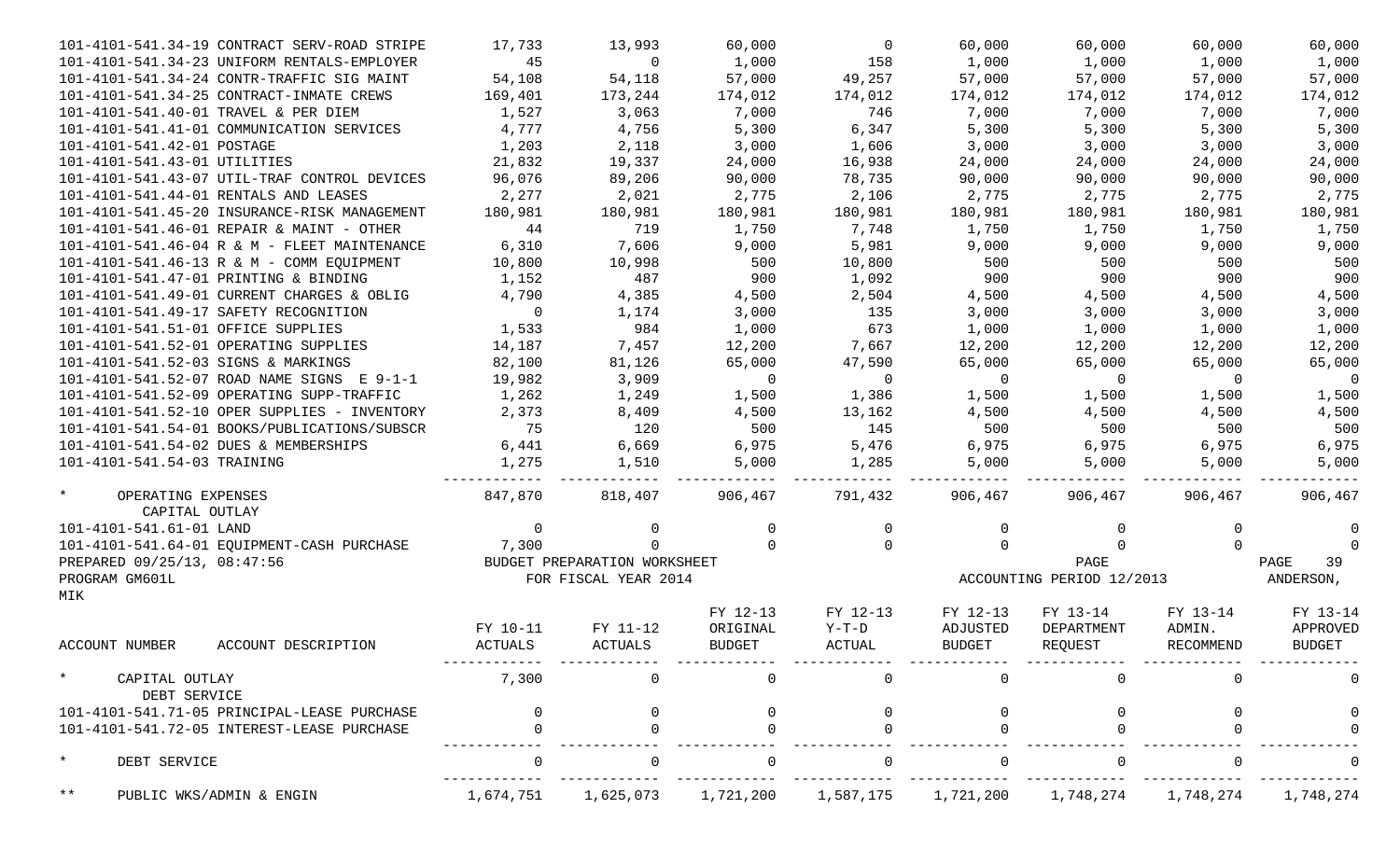| PREPARED 09/25/13, 08:47:56<br>PROGRAM GM601L<br>MIK | BUDGET PREPARATION WORKSHEET<br>FOR FISCAL YEAR 2014 |                |                     |                |                | PAGE<br>ACCOUNTING PERIOD 12/2013 |                |                |
|------------------------------------------------------|------------------------------------------------------|----------------|---------------------|----------------|----------------|-----------------------------------|----------------|----------------|
|                                                      |                                                      |                | FY 12-13            | FY 12-13       | FY 12-13       | FY 13-14                          | FY 13-14       | FY 13-14       |
|                                                      | FY 10-11                                             | FY 11-12       | ORIGINAL            | Y-T-D          | ADJUSTED       | DEPARTMENT                        | ADMIN.         | APPROVED       |
| ACCOUNT NUMBER<br>ACCOUNT DESCRIPTION                | ACTUALS                                              | ACTUALS        | <b>BUDGET</b>       | ACTUAL         | BUDGET         | REQUEST                           | RECOMMEND      | <b>BUDGET</b>  |
| PUBLIC WKS/RDS & BRIDGES                             |                                                      |                |                     |                |                |                                   |                |                |
| PERSONAL SERVICES                                    |                                                      |                |                     |                |                |                                   |                |                |
| 101-4102-541.12-11 REGULAR SALARIES & WAGES          | 1,213,999                                            | 1,179,046      | 1,354,471           | 1,137,758      | 1,354,471      | 1,356,047                         | 1,356,047      | 1,356,047      |
| 101-4102-541.12-12 SALARY/WAGES - OVERTIME           | 9,427                                                | 8,009          | 25,000              | 11,753         | 25,000         | 25,000                            | 25,000         | 25,000         |
| 101-4102-541.13-11 SALARIES & WAGES - OPS            | $\sim$ 0                                             | $\overline{0}$ | $\overline{0}$      | 3,835          | $\overline{0}$ | $\overline{0}$                    | $\overline{0}$ | $\overline{0}$ |
| 101-4102-541.15-11 EXPERIENCE PAY                    | 21,750                                               | 21,100         | $0 \t 18,195$       |                | $\overline{0}$ | 21,100 21,100                     |                | 21,100         |
| 101-4102-541.21-13 FICA TAXES MATCHING               | 88,717                                               | 87,544         | 105,530 82,850      |                |                | 105,530 105,650 105,650           |                | 105,650        |
| 101-4102-541.22-13 RETIREMENT CONTRIBUTIONS          | 113,618                                              | 58,351         | 79,302              | 66,361         | 79,302         | 107,355 107,355                   |                | 107,355        |
| 101-4102-541.23-13 LIFE & HEALTH INSURANCE           | 359,695                                              | 344,927        | 297,660             | 338,102        | 297,660        | 327,600                           | 327,600        | 327,600        |
|                                                      |                                                      |                |                     |                |                |                                   |                |                |
| $\star$<br>PERSONAL SERVICES                         | 1,807,206                                            | 1,698,977      |                     |                | 1,861,963      | 1,942,752 1,942,752               |                | 1,942,752      |
| OPERATING EXPENSES                                   |                                                      |                |                     |                |                |                                   |                |                |
| 101-4102-541.34-01 OTHER CONTRACTUAL SERVICE         | 46,890                                               | 6,570          | 50,000              | 6,500          | 50,000         | 50,000                            | 50,000         | 50,000         |
| 101-4102-541.34-02 CONTR SVC-AREA 4 GRADING          | $\overline{0}$                                       | $\overline{0}$ | $\overline{0}$      | $\overline{0}$ | $\overline{0}$ | $\overline{0}$                    | $\overline{0}$ | $\overline{0}$ |
| 101-4102-541.34-04 CONTR SVC-STATE ROAD 207          | 3,300                                                | $\overline{0}$ | 5,000               | $\overline{0}$ | 5,000          | 5,000                             | 5,000          | 5,000          |
| 101-4102-541.34-08 CONTR SVC-CHURCH LK GRAD          | 2,730                                                | 1,673          | 5,000               | 1,709          | 5,000          | 5,000                             | 5,000          | 5,000          |
| 101-4102-541.34-10 CONTR SVC-FOREST RDS GRAD         | 49,820                                               | 48,355         | 50,000              | 23,843         | 50,000         | 50,000                            | 50,000         | 50,000         |
| 101-4102-541.34-18 MOWING CONTRACTS                  | 168,649                                              | 222,230        | 226,045             | 193,947        | 226,045        | 226,045                           | 226,045        | 226,045        |
| 101-4102-541.34-23 UNIFORM RENTALS-EMPLOYER          | 1,100                                                | 20,718         | 22,487              | 20,548         | 22,487         | 22,487                            | 22,487         | 22,487         |
| 101-4102-541.40-01 TRAVEL & PER DIEM                 | 43                                                   | $\overline{a}$ | 4,200               | 630            | 4,200          | 4,200                             | 4,200          | 4,200          |
| 101-4102-541.44-01 RENTALS AND LEASES                | 6,873                                                | 74,196         | 15,730              | 58,854         | 15,730         | 68,068                            | 68,068         | 68,068         |
| 101-4102-541.44-02 GRADER LEASE CONTRACT             | 182,187                                              | 185,044        | 175,182             | 185,044        | 175,182        | 175,182                           | 175,182        | 175,182        |
| 101-4102-541.46-01 REPAIR & MAINT - OTHER            | 50,350                                               | 39,793         | 58,000              | 26,017         | 58,000         | 58,000                            | 58,000         | 58,000         |
| 101-4102-541.46-04 R & M - FLEET MAINTENANCE         | 263,600                                              | 245,058        | 260,000             | 220,603        | 260,000        | 260,000                           | 260,000        | 260,000        |
| 101-4102-541.49-01 CURRENT CHARGES & OBLIG           | 100                                                  | 116            | 300                 | 4,383          | 300            | 300                               | 300            | 300            |
| 101-4102-541.52-01 OPERATING SUPPLIES                | 19,202                                               | 20,252         | 40,000              | 28,806         | 40,000         | 40,000                            | 40,000         | 40,000         |
| 101-4102-541.52-02 GAS, OIL & LUBRICANTS             | 443,259                                              | 453,706        | 285,000             | 386,717        | 285,000        | 285,000                           | 285,000        | 285,000        |
| 101-4102-541.52-10 OPER SUPPLIES - INVENTORY         | 3,158                                                | 11,297         | 4,500               | $\overline{0}$ | 4,500          | 4,500                             | 4,500          | 4,500          |
| 101-4102-541.53-01 MATERIALS-BITUMINOUS              |                                                      |                |                     | 31,560         | 50,000         |                                   |                | 50,000         |
|                                                      | 34,134                                               | 31,136         | 50,000              |                |                | 50,000                            | 50,000         |                |
| 101-4102-541.53-02 MATERIALS-CULVERT                 | 29,105                                               | 92,072         | 80,000              | 12,743         | 80,000         | 80,000                            | 80,000         | 80,000         |
| 101-4102-541.53-03 MATERIALS-OTHER                   | 329,344                                              | 311,729        | 300,000             | 307,920        | 300,000        | 300,000                           | 300,000        | 300,000        |
| 101-4102-541.54-01 BOOKS/PUBLICATIONS/SUBSCR         |                                                      |                | 300                 | 0              | 300            | 300                               | 300            | 300            |
| 101-4102-541.54-03 TRAINING                          | 975                                                  | 2,490          | 7,800               | 495            | 7,800          | 7,800                             | 7,800          | 7,800          |
| $\star$<br>OPERATING EXPENSES                        | 1,634,819                                            | 1,766,435      | 1,639,544 1,510,319 |                | 1,639,544      | 1,691,882                         | 1,691,882      | 1,691,882      |
| CAPITAL OUTLAY                                       |                                                      |                |                     |                |                |                                   |                |                |
| 101-4102-541.62-01 BLDGS-CONST & OR IMPROV           |                                                      | 0              |                     |                |                |                                   |                |                |
| 101-4102-541.63-01 IMPR OTHER THAN BUILDINGS         |                                                      | 0              |                     |                |                |                                   |                |                |
| 101-4102-541.64-01 EQUIPMENT-CASH PURCHASE           | 30,988                                               | 38,000         |                     | $\Omega$       | $\overline{0}$ |                                   |                |                |
| 101-4102-541.64-02 EQUIPMENT-LEASE PURCHASE          | 0                                                    | 0              |                     | $\Omega$       | 0              |                                   |                |                |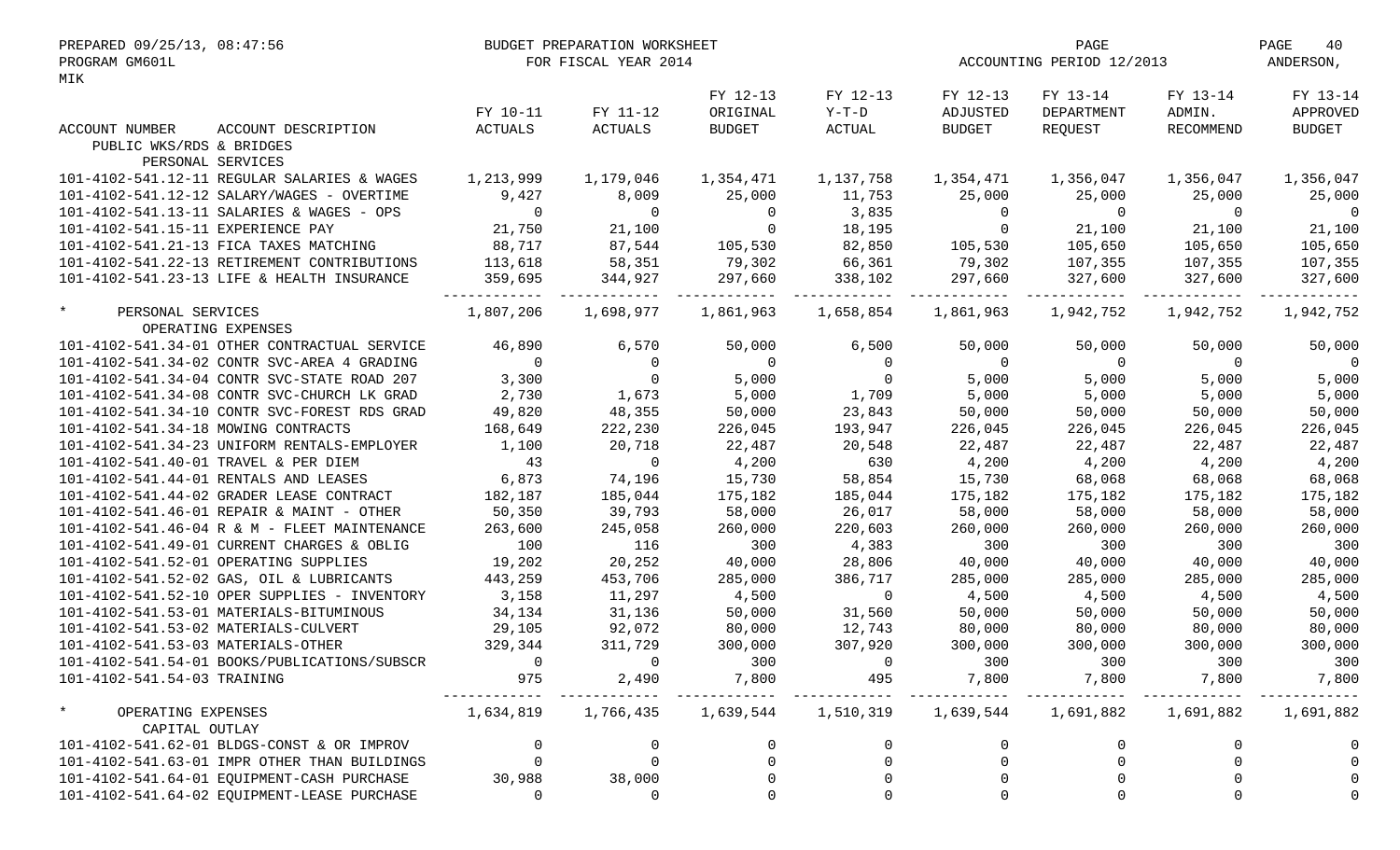|                                                                   | 101-4102-541.68-41 WESTOVER/CAMPBELL REPAIRS | 174,273             | 21,384                       |                           | $\cap$              | $\cap$                    |                           | U                   |                           |
|-------------------------------------------------------------------|----------------------------------------------|---------------------|------------------------------|---------------------------|---------------------|---------------------------|---------------------------|---------------------|---------------------------|
| $\star$<br>CAPITAL OUTLAY<br>DEBT SERVICE                         |                                              | 205,261             | 59,384                       | $\Omega$                  | $\Omega$            | $\Omega$                  |                           | $\Omega$            |                           |
|                                                                   | 101-4102-541.71-05 PRINCIPAL-LEASE PURCHASE  | 61,875              | 65,005                       | 67,838                    | 67,950              | 67,838                    | 33,583                    | 33,583              | 33,583                    |
|                                                                   | 101-4102-541.72-05 INTEREST-LEASE PURCHASE   | 14,382              | 11,252                       | 7,966                     | 8,308               | 7,966                     | 5,017                     | 5,017               | 5,017                     |
| $\star$<br>DEBT SERVICE                                           |                                              | 76,257              | 76,257                       | 75,804                    | 76,258              | 75,804                    | 38,600                    | 38,600              | 38,600                    |
| PREPARED 09/25/13, 08:47:56                                       |                                              |                     | BUDGET PREPARATION WORKSHEET |                           |                     |                           | PAGE                      |                     | 41<br>PAGE                |
| PROGRAM GM601L                                                    |                                              |                     | FOR FISCAL YEAR 2014         |                           |                     |                           | ACCOUNTING PERIOD 12/2013 |                     | ANDERSON,                 |
| MIK                                                               |                                              |                     |                              |                           |                     |                           |                           |                     |                           |
|                                                                   |                                              | FY 10-11            | FY 11-12                     | FY 12-13<br>ORIGINAL      | FY 12-13<br>$Y-T-D$ | FY 12-13<br>ADJUSTED      | FY 13-14<br>DEPARTMENT    | FY 13-14<br>ADMIN.  | FY 13-14<br>APPROVED      |
| ACCOUNT NUMBER                                                    | ACCOUNT DESCRIPTION                          | <b>ACTUALS</b>      | ACTUALS                      | <b>BUDGET</b>             | <b>ACTUAL</b>       | <b>BUDGET</b>             | REQUEST                   | RECOMMEND           | <b>BUDGET</b>             |
| $***$                                                             | PUBLIC WKS/RDS & BRIDGES                     | 3,723,543           | 3,601,053                    | 3,577,311                 | 3, 245, 431         | 3,577,311                 | 3,673,234                 | 3,673,234           | 3,673,234                 |
| PREPARED 09/25/13, 08:47:56                                       |                                              |                     | BUDGET PREPARATION WORKSHEET |                           |                     |                           | PAGE                      |                     | PAGE<br>42                |
| PROGRAM GM601L                                                    |                                              |                     | FOR FISCAL YEAR 2014         |                           |                     |                           | ACCOUNTING PERIOD 12/2013 |                     | ANDERSON,                 |
| MIK                                                               |                                              |                     |                              |                           |                     |                           |                           |                     |                           |
|                                                                   |                                              |                     |                              | FY 12-13                  | FY 12-13            | FY 12-13                  | FY 13-14                  | FY 13-14            | FY 13-14                  |
|                                                                   |                                              | FY 10-11            | FY 11-12                     | ORIGINAL                  | $Y-T-D$             | ADJUSTED                  | DEPARTMENT                | ADMIN.              | APPROVED                  |
| <b>ACCOUNT NUMBER</b><br>TRANSFERS/RESERVES/MISC<br>NON-OPERATING | ACCOUNT DESCRIPTION                          | <b>ACTUALS</b>      | <b>ACTUALS</b>               | <b>BUDGET</b>             | <b>ACTUAL</b>       | <b>BUDGET</b>             | REQUEST                   | RECOMMEND           | <b>BUDGET</b>             |
|                                                                   | 101-9999-581.91-25 TRF-ROAD PROJECTS FUND    | $\Omega$            | $\Omega$                     | $\Omega$                  | $\Omega$            | $\Omega$                  | $\Omega$                  | $\Omega$            | $\Omega$                  |
|                                                                   | 101-9999-581.91-28 TRF-RISK MANAGEMENT FD    | 29,827              | 29,827                       | 29,827                    | 29,827              | 29,827                    | 29,827                    | 29,827              | 29,827                    |
| $\star$<br>NON-OPERATING<br>NON-OPERATING                         |                                              | 29,827              | 29,827                       | 29,827                    | 29,827              | 29,827                    | 29,827                    | 29,827              | 29,827                    |
|                                                                   | 101-9999-598.99-01 RESERVE FOR CONT-REGULAR  | $\Omega$            | 0                            | $\mathbf 0$               | $\mathbf 0$         | 0                         | $\Omega$                  | 0                   | $\Omega$                  |
|                                                                   | 101-9999-598.99-30 RESERVE-EMPLOYEE PROGRAMS | $\cap$              | $\Omega$                     |                           | ∩                   | $\cap$                    |                           |                     |                           |
| $\star$<br>NON-OPERATING                                          |                                              | $\Omega$            |                              |                           | $\cap$              |                           |                           |                     |                           |
| $***$                                                             | TRANSFERS/RESERVES/MISC                      | 29,827              | 29,827                       | 29,827                    | 29,827              | 29,827                    | 29,827                    | 29,827              | 29,827                    |
| $***$<br>TRANSPORTATION FUND                                      |                                              | 5,428,121           | 5,255,953                    | 5,328,338                 | 4,862,433           | 5,328,338                 | 5, 451, 335               | 5, 451, 335         | 5, 451, 335               |
| PREPARED 09/25/13, 08:47:56                                       |                                              |                     | BUDGET PREPARATION WORKSHEET |                           |                     |                           | PAGE                      |                     | 43<br>PAGE                |
| PROGRAM GM601L                                                    |                                              |                     | FOR FISCAL YEAR 2014         |                           |                     |                           | ACCOUNTING PERIOD 12/2013 |                     | ANDERSON,                 |
| MIK                                                               |                                              |                     |                              |                           |                     |                           |                           |                     |                           |
|                                                                   |                                              |                     |                              | FY 12-13                  | FY 12-13            | FY 12-13                  | FY 13-14                  | FY 13-14            | FY 13-14                  |
| ACCOUNT NUMBER                                                    | ACCOUNT DESCRIPTION                          | FY 10-11<br>ACTUALS | FY 11-12<br>ACTUALS          | ORIGINAL<br><b>BUDGET</b> | $Y-T-D$<br>ACTUAL   | ADJUSTED<br><b>BUDGET</b> | DEPARTMENT<br>REQUEST     | ADMIN.<br>RECOMMEND | APPROVED<br><b>BUDGET</b> |
| FISHING FUND                                                      |                                              |                     |                              |                           |                     |                           |                           |                     |                           |
| FISHING IMPROVEMENT                                               |                                              |                     |                              |                           |                     |                           |                           |                     |                           |
|                                                                   | OPERATING EXPENSES                           |                     |                              |                           |                     |                           |                           |                     |                           |
|                                                                   | 114-6305-537.31-01 PROFESSIONAL SERVICES     | 0                   | $\mathsf{O}$                 | $\mathbf 0$               | 0                   | $\mathbf 0$               | 8,000                     | 8,000               | 8,000                     |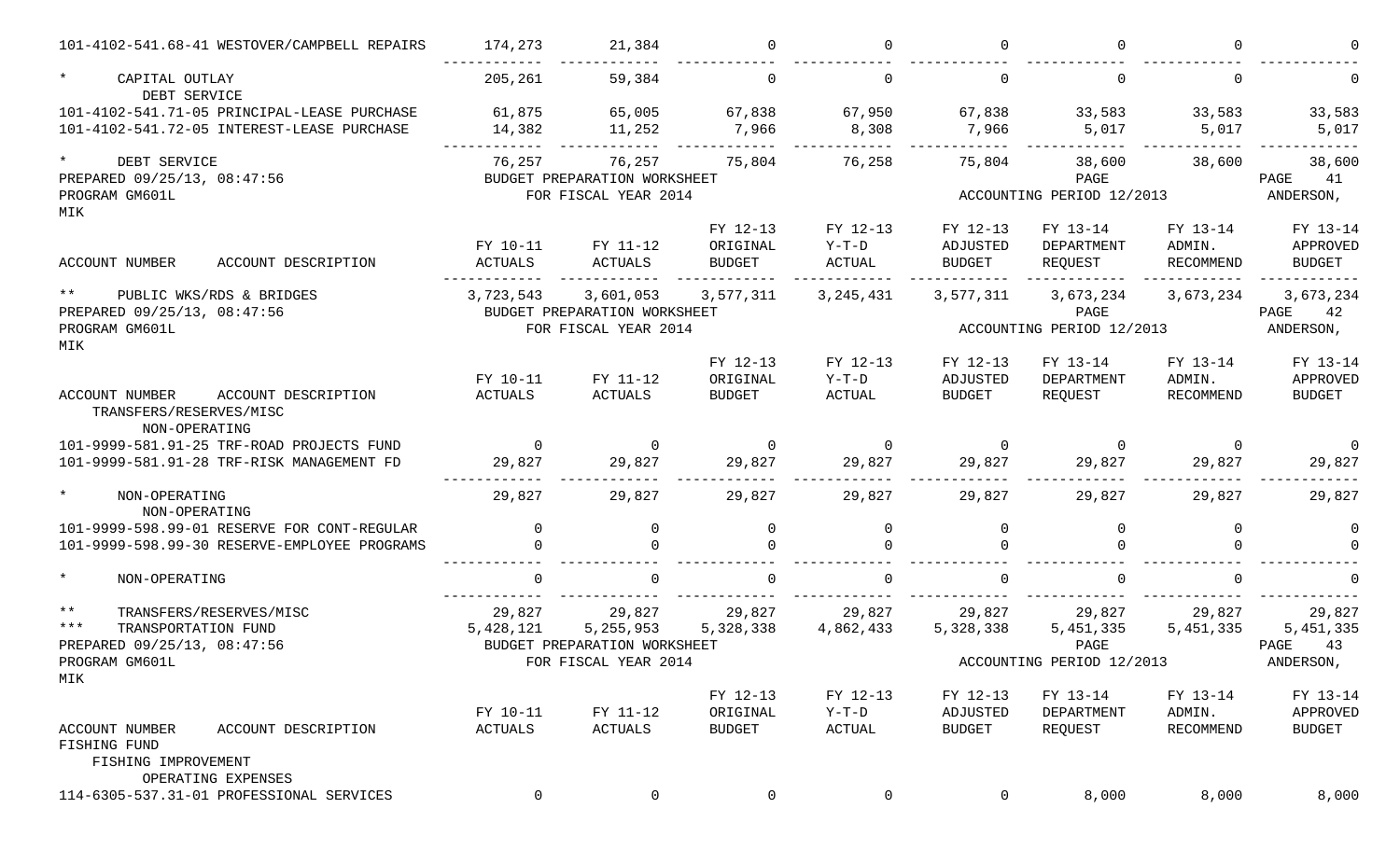| 114-6305-537.34-01 OTHER CONTRACTUAL SERVICE                     | 30,340         | 2,340                        | 10,000               | 1,855               | 10,000                    | 10,000                 | 10,000             | 10,000               |
|------------------------------------------------------------------|----------------|------------------------------|----------------------|---------------------|---------------------------|------------------------|--------------------|----------------------|
| 114-6305-537.43-01 UTILITIES                                     | 467            | 372                          | 600                  | 478                 | 600                       | 500                    | 500                | 500                  |
| 114-6305-537.43-04 GARBAGE                                       | $\overline{0}$ | $\Omega$                     | $\overline{0}$       | $\Omega$            | $\Omega$                  | $\Omega$               | $\Omega$           | $\Omega$             |
| 114-6305-537.44-01 RENTALS AND LEASES                            | $\Omega$       | $\Omega$                     | $\Omega$             |                     | $\Omega$                  | $\Omega$               | $\Omega$           | $\overline{0}$       |
| 114-6305-537.46-01 REPAIR & MAINT - OTHER                        | 2,100          | 585                          | 10,000               |                     | 10,000                    | 7,500                  | 7,500              | 7,500                |
| 114-6305-537.46-04 R & M - FLEET MAINTENANCE                     | 61             | 742                          | 500                  |                     | 500                       | $\Omega$               | $\Omega$           | $\Omega$             |
| 114-6305-537.49-01 CURRENT CHARGES & OBLIG                       | $\Omega$       | $\Omega$                     | $\overline{0}$       |                     | $\Omega$                  | $\Omega$               | $\Omega$           | $\Omega$             |
| 114-6305-537.52-01 OPERATING SUPPLIES                            |                | $\Omega$                     | 1,000                |                     | 1,000                     | 1,000                  | 1,000              | 1,000                |
| 114-6305-537.52-03 SIGNS & MARKINGS                              |                | $\Omega$                     | 3,500                |                     | 3,500                     | 2,500                  | 2,500              | 2,500                |
| 114-6305-537.52-10 OPER SUPPLIES - INVENTORY                     |                | $\cap$                       | $\Omega$             |                     | $\Omega$                  | $\Omega$               | $\Omega$           | $\Omega$             |
| $\star$<br>OPERATING EXPENSES<br>CAPITAL OUTLAY                  | 32,968         | 4,039                        | 25,600               | 2,333               | 25,600                    | 29,500                 | 29,500             | 29,500               |
| 114-6305-537.63-01 IMPR OTHER THAN BUILDINGS                     | 38,533         | $\Omega$                     | 75,000               | $\Omega$            | 75,000                    | 75,000                 | 75,000             | 75,000               |
| 114-6305-537.63-02 BROWN'S LANDING BOAT RAMP                     | $\Omega$       |                              | $\Omega$             |                     | $\Omega$                  |                        | $\Omega$           |                      |
| 114-6305-537.63-03 WELAKA BOAT RAMP & DOCK                       |                |                              | $\Omega$             |                     |                           |                        |                    |                      |
| 114-6305-537.63-04 VETERAN'S MEMORIAL PIER                       |                |                              | $\Omega$             |                     |                           |                        |                    |                      |
| 114-6305-537.64-01 EQUIPMENT-CASH PURCHASE                       |                |                              |                      |                     |                           |                        |                    |                      |
| $\star$<br>CAPITAL OUTLAY<br>NON-OPERATING                       | 38,533         | $\Omega$                     | 75,000               | 0                   | 75,000                    | 75,000                 | 75,000             | 75,000               |
| 114-6305-598.99-01 RESERVE FOR CONT-REGULAR                      | $\Omega$       | $\Omega$                     | 10,000               | $\Omega$            | 10,000                    | 5,000                  | 5,000              | 5,000                |
| 114-6305-598.99-12 RESTR RESERVE-CAP OUTLAY                      |                |                              |                      |                     | $\Omega$                  | $\cap$                 |                    | $\Omega$             |
| $\star$<br>NON-OPERATING                                         |                | $\Omega$                     | 10,000               | $\Omega$            | 10,000                    | 5,000                  | 5,000              | 5,000                |
| $***$<br>FISHING IMPROVEMENT                                     | 71,501         | 4,039                        | 110,600              | 2,333               | 110,600                   | 109,500                | 109,500            | 109,500              |
| $***$<br>FISHING FUND                                            | 71,501         | 4,039                        | 110,600              | 2,333               | 110,600                   | 109,500                | 109,500            | 109,500              |
| PREPARED 09/25/13, 08:47:56                                      |                | BUDGET PREPARATION WORKSHEET |                      |                     |                           | PAGE                   |                    | PAGE<br>44           |
| PROGRAM GM601L<br>MIK                                            |                | FOR FISCAL YEAR 2014         |                      |                     | ACCOUNTING PERIOD 12/2013 |                        |                    | ANDERSON,            |
|                                                                  | FY 10-11       | FY 11-12                     | FY 12-13<br>ORIGINAL | FY 12-13<br>$Y-T-D$ | FY 12-13<br>ADJUSTED      | FY 13-14<br>DEPARTMENT | FY 13-14<br>ADMIN. | FY 13-14<br>APPROVED |
| <b>ACCOUNT NUMBER</b><br>ACCOUNT DESCRIPTION<br>FIRE TAXING UNIT | ACTUALS        | ACTUALS                      | <b>BUDGET</b>        | ACTUAL              | <b>BUDGET</b>             | REQUEST                | RECOMMEND          | <b>BUDGET</b>        |
| CRESCENT CITY VFD                                                |                |                              |                      |                     |                           |                        |                    |                      |
| OPERATING EXPENSES                                               |                |                              |                      |                     |                           |                        |                    |                      |
| 118-3203-522.41-01 COMMUNICATION SERVICES                        | 3,596          | 4,322                        | 2,500                | 4,624               | 2,500                     | 2,500                  | 2,500              | 2,500                |
| 118-3203-522.42-01 POSTAGE                                       | $\Omega$       | $\overline{0}$               | $\Omega$             | $\Omega$            | 0                         | $\Omega$               | 0                  | $\circ$              |
| 118-3203-522.43-01 UTILITIES                                     | 5,153          | 4,928                        | 4,500                | 4,599               | 4,500                     | 4,500                  | 4,500              | 4,500                |
| 118-3203-522.44-01 RENTALS AND LEASES                            | 0              | $\overline{0}$               | $\Omega$             | 0                   | $\overline{0}$            | $\Omega$               | $\overline{0}$     | $\overline{0}$       |
| 118-3203-522.46-01 REPAIR & MAINT - OTHER                        | 1,687          | 2,044                        | 2,500                | 1,005               | 2,500                     | 2,500                  | 2,500              | 2,500                |
| 118-3203-522.46-02 REPAIR & MAINTENANCE                          | 0              | 0                            | $\Omega$             | $\mathbf 0$         | $\overline{0}$            | $\Omega$               | $\overline{0}$     | $\mathbf 0$          |
| 118-3203-522.46-04 R & M - FLEET MAINTENANCE                     | 735            | 820                          | 2,500                | 73                  | 2,500                     | 2,500                  | 2,500              | 2,500                |
| 118-3203-522.46-13 R & M - COMM EQUIPMENT                        | 380            | 861                          | 500                  | 416                 | 500                       | 500                    | 500                | 500                  |
| 118-3203-522.49-01 CURRENT CHARGES & OBLIG                       | 0              | 0                            | $\overline{0}$       | 20                  | 0                         | $\Omega$               | 0                  |                      |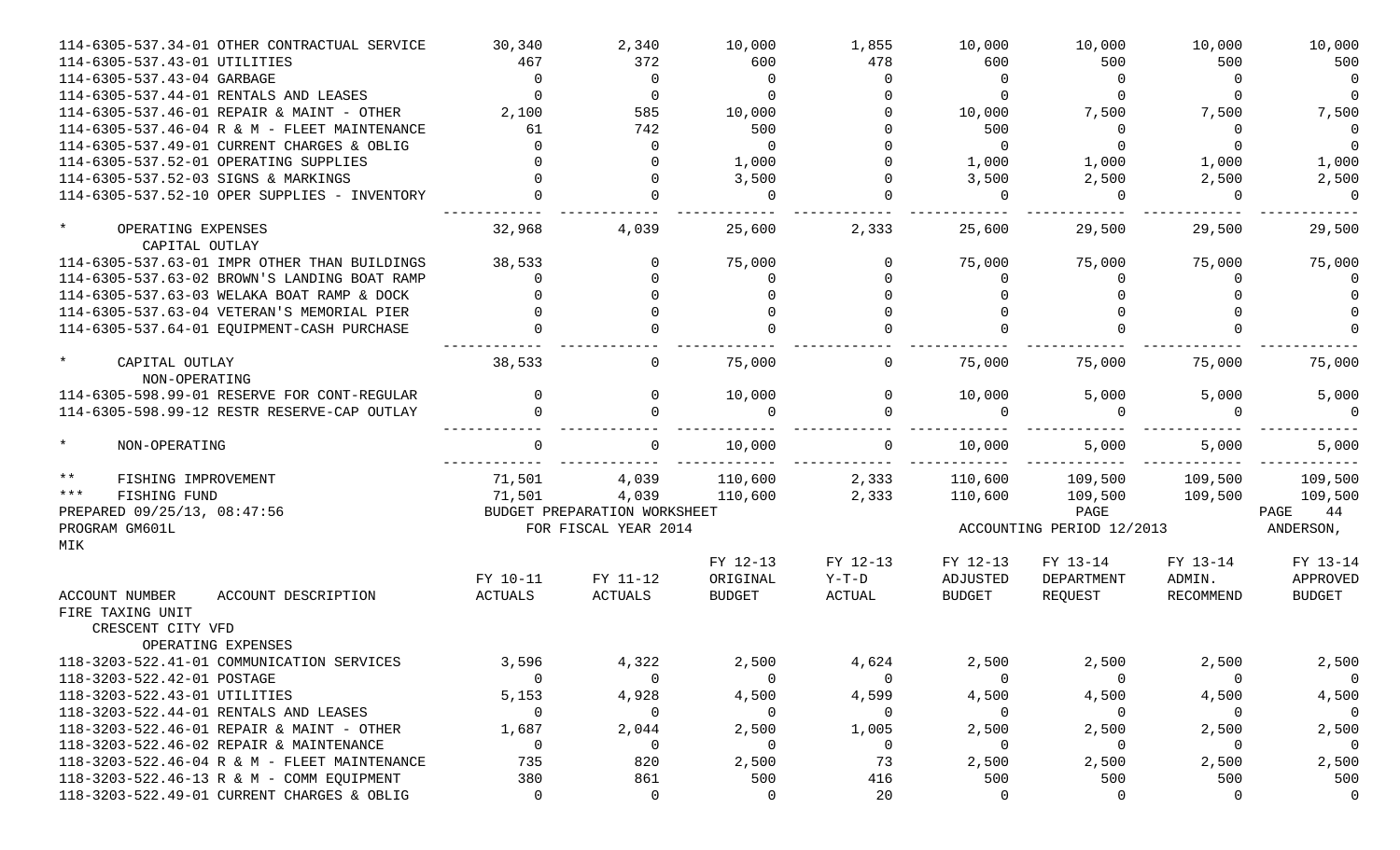| 118-3203-522.49-60 VFD OPERATING EXPENSES                    | $\Omega$ | $\Omega$                     | $\Omega$       | $\Omega$       | $\Omega$       | $\Omega$                  | $\Omega$       | $\overline{0}$ |
|--------------------------------------------------------------|----------|------------------------------|----------------|----------------|----------------|---------------------------|----------------|----------------|
| 118-3203-522.52-01 OPERATING SUPPLIES                        | 24,977   | 25,226                       | 15,000         | 28,070         | 15,000         | 15,000                    | 15,000         | 15,000         |
| 118-3203-522.52-02 GAS, OIL LUBRICANTS                       | 11,819   | 10,161                       | 5,500          | 7,482          | 5,500          | 5,500                     | 5,500          | 5,500          |
| 118-3203-522.52-10 OPER SUPPLIES - INVENTORY                 | 3,037    | 5,215                        | 8,000          | 1,154          | 8,000          | 8,000                     | 8,000          | 8,000          |
| 118-3203-522.54-03 TRAINING                                  | $\Omega$ | $\overline{0}$               | $\overline{0}$ | $\Omega$       | $\overline{0}$ | $\overline{0}$            | $\Omega$       | $\overline{0}$ |
| $\star$<br>OPERATING EXPENSES<br>CAPITAL OUTLAY              | 51,384   | 53,577                       | 41,000         | 47,443         | 41,000         | 41,000                    | 41,000         | 41,000         |
| 118-3203-522.64-01 EQUIPMENT-CASH PURCHASE                   | $\Omega$ | $\mathbf{0}$                 | 9,784          | $\Omega$       | 9,784          | 9,784                     | 9,784          | 9,784          |
| $\star$<br>CAPITAL OUTLAY                                    |          |                              | 9,784          |                | 9,784          | 9,784                     | 9,784          | 9,784          |
| $***$<br>CRESCENT CITY VFD                                   | 51,384   | 53,577                       | 50,784         | 47,443         | 50,784         | 50,784                    | 50,784         | 50,784         |
| PREPARED 09/25/13, 08:47:56                                  |          | BUDGET PREPARATION WORKSHEET |                |                |                | PAGE                      |                | 45<br>PAGE     |
| PROGRAM GM601L                                               |          | FOR FISCAL YEAR 2014         |                |                |                | ACCOUNTING PERIOD 12/2013 |                | ANDERSON,      |
| MIK                                                          |          |                              | FY 12-13       | FY 12-13       | FY 12-13       | FY 13-14                  | FY 13-14       | FY 13-14       |
|                                                              | FY 10-11 | FY 11-12                     | ORIGINAL       | $Y-T-D$        | ADJUSTED       | DEPARTMENT                | ADMIN.         | APPROVED       |
| ACCOUNT NUMBER<br>ACCOUNT DESCRIPTION                        | ACTUALS  | ACTUALS                      | <b>BUDGET</b>  | ACTUAL         | <b>BUDGET</b>  | REQUEST                   | RECOMMEND      | <b>BUDGET</b>  |
| INTERLACHEN VFD                                              |          |                              |                |                |                |                           |                |                |
| OPERATING EXPENSES                                           |          |                              |                |                |                |                           |                |                |
| 118-3204-522.41-01 COMMUNICATION SERVICES                    | 1,771    | 3,927                        | 2,000          | 7,027          | 2,000          | 2,000                     | 2,000          | 2,000          |
| 118-3204-522.42-01 POSTAGE                                   | $\Omega$ | $\overline{0}$               | $\overline{0}$ | $\overline{0}$ | $\overline{0}$ | $\overline{0}$            | $\overline{0}$ | $\overline{0}$ |
| 118-3204-522.43-01 UTILITIES                                 | 4,944    | 3,509                        | 3,500          | 3,266          | 3,500          | 3,500                     | 3,500          | 3,500          |
| 118-3204-522.44-01 RENTALS AND LEASES                        | $\Omega$ | $\overline{0}$               | $\overline{0}$ | $\Omega$       | $\overline{0}$ | $\overline{0}$            | $\overline{0}$ | $\overline{0}$ |
| 118-3204-522.46-01 REPAIR & MAINT - OTHER                    | 3,250    | 1,877                        | 2,500          | 2,206          | 2,500          | 2,500                     | 2,500          | 2,500          |
| 118-3204-522.46-04 R & M - FLEET MAINTENANCE                 | 42       | 746                          | 300            | 34             | 300            | 300                       | 300            | 300            |
| 118-3204-522.46-13 R & M - COMM EQUIPMENT                    | 613      | 190                          | 750            | 850            | 750            | 750                       | 750            | 750            |
| 118-3204-522.49-01 CURRENT CHARGES & OBLIG                   | $\Omega$ | $\overline{0}$               | $\overline{0}$ | $\Omega$       | $\overline{0}$ | $\overline{0}$            | $\overline{0}$ | $\overline{0}$ |
| 118-3204-522.49-59 VFD-PRIOR YEAR CARRYOVER                  |          | $\overline{0}$               | 3,661          | $\Omega$       | 3,661          | 3,661                     | 3,661          | 3,661          |
| 118-3204-522.49-60 VFD OPERATING EXPENSES                    | $\Omega$ | 3,725                        | 5,500          | $\Omega$       | 5,500          | 5,500                     | 5,500          | 5,500          |
| 118-3204-522.52-01 OPERATING SUPPLIES                        | 20,462   | 25,742                       | 17,015         | 13,475         | 17,015         | 17,015                    | 17,015         | 17,015         |
| 118-3204-522.52-02 GAS, OIL LUBRICANTS                       | 5,449    | 10,509                       | 6,061          | 9,040          | 6,061          | 6,061                     | 6,061          | 6,061          |
| 118-3204-522.52-10 OPER SUPPLIES - INVENTORY                 | $\Omega$ | $\overline{0}$               | 1,500          | 1,470          | 1,500          | 1,500                     | 1,500          | 1,500          |
| 118-3204-522.54-03 TRAINING                                  |          |                              | $\Omega$       |                | $\overline{0}$ | $\cap$                    |                | $\overline{0}$ |
| $\star$<br>OPERATING EXPENSES                                | 36,531   | 50,225                       | 42,787         | 37,368         | 42,787         | 42,787                    | 42,787         | 42,787         |
| CAPITAL OUTLAY<br>118-3204-522.64-01 EQUIPMENT-CASH PURCHASE |          |                              | 7,000          |                | 7,000          | 7,000                     | 7,000          | 7,000          |
| 118-3204-522.64-02 EQUIPMENT-LEASE PURCHASE                  |          |                              | $\Omega$       |                | $\mathbf 0$    | $\Omega$                  | $\Omega$       | $\mathbf 0$    |
|                                                              |          |                              |                |                |                |                           |                |                |
| $\ast$<br>CAPITAL OUTLAY                                     |          | 0                            | 7,000          |                | 7,000          | 7,000                     | 7,000          | 7,000          |
| $***$<br>INTERLACHEN VFD                                     | 36,531   | 50,225                       | 49,787         | 37,368         | 49,787         | 49,787                    | 49,787         | 49,787         |
| PREPARED 09/25/13, 08:47:56                                  |          | BUDGET PREPARATION WORKSHEET |                |                |                | PAGE                      |                | PAGE<br>46     |
| PROGRAM GM601L<br>MIK                                        |          | FOR FISCAL YEAR 2014         |                |                |                | ACCOUNTING PERIOD 12/2013 |                | ANDERSON,      |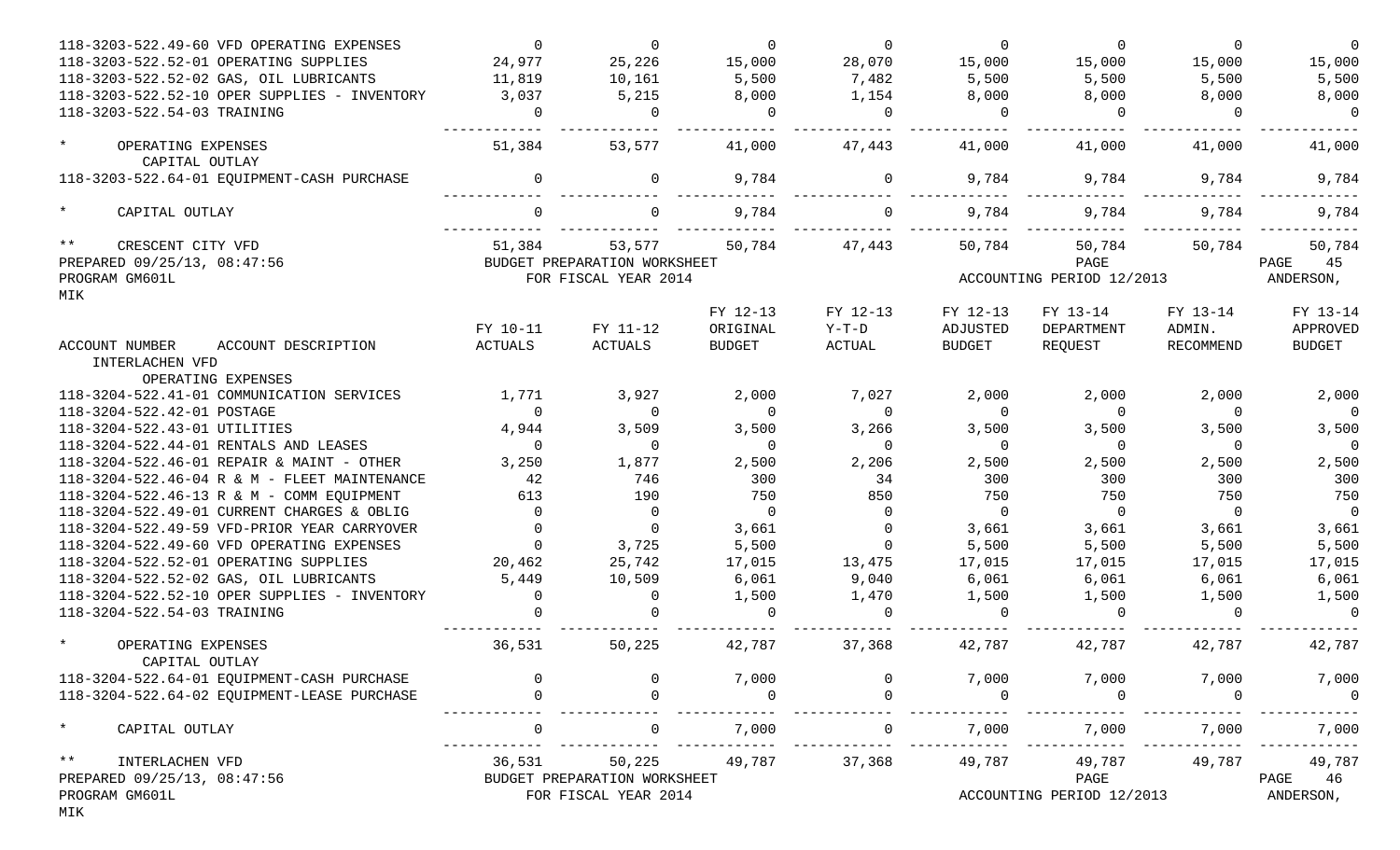|                               |                                              |                |                              | FY 12-13       | FY 12-13       | FY 12-13       | FY 13-14                  | FY 13-14       | FY 13-14                 |
|-------------------------------|----------------------------------------------|----------------|------------------------------|----------------|----------------|----------------|---------------------------|----------------|--------------------------|
|                               |                                              | FY 10-11       | FY 11-12                     | ORIGINAL       | $Y-T-D$        | ADJUSTED       | DEPARTMENT                | ADMIN.         | APPROVED                 |
| <b>ACCOUNT NUMBER</b>         | ACCOUNT DESCRIPTION                          | ACTUALS        | ACTUALS                      | <b>BUDGET</b>  | ACTUAL         | <b>BUDGET</b>  | REQUEST                   | RECOMMEND      | <b>BUDGET</b>            |
| SOUTHWEST VFD                 |                                              |                |                              |                |                |                |                           |                |                          |
|                               | OPERATING EXPENSES                           |                |                              |                |                |                |                           |                |                          |
|                               | 118-3205-522.41-01 COMMUNICATION SERVICES    | 1,820          | 1,862                        | 2,500          | 1,778          | 2,500          | 2,500                     | 2,500          | 2,500                    |
| 118-3205-522.42-01 POSTAGE    |                                              | $\Omega$       | $\overline{0}$               | $\overline{0}$ | $\overline{0}$ | $\overline{0}$ | $\overline{0}$            | $\overline{0}$ | $\overline{0}$           |
| 118-3205-522.43-01 UTILITIES  |                                              | 3,301          | 3,353                        | 3,500          | 2,476          | 3,500          | 3,500                     | 3,500          | 3,500                    |
|                               | 118-3205-522.44-01 RENTALS AND LEASES        | 1,655          | 1,835                        | 1,500          | 1,822          | 1,500          | 1,500                     | 1,500          | 1,500                    |
|                               | 118-3205-522.46-01 REPAIR & MAINT - OTHER    | 662            | 881                          | 500            | 110            | 500            | 500                       | 500            | 500                      |
|                               | 118-3205-522.46-04 R & M - FLEET MAINTENANCE | 1,706          | 78                           | 500            | 161            | 500            | 500                       | 500            | 500                      |
|                               | 118-3205-522.46-13 R & M - COMM EQUIPMENT    | 2,216          | 630                          | 750            | $\overline{0}$ | 750            | 750                       | 750            | 750                      |
|                               | 118-3205-522.49-01 CURRENT CHARGES & OBLIG   | $\Omega$       | $\overline{0}$               | $\overline{0}$ | $\Omega$       | $\overline{0}$ | $\overline{0}$            | $\overline{0}$ | $\overline{0}$           |
|                               | 118-3205-522.49-59 VFD-PRIOR YEAR CARRYOVER  | $\Omega$       | $\overline{0}$               | $\overline{0}$ |                | $\overline{0}$ | $\overline{0}$            | $\Omega$       | $\overline{0}$           |
|                               | 118-3205-522.49-60 VFD OPERATING EXPENSES    | 695            | 4,561                        | 4,053          | $\mathbf 0$    | 4,053          | 4,053                     | 4,053          | 4,053                    |
|                               | 118-3205-522.52-01 OPERATING SUPPLIES        | 10,842         | 9,331                        | 8,000          | 9,394          | 8,000          | 8,000                     | 8,000          | 8,000                    |
|                               | 118-3205-522.52-02 GAS, OIL LUBRICANTS       | 6,075          | 6,083                        | 5,000          | 4,319          | 5,000          | 5,000                     | 5,000          | 5,000                    |
|                               | 118-3205-522.52-10 OPER SUPPLIES - INVENTORY | $\Omega$       | 1,228                        | 1,769          | $\overline{0}$ | 1,769          | 1,769                     | 1,769          | 1,769                    |
| 118-3205-522.54-03 TRAINING   |                                              |                | $\overline{0}$               | $\overline{0}$ | $\Omega$       | $\Omega$       | $\overline{0}$            | $\Omega$       | $\overline{0}$           |
|                               |                                              |                |                              |                |                |                |                           |                |                          |
| $\star$<br>OPERATING EXPENSES |                                              | 28,972         | 29,842                       | 28,072         | 20,060         | 28,072         | 28,072                    | 28,072         | 28,072                   |
| CAPITAL OUTLAY                |                                              |                |                              |                |                |                |                           |                |                          |
|                               | 118-3205-522.62-01 BLDGS-CONST & OR IMPROV   | $\overline{0}$ | $\overline{0}$               | $\overline{0}$ | $\overline{0}$ | $\overline{0}$ | $\overline{0}$            | $\overline{0}$ | $\overline{\phantom{0}}$ |
|                               | 118-3205-522.64-01 EQUIPMENT-CASH PURCHASE   | 4,589          | 5,062                        | 5,000          | 10,566         | 5,000          | 5,000                     | 5,000          | 5,000                    |
|                               |                                              |                |                              |                |                |                |                           |                |                          |
| $\star$<br>CAPITAL OUTLAY     |                                              | 4,589          | 5,062                        | 5,000          | 10,566         | 5,000          | 5,000                     | 5,000          | 5,000                    |
|                               |                                              |                |                              |                |                |                |                           |                |                          |
| $***$<br>SOUTHWEST VFD        |                                              | 33,561         | 34,904                       | 33,072         | 30,626         | 33,072         | 33,072                    | 33,072         | 33,072                   |
| PREPARED 09/25/13, 08:47:56   |                                              |                | BUDGET PREPARATION WORKSHEET |                |                |                | PAGE                      |                | PAGE<br>47               |
| PROGRAM GM601L                |                                              |                | FOR FISCAL YEAR 2014         |                |                |                | ACCOUNTING PERIOD 12/2013 |                | ANDERSON,                |
| MIK                           |                                              |                |                              |                |                |                |                           |                |                          |
|                               |                                              |                |                              | FY 12-13       | FY 12-13       | FY 12-13       | FY 13-14                  | FY 13-14       | FY 13-14                 |
|                               |                                              | FY 10-11       | FY 11-12                     | ORIGINAL       | $Y-T-D$        | ADJUSTED       | DEPARTMENT                | ADMIN.         | APPROVED                 |
| ACCOUNT NUMBER                | ACCOUNT DESCRIPTION                          | ACTUALS        | ACTUALS                      | <b>BUDGET</b>  | ACTUAL         | BUDGET         | REQUEST                   | RECOMMEND      | <b>BUDGET</b>            |
| EAST PALATKA VFD              |                                              |                |                              |                |                |                |                           |                |                          |
|                               | OPERATING EXPENSES                           |                |                              |                |                |                |                           |                |                          |
|                               | 118-3206-522.40-01 TRAVEL & PER DIEM         | $\Omega$       | $\overline{0}$               | 500            | $\mathbf 0$    | 500            | 500                       | 500            | 500                      |
|                               | 118-3206-522.41-01 COMMUNICATION SERVICES    | 3,230          | 1,924                        | 3,500          | 1,173          | 3,500          | 1,500                     | 1,500          | 1,500                    |
| 118-3206-522.42-01 POSTAGE    |                                              |                | $\overline{0}$               | 0              | 0              | 0              | - 0                       | $\overline{0}$ | $\overline{\mathbf{0}}$  |
| 118-3206-522.43-01 UTILITIES  |                                              |                | 2,003                        | $\mathbf 0$    | 3,545          | 0              | 3,000                     | 3,000          | 3,000                    |
|                               | 118-3206-522.44-01 RENTALS AND LEASES        | 1,140          | 1,140                        | 1,200          | 1,140          | 1,200          | 1,200                     | 1,200          | 1,200                    |
|                               | 118-3206-522.46-01 REPAIR & MAINT - OTHER    |                | 319                          | 1,000          | 830            | 1,000          |                           |                | 1,000                    |
|                               |                                              | 1,023          |                              |                |                |                | 1,000                     | 1,000          |                          |
|                               | 118-3206-522.46-04 R & M - FLEET MAINTENANCE | 3,391          | 2,584                        | 2,500          | 807            | 2,500          | 1,500                     | 1,500          | 1,500                    |
|                               | 118-3206-522.46-13 R & M - COMM EQUIPMENT    | 762            | 387                          | 750            | 332            | 750            | 750                       | 750            | 750                      |
|                               | 118-3206-522.49-01 CURRENT CHARGES & OBLIG   |                | $\overline{0}$               |                | $\overline{0}$ | 0              |                           | 0              | 0                        |
|                               | 118-3206-522.49-60 VFD OPERATING EXPENSES    | $\Omega$       | 0                            | 0              | 600            | 0              | 0                         | 0              | 0                        |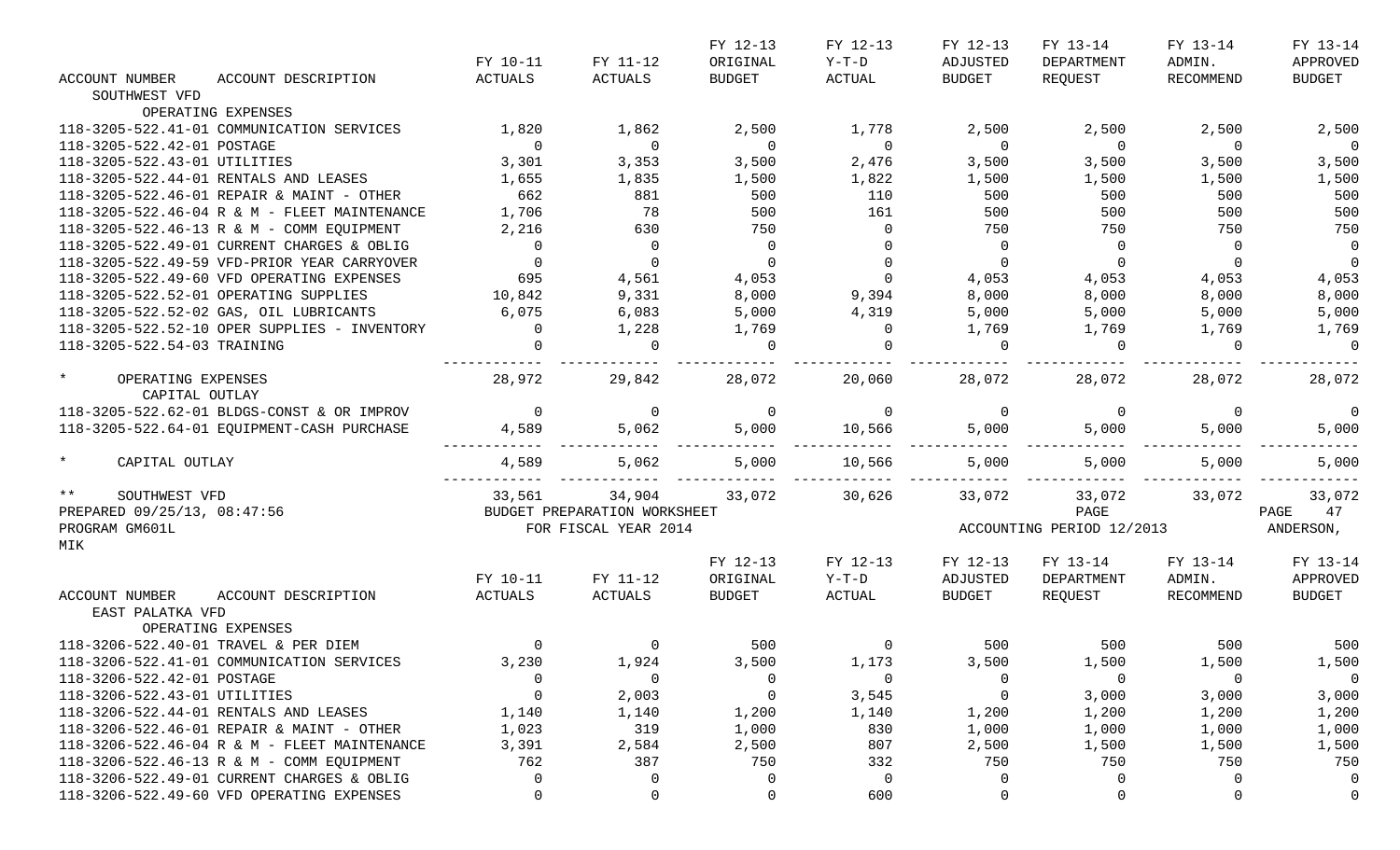| 118-3206-522.52-01 OPERATING SUPPLIES                                    | 8,659          | 11,112                       | 8,742          | 15,208        | 8,742          | 8,742                     | 8,742        | 8,742         |
|--------------------------------------------------------------------------|----------------|------------------------------|----------------|---------------|----------------|---------------------------|--------------|---------------|
| 118-3206-522.52-02 GAS, OIL LUBRICANTS                                   | 9,974          | 11,832                       | 6,500          | 10,407        | 6,500          | 6,500                     | 6,500        | 6,500         |
| 118-3206-522.52-10 OPER SUPPLIES - INVENTORY                             | 1,472          | $\Omega$                     | $\overline{0}$ | $\Omega$      | $\Omega$       | $\overline{0}$            | $\Omega$     | $\Omega$      |
| 118-3206-522.54-03 TRAINING                                              | $\Omega$       | $\Omega$                     | 500            | $\Omega$      | 500            | 500                       | 500          | 500           |
| $\star$<br>OPERATING EXPENSES<br>CAPITAL OUTLAY                          | 29,651         | 31,301                       | 25,192         | 34,042        | 25,192         | 25,192                    | 25,192       | 25,192        |
| 118-3206-522.64-01 EQUIPMENT-CASH PURCHASE                               | 5,537          | $\overline{0}$               | 5,000          | $\Omega$      | 5,000          | 5,000                     | 5,000        | 5,000         |
| $\star$<br>CAPITAL OUTLAY                                                | 5,537          |                              | 5,000          | $\Omega$      | 5,000          | 5,000                     | 5,000        | 5,000         |
| $\star\star$<br>EAST PALATKA VFD                                         | 35,188         | 31,301                       | 30,192         | 34,042        | 30,192         | 30,192                    | 30,192       | 30,192        |
| PREPARED 09/25/13, 08:47:56                                              |                | BUDGET PREPARATION WORKSHEET |                |               |                | PAGE                      |              | 48<br>PAGE    |
| PROGRAM GM601L<br>MIK                                                    |                | FOR FISCAL YEAR 2014         |                |               |                | ACCOUNTING PERIOD 12/2013 |              | ANDERSON,     |
|                                                                          |                |                              | FY 12-13       | FY 12-13      | FY 12-13       | FY 13-14                  | FY 13-14     | FY 13-14      |
|                                                                          | FY 10-11       | FY 11-12                     | ORIGINAL       | $Y-T-D$       | ADJUSTED       | DEPARTMENT                | ADMIN.       | APPROVED      |
| <b>ACCOUNT NUMBER</b><br>ACCOUNT DESCRIPTION<br>GEORGETOWN-FRUITLAND VFD | <b>ACTUALS</b> | <b>ACTUALS</b>               | <b>BUDGET</b>  | <b>ACTUAL</b> | <b>BUDGET</b>  | REQUEST                   | RECOMMEND    | <b>BUDGET</b> |
| OPERATING EXPENSES                                                       |                |                              |                |               |                |                           |              |               |
| 118-3209-522.41-01 COMMUNICATION SERVICES                                | 2,584          | 2,534                        | 2,000          | 2,382         | 2,000          | 2,000                     | 2,000        | 2,000         |
| 118-3209-522.42-01 POSTAGE                                               | $\Omega$       | $\overline{0}$               | $\Omega$       | $\Omega$      | $\overline{0}$ | $\Omega$                  | $\Omega$     | $\Omega$      |
| 118-3209-522.43-01 UTILITIES                                             | 2,244          | 2,131                        | 1,800          | 1,653         | 1,800          | 1,800                     | 1,800        | 1,800         |
| 118-3209-522.46-01 REPAIR & MAINT - OTHER                                | $\Omega$       | $\overline{0}$               | 500            | $\Omega$      | 500            | 500                       | 500          | 500           |
| 118-3209-522.46-04 R & M - FLEET MAINTENANCE                             | 581            | 845                          | 500            | $\Omega$      | 500            | 500                       | 500          | 500           |
| 118-3209-522.46-13 R & M - COMM EQUIPMENT                                | 602            | 307                          | 250            | 284           | 250            | 250                       | 250          | 250           |
| 118-3209-522.49-01 CURRENT CHARGES & OBLIG                               | $\Omega$       | $\Omega$                     | $\Omega$       | $\Omega$      | $\Omega$       | $\Omega$                  | $\Omega$     | $\Omega$      |
| 118-3209-522.49-60 VFD OPERATING EXPENSES                                | $\Omega$       | 3,246                        | 8,288          | $\Omega$      | 8,288          | 8,288                     | 8,288        | 8,288         |
| 118-3209-522.52-01 OPERATING SUPPLIES                                    | 4,001          | 3,106                        | 850            | 4,835         | 850            | 850                       | 850          | 850           |
| 118-3209-522.52-02 GAS, OIL LUBRICANTS                                   | 8,581          | 6,927                        | 4,000          | 8,920         | 4,000          | 4,000                     | 4,000        | 4,000         |
| 118-3209-522.52-10 OPER SUPPLIES - INVENTORY                             | $\Omega$       | 2,198                        | 2,500          | $\Omega$      | 2,500          | 2,500                     | 2,500        | 2,500         |
| 118-3209-522.54-03 TRAINING                                              | $\cap$         | $\Omega$                     | $\Omega$       | $\cap$        | $\Omega$       |                           | $\cap$       | $\Omega$      |
| $\star$<br>OPERATING EXPENSES                                            | 18,593         | 21,294                       | 20,688         | 18,074        | 20,688         | 20,688                    | 20,688       | 20,688        |
| CAPITAL OUTLAY                                                           |                |                              |                |               |                |                           |              |               |
| 118-3209-522.64-01 EQUIPMENT-CASH PURCHASE                               | $\Omega$       | $\mathsf{O}$                 | $\Omega$       | $\Omega$      | $\mathbf 0$    | $\Omega$                  | $\Omega$     |               |
| CAPITAL OUTLAY                                                           |                | <b>O</b>                     |                | - 0           | - 0            |                           | <sup>0</sup> |               |
| $\star \star$<br>GEORGETOWN-FRUITLAND VFD                                | 18,593         | 21,294                       | 20,688         | 18,074        | 20,688         | 20,688                    | 20,688       | 20,688        |
| PREPARED 09/25/13, 08:47:56                                              |                | BUDGET PREPARATION WORKSHEET |                |               |                | PAGE                      |              | PAGE 49       |
| PROGRAM GM601L<br>MIK                                                    |                | FOR FISCAL YEAR 2014         |                |               |                | ACCOUNTING PERIOD 12/2013 |              | ANDERSON,     |
|                                                                          |                |                              | FY 12-13       | FY 12-13      | FY 12-13       | FY 13-14                  | FY 13-14     | FY 13-14      |
|                                                                          | FY 10-11       | FY 11-12                     | ORIGINAL       | Y-T-D         | ADJUSTED       | DEPARTMENT                | ADMIN.       | APPROVED      |
| ACCOUNT NUMBER<br>ACCOUNT DESCRIPTION                                    | ACTUALS        | ACTUALS                      | <b>BUDGET</b>  | ACTUAL        | <b>BUDGET</b>  | REQUEST                   | RECOMMEND    | <b>BUDGET</b> |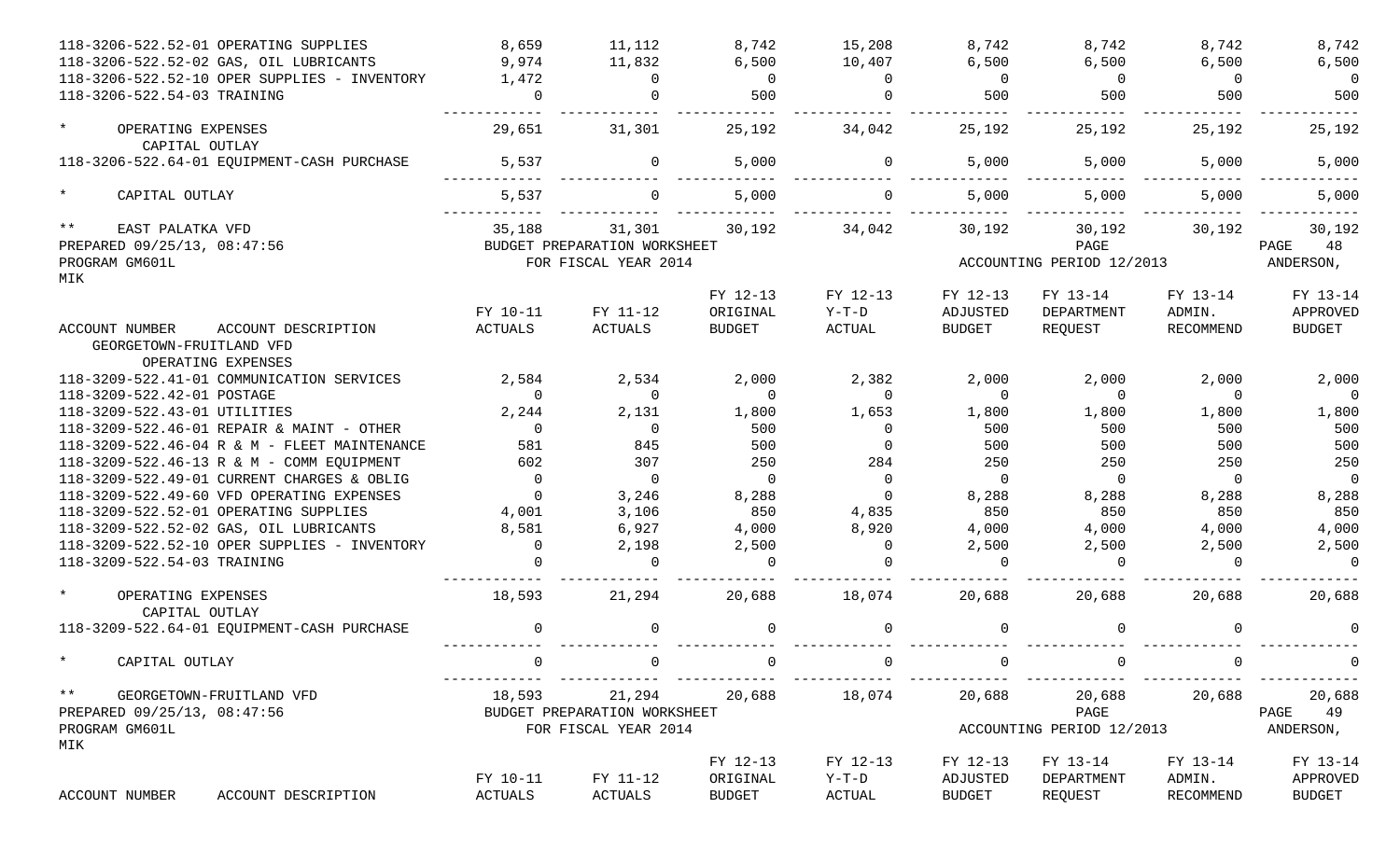| POMONA PARK-LAKE COMO VFD                                                            |                 |                                        |                 |                 |                 |                           |                 |                          |
|--------------------------------------------------------------------------------------|-----------------|----------------------------------------|-----------------|-----------------|-----------------|---------------------------|-----------------|--------------------------|
| OPERATING EXPENSES                                                                   |                 |                                        |                 |                 |                 |                           |                 |                          |
| 118-3210-522.41-01 COMMUNICATION SERVICES                                            | 3,008           | 3,084                                  | 2,500           | 2,792           | 2,500           | 2,500                     | 2,500           | 2,500                    |
| 118-3210-522.42-01 POSTAGE                                                           | $\mathbf 0$     | $\overline{0}$                         | $\overline{0}$  | $\overline{0}$  | $\overline{0}$  | $\overline{0}$            | $\overline{0}$  | $\overline{0}$           |
| 118-3210-522.43-01 UTILITIES                                                         | 1,050           | 1,443                                  | 1,500           | 1,434           | 1,500           | 1,500                     | 1,500           | 1,500                    |
| 118-3210-522.44-01 RENTALS AND LEASES                                                | 3,012           | 2,832                                  | 3,500           | 2,044           | 3,500           | 3,500                     | 3,500           | 3,500                    |
| 118-3210-522.46-01 REPAIR & MAINT - OTHER                                            | 132             | 169                                    | 750             | 193             | 750             | 750                       | 750             | 750                      |
| 118-3210-522.46-04 R & M - FLEET MAINTENANCE                                         | $\mathbf 0$     | $\overline{0}$                         | $\Omega$        | $\overline{0}$  | $\Omega$        | $\overline{0}$            | $\overline{0}$  | $\overline{0}$           |
| 118-3210-522.46-13 R & M - COMM EOUIPMENT                                            | 461             | 379                                    | 500             | 57              | 500             | 500                       | 500             | 500                      |
| 118-3210-522.49-01 CURRENT CHARGES & OBLIG                                           | $\overline{0}$  | $\overline{0}$                         | $\overline{0}$  | $\mathbf 0$     | $\mathbf 0$     | $\overline{0}$            | $\overline{0}$  | $\overline{0}$           |
| 118-3210-522.49-60 VFD OPERATING EXPENSES                                            | $\mathbf 0$     | $\overline{0}$                         | 10,000          | $\mathsf{O}$    | 10,000          | 10,000                    | 10,000          | 10,000                   |
| 118-3210-522.52-01 OPERATING SUPPLIES                                                | 7,052           | 12,169                                 | 17,110          | 2,363           | 17,110          | 17,110                    | 17,110          | 17,110                   |
| 118-3210-522.52-02 GAS, OIL LUBRICANTS                                               | 3,035           | 3,237                                  | 2,000           | 4,324           | 2,000           | 2,000                     | 2,000           | 2,000                    |
| 118-3210-522.52-10 OPER SUPPLIES - INVENTORY                                         | 1,472           | $\overline{0}$                         | 1,500           | $\mathbf{0}$    | 1,500           | 1,500                     | 1,500           | 1,500                    |
| 118-3210-522.54-03 TRAINING                                                          | $\Omega$        | $\Omega$                               | $\Omega$        | $\Omega$        | $\Omega$        | $\Omega$                  | $\Omega$        | $\overline{0}$           |
| $\star$<br>OPERATING EXPENSES                                                        | 19,222          | 23,313                                 | 39,360          | 13,207          | 39,360          | 39,360                    | 39,360          | 39,360                   |
| CAPITAL OUTLAY<br>118-3210-522.64-01 EQUIPMENT-CASH PURCHASE                         | 3,100           | 6,787                                  |                 | $\Omega$        | $\Omega$        |                           | $\Omega$        |                          |
| $\star$<br>CAPITAL OUTLAY                                                            | 3,100           | 6,787                                  |                 | $\Omega$        |                 |                           | $\Omega$        |                          |
| $***$                                                                                |                 |                                        |                 |                 |                 |                           |                 |                          |
| POMONA PARK-LAKE COMO VFD<br>PREPARED 09/25/13, 08:47:56                             | 22,322          | 30,100<br>BUDGET PREPARATION WORKSHEET | 39,360          | 13,207          | 39,360          | 39,360<br>PAGE            | 39,360          | 39,360<br>50<br>PAGE     |
| PROGRAM GM601L                                                                       |                 | FOR FISCAL YEAR 2014                   |                 |                 |                 | ACCOUNTING PERIOD 12/2013 |                 | ANDERSON,                |
| MIK                                                                                  |                 |                                        |                 |                 |                 |                           |                 |                          |
|                                                                                      |                 |                                        | FY 12-13        | FY 12-13        | FY 12-13        | FY 13-14                  | FY 13-14        | FY 13-14                 |
|                                                                                      | FY 10-11        | FY 11-12                               | ORIGINAL        | $Y-T-D$         | ADJUSTED        | DEPARTMENT                | ADMIN.          | APPROVED                 |
| <b>ACCOUNT NUMBER</b><br>ACCOUNT DESCRIPTION                                         | <b>ACTUALS</b>  | ACTUALS                                | <b>BUDGET</b>   | ACTUAL          | <b>BUDGET</b>   | REQUEST                   | RECOMMEND       | <b>BUDGET</b>            |
| VFD ADMIN.-FIRE CONTROL<br>PERSONAL SERVICES                                         |                 |                                        |                 |                 |                 |                           |                 |                          |
| 118-3211-522.12-11 REGULAR SALARIES & WAGES                                          | 165,899         | 163,717                                | 139,689         | 173,111         | 139,689         | 124,890                   | 124,890         | 124,890                  |
| 118-3211-522.12-12 SALARIES/WAGES - OVERTIME                                         | 168             | 188                                    | 1,000           | $\overline{0}$  | 1,000           | 1,000                     | 1,000           | 1,000                    |
| 118-3211-522.13-11 SALARIES & WAGES-OPS                                              | $\overline{0}$  | $\overline{0}$                         | $\overline{0}$  | 10,465          | 0               | $\overline{0}$            | $\overline{0}$  | $\overline{\phantom{0}}$ |
| 118-3211-522.15-11 EXPERIENCE PAY                                                    | 1,775           | 1,336                                  | $\overline{0}$  | 1,536           | $\overline{0}$  | 1,400                     | 1,400           | 1,400                    |
| 118-3211-522.21-13 FICA TAXES MATCHING                                               | 9,765           | 10,120                                 | 9,539           | 10,950          | 9,539           | 9,554                     | 9,554           | 9,554                    |
| 118-3211-522.22-13 RETIREMENT CONTRIBUTIONS                                          | 19,695          | 12,924                                 | 16,137          | 15,974          | 16,137          | 19,473                    | 19,473          | 19,473                   |
| 118-3211-522.23-13 HEALTH INSURANCE                                                  | 24,785          | 25,018                                 | 20,618          | 25,018          | 20,618          | 22,152                    | 22,152          | 22,152                   |
|                                                                                      |                 |                                        |                 |                 |                 |                           |                 |                          |
| $\star$<br>PERSONAL SERVICES                                                         | 222,087         | 213,303                                | 186,983         | 237,054         | 186,983         | 178,469                   | 178,469         | 178,469                  |
| OPERATING EXPENSES                                                                   |                 |                                        |                 |                 |                 |                           |                 |                          |
|                                                                                      |                 |                                        |                 |                 |                 |                           |                 |                          |
| 118-3211-522.31-01 PROFESSIONAL SERVICES                                             | 0               | 0                                      |                 | 0               |                 | 0                         | 0               | 0                        |
| 118-3211-522.31-04 EMPLOYEE PHYSICALS                                                | 0               | $\mathsf{O}$                           | 0               | 50              |                 | $\mathsf{O}$              |                 | $\overline{0}$           |
| 118-3211-522.32-01 AUDIT-STATE REQUIRE-CPA                                           | 0               | $\mathbf 0$                            |                 | $\mathbf 0$     |                 | $\mathbf 0$               |                 | $\mathbf 0$              |
| 118-3211-522.34-01 OTHER CONTRACTUAL SERVICE<br>118-3211-522.40-01 TRAVEL & PER DIEM | 30,218<br>3,064 | 30,367<br>9,472                        | 35,000<br>7,500 | 49,617<br>8,892 | 35,000<br>7,500 | 50,000<br>7,500           | 50,000<br>7,500 | 50,000<br>7,500          |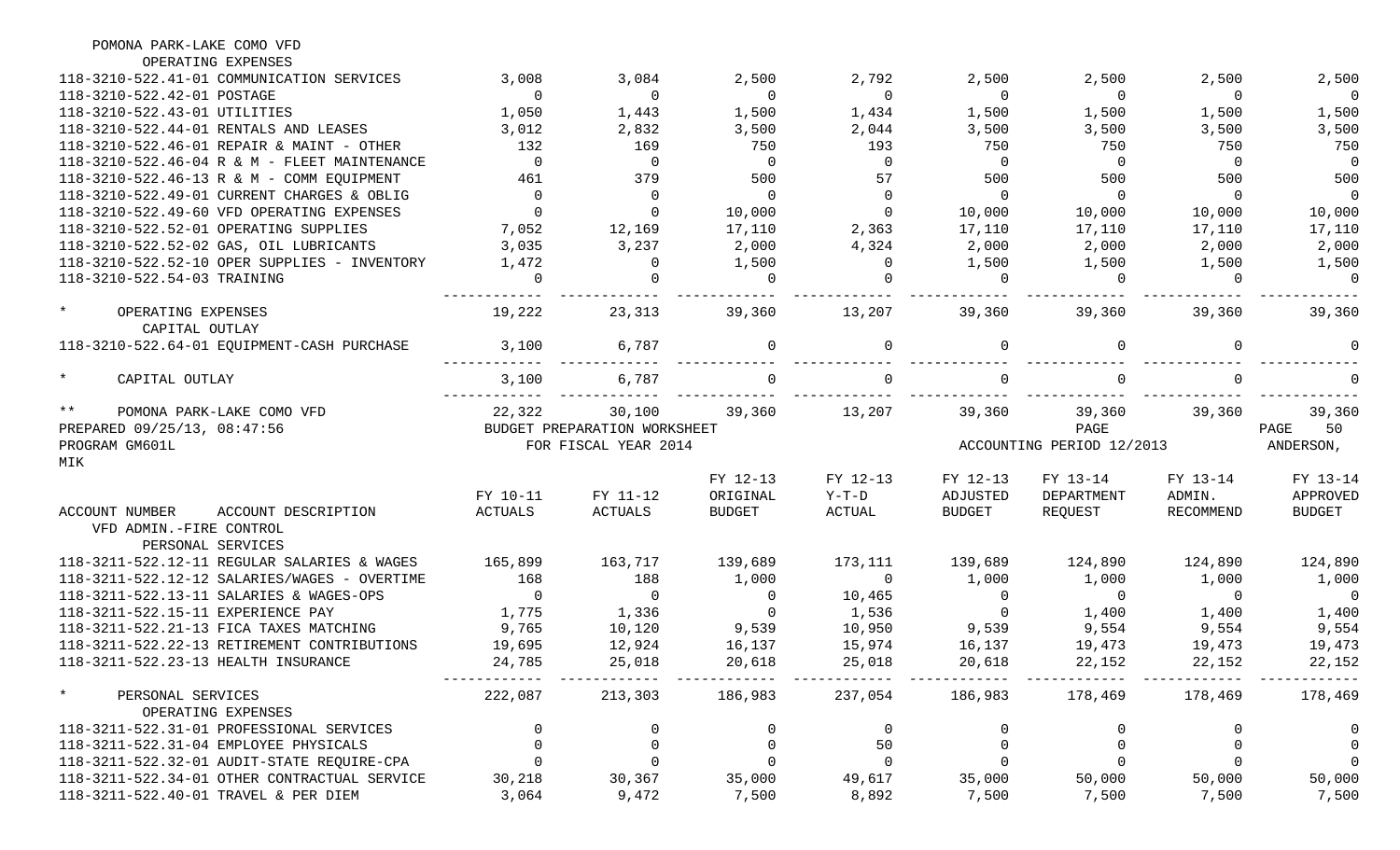| 118-3211-522.41-01 COMMUNICATION SERVICES       | 2,981          | 7,195                                                | 10,000         | 3,442          | 10,000         | 10,000                            | 10,000         | 10,000                  |
|-------------------------------------------------|----------------|------------------------------------------------------|----------------|----------------|----------------|-----------------------------------|----------------|-------------------------|
| 118-3211-522.42-01 POSTAGE                      | 712            | 1,791                                                | 2,000          | 794            | 2,000          | 2,000                             | 2,000          | 2,000                   |
| 118-3211-522.44-01 RENTALS AND LEASES           | 2,000          | 600                                                  | 4,000          | 300            | 4,000          | 2,450                             | 2,450          | 2,450                   |
| 118-3211-522.45-20 INSURANCE-RISK MANAGEMENT    | $\Omega$       | $\overline{0}$                                       | $\Omega$       | $\overline{0}$ | $\overline{0}$ | $\overline{0}$                    | $\overline{0}$ | $\overline{0}$          |
| 118-3211-522.46-01 REPAIR & MAINT - OTHER       | 1,927          | 2,792                                                | 5,000          | 5,500          | 5,000          | 5,000                             | 5,000          | 5,000                   |
| 118-3211-522.46-04 R & M - FLEET MAINTENANCE    | 3,423          | 8,708                                                | 7,500          | 3,960          | 7,500          | 7,500                             | 7,500          | 7,500                   |
| 118-3211-522.46-13 R & M - COMM EQUIPMENT       | 12,967         | 23,538                                               | 20,000         | 12,755         | 20,000         | 20,000                            | 20,000         | 20,000                  |
| 118-3211-522.49-01 CURRENT CHARGES & OBLIG      | $\Omega$       | $\overline{0}$                                       | 2,000          | 3,476          | 2,000          | 2,000                             | 2,000          | 2,000                   |
| 118-3211-522.49-03 COMM/FEES/COSTS-TAX COLL     | 48,249         | 44,908                                               | 52,848         | 42,560         | 52,848         | 52,848                            | 52,848         | 52,848                  |
| 118-3211-522.49-50 LEGAL ADVERTISEMENTS         | $\Omega$       | $\overline{0}$                                       | $\overline{0}$ | $\overline{0}$ | $\overline{0}$ | $\overline{0}$                    | $\overline{0}$ | $\overline{0}$          |
| 118-3211-522.51-01 OFFICE SUPPLIES              | 2,202          | 1,429                                                | 5,000          | 3,556          | 5,000          | 5,000                             | 5,000          | 5,000                   |
| 118-3211-522.52-01 OPERATING SUPPLIES           | 47,416         | 35,210                                               | 40,000         | 40,276         | 40,000         | 44,229                            | 44,229         | 44,229                  |
| 118-3211-522.52-02 GAS, OIL LUBRICANTS          | 2,731          | 4,722                                                | 7,500          | 5,008          | 7,500          | 7,500                             | 7,500          | 7,500                   |
| 118-3211-522.52-10 OPER SUPPLIES - INVENTORY    | 1,274          | 7,117                                                | 15,000         | $\overline{0}$ | 15,000         | 15,000                            | 15,000         | 15,000                  |
| 118-3211-522.54-01 BOOKS/PUBLICATIONS/SUBSCR    | 1,686          | 1,064                                                | 5,000          | 1,265          | 5,000          | 5,000                             | 5,000          | 5,000                   |
| 118-3211-522.54-02 DUES & MEMBERSHIPS           | 604            | 435                                                  | 750            | 729            | 750            | 750                               | 750            | 750                     |
| 118-3211-522.54-03 TRAINING                     | 44,308         | 16,572                                               | 35,000         | 23,595         | 35,000         | 35,000                            | 35,000         | 35,000                  |
| $\star$<br>OPERATING EXPENSES<br>CAPITAL OUTLAY | 205,762        | 195,920                                              | 254,098        | 205,775        | 254,098        | 271,777                           | 271,777        | 271,777                 |
| 118-3211-522.62-01 BLDGS-CONST & OR IMPROV      |                | 0                                                    |                | $\Omega$       | 0              |                                   |                |                         |
| 118-3211-522.63-01 IMPR OTHER THAN BUILDINGS    |                | $\Omega$                                             |                | $\Omega$       |                |                                   |                | $\Omega$                |
| 118-3211-522.64-01 EQUIPMENT-CASH PURCHASE      |                | 10,897                                               |                | $\Omega$       | $\Omega$       |                                   |                | $\Omega$                |
| 118-3211-522.64-02 EQUIPMENT-LEASE PURCHASE     |                | 0                                                    |                | $\Omega$       | $\Omega$       |                                   |                | $\Omega$                |
| 118-3211-522.64-04 COMPUTER HARDWARE            |                |                                                      | 5,000          |                | 5,000          | 5,000                             | 5,000          | 5,000                   |
| $\star$<br>CAPITAL OUTLAY                       |                | 10,897                                               | 5,000          | $\mathbf 0$    | 5,000          | 5,000                             | 5,000          | 5,000                   |
| DEBT SERVICE                                    |                |                                                      |                |                |                |                                   |                |                         |
| 118-3211-522.71-05 PRINCIPAL-LEASE PURCHASE     |                | $\mathbf{0}$                                         | 283,493        | 283,493        | 283,493        |                                   | 0              |                         |
| 118-3211-522.72-05 INTEREST-LEASE PURCHASE      |                |                                                      | 9,186          | 9,185          | 9,186          |                                   |                |                         |
| PREPARED 09/25/13, 08:47:56<br>PROGRAM GM601L   |                | BUDGET PREPARATION WORKSHEET<br>FOR FISCAL YEAR 2014 |                |                |                | PAGE<br>ACCOUNTING PERIOD 12/2013 |                | PAGE<br>51<br>ANDERSON, |
| MIK                                             |                |                                                      |                |                |                |                                   |                |                         |
|                                                 |                |                                                      | FY 12-13       | FY 12-13       | FY 12-13       | FY 13-14                          | FY 13-14       | FY 13-14                |
|                                                 | FY 10-11       | FY 11-12                                             | ORIGINAL       | $Y-T-D$        | ADJUSTED       | DEPARTMENT                        | ADMIN.         | APPROVED                |
| ACCOUNT NUMBER<br>ACCOUNT DESCRIPTION           | ACTUALS        | <b>ACTUALS</b>                                       | <b>BUDGET</b>  | ACTUAL         | <b>BUDGET</b>  | REQUEST                           | RECOMMEND      | <b>BUDGET</b>           |
| DEBT SERVICE                                    | $\overline{0}$ |                                                      | 292,679        | 292,678        | 292,679        |                                   |                |                         |
| NON-OPERATING                                   |                |                                                      |                |                |                |                                   |                |                         |
| 118-3211-581.91-28 TRF-RISK MANAGEMENT FD       | 33,547         | 33,547                                               |                | 33,547         | $\mathbf 0$    |                                   |                |                         |
| $\star$<br>NON-OPERATING                        | 33,547         | 33,547                                               |                | 33,547         | $\mathsf{O}$   |                                   | 0              |                         |
| NON-OPERATING                                   |                |                                                      |                |                |                |                                   |                |                         |
| 118-3211-598.99-01 RESERVE FOR CONT-REGULAR     |                | 0                                                    |                | $\Omega$       | <sup>0</sup>   |                                   |                |                         |
| 118-3211-598.99-12 RESTR RESERVE-CAP OUTLAY     |                |                                                      |                |                |                |                                   |                |                         |
| 118-3211-598.99-15 RESERVE-VFD ALLOCATION       |                |                                                      |                |                |                |                                   |                |                         |
|                                                 |                |                                                      |                |                |                |                                   |                |                         |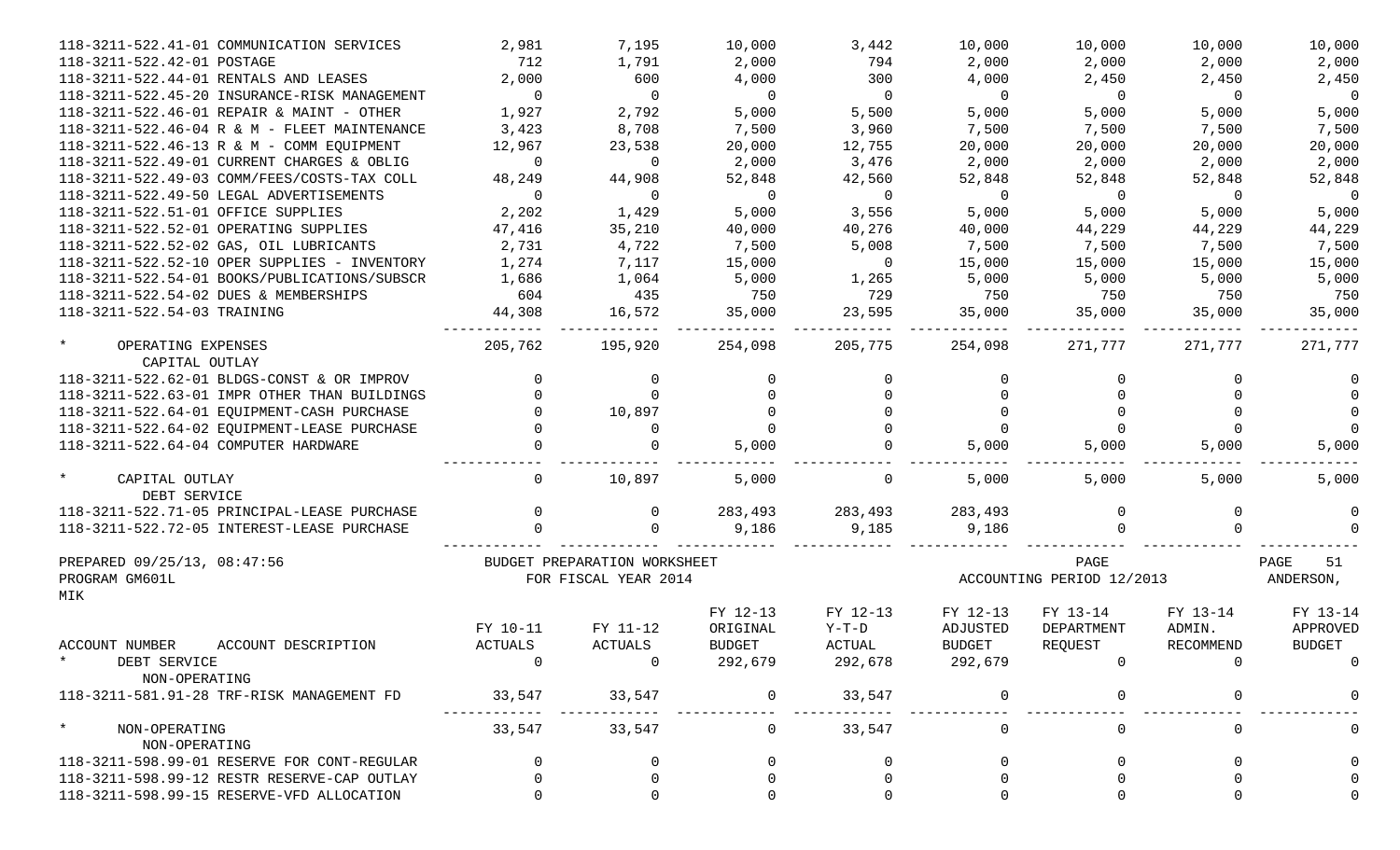| $\star$<br>NON-OPERATING                        |                                              | $\Omega$ | 0                            | $\Omega$      | $\Omega$    | $\Omega$       |                           | $\Omega$         |                |
|-------------------------------------------------|----------------------------------------------|----------|------------------------------|---------------|-------------|----------------|---------------------------|------------------|----------------|
| $***$                                           | VFD ADMIN.-FIRE CONTROL                      | 461,396  | 453,667                      | 738,760       | 769,054     | 738,760        | 455,246                   | 455,246          | 455,246        |
| PREPARED 09/25/13, 08:47:56                     |                                              |          | BUDGET PREPARATION WORKSHEET |               |             |                | PAGE                      |                  | PAGE<br>52     |
| PROGRAM GM601L                                  |                                              |          | FOR FISCAL YEAR 2014         |               |             |                | ACCOUNTING PERIOD 12/2013 |                  | ANDERSON,      |
| MIK                                             |                                              |          |                              | FY 12-13      | FY 12-13    | FY 12-13       | FY 13-14                  | FY 13-14         | FY 13-14       |
|                                                 |                                              | FY 10-11 | FY 11-12                     | ORIGINAL      | $Y-T-D$     | ADJUSTED       | DEPARTMENT                | ADMIN.           | APPROVED       |
| ACCOUNT NUMBER                                  | ACCOUNT DESCRIPTION                          | ACTUALS  | ACTUALS                      | <b>BUDGET</b> | ACTUAL      | <b>BUDGET</b>  | REQUEST                   | RECOMMEND        | <b>BUDGET</b>  |
| WELAKA VFD                                      |                                              |          |                              |               |             |                |                           |                  |                |
|                                                 | OPERATING EXPENSES                           |          |                              |               |             |                |                           |                  |                |
|                                                 | 118-3212-522.41-01 COMMUNICATION SERVICES    | 1,397    | 1,631                        | 750           | 3,825       | 750            | 750                       | 750              | 750            |
| 118-3212-522.42-01 POSTAGE                      |                                              | $\Omega$ | $\overline{0}$               | $\Omega$      | $\Omega$    | $\overline{0}$ | $\Omega$                  | $\Omega$         | $\overline{0}$ |
| 118-3212-522.43-01 UTILITIES                    |                                              | $\Omega$ | $\Omega$                     | $\Omega$      |             | $\overline{0}$ | $\Omega$                  | $\Omega$         | $\overline{0}$ |
|                                                 | 118-3212-522.46-01 REPAIR & MAINT - OTHER    | 170      | 330                          | 500           |             | 500            | 500                       | 500              | 500            |
|                                                 | 118-3212-522.46-04 R & M - FLEET MAINTENANCE | 4,495    | 400                          | 250           |             | 250            | 250                       | 250              | 250            |
|                                                 | 118-3212-522.46-13 R & M - COMM EQUIPMENT    | 102      | 30                           | 400           | 1,316       | 400            | 400                       | 400              | 400            |
|                                                 | 118-3212-522.49-01 CURRENT CHARGES & OBLIG   | $\Omega$ | $\mathbf 0$                  | $\Omega$      | $\Omega$    | $\overline{0}$ | $\Omega$                  | $\Omega$         | $\overline{0}$ |
|                                                 | 118-3212-522.49-60 VFD OPERATING EXPENSES    | $\Omega$ | $\mathbf 0$                  | $\Omega$      | $\Omega$    | $\Omega$       | $\Omega$                  | $\Omega$         | $\overline{0}$ |
|                                                 | 118-3212-522.52-01 OPERATING SUPPLIES        | 4,224    | 8,688                        | 6,884         | 1,410       | 6,884          | 6,884                     | 6,884            | 6,884          |
|                                                 | 118-3212-522.52-02 GAS, OIL LUBRICANTS       | 2,312    | 2,398                        | 1,000         | 2,081       | 1,000          | 1,000                     | 1,000            | 1,000          |
|                                                 | 118-3212-522.52-10 OPER SUPPLIES - INVENTORY | $\Omega$ | 3,025                        | $\Omega$      | $\Omega$    | $\overline{0}$ | $\Omega$                  | $\Omega$         | $\overline{0}$ |
| 118-3212-522.54-03 TRAINING                     |                                              |          | $\overline{0}$               |               | $\cap$      | $\Omega$       |                           |                  | $\Omega$       |
| $\star$<br>OPERATING EXPENSES<br>CAPITAL OUTLAY |                                              | 12,700   | 16,502                       | 9,784         | 8,640       | 9,784          | 9,784                     | 9,784            | 9,784          |
|                                                 | 118-3212-522.62-01 BLDGS-CONST & OR IMPROV   | $\Omega$ | 0                            | $\Omega$      | $\mathbf 0$ | $\overline{0}$ | $\Omega$                  | $\Omega$         | $\overline{0}$ |
|                                                 | 118-3212-522.64-01 EQUIPMENT-CASH PURCHASE   |          | $\Omega$                     | 5,000         | $\Omega$    | 5,000          | 5,000                     | 5,000            | 5,000          |
|                                                 |                                              |          |                              |               |             |                |                           |                  |                |
| $\star$<br>CAPITAL OUTLAY                       |                                              |          | $\Omega$                     | 5,000         | $\Omega$    | 5,000          | 5,000                     | 5,000            | 5,000          |
| $***$<br>WELAKA VFD                             |                                              | 12,700   | 16,502                       | 14,784        | 8,640       | 14,784         | 14,784                    | 14,784           | 14,784         |
| PREPARED 09/25/13, 08:47:56                     |                                              |          | BUDGET PREPARATION WORKSHEET |               |             |                | PAGE                      |                  | 53<br>PAGE     |
| PROGRAM GM601L<br>MIK                           |                                              |          | FOR FISCAL YEAR 2014         |               |             |                | ACCOUNTING PERIOD 12/2013 |                  | ANDERSON,      |
|                                                 |                                              |          |                              | FY 12-13      | FY 12-13    | FY 12-13       | FY 13-14                  | FY 13-14         | FY 13-14       |
|                                                 |                                              | FY 10-11 | FY 11-12                     | ORIGINAL      | $Y-T-D$     | ADJUSTED       | DEPARTMENT                | ADMIN.           | APPROVED       |
| ACCOUNT NUMBER                                  | ACCOUNT DESCRIPTION                          | ACTUALS  | ACTUALS                      | <b>BUDGET</b> | ACTUAL      | <b>BUDGET</b>  | REQUEST                   | <b>RECOMMEND</b> | BUDGET         |
| HOLLISTER VFD                                   |                                              |          |                              |               |             |                |                           |                  |                |
|                                                 | OPERATING EXPENSES                           |          |                              |               |             |                |                           |                  |                |
|                                                 | 118-3213-522.41-01 COMMUNICATION SERVICES    | 1,718    | 1,770                        | 2,050         | 1,785       | 2,050          | 2,050                     | 2,050            | 2,050          |
| 118-3213-522.42-01 POSTAGE                      |                                              | 0        | $\overline{0}$               | $\mathbf 0$   | 0           | $\overline{0}$ | $\overline{0}$            | 0                | $\overline{0}$ |
| 118-3213-522.43-01 UTILITIES                    |                                              | 2,823    | 1,806                        | 1,610         | 1,964       | 1,610          | 1,610                     | 1,610            | 1,610          |
|                                                 | 118-3213-522.44-01 RENTALS AND LEASES        | 1,200    | 1,200                        | 1,200         | 1,200       | 1,200          | 1,200                     | 1,200            | 1,200          |
|                                                 | 118-3213-522.46-01 REPAIR & MAINT - OTHER    | 367      | 317                          | 500           | 150         | 500            | 500                       | 500              | 500            |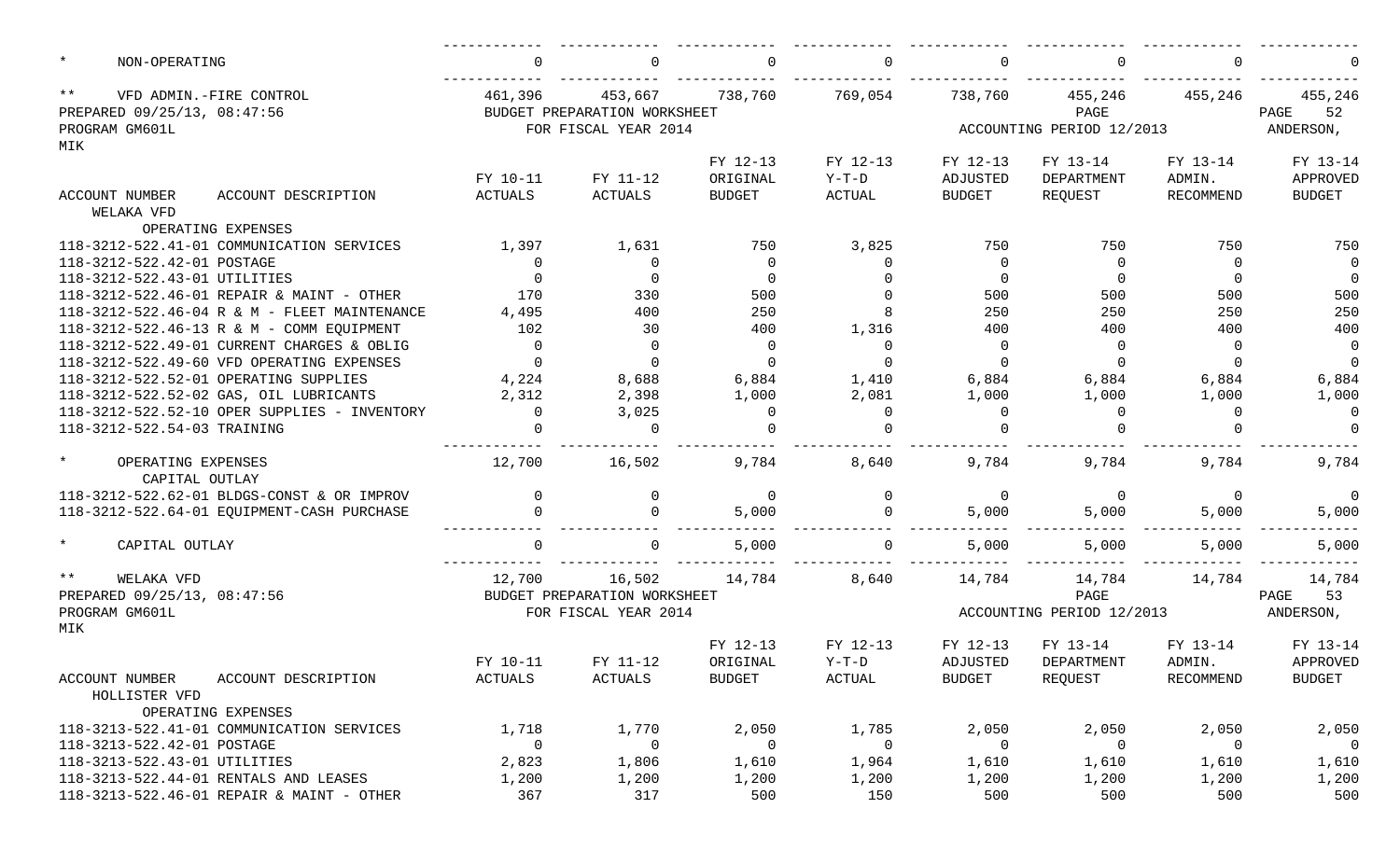| 118-3213-522.46-13 R & M - COMM EQUIPMENT<br>285<br>599<br>500<br>405<br>500<br>500<br>500<br>118-3213-522.49-01 CURRENT CHARGES & OBLIG<br>$\Omega$<br>$\overline{0}$<br>$\Omega$<br>$\Omega$<br>$\Omega$<br>$\Omega$<br>$\Omega$<br>118-3213-522.49-60 VFD OPERATING EXPENSES<br>$\Omega$<br>$\Omega$<br>$\Omega$<br>$\Omega$<br>$\Omega$<br>$\Omega$<br>5,268<br>3,258<br>118-3213-522.52-01 OPERATING SUPPLIES<br>4,600<br>1,065<br>4,600<br>4,600<br>4,600<br>118-3213-522.52-02 GAS, OIL LUBRICANTS<br>1,976<br>4,532<br>2,500<br>2,500<br>2,500<br>3,145<br>2,500 | 500<br>$\overline{0}$<br>$\Omega$<br>4,600<br>2,500<br>$\Omega$<br>$\Omega$ |
|--------------------------------------------------------------------------------------------------------------------------------------------------------------------------------------------------------------------------------------------------------------------------------------------------------------------------------------------------------------------------------------------------------------------------------------------------------------------------------------------------------------------------------------------------------------------------|-----------------------------------------------------------------------------|
|                                                                                                                                                                                                                                                                                                                                                                                                                                                                                                                                                                          |                                                                             |
|                                                                                                                                                                                                                                                                                                                                                                                                                                                                                                                                                                          |                                                                             |
|                                                                                                                                                                                                                                                                                                                                                                                                                                                                                                                                                                          |                                                                             |
|                                                                                                                                                                                                                                                                                                                                                                                                                                                                                                                                                                          |                                                                             |
|                                                                                                                                                                                                                                                                                                                                                                                                                                                                                                                                                                          |                                                                             |
| 118-3213-522.52-10 OPER SUPPLIES - INVENTORY<br>$\Omega$<br>$\Omega$<br>$\Omega$<br>$\Omega$<br>$\Omega$<br>$\Omega$                                                                                                                                                                                                                                                                                                                                                                                                                                                     |                                                                             |
| 118-3213-522.54-03 TRAINING<br>$\Omega$<br>$\Omega$<br>$\cap$<br>$\Omega$                                                                                                                                                                                                                                                                                                                                                                                                                                                                                                |                                                                             |
| $\star$<br>14,422<br>13,482<br>12,960<br>12,960<br>12,960<br>12,960<br>OPERATING EXPENSES<br>9,714<br>CAPITAL OUTLAY                                                                                                                                                                                                                                                                                                                                                                                                                                                     | 12,960                                                                      |
| 118-3213-522.62-01 BLDGS-CONST & OR IMPROV<br>$\Omega$<br>$\Omega$<br>0                                                                                                                                                                                                                                                                                                                                                                                                                                                                                                  |                                                                             |
| 118-3213-522.63-01 IMPR OTHER THAN BUILDINGS<br>$\Omega$<br>$\Omega$                                                                                                                                                                                                                                                                                                                                                                                                                                                                                                     |                                                                             |
| 118-3213-522.64-01 EQUIPMENT-CASH PURCHASE                                                                                                                                                                                                                                                                                                                                                                                                                                                                                                                               |                                                                             |
| $\star$<br>$\cap$<br>CAPITAL OUTLAY                                                                                                                                                                                                                                                                                                                                                                                                                                                                                                                                      |                                                                             |
| $\star\star$<br>HOLLISTER VFD<br>14,422<br>13,482<br>12,960<br>9,714<br>12,960<br>12,960<br>12,960                                                                                                                                                                                                                                                                                                                                                                                                                                                                       | 12,960                                                                      |
| PREPARED 09/25/13, 08:47:56<br>BUDGET PREPARATION WORKSHEET<br>PAGE                                                                                                                                                                                                                                                                                                                                                                                                                                                                                                      | 54<br>PAGE                                                                  |
| PROGRAM GM601L<br>FOR FISCAL YEAR 2014<br>ACCOUNTING PERIOD 12/2013                                                                                                                                                                                                                                                                                                                                                                                                                                                                                                      | ANDERSON,                                                                   |
| MIK                                                                                                                                                                                                                                                                                                                                                                                                                                                                                                                                                                      |                                                                             |
| FY 12-13<br>FY 12-13<br>FY 12-13<br>FY 13-14<br>FY 13-14<br>FY 10-11<br>FY 11-12<br>ORIGINAL<br>$Y-T-D$<br>ADJUSTED<br>DEPARTMENT<br>ADMIN.                                                                                                                                                                                                                                                                                                                                                                                                                              | FY 13-14<br>APPROVED                                                        |
| ACTUALS<br><b>ACTUALS</b><br><b>BUDGET</b><br>ACTUAL<br><b>BUDGET</b><br>REQUEST<br>RECOMMEND<br><b>ACCOUNT NUMBER</b><br>ACCOUNT DESCRIPTION                                                                                                                                                                                                                                                                                                                                                                                                                            | <b>BUDGET</b>                                                               |
| FLORAHOME-GRANDIN VFD                                                                                                                                                                                                                                                                                                                                                                                                                                                                                                                                                    |                                                                             |
| OPERATING EXPENSES                                                                                                                                                                                                                                                                                                                                                                                                                                                                                                                                                       |                                                                             |
| 118-3214-522.41-01 COMMUNICATION SERVICES<br>1,432<br>1,800<br>1,800<br>1,800<br>1,358<br>1,398<br>1,800                                                                                                                                                                                                                                                                                                                                                                                                                                                                 | 1,800                                                                       |
| 118-3214-522.42-01 POSTAGE<br>$\Omega$<br>$\Omega$<br>$\Omega$<br>$\Omega$<br>$\Omega$<br>$\Omega$<br>$\Omega$                                                                                                                                                                                                                                                                                                                                                                                                                                                           | $\Omega$                                                                    |
| 118-3214-522.43-01 UTILITIES<br>2,823<br>2,568<br>2,500<br>2,016<br>2,500<br>2,500<br>2,500                                                                                                                                                                                                                                                                                                                                                                                                                                                                              | 2,500                                                                       |
| 118-3214-522.44-01 RENTALS AND LEASES<br>1,320<br>1,320<br>1,200<br>1,405<br>1,200<br>1,200<br>1,200                                                                                                                                                                                                                                                                                                                                                                                                                                                                     | 1,200                                                                       |
| 118-3214-522.46-01 REPAIR & MAINT - OTHER<br>1,213<br>559<br>700<br>700<br>700<br>700<br>$\Omega$                                                                                                                                                                                                                                                                                                                                                                                                                                                                        | 700                                                                         |
| 515<br>136<br>750<br>750<br>750<br>750<br>118-3214-522.46-04 R & M - FLEET MAINTENANCE<br>18                                                                                                                                                                                                                                                                                                                                                                                                                                                                             | 750                                                                         |
| 35<br>118-3214-522.46-13 R & M - COMM EQUIPMENT<br>608<br>500<br>500<br>500<br>500<br>$\Omega$                                                                                                                                                                                                                                                                                                                                                                                                                                                                           | 500                                                                         |
| 118-3214-522.49-01 CURRENT CHARGES & OBLIG<br>$\Omega$<br>$\Omega$<br>$\Omega$<br>$\Omega$<br>$\Omega$<br>$\overline{0}$<br>$\Omega$                                                                                                                                                                                                                                                                                                                                                                                                                                     | $\Omega$                                                                    |
| 5,326<br>118-3214-522.49-60 VFD OPERATING EXPENSES<br>$\Omega$<br>5,326<br>5,326<br>5,326<br>$\Omega$<br>$\Omega$                                                                                                                                                                                                                                                                                                                                                                                                                                                        | 5,326                                                                       |
| 118-3214-522.52-01 OPERATING SUPPLIES<br>12,706<br>4,616<br>6,500<br>2,201<br>6,500<br>6,500<br>6,500                                                                                                                                                                                                                                                                                                                                                                                                                                                                    | 6,500                                                                       |
| 118-3214-522.52-02 GAS, OIL LUBRICANTS<br>$784-$<br>6,153<br>6,000<br>7,114<br>6,000<br>6,000<br>6,000                                                                                                                                                                                                                                                                                                                                                                                                                                                                   | 6,000                                                                       |
| 118-3214-522.52-10 OPER SUPPLIES - INVENTORY<br>2,900<br>0                                                                                                                                                                                                                                                                                                                                                                                                                                                                                                               | $\overline{0}$                                                              |
| 500<br>118-3214-522.54-03 TRAINING<br>500<br>500<br>500                                                                                                                                                                                                                                                                                                                                                                                                                                                                                                                  | 500                                                                         |
| $\star$<br>19,759<br>16,819<br>25,776<br>17,052<br>25,776<br>25,776<br>25,776<br>OPERATING EXPENSES<br>CAPITAL OUTLAY                                                                                                                                                                                                                                                                                                                                                                                                                                                    | 25,776                                                                      |
| 118-3214-522.64-01 EQUIPMENT-CASH PURCHASE<br>3,127<br>$\Omega$<br>0                                                                                                                                                                                                                                                                                                                                                                                                                                                                                                     |                                                                             |
| 3,127<br>CAPITAL OUTLAY<br>$\mathbf 0$<br>0                                                                                                                                                                                                                                                                                                                                                                                                                                                                                                                              |                                                                             |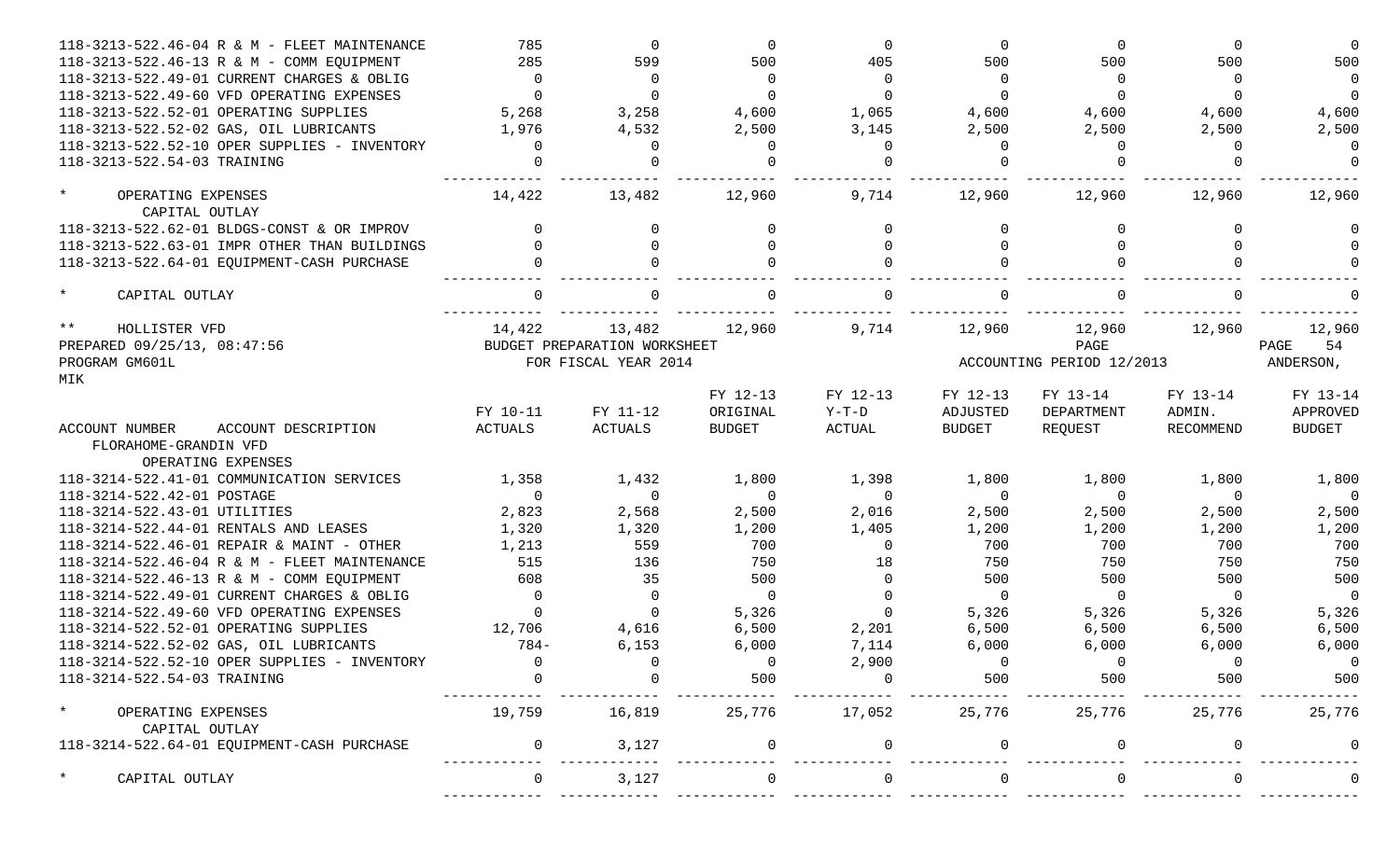| $\star\star$                  | FLORAHOME-GRANDIN VFD                        | 19,759      | 19,946                       | 25,776         | 17,052         | 25,776         | 25,776                    | 25,776           | 25,776         |
|-------------------------------|----------------------------------------------|-------------|------------------------------|----------------|----------------|----------------|---------------------------|------------------|----------------|
| PREPARED 09/25/13, 08:47:56   |                                              |             | BUDGET PREPARATION WORKSHEET |                |                |                | PAGE                      |                  | PAGE<br>55     |
| PROGRAM GM601L                |                                              |             | FOR FISCAL YEAR 2014         |                |                |                | ACCOUNTING PERIOD 12/2013 |                  | ANDERSON,      |
| MIK                           |                                              |             |                              |                |                |                |                           |                  |                |
|                               |                                              |             |                              | FY 12-13       | FY 12-13       | FY 12-13       | FY 13-14                  | FY 13-14         | FY 13-14       |
|                               |                                              | FY 10-11    | FY 11-12                     | ORIGINAL       | $Y-T-D$        | ADJUSTED       | DEPARTMENT                | ADMIN.           | APPROVED       |
| ACCOUNT NUMBER                | ACCOUNT DESCRIPTION                          | ACTUALS     | <b>ACTUALS</b>               | <b>BUDGET</b>  | <b>ACTUAL</b>  | <b>BUDGET</b>  | REQUEST                   | <b>RECOMMEND</b> | <b>BUDGET</b>  |
| GEORGES LAKE VFD              |                                              |             |                              |                |                |                |                           |                  |                |
|                               | OPERATING EXPENSES                           |             |                              |                |                |                |                           |                  |                |
|                               | 118-3216-522.41-01 COMMUNICATION SERVICES    | 1,032       | 1,077                        | 1,050          | 1,033          | 1,050          | 1,050                     | 1,050            | 1,050          |
| 118-3216-522.42-01 POSTAGE    |                                              | $\Omega$    | $\overline{0}$               | $\overline{0}$ | $\overline{0}$ | $\overline{0}$ | $\overline{0}$            | $\overline{0}$   | $\overline{0}$ |
| 118-3216-522.43-01 UTILITIES  |                                              | 527         | 497                          | 750            | 474            | 750            | 750                       | 750              | 750            |
|                               | 118-3216-522.46-01 REPAIR & MAINT - OTHER    | 237         | 92                           | 500            | 210            | 500            | 500                       | 500              | 500            |
|                               | 118-3216-522.46-04 R & M - FLEET MAINTENANCE | 25          | 2,638                        | 500            | 323            | 500            | 500                       | 500              | 500            |
|                               | 118-3216-522.46-13 R & M - COMM EQUIPMENT    | 26          | 284                          | 250            | $\overline{0}$ | 250            | 250                       | 250              | 250            |
|                               | 118-3216-522.49-01 CURRENT CHARGES & OBLIG   | $\Omega$    | $\overline{0}$               | $\overline{0}$ | $\mathbf 0$    | $\overline{0}$ | $\overline{0}$            | $\overline{0}$   | $\overline{0}$ |
|                               | 118-3216-522.49-60 VFD OPERATING EXPENSES    | $\Omega$    | $\overline{0}$               | $\Omega$       | $\Omega$       | $\overline{0}$ | $\overline{0}$            | $\mathbf 0$      | $\overline{0}$ |
|                               | 118-3216-522.52-01 OPERATING SUPPLIES        | 4,544       | 3,816                        | 5,014          | 2,315          | 5,014          | 5,014                     | 5,014            | 5,014          |
|                               | 118-3216-522.52-02 GAS, OIL LUBRICANTS       | 1,117       | 1,247                        | 1,200          | 443            | 1,200          | 1,200                     | 1,200            | 1,200          |
|                               | 118-3216-522.52-10 OPER SUPPLIES - INVENTORY | $\Omega$    | $\overline{0}$               | 2,400          | $\overline{0}$ | 2,400          | 2,400                     | 2,400            | 2,400          |
| 118-3216-522.54-03 TRAINING   |                                              |             | $\Omega$                     | $\Omega$       | $\Omega$       | $\Omega$       | $\Omega$                  | $\Omega$         | $\overline{0}$ |
|                               |                                              |             |                              |                |                |                |                           |                  |                |
| $\star$<br>OPERATING EXPENSES | CAPITAL OUTLAY                               | 7,508       | 9,651                        | 11,664         | 4,798          | 11,664         | 11,664                    | 11,664           | 11,664         |
|                               | 118-3216-522.64-01 EQUIPMENT-CASH PURCHASE   | $\Omega$    | $\mathbf 0$                  | $\Omega$       | $\Omega$       | $\Omega$       | $\Omega$                  | $\Omega$         | $\Omega$       |
| $\star$<br>CAPITAL OUTLAY     |                                              |             | $\Omega$                     |                | $\cap$         | $\Omega$       |                           | $\Omega$         |                |
| $***$                         |                                              |             |                              |                |                |                |                           |                  |                |
| GEORGES LAKE VFD              |                                              | 7,508       | 9,651                        | 11,664         | 4,798          | 11,664         | 11,664                    | 11,664           | 11,664         |
| PREPARED 09/25/13, 08:47:56   |                                              |             | BUDGET PREPARATION WORKSHEET |                |                |                | PAGE                      |                  | PAGE<br>56     |
| PROGRAM GM601L<br>MIK         |                                              |             | FOR FISCAL YEAR 2014         |                |                |                | ACCOUNTING PERIOD 12/2013 |                  | ANDERSON,      |
|                               |                                              |             |                              | FY 12-13       | FY 12-13       | FY 12-13       | FY 13-14                  | FY 13-14         | FY 13-14       |
|                               |                                              | FY 10-11    | FY 11-12                     | ORIGINAL       | $Y-T-D$        | ADJUSTED       | DEPARTMENT                | ADMIN.           | APPROVED       |
| <b>ACCOUNT NUMBER</b>         | ACCOUNT DESCRIPTION                          | ACTUALS     | ACTUALS                      | <b>BUDGET</b>  | ACTUAL         | <b>BUDGET</b>  | REQUEST                   | RECOMMEND        | <b>BUDGET</b>  |
| INTERLACHEN LAKES EST VFD     |                                              |             |                              |                |                |                |                           |                  |                |
|                               | OPERATING EXPENSES                           |             |                              |                |                |                |                           |                  |                |
|                               | 118-3217-522.41-01 COMMUNICATION SERVICES    | 3,666       | 3,181                        | 3,000          | 3,295          | 3,000          | 3,000                     | 3,000            | 3,000          |
| 118-3217-522.42-01 POSTAGE    |                                              | 0           | $\mathbf 0$                  | 0              | $\mathbf 0$    | $\overline{0}$ | 0                         | 0                | $\mathsf{O}$   |
| 118-3217-522.43-01 UTILITIES  |                                              | 6,947       | 5,620                        | 3,676          | 5,525          | 3,676          | 3,676                     | 3,676            | 3,676          |
|                               | 118-3217-522.44-01 RENTALS AND LEASES        | 1,285       | 1,200                        | 1,000          | 1,200          | 1,000          | 1,000                     | 1,000            | 1,000          |
|                               | 118-3217-522.46-01 REPAIR & MAINT - OTHER    | 1,845       | 2,079                        | 1,200          | 4,643          | 1,200          | 1,200                     | 1,200            | 1,200          |
|                               | 118-3217-522.46-04 R & M - FLEET MAINTENANCE | 477         | 58                           | 250            | 1,972          | 250            | 250                       | 250              | 250            |
|                               | 118-3217-522.46-13 R & M - COMM EQUIPMENT    | 684         | 65                           | 500            | 787            | 500            | 500                       | 500              | 500            |
|                               | 118-3217-522.49-01 CURRENT CHARGES & OBLIG   | 0           | $\mathbf 0$                  | 150            | 0              | 150            | 150                       | 150              | 150            |
|                               | 118-3217-522.49-60 VFD OPERATING EXPENSES    | $\mathbf 0$ | 551                          | 5,000          | 0              | 5,000          | 5,000                     | 5,000            | 5,000          |
|                               |                                              |             |                              |                |                |                |                           |                  |                |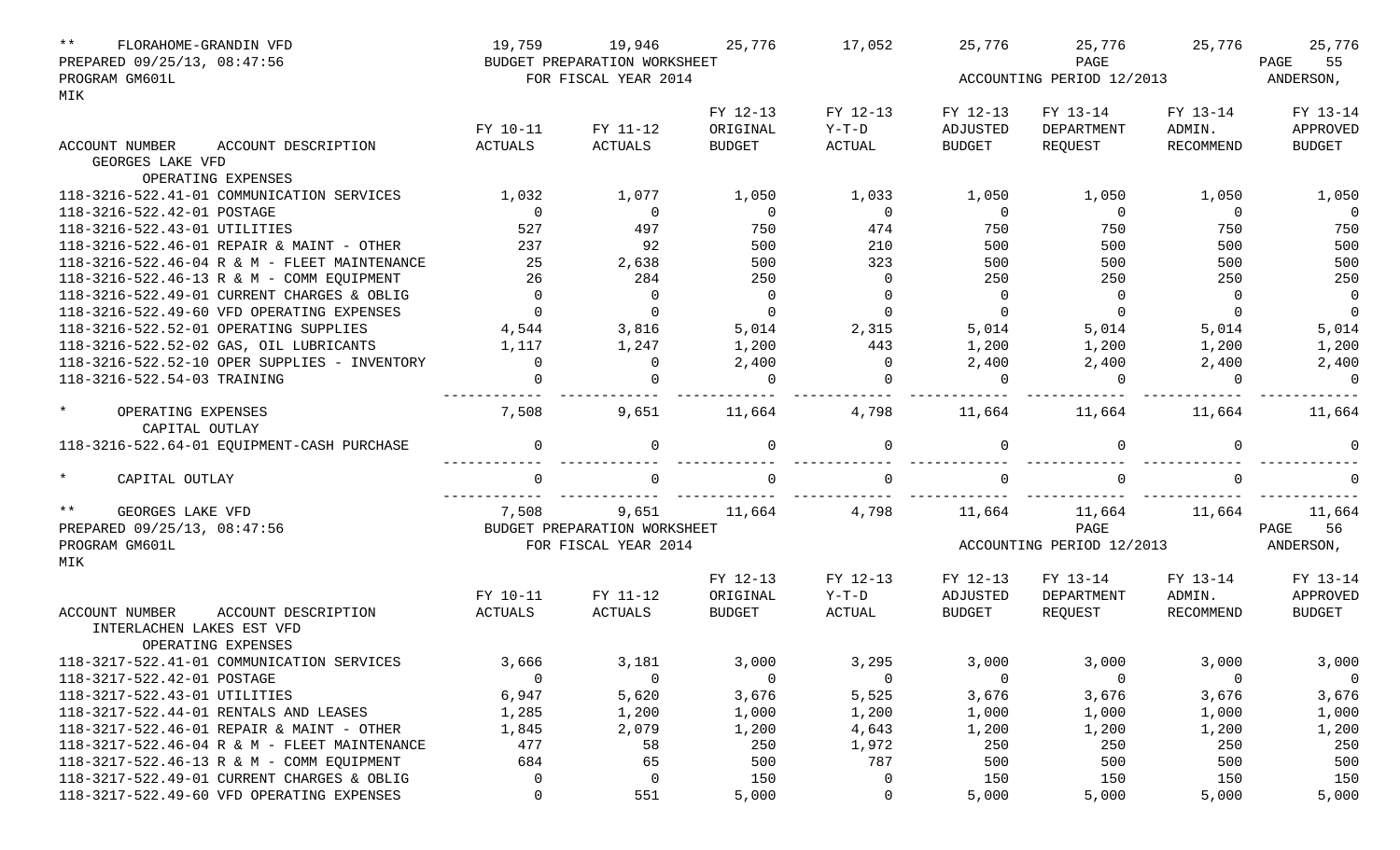| 118-3217-522.52-01 OPERATING SUPPLIES<br>118-3217-522.52-02 GAS, OIL LUBRICANTS |                     | 15,143<br>3,759 | 9,070<br>5,698                                       | 8,500<br>6,500 | 4,693<br>5,240 | 8,500<br>6,500                                   | 8,500<br>6,500                    | 8,500<br>6,500 | 8,500<br>6,500          |
|---------------------------------------------------------------------------------|---------------------|-----------------|------------------------------------------------------|----------------|----------------|--------------------------------------------------|-----------------------------------|----------------|-------------------------|
| 118-3217-522.52-10 OPER SUPPLIES - INVENTORY                                    |                     | 1,472           | $\Omega$                                             | 2,000          | $\Omega$       | 2,000                                            | 2,000                             | 2,000          | 2,000                   |
| 118-3217-522.54-03 TRAINING                                                     |                     | $\Omega$        | $\Omega$                                             | $\Omega$       | $\Omega$       | $\Omega$                                         | $\Omega$                          | $\Omega$       | $\Omega$                |
| $\star$<br>OPERATING EXPENSES<br>CAPITAL OUTLAY                                 |                     | 35,278          | 27,522                                               | 31,776         | 27,355         | 31,776                                           | 31,776                            | 31,776         | 31,776                  |
| 118-3217-522.64-01 EQUIPMENT-CASH PURCHASE                                      |                     | $\Omega$        | $\Omega$                                             | $\Omega$       | $\Omega$       | $\Omega$                                         | $\Omega$                          | $\cap$         | $\Omega$                |
| $\star$<br>CAPITAL OUTLAY                                                       |                     |                 | $\cap$                                               |                |                |                                                  | $\Omega$                          |                |                         |
| $***$<br>INTERLACHEN LAKES EST VFD                                              |                     | 35,278          | 27,522                                               | 31,776         | 27,355         | 31,776                                           | 31,776<br>PAGE                    | 31,776         | 31,776                  |
| PREPARED 09/25/13, 08:47:56                                                     |                     |                 | BUDGET PREPARATION WORKSHEET                         |                |                |                                                  |                                   | 57<br>PAGE     |                         |
| PROGRAM GM601L                                                                  |                     |                 | FOR FISCAL YEAR 2014                                 |                |                |                                                  | ACCOUNTING PERIOD 12/2013         |                | ANDERSON,               |
| MIK                                                                             |                     |                 |                                                      |                |                |                                                  |                                   |                |                         |
|                                                                                 |                     |                 |                                                      | FY 12-13       | FY 12-13       | FY 12-13                                         | FY 13-14                          | FY 13-14       | FY 13-14                |
|                                                                                 |                     | FY 10-11        | FY 11-12                                             | ORIGINAL       | Y-T-D          | ADJUSTED                                         | DEPARTMENT                        | ADMIN.         | APPROVED                |
| ACCOUNT NUMBER<br>BARDIN VFD<br>OPERATING EXPENSES                              | ACCOUNT DESCRIPTION | ACTUALS         | ACTUALS                                              | <b>BUDGET</b>  | ACTUAL         | <b>BUDGET</b>                                    | REQUEST                           | RECOMMEND      | <b>BUDGET</b>           |
| 118-3218-522.41-01 COMMUNICATION SERVICES                                       |                     | 2,418           | 3,919                                                | 2,000          | 2,997          | 2,000                                            | 2,000                             | 2,000          | 2,000                   |
| 118-3218-522.42-01 POSTAGE                                                      |                     | $\Omega$        | $\Omega$                                             | $\Omega$       | $\Omega$       | $\Omega$                                         | $\Omega$                          | $\Omega$       | $\Omega$                |
| 118-3218-522.43-01 UTILITIES                                                    |                     | 3,222           | 3,083                                                | 2,500          | 2,963          | 2,500                                            | 2,500                             | 2,500          | 2,500                   |
| 118-3218-522.46-01 REPAIR & MAINT - OTHER                                       |                     | 170             | 380                                                  | 500            | 244            | 500                                              | 500                               | 500            | 500                     |
| 118-3218-522.46-04 R & M - FLEET MAINTENANCE                                    |                     | 846             | 9                                                    | 750            | 373            | 750                                              | 750                               | 750            | 750                     |
| 118-3218-522.46-13 R & M - COMM EQUIPMENT                                       |                     | 1,332           | 71                                                   | 150            | 156            | 150                                              | 150                               | 150            | 150                     |
| 118-3218-522.49-01 CURRENT CHARGES & OBLIG                                      |                     | $\Omega$        | $\Omega$                                             | $\Omega$       | $\Omega$       | $\overline{0}$                                   | $\Omega$                          | $\Omega$       | $\Omega$                |
| 118-3218-522.49-59 VFD-PRIOR YEAR CARRYOVER                                     |                     | $\Omega$        | 1,713                                                | 12,129         | $\Omega$       | 12,129                                           | 12,129                            | 12,129         | 12,129                  |
| 118-3218-522.49-60 VFD OPERATING EXPENSES                                       |                     | $\Omega$        | $\Omega$                                             | $\Omega$       | $\Omega$       | $\Omega$                                         | $\Omega$                          | $\Omega$       | $\Omega$                |
| 118-3218-522.52-01 OPERATING SUPPLIES                                           |                     | 10,920          | 13,469                                               | 13,129         | 10,023         | 13,129                                           | 13,129                            | 13,129         | 13,129                  |
| 118-3218-522.52-02 GAS, OIL LUBRICANTS                                          |                     | 1,933           | 866                                                  | 750            | 777            | 750                                              | 750                               | 750            | 750                     |
| 118-3218-522.52-10 OPER SUPPLIES - INVENTORY                                    |                     | $\Omega$        | $\Omega$                                             | 1,000          | $\Omega$       | 1,000                                            | 1,000                             | 1,000          | 1,000                   |
| 118-3218-522.54-03 TRAINING                                                     |                     |                 | $\Omega$                                             | $\cap$         | $\Omega$       | $\Omega$                                         | $\Omega$                          | $\Omega$       | $\Omega$                |
| $\star$<br>OPERATING EXPENSES<br>CAPITAL OUTLAY                                 |                     | 20,841          | 23,510                                               | 32,908         | 17,533         | 32,908                                           | 32,908                            | 32,908         | 32,908                  |
| 118-3218-522.62-01 BLDGS-CONST & OR IMPROV                                      |                     | $\Omega$        | $\overline{0}$                                       | $\Omega$       | $\overline{0}$ | $\Omega$                                         | $\overline{0}$                    | $\Omega$       | $\Omega$                |
| 118-3218-522.64-01 EQUIPMENT-CASH PURCHASE                                      |                     |                 |                                                      |                |                |                                                  |                                   |                |                         |
| $\star$<br>CAPITAL OUTLAY                                                       |                     | $\Omega$        | $\overline{0}$                                       | $\overline{0}$ | $\mathsf{O}$   | $\overline{0}$<br>______________________________ | $\mathsf{O}$                      | $\Omega$       | $\Omega$                |
| $***$<br><b>BARDIN VFD</b>                                                      |                     |                 | 20,841 23,510                                        | 32,908         | 17,533         |                                                  | 32,908 32,908                     |                | 32,908 32,908           |
| PREPARED 09/25/13, 08:47:56<br>PROGRAM GM601L                                   |                     |                 | BUDGET PREPARATION WORKSHEET<br>FOR FISCAL YEAR 2014 |                |                |                                                  | PAGE<br>ACCOUNTING PERIOD 12/2013 |                | 58<br>PAGE<br>ANDERSON, |
| MIK                                                                             |                     |                 |                                                      |                |                |                                                  |                                   |                |                         |
|                                                                                 |                     |                 |                                                      | FY 12-13       | FY 12-13       | FY 12-13                                         | FY 13-14                          | FY 13-14       | FY 13-14                |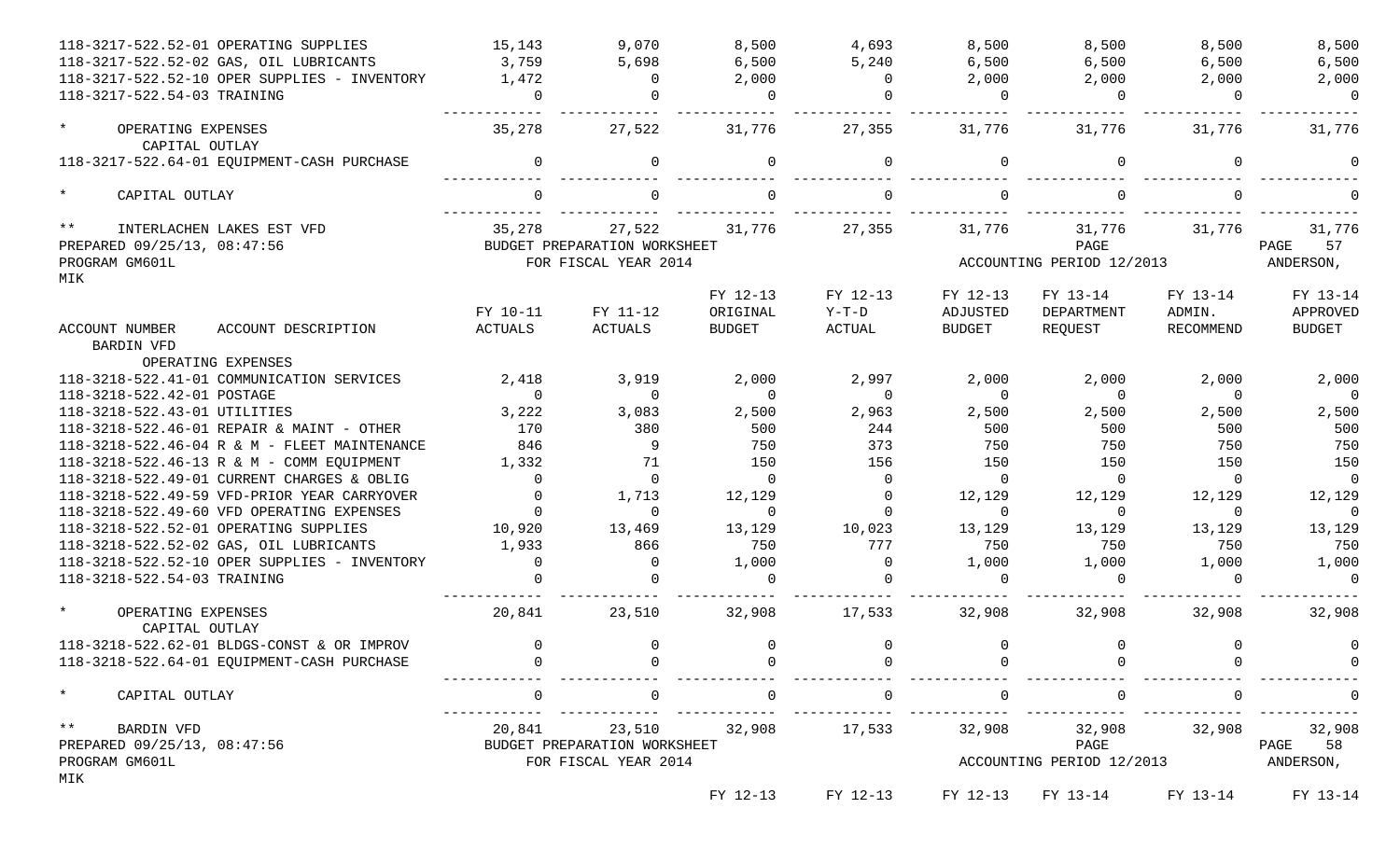| ACCOUNT NUMBER                             | ACCOUNT DESCRIPTION                          | FY 10-11<br><b>ACTUALS</b> | FY 11-12<br>ACTUALS          | ORIGINAL<br><b>BUDGET</b> | $Y-T-D$<br><b>ACTUAL</b> | ADJUSTED<br><b>BUDGET</b> | DEPARTMENT<br>REQUEST     | ADMIN.<br>RECOMMEND | APPROVED<br><b>BUDGET</b> |
|--------------------------------------------|----------------------------------------------|----------------------------|------------------------------|---------------------------|--------------------------|---------------------------|---------------------------|---------------------|---------------------------|
| RIVERSIDE (SAN MATEO) VFD                  |                                              |                            |                              |                           |                          |                           |                           |                     |                           |
|                                            | OPERATING EXPENSES                           |                            |                              |                           |                          |                           |                           |                     |                           |
|                                            | 118-3219-522.41-01 COMMUNICATION SERVICES    | 3,393                      | 4,321                        | 3,500                     | 2,101                    | 3,500                     | 3,500                     | 3,500               | 3,500                     |
| 118-3219-522.42-01 POSTAGE                 |                                              | $\overline{0}$             | $\overline{0}$               | $\overline{0}$            | $\overline{0}$           | $\overline{0}$            | $\overline{0}$            | $\Omega$            | $\overline{0}$            |
| 118-3219-522.43-01 UTILITIES               |                                              | 4,605                      | 3,571                        | 2,000                     | 3,230                    | 2,000                     | 2,000                     | 2,000               | 2,000                     |
|                                            | 118-3219-522.46-01 REPAIR & MAINT - OTHER    | 1,707                      | 1,749                        | 1,000                     | 2,194                    | 1,000                     | 1,000                     | 1,000               | 1,000                     |
|                                            | 118-3219-522.46-04 R & M - FLEET MAINTENANCE | 35                         | 839                          | 450                       | $\Omega$                 | 450                       | 450                       | 450                 | 450                       |
|                                            | 118-3219-522.46-13 R & M - COMM EQUIPMENT    | 235                        | 369                          | 750                       | 1,520                    | 750                       | 750                       | 750                 | 750                       |
|                                            | 118-3219-522.49-01 CURRENT CHARGES & OBLIG   | $\overline{0}$             | $\overline{0}$               | $\overline{0}$            | $\mathbf 0$              | $\overline{0}$            | $\overline{0}$            | $\overline{0}$      | $\overline{0}$            |
|                                            | 118-3219-522.49-60 VFD OPERATING EXPENSES    | $\mathbf 0$                | $\overline{0}$               | 500                       | $\mathbf 0$              | 500                       | 500                       | 500                 | 500                       |
|                                            | 118-3219-522.52-01 OPERATING SUPPLIES        | 12,598                     | 12,686                       | 14,820                    | 1,756                    | 14,820                    | 14,820                    | 14,820              | 14,820                    |
|                                            | 118-3219-522.52-02 GAS, OIL LUBRICANTS       | 3,227                      | 8,461                        | 5,500                     | 2,567                    | 5,500                     | 5,500                     | 5,500               | 5,500                     |
|                                            | 118-3219-522.52-10 OPER SUPPLIES - INVENTORY | $\Omega$                   | $\Omega$                     | 1,000                     | 0                        | 1,000                     | 1,000                     | 1,000               | 1,000                     |
| 118-3219-522.54-03 TRAINING                |                                              | $\Omega$                   | $\Omega$                     | $\Omega$                  | $\Omega$                 | $\Omega$                  | $\Omega$                  | $\Omega$            | $\overline{0}$            |
| $\star$<br>OPERATING EXPENSES              | CAPITAL OUTLAY                               | 25,800                     | 31,996                       | 29,520                    | 13,368                   | 29,520                    | 29,520                    | 29,520              | 29,520                    |
|                                            | 118-3219-522.64-01 EQUIPMENT-CASH PURCHASE   | $\Omega$                   | 0                            | $\Omega$                  | $\Omega$                 | $\Omega$                  | $\Omega$                  | $\Omega$            |                           |
| $\star$<br>CAPITAL OUTLAY                  |                                              |                            | $\Omega$                     |                           | $\Omega$                 | $\Omega$                  |                           |                     |                           |
| $\star \star$                              | RIVERSIDE (SAN MATEO) VFD                    | 25,800                     | 31,996                       | 29,520                    | 13,368                   | 29,520                    | 29,520                    | 29,520              | 29,520                    |
| PREPARED 09/25/13, 08:47:56                |                                              |                            | BUDGET PREPARATION WORKSHEET |                           |                          | PAGE                      |                           |                     | 59<br>PAGE                |
| PROGRAM GM601L                             |                                              |                            | FOR FISCAL YEAR 2014         |                           |                          |                           | ACCOUNTING PERIOD 12/2013 |                     | ANDERSON,                 |
| MIK                                        |                                              |                            |                              |                           |                          |                           |                           |                     |                           |
|                                            |                                              |                            |                              | FY 12-13                  | FY 12-13                 | FY 12-13                  | FY 13-14                  | FY 13-14            | FY 13-14                  |
|                                            |                                              | FY 10-11                   | FY 11-12                     | ORIGINAL                  | $Y-T-D$                  | ADJUSTED                  | DEPARTMENT                | ADMIN.              | APPROVED                  |
| ACCOUNT NUMBER<br>WEST PUTNAM(JOHNSON) VFD | ACCOUNT DESCRIPTION<br>OPERATING EXPENSES    | ACTUALS                    | ACTUALS                      | <b>BUDGET</b>             | ACTUAL                   | <b>BUDGET</b>             | REOUEST                   | RECOMMEND           | <b>BUDGET</b>             |
|                                            | 118-3220-522.41-01 COMMUNICATION SERVICES    | 2,940                      | 2,744                        | 3,000                     | 2,015                    | 3,000                     | 3,000                     | 3,000               | 3,000                     |
| 118-3220-522.42-01 POSTAGE                 |                                              | $\Omega$                   | $\overline{0}$               | $\mathbf 0$               | $\Omega$                 | $\overline{0}$            | $\overline{0}$            | $\Omega$            | $\Omega$                  |
| 118-3220-522.43-01 UTILITIES               |                                              | 5,170                      | 4,639                        | 4,000                     | 3,407                    | 4,000                     | 4,000                     | 4,000               | 4,000                     |
|                                            | 118-3220-522.46-01 REPAIR & MAINT - OTHER    | $\overline{0}$             | $\Omega$                     | 500                       | $\overline{0}$           | 500                       | 500                       | 500                 | 500                       |
|                                            | 118-3220-522.46-04 R & M - FLEET MAINTENANCE | 975                        | 2,622                        | 500                       | 36                       | 500                       | 500                       | 500                 | 500                       |
|                                            | 118-3220-522.46-13 R & M - COMM EQUIPMENT    | 1,142                      |                              | 850                       | 3,460                    | 850                       | 850                       | 850                 | 850                       |
|                                            | 118-3220-522.49-01 CURRENT CHARGES & OBLIG   | 0                          |                              | 0                         | $\Omega$                 | - 0                       | 0                         |                     | $\overline{0}$            |
|                                            | 118-3220-522.49-60 VFD OPERATING EXPENSES    | $\mathbf 0$                | 0                            | $\overline{0}$            | $\Omega$                 | 0                         | 0                         |                     | $\overline{0}$            |
|                                            | 118-3220-522.52-01 OPERATING SUPPLIES        | 5,501                      | 6,798                        | 9,918                     | 6,784                    | 9,918                     | 9,918                     | 9,918               | 9,918                     |
|                                            | 118-3220-522.52-02 GAS, OIL LUBRICANTS       | 6,810                      | 8,135                        | 6,200                     | 6,327                    | 6,200                     | 6,200                     | 6,200               | 6,200                     |
|                                            | 118-3220-522.52-10 OPER SUPPLIES - INVENTORY | $\Omega$                   | 0                            | 0                         | 1,199                    | 0                         | 0                         | $\Omega$            | 0                         |
| 118-3220-522.54-03 TRAINING                |                                              | $\Omega$                   | 0                            | 1,000                     | $\mathbf 0$              | 1,000                     | 1,000                     | 1,000               | 1,000                     |
| $\star$<br>OPERATING EXPENSES              |                                              | 22,538                     | 24,938                       | 25,968                    | 23,228                   | 25,968                    | 25,968                    | 25,968              | 25,968                    |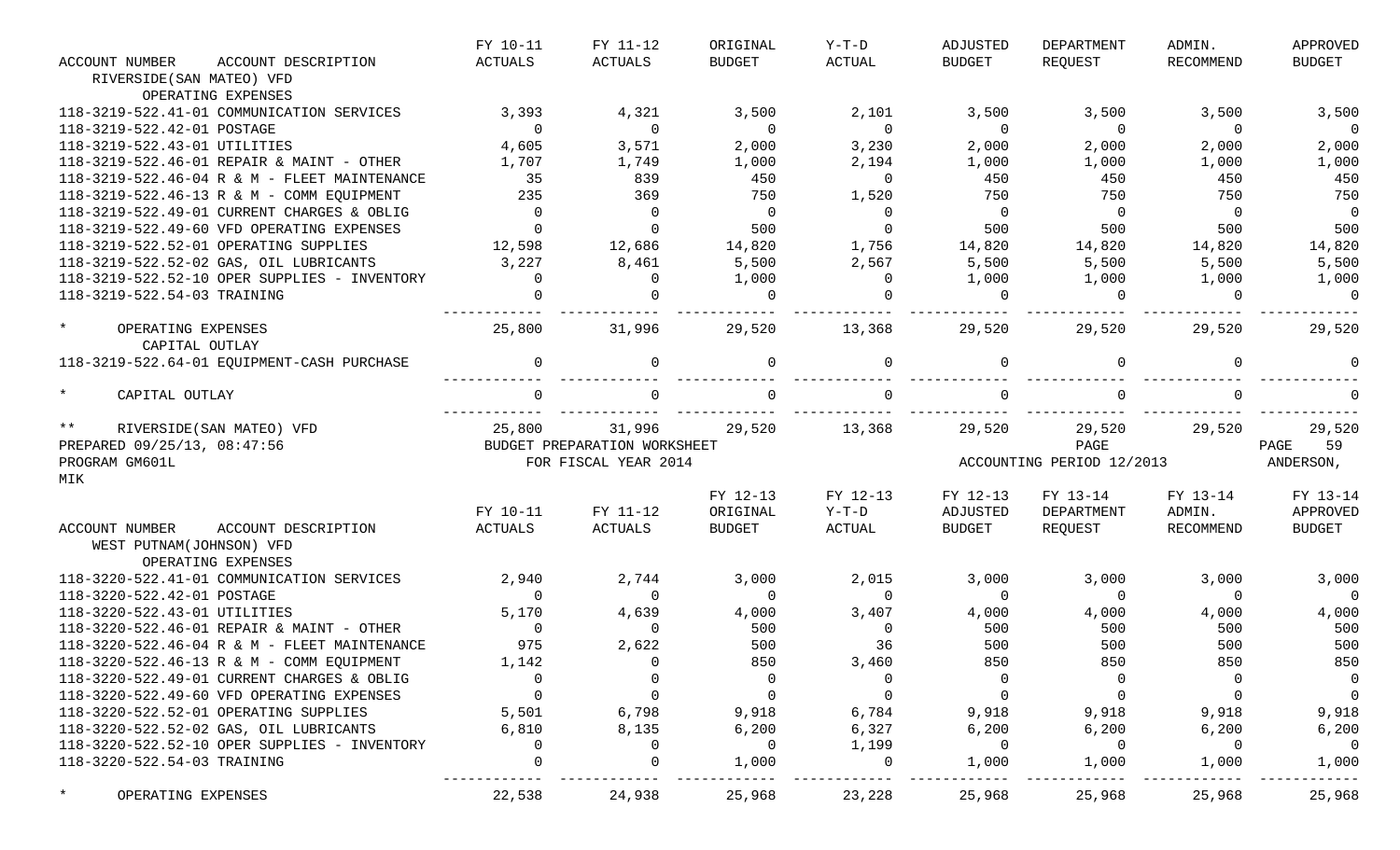| CAPITAL OUTLAY                                       |                |                              |               |                |               |                           |           |               |
|------------------------------------------------------|----------------|------------------------------|---------------|----------------|---------------|---------------------------|-----------|---------------|
| 118-3220-522.64-01 EQUIPMENT-CASH PURCHASE           |                | 0                            | $\Omega$      | $\Omega$       | 0             | $\Omega$                  | $\Omega$  |               |
| $\star$<br>CAPITAL OUTLAY                            |                | 0                            |               | $\Omega$       | 0             | $\Omega$                  | $\Omega$  |               |
| $***$<br>WEST PUTNAM(JOHNSON) VFD                    | 22,538         | 24,938                       | 25,968        | 23,228         | 25,968        | 25,968                    | 25,968    | 25,968        |
| PREPARED 09/25/13, 08:47:56                          |                | BUDGET PREPARATION WORKSHEET |               |                |               | PAGE                      |           | 60<br>PAGE    |
| PROGRAM GM601L                                       |                | FOR FISCAL YEAR 2014         |               |                |               | ACCOUNTING PERIOD 12/2013 |           | ANDERSON,     |
| MIK                                                  |                |                              |               |                |               |                           |           |               |
|                                                      |                |                              | FY 12-13      | FY 12-13       | FY 12-13      | FY 13-14                  | FY 13-14  | FY 13-14      |
|                                                      | FY 10-11       | FY 11-12                     | ORIGINAL      | $Y-T-D$        | ADJUSTED      | DEPARTMENT                | ADMIN.    | APPROVED      |
| ACCOUNT NUMBER<br>ACCOUNT DESCRIPTION                | <b>ACTUALS</b> | ACTUALS                      | <b>BUDGET</b> | <b>ACTUAL</b>  | <b>BUDGET</b> | REQUEST                   | RECOMMEND | <b>BUDGET</b> |
| BOSTWICK VFD                                         |                |                              |               |                |               |                           |           |               |
| OPERATING EXPENSES                                   |                |                              |               |                |               |                           |           |               |
| 118-3221-522.41-01 COMMUNICATION SERVICES            | 214            | 507                          | 500           | 3,130          | 500           | 500                       | 500       | 500           |
| 118-3221-522.42-01 POSTAGE                           | $\Omega$       | $\overline{0}$               | $\Omega$      | $\Omega$       | $\Omega$      | $\Omega$                  | $\Omega$  | $\Omega$      |
| 118-3221-522.43-01 UTILITIES                         | 949            | 731                          | 900           | 1,054          | 900           | 900                       | 900       | 900           |
| 118-3221-522.46-01 REPAIR & MAINT - OTHER            | 963            | 210                          | $\mathbf 0$   | $\Omega$       | $\mathbf 0$   | $\Omega$                  | $\Omega$  | $\Omega$      |
| 118-3221-522.46-04 R & M - FLEET MAINTENANCE         | 3,453          | 1,742                        | 1,200         | 2,062          | 1,200         | 1,200                     | 1,200     | 1,200         |
| 118-3221-522.46-13 R & M - COMM EQUIPMENT            | 391            | 4,000                        | 2,500         | 228            | 2,500         | 2,500                     | 2,500     | 2,500         |
| 118-3221-522.49-01 CURRENT CHARGES & OBLIG           | $\Omega$       | 246                          | 500           | 230            | 500           | 500                       | 500       | 500           |
| 118-3221-522.49-59 VFD-PRIOR YEAR CARRYOVER          | $\Omega$       | 14,982                       | 38,321        | 4,135          | 38,321        | 38,321                    | 38,321    | 38,321        |
| 118-3221-522.49-60 VFD OPERATING EXPENSES            | 140            | 3,360                        | 3,000         | 3,481          | 3,000         | 3,000                     | 3,000     | 3,000         |
| 118-3221-522.52-01 OPERATING SUPPLIES                | 10,523         | 23,376                       | 2,500         | 18,069         | 2,500         | 2,500                     | 2,500     | 2,500         |
| 118-3221-522.52-02 GAS, OIL LUBRICANTS               | 2,425          | 4,105                        | 1,500         | 3,928          | 1,500         | 1,500                     | 1,500     | 1,500         |
| 118-3221-522.52-10 OPER SUPPLIES - INVENTORY         |                | 1,310                        | 1,432         | 2,429          | 1,432         | 1,432                     | 1,432     | 1,432         |
| 118-3221-522.54-03 TRAINING                          |                | $\Omega$                     | $\Omega$      | $\Omega$       | $\Omega$      | $\Omega$                  | $\Omega$  | $\Omega$      |
|                                                      |                |                              |               |                |               |                           |           |               |
| $\star$<br>OPERATING EXPENSES                        | 19,058         | 54,569                       | 52,353        | 38,746         | 52,353        | 52,353                    | 52,353    | 52,353        |
| CAPITAL OUTLAY                                       |                |                              |               |                |               |                           |           |               |
| 118-3221-522.64-01 EQUIPMENT-CASH PURCHASE           |                | 5,934                        | 5,000         | $\Omega$       | 5,000         | 5,000                     | 5,000     | 5,000         |
|                                                      |                |                              |               |                |               |                           |           |               |
| $\star$<br>CAPITAL OUTLAY                            |                | 5,934                        | 5,000         | $\Omega$       | 5,000         | 5,000                     | 5,000     | 5,000         |
| $***$<br>BOSTWICK VFD                                | 19,058         | 60,503                       | 57,353        | 38,746         | 57,353        | 57,353                    | 57,353    | 57,353        |
| PREPARED 09/25/13, 08:47:56                          |                | BUDGET PREPARATION WORKSHEET |               |                |               | PAGE                      |           | 61<br>PAGE    |
| PROGRAM GM601L                                       |                | FOR FISCAL YEAR 2014         |               |                |               | ACCOUNTING PERIOD 12/2013 |           | ANDERSON,     |
| MIK                                                  |                |                              |               |                |               |                           |           |               |
|                                                      |                |                              | FY 12-13      | FY 12-13       | FY 12-13      | FY 13-14                  | FY 13-14  | FY 13-14      |
|                                                      | FY 10-11       | FY 11-12                     | ORIGINAL      | $Y-T-D$        | ADJUSTED      | DEPARTMENT                | ADMIN.    | APPROVED      |
| ACCOUNT NUMBER<br>ACCOUNT DESCRIPTION<br>FRANCIS VFD | ACTUALS        | ACTUALS                      | <b>BUDGET</b> | ACTUAL         | <b>BUDGET</b> | REQUEST                   | RECOMMEND | <b>BUDGET</b> |
| OPERATING EXPENSES                                   |                |                              |               |                |               |                           |           |               |
| 118-3222-522.41-01 COMMUNICATION SERVICES            | 1,976          | 1,835                        | 2,041         | 2,202          | 2,041         | 2,041                     | 2,041     | 2,041         |
| 118-3222-522.42-01 POSTAGE                           | $\Omega$       | 0                            | 0             | $\overline{0}$ | 0             | 0                         | 0         | $\mathbf 0$   |
| 118-3222-522.43-01 UTILITIES                         | 2,514          | 1,851                        | 2,000         | 1,680          | 2,000         | 2,000                     | 2,000     | 2,000         |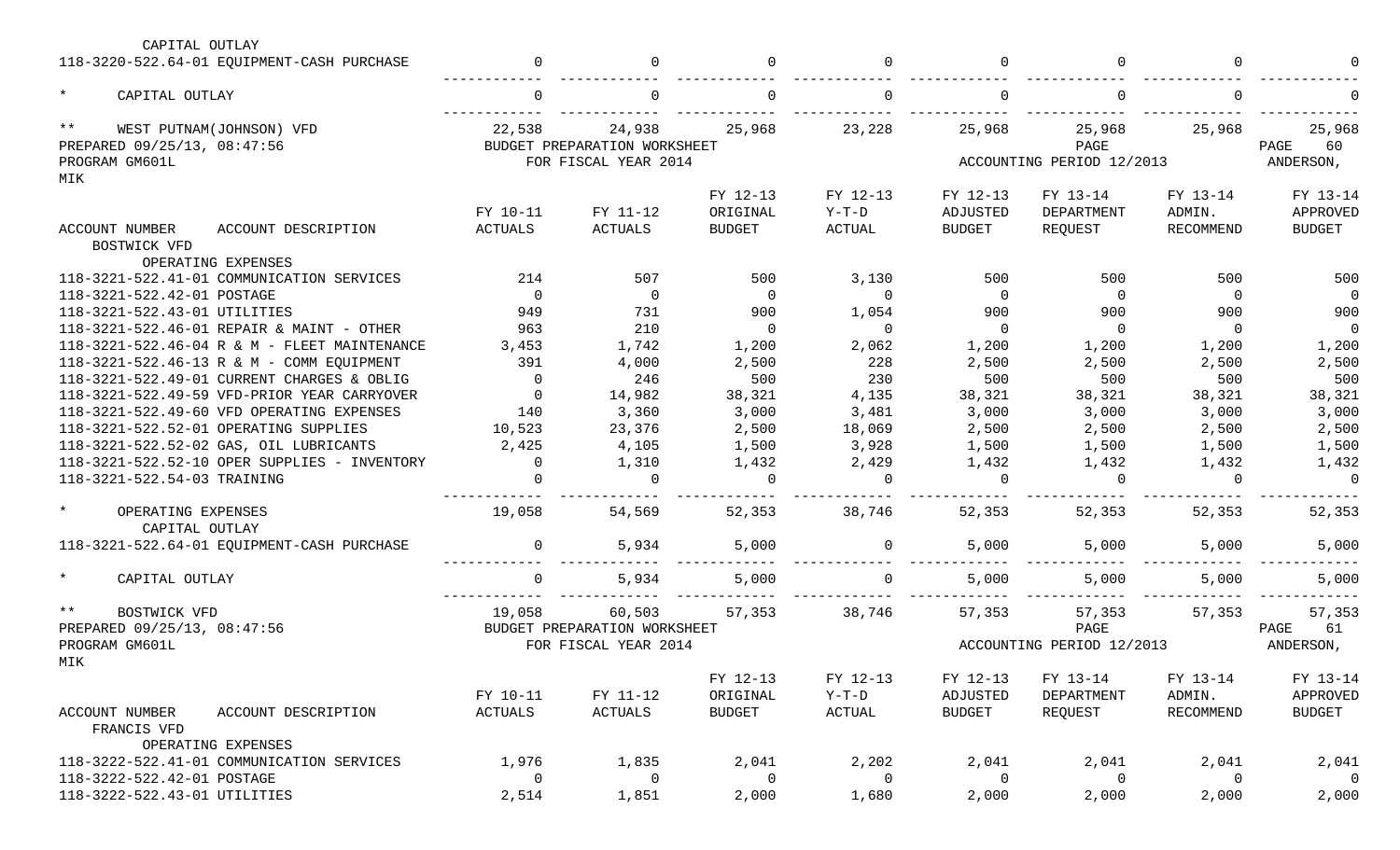| 118-3222-522.46-01 REPAIR & MAINT - OTHER       | 151            | 996                          | 500            | 233            | 500                       | 500            | 500            | 500            |
|-------------------------------------------------|----------------|------------------------------|----------------|----------------|---------------------------|----------------|----------------|----------------|
| 118-3222-522.46-04 R & M - FLEET MAINTENANCE    | 1,773          | 213                          | 250            | $\mathbf{1}$   | 250                       | 250            | 250            | 250            |
| 118-3222-522.46-13 R & M - COMM EQUIPMENT       | 515            | 615                          | 850            | 81             | 850                       | 850            | 850            | 850            |
| 118-3222-522.49-01 CURRENT CHARGES & OBLIG      | $\overline{0}$ | $\overline{0}$               | $\overline{0}$ | $\overline{0}$ | $\overline{0}$            | $\overline{0}$ | $\overline{0}$ | $\overline{0}$ |
| 118-3222-522.49-60 VFD OPERATING EXPENSES       | $\Omega$       | 1,950                        | 4,000          | $\mathbf{0}$   | 4,000                     | 4,000          | 4,000          | 4,000          |
| 118-3222-522.52-01 OPERATING SUPPLIES           | 6,725          | 5,783                        | 6,155          | 4,156          | 6,155                     | 6,155          | 6,155          | 6,155          |
| 118-3222-522.52-02 GAS, OIL LUBRICANTS          | 4,069          | 5,251                        | 3,000          | 2,170          | 3,000                     | 3,000          | 3,000          | 3,000          |
| 118-3222-522.52-10 OPER SUPPLIES - INVENTORY    | 1,549          | $\Omega$                     | $\overline{0}$ | $\Omega$       | $\overline{0}$            | $\overline{0}$ | $\Omega$       | $\overline{0}$ |
| 118-3222-522.54-03 TRAINING                     | $\Omega$       | $\Omega$                     | 500            | $\Omega$       | 500                       | 500            | 500            | 500            |
| $\star$<br>OPERATING EXPENSES<br>CAPITAL OUTLAY | 19,272         | 18,494                       | 19,296         | 10,523         | 19,296                    | 19,296         | 19,296         | 19,296         |
| 118-3222-522.64-01 EQUIPMENT-CASH PURCHASE      | $\Omega$       | $\Omega$                     | $\Omega$       | $\Omega$       | $\Omega$                  |                | $\Omega$       |                |
| $\star$<br>CAPITAL OUTLAY                       | $\cap$         |                              |                | $\Omega$       |                           |                | $\Omega$       |                |
| $***$<br>FRANCIS VFD                            | 19,272         | 18,494                       | 19,296         | 10,523         | 19,296                    | 19,296         | 19,296         | 19,296         |
| PREPARED 09/25/13, 08:47:56                     |                | BUDGET PREPARATION WORKSHEET |                |                |                           | PAGE           |                | PAGE<br>62     |
| PROGRAM GM601L                                  |                | FOR FISCAL YEAR 2014         |                |                | ACCOUNTING PERIOD 12/2013 | ANDERSON,      |                |                |
| MIK                                             |                |                              |                |                |                           |                |                |                |
|                                                 |                |                              | FY 12-13       | FY 12-13       | FY 12-13                  | FY 13-14       | FY 13-14       | FY 13-14       |
|                                                 | FY 10-11       | FY 11-12                     | ORIGINAL       | $Y-T-D$        | ADJUSTED                  | DEPARTMENT     | ADMIN.         | APPROVED       |
| ACCOUNT NUMBER<br>ACCOUNT DESCRIPTION           | <b>ACTUALS</b> | ACTUALS                      | <b>BUDGET</b>  | ACTUAL         | BUDGET                    | REQUEST        | RECOMMEND      | <b>BUDGET</b>  |
| SATSUMA VFD                                     |                |                              |                |                |                           |                |                |                |
| OPERATING EXPENSES                              |                |                              |                |                |                           |                |                |                |
| 118-3223-522.41-01 COMMUNICATION SERVICES       | 7,767          | 7,636                        | 4,248          | 7,694          | 4,248                     | 4,248          | 4,248          | 4,248          |
| 118-3223-522.42-01 POSTAGE                      | $\Omega$       | $\overline{0}$               | $\overline{0}$ | $\overline{0}$ | $\overline{0}$            | $\overline{0}$ | $\Omega$       | $\overline{0}$ |
| 118-3223-522.43-01 UTILITIES                    | 4,734          | 4,352                        | 5,000          | 3,403          | 5,000                     | 5,000          | 5,000          | 5,000          |
| 118-3223-522.44-01 RENTALS AND LEASES           | 1,200          | 1,509                        | 1,500          | 1,440          | 1,500                     | 1,500          | 1,500          | 1,500          |
| 118-3223-522.46-01 REPAIR & MAINT - OTHER       | 895            | 726                          | 500            | 343            | 500                       | 500            | 500            | 500            |
| 118-3223-522.46-04 R & M - FLEET MAINTENANCE    | 124            | 1,018                        | 750            | 85             | 750                       | 750            | 750            | 750            |
| 118-3223-522.46-13 R & M - COMM EQUIPMENT       | 871            | 220                          | 500            | $\overline{0}$ | 500                       | 500            | 500            | 500            |
| 118-3223-522.49-01 CURRENT CHARGES & OBLIG      | $\Omega$       | $\overline{0}$               | $\overline{0}$ | $\mathbf{0}$   | $\overline{0}$            | $\overline{0}$ | $\overline{0}$ | $\overline{0}$ |
| 118-3223-522.49-59 VFD-PRIOR YEAR CARRYOVER     | 0              | 1,020                        | 24,262         | $\mathbf{0}$   | 24,262                    | 24,262         | 24,262         | 24,262         |
| 118-3223-522.49-60 VFD OPERATING EXPENSES       | $\Omega$       | 1,193                        | 1,000          | $\mathbf 0$    | 1,000                     | 1,000          | 1,000          | 1,000          |
| 118-3223-522.52-01 OPERATING SUPPLIES           | 24,971         | 16,817                       | 14,336         | 8,313          | 14,336                    | 14,336         | 14,336         | 14,336         |
| 118-3223-522.52-02 GAS, OIL LUBRICANTS          | 986            | 20,973                       | 3,500          | 15,816         | 3,500                     | 3,500          | 3,500          | 3,500          |
| 118-3223-522.52-10 OPER SUPPLIES - INVENTORY    | 4,918          | 2,198                        | 2,400          |                | 2,400                     | 2,400          | 2,400          | 2,400          |
| 118-3223-522.54-03 TRAINING                     | 468            |                              |                |                |                           |                |                | $\Omega$       |
| $\star$<br>OPERATING EXPENSES<br>CAPITAL OUTLAY | 46,934         | 57,662                       |                | 57,996 37,094  |                           | 57,996 57,996  | 57,996         | 57,996         |
| 118-3223-522.64-01 EQUIPMENT-CASH PURCHASE      | $\Omega$       | 0                            |                | $\mathbf{0}$   | 0                         |                | $\Omega$       |                |
| $\star$<br>CAPITAL OUTLAY                       |                |                              |                |                |                           |                |                |                |
|                                                 |                |                              |                |                |                           |                |                |                |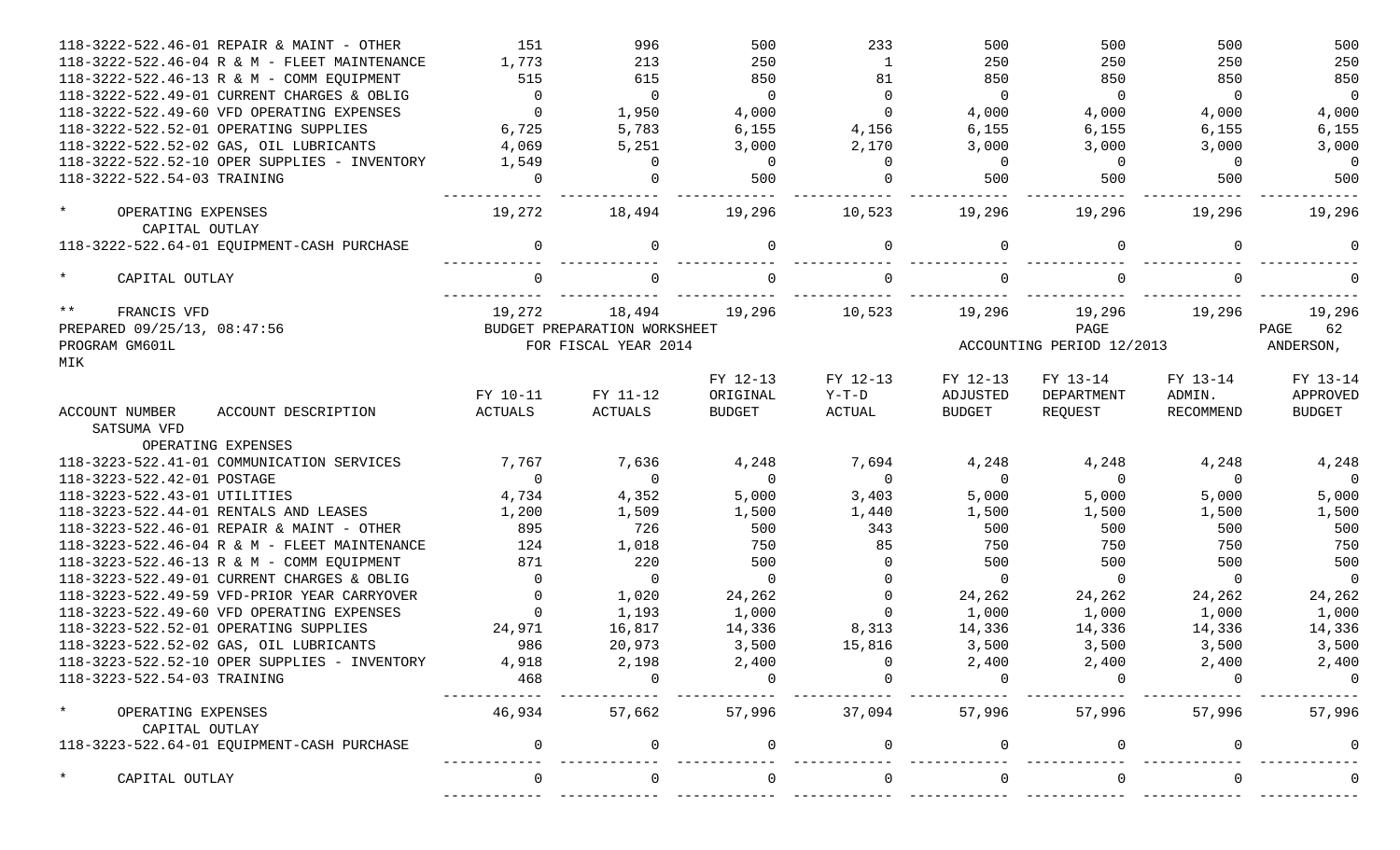| $***$<br>SATSUMA VFD                            |                                              | 46,934         | 57,662                       | 57,996        | 37,094        | 57,996         | 57,996                    | 57,996           | 57,996         |
|-------------------------------------------------|----------------------------------------------|----------------|------------------------------|---------------|---------------|----------------|---------------------------|------------------|----------------|
| PREPARED 09/25/13, 08:47:56                     |                                              |                | BUDGET PREPARATION WORKSHEET |               |               |                | PAGE                      |                  | PAGE<br>63     |
| PROGRAM GM601L                                  |                                              |                | FOR FISCAL YEAR 2014         |               |               |                | ACCOUNTING PERIOD 12/2013 |                  | ANDERSON,      |
| MIK                                             |                                              |                |                              |               |               |                |                           |                  |                |
|                                                 |                                              |                |                              | FY 12-13      | FY 12-13      | FY 12-13       | FY 13-14                  | FY 13-14         | FY 13-14       |
|                                                 |                                              | FY 10-11       | FY 11-12                     | ORIGINAL      | $Y-T-D$       | ADJUSTED       | DEPARTMENT                | ADMIN.           | APPROVED       |
| ACCOUNT NUMBER<br>MELROSE VFD                   | ACCOUNT DESCRIPTION                          | ACTUALS        | <b>ACTUALS</b>               | <b>BUDGET</b> | <b>ACTUAL</b> | <b>BUDGET</b>  | REQUEST                   | <b>RECOMMEND</b> | <b>BUDGET</b>  |
|                                                 | OPERATING EXPENSES                           |                |                              |               |               |                |                           |                  |                |
|                                                 | 118-3224-522.41-01 COMMUNICATION SERVICES    | 1,977          | 3,513                        | 2,500         | 3,312         | 2,500          | 2,500                     | 2,500            | 2,500          |
| 118-3224-522.42-01 POSTAGE                      |                                              | $\Omega$       | $\overline{0}$               | $\Omega$      | $\Omega$      | $\overline{0}$ | $\overline{0}$            | $\Omega$         | $\overline{0}$ |
| 118-3224-522.43-01 UTILITIES                    |                                              | 7,653          | 7,329                        | 5,000         | 6,544         | 5,000          | 5,000                     | 5,000            | 5,000          |
|                                                 | 118-3224-522.46-01 REPAIR & MAINT - OTHER    | $\Omega$       | $\overline{0}$               | $\Omega$      | $\mathbf 0$   | $\overline{0}$ | 0                         | 0                | $\overline{0}$ |
|                                                 | 118-3224-522.46-04 R & M - FLEET MAINTENANCE | 61             | 237                          |               |               | $\overline{0}$ | 0                         |                  | $\overline{0}$ |
|                                                 | 118-3224-522.46-13 R & M - COMM EQUIPMENT    | 428            | 2,840                        | 750           | 94            | 750            | 750                       | 750              | 750            |
|                                                 | 118-3224-522.49-01 CURRENT CHARGES & OBLIG   | $\overline{0}$ | $\overline{0}$               | $\Omega$      | $\mathbf 0$   | $\overline{0}$ | $\overline{0}$            | $\Omega$         | $\overline{0}$ |
|                                                 | 118-3224-522.49-60 VFD OPERATING EXPENSES    | $\Omega$       | $\mathbf 0$                  | $\Omega$      | $\Omega$      | $\overline{0}$ | $\overline{0}$            | $\Omega$         | $\overline{0}$ |
|                                                 | 118-3224-522.52-01 OPERATING SUPPLIES        | 1,704          | 920                          | 4,370         | 1,888         | 4,370          | 4,370                     | 4,370            | 4,370          |
|                                                 | 118-3224-522.52-02 GAS, OIL LUBRICANTS       | 10,280         | 16,561                       | 12,500        | 14,727        | 12,500         | 12,500                    | 12,500           | 12,500         |
|                                                 | 118-3224-522.52-10 OPER SUPPLIES - INVENTORY | $\Omega$       | $\overline{0}$               | 1,000         | $\mathbf 0$   | 1,000          | 1,000                     | 1,000            | 1,000          |
| 118-3224-522.54-03 TRAINING                     |                                              | 493            | 0                            | 1,000         | 0             | 1,000          | 1,000                     | 1,000            | 1,000          |
|                                                 |                                              |                |                              |               |               |                |                           |                  |                |
| $\star$<br>OPERATING EXPENSES<br>CAPITAL OUTLAY |                                              | 22,596         | 31,400                       | 27,120        | 26,565        | 27,120         | 27,120                    | 27,120           | 27,120         |
|                                                 | 118-3224-522.64-01 EQUIPMENT-CASH PURCHASE   | 5,106          | 0                            | $\Omega$      | $\Omega$      | $\Omega$       | $\Omega$                  | $\Omega$         | $\Omega$       |
| $\star$<br>CAPITAL OUTLAY                       |                                              | 5,106          | $\Omega$                     |               | $\cap$        | $\Omega$       |                           | $\Omega$         |                |
| $\star\star$<br>MELROSE VFD                     |                                              | 27,702         | 31,400                       | 27,120        | 26,565        | 27,120         | 27,120                    | 27,120           | 27,120         |
| PREPARED 09/25/13, 08:47:56                     |                                              |                | BUDGET PREPARATION WORKSHEET |               |               |                | PAGE                      |                  | PAGE<br>64     |
| PROGRAM GM601L<br>MIK                           |                                              |                | FOR FISCAL YEAR 2014         |               |               |                | ACCOUNTING PERIOD 12/2013 |                  | ANDERSON,      |
|                                                 |                                              |                |                              | FY 12-13      | FY 12-13      | FY 12-13       | FY 13-14                  | FY 13-14         | FY 13-14       |
|                                                 |                                              | FY 10-11       | FY 11-12                     | ORIGINAL      | $Y-T-D$       | ADJUSTED       | DEPARTMENT                | ADMIN.           | APPROVED       |
| ACCOUNT NUMBER                                  | ACCOUNT DESCRIPTION                          | ACTUALS        | <b>ACTUALS</b>               | <b>BUDGET</b> | ACTUAL        | <b>BUDGET</b>  | REQUEST                   | RECOMMEND        | <b>BUDGET</b>  |
| COUNTYWIDE FIRE PROTECT.                        |                                              |                |                              |               |               |                |                           |                  |                |
|                                                 | PERSONAL SERVICES                            |                |                              |               |               |                |                           |                  |                |
|                                                 | 118-3290-522.12-11 REGULAR SALARIES & WAGES  | 173,632        | 151,238                      | 148,183       | 131,354       | 148,183        | 148,183                   | 148,183          | 148,183        |
|                                                 | 118-3290-522.12-12 SALARIES/WAGES - OVERTIME | 70,955         | 36,357                       | 15,000        | 36,743        | 15,000         | 15,000                    | 15,000           | 15,000         |
|                                                 | 118-3290-522.13-11 SALARIES & WAGES-OPS      | 170,278        | 182,521                      | 214,301       | 131,721       | 214,301        | 214,301                   | 214,301          | 214,301        |
|                                                 | 118-3290-522.15-01 CLOTHING ALLOWANCE        | 1,200          | 675                          | 600           | 900           | 600            | 600                       | 600              | 600            |
| 118-3290-522.15-11 EXPERIENCE PAY               |                                              | 1,400          | 1,400                        | 0             | 1,000         | 0              | 1,400                     | 1,400            | 1,400          |
|                                                 | 118-3290-522.21-13 FICA TAXES MATCHING       | 25,631         | 26,149                       | 30,591        | 21,660        | 30,591         | 30,591                    | 30,591           | 30,591         |
|                                                 | 118-3290-522.22-13 RETIREMENT CONTRIBUTIONS  | 34,565         | 19,234                       | 29,638        | 19,509        | 29,638         | 35,465                    | 35,465           | 35,465         |
| 118-3290-522.23-13 HEALTH INSURANCE             |                                              | 29,650         | 25,326                       | 36,300        | 22,322        | 36,300         | 39,000                    | 39,000           | 39,000         |
|                                                 |                                              |                |                              |               |               |                |                           |                  |                |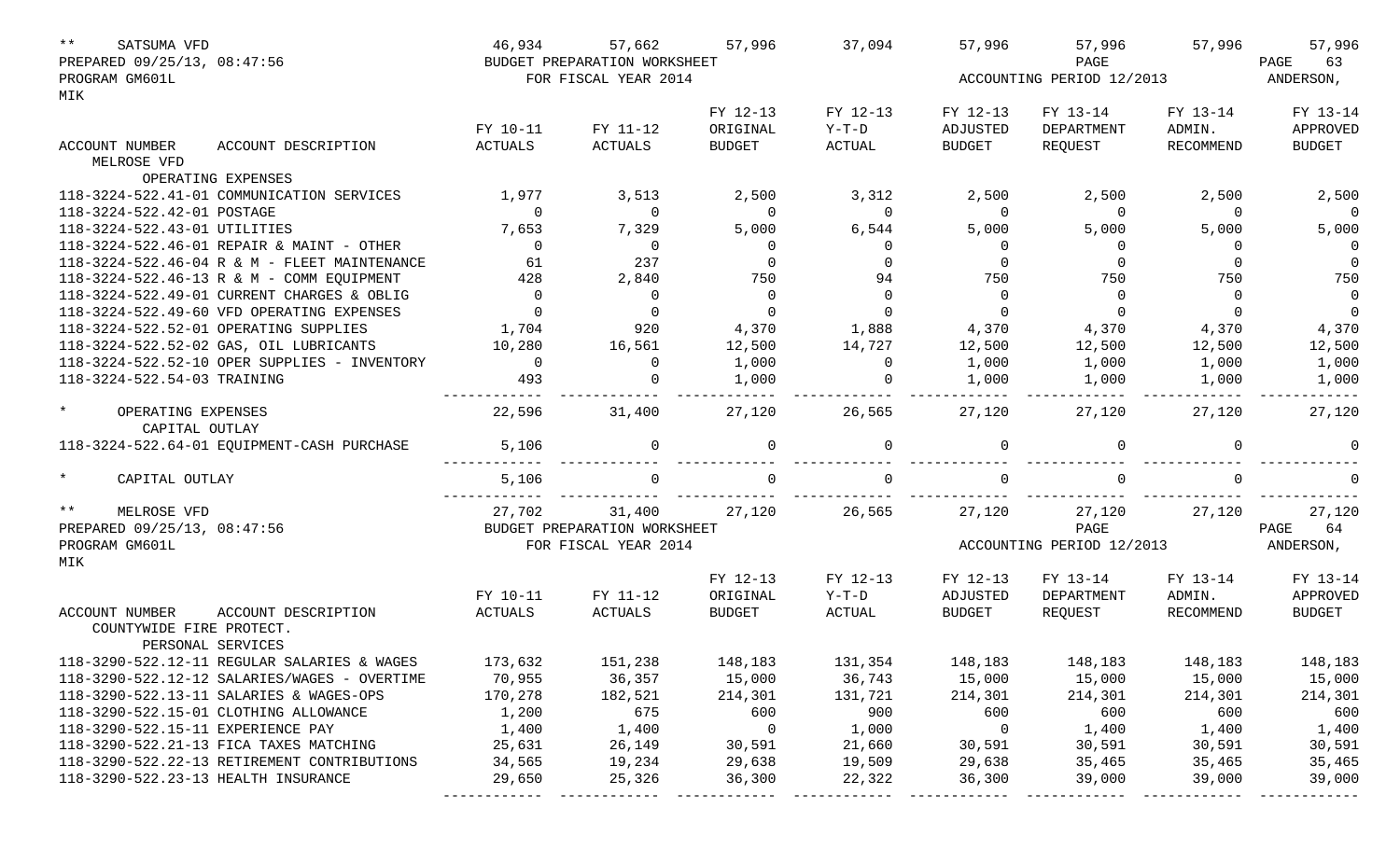| PERSONAL SERVICES                                                                          | 507,311        | 442,900                      | 474,613            | 365,209           | 474,613            | 484,540                   | 484,540     | 484,540       |
|--------------------------------------------------------------------------------------------|----------------|------------------------------|--------------------|-------------------|--------------------|---------------------------|-------------|---------------|
| OPERATING EXPENSES                                                                         |                |                              |                    |                   |                    |                           |             |               |
| 118-3290-522.31-05 VOLUNTEERS                                                              | $164-$         | 44                           | $\Omega$           | 2,800             | 0                  | $\Omega$                  | $\Omega$    | $\Omega$      |
| 118-3290-522.41-01 COMMUNICATION SERVICES                                                  | 3,160          | 461                          | $\Omega$           | $43-$             | $\Omega$           | 2,500                     | 2,500       | 2,500         |
| 118-3290-522.43-03 WATER SUPPLY                                                            | 4,326          | 25,244                       | 25,000             | 1,400             | 25,000             | 25,000                    | 25,000      | 25,000        |
| 118-3290-522.45-20 INSURANCE-RISK MANAGEMENT                                               | 216,018        | 216,018                      | 216,018            | 216,018           | 216,018            | 216,018                   | 216,018     | 216,018       |
| 118-3290-522.46-01 REPAIR & MAINT - OTHER                                                  | 14,169         | 222                          | 5,000              | 4,115             | 5,000              | 5,000                     | 5,000       | 5,000         |
| 118-3290-522.46-04 R & M - FLEET MAINTENANCE                                               | 173,425        | 204,041                      | 180,000            | 150,062           | 180,000            | 180,000                   | 180,000     | 180,000       |
| 118-3290-522.46-13 R & M - COMM EQUIPMENT                                                  | 53,930         | 48,275                       | 53,600             | 55,550            | 53,600             | 53,600                    | 53,600      | 53,600        |
| 118-3290-522.49-01 CURRENT CHARGES & OBLIG                                                 | 231            | 14,277                       | 10,000             | 222               | 10,000             | 7,500                     | 7,500       | 7,500         |
| 118-3290-522.49-03 COMM/FEES/COSTS-TAX COLL                                                | $\Omega$       | $\mathbf 0$                  | $\Omega$           | $\overline{0}$    | $\Omega$           | $\Omega$                  | $\Omega$    |               |
| 118-3290-522.49-70 FIRE REHAB CONTRIB EXPEND                                               | $\Omega$       | 178                          | $\Omega$           | 117               | $\Omega$           |                           |             |               |
| 118-3290-522.52-01 OPERATING SUPPLIES                                                      | 212,444        | 112,900                      | 135,000            | 72,948            | 135,000            | 135,000                   | 135,000     | 135,000       |
| 118-3290-522.52-02 GAS, OIL LUBRICANTS                                                     | 41,694         | 15,360                       | 10,000             | 1,671             | 10,000             | 10,000                    | 10,000      | 10,000        |
| 118-3290-522.52-10 OPER SUPPLIES - INVENTORY                                               | 25,933         | 25,924                       | 60,000             | 1,512             | 60,000             | 60,000                    | 60,000      | 60,000        |
| $\star$<br>OPERATING EXPENSES                                                              | 745,166        | 662,944                      | 694,618            | 506,372           | 694,618            | 694,618                   | 694,618     | 694,618       |
| CAPITAL OUTLAY                                                                             |                |                              |                    |                   |                    |                           |             |               |
| 118-3290-522.62-01 BLDGS-CONST & OR IMPROV                                                 | 1,736          | 400<br>$\Omega$              | 50,000<br>$\Omega$ | 2,500<br>$\Omega$ | 50,000<br>$\Omega$ | 50,000<br>$\Omega$        | 50,000      | 50,000        |
| 118-3290-522.63-01 IMPR OTHER THAN BUILDINGS<br>118-3290-522.64-01 EQUIPMENT-CASH PURCHASE | 1,575          |                              |                    |                   |                    |                           | $\Omega$    |               |
|                                                                                            | 1,301,834      | 1,066,400                    | 750,000            | 94,841            | 750,000            | 1,025,000                 | 1,005,000   | 1,005,000     |
| 118-3290-522.64-04 COMPUTER HARDWARE<br>118-3290-522.68-01 SOFTWARE                        | $\Omega$       | 8,997                        | 5,000              | $\Omega$          | 5,000              | 5,000                     | 5,000       | 5,000         |
|                                                                                            | 10,000         | 0                            | $\Omega$           |                   | $\Omega$           |                           | $\Omega$    |               |
| $\star$<br>CAPITAL OUTLAY<br>DEBT SERVICE                                                  | 1,315,145      | 1,075,797                    | 805,000            | 97,341            | 805,000            | 1,080,000                 | 1,060,000   | 1,060,000     |
| 118-3290-522.71-05 PRINCIPAL-LEASE PURCHASE                                                | $\Omega$       | 282,741                      |                    | $\Omega$          | $\Omega$           |                           | $\Omega$    |               |
| 118-3290-522.72-05 INTEREST-LEASE PURCHASE                                                 |                | 9,357                        |                    | $\cap$            |                    |                           |             |               |
| DEBT SERVICE<br>NON-OPERATING                                                              | $\Omega$       | 292,098                      |                    | $\Omega$          | 0                  |                           | $\Omega$    |               |
| 118-3290-581.91-28 TRF-RISK MANAGEMENT FD                                                  |                | 0                            | 33,547             | $\Omega$          | 33,547             | 33,547                    | 33,547      | 33,547        |
| $\star$<br>NON-OPERATING                                                                   |                | 0                            | 33,547             | 0                 | 33,547             | 33,547                    | 33,547      | 33,547        |
| $\star\star$<br>COUNTYWIDE FIRE PROTECT.                                                   | 2,567,622      | 2,473,739                    | 2,007,778          | 968,922           | 2,007,778          | 2,292,705                 | 2, 272, 705 | 2, 272, 705   |
| $***$<br>FIRE TAXING UNIT                                                                  | 3,498,409      | 3,484,413                    | 3,317,542          | 2, 153, 352       | 3, 317, 542        | 3, 318, 955               | 3,298,955   | 3,298,955     |
| PREPARED 09/25/13, 08:47:56                                                                |                | BUDGET PREPARATION WORKSHEET |                    |                   |                    | PAGE                      |             | PAGE<br>65    |
| PROGRAM GM601L<br>MIK                                                                      |                | FOR FISCAL YEAR 2014         |                    |                   |                    | ACCOUNTING PERIOD 12/2013 |             | ANDERSON,     |
|                                                                                            |                |                              | FY 12-13           | FY 12-13          | FY 12-13           | FY 13-14                  | FY 13-14    | FY 13-14      |
|                                                                                            | FY 10-11       | FY 11-12                     | ORIGINAL           | $Y-T-D$           | ADJUSTED           | DEPARTMENT                | ADMIN.      | APPROVED      |
| <b>ACCOUNT NUMBER</b><br>ACCOUNT DESCRIPTION                                               | <b>ACTUALS</b> | ACTUALS                      | BUDGET             | ACTUAL            | <b>BUDGET</b>      | REQUEST                   | RECOMMEND   | <b>BUDGET</b> |
| LAW ENFORCEMENT TRUST<br>LAW ENFORCEMENT TRUST                                             |                |                              |                    |                   |                    |                           |             |               |

OPERATING EXPENSES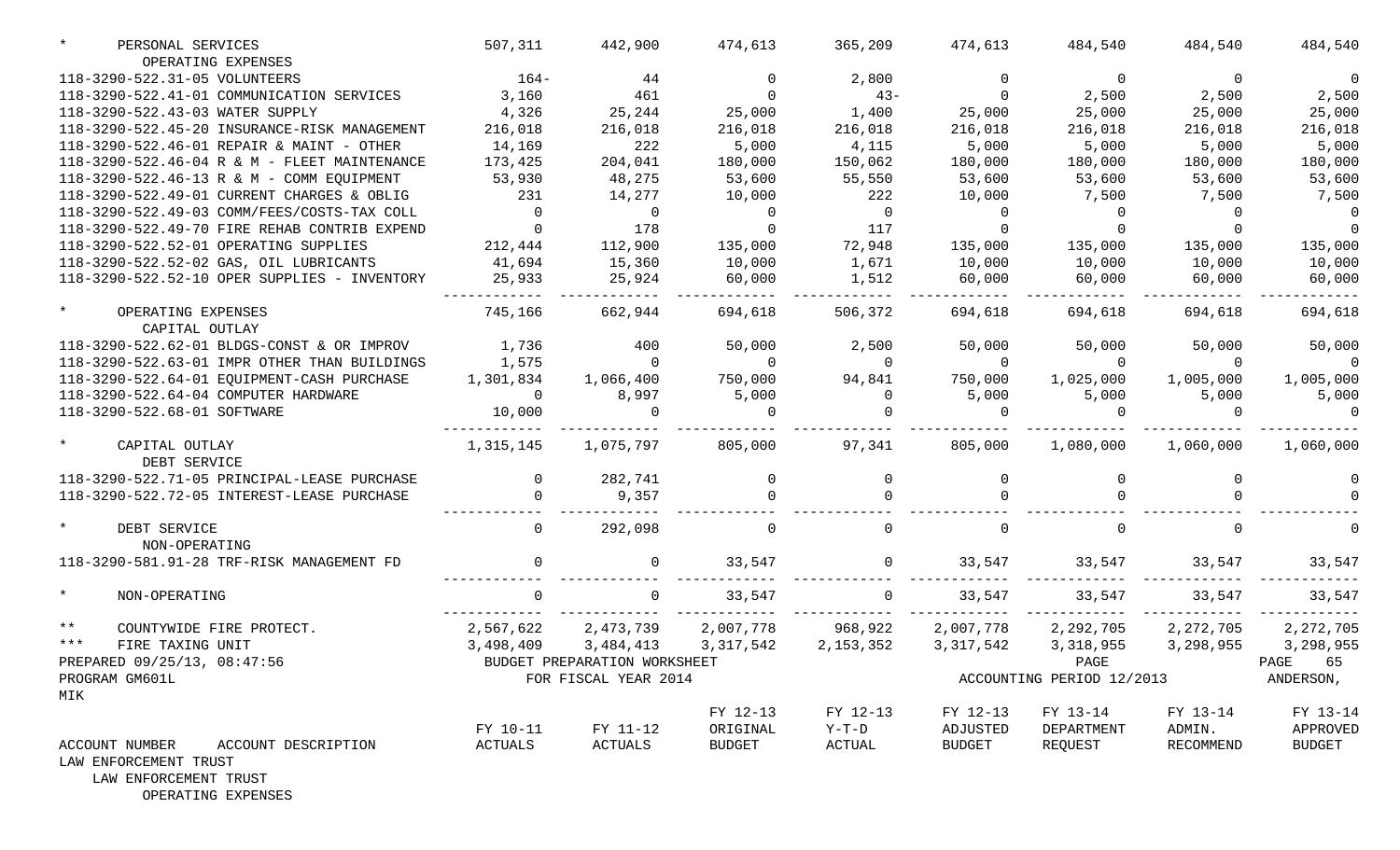| 119-3411-521.49-01 CURRENT CHARGES & OBLIG                                                                                  | 608         | 11,600                       | 15,000         | 65,442      | 15,000        | 10,000                    | 10,000      | 10,000        |
|-----------------------------------------------------------------------------------------------------------------------------|-------------|------------------------------|----------------|-------------|---------------|---------------------------|-------------|---------------|
| 119-3411-521.52-01 OPERATING SUPPLIES                                                                                       | 125,574     | 4,394                        | 65,000         | $\Omega$    | 65,000        | 50,000                    | 50,000      | 50,000        |
| 119-3411-521.54-03 TRAINING                                                                                                 | 520         | $\Omega$                     | $\overline{0}$ | $\Omega$    | $\Omega$      | $\overline{0}$            | $\Omega$    | 0             |
| $\star$<br>OPERATING EXPENSES                                                                                               | 126,702     | 15,994                       | 80,000         | 65,442      | 80,000        | 60,000                    | 60,000      | 60,000        |
| CAPITAL OUTLAY                                                                                                              |             |                              |                |             |               |                           |             |               |
| 119-3411-521.64-01 EQUIPMENT-CASH PURCHASE                                                                                  | 4,115       | 8,200                        | 10,000         | $\mathbf 0$ | 10,000        | 5,000                     | 5,000       | 5,000         |
| $\star$<br>CAPITAL OUTLAY                                                                                                   | 4,115       | 8,200                        | 10,000         | $\Omega$    | 10,000        | 5,000                     | 5,000       | 5,000         |
| NON-OPERATING                                                                                                               |             |                              |                |             |               |                           |             |               |
| 119-3411-598.99-01 RESERVE FOR CONT-REGULAR                                                                                 | $\Omega$    | $\mathbf 0$                  | $\Omega$       | $\Omega$    | $\mathbf 0$   | $\Omega$                  | $\Omega$    | $\Omega$      |
| $\star$<br>NON-OPERATING                                                                                                    | $\cap$      | $\Omega$                     |                | $\Omega$    | $\Omega$      |                           | $\cap$      |               |
| $\star \star$<br>LAW ENFORCEMENT TRUST                                                                                      | 130,817     | 24,194                       | 90,000         | 65,442      | 90,000        | 65,000                    | 65,000      | 65,000        |
| $***$<br>LAW ENFORCEMENT TRUST                                                                                              | 130,817     | 24,194                       | 90,000         | 65,442      | 90,000        | 65,000                    | 65,000      | 65,000        |
| PREPARED 09/25/13, 08:47:56                                                                                                 |             | BUDGET PREPARATION WORKSHEET |                |             |               | PAGE                      |             | PAGE<br>66    |
| PROGRAM GM601L                                                                                                              |             | FOR FISCAL YEAR 2014         |                |             |               | ACCOUNTING PERIOD 12/2013 |             | ANDERSON,     |
| MIK                                                                                                                         |             |                              |                |             |               |                           |             |               |
|                                                                                                                             |             |                              | FY 12-13       | FY 12-13    | FY 12-13      | FY 13-14                  | FY 13-14    | FY 13-14      |
|                                                                                                                             | FY 10-11    | FY 11-12                     | ORIGINAL       | $Y-T-D$     | ADJUSTED      | DEPARTMENT                | ADMIN.      | APPROVED      |
| <b>ACCOUNT NUMBER</b><br>ACCOUNT DESCRIPTION<br>LAW ENFORCE EDUCATION FD<br>LAW ENFORCEMENT EDUCATION<br>OPERATING EXPENSES | ACTUALS     | ACTUALS                      | <b>BUDGET</b>  | ACTUAL      | <b>BUDGET</b> | REQUEST                   | RECOMMEND   | <b>BUDGET</b> |
| 120-3410-521.49-26 EDUCATION EXPENSE-SHERIFF                                                                                | 41,170      | 26,545                       | 35,000         | 33,387      | 35,000        | 30,000                    | 25,000      | 25,000        |
| 120-3410-521.54-04 LE TRAINING-318.18(11) FS                                                                                | $\cap$      | $\Omega$                     | 5,000          | $\Omega$    | 5,000         | 2,500                     | 1,500       | 1,500         |
|                                                                                                                             |             |                              |                |             |               |                           |             |               |
| $\star$<br>OPERATING EXPENSES<br>NON-OPERATING                                                                              | 41,170      | 26,545                       | 40,000         | 33,387      | 40,000        | 32,500                    | 26,500      | 26,500        |
| 120-3410-598.99-01 RESERVE FOR CONT-REGULAR                                                                                 | $\Omega$    | $\mathbf 0$                  | 1,500          | $\Omega$    | 1,500         | 2,500                     | 1,500       | 1,500         |
| $\star$<br>NON-OPERATING                                                                                                    |             | $\Omega$                     | 1,500          | 0           | 1,500         | 2,500                     | 1,500       | 1,500         |
| $\star \star$<br>LAW ENFORCEMENT EDUCATION                                                                                  | 41,170      | 26,545                       | 41,500         | 33,387      | 41,500        | 35,000                    | 28,000      | 28,000        |
| $***$<br>LAW ENFORCE EDUCATION FD                                                                                           | 41,170      | 26,545                       | 41,500         | 33,387      | 41,500        | 35,000                    | 28,000      | 28,000        |
| PREPARED 09/25/13, 08:47:56                                                                                                 |             | BUDGET PREPARATION WORKSHEET |                |             |               | PAGE                      |             | 67<br>PAGE    |
| PROGRAM GM601L                                                                                                              |             | FOR FISCAL YEAR 2014         |                |             |               | ACCOUNTING PERIOD 12/2013 |             | ANDERSON,     |
| MIK                                                                                                                         |             |                              |                |             |               |                           |             |               |
|                                                                                                                             |             |                              | FY 12-13       | FY 12-13    | FY 12-13      | FY 13-14                  | FY 13-14    | FY 13-14      |
|                                                                                                                             | FY 10-11    | FY 11-12                     | ORIGINAL       | $Y-T-D$     | ADJUSTED      | DEPARTMENT                | ADMIN.      | APPROVED      |
| <b>ACCOUNT NUMBER</b><br>ACCOUNT DESCRIPTION                                                                                | ACTUALS     | ACTUALS                      | <b>BUDGET</b>  | ACTUAL      | <b>BUDGET</b> | REQUEST                   | RECOMMEND   | <b>BUDGET</b> |
| COURT IMPROVEMENT FUND<br>COURT IMPROVE-939.18 F.S.                                                                         |             |                              |                |             |               |                           |             |               |
| NON-OPERATING                                                                                                               |             |                              |                |             |               |                           |             |               |
| 122-2330-581.91-30 TRF - GENERAL FUND                                                                                       | $\mathbf 0$ | $\mathbf 0$                  | 0              | 0           | 0             | 0                         | $\mathbf 0$ | $\mathbf 0$   |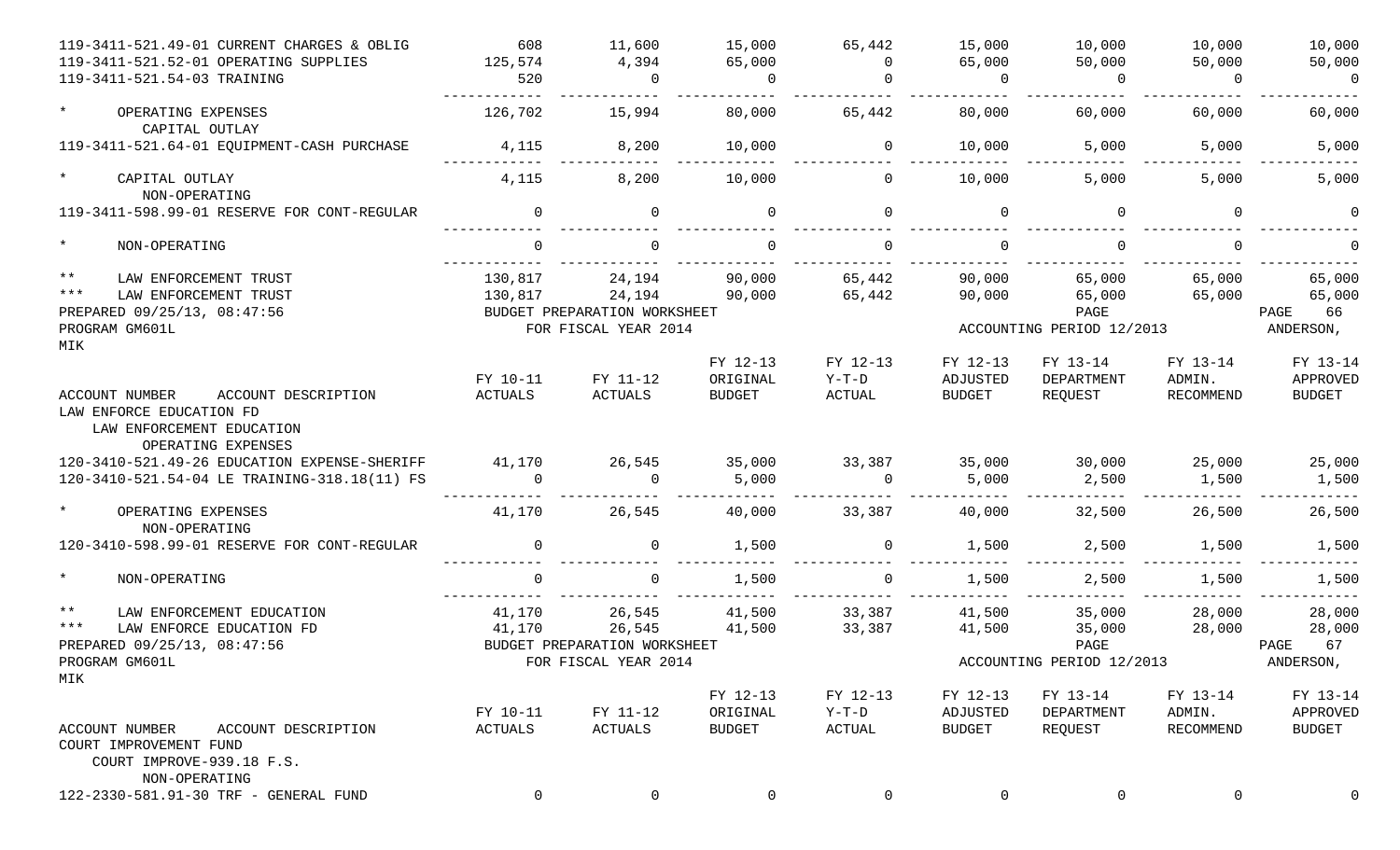| NON-OPERATING                                                                          | $\Omega$ |                              |               |          | 0             |                           |                 |               |
|----------------------------------------------------------------------------------------|----------|------------------------------|---------------|----------|---------------|---------------------------|-----------------|---------------|
| OPERATING EXPENSES<br>122-2330-712.34-01 OTHER CONTRACTUAL SERVICE                     |          |                              |               |          | $\Omega$      |                           |                 |               |
| 122-2330-712.46-01 REPAIR & MAINT - OTHER                                              |          |                              |               |          |               |                           |                 |               |
| 122-2330-712.49-01 CURRENT CHARGES & OBLIG                                             |          |                              |               |          |               |                           |                 |               |
| 122-2330-712.49-50 LEGAL ADVERTISEMENTS                                                |          |                              |               |          |               |                           |                 |               |
|                                                                                        |          |                              |               |          |               |                           |                 |               |
| $\star$<br>OPERATING EXPENSES                                                          | $\Omega$ | $\Omega$                     | $\Omega$      | $\Omega$ | $\Omega$      | $\Omega$                  | $\cap$          |               |
| CAPITAL OUTLAY                                                                         |          |                              |               |          |               |                           |                 |               |
| 122-2330-712.62-01 BLDGS-CONSTR & OR IMPROV                                            | 155,632  | 53,398                       | 350,000       | 10,067   | 350,000       | 150,000                   | 150,000         | 150,000       |
| 122-2330-712.63-01 IMPROVE OTHER THAN BLDGS                                            | $\Omega$ | $\Omega$                     | $\Omega$      | $\Omega$ | $\Omega$      | $\Omega$                  | $\Omega$        | $\Omega$      |
| $\star$<br>CAPITAL OUTLAY                                                              | 155,632  | 53,398                       | 350,000       | 10,067   | 350,000       |                           | 150,000 150,000 | 150,000       |
| $***$<br>COURT IMPROVE-939.18 F.S.                                                     | 155,632  | 53,398                       | 350,000       | 10,067   | 350,000       | 150,000                   | 150,000         | 150,000       |
| PREPARED 09/25/13, 08:47:56                                                            |          | BUDGET PREPARATION WORKSHEET |               |          |               | PAGE                      |                 | PAGE 68       |
| PROGRAM GM601L                                                                         |          | FOR FISCAL YEAR 2014         |               |          |               | ACCOUNTING PERIOD 12/2013 |                 | ANDERSON,     |
| MIK                                                                                    |          |                              |               |          |               |                           |                 |               |
|                                                                                        |          |                              | FY 12-13      | FY 12-13 | FY 12-13      | FY 13-14                  | FY 13-14        | FY 13-14      |
|                                                                                        | FY 10-11 | FY 11-12                     | ORIGINAL      | Y-T-D    | ADJUSTED      | DEPARTMENT                | ADMIN.          | APPROVED      |
| ACCOUNT NUMBER<br>ACCOUNT DESCRIPTION<br>COURTHOUSE GRANT-IN-AID<br>OPERATING EXPENSES | ACTUALS  | ACTUALS                      | <b>BUDGET</b> | ACTUAL   | BUDGET        | REOUEST                   | RECOMMEND       | <b>BUDGET</b> |
| 122-2331-712.31-01 PROFESSIONAL SERVICES                                               | $\Omega$ | $\Omega$                     | $\Omega$      | $\Omega$ |               | $\Omega$                  |                 |               |
| 122-2331-712.34-01 OTHER CONTRACTUAL SERVICE                                           | $\Omega$ |                              | $\Omega$      | $\Omega$ |               | $\Omega$                  |                 |               |
| 122-2331-712.49-01 CURRENT CHARGES & OBLIG                                             | 93       |                              | $\Omega$      | 116      | $\Omega$      | 250                       | 250             | 250           |
| 122-2331-712.52-01 OPERATING SUPPLIES                                                  | 470      | 1,196                        | 1,500         | 559      | 1,500         | 1,500                     | 1,500           | 1,500         |
| 122-2331-712.52-10 OPER SUPPLIES - INVENTORY                                           | $\Omega$ | $\Omega$                     |               | $\Omega$ | $\Omega$      |                           | $\cap$          | $\Omega$      |
| $\star$<br>OPERATING EXPENSES<br>CAPITAL OUTLAY                                        | 563      | 1,196                        | 1,500         | 675      | 1,500         | 1,750                     | 1,750           | 1,750         |
| 122-2331-712.62-01 BLDGS-CONSTR &/OR IMPROV                                            | $\Omega$ | <sup>n</sup>                 |               | $\Omega$ |               |                           |                 |               |
| 122-2331-712.63-01 IMPROVE OTHER THAN BLDGS                                            |          |                              |               |          |               |                           |                 |               |
| 122-2331-712.64-01 EQUIPMENT-CASH PURCHASE                                             |          |                              |               |          |               |                           |                 |               |
| $\star$<br>CAPITAL OUTLAY                                                              |          |                              |               |          |               |                           |                 |               |
| $***$<br>COURTHOUSE GRANT-IN-AID                                                       | 563      | 1,196                        | 1,500         | 675      | 1,500         | 1,750                     | 1,750           | 1,750         |
| PREPARED 09/25/13, 08:47:56                                                            |          | BUDGET PREPARATION WORKSHEET |               |          |               | PAGE                      |                 | PAGE 69       |
| PROGRAM GM601L                                                                         |          | FOR FISCAL YEAR 2014         |               |          |               | ACCOUNTING PERIOD 12/2013 |                 | ANDERSON,     |
| MIK                                                                                    |          |                              | FY 12-13      | FY 12-13 | FY 12-13      | FY 13-14                  | FY 13-14        | FY 13-14      |
|                                                                                        | FY 10-11 | FY 11-12                     | ORIGINAL      | $Y-T-D$  | ADJUSTED      | DEPARTMENT                | ADMIN.          | APPROVED      |
| ACCOUNT DESCRIPTION<br>ACCOUNT NUMBER                                                  | ACTUALS  | ACTUALS                      | <b>BUDGET</b> | ACTUAL   | <b>BUDGET</b> | REQUEST                   | RECOMMEND       | <b>BUDGET</b> |

CRT FACILITIES-318.18 FS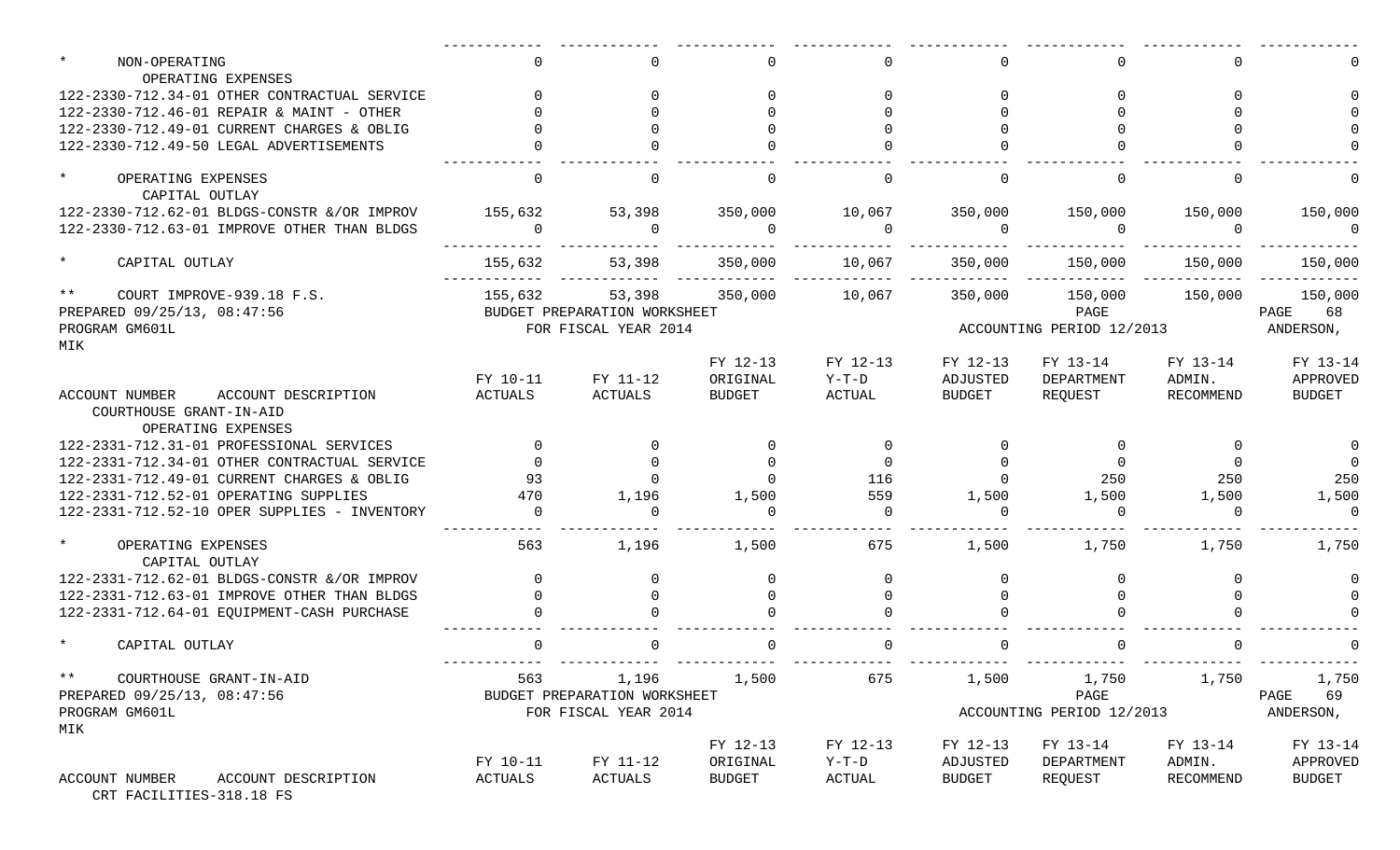| OPERATING EXPENSES                                                                      |          |                              |               |                |                |                           |              |                |
|-----------------------------------------------------------------------------------------|----------|------------------------------|---------------|----------------|----------------|---------------------------|--------------|----------------|
| 122-2334-685.44-01 RENTALS & LEASES                                                     | $\cap$   | $\mathbf 0$                  | $\Omega$      | $\Omega$       | $\Omega$       | $\Omega$                  | $\Omega$     |                |
| $\star$<br>OPERATING EXPENSES<br>OPERATING EXPENSES                                     |          | $\mathbf{0}$                 | $\Omega$      | $\Omega$       | $\overline{0}$ |                           | $\Omega$     |                |
| 122-2334-712.34-01 OTHER CONTRACTUAL SERVICE                                            |          | $\Omega$                     | 3,500         | 6,302          | 3,500          | 5,000                     | 5,000        | 5,000          |
| 122-2334-712.44-01 RENTALS & LEASES                                                     |          | $\Omega$                     | $\Omega$      | $\overline{0}$ | $\Omega$       | $\Omega$                  | $\Omega$     | $\overline{0}$ |
| 122-2334-712.46-01 REPAIR & MAINT - OTHER                                               |          | $\Omega$                     | 2,500         | 400            | 2,500          | 1,500                     | 1,500        | 1,500          |
| 122-2334-712.49-01 CURRENT CHARGES & OBLIG                                              |          | $\Omega$                     | 2,500         | 291            | 2,500          | $\overline{0}$            | $\Omega$     | $\overline{0}$ |
| 122-2334-712.52-01 OPERATING SUPPLIES                                                   | 571      | 8,855                        | 2,500         | 842            | 2,500          | 5,000                     | 5,000        | 5,000          |
| $\star$<br>OPERATING EXPENSES<br>CAPITAL OUTLAY                                         | 571      | 8,855                        | 11,000        | 7,835          | 11,000         | 11,500                    | 11,500       | 11,500         |
| 122-2334-712.62-01 BLDGS-CONSTR & / OR IMPROV                                           | 659,551  | 315,728                      | 500,000       | 19,208         | 500,000        | 250,000                   | 250,000      | 250,000        |
| 122-2334-712.64-01 EQUIPMENT-CASH PURCHASE                                              | $\Omega$ | $\Omega$                     | $\Omega$      | $\Omega$       | $\Omega$       | - 0                       | $\Omega$     | $\Omega$       |
| $\star$<br>CAPITAL OUTLAY                                                               | 659,551  | 315,728                      | 500,000       | 19,208         | 500,000        | 250,000                   | 250,000      | 250,000        |
| $***$<br>CRT FACILITIES-318.18 FS                                                       | 660,122  | 324,583                      | 511,000       | 27,043         | 511,000        | 261,500                   | 261,500      | 261,500        |
| $***$<br>COURT IMPROVEMENT FUND                                                         | 816,317  | 379,177                      | 862,500       | 37,785         | 862,500        | 413,250                   | 413,250      | 413,250        |
| PREPARED 09/25/13, 08:47:56                                                             |          | BUDGET PREPARATION WORKSHEET |               |                |                | PAGE                      |              | PAGE<br>70     |
| PROGRAM GM601L                                                                          |          | FOR FISCAL YEAR 2014         |               |                |                | ACCOUNTING PERIOD 12/2013 |              | ANDERSON,      |
| MIK                                                                                     |          |                              |               |                |                |                           |              |                |
|                                                                                         |          |                              | FY 12-13      | FY 12-13       | FY 12-13       | FY 13-14                  | FY 13-14     | FY 13-14       |
|                                                                                         | FY 10-11 | FY 11-12                     | ORIGINAL      | $Y-T-D$        | ADJUSTED       | DEPARTMENT                | ADMIN.       | APPROVED       |
| ACCOUNT NUMBER<br>ACCOUNT DESCRIPTION                                                   | ACTUALS  | ACTUALS                      | <b>BUDGET</b> | ACTUAL         | <b>BUDGET</b>  | REQUEST                   | RECOMMEND    | <b>BUDGET</b>  |
| DOMESTIC VIOLENCE TR FD<br>TRANSFERS/RESERVES/MISC                                      |          |                              |               |                |                |                           |              |                |
| NON-OPERATING                                                                           |          |                              |               |                |                |                           |              |                |
| 123-9999-581.91-45 TRANSFER TO GENERAL FUND                                             |          | $\Omega$                     |               | $\Omega$       | $\Omega$       |                           | $\Omega$     |                |
| $\star$<br>NON-OPERATING                                                                |          | $\Omega$                     |               | $\Omega$       | $\Omega$       |                           | <sup>n</sup> |                |
| $***$<br>TRANSFERS/RESERVES/MISC                                                        |          | 0                            |               | $\Omega$       | $\Omega$       |                           | 0            |                |
| $***$<br>DOMESTIC VIOLENCE TR FD                                                        |          |                              | $\cap$        | $\Omega$       | $\Omega$       |                           |              |                |
| PREPARED 09/25/13, 08:47:56                                                             |          | BUDGET PREPARATION WORKSHEET |               |                |                | PAGE                      |              | PAGE<br>71     |
| PROGRAM GM601L<br>MIK                                                                   |          | FOR FISCAL YEAR 2014         |               |                |                | ACCOUNTING PERIOD 12/2013 |              | ANDERSON,      |
|                                                                                         |          |                              | FY 12-13      | FY 12-13       | FY 12-13       | FY 13-14                  | FY 13-14     | FY 13-14       |
|                                                                                         | FY 10-11 | FY 11-12                     | ORIGINAL      | $Y-T-D$        | ADJUSTED       | DEPARTMENT                | ADMIN.       | APPROVED       |
| ACCOUNT NUMBER<br>ACCOUNT DESCRIPTION<br>DRIVER'S EDUCATION<br>DRIVER EDUCATION SUPPORT | ACTUALS  | ACTUALS                      | <b>BUDGET</b> | ACTUAL         | <b>BUDGET</b>  | REQUEST                   | RECOMMEND    | <b>BUDGET</b>  |
| GRANTS & AIDS                                                                           |          |                              |               |                |                |                           |              |                |
| 124-2111-529.81-00 AIDS TO GOVERNMENT AGENCY                                            | 24,600   | 45,000                       | 75,000        | $\mathbf 0$    | 75,000         | 50,000                    | 50,000       | 50,000         |
|                                                                                         |          |                              |               |                |                |                           |              |                |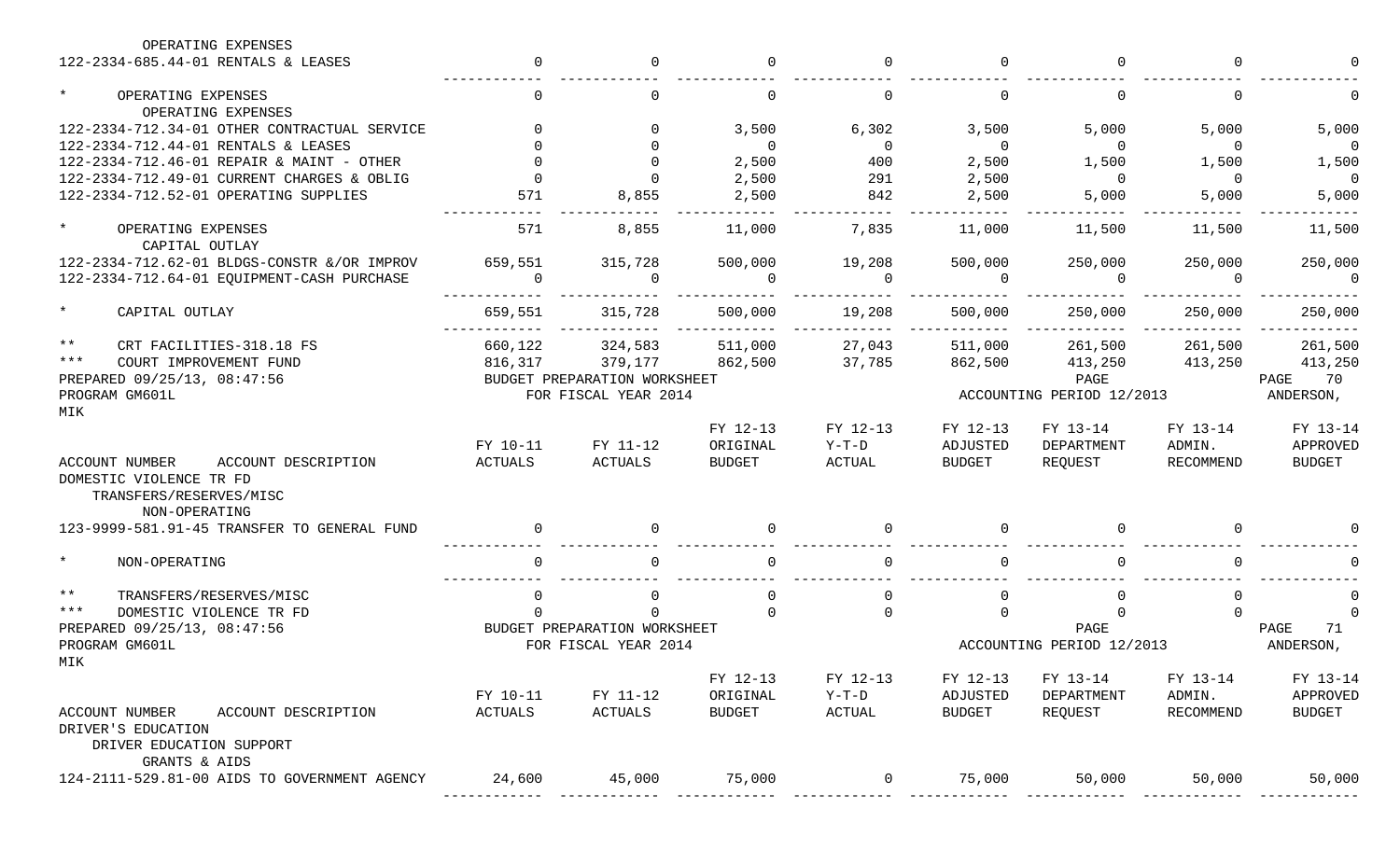|                | GRANTS & AIDS                                                                                      | 24,600               | 45,000                                           | 75,000                    | $\Omega$                 | 75,000                    | 50,000                   | 50,000              | 50,000                         |
|----------------|----------------------------------------------------------------------------------------------------|----------------------|--------------------------------------------------|---------------------------|--------------------------|---------------------------|--------------------------|---------------------|--------------------------------|
| $***$<br>$***$ | DRIVER EDUCATION SUPPORT<br>DRIVER'S EDUCATION<br>PREPARED 09/25/13, 08:47:56                      | 24,600<br>24,600     | 45,000<br>45,000<br>BUDGET PREPARATION WORKSHEET | 75,000<br>75,000          | $\Omega$<br>$\Omega$     | 75,000<br>75,000          | 50,000<br>50,000<br>PAGE | 50,000<br>50,000    | 50,000<br>50,000<br>PAGE<br>72 |
|                | PROGRAM GM601L                                                                                     | FOR FISCAL YEAR 2014 |                                                  |                           |                          | ACCOUNTING PERIOD 12/2013 |                          |                     | ANDERSON,                      |
| MIK            |                                                                                                    |                      |                                                  | FY 12-13                  | FY 12-13                 | FY 12-13                  | FY 13-14                 | FY 13-14            | FY 13-14                       |
|                | <b>ACCOUNT NUMBER</b><br>ACCOUNT DESCRIPTION<br>ARTICLE V COURT SUPPORT<br>ARTICLE V COURT SUPPORT | FY 10-11<br>ACTUALS  | FY 11-12<br><b>ACTUALS</b>                       | ORIGINAL<br><b>BUDGET</b> | $Y-T-D$<br><b>ACTUAL</b> | ADJUSTED<br><b>BUDGET</b> | DEPARTMENT<br>REQUEST    | ADMIN.<br>RECOMMEND | APPROVED<br><b>BUDGET</b>      |
|                | OPERATING EXPENSES<br>125-2335-564.34-11 CONTR SVCS-LEGAL AID                                      | 19,140               | 22,518                                           | 25,000                    | 15,474                   | 25,000                    | 25,000                   | 25,000              | 25,000                         |
|                | OPERATING EXPENSES<br>NON-OPERATING                                                                | 19,140               | 22,518                                           | 25,000                    | 15,474                   | 25,000                    | 25,000                   | 25,000              | 25,000                         |
|                | 125-2335-581.91-07 BUD TRF-CLERK/DRUG COURT                                                        | 12,000               | 5,000                                            | 5,000                     | 5,000                    | 5,000                     | 5,000                    | 5,000               | 5,000                          |
|                | NON-OPERATING<br>OPERATING EXPENSES                                                                | 12,000               | 5,000                                            | 5,000                     | 5,000                    | 5,000                     | 5,000                    | 5,000               | 5,000                          |
|                | 125-2335-603.34-28 PUB DEF-WESTLAW CONTR SVC                                                       | $\Omega$             | 0                                                | 2,688                     | $\Omega$                 | 2,688                     | 2,688                    | 2,688               | 2,688                          |
|                | OPERATING EXPENSES<br>OPERATING EXPENSES                                                           | $\Omega$             | $\mathbf 0$                                      | 2,688                     | 0                        | 2,688                     | 2,688                    | 2,688               | 2,688                          |
|                | 125-2335-622.31-02 CONSULTANTS                                                                     | 82,800               | 7,800                                            | 30,000                    | 6,497                    | 30,000                    | 30,000                   | 30,000              | 30,000                         |
|                | 125-2335-622.31-03 LABORATORY TESTING                                                              | $\Omega$             | $\Omega$                                         | 25,000                    | 1,183                    | 25,000                    | 25,000                   | 25,000              | 25,000                         |
|                | 125-2335-622.34-11 CONTR SVCS-INNOVATIVE CRT                                                       | $\Omega$             | $\Omega$                                         | $\Omega$                  |                          | $\overline{0}$            | $\Omega$                 | $\Omega$            | 0                              |
|                | 125-2335-622.40-01 TRAVEL & PER DIEM                                                               |                      | $\Omega$                                         | 1,500                     |                          | 1,500                     | 1,500                    | 1,500               | 1,500                          |
|                | 125-2335-622.41-01 COMMUNICATIONS SERVICES                                                         | 1,226                | 50                                               | 1,200                     |                          | 1,200                     | 1,200                    | 1,200               | 1,200                          |
|                | 125-2335-622.42-01 POSTAGE                                                                         | $\cap$               | 0                                                | 250                       |                          | 250                       | 250                      | 250                 | 250                            |
|                | 125-2335-622.51-01 OFFICE SUPPLIES                                                                 |                      | 363                                              | 1,200                     |                          | 1,200                     | 1,200                    | 1,200               | 1,200                          |
|                | OPERATING EXPENSES<br>OPERATING EXPENSES                                                           | 84,026               | 8,213                                            | 59,150                    | 7,680                    | 59,150                    | 59,150                   | 59,150              | 59,150                         |
|                | 125-2335-689.34-11 CONTR SVCS-JUVENILE COURT                                                       | $\Omega$             | $\mathbf 0$                                      | 15,000                    | $\mathbf 0$              | 15,000                    | 15,000                   | 15,000              | 15,000                         |
|                | OPERATING EXPENSES<br>OPERATING EXPENSES                                                           | $\overline{0}$       | $\overline{0}$                                   | 15,000                    | $\overline{0}$           | 15,000                    | 15,000                   | 15,000              | 15,000                         |
|                | 125-2335-714.34-11 CONTR SVCS-ART V LAW LIBR                                                       | $\overline{0}$       | $\overline{0}$                                   | 3,500                     | $\overline{0}$           | 3,500                     | 3,500                    | 3,500               | 3,500                          |
|                | 125-2335-714.52-01 OPERATING EXPENSES                                                              | 2,079                | 2,073                                            | 3,500                     | 2,035                    | 3,500                     | 3,500                    | 3,500               | 3,500                          |
|                | 125-2335-714.54-01 BOOKS/PUBLICATIONS/SUBSCR                                                       | 18,419               | 18,952                                           | 18,000                    | 16,327                   | 18,000                    | 18,000                   | 18,000              | 18,000                         |
| $\ast$         | OPERATING EXPENSES                                                                                 | 20,498               | 21,025                                           | 25,000                    | 18,362                   | 25,000                    | 25,000                   | 25,000              | 25,000                         |
| $***$          | ARTICLE V COURT SUPPORT                                                                            | 135,664              | 56,756                                           | 131,838                   | 46,516                   | 131,838                   | 131,838                  | 131,838             | 131,838                        |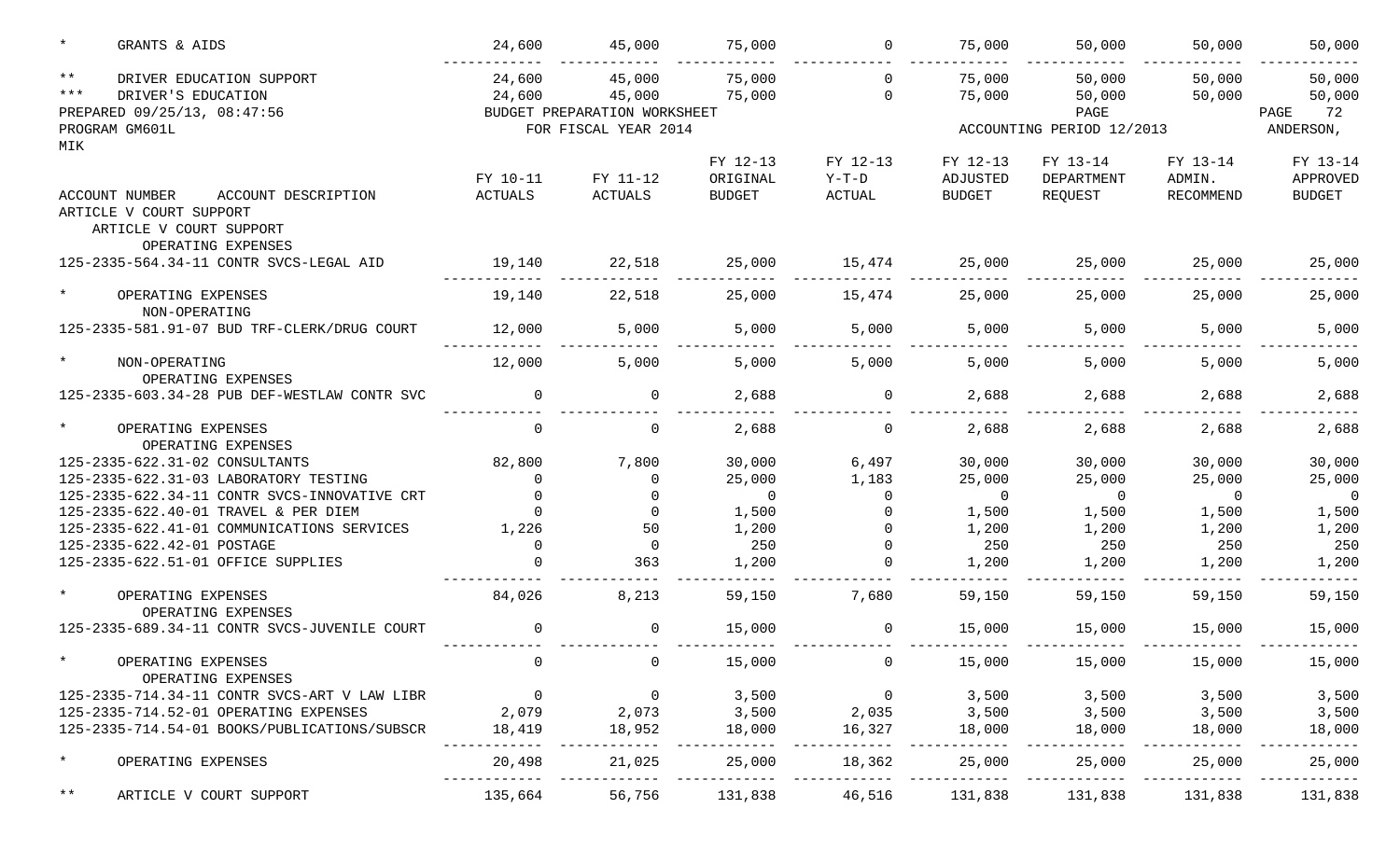| $***$<br>ARTICLE V COURT SUPPORT             | 135,664                      | 56,756               | 131,838        | 46,516        | 131,838       | 131,838                   | 131,838     | 131,838       |
|----------------------------------------------|------------------------------|----------------------|----------------|---------------|---------------|---------------------------|-------------|---------------|
| PREPARED 09/25/13, 08:47:56                  | BUDGET PREPARATION WORKSHEET |                      |                |               |               | 73<br>PAGE                |             |               |
| PROGRAM GM601L                               |                              | FOR FISCAL YEAR 2014 |                |               |               | ACCOUNTING PERIOD 12/2013 |             | ANDERSON,     |
| MIK                                          |                              |                      |                |               |               |                           |             |               |
|                                              |                              |                      | FY 12-13       | FY 12-13      | FY 12-13      | FY 13-14                  | FY 13-14    | FY 13-14      |
|                                              | FY 10-11                     | FY 11-12             | ORIGINAL       | $Y-T-D$       | ADJUSTED      | DEPARTMENT                | ADMIN.      | APPROVED      |
| ACCOUNT DESCRIPTION<br>ACCOUNT NUMBER        | <b>ACTUALS</b>               | <b>ACTUALS</b>       | <b>BUDGET</b>  | <b>ACTUAL</b> | <b>BUDGET</b> | REQUEST                   | RECOMMEND   | <b>BUDGET</b> |
| COURT TECHNOLOGY FUND                        |                              |                      |                |               |               |                           |             |               |
| COURT TECHNOLOGY SUPPORT                     |                              |                      |                |               |               |                           |             |               |
| OPERATING EXPENSES                           |                              |                      |                |               |               | $\Omega$                  | $\Omega$    |               |
| 126-2336-519.49-20 COURT TECHNOLOGY SUPPORT  | $\Omega$                     | 90                   | 2,500          | $\mathbf{0}$  | 2,500         |                           |             |               |
| $\star$<br>OPERATING EXPENSES                | $\Omega$                     | 90                   | 2,500          | 0             | 2,500         |                           | $\Omega$    |               |
| OPERATING EXPENSES                           |                              |                      |                |               |               |                           |             |               |
| 126-2336-602.41-01 COMMUNICATIONS SERVICES   | $\Omega$                     | 117                  | $\overline{0}$ | $\Omega$      | 0             | $\Omega$                  | $\Omega$    | $\Omega$      |
| 126-2336-602.46-01 REPAIR & MAINT - OTHER    | $\Omega$                     | $\mathbf 0$          | 2,000          | <sup>n</sup>  | 2,000         | 2,000                     | 2,000       | 2,000         |
| 126-2336-602.52-01 OPERATING SUPPLIES        | 29,513                       | 36,396               | 38,000         | 29,467        | 38,000        | 38,000                    | 38,000      | 38,000        |
| 126-2336-602.52-10 OPER SUPPLIES - INVENTORY | 19,905                       | 1,798                | 4,500          | $\Omega$      | 4,500         | 4,500                     | 4,500       | 4,500         |
| $\star$<br>OPERATING EXPENSES                | 49,418                       | 38,311               | 44,500         | 29,467        | 44,500        | 44,500                    | 44,500      | 44,500        |
| CAPITAL OUTLAY                               |                              |                      |                |               |               |                           |             |               |
| 126-2336-602.64-01 EQUIPMENT-CASH PURCHASE   | 1,141                        | 9,616                | 10,000         | 0             | 10,000        | 10,000                    | 10,000      | 10,000        |
|                                              |                              |                      |                |               |               |                           |             |               |
| CAPITAL OUTLAY                               | 1,141                        | 9,616                | 10,000         | 0             | 10,000        | 10,000                    | 10,000      | 10,000        |
| OPERATING EXPENSES                           |                              |                      |                |               |               |                           |             |               |
| 126-2336-603.44-01 RENTALS & LEASES          | $\mathbf 0$                  | $\mathbf 0$          | 16,428         | $\Omega$      | 16,428        | 16,428                    | 16,428      | 16,428        |
| 126-2336-603.46-01 REPAIR & MAINT.-OTHER     | 4,697                        | $\Omega$             | 1,000          | $\Omega$      | 1,000         | 1,000                     | 1,000       | 1,000         |
| 126-2336-603.52-01 OPERATING SUPPLIES        | 194                          | 5,130                | 12,254         | 4,672         | 12,254        | 11,225                    | 11,225      | 11,225        |
| $\star$<br>OPERATING EXPENSES                | 4,891                        | 5,130                | 29,682         | 4,672         | 29,682        | 28,653                    | 28,653      | 28,653        |
| CAPITAL OUTLAY                               |                              |                      |                |               |               |                           |             |               |
| 126-2336-603.64-01 EQUIPMENT-CASH PURCHASE   | 0                            | 0                    | 10,978         | 0             | 10,978        | 21,840                    | 21,840      | 21,840        |
| $\star$<br>CAPITAL OUTLAY                    | 0                            | 0                    | 10,978         | 0             | 10,978        | 21,840                    | 21,840      | 21,840        |
| OPERATING EXPENSES                           |                              |                      |                |               |               |                           |             |               |
| 126-2336-604.52-01 OPERATING SUPPLIES        | $\Omega$                     | 52                   | $\Omega$       | 0             | 0             | $\Omega$                  | $\mathbf 0$ | 0             |
| 126-2336-604.52-10 OPER SUPPLIES-INVENTORY   | $\Omega$                     | 0                    | $\Omega$       | $\Omega$      | 0             | $\Omega$                  | $\Omega$    | $\Omega$      |
|                                              |                              |                      |                |               |               |                           |             |               |
| $\star$<br>OPERATING EXPENSES                | 0                            | 52                   | 0              | 0             | 0             | 0                         | 0           | 0             |
| OPERATING EXPENSES                           |                              |                      |                |               |               |                           |             |               |
| 126-2336-605.41-01 COMMUNICATIONS SERVICES   | $\overline{0}$               | 0                    | 23,500         | 307           | 23,500        | 23,500                    | 23,500      | 23,500        |
| 126-2336-605.49-20 COURT TECHNOLOGY SUPPORT  | $\mathbf 0$                  | 0                    | 20,000         | 725           | 20,000        | 20,000                    | 20,000      | 20,000        |
| 126-2336-605.52-01 OPERATING SUPPLIES        | 20,852                       | 17,609               | 10,000         | 15,702        | 10,000        | 10,000                    | 10,000      | 10,000        |
| 126-2336-605.52-10 OPER SUPPLIES - INVENTORY | 6,481                        | 17,022               | 20,000         | 9,913         | 20,000        | 20,000                    | 20,000      | 20,000        |
| OPERATING EXPENSES                           | 27,333                       | 34,631               | 73,500         | 26,647        | 73,500        | 73,500                    | 73,500      | 73,500        |
|                                              |                              |                      |                |               |               |                           |             |               |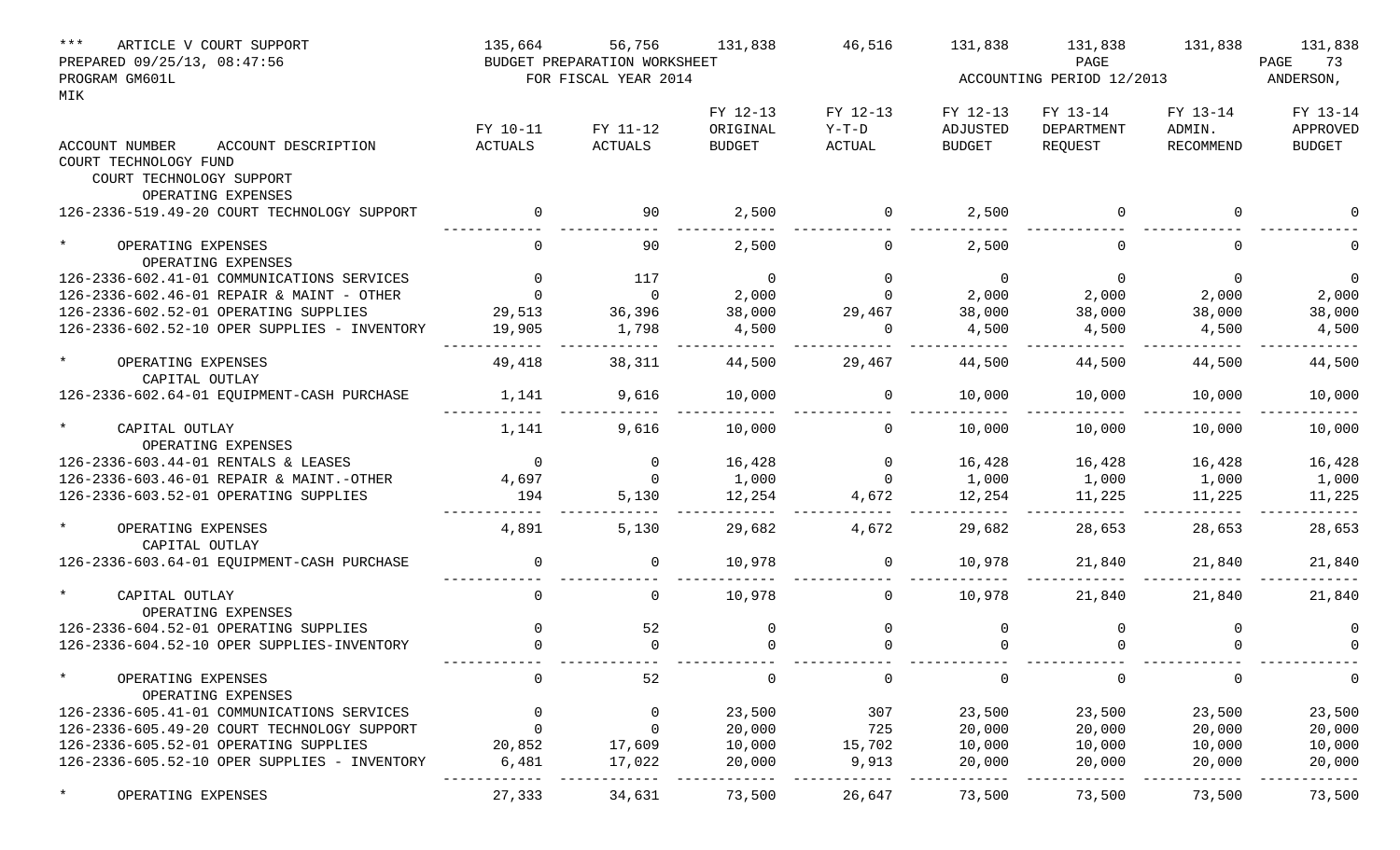|                       | CAPITAL OUTLAY                                                                                                     |                                 |                                                                          |                                                 |                                           |                                                 |                                                     |                                 |                                                   |
|-----------------------|--------------------------------------------------------------------------------------------------------------------|---------------------------------|--------------------------------------------------------------------------|-------------------------------------------------|-------------------------------------------|-------------------------------------------------|-----------------------------------------------------|---------------------------------|---------------------------------------------------|
|                       | 126-2336-605.64-01 EQUIPMENT-CASH PURCHASE                                                                         | 9,771                           | 4,060                                                                    | 25,000                                          | 54,476                                    | 25,000                                          | 25,000                                              | 25,000                          | 25,000                                            |
| $\star$               | CAPITAL OUTLAY<br>OPERATING EXPENSES                                                                               | 9,771                           | 4,060                                                                    | 25,000                                          | 54,476                                    | 25,000                                          | 25,000                                              | 25,000                          | 25,000                                            |
|                       | 126-2336-622.52-01 OPERATING SUPPLIES                                                                              | 2,770                           | 475                                                                      | $\Omega$                                        | $\Omega$                                  | 0                                               | $\Omega$                                            | $\Omega$                        |                                                   |
| $\star$               | OPERATING EXPENSES<br>CAPITAL OUTLAY                                                                               | 2,770                           | 475                                                                      | $\Omega$                                        | $\Omega$                                  | $\overline{0}$                                  | $\Omega$                                            | $\Omega$                        |                                                   |
| MIK                   | PREPARED 09/25/13, 08:47:56<br>PROGRAM GM601L                                                                      |                                 | BUDGET PREPARATION WORKSHEET<br>FOR FISCAL YEAR 2014                     |                                                 |                                           |                                                 | PAGE<br>ACCOUNTING PERIOD 12/2013                   |                                 | PAGE<br>74<br>ANDERSON,                           |
|                       | ACCOUNT DESCRIPTION<br><b>ACCOUNT NUMBER</b><br>126-2336-642.64-01 EQUIPMENT CASH PURCHASE                         | FY 10-11<br>ACTUALS<br>$\Omega$ | FY 11-12<br>ACTUALS<br>0                                                 | FY 12-13<br>ORIGINAL<br><b>BUDGET</b><br>10,000 | FY 12-13<br>$Y-T-D$<br>ACTUAL<br>$\Omega$ | FY 12-13<br>ADJUSTED<br>BUDGET<br>10,000        | FY 13-14<br>DEPARTMENT<br>REQUEST<br>$\overline{0}$ | FY 13-14<br>ADMIN.<br>RECOMMEND | FY 13-14<br>APPROVED<br><b>BUDGET</b><br>$\Omega$ |
| $\star$               | CAPITAL OUTLAY                                                                                                     | $\Omega$                        | $\overline{0}$                                                           | 10,000                                          | $\Omega$                                  | 10,000                                          | $\Omega$                                            | $\cap$                          |                                                   |
| $***$<br>$***$<br>MIK | COURT TECHNOLOGY SUPPORT<br>COURT TECHNOLOGY FUND<br>PREPARED 09/25/13, 08:47:56<br>PROGRAM GM601L                 | 95,324<br>95,324                | 92,365<br>92,365<br>BUDGET PREPARATION WORKSHEET<br>FOR FISCAL YEAR 2014 | 206,160<br>206,160                              | 115,262<br>115,262                        | 206,160<br>206,160<br>ACCOUNTING PERIOD 12/2013 | 203,493<br>203,493<br>PAGE<br>75<br>ANDERSON,       |                                 |                                                   |
|                       | ACCOUNT NUMBER<br>ACCOUNT DESCRIPTION<br>CRIME PREVENTION<br>LAW ENFORCEMENT TRUST<br>OPERATING EXPENSES           | FY 10-11<br>ACTUALS             | FY 11-12<br>ACTUALS                                                      | FY 12-13<br>ORIGINAL<br><b>BUDGET</b>           | FY 12-13<br>$Y-T-D$<br>ACTUAL             | FY 12-13<br>ADJUSTED<br>BUDGET                  | FY 13-14<br>DEPARTMENT<br>REQUEST                   | FY 13-14<br>ADMIN.<br>RECOMMEND | FY 13-14<br>APPROVED<br><b>BUDGET</b>             |
|                       | 127-3411-521.49-01 CURRENT CHARGES & OBLIG<br>127-3411-521.52-01 OPERATING SUPPLIES<br>127-3411-521.54-03 TRAINING | 2,251<br>23,637<br>400          | $\overline{0}$<br>30,912<br>0                                            | 2,500<br>20,000<br>2,500                        | $\overline{0}$<br>36,874<br>$\Omega$      | 2,500<br>20,000<br>2,500                        | $\overline{0}$<br>25,000<br>$\Omega$                | $\Omega$<br>25,000              | $\Omega$<br>25,000<br>$\overline{0}$              |
| $\star$               | OPERATING EXPENSES<br>CAPITAL OUTLAY                                                                               | 26,288                          | 30,912                                                                   | 25,000                                          | 36,874                                    | 25,000                                          | 25,000                                              | 25,000                          | 25,000                                            |
|                       | 127-3411-521.64-01 EQUIPMENT-CASH PURCHASE                                                                         | $\Omega$                        | $\overline{0}$                                                           | 18,500                                          | $\overline{0}$                            | 18,500                                          | 9,075                                               | 9,075                           | 9,075                                             |
| $^\star$              | CAPITAL OUTLAY<br>NON-OPERATING                                                                                    |                                 | $\mathbf 0$                                                              | 18,500                                          | $\Omega$                                  | 18,500                                          | 9,075                                               | 9,075                           | 9,075                                             |
|                       | 127-3411-598.99-01 RESERVE FOR CONT-REGULAR                                                                        |                                 | $\Omega$                                                                 |                                                 |                                           | $\mathbf 0$                                     | <sup>n</sup>                                        |                                 |                                                   |
| $\star$               | NON-OPERATING                                                                                                      |                                 | $\Omega$                                                                 |                                                 |                                           |                                                 |                                                     |                                 |                                                   |
| $\star\star$<br>$***$ | LAW ENFORCEMENT TRUST<br>CRIME PREVENTION                                                                          | 26,288<br>26,288                | 30,912<br>30,912                                                         | 43,500<br>43,500                                | 36,874<br>36,874                          | 43,500<br>43,500                                | 34,075<br>34,075                                    | 34,075<br>34,075                | 34,075<br>34,075                                  |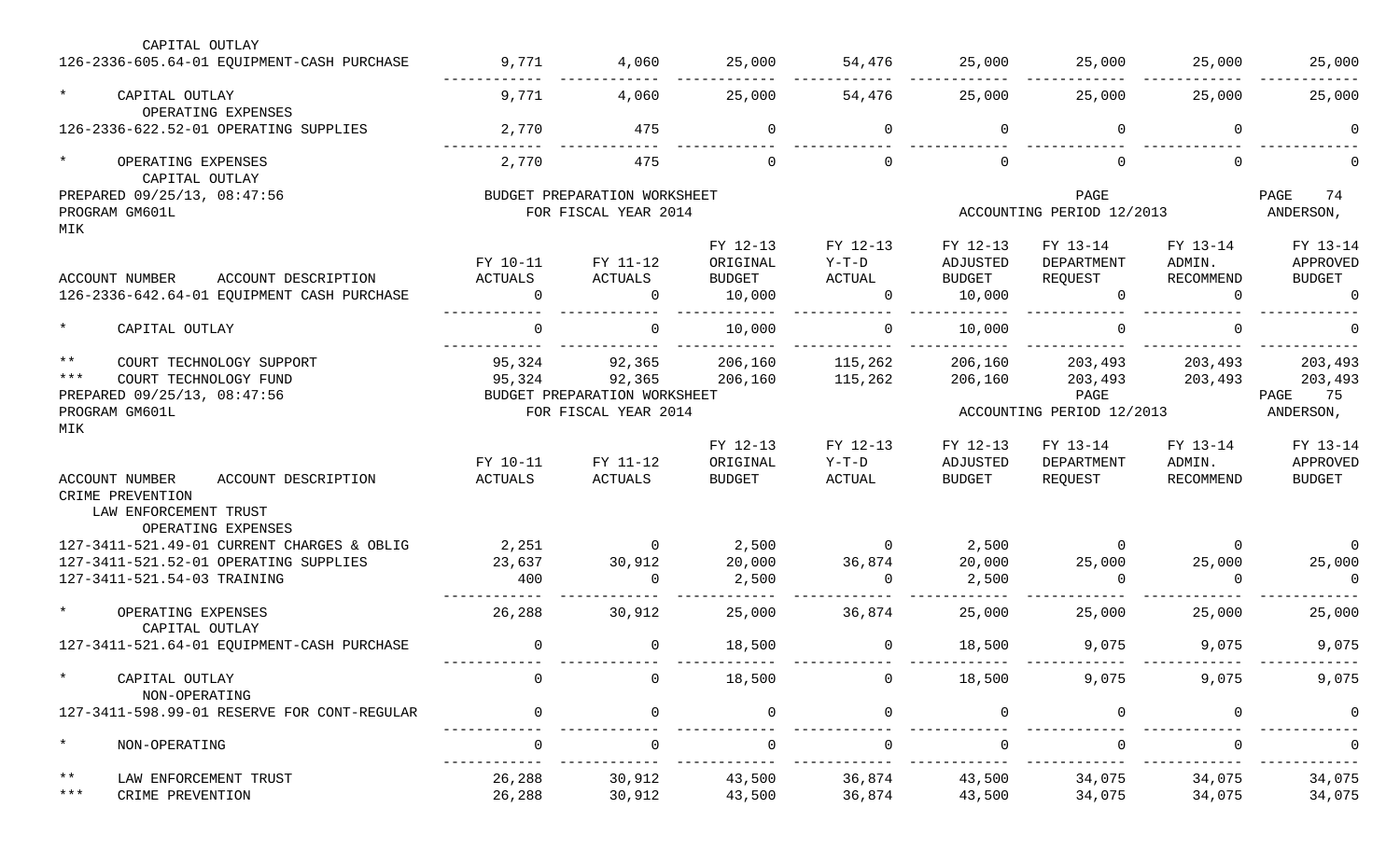| PREPARED 09/25/13, 08:47:56                  | BUDGET PREPARATION WORKSHEET |                      |                | PAGE                    |                           |            | PAGE<br>76     |               |
|----------------------------------------------|------------------------------|----------------------|----------------|-------------------------|---------------------------|------------|----------------|---------------|
| PROGRAM GM601L<br>MIK                        |                              | FOR FISCAL YEAR 2014 |                |                         | ACCOUNTING PERIOD 12/2013 |            |                | ANDERSON,     |
|                                              |                              |                      | FY 12-13       | FY 12-13                | FY 12-13                  | FY 13-14   | FY 13-14       | FY 13-14      |
|                                              | FY 10-11                     | FY 11-12             | ORIGINAL       | $Y-T-D$                 | ADJUSTED                  | DEPARTMENT | ADMIN.         | APPROVED      |
| ACCOUNT DESCRIPTION<br>ACCOUNT NUMBER        | <b>ACTUALS</b>               | ACTUALS              | <b>BUDGET</b>  | <b>ACTUAL</b>           | <b>BUDGET</b>             | REQUEST    | RECOMMEND      | <b>BUDGET</b> |
| E 9-1-1 SYSTEM                               |                              |                      |                |                         |                           |            |                |               |
| EMERG SVCS/E 911 SYSTEM                      |                              |                      |                |                         |                           |            |                |               |
| PERSONAL SERVICES                            |                              |                      |                |                         |                           |            |                |               |
| 130-3992-525.12-11 REGULAR SALARIES & WAGES  | 61,565                       | 60,219               | 60,451         | 59,481                  | 60,451                    | 60,451     | 60,451         | 60,451        |
| 130-3992-525.12-12 SALARIES/WAGES - OVERTIME | $\Omega$                     | $\overline{0}$       | $\overline{0}$ | $\Omega$                | 0                         | $\Omega$   | $\Omega$       | $\Omega$      |
| 130-3992-525.15-11 EXPERIENCE PAY            | 1,150                        | 650                  | $\overline{0}$ | $\Omega$                | 0                         | 650        | 650            | 650           |
| 130-3992-525.21-13 FICA TAXES MATCHING       | 4,504                        | 4,259                | 4,624          | 4,286                   | 4,624                     | 4,624      | 4,624          | 4,624         |
| 130-3992-525.22-13 RETIREMENT CONTRIBUTIONS  | 5,796                        | 3,001                | 3,740          | 3,347                   | 3,740                     | 5,788      | 5,788          | 5,788         |
| 130-3992-525.23-13 LIFE & HEALTH INSURANCE   | 13,287                       | 11,296               | 9,075          | 11,296                  | 9,075                     | 9,750      | 9,750          | 9,750         |
| $\star$<br>PERSONAL SERVICES                 | 86,302                       | 79,425               | 77,890         | 78,410                  | 77,890                    | 81,263     | 81,263         | 81,263        |
| OPERATING EXPENSES                           |                              |                      |                |                         |                           |            |                |               |
| 130-3992-525.32-01 AUDIT-STATE REQUIRE-CPA   | 2,500                        | $\mathbf 0$          | 2,500          | 2,500                   | 2,500                     | 2,500      | 2,500          | 2,500         |
| 130-3992-525.34-01 OTHER CONTRACTUAL SERVICE | 66,457                       | 47,720               | 126,500        | 38,345                  | 126,500                   | 126,500    | 126,500        | 126,500       |
| 130-3992-525.40-01 TRAVEL & PER DIEM         | 1,185                        | 0                    | 12,200         | 45                      | 12,200                    | 10,000     | 10,000         | 10,000        |
| 130-3992-525.41-01 COMMUNICATION SERVICES    | 5,892                        | 8,010                | 7,900          | 7,285                   | 7,900                     | 8,500      | 8,500          | 8,500         |
| 130-3992-525.42-01 POSTAGE                   | 1,189                        | 506                  | 1,250          | 773                     | 1,250                     | 1,250      | 1,250          | 1,250         |
| 130-3992-525.44-01 RENTALS AND LEASES        | $\Omega$                     | $\Omega$             | $\overline{0}$ | $\Omega$                | $\Omega$                  | $\Omega$   | $\overline{0}$ | $\Omega$      |
| 130-3992-525.46-01 REPAIR & MAINT - OTHER    | 162,650                      | 182,164              | 63,750         | 158,084                 | 191,778                   | 61,750     | 61,750         | 61,750        |
| 130-3992-525.46-04 R & M - FLEET MAINTENANCE | 753                          | 839                  | 1,000          | 629                     | 1,000                     | 1,000      | 1,000          | 1,000         |
| 130-3992-525.47-01 PRINTING & BINDING        | 77                           | 79                   | 500            | $\Omega$                | 500                       | 500        | 500            | 500           |
| 130-3992-525.47-02 REPRODUCTION SERVICES     | $\Omega$                     | $\Omega$             | $\Omega$       | $\Omega$                | $\Omega$                  | $\Omega$   | $\Omega$       | $\Omega$      |
| 130-3992-525.49-01 CURRENT CHARGES & OBLIG   | $\Omega$                     | $\Omega$             | $\Omega$       | $\Omega$                | $\Omega$                  | $\Omega$   | $\Omega$       | $\Omega$      |
| 130-3992-525.49-59 CURRENT CHGS-WIRELESS 911 | $\Omega$                     | $\Omega$             | $\Omega$       | $\Omega$                | $\Omega$                  | $\Omega$   | $\Omega$       | $\Omega$      |
| 130-3992-525.51-01 OFFICE SUPPLIES           | 359                          | 1,323                | 3,000          | 301                     | 3,000                     | 3,000      | 3,000          | 3,000         |
| 130-3992-525.52-01 OPERATING SUPPLIES        | 2,383                        | 45,194               | 17,670         | 682                     | 17,670                    | 12,000     | 12,000         | 12,000        |
| 130-3992-525.52-02 GAS, OIL & LUBRICANTS     | 4,437                        | 3,492                | 2,500          | 835                     | 2,500                     | 2,500      | 2,500          | 2,500         |
| 130-3992-525.52-10 OPER SUPPLIES - INVENTORY | 18,915                       | 235                  | 3,000          | $\overline{0}$          | 3,000                     | 2,500      | 2,500          | 2,500         |
| 130-3992-525.54-01 BOOKS/PUBLICATIONS/SUBSCR | $\Omega$                     | $\overline{0}$       | 250            | $\overline{0}$          | 250                       | 250        | 250            | 250           |
| 130-3992-525.54-02 DUES & MEMBERSHIPS        | 805                          | 525                  | 1,590          | 550                     | 1,590                     | 1,590      | 1,590          | 1,590         |
| 130-3992-525.54-03 TRAINING                  | 1,360                        | 761                  | 6,500          | 2,714                   | 6,500                     | $6,500$    | 6,500          | 6,500         |
|                                              |                              |                      |                |                         |                           |            |                |               |
| $\ast$<br>OPERATING EXPENSES                 | 268,962                      | 290,848              |                | 250,110 212,743 378,138 |                           | 240,340    | 240,340        | 240,340       |
| CAPITAL OUTLAY                               |                              |                      |                |                         |                           |            |                |               |
| 130-3992-525.64-01 EQUIPMENT-CASH PURCHASE   | 8,823                        | 310,921              |                | <sup>0</sup>            |                           |            |                |               |
| 130-3992-525.64-04 COMPUTER/TECH. HARDWARE   | 6,323                        | $\Omega$             |                |                         |                           |            |                |               |
| 130-3992-525.64-07 EQPT-CASH-WIRELESS 911    | 0                            | $\Omega$             |                |                         |                           |            |                |               |
| $^\star$<br>CAPITAL OUTLAY<br>NON-OPERATING  | 15,146                       | 310,921              | $\mathbf{0}$   | $\overline{0}$          | 0                         | 0          | $\overline{0}$ |               |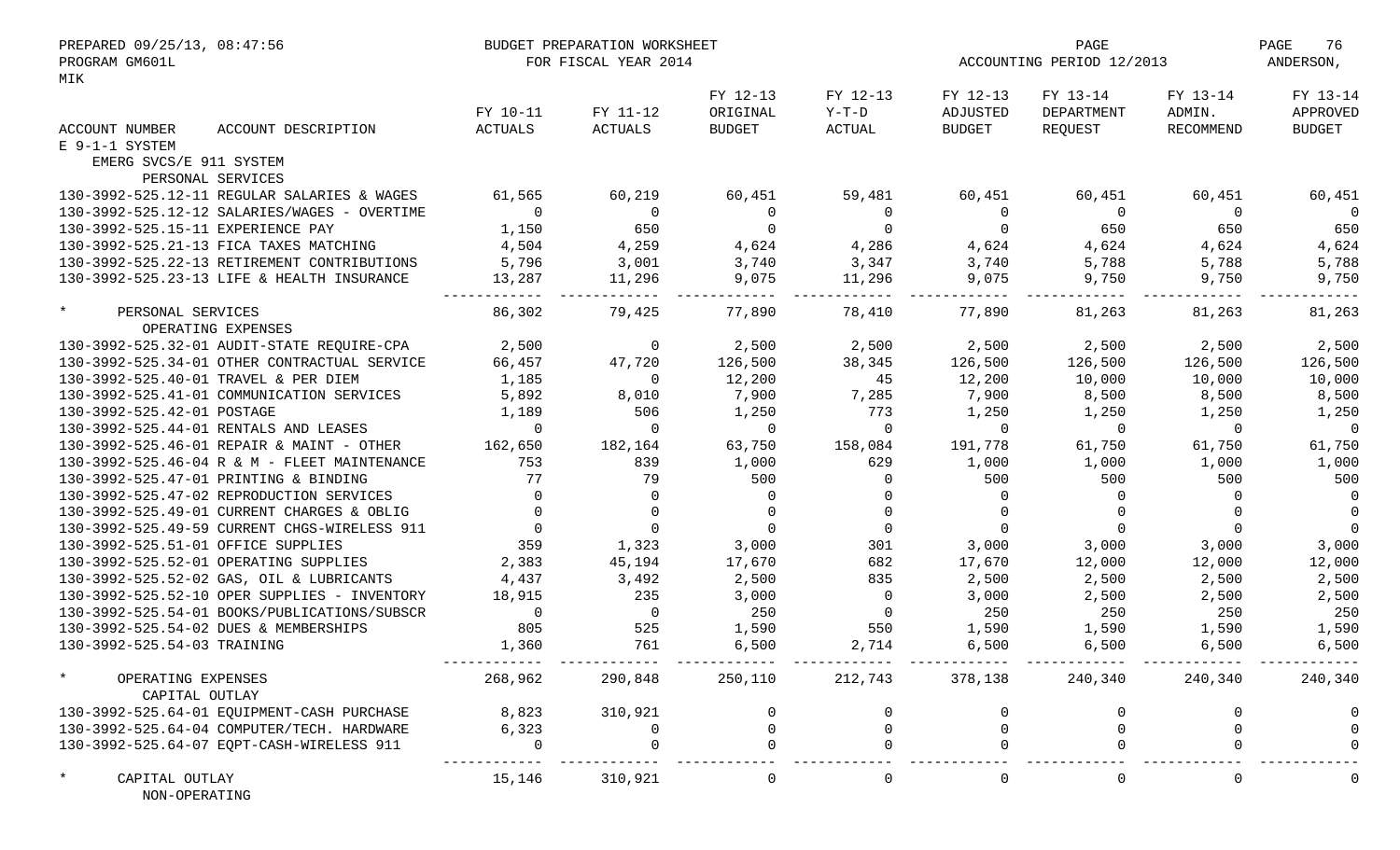| 130-3992-598.99-01 RESERVE FOR CONT-REGULAR                  | $\Omega$       | $\Omega$                     |                | $\Omega$       | $\cap$         | $\Omega$                  | <sup>n</sup>   |                |
|--------------------------------------------------------------|----------------|------------------------------|----------------|----------------|----------------|---------------------------|----------------|----------------|
| 130-3992-598.99-12 RESTR RESERVE-CAP OUTLAY                  | $\Omega$       | $\Omega$                     |                | <sup>n</sup>   | $\Omega$       |                           | ∩              |                |
| $\star$<br>NON-OPERATING                                     | $\Omega$       | $\Omega$                     |                | $\Omega$       | $\Omega$       |                           | $\Omega$       |                |
| $\star\star$<br>EMERG SVCS/E 911 SYSTEM                      | 370,410        | 681,194                      | 328,000        | 291,153        | 456,028        | 321,603                   | 321,603        | 321,603        |
| $***$<br>E 9-1-1 SYSTEM                                      | 370,410        | 681,194                      | 328,000        | 291,153        | 456,028        | 321,603                   | 321,603        | 321,603        |
| PREPARED 09/25/13, 08:47:56                                  |                | BUDGET PREPARATION WORKSHEET |                |                |                | PAGE                      |                | 77<br>PAGE     |
| PROGRAM GM601L                                               |                | FOR FISCAL YEAR 2014         |                |                |                | ACCOUNTING PERIOD 12/2013 |                | ANDERSON,      |
| MIK                                                          |                |                              |                |                |                |                           |                |                |
|                                                              |                |                              | FY 12-13       | FY 12-13       | FY 12-13       | FY 13-14                  | FY 13-14       | FY 13-14       |
|                                                              | FY 10-11       | FY 11-12                     | ORIGINAL       | $Y-T-D$        | ADJUSTED       | DEPARTMENT                | ADMIN.         | APPROVED       |
| <b>ACCOUNT NUMBER</b><br>ACCOUNT DESCRIPTION                 | <b>ACTUALS</b> | <b>ACTUALS</b>               | <b>BUDGET</b>  | <b>ACTUAL</b>  | <b>BUDGET</b>  | REQUEST                   | RECOMMEND      | <b>BUDGET</b>  |
| TOURIST DEVELOPMENT FUND                                     |                |                              |                |                |                |                           |                |                |
| TOURIST DEVELOPMENT<br>OPERATING EXPENSES                    |                |                              |                |                |                |                           |                |                |
| 131-2107-552.32-01 AUDIT-STATE REQUIRED-CPA                  | 500            | $\overline{0}$               | 500            | 500            | 500            | 500                       | 500            | 500            |
| 131-2107-552.48-03 TOURISM-EVENTS/ACTIVITIES                 | 43,473         | 16,554                       | 27,750         | 19,781         | 27,750         | 27,750                    | 27,750         | 27,750         |
| 131-2107-552.48-04 TOURISM-PROMO/ADVERTISE                   | 157,146        | 174,067                      | 185,250        | 82,919         | 185,250        | 185,250                   | 185,250        | 185,250        |
| 131-2107-552.48-05 TOURISM-CULTURAL EVENTS                   | 14,130         | 15,425                       | 18,500         | 8,018          | 18,500         | 18,500                    | 18,500         | 18,500         |
| 131-2107-552.49-45 TOURIST DEVELOPMENT-ADMIN                 | 18,500         | 18,500                       | 18,500         | 16,951         | 18,500         | 18,500                    | 18,500         | 18,500         |
| $\star$<br>OPERATING EXPENSES                                | 233,749        | 224,546                      | 250,500        | 128,169        | 250,500        | 250,500                   | 250,500        | 250,500        |
| NON-OPERATING<br>131-2107-598.99-01 RESERVE FOR CONT-REGULAR | $\Omega$       | $\mathbf 0$                  | $\Omega$       | $\Omega$       | $\Omega$       | $\Omega$                  | $\Omega$       |                |
| $\star$                                                      | $\Omega$       | $\Omega$                     |                | $\Omega$       | $\cap$         |                           |                |                |
| NON-OPERATING                                                |                |                              |                |                |                |                           |                |                |
| $\star\star$<br>TOURIST DEVELOPMENT                          | 233,749        | 224,546                      | 250,500        | 128,169        | 250,500        | 250,500                   | 250,500        | 250,500        |
| $***$<br>TOURIST DEVELOPMENT FUND                            | 233,749        | 224,546                      | 250,500        | 128,169        | 250,500        | 250,500                   | 250,500        | 250,500        |
| PREPARED 09/25/13, 08:47:56                                  |                | BUDGET PREPARATION WORKSHEET |                |                |                | PAGE                      |                | 78<br>PAGE     |
| PROGRAM GM601L                                               |                | FOR FISCAL YEAR 2014         |                |                |                | ACCOUNTING PERIOD 12/2013 |                | ANDERSON,      |
| MIK                                                          |                |                              |                |                |                |                           |                |                |
|                                                              |                |                              | FY 12-13       | FY 12-13       | FY 12-13       | FY 13-14                  | FY 13-14       | FY 13-14       |
|                                                              | FY 10-11       | FY 11-12                     | ORIGINAL       | $Y-T-D$        | ADJUSTED       | DEPARTMENT                | ADMIN.         | APPROVED       |
| <b>ACCOUNT NUMBER</b><br>ACCOUNT DESCRIPTION                 | ACTUALS        | <b>ACTUALS</b>               | <b>BUDGET</b>  | <b>ACTUAL</b>  | <b>BUDGET</b>  | REQUEST                   | RECOMMEND      | <b>BUDGET</b>  |
| COMMUNICATION IMPROVEMENT                                    |                |                              |                |                |                |                           |                |                |
| COMMUNICATION IMPROVEMENT                                    |                |                              |                |                |                |                           |                |                |
| OPERATING EXPENSES                                           |                |                              |                |                |                |                           |                |                |
| 132-3993-525.46-04 R & M - FLEET MAINTENANCE                 | 11,045         | 1,481                        | 1,500          | 1,031          | 1,500          | 1,500                     | 1,500          | 1,500          |
| $\star$<br>OPERATING EXPENSES                                | 11,045         | 1,481                        | 1,500          | 1,031          | 1,500          | 1,500                     | 1,500          | 1,500          |
| OPERATING EXPENSES                                           |                |                              |                |                |                |                           |                |                |
| 132-3993-529.32-01 AUDIT-STATE REQUIRED-CPA                  | $\overline{0}$ | $\overline{0}$               | $\overline{0}$ | $\overline{0}$ | $\overline{0}$ | $\overline{0}$            | $\overline{0}$ | $\overline{0}$ |
| 132-3993-529.34-01 OTHER CONTRACTUAL SERVICE                 | 1,600          | 4,075                        | 2,888          | 1,600          | 2,888          | 2,500                     | 2,500          | 2,500          |
| 132-3993-529.41-01 COMMUNICATION SERVICES                    | 22,963         | 21,650                       | 21,505         | 20,742         | 21,505         | 19,941                    | 19,941         | 19,941         |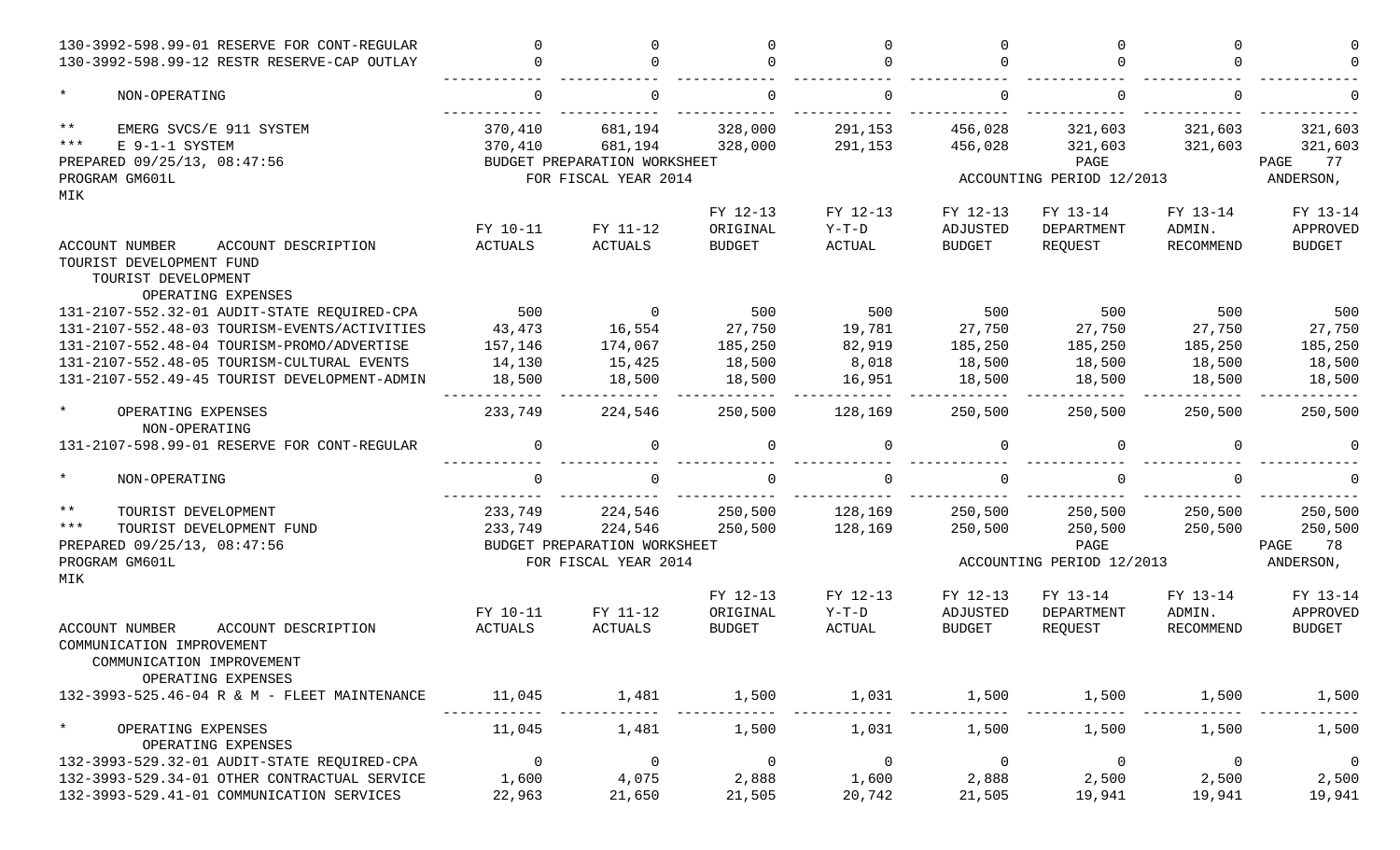| 132-3993-529.46-01 REPAIR & MAINT - OTHER                               | 21,695                     | 4,562                        | 2,500                                 | 31,303                        | 2,500                                 | 3,500                             | 3,500                           | 3,500                                 |
|-------------------------------------------------------------------------|----------------------------|------------------------------|---------------------------------------|-------------------------------|---------------------------------------|-----------------------------------|---------------------------------|---------------------------------------|
| 132-3993-529.46-13 R & M - COMM EQUIPMENT                               | 7,800                      | 7,890                        | 5,000                                 | 7,890                         | 5,000                                 | 5,000                             | 5,000                           | 5,000                                 |
| 132-3993-529.49-50 LEGAL ADVERTISEMENTS                                 | $\overline{0}$             | $\overline{0}$               | $\overline{0}$                        | $\overline{0}$                | $\overline{0}$                        | $\overline{0}$                    | $\overline{0}$                  | $\overline{0}$                        |
| 132-3993-529.52-01 OPERATING SUPPLIES                                   | 35                         | 2,271                        | 1,500                                 | 2,846                         | 1,500                                 | 2,400                             | 2,400                           | 2,400                                 |
| 132-3993-529.52-02 GAS, OIL & LUBRICANTS                                | 1,039                      | 724                          | 1,000                                 | 1,418                         | 1,000                                 | 500                               | 500                             | 500                                   |
| 132-3993-529.52-10 OPER SUPPLIES - INVENTORY                            | $\Omega$                   | $\overline{0}$               | 1,500                                 | $\Omega$                      | 1,500                                 | 500                               | 500                             | 500                                   |
| $\star$<br>OPERATING EXPENSES<br>CAPITAL OUTLAY                         | 55,132                     | 41,172                       | 35,893                                | 65,799                        | 35,893                                | 34,341                            | 34,341                          | 34,341                                |
| 132-3993-529.62-01 BLDGS-CONSTR &/OR IMPROV                             |                            | $\mathbf 0$                  |                                       | $\Omega$                      | $\Omega$                              |                                   | <sup>n</sup>                    |                                       |
| 132-3993-529.63-01 IMPROVE OTHER THAN BLDGS                             |                            | $\Omega$                     |                                       | $\Omega$                      | $\Omega$                              |                                   |                                 |                                       |
| 132-3993-529.64-01 EQUIPMENT-CASH PURCHASE                              |                            | $\Omega$                     |                                       | $\Omega$                      | $\Omega$                              |                                   | $\cap$                          |                                       |
| $\star$<br>CAPITAL OUTLAY<br>DEBT SERVICE                               | $\Omega$                   | $\overline{0}$               |                                       | $\Omega$                      | $\mathbf 0$                           |                                   | $\Omega$                        |                                       |
| 132-3993-529.71-02 PRINCIPAL - LOANS                                    | 83,084                     | 86,458                       | 89,968                                | 89,968                        | 89,968                                | 93,622                            | 93,622                          | 93,622                                |
| 132-3993-529.72-02 INTEREST - LOANS                                     | 36,926                     | 33,874                       | 30,266                                | 30,295                        | 30,266                                | 26,664                            | 26,664                          | 26,664                                |
| $\star$<br>DEBT SERVICE<br>NON-OPERATING                                | 120,010                    | 120,332                      | 120,234                               | 120,263                       | 120,234                               | 120,286                           | 120,286                         | 120,286                               |
| 132-3993-598.99-01 RESERVE FOR CONT-REGULAR                             | $\mathbf 0$                | $\mathbf{0}$                 | $\overline{0}$                        | $\mathbf 0$                   | 0                                     | $\Omega$                          | 0                               |                                       |
| 132-3993-598.99-12 RESTR RESERVE-CAP OUTLAY                             | $\Omega$                   | $\Omega$                     |                                       | $\Omega$                      |                                       |                                   | $\cap$                          |                                       |
| $\star$<br>NON-OPERATING                                                | $\cap$                     |                              |                                       | $\cap$                        |                                       |                                   |                                 |                                       |
| $***$<br>COMMUNICATION IMPROVEMENT                                      | 186,187                    | 162,985                      | 157,627                               | 187,093                       | 157,627                               | 156,127                           | 156,127                         | 156,127                               |
| $***$<br>COMMUNICATION IMPROVEMENT                                      | 186,187                    | 162,985                      | 157,627                               | 187,093                       | 157,627                               | 156,127                           | 156,127                         | 156,127                               |
| PREPARED 09/25/13, 08:47:56                                             |                            | BUDGET PREPARATION WORKSHEET |                                       |                               |                                       | PAGE                              |                                 | PAGE<br>79                            |
| PROGRAM GM601L                                                          |                            | FOR FISCAL YEAR 2014         |                                       |                               |                                       | ACCOUNTING PERIOD 12/2013         |                                 | ANDERSON,                             |
| MIK                                                                     |                            |                              |                                       |                               |                                       |                                   |                                 |                                       |
| <b>ACCOUNT NUMBER</b><br>ACCOUNT DESCRIPTION                            | FY 10-11<br><b>ACTUALS</b> | FY 11-12<br>ACTUALS          | FY 12-13<br>ORIGINAL<br><b>BUDGET</b> | FY 12-13<br>$Y-T-D$<br>ACTUAL | FY 12-13<br>ADJUSTED<br><b>BUDGET</b> | FY 13-14<br>DEPARTMENT<br>REQUEST | FY 13-14<br>ADMIN.<br>RECOMMEND | FY 13-14<br>APPROVED<br><b>BUDGET</b> |
| ECONOMIC DEVELOPMENT FUND<br>ECONOMIC DEVELOPMENT<br>OPERATING EXPENSES |                            |                              |                                       |                               |                                       |                                   |                                 |                                       |
| 133-2108-541.34-01 OTHER CONTRACTUAL SERVICE                            |                            | $\mathbf{0}$                 |                                       | $\mathbf 0$                   |                                       | $\mathbf 0$                       | $\Omega$                        |                                       |
| 133-2108-541.49-50 LEGAL ADVERTISEMENTS                                 |                            |                              |                                       |                               |                                       |                                   |                                 |                                       |
| $\star$<br>OPERATING EXPENSES<br>CAPITAL OUTLAY                         |                            |                              |                                       |                               |                                       |                                   |                                 |                                       |
| 133-2108-541.61-01 LAND                                                 |                            |                              |                                       |                               |                                       |                                   |                                 |                                       |
| 133-2108-541.63-78 ED0202-MAIN RD-BUSINES PK                            |                            |                              |                                       |                               |                                       |                                   |                                 |                                       |
| $\star$<br>CAPITAL OUTLAY<br>OPERATING EXPENSES                         |                            | $\Omega$                     |                                       | $\Omega$                      | $\Omega$                              |                                   | 0                               |                                       |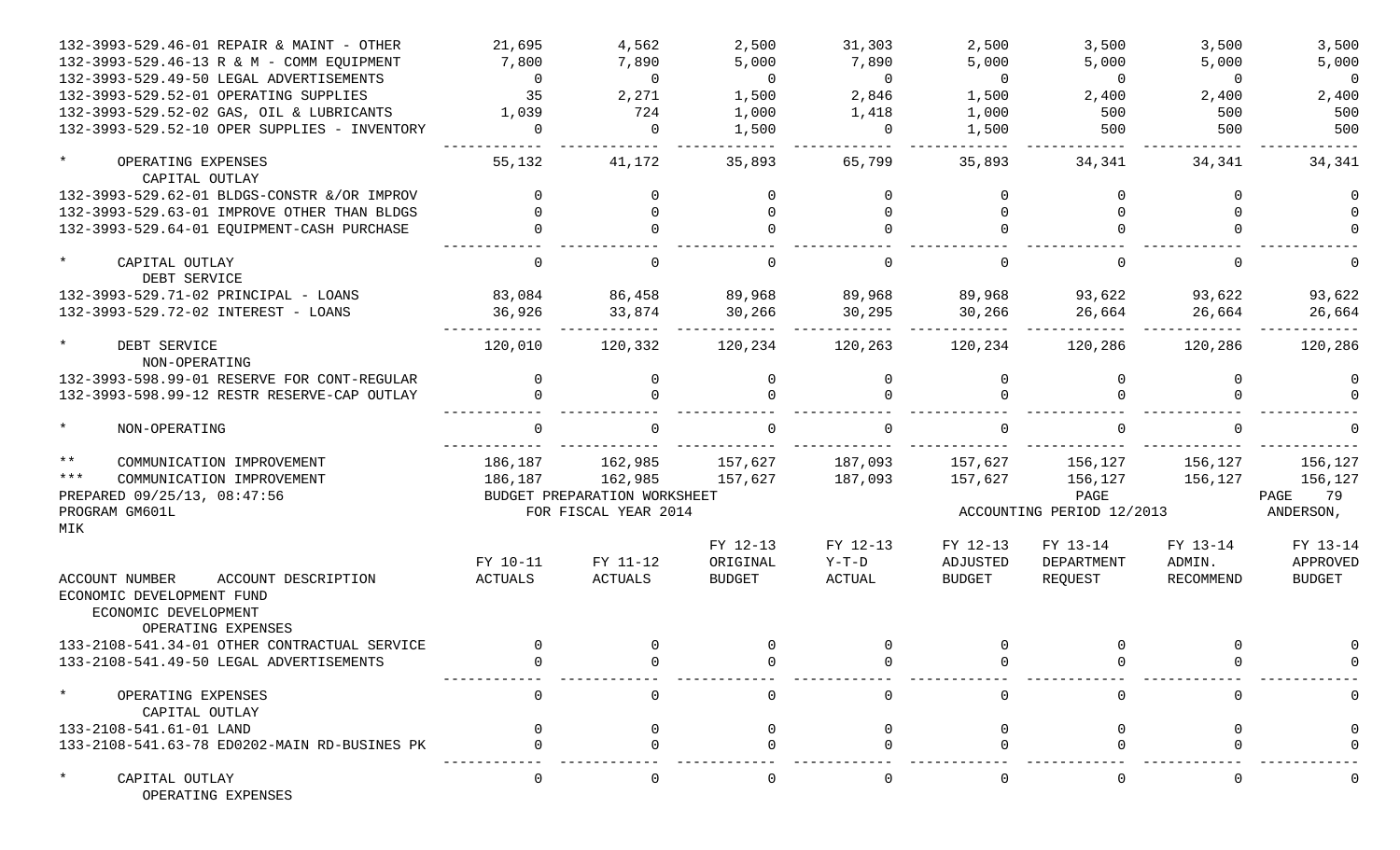| 133-2108-552.31-01 PROFESSIONAL SERVICES                                                                             | 71,060              | 18,690                                                                     | 23,820                                | $\Omega$                      | 23,820                         | 23,820                                                  | 23,820                          | 23,820                                        |
|----------------------------------------------------------------------------------------------------------------------|---------------------|----------------------------------------------------------------------------|---------------------------------------|-------------------------------|--------------------------------|---------------------------------------------------------|---------------------------------|-----------------------------------------------|
| 133-2108-552.34-01 OTHER CONTRACTUAL SVCS                                                                            | 156,453             | 145,000                                                                    | 145,000                               | 132,913                       | 145,000                        | 150,000                                                 | 150,000                         | 150,000                                       |
| 133-2108-552.42-01 POSTAGE                                                                                           | - 0                 | $\overline{0}$                                                             | $\mathbf{0}$                          | 0                             | $\Omega$                       | $\Omega$                                                | $\Omega$                        | $\Omega$                                      |
| 133-2108-552.47-01 PRINTING & BINDING                                                                                | $\Omega$            | $\Omega$                                                                   | $\Omega$                              | $\Omega$                      | $\Omega$                       | $\Omega$                                                | $\Omega$                        | $\Omega$                                      |
| 133-2108-552.48-06 PROMOTION/ADVERTISING                                                                             | 10,000              | 10,000                                                                     | 15,000                                | 10,000                        | 15,000                         | 10,000                                                  | 10,000                          | 10,000                                        |
| 133-2108-552.49-01 OTHER CURRENT CHARGES                                                                             | 1,040               | $\Omega$                                                                   | $\Omega$                              | $\Omega$                      | $\Omega$                       | $\Omega$                                                | $\Omega$                        | $\Omega$                                      |
| $\star$<br>OPERATING EXPENSES<br>CAPITAL OUTLAY                                                                      | 238,553             | 173,690                                                                    | 183,820                               | 142,913                       | 183,820                        | 183,820                                                 | 183,820                         | 183,820                                       |
| 133-2108-552.61-01 LAND                                                                                              | $\overline{0}$      | 0                                                                          | $\mathbf 0$                           | $\overline{0}$                | $\overline{0}$                 |                                                         | $\Omega$                        |                                               |
| 133-2108-552.63-01 IMPROVE OTHER THAN BLDGS                                                                          | 101,471             | 469,067                                                                    | 50,000                                | 2,853                         | 50,000                         |                                                         | $\Omega$                        |                                               |
| $\star$<br>CAPITAL OUTLAY<br>DEBT SERVICE                                                                            | 101,471             | 469,067                                                                    | 50,000                                | 2,853                         | 50,000                         |                                                         | $\Omega$                        |                                               |
| 133-2108-552.71-02 PRINCIPAL - LOANS                                                                                 | 37,218              | 37,218                                                                     | 9,305                                 | 9,305                         | 9,305                          |                                                         | $\Omega$                        |                                               |
| 133-2108-552.72-02 INTEREST - LOANS                                                                                  | 2,094               | 977                                                                        | 70                                    | 70                            | 70                             |                                                         | $\cap$                          |                                               |
| $\star$<br>DEBT SERVICE<br>GRANTS & AIDS                                                                             | 39,312              | 38,195                                                                     | 9,375                                 | 9,375                         | 9,375                          |                                                         | $\Omega$                        |                                               |
| 133-2108-552.82-31 SMALL BUSINESS SUPPORT                                                                            | $\Omega$            | 5,500                                                                      | $\Omega$                              | $\mathbf 0$                   | $\Omega$                       |                                                         | $\Omega$                        |                                               |
| 133-2108-552.83-01 GRANTS & AIDS                                                                                     |                     | $\Omega$                                                                   |                                       | $\cap$                        |                                |                                                         |                                 |                                               |
| $\star$<br>GRANTS & AIDS<br>NON-OPERATING                                                                            |                     | 5,500                                                                      |                                       | $\Omega$                      | 0                              |                                                         | $\Omega$                        |                                               |
| 133-2108-598.99-01 RESERVE FOR CONT-REGULAR                                                                          |                     | 0                                                                          | $\Omega$                              | $\Omega$                      | <sup>0</sup>                   |                                                         | $\Omega$                        |                                               |
| 133-2108-598.99-14 RESTR RES-FUTURE MARKETNG                                                                         |                     |                                                                            |                                       |                               |                                |                                                         |                                 |                                               |
| $\star$<br>NON-OPERATING                                                                                             |                     |                                                                            |                                       |                               |                                |                                                         |                                 |                                               |
| $***$<br>ECONOMIC DEVELOPMENT<br>$***$<br>ECONOMIC DEVELOPMENT FUND<br>PREPARED 09/25/13, 08:47:56<br>PROGRAM GM601L | 379,336<br>379,336  | 686,452<br>686,452<br>BUDGET PREPARATION WORKSHEET<br>FOR FISCAL YEAR 2014 | 243,195<br>243,195                    | 155,141<br>155,141            | 243,195<br>243,195             | 183,820<br>183,820<br>PAGE<br>ACCOUNTING PERIOD 12/2013 | 183,820<br>183,820              | 183,820<br>183,820<br>PAGE<br>80<br>ANDERSON, |
| MIK                                                                                                                  |                     |                                                                            |                                       |                               |                                |                                                         |                                 |                                               |
| ACCOUNT NUMBER<br>ACCOUNT DESCRIPTION                                                                                | FY 10-11<br>ACTUALS | FY 11-12<br>ACTUALS                                                        | FY 12-13<br>ORIGINAL<br><b>BUDGET</b> | FY 12-13<br>$Y-T-D$<br>ACTUAL | FY 12-13<br>ADJUSTED<br>BUDGET | FY 13-14<br>DEPARTMENT<br>REQUEST                       | FY 13-14<br>ADMIN.<br>RECOMMEND | FY 13-14<br>APPROVED<br>BUDGET                |
| TRANSPORTATION IMPACT FEE<br>PUBLIC WKS/ADMIN & ENGIN<br>CAPITAL OUTLAY                                              |                     |                                                                            |                                       |                               |                                |                                                         |                                 |                                               |
| 141-4101-541.68-47 EAST PINELLAS                                                                                     | $\Omega$            | 4,482                                                                      |                                       | 47,509                        | $\mathbf{0}$                   |                                                         | $\Omega$                        |                                               |
| $\star$<br>CAPITAL OUTLAY                                                                                            | 0                   | 4,482                                                                      | $\Omega$                              | 47,509                        | 0                              |                                                         | $\Omega$                        |                                               |
| $\star\star$<br>PUBLIC WKS/ADMIN & ENGIN<br>PREPARED 09/25/13, 08:47:56                                              | 0                   | 4,482<br>BUDGET PREPARATION WORKSHEET                                      | 0                                     | 47,509                        | 0                              | 0<br>PAGE                                               | $\Omega$                        | 0<br>PAGE<br>81                               |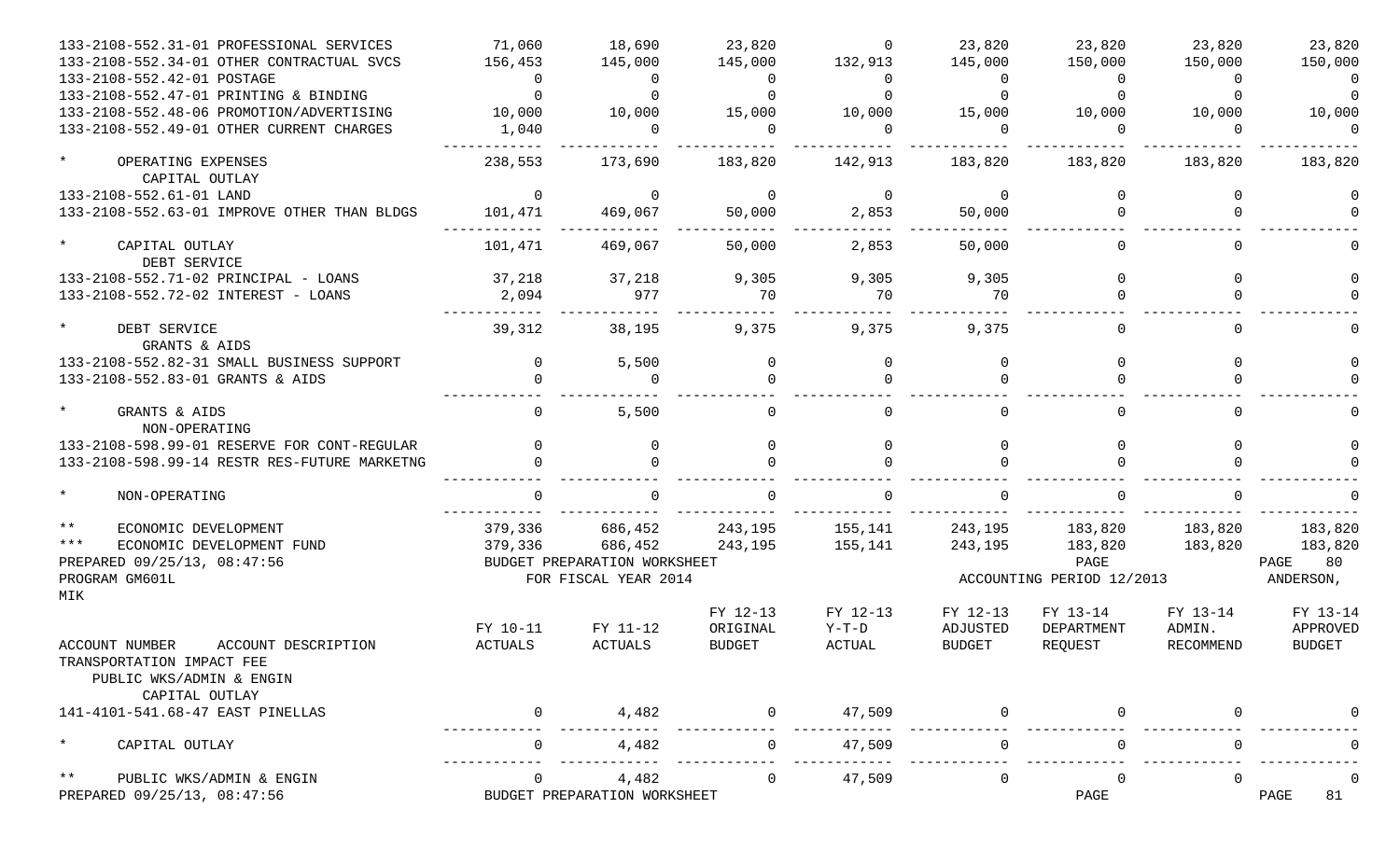| PROGRAM GM601L<br>MIK |                                                                                                         |          | FOR FISCAL YEAR 2014         |                      |                     | ACCOUNTING PERIOD 12/2013 | ANDERSON,                 |                    |                      |
|-----------------------|---------------------------------------------------------------------------------------------------------|----------|------------------------------|----------------------|---------------------|---------------------------|---------------------------|--------------------|----------------------|
|                       |                                                                                                         | FY 10-11 | FY 11-12                     | FY 12-13<br>ORIGINAL | FY 12-13<br>$Y-T-D$ | FY 12-13<br>ADJUSTED      | FY 13-14<br>DEPARTMENT    | FY 13-14<br>ADMIN. | FY 13-14<br>APPROVED |
|                       | ACCOUNT NUMBER<br>ACCOUNT DESCRIPTION<br>PUBLIC WKS/RDS & BRIDGES<br>CAPITAL OUTLAY                     | ACTUALS  | ACTUALS                      | <b>BUDGET</b>        | ACTUAL              | BUDGET                    | REQUEST                   | RECOMMEND          | BUDGET               |
|                       | 141-4102-541.63-01 IMPR OTHER THAN BUILDINGS                                                            | $\Omega$ | $\mathbf{0}$                 | 570,210              | 0                   | 570,210                   |                           | $\Omega$           |                      |
|                       | 141-4102-541.64-01 EQUIPMENT-CASH PURCHASE                                                              |          | $\mathbf 0$                  | $\Omega$             | $\Omega$            | $\overline{0}$            |                           | $\Omega$           |                      |
| $\star$               | CAPITAL OUTLAY                                                                                          | $\Omega$ | 0                            | 570,210              | $\mathbf 0$         | 570,210                   |                           | $\mathbf 0$        |                      |
| $***$                 | PUBLIC WKS/RDS & BRIDGES                                                                                | $\Omega$ | $\overline{0}$               | 570,210              | $\overline{0}$      | 570,210                   | $\Omega$                  | 0                  |                      |
| $***$                 | TRANSPORTATION IMPACT FEE                                                                               | $\Omega$ | 4,482                        | 570,210              | 47,509              | 570,210                   | $\Omega$                  | $\Omega$           | $\Omega$             |
|                       | PREPARED 09/25/13, 08:47:56                                                                             |          | BUDGET PREPARATION WORKSHEET |                      |                     |                           | PAGE                      |                    | 82<br>PAGE           |
| MIK                   | PROGRAM GM601L                                                                                          |          | FOR FISCAL YEAR 2014         |                      |                     |                           | ACCOUNTING PERIOD 12/2013 |                    | ANDERSON,            |
|                       |                                                                                                         |          |                              | FY 12-13             | FY 12-13            | FY 12-13                  | FY 13-14                  | FY 13-14           | FY 13-14             |
|                       |                                                                                                         | FY 10-11 | FY 11-12                     | ORIGINAL             | $Y-T-D$             | ADJUSTED                  | DEPARTMENT                | ADMIN.             | APPROVED             |
|                       | ACCOUNT DESCRIPTION<br>ACCOUNT NUMBER<br>RECREATION IMPACT FEES<br>PARKS & RECREATION<br>CAPITAL OUTLAY | ACTUALS  | <b>ACTUALS</b>               | <b>BUDGET</b>        | ACTUAL              | <b>BUDGET</b>             | REQUEST                   | <b>RECOMMEND</b>   | <b>BUDGET</b>        |
|                       | 142-6101-572.63-01 IMPR OTHER THAN BUILDINGS                                                            | $\Omega$ | $\overline{0}$               | 51,573               | 0                   | 51,573                    | $\overline{0}$            | $\Omega$           |                      |
|                       | 142-6101-572.64-01 EQUIPMENT-CASH PURCHASE                                                              |          | $\Omega$                     | $\Omega$             | $\Omega$            | $\overline{0}$            | $\Omega$                  | $\Omega$           |                      |
| $\star$               | CAPITAL OUTLAY                                                                                          | $\Omega$ | $\mathsf{O}$                 | 51,573               | 0                   | 51,573                    | 0                         | $\mathbf 0$        |                      |
| $\star \star$         | PARKS & RECREATION                                                                                      | $\Omega$ | 0                            | 51,573               | $\mathbf 0$         | 51,573                    | $\mathbf 0$               | $\mathbf 0$        | $\Omega$             |
| $***$                 | RECREATION IMPACT FEES                                                                                  | $\Omega$ | $\mathbf{0}$                 | 51,573               | $\Omega$            | 51,573                    | $\Omega$                  | $\Omega$           | $\Omega$             |
|                       | PREPARED 09/25/13, 08:47:56                                                                             |          | BUDGET PREPARATION WORKSHEET |                      |                     |                           | PAGE                      |                    | PAGE<br>83           |
| MIK                   | PROGRAM GM601L                                                                                          |          | FOR FISCAL YEAR 2014         |                      |                     |                           | ACCOUNTING PERIOD 12/2013 |                    | ANDERSON,            |
|                       |                                                                                                         | FY 10-11 | FY 11-12                     | FY 12-13<br>ORIGINAL | FY 12-13<br>$Y-T-D$ | FY 12-13<br>ADJUSTED      | FY 13-14<br>DEPARTMENT    | FY 13-14<br>ADMIN. | FY 13-14<br>APPROVED |
|                       | ACCOUNT NUMBER<br>ACCOUNT DESCRIPTION                                                                   | ACTUALS  | ACTUALS                      | <b>BUDGET</b>        | ACTUAL              | <b>BUDGET</b>             | REQUEST                   | <b>RECOMMEND</b>   | BUDGET               |
|                       | FIRE IMPACT FEES<br>COUNTYWIDE FIRE PROTECT.<br>CAPITAL OUTLAY                                          |          |                              |                      |                     |                           |                           |                    |                      |
|                       | 143-3290-522.63-01 IMPR OTHER THAN BUILDINGS                                                            |          |                              |                      |                     |                           |                           |                    |                      |
|                       | 143-3290-522.64-01 EQUIPMENT-CASH PURCHASE                                                              | 24,340   | $\Omega$                     |                      | $\Omega$            |                           |                           |                    |                      |
| $\star$               | CAPITAL OUTLAY                                                                                          | 24,341   | $\Omega$                     |                      | $\Omega$            | $\Omega$                  |                           | ∩                  |                      |
| $***$                 | COUNTYWIDE FIRE PROTECT.                                                                                | 24,341   |                              |                      |                     |                           |                           |                    |                      |
| $***$                 | FIRE IMPACT FEES                                                                                        | 24,341   | $\Omega$                     | $\Omega$             | $\Omega$            | $\Omega$                  |                           | $\Omega$           | $\Omega$             |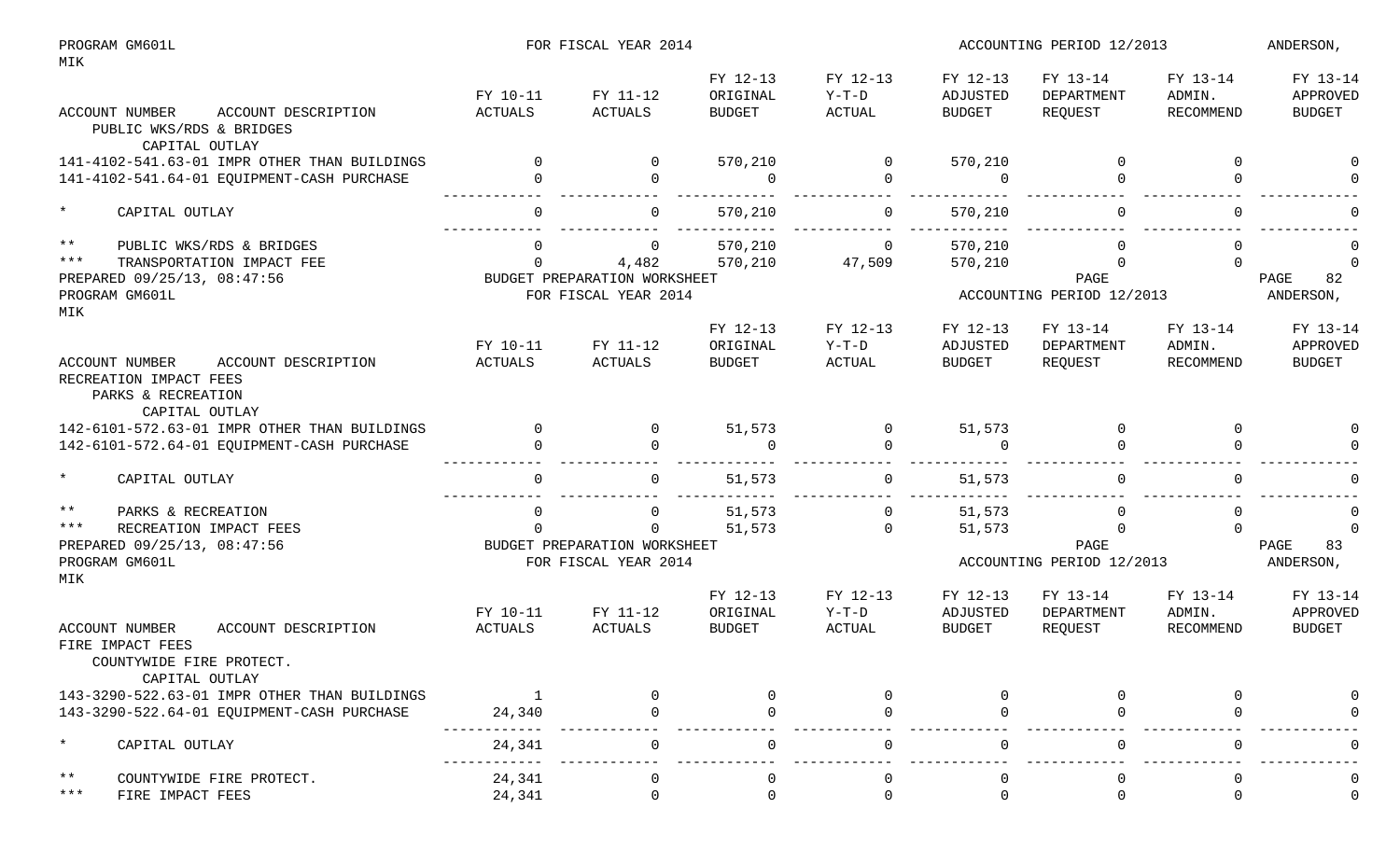| PREPARED 09/25/13, 08:47:56<br>PROGRAM GM601L |                                              |                | BUDGET PREPARATION WORKSHEET<br>FOR FISCAL YEAR 2014 |               |               | PAGE<br>ACCOUNTING PERIOD 12/2013 |                           |                  | PAGE<br>84<br>ANDERSON, |
|-----------------------------------------------|----------------------------------------------|----------------|------------------------------------------------------|---------------|---------------|-----------------------------------|---------------------------|------------------|-------------------------|
| MIK                                           |                                              |                |                                                      |               |               |                                   |                           |                  |                         |
|                                               |                                              |                |                                                      | FY 12-13      | FY 12-13      | FY 12-13                          | FY 13-14                  | FY 13-14         | FY 13-14                |
|                                               |                                              | FY 10-11       | FY 11-12                                             | ORIGINAL      | $Y-T-D$       | ADJUSTED                          | DEPARTMENT                | ADMIN.           | APPROVED                |
| ACCOUNT NUMBER                                | ACCOUNT DESCRIPTION                          | ACTUALS        | <b>ACTUALS</b>                                       | <b>BUDGET</b> | ACTUAL        | <b>BUDGET</b>                     | REQUEST                   | <b>RECOMMEND</b> | <b>BUDGET</b>           |
| EMS IMPACT FEES                               |                                              |                |                                                      |               |               |                                   |                           |                  |                         |
| EMERGENCY SERVICES                            |                                              |                |                                                      |               |               |                                   |                           |                  |                         |
|                                               | CAPITAL OUTLAY                               |                |                                                      |               |               |                                   |                           |                  |                         |
|                                               | 144-3991-525.63-01 IMPRV OTHER THAN BLDGS    | 25,409         | $\Omega$                                             | $\Omega$      | $\Omega$      | $\Omega$                          | $\Omega$                  | $\Omega$         |                         |
|                                               | 144-3991-525.64-01 EQUIPMENT-CASH PURCHASE   | $\Omega$       | $\Omega$                                             |               |               | $\Omega$                          |                           | $\Omega$         |                         |
|                                               |                                              |                |                                                      |               |               |                                   |                           |                  |                         |
| $\star$<br>CAPITAL OUTLAY                     |                                              | 25,409         | $\Omega$                                             |               | $\Omega$      | $\Omega$                          |                           | $\Omega$         |                         |
| $* *$<br>EMERGENCY SERVICES                   |                                              | 25,409         | 0                                                    |               |               | $\Omega$                          |                           | $\Omega$         |                         |
| $***$<br>EMS IMPACT FEES                      |                                              | 25,409         | $\Omega$                                             | $\Omega$      | $\Omega$      | $\Omega$                          | $\cap$                    | $\Omega$         | $\Omega$                |
| PREPARED 09/25/13, 08:47:56                   |                                              |                | BUDGET PREPARATION WORKSHEET                         |               |               |                                   | PAGE                      |                  | PAGE<br>85              |
| PROGRAM GM601L                                |                                              |                | FOR FISCAL YEAR 2014                                 |               |               |                                   | ACCOUNTING PERIOD 12/2013 |                  | ANDERSON,               |
| MIK                                           |                                              |                |                                                      |               |               |                                   |                           |                  |                         |
|                                               |                                              |                |                                                      | FY 12-13      | FY 12-13      | FY 12-13                          | FY 13-14                  | FY 13-14         | FY 13-14                |
|                                               |                                              | FY 10-11       | FY 11-12                                             | ORIGINAL      | $Y-T-D$       | ADJUSTED                          | DEPARTMENT                | ADMIN.           | APPROVED                |
| <b>ACCOUNT NUMBER</b>                         | ACCOUNT DESCRIPTION                          | ACTUALS        | ACTUALS                                              | <b>BUDGET</b> | ACTUAL        | <b>BUDGET</b>                     | REQUEST                   | RECOMMEND        | <b>BUDGET</b>           |
| SCHOOL IMPACT FEES<br>TRANSFERS/RESERVES/MISC |                                              |                |                                                      |               |               |                                   |                           |                  |                         |
| NON-OPERATING                                 |                                              |                |                                                      |               |               |                                   |                           |                  |                         |
|                                               | 145-9999-581.91-45 TRANSFER TO GENERAL FUND  | 19,646         | $\mathbf{0}$                                         |               |               | $\Omega$                          | $\Omega$                  | $\Omega$         |                         |
| $\star$<br>NON-OPERATING                      |                                              | 19,646         | 0                                                    |               |               | $\Omega$                          |                           | $\Omega$         |                         |
|                                               |                                              |                |                                                      |               |               |                                   |                           |                  |                         |
| $* *$                                         | TRANSFERS/RESERVES/MISC                      | 19,646         | 0                                                    |               |               | 0                                 |                           | $\Omega$         |                         |
| $***$<br>SCHOOL IMPACT FEES                   |                                              | 19,646         | $\Omega$                                             | $\cap$        | $\Omega$      | $\Omega$                          | $\Omega$                  | $\Omega$         | $\cap$                  |
| PREPARED 09/25/13, 08:47:56                   |                                              |                | BUDGET PREPARATION WORKSHEET                         |               |               |                                   | PAGE                      |                  | PAGE<br>86              |
| PROGRAM GM601L                                |                                              |                | FOR FISCAL YEAR 2014                                 |               |               |                                   | ACCOUNTING PERIOD 12/2013 |                  | ANDERSON,               |
| MIK                                           |                                              |                |                                                      |               |               |                                   |                           |                  |                         |
|                                               |                                              |                |                                                      | FY 12-13      | FY 12-13      | FY 12-13                          | FY 13-14                  | FY 13-14         | FY 13-14                |
|                                               |                                              | FY 10-11       | FY 11-12                                             | ORIGINAL      | $Y-T-D$       | ADJUSTED                          | DEPARTMENT                | ADMIN.           | APPROVED                |
| <b>ACCOUNT NUMBER</b>                         | ACCOUNT DESCRIPTION                          | <b>ACTUALS</b> | <b>ACTUALS</b>                                       | <b>BUDGET</b> | <b>ACTUAL</b> | <b>BUDGET</b>                     | REQUEST                   | <b>RECOMMEND</b> | <b>BUDGET</b>           |
| MISCELLANEOUS GRANT FUNDS                     |                                              |                |                                                      |               |               |                                   |                           |                  |                         |
| VFD ADMIN.-FIRE CONTROL                       |                                              |                |                                                      |               |               |                                   |                           |                  |                         |
|                                               | PERSONAL SERVICES                            |                |                                                      |               |               |                                   |                           |                  |                         |
|                                               | 160-3211-522.12-11 REGULAR SALARIES & WAGES  | 4,987          | 15,576                                               | 14,450        | 13,436        | 14,450                            | 14,450                    | 14,450           | 14,450                  |
|                                               | 160-3211-522.12-12 SALARIES/WAGES - OVERTIME | 210            | 71                                                   | 0             | 144           | $\overline{0}$                    | 150                       | 150              | 150                     |
|                                               | 160-3211-522.13-11 SALARIES & WAGES-OPS      | 2,048          | 0                                                    | $\mathbf 0$   | 0             | 0                                 | 0                         | $\overline{0}$   | $\overline{0}$          |
|                                               | 160-3211-522.21-13 FICA TAXES MATCHING       | 554            | 1,250                                                | 1,105         | 1,073         | 1,105                             | 1,105                     | 1,105            | 1,105                   |
|                                               | 160-3211-522.22-13 RETIREMENT CONTRIBUTIONS  | 514            | 814                                                  | 804           | 799           | 804                               | 1,011                     | 1,011            | 1,011                   |
|                                               | 160-3211-522.23-13 HEALTH INSURANCE          | $\mathsf{O}$   | 0                                                    | 7,260         | 0             | 7,260                             | 0                         | 0                | $\mathsf{O}$            |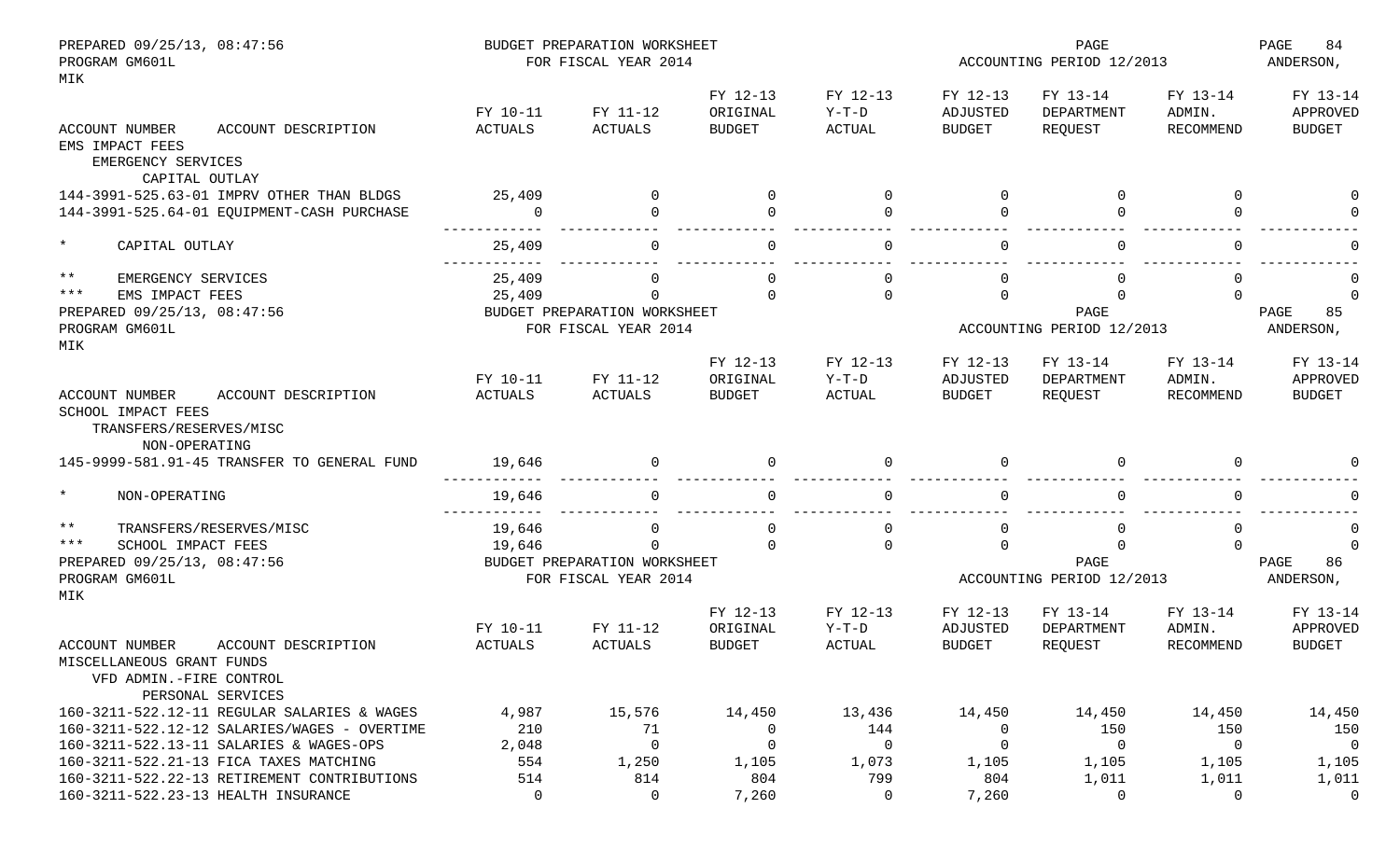| $\star$<br>PERSONAL SERVICES<br>OPERATING EXPENSES           | 8,313          | 17,711                       | 23,619         | 15,452   | 23,619         | 16,716                    | 16,716         | 16,716         |
|--------------------------------------------------------------|----------------|------------------------------|----------------|----------|----------------|---------------------------|----------------|----------------|
| 160-3211-522.34-01 OTHER CONTRACTUAL SERVICE                 | $\overline{0}$ | $\overline{0}$               | 5,000          | $\Omega$ | 5,000          | 5,000                     | 5,000          | 5,000          |
| 160-3211-522.40-01 TRAVEL & PER DIEM                         | $\Omega$       | 1,102                        | 1,200          | $\Omega$ | 1,200          | 1,200                     | 1,200          | 1,200          |
| 160-3211-522.41-01 COMMUNICATION SERVICES                    | 287            | 766                          | 800            | 682      | 800            | 800                       | 800            | 800            |
| 160-3211-522.42-01 POSTAGE                                   | $\Omega$       | $\overline{0}$               | $\Omega$       | $\Omega$ | $\Omega$       | $\Omega$                  | $\Omega$       | $\overline{0}$ |
| 160-3211-522.47-01 PRINTING & BINDING                        |                | 482                          |                | 750      |                |                           |                | $\overline{0}$ |
| 160-3211-522.49-01 CURRENT CHARGES & OBLIG                   | 15,563         | $\overline{0}$               | $\Omega$       | $\Omega$ | $\Omega$       | $\Omega$                  |                | $\overline{0}$ |
| 160-3211-522.51-01 OFFICE SUPPLIES                           | $\Omega$       | $\overline{0}$               | $\Omega$       |          | $\Omega$       | $\Omega$                  |                | $\overline{0}$ |
| 160-3211-522.52-01 OPERATING SUPPLIES                        | 17,303         | 2,336                        | 7,500          | 12,982   | 7,500          | 7,500                     | 7,500          | 7,500          |
| 160-3211-522.52-10 OPER SUPPLIES - INVENTORY                 | 1,573          | $\overline{0}$               | $\overline{0}$ | 4,426    | $\overline{0}$ | $\Omega$                  | $\Omega$       | $\overline{0}$ |
| 160-3211-522.54-03 TRAINING                                  | 10,453         | 8,743                        | 32,000         | 21,196   | 32,000         | 32,000                    | 32,000         | 32,000         |
| $\star$<br>OPERATING EXPENSES                                | 45,179         | 13,429                       | 46,500         | 40,036   | 46,500         | 46,500                    | 46,500         | 46,500         |
| CAPITAL OUTLAY<br>160-3211-522.64-01 EQUIPMENT-CASH PURCHASE |                | 7,995                        | 25,000         |          | 25,000         | 25,000                    | 25,000         | 25,000         |
| $\star$                                                      |                |                              |                |          |                |                           |                |                |
| CAPITAL OUTLAY                                               | $\Omega$       | 7,995                        | 25,000         |          | 25,000         | 25,000                    | 25,000         | 25,000         |
| $***$<br>VFD ADMIN.-FIRE CONTROL                             | 53,492         | 39,135                       | 95,119         | 55,488   | 95,119         | 88,216                    | 88,216         | 88,216         |
| PREPARED 09/25/13, 08:47:56                                  |                | BUDGET PREPARATION WORKSHEET |                |          |                | PAGE                      |                | 87<br>PAGE     |
| PROGRAM GM601L                                               |                | FOR FISCAL YEAR 2014         |                |          |                | ACCOUNTING PERIOD 12/2013 |                | ANDERSON,      |
| MIK                                                          |                |                              |                |          |                |                           |                |                |
|                                                              |                |                              | FY 12-13       | FY 12-13 | FY 12-13       | FY 13-14                  | FY 13-14       | FY 13-14       |
|                                                              | FY 10-11       | FY 11-12                     | ORIGINAL       | $Y-T-D$  | ADJUSTED       | DEPARTMENT                | ADMIN.         | APPROVED       |
| ACCOUNT NUMBER<br>ACCOUNT DESCRIPTION                        | ACTUALS        | ACTUALS                      | <b>BUDGET</b>  | ACTUAL   | BUDGET         | REQUEST                   | RECOMMEND      | <b>BUDGET</b>  |
| EMERGENCY SERVICES                                           |                |                              |                |          |                |                           |                |                |
| PERSONAL SERVICES                                            |                |                              |                |          |                |                           |                |                |
| 160-3991-525.12-11 REGULAR SALARIES & WAGES                  | 36,123         | 41,200                       | 40,154         | 32,288   | 40,154         | 40,475                    | 40,475         | 40,475         |
| 160-3991-525.15-11 EXPERIENCE PAY                            | $\Omega$       | $\overline{0}$               | $\overline{0}$ | 700      | $\overline{0}$ | $\overline{0}$            | $\overline{0}$ | $\overline{0}$ |
| 160-3991-525.21-13 FICA TAXES MATCHING                       | 2,607          | 2,889                        | 3,072          | 2,281    | 3,072          | 3,096                     | 3,096          | 3,096          |
| 160-3991-525.22-13 RETIREMENT CONTRIBUTIONS                  | 3,238          | 2,053                        | 2,234          | 1,819    | 2,234          | 2,833                     | 2,833          | 2,833          |
| 160-3991-525.23-13 LIFE & HEALTH INSURANCE                   | 5,513          | 7,531                        | 7,260          | 5,535    | 7,260          | 7,800                     | 7,800          | 7,800          |
| $\star$<br>PERSONAL SERVICES                                 | 47,481         | 53,673                       | 52,720         | 42,623   | 52,720         | 54,204                    | 54,204         | 54,204         |
| OPERATING EXPENSES                                           |                |                              |                |          |                |                           |                |                |
| 160-3991-525.34-01 OTHER CONTRACTUAL SERVICE                 |                | റ                            | 5,500          | 15,009   | 5,500          | 5,500                     | 5,500          | 5,500          |
| 160-3991-525.34-03 NEFRPC-HAZ MATERIALS PLAN                 |                |                              | $\Omega$       |          | 0              |                           | $\Omega$       | $\overline{0}$ |
| 160-3991-525.34-05 NEFRPC-CEMP TERRORISM PLN                 |                | $\Omega$                     | $\Omega$       |          | $\mathbf 0$    | $\Omega$                  |                | $\overline{0}$ |
| 160-3991-525.40-01 TRAVEL & PER DIEM                         | 2,266          | 1,963                        | 5,000          | 3,228    | 5,000          | 5,000                     | 5,000          | 5,000          |
| 160-3991-525.41-01 COMMUNICATION SERVICES                    | 8,872          | 11,231                       | 9,500          | 10,887   | 9,500          | 9,500                     | 9,500          | 9,500          |
| 160-3991-525.44-01 RENTALS AND LEASES                        | - 0            | 0                            | 0              | -0       | 0              | $\Omega$                  | 0              | $\overline{0}$ |
| 160-3991-525.46-01 REPAIR & MAINT - OTHER                    | 132            | $\mathbf 0$                  | 350            | 240      | 350            | 350                       | 350            | 350            |
| 160-3991-525.46-04 R & M - FLEET MAINTENANCE                 | 858            | 2,137                        | 2,500          | 611      | 2,500          | 2,500                     | 2,500          | 2,500          |
| 160-3991-525.46-13 R & M - COMM EQUIPMENT                    | $\mathbf 0$    | 0                            | 250            | 0        | 250            | 250                       | 250            | 250            |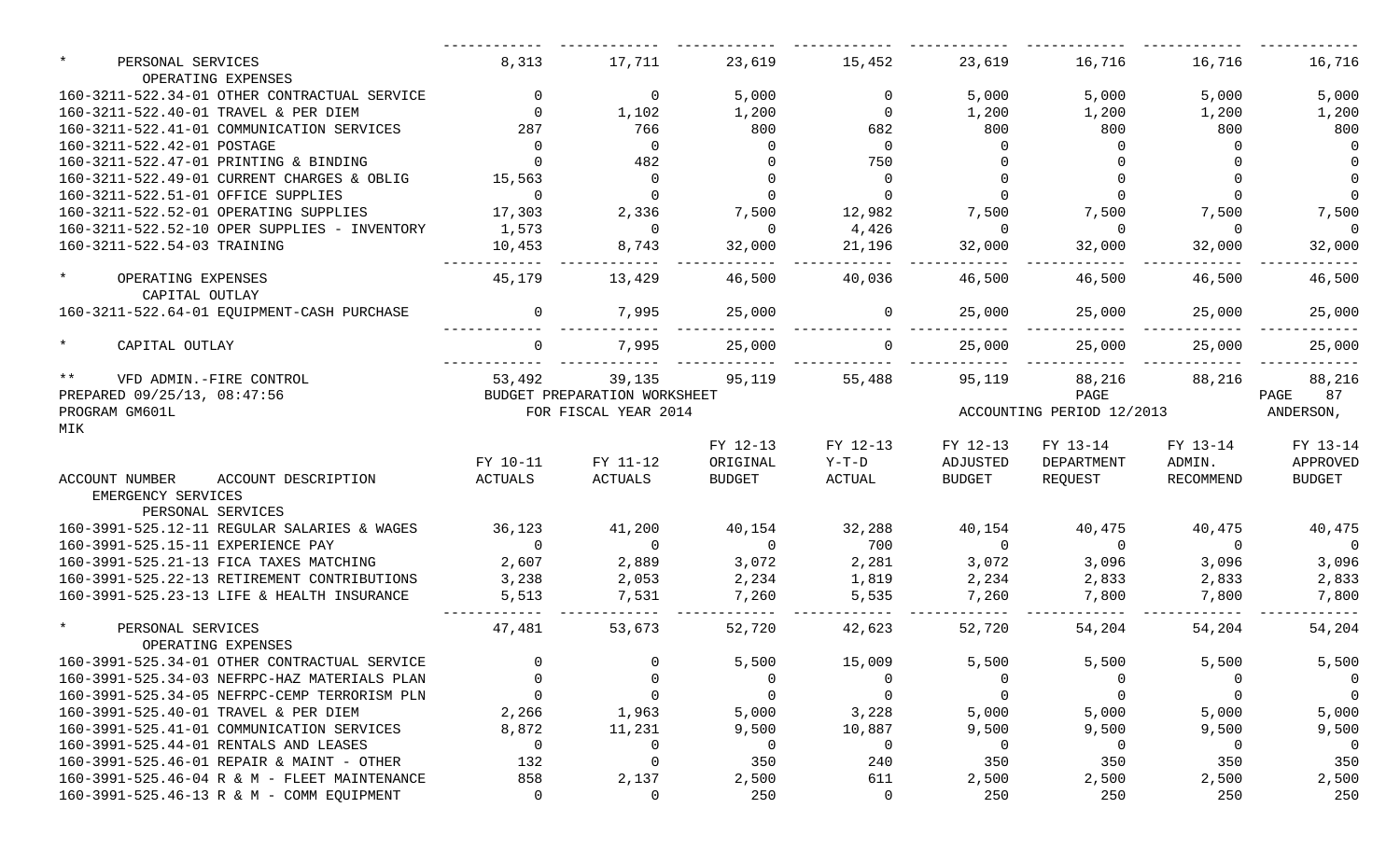| 160-3991-525.47-01 PRINTING & BINDING         | $\Omega$       | $\Omega$                     | 750           | $\Omega$ | 750           | 750                         | 750       | 750           |
|-----------------------------------------------|----------------|------------------------------|---------------|----------|---------------|-----------------------------|-----------|---------------|
| 160-3991-525.49-01 CURRENT CHARGES & OBLIG    | 1,921          | 1,014                        | 2,850         | 1,122    | 2,850         | 2,850                       | 2,850     | 2,850         |
| 160-3991-525.52-01 OPERATING SUPPLIES         | 68,818         | 29,500                       | 40,192        | 54,396   | 40,192        | 40,192                      | 40,192    | 40,192        |
| 160-3991-525.52-02 GAS, OIL & LUBRICANTS      | 3,537          | 1,910                        | 3,000         | 2,584    | 3,000         | 3,000                       | 3,000     | 3,000         |
| 160-3991-525.52-10 OPER SUPPLIES - INVENTORY  | 4,898          | 10,195                       | 20,000        | 16,907   | 20,000        | 20,000                      | 20,000    | 20,000        |
| 160-3991-525.54-02 DUES & MEMBERSHIPS         | - 75           | $\Omega$                     | 250           | 218      | 250           | 250                         | 250       | 250           |
| 160-3991-525.54-03 TRAINING                   | $\Omega$       | $\Omega$                     | 750           | $\Omega$ | 750           | 750                         | 750       | 750           |
| $\star$                                       |                |                              |               |          |               |                             |           |               |
| OPERATING EXPENSES<br>CAPITAL OUTLAY          | 91,377         | 57,950                       | 90,892        | 105,202  | 90,892        | 90,892                      | 90,892    | 90,892        |
| 160-3991-525.62-01 CRESCENT CITY RETROFIT     | $\Omega$       | $\Omega$                     |               | $\Omega$ |               |                             |           |               |
| 160-3991-525.62-07 EM419F-RETROFIT CNTY FAIR  | $\Omega$       | $\Omega$                     |               | $\Omega$ |               |                             |           |               |
| 160-3991-525.63-01 IMPRV OTHER THAN BLDGS     |                | $\Omega$                     |               |          |               |                             |           |               |
| 160-3991-525.64-01 EQUIPMENT-CASH PURCHASE    | 20,602         | 28,573                       |               | 29,527   |               |                             |           | $\Omega$      |
| 160-3991-525.64-04 COMPUTER/TECH. HARDWARE    | $\Omega$       | 8,997                        | 18,000        | $\Omega$ | 18,000        | 18,000                      | 18,000    | 18,000        |
| $\star$<br>CAPITAL OUTLAY                     | 20,602         | 37,570                       | 18,000        | 29,527   | 18,000        | 18,000                      | 18,000    | 18,000        |
| NON-OPERATING                                 |                |                              |               |          |               |                             |           |               |
| 160-3991-598.99-01 RESERVE FOR CONT-REGULAR   | $\Omega$       | $\Omega$                     |               | $\Omega$ | $\Omega$      |                             | $\Omega$  |               |
| $\star$<br>NON-OPERATING                      |                |                              |               | $\cap$   |               |                             |           |               |
| $***$<br>EMERGENCY SERVICES                   | 159,460        | 149,193                      | 161,612       | 177,352  | 161,612       | 163,096                     | 163,096   | 163,096       |
| PREPARED 09/25/13, 08:47:56                   |                | BUDGET PREPARATION WORKSHEET |               |          |               | PAGE                        |           | 88<br>PAGE    |
| PROGRAM GM601L                                |                | FOR FISCAL YEAR 2014         |               |          |               | ACCOUNTING PERIOD 12/2013   |           | ANDERSON,     |
| MIK                                           |                |                              |               |          |               |                             |           |               |
|                                               |                |                              | FY 12-13      | FY 12-13 | FY 12-13      | FY 13-14                    | FY 13-14  | FY 13-14      |
|                                               | FY 10-11       | FY 11-12                     | ORIGINAL      | $Y-T-D$  | ADJUSTED      | DEPARTMENT                  | ADMIN.    | APPROVED      |
| <b>ACCOUNT NUMBER</b><br>ACCOUNT DESCRIPTION  | <b>ACTUALS</b> | ACTUALS                      | <b>BUDGET</b> | ACTUAL   | <b>BUDGET</b> | REQUEST                     | RECOMMEND | <b>BUDGET</b> |
| HOMELAND SECURITY GRANT<br>OPERATING EXPENSES |                |                              |               |          |               |                             |           |               |
| 160-3996-525.34-01 OTHER CONTRACTUAL SERVICE  |                | 24,625                       | 58,947        | 64,103   | 58,947        | 40,548                      | 40,548    | 40,548        |
| 160-3996-525.49-10 ADMIN                      |                | $\Omega$                     | $\Omega$      | $\Omega$ | $\Omega$      | $\Omega$                    |           |               |
| 160-3996-525.52-10 OPER SUPPLIES - INVENTORY  |                | $\Omega$                     | $\Omega$      | 28,135   |               |                             |           |               |
|                                               |                |                              |               |          |               |                             |           |               |
| 160-3996-525.54-03 TRAINING                   |                |                              |               |          |               |                             |           |               |
| $\star$<br>OPERATING EXPENSES                 | $\Omega$       | 24,625                       | 58,947        | 92,238   | 58,947        | 40,548                      | 40,548    | 40,548        |
| $***$<br>HOMELAND SECURITY GRANT              |                | 0 24,625 58,947 92,238       |               |          |               | 58,947 40,548 40,548 40,548 |           |               |
| PREPARED 09/25/13, 08:47:56                   |                | BUDGET PREPARATION WORKSHEET |               |          |               | PAGE                        |           | PAGE 89       |
| PROGRAM GM601L                                |                | FOR FISCAL YEAR 2014         |               |          |               | ACCOUNTING PERIOD 12/2013   |           | ANDERSON,     |
| MIK                                           |                |                              |               |          |               |                             |           |               |
|                                               |                |                              | FY 12-13      | FY 12-13 | FY 12-13      | FY 13-14                    | FY 13-14  | FY 13-14      |
|                                               | FY 10-11       | FY 11-12                     | ORIGINAL      | $Y-T-D$  | ADJUSTED      | DEPARTMENT                  | ADMIN.    | APPROVED      |
| ACCOUNT NUMBER<br>ACCOUNT DESCRIPTION<br>EMS  | ACTUALS        | ACTUALS                      | BUDGET        | ACTUAL   | BUDGET        | REQUEST                     | RECOMMEND | BUDGET        |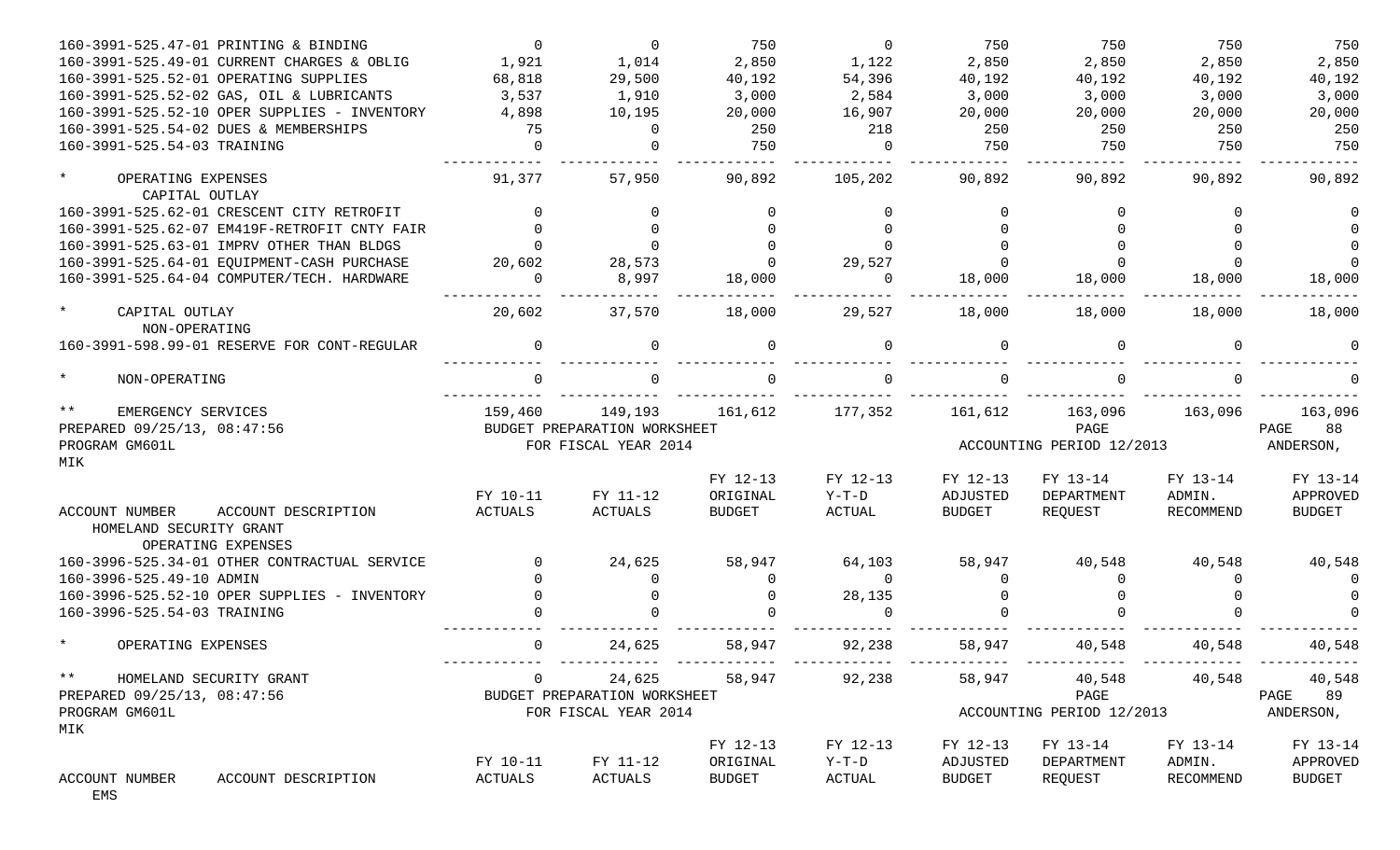| OPERATING EXPENSES                                 |                     |                              |                           |                   |                           |                           |                     |                           |
|----------------------------------------------------|---------------------|------------------------------|---------------------------|-------------------|---------------------------|---------------------------|---------------------|---------------------------|
| 160-5105-526.49-01 CURRENT CHARGES & OBLIG         |                     | $\Omega$                     | $\Omega$                  | $\Omega$          | $\Omega$                  |                           |                     |                           |
| 160-5105-526.52-01 OPERATING SUPPLIES              |                     | 2,771                        | 17,449                    | 147               | 17,449                    |                           |                     |                           |
| 160-5105-526.52-10 OPER SUPPLIES - INVENTORY       |                     | $\Omega$                     |                           | $\Omega$          | $\Omega$                  |                           |                     |                           |
| 160-5105-526.54-03 TRAINING                        |                     |                              |                           | <sup>0</sup>      |                           |                           |                     |                           |
| $\star$<br>OPERATING EXPENSES<br>CAPITAL OUTLAY    | $\Omega$            | 2,771                        | 17,449                    | 147               | 17,449                    |                           | U                   |                           |
| 160-5105-526.63-01 IMPR OTHER THAN BUILDINGS       | 1,290               | 169,592                      | $\Omega$                  | 2,728             | $\Omega$                  | <sup>0</sup>              | <sup>n</sup>        |                           |
| 160-5105-526.64-01 EQUIPMENT-CASH PURCHASE         | $\Omega$            | 3,938                        | $\Omega$                  | 5,449             | $\cap$                    |                           |                     |                           |
| $\star$<br>CAPITAL OUTLAY<br>NON-OPERATING         | 1,290               | 173,530                      | $\Omega$                  | 8,177             | $\Omega$                  |                           | $\cap$              |                           |
| 160-5105-598.99-01 RESERVE FOR CONT-REGULAR        | $\Omega$            | 0                            |                           | $\Omega$          | $\Omega$                  |                           | <sup>n</sup>        |                           |
| $\star$<br>NON-OPERATING                           | $\Omega$            | $\cap$                       |                           | $\Omega$          | $\Omega$                  |                           |                     |                           |
| $***$<br>EMS                                       | 1,290               | 176,301                      | 17,449                    | 8,324             | 17,449                    |                           |                     |                           |
| PREPARED 09/25/13, 08:47:56                        |                     | BUDGET PREPARATION WORKSHEET |                           |                   |                           | PAGE                      |                     | PAGE<br>90                |
| PROGRAM GM601L                                     |                     | FOR FISCAL YEAR 2014         |                           |                   |                           | ACCOUNTING PERIOD 12/2013 |                     | ANDERSON,                 |
| MIK                                                |                     |                              |                           |                   |                           |                           |                     |                           |
|                                                    |                     |                              | FY 12-13                  | FY 12-13          | FY 12-13                  | FY 13-14                  | FY 13-14            | FY 13-14                  |
| ACCOUNT DESCRIPTION<br>ACCOUNT NUMBER              | FY 10-11<br>ACTUALS | FY 11-12<br>ACTUALS          | ORIGINAL<br><b>BUDGET</b> | $Y-T-D$<br>ACTUAL | ADJUSTED<br><b>BUDGET</b> | DEPARTMENT                | ADMIN.<br>RECOMMEND | APPROVED<br><b>BUDGET</b> |
| EMS MATCHING GRANT                                 |                     |                              |                           |                   |                           | REQUEST                   |                     |                           |
| PERSONAL SERVICES                                  |                     |                              |                           |                   |                           |                           |                     |                           |
| 160-5115-526.12-11 REGULAR SALARIES & WAGES        |                     |                              |                           |                   |                           |                           |                     |                           |
| 160-5115-526.12-12 SALARY/WAGES - OVERTIME         |                     |                              |                           |                   |                           |                           |                     |                           |
| 160-5115-526.13-11 SALARIES & WAGES - OPS          |                     |                              |                           |                   |                           |                           |                     |                           |
| 160-5115-526.15-01 CLOTHING ALLOWANCE              |                     |                              |                           |                   |                           |                           |                     |                           |
|                                                    |                     |                              |                           |                   |                           |                           |                     |                           |
| 160-5115-526.15-11 EXPERIENCE PAY                  |                     |                              |                           |                   |                           |                           |                     |                           |
| 160-5115-526.21-13 FICA TAXES MATCHING             |                     |                              |                           |                   |                           |                           |                     |                           |
| 160-5115-526.22-13 RETIREMENT CONTRIBUTIONS        |                     |                              |                           |                   |                           |                           |                     |                           |
| 160-5115-526.23-13 LIFE & HEALTH INSURANCE         |                     |                              |                           |                   |                           |                           |                     |                           |
| $\star$<br>PERSONAL SERVICES<br>OPERATING EXPENSES | $\cap$              | $\cap$                       |                           | $\Omega$          | $\Omega$                  |                           | $\cap$              |                           |
| 160-5115-526.49-01 CURRENT CHARGES & OBLIG         | $\cap$              | $\cap$                       | $\cap$                    | $\cap$            | $\cap$                    | $\cap$                    |                     |                           |
| 160-5115-526.52-01 OPERATING SUPPLIES              |                     |                              |                           |                   |                           |                           |                     |                           |
| 160-5115-526.52-10 OPER SUPPLIES - INVENTORY       |                     |                              |                           |                   |                           |                           |                     |                           |
| 160-5115-526.54-03 TRAINING                        |                     |                              |                           |                   |                           |                           |                     |                           |
| $\star$<br>OPERATING EXPENSES<br>CAPITAL OUTLAY    |                     |                              |                           |                   |                           |                           |                     |                           |
| 160-5115-526.64-01 EQUIPMENT-CASH PURCHASE         |                     |                              |                           |                   |                           |                           |                     |                           |
|                                                    |                     |                              |                           |                   |                           |                           |                     |                           |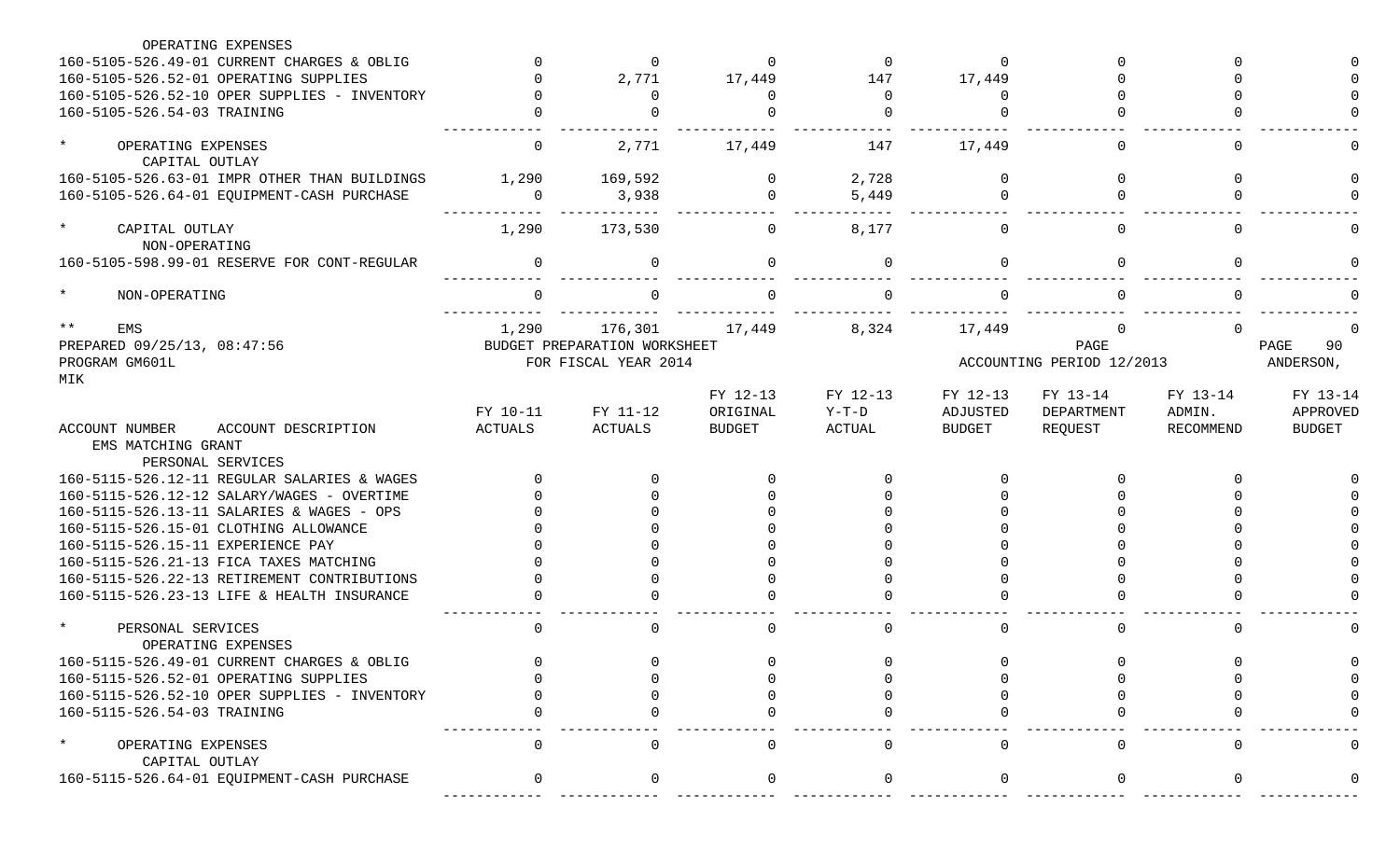| $\star$<br>CAPITAL OUTLAY                    |                |                              |               |          |               |                           |                  |                |
|----------------------------------------------|----------------|------------------------------|---------------|----------|---------------|---------------------------|------------------|----------------|
| $***$<br>EMS MATCHING GRANT                  |                |                              |               |          |               |                           | ∩                |                |
| PREPARED 09/25/13, 08:47:56                  |                | BUDGET PREPARATION WORKSHEET |               |          |               | PAGE<br>91                |                  |                |
| PROGRAM GM601L                               |                | FOR FISCAL YEAR 2014         |               |          |               | ACCOUNTING PERIOD 12/2013 |                  | ANDERSON,      |
| MIK                                          |                |                              |               |          |               |                           |                  |                |
|                                              |                |                              | FY 12-13      | FY 12-13 | FY 12-13      | FY 13-14                  | FY 13-14         | FY 13-14       |
|                                              | FY 10-11       | FY 11-12                     | ORIGINAL      | $Y-T-D$  | ADJUSTED      | DEPARTMENT                | ADMIN.           | APPROVED       |
| ACCOUNT DESCRIPTION<br>ACCOUNT NUMBER        | <b>ACTUALS</b> | <b>ACTUALS</b>               | <b>BUDGET</b> | ACTUAL   | <b>BUDGET</b> | REQUEST                   | <b>RECOMMEND</b> | <b>BUDGET</b>  |
| COUNTY LIBRARY SYSTEM                        |                |                              |               |          |               |                           |                  |                |
| PERSONAL SERVICES                            |                |                              |               |          |               |                           |                  |                |
| 160-6212-571.12-11 REGULAR SALARIES & WAGES  | 100,174        | 105,421                      | 72,446        | 91,957   | 72,446        | 80,546                    | 80,546           | 80,546         |
| 160-6212-571.12-12 SALARIES/WAGES-OVERTIME   | $\Omega$       | $\mathbf{0}$                 | $\Omega$      | $\Omega$ | $\Omega$      | $\Omega$                  | $\Omega$         | $\Omega$       |
| 160-6212-571.13-11 SALARIES & WAGES - OPS    | 5,496          | 5,642                        | 24,108        | 7,241    | 24,108        | 16,963                    | 16,963           | 16,963         |
| 160-6212-571.15-11 EXPERIENCE PAY            | 1,100          | 850                          | $\Omega$      | 900      | $\Omega$      | 600                       | 600              | 600            |
| 160-6212-571.21-13 FICA TAXES MATCHING       | 7,772          | 8,186                        | 7,386         | 7,217    | 7,386         | 7,459                     | 7,459            | 7,459          |
| 160-6212-571.22-13 RETIREMENT CONTRIBUTIONS  | 8,620          | 4,878                        | 5,093         | 5,109    | 5,093         | 5,146                     | 5,146            | 5,146          |
| 160-6212-571.23-13 LIFE & HEALTH INSURANCE   | 15,933         | 14,881                       | 7,260         | 17,460   | 7,260         | 7,800                     | 7,800            | 7,800          |
| $\star$<br>PERSONAL SERVICES                 | 139,095        | 139,858                      | 116,293       | 129,884  | 116,293       | 118,514                   | 118,514          | 118,514        |
| OPERATING EXPENSES                           |                |                              |               |          |               |                           |                  |                |
| 160-6212-571.31-01 PROFESSIONAL SERVICES     | $\Omega$       | $\mathbf{0}$                 | $\Omega$      | $\Omega$ | $\mathbf 0$   | $\Omega$                  | $\Omega$         | $\overline{0}$ |
| 160-6212-571.32-01 AUDIT-STATE REQUIRE-CPA   | 1,000          | 1,000                        | 1,000         | 1,000    | 1,000         | 1,000                     | 1,000            | 1,000          |
| 160-6212-571.34-01 OTHER CONTRACTUAL SERVICE | 19,279         | 19,419                       | 20,000        | 18,944   | 20,000        | 20,000                    | 20,000           | 20,000         |
| 160-6212-571.40-01 TRAVEL & PER DIEM         | 3,850          | 4,511                        | 3,000         | 4,300    | 3,000         | 3,800                     | 3,800            | 3,800          |
| 160-6212-571.41-01 COMMUNICATION SERVICES    | $\Omega$       | $\overline{0}$               | $\Omega$      | $\Omega$ | $\Omega$      | $\Omega$                  | $\Omega$         | $\overline{0}$ |
| 160-6212-571.42-01 POSTAGE                   | 22             | 119                          | 500           | 69       | 500           |                           | $\Omega$         | $\overline{0}$ |
| 160-6212-571.44-01 RENTALS AND LEASES        | 1,150          | 1,150                        | 1,600         | 1,853    | 1,600         | 2,000                     | 2,000            | 2,000          |
| 160-6212-571.46-01 REPAIR & MAINT - OTHER    | 1,764          | 1,764                        | 1,000         | 1,836    | 1,000         | 1,500                     | 1,500            | 1,500          |
| 160-6212-571.47-01 PRINTING & BINDING        | 1,902          | $\overline{0}$               | 1,271         | 380      | 1,271         | 1,200                     | 1,200            | 1,200          |
| 160-6212-571.49-01 CURRENT CHARGES & OBLIG   | $\Omega$       | 2,275                        | 600           | $\Omega$ | 600           | 600                       | 600              | 600            |
| 160-6212-571.52-01 OPERATING SUPPLIES        | 1,490          | 17,147                       | 7,000         | 9,018    | 7,000         | 13,000                    | 13,000           | 13,000         |
| 160-6212-571.52-10 OPER SUPPLIES - INVENTORY | $\Omega$       | $\overline{0}$               | 4,000         | $\Omega$ | 4,000         | 25,000                    | 25,000           | 25,000         |
| 160-6212-571.54-02 DUES & MEMBERSHIPS        | 1,150          | 365                          | 500           | 370      | 500           | 500                       | 500              | 500            |
| 160-6212-571.54-03 TRAINING                  | 550            | 390                          | $\Omega$      | 100      | $\Omega$      | 850                       | 850              | 850            |
| $\star$<br>OPERATING EXPENSES                | 32,157         | 48,140                       | 40,471        | 37,870   | 40,471        | 69,450                    | 69,450           | 69,450         |
| CAPITAL OUTLAY                               |                |                              |               |          |               |                           |                  |                |
| 160-6212-571.62-01 BLDGS-CONST & OR IMPROV   |                |                              | 0             |          |               |                           |                  | 0              |
| 160-6212-571.63-01 IMPR OTHER THAN BUILDINGS |                |                              |               |          | 0             |                           |                  | $\overline{0}$ |
| 160-6212-571.64-01 EQUIPMENT-CASH PURCHASE   | 6,900          |                              | 30,000        | 32,540   | 30,000        |                           |                  | $\overline{0}$ |
| 160-6212-571.66-01 BOOKS, PUB & LIB MATERIAL | 3,551          | 3,342                        | 15,000        | 3,631    | 15,000        | 11,000                    | 11,000           | 11,000         |
| $^\star$<br>CAPITAL OUTLAY                   | 10,451         | 3,342                        | 45,000        | 36,171   | 45,000        | 11,000                    | 11,000           | 11,000         |
| NON-OPERATING                                |                |                              |               |          |               |                           |                  |                |
| 160-6212-598.99-01 RESERVE FOR CONT-REGULAR  |                | 0                            | 0             | 0        | 0             | 0                         | 0                | $\overline{0}$ |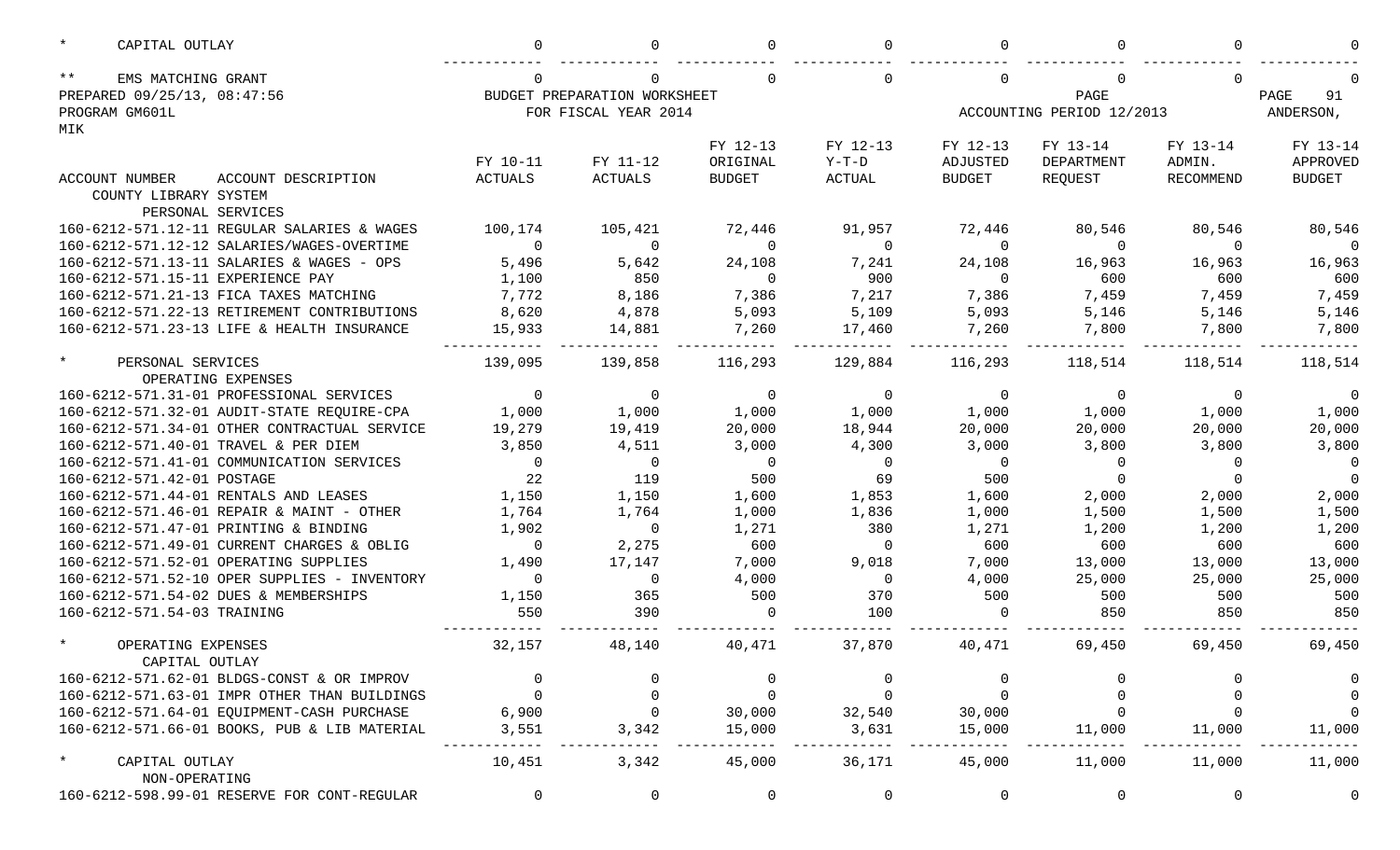| $\star$ | NON-OPERATING                                                                         | $\Omega$            | 0                                                               | $\Omega$                              | $\Omega$                    | $\Omega$                                                           |                                   |                                 |                                       |
|---------|---------------------------------------------------------------------------------------|---------------------|-----------------------------------------------------------------|---------------------------------------|-----------------------------|--------------------------------------------------------------------|-----------------------------------|---------------------------------|---------------------------------------|
| $***$   | COUNTY LIBRARY SYSTEM<br>PREPARED 09/25/13, 08:47:56<br>PROGRAM GM601L                | 181,703             | 191,340<br>BUDGET PREPARATION WORKSHEET<br>FOR FISCAL YEAR 2014 | 201,764                               | 203,925                     | 201,764<br>198,964<br>198,964<br>PAGE<br>ACCOUNTING PERIOD 12/2013 |                                   |                                 | 198,964<br>PAGE 92<br>ANDERSON,       |
| MIK     | <b>ACCOUNT NUMBER</b><br>ACCOUNT DESCRIPTION                                          | FY 10-11<br>ACTUALS | FY 11-12<br>ACTUALS                                             | FY 12-13<br>ORIGINAL<br><b>BUDGET</b> | FY 12-13<br>Y-T-D<br>ACTUAL | FY 12-13<br>ADJUSTED<br>BUDGET                                     | FY 13-14<br>DEPARTMENT<br>REQUEST | FY 13-14<br>ADMIN.<br>RECOMMEND | FY 13-14<br>APPROVED<br><b>BUDGET</b> |
|         | MISC LIBRARY GRANTS<br>PERSONAL SERVICES                                              |                     |                                                                 |                                       |                             |                                                                    |                                   |                                 |                                       |
|         | 160-6215-571.13-11 SALARIES & WAGES - OPS                                             | 15,687              | 1,426                                                           | $\Omega$                              | $\Omega$                    | $\Omega$                                                           | $\Omega$                          | $\Omega$                        |                                       |
|         | 160-6215-571.21-13 FICA TAXES MATCHING                                                | 1,200               | 109                                                             | $\Omega$                              | 27                          | $\Omega$                                                           |                                   | $\Omega$                        |                                       |
| $\star$ | PERSONAL SERVICES<br>OPERATING EXPENSES                                               | 16,887              | 1,535                                                           | $\Omega$                              | 27                          | $\Omega$                                                           | $\Omega$                          | $\cap$                          |                                       |
|         | 160-6215-571.34-01 OTHER CONTRACTUAL SERVICE                                          | 3,050               | $\Omega$                                                        | $\Omega$                              | $\Omega$                    | $\Omega$                                                           | $\Omega$                          | $\cap$                          |                                       |
|         | 160-6215-571.40-01 TRAVEL & PER DIEM                                                  | 87                  | $\Omega$                                                        |                                       |                             |                                                                    |                                   |                                 |                                       |
|         | 160-6215-571.41-01 COMMUNICATION SERVICES                                             | 240                 | $\Omega$                                                        |                                       |                             |                                                                    |                                   |                                 |                                       |
|         | 160-6215-571.52-01 OPERATING SUPPLIES                                                 | 14,356              | $\Omega$                                                        |                                       |                             |                                                                    |                                   |                                 |                                       |
| $\star$ | OPERATING EXPENSES<br>CAPITAL OUTLAY                                                  | 17,733              | $\overline{0}$                                                  | $\Omega$                              | $\Omega$                    | $\Omega$                                                           | $\Omega$                          | $\cap$                          |                                       |
|         | 160-6215-571.64-04 COMPUTER HARDWARE                                                  | 3,191               | 7,994                                                           | $\Omega$                              | 4,033                       | $\mathbf 0$                                                        | $\Omega$                          | $\Omega$                        |                                       |
|         | 160-6215-571.66-01 BOOKS, PUB & LIB MATERIAL                                          | 4,225               | $\Omega$                                                        |                                       | $\cap$                      | $\Omega$                                                           |                                   |                                 |                                       |
| $\star$ | CAPITAL OUTLAY                                                                        | 7,416               | 7,994                                                           | $\Omega$                              | 4,033                       | $\Omega$                                                           |                                   |                                 |                                       |
| $***$   | MISC LIBRARY GRANTS                                                                   | 42,036              | 9,529                                                           | $\Omega$                              | 4,060                       | $\Omega$                                                           | $\Omega$                          | $\Omega$                        |                                       |
| $***$   | MISCELLANEOUS GRANT FUNDS                                                             | 437,981             | 590,123                                                         | 534,891                               | 541,387                     | 534,891                                                            | 490,824                           | 490,824                         | 490,824                               |
|         | PREPARED 09/25/13, 08:47:56                                                           |                     | BUDGET PREPARATION WORKSHEET                                    |                                       |                             |                                                                    | PAGE                              |                                 | PAGE<br>93                            |
|         | PROGRAM GM601L                                                                        |                     | FOR FISCAL YEAR 2014                                            |                                       |                             |                                                                    | ACCOUNTING PERIOD 12/2013         |                                 | ANDERSON,                             |
| MIK     |                                                                                       |                     |                                                                 | FY 12-13                              | FY 12-13                    | FY 12-13                                                           | FY 13-14                          | FY 13-14                        | FY 13-14                              |
|         |                                                                                       | FY 10-11            | FY 11-12                                                        | ORIGINAL                              | $Y-T-D$                     | ADJUSTED                                                           | DEPARTMENT                        | ADMIN.                          | APPROVED                              |
|         | <b>ACCOUNT NUMBER</b><br>ACCOUNT DESCRIPTION<br>CDBG PROGRAM INCOME<br>PROGRAM INCOME | <b>ACTUALS</b>      | ACTUALS                                                         | <b>BUDGET</b>                         | ACTUAL                      | <b>BUDGET</b>                                                      | REOUEST                           | RECOMMEND                       | <b>BUDGET</b>                         |
|         | OPERATING EXPENSES                                                                    |                     |                                                                 |                                       |                             |                                                                    |                                   |                                 |                                       |
|         | 161-6505-536.34-01 OTHER CONTRACTUAL SERVICE                                          |                     |                                                                 |                                       | 74,615                      |                                                                    |                                   |                                 |                                       |
| $\star$ | OPERATING EXPENSES<br>OPERATING EXPENSES                                              | $\Omega$            | 0                                                               | $\Omega$                              | 74,615                      | $\overline{0}$                                                     |                                   |                                 |                                       |
|         | 161-6505-554.34-01 OTHER CONTRACTUAL SERVICE                                          | 372,785             | 774,454                                                         | 1,740,000                             | 8,479                       | 1,740,000                                                          |                                   |                                 | $\mathbf 0$                           |
|         | 161-6505-554.46-01 REPAIR & MAINT-OTHER                                               | $\overline{0}$      | $\overline{0}$                                                  | $\Omega$                              | $\Omega$                    | $\overline{0}$                                                     |                                   |                                 |                                       |
|         |                                                                                       |                     |                                                                 |                                       |                             |                                                                    |                                   |                                 |                                       |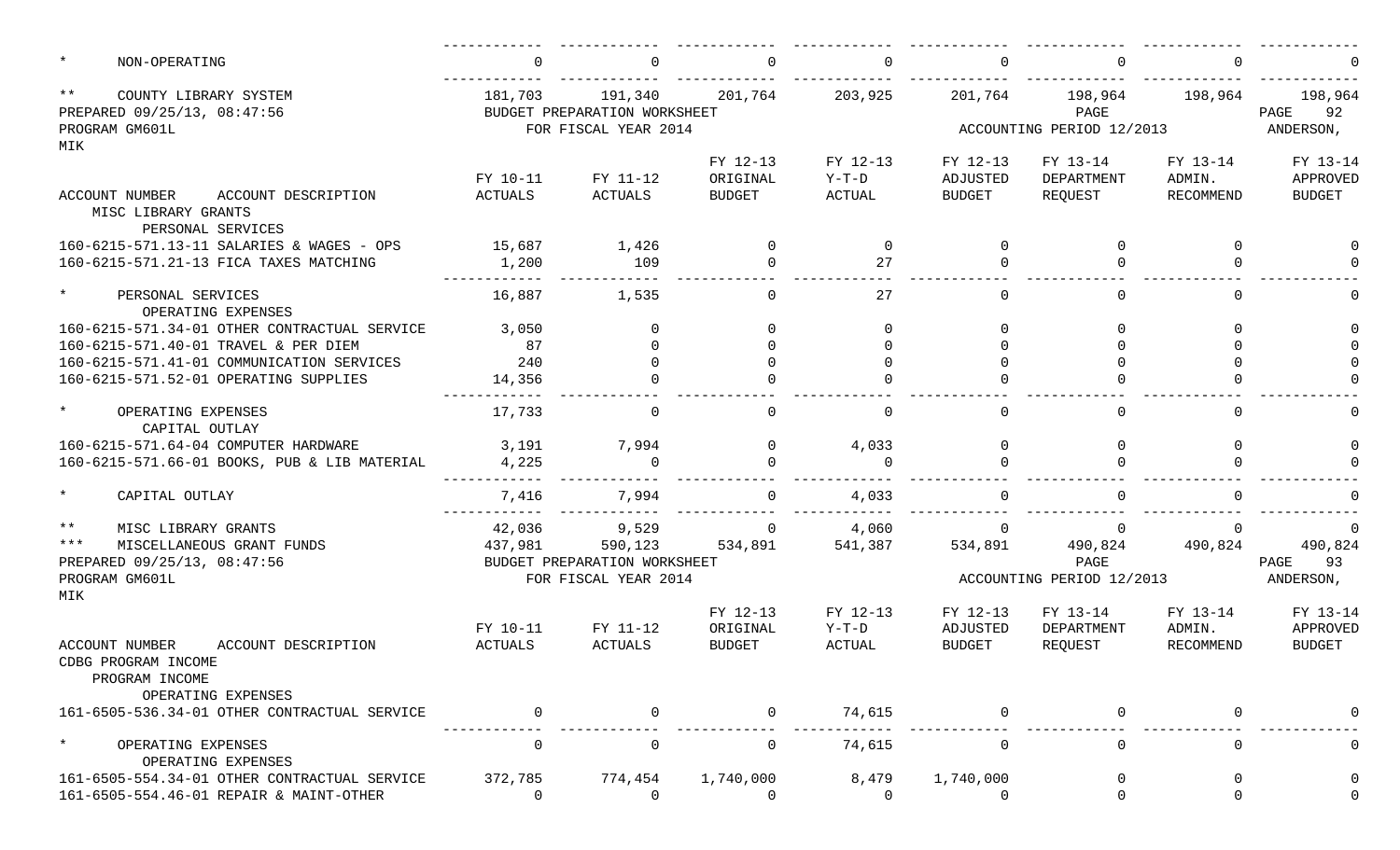| 161-6505-554.49-01 CURRENT CHARGES & OBLIG                                               | $\cap$         | $\cap$                       |                    | $\cap$            |                    |                           | ∩         |               |
|------------------------------------------------------------------------------------------|----------------|------------------------------|--------------------|-------------------|--------------------|---------------------------|-----------|---------------|
| $\star$<br>OPERATING EXPENSES<br>CAPITAL OUTLAY                                          | 372,785        | 774,454                      | 1,740,000          | 8,479             | 1,740,000          |                           | $\Omega$  |               |
| 161-6505-554.62-01 BLDGS-CONST & OR IMPROV                                               | $\Omega$       | $\Omega$                     | $\Omega$           | $\Omega$          | $\Omega$           |                           | $\Omega$  |               |
| 161-6505-554.63-01 IMPR OTHER THAN BUILDINGS                                             | $\Omega$       | $\Omega$                     |                    | $\Omega$          |                    |                           | $\cap$    |               |
| $\star$<br>CAPITAL OUTLAY<br>NON-OPERATING                                               | $\Omega$       | <sup>n</sup>                 |                    | $\Omega$          | <sup>n</sup>       |                           | $\Omega$  |               |
| 161-6505-598.99-01 RESERVE FOR CONT-REGULAR                                              | $\Omega$       | $\Omega$                     | $\Omega$           | $\Omega$          | $\Omega$           |                           | $\Omega$  |               |
| $\star$<br>NON-OPERATING                                                                 |                |                              |                    |                   |                    |                           |           |               |
| $\star\star$<br>PROGRAM INCOME                                                           | 372,785        | 774,454                      | 1,740,000          | 83,094            | 1,740,000          |                           |           |               |
| PREPARED 09/25/13, 08:47:56                                                              |                | BUDGET PREPARATION WORKSHEET |                    |                   |                    | PAGE                      |           | 94<br>PAGE    |
| PROGRAM GM601L                                                                           |                | FOR FISCAL YEAR 2014         |                    |                   |                    | ACCOUNTING PERIOD 12/2013 |           | ANDERSON,     |
| MIK                                                                                      |                |                              |                    |                   |                    |                           |           |               |
|                                                                                          |                |                              | FY 12-13           | FY 12-13          | FY 12-13           | FY 13-14                  | FY 13-14  | FY 13-14      |
|                                                                                          | FY 10-11       | FY 11-12                     | ORIGINAL           | $Y-T-D$           | ADJUSTED           | DEPARTMENT                | ADMIN.    | APPROVED      |
| ACCOUNT NUMBER<br>ACCOUNT DESCRIPTION                                                    | ACTUALS        | ACTUALS                      | <b>BUDGET</b>      | ACTUAL            | <b>BUDGET</b>      | REQUEST                   | RECOMMEND | <b>BUDGET</b> |
| LCL HOUSING ASSIST/SHIP<br>OPERATING EXPENSES                                            |                |                              |                    |                   |                    |                           |           |               |
| 161-6506-554.32-01 AUDIT-STATE REQUIRE-CPA                                               | $\Omega$       | $\overline{0}$               | $\overline{0}$     | 3,056             | $\overline{0}$     |                           | ∩         |               |
| 161-6506-554.34-01 OTHER CONTRACTUAL SERVICE                                             | 14,000         |                              | 50,000             | 41,294            | 50,000             |                           |           |               |
| 161-6506-554.34-02 HOUSING/REHABILITATION                                                | $\Omega$       | 54,150<br>554,615            | 450,000            |                   | 450,000            |                           |           |               |
|                                                                                          | $\Omega$       |                              |                    | 62,156            |                    |                           |           |               |
| 161-6506-554.34-03 TEMPORARY RELOCATION                                                  |                | 11,238<br>$\Omega$           | 15,000<br>$\Omega$ | 2,109<br>$\Omega$ | 15,000<br>$\Omega$ |                           |           |               |
| 161-6506-554.34-04 ACQUISITION                                                           |                |                              |                    |                   |                    |                           |           |               |
| $\star$<br>OPERATING EXPENSES<br>CAPITAL OUTLAY                                          | 14,000         | 620,003                      | 515,000            | 108,615           | 515,000            |                           | $\Omega$  |               |
| 161-6506-554.62-01 BLDGS-CONST & OR IMPROV                                               | $\Omega$       | $\Omega$                     | $\Omega$           | $\Omega$          | $\Omega$           |                           | $\Omega$  |               |
| 161-6506-554.63-01 IMPR OTHER THAN BUILDINGS                                             | $\Omega$       | $\Omega$                     |                    | $\cap$            |                    |                           |           |               |
| $\star$<br>CAPITAL OUTLAY                                                                |                |                              |                    |                   |                    |                           |           |               |
| $\star\star$<br>LCL HOUSING ASSIST/SHIP                                                  | 14,000         | 620,003                      | 515,000            | 108,615           | 515,000            |                           | ∩         |               |
| PREPARED 09/25/13, 08:47:56                                                              |                | BUDGET PREPARATION WORKSHEET |                    |                   |                    | PAGE                      |           | 95<br>PAGE    |
| PROGRAM GM601L                                                                           |                | FOR FISCAL YEAR 2014         |                    |                   |                    | ACCOUNTING PERIOD 12/2013 |           | ANDERSON,     |
| MIK                                                                                      |                |                              |                    |                   |                    |                           |           |               |
|                                                                                          |                |                              | FY 12-13           | FY 12-13          | FY 12-13           | FY 13-14                  | FY 13-14  | FY 13-14      |
|                                                                                          | FY 10-11       | FY 11-12                     | ORIGINAL           | $Y-T-D$           | ADJUSTED           | DEPARTMENT                | ADMIN.    | APPROVED      |
| ACCOUNT NUMBER<br>ACCOUNT DESCRIPTION<br>NEIGHBORHOOD STABILIZATON<br>OPERATING EXPENSES | <b>ACTUALS</b> | ACTUALS                      | <b>BUDGET</b>      | ACTUAL            | <b>BUDGET</b>      | REQUEST                   | RECOMMEND | <b>BUDGET</b> |
| 161-6509-554.34-01 OTHER CONTRACTUAL SERVICE                                             | 0              | 33,671                       | 65,000             | 22,349            | 65,000             | 3,000                     | 3,000     | 3,000         |
| 161-6509-554.34-02 HOUSING/REHABILITATION                                                | 0              | 3,120                        | 75,000             | 100,268           | 75,000             | 6,000                     | 6,000     | 6,000         |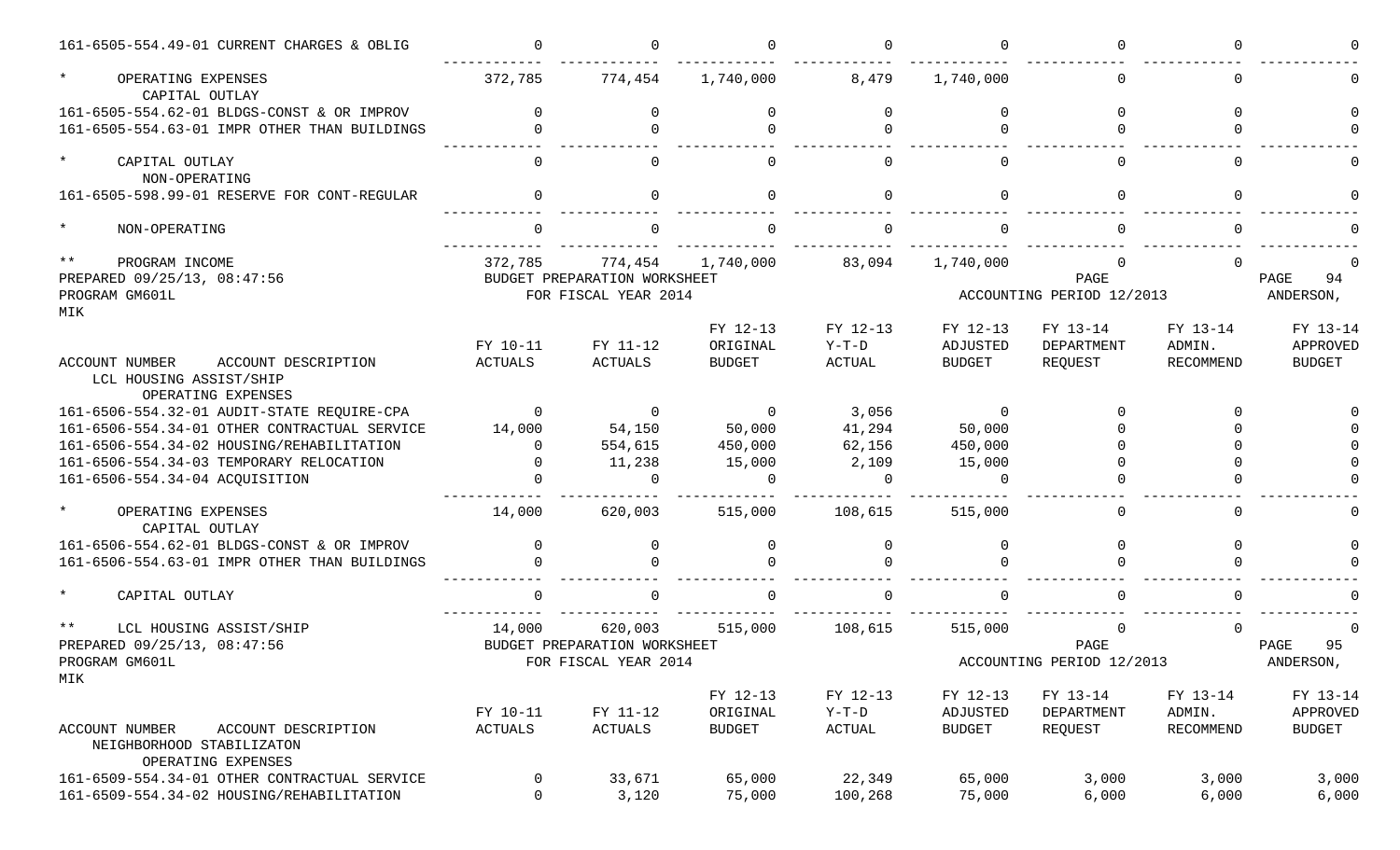|              | 161-6509-554.34-04 ACQUISITION               | $\Omega$       | 177,867                      |               | 398,006                 | $\Omega$      | 1,000                     | 1,000            | 1,000          |
|--------------|----------------------------------------------|----------------|------------------------------|---------------|-------------------------|---------------|---------------------------|------------------|----------------|
| $\star$      | OPERATING EXPENSES                           | $\Omega$       | 214,658                      | 140,000       | 520,623                 | 140,000       | 10,000                    | 10,000           | 10,000         |
| $\star\star$ | NEIGHBORHOOD STABILIZATON                    | $\Omega$       | 214,658                      | 140,000       | 520,623                 | 140,000       | 10,000                    | 10,000           | 10,000         |
| $***$        | CDBG PROGRAM INCOME                          | 386,785        | 1,609,115                    | 2,395,000     | 712,332                 | 2,395,000     | 10,000                    | 10,000           | 10,000         |
|              | PREPARED 09/25/13, 08:47:56                  |                | BUDGET PREPARATION WORKSHEET |               |                         |               | PAGE                      |                  | 96<br>PAGE     |
|              | PROGRAM GM601L                               |                | FOR FISCAL YEAR 2014         |               |                         |               | ACCOUNTING PERIOD 12/2013 |                  | ANDERSON,      |
| MIK          |                                              |                |                              |               |                         |               |                           |                  |                |
|              |                                              |                |                              | FY 12-13      | FY 12-13                | FY 12-13      | FY 13-14                  | FY 13-14         | FY 13-14       |
|              |                                              | FY 10-11       | FY 11-12                     | ORIGINAL      | $Y-T-D$                 | ADJUSTED      | DEPARTMENT                | ADMIN.           | APPROVED       |
|              | <b>ACCOUNT NUMBER</b><br>ACCOUNT DESCRIPTION | ACTUALS        | <b>ACTUALS</b>               | <b>BUDGET</b> | $\operatorname{ACTUAL}$ | <b>BUDGET</b> | REQUEST                   | <b>RECOMMEND</b> | <b>BUDGET</b>  |
|              | INTERLACHEN LAKES ESTATES                    |                |                              |               |                         |               |                           |                  |                |
|              | INTERLACHEN LAKES ESTATES                    |                |                              |               |                         |               |                           |                  |                |
|              | OPERATING EXPENSES                           |                |                              |               |                         |               |                           |                  |                |
|              | 162-7992-541.32-01 AUDIT-STATE REQUIRE-CPA   | 500            | 1,000                        | 500           | 500                     | 500           | 500                       | 500              | 500            |
|              | 162-7992-541.34-01 OTHER CONTRACTUAL SERVICE | $\overline{0}$ | $\Omega$                     | $\Omega$      | $\overline{0}$          | $\Omega$      | $\Omega$                  | $\Omega$         | $\overline{0}$ |
|              | 162-7992-541.34-55 M7G401-ILE-GRADING        | 72,754         | 120,833                      | 100,000       | 64,239                  | 100,000       | 85,000                    | 85,000           | 85,000         |
|              | 162-7992-541.34-57 M8G401-ILE 2-GRADING      | 96,215         | 154,953                      | 120,000       | 205,342                 | 120,000       | 160,000                   | 160,000          | 160,000        |
|              | 162-7992-541.34-61 MOG401-ILE UNT 19-GRADING | 3,850          | 18,103                       | 20,000        | 4,337                   | 20,000        | 10,000                    | 10,000           | 10,000         |
|              | 162-7992-541.42-01 POSTAGE                   | $\Omega$       | 3                            | 25            | 4                       | 25            | 25                        | 25               | 25             |
|              | 162-7992-541.49-01 CURRENT CHARGES & OBLIG   | $\Omega$       | $\mathbf 0$                  | 50            | $\Omega$                | 50            | 50                        | 50               | 50             |
|              | 162-7992-541.49-03 COMM/FEES/COSTS-TAX COLL  | 4,671          | 4,207                        | 6,500         | 4,762                   | 6,500         | 6,500                     | 6,500            | 6,500          |
|              | 162-7992-541.49-10 CURRENT CHARGES-ADMIN     | 4,671          | 4,207                        | 6,500         | 4,200                   | 6,500         | 4,025                     | 4,025            | 4,025          |
|              | 162-7992-541.49-50 LEGAL ADVERTISEMENTS      | 260            | 205                          | 300           | 241                     | 300           | 400                       | 400              | 400            |
|              |                                              |                |                              |               |                         |               |                           |                  |                |
| $\star$      | OPERATING EXPENSES<br>NON-OPERATING          | 182,921        | 303,511                      | 253,875       | 283,625                 | 253,875       | 266,500                   | 266,500          | 266,500        |
|              | 162-7992-598.99-01 RESERVE FOR CONT-REGULAR  | $\Omega$       | 0                            | 5,000         | $\Omega$                | 5,000         | 2,500                     | 2,500            | 2,500          |
| $\star$      | NON-OPERATING                                | $\Omega$       | 0                            | 5,000         | $\Omega$                | 5,000         | 2,500                     | 2,500            | 2,500          |
|              |                                              |                |                              |               |                         |               |                           |                  |                |
| $\star\star$ | INTERLACHEN LAKES ESTATES                    | 182,921        | 303,511                      | 258,875       | 283,625                 | 258,875       | 269,000                   | 269,000          | 269,000        |
| $***$        | INTERLACHEN LAKES ESTATES                    | 182,921        | 303,511                      | 258,875       | 283,625                 | 258,875       | 269,000                   | 269,000          | 269,000        |
|              | PREPARED 09/25/13, 08:47:56                  |                | BUDGET PREPARATION WORKSHEET |               |                         |               | PAGE                      |                  | 97<br>PAGE     |
| MIK          | PROGRAM GM601L                               |                | FOR FISCAL YEAR 2014         |               |                         |               | ACCOUNTING PERIOD 12/2013 |                  | ANDERSON,      |
|              |                                              |                |                              | FY 12-13      | FY 12-13                | FY 12-13      | FY 13-14                  | FY 13-14         | FY 13-14       |
|              |                                              | FY 10-11       | FY 11-12                     | ORIGINAL      | $Y-T-D$                 | ADJUSTED      | DEPARTMENT                | ADMIN.           | APPROVED       |
|              | <b>ACCOUNT NUMBER</b><br>ACCOUNT DESCRIPTION | ACTUALS        | <b>ACTUALS</b>               | <b>BUDGET</b> | ACTUAL                  | <b>BUDGET</b> | REQUEST                   | RECOMMEND        | BUDGET         |
|              | WEST PUTNAM MSBU                             |                |                              |               |                         |               |                           |                  |                |
|              | WEST PUTNAM MSTU/MSBU                        |                |                              |               |                         |               |                           |                  |                |
|              | OPERATING EXPENSES                           |                |                              |               |                         |               |                           |                  |                |
|              | 163-7993-541.32-01 AUDIT-STATE REQUIRE-CPA   | 500            | 500                          | 500           | 500                     | 500           | 500                       | 500              | 500            |
|              | 163-7993-541.34-01 OTHER CONTRACTUAL SERVICE | 0              | $\Omega$                     | $\Omega$      | 0                       | 0             | 0                         | 0                | $\overline{0}$ |
|              | 163-7993-541.34-65 M2G401-W PUTNAM MSBU-GRAD | 140,333        | 178,384                      | 150,000       | 147,768                 | 150,000       | 160,000                   | 160,000          | 160,000        |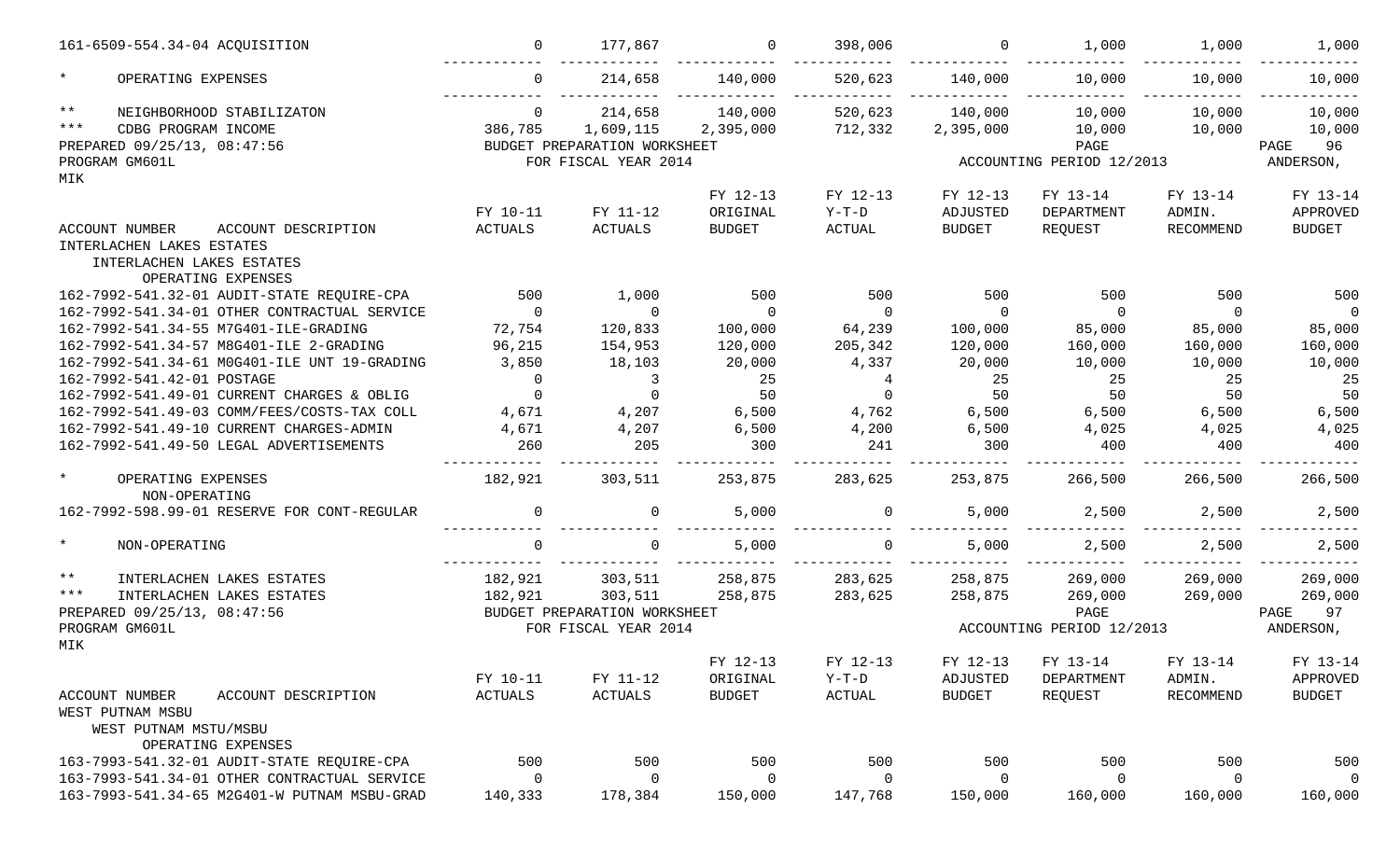| 163-7993-541.42-01 POSTAGE                     | $\Omega$ | $\overline{3}$               | 25            | $\overline{0}$ | 25             | 25                        | 25        | 25            |
|------------------------------------------------|----------|------------------------------|---------------|----------------|----------------|---------------------------|-----------|---------------|
| 163-7993-541.49-03 COMM/FEES/COSTS-TAX COLL    | 2,533    | 2,327                        | 3,600         | 2,351          | 3,600          | 2,750                     | 2,750     | 2,750         |
| 163-7993-541.49-10 CURRENT CHARGES-ADMIN       | 2,533    | 2,327                        | 3,500         | 2,243          | 3,500          | 2,500                     | 2,500     | 2,500         |
| 163-7993-541.49-50 LEGAL ADVERTISEMENTS        | 96       | 38                           | 150           | $\Omega$       | 150            | 100                       | 100       | 100           |
| $\star$<br>OPERATING EXPENSES<br>NON-OPERATING | 145,995  | 183,579                      | 157,775       | 152,862        | 157,775        | 165,875                   | 165,875   | 165,875       |
| 163-7993-598.99-01 RESERVE FOR CONT-REGULAR    | $\Omega$ | $\mathbf 0$                  | 5,000         | $\mathbf 0$    | 5,000          | $\Omega$                  | $\Omega$  |               |
| $\star$<br>NON-OPERATING                       | $\Omega$ | $\Omega$                     | 5,000         | $\Omega$       | 5,000          |                           | $\Omega$  |               |
| $***$<br>WEST PUTNAM MSTU/MSBU                 | 145,995  | 183,579                      | 162,775       | 152,862        | 162,775        | 165,875                   | 165,875   | 165,875       |
| $***$<br>WEST PUTNAM MSBU                      | 145,995  | 183,579                      | 162,775       | 152,862        | 162,775        | 165,875                   | 165,875   | 165,875       |
| PREPARED 09/25/13, 08:47:56                    |          | BUDGET PREPARATION WORKSHEET |               |                |                | PAGE                      |           | PAGE<br>98    |
| PROGRAM GM601L                                 |          | FOR FISCAL YEAR 2014         |               |                |                | ACCOUNTING PERIOD 12/2013 |           | ANDERSON,     |
| MIK                                            |          |                              |               |                |                |                           |           |               |
|                                                |          |                              | FY 12-13      | FY 12-13       | FY 12-13       | FY 13-14                  | FY 13-14  | FY 13-14      |
|                                                | FY 10-11 | FY 11-12                     | ORIGINAL      | $Y-T-D$        | ADJUSTED       | DEPARTMENT                | ADMIN.    | APPROVED      |
| ACCOUNT NUMBER<br>ACCOUNT DESCRIPTION          | ACTUALS  | ACTUALS                      | <b>BUDGET</b> | ACTUAL         | BUDGET         | REQUEST                   | RECOMMEND | <b>BUDGET</b> |
| LOC HOUSING ASST TF/SHIP                       |          |                              |               |                |                |                           |           |               |
| LCL HOUSING ASSIST/SHIP                        |          |                              |               |                |                |                           |           |               |
| OPERATING EXPENSES                             |          |                              |               |                |                |                           |           |               |
| 170-6506-554.34-01 OTHER CONTRACTUAL SERVICE   | 42,478   | 38,375                       | 105,000       | 33,471         | 105,000        | 100,000                   | 100,000   | 100,000       |
| 170-6506-554.49-52 SHIP PROGRAM - LOANS        | $\Omega$ | $\Omega$                     | 75,000        | $\overline{0}$ | 75,000         | 50,000                    | 50,000    | 50,000        |
| 170-6506-554.49-53 SHIP PROGRAM - GRANTS       | 54,504   | 342,060                      | 500,000       | 250,833        | 500,000        | 250,000                   | 250,000   | 250,000       |
| 170-6506-554.49-54 FLORIDA FIX GRANTS          | $\Omega$ | $\Omega$                     | $\cap$        | $\Omega$       | $\Omega$       | $\Omega$                  | $\Omega$  | $\Omega$      |
| $\star$<br>OPERATING EXPENSES<br>NON-OPERATING | 96,982   | 380,435                      | 680,000       | 284,304        | 680,000        | 400,000                   | 400,000   | 400,000       |
| 170-6506-598.99-01 RESERVE FOR CONT-REGULAR    | $\Omega$ | $\Omega$                     | 20,000        | $\Omega$       | 20,000         | 20,000                    | 20,000    | 20,000        |
| $\star$<br>NON-OPERATING                       | $\Omega$ | $\Omega$                     | 20,000        | $\Omega$       | 20,000         | 20,000                    | 20,000    | 20,000        |
| $***$<br>LCL HOUSING ASSIST/SHIP               | 96,982   | 380,435                      | 700,000       | 284,304        | 700,000        | 420,000                   | 420,000   | 420,000       |
| $***$<br>LOC HOUSING ASST TF/SHIP              | 96,982   | 380,435                      | 700,000       | 284,304        | 700,000        | 420,000                   | 420,000   | 420,000       |
| PREPARED 09/25/13, 08:47:56                    |          | BUDGET PREPARATION WORKSHEET |               |                |                | PAGE                      |           | 99<br>PAGE    |
| PROGRAM GM601L                                 |          | FOR FISCAL YEAR 2014         |               |                |                | ACCOUNTING PERIOD 12/2013 |           | ANDERSON,     |
| MIK                                            |          |                              |               |                |                |                           |           |               |
|                                                |          |                              | FY 12-13      | FY 12-13       | FY 12-13       | FY 13-14                  | FY 13-14  | FY 13-14      |
|                                                | FY 10-11 | FY 11-12                     | ORIGINAL      | $Y-T-D$        | ADJUSTED       | DEPARTMENT                | ADMIN.    | APPROVED      |
| ACCOUNT NUMBER<br>ACCOUNT DESCRIPTION          | ACTUALS  | <b>ACTUALS</b>               | <b>BUDGET</b> | ACTUAL         | <b>BUDGET</b>  | REQUEST                   | RECOMMEND | <b>BUDGET</b> |
| HURRICANE HSNG RECOV PROG                      |          |                              |               |                |                |                           |           |               |
| HURR HSNG RECOV(HHR) PROG                      |          |                              |               |                |                |                           |           |               |
| OPERATING EXPENSES                             |          |                              |               |                |                |                           |           |               |
| 171-6507-554.34-01 OTHER CONTRACTUAL SERVICE   | 0        |                              |               | 0              | $\overline{0}$ |                           | 0         |               |
| 171-6507-554.49-55 HHR PROGRAM - LOANS         | 0        | $\mathsf{O}$                 |               | $\mathsf{O}$   | $\overline{0}$ |                           | $\Omega$  |               |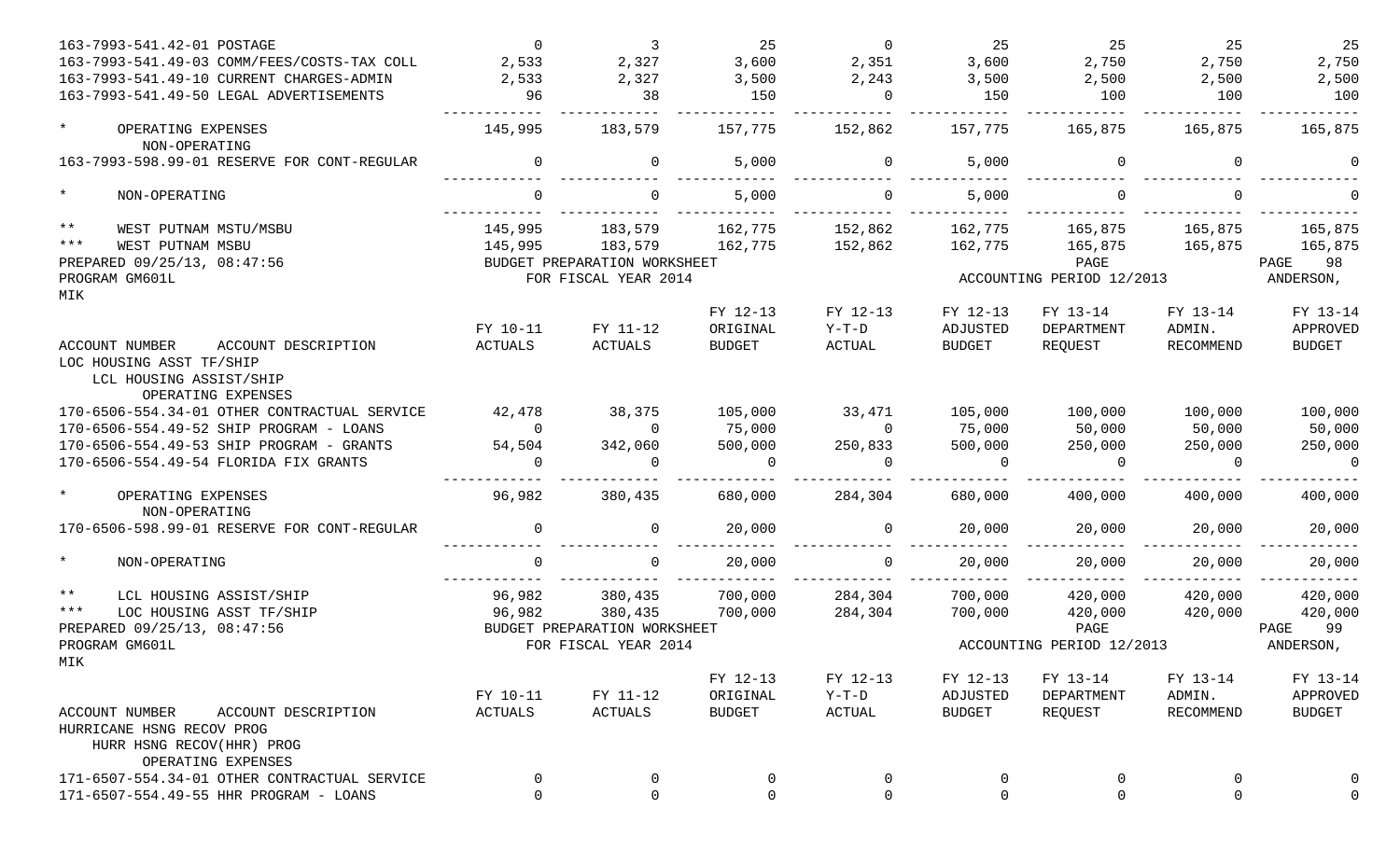| 171-6507-554.49-56 HHR PROGRAM - GRANTS                                  |                     | $\cap$                                                                                    |                           |                          | ∩                         |                           |                     |                           |
|--------------------------------------------------------------------------|---------------------|-------------------------------------------------------------------------------------------|---------------------------|--------------------------|---------------------------|---------------------------|---------------------|---------------------------|
| $\ast$<br>OPERATING EXPENSES<br>NON-OPERATING                            |                     | $\Omega$                                                                                  |                           |                          | O                         |                           |                     |                           |
| 171-6507-598.99-01 RESERVE FOR CONT-REGULAR                              | $\cap$              | $\Omega$                                                                                  | U                         | $\Omega$                 | $\Omega$                  | <sup>n</sup>              |                     |                           |
| $\star$<br>NON-OPERATING                                                 |                     |                                                                                           |                           |                          |                           |                           |                     |                           |
| $***$<br>HURR HSNG RECOV(HHR) PROG                                       |                     |                                                                                           |                           | ∩                        | $\Omega$                  |                           |                     |                           |
| PREPARED 09/25/13, 08:47:56<br>PROGRAM GM601L<br>MIK                     |                     | PAGE<br>BUDGET PREPARATION WORKSHEET<br>FOR FISCAL YEAR 2014<br>ACCOUNTING PERIOD 12/2013 |                           |                          |                           |                           |                     | 100<br>PAGE<br>ANDERSON,  |
|                                                                          |                     |                                                                                           | FY 12-13                  | FY 12-13                 | FY 12-13                  | FY 13-14                  | FY 13-14            | FY 13-14                  |
| <b>ACCOUNT NUMBER</b><br>ACCOUNT DESCRIPTION<br>TRANSFERS/RESERVES/MISC  | FY 10-11<br>ACTUALS | FY 11-12<br>ACTUALS                                                                       | ORIGINAL<br><b>BUDGET</b> | $Y-T-D$<br><b>ACTUAL</b> | ADJUSTED<br><b>BUDGET</b> | DEPARTMENT<br>REQUEST     | ADMIN.<br>RECOMMEND | APPROVED<br><b>BUDGET</b> |
| NON-OPERATING<br>171-9999-581.91-49 TRF-LOCAL HOUSING SHIP FD            | 38,588              | $\Omega$                                                                                  |                           | $\cap$                   | $\Omega$                  |                           |                     |                           |
| $\star$<br>NON-OPERATING                                                 | 38,588              |                                                                                           |                           |                          |                           |                           |                     |                           |
| $***$<br>TRANSFERS/RESERVES/MISC                                         | 38,588              | $\Omega$                                                                                  |                           | $\Omega$                 | $\Omega$                  |                           |                     |                           |
| $***$<br>HURRICANE HSNG RECOV PROG                                       | 38,588              | $\Omega$                                                                                  | U                         | $\Omega$                 | $\Omega$                  | U                         | $\cap$              |                           |
| PREPARED 09/25/13, 08:47:56                                              |                     | BUDGET PREPARATION WORKSHEET                                                              |                           |                          |                           | PAGE                      |                     | PAGE<br>101               |
| PROGRAM GM601L                                                           |                     | FOR FISCAL YEAR 2014                                                                      |                           |                          |                           | ACCOUNTING PERIOD 12/2013 |                     | ANDERSON,                 |
| MIK                                                                      |                     |                                                                                           |                           |                          |                           |                           |                     |                           |
|                                                                          |                     |                                                                                           | FY 12-13                  | FY 12-13                 | FY 12-13                  | FY 13-14                  | FY 13-14            | FY 13-14                  |
|                                                                          | FY 10-11            | FY 11-12                                                                                  | ORIGINAL                  | $Y-T-D$                  | ADJUSTED                  | DEPARTMENT                | ADMIN.              | APPROVED                  |
| <b>ACCOUNT NUMBER</b><br>ACCOUNT DESCRIPTION<br>MSBU FUND<br>ROAD MSBU'S | <b>ACTUALS</b>      | <b>ACTUALS</b>                                                                            | <b>BUDGET</b>             | <b>ACTUAL</b>            | <b>BUDGET</b>             | REQUEST                   | RECOMMEND           | <b>BUDGET</b>             |
| OPERATING EXPENSES                                                       |                     |                                                                                           |                           |                          |                           |                           |                     |                           |
| 175-4110-541.31-01 PROFESSIONAL SERVICES                                 | $\Omega$            | 0                                                                                         | $\Omega$                  | $\Omega$                 | $\overline{0}$            | $\Omega$                  |                     | $\Omega$                  |
| 175-4110-541.32-01 AUDIT-STATE REQUIRE-CPA                               | 3,200               | 3,200                                                                                     | 3,200                     | 3,200                    | 3,200                     | 3,000                     | 3,000               | 3,000                     |
| 175-4110-541.34-01 OTHER CONTRACTUAL SERVICE                             | $\cap$              | $\mathbf 0$                                                                               | $\Omega$                  | $\Omega$                 | $\Omega$                  | $\Omega$                  | $\cap$              | $\Omega$                  |
| 175-4110-541.34-50 M5G501-OKLAWAHA HLLS-GRAD                             | 4,335               | 7,794                                                                                     | 4,000                     | 8,333                    | 4,000                     | 5,280                     | 5,280               | 5,280                     |
| 175-4110-541.34-51 M6G202-BOSTWICK NRTH-GRAD                             | $\Omega$            | $\Omega$                                                                                  | $\Omega$                  | $\Omega$                 | $\Omega$                  | $\Omega$                  |                     | $\Omega$                  |
| 175-4110-541.34-52 M6G204-SHAGGY LANE-GRADE                              | $\overline{0}$      | $\mathbf 0$                                                                               | 0                         | $\mathbf 0$              | $\overline{0}$            | $\overline{0}$            |                     | $\overline{0}$            |
| 175-4110-541.34-53 M7G201-ST J HARB, U 3-GRAD                            | 11,979              | 14,297                                                                                    | 15,000                    | 10,228                   | 15,000                    | 14,500                    | 14,500              | 14,500                    |
| 175-4110-541.34-54 M7G202-W HARBOR FRMS-GRAD                             | 450                 | 5,295                                                                                     | 850                       | 300                      | 850                       | 800                       | 800                 | 800                       |
| 175-4110-541.34-56 M8G101-GROVE LK EST-GRAD                              | $\overline{0}$      | $\mathbf 0$                                                                               | $\mathbf 0$               | 0                        | $\overline{0}$            | $\overline{0}$            | 0                   | $\overline{0}$            |
| 175-4110-541.34-58 M8G501-LAKESIDE OAKS-GRAD                             | 660                 | 1,125                                                                                     | 2,500                     | 1,095                    | 2,500                     | 1,500                     | 1,500               | 1,500                     |
| 175-4110-541.34-59 M9G301-SJRE/RIV RDGE-GRAD                             |                     |                                                                                           |                           |                          |                           | 20,000                    | 20,000              | 20,000                    |
|                                                                          | 18,670              | 17,275                                                                                    | 30,000                    | 13,261                   | 30,000                    |                           |                     |                           |
| 175-4110-541.34-60 M9G502-MOORES/BUMPY-GRAD                              | 3,240               | 3,240                                                                                     | 3,500                     | 2,970                    | 3,500                     | 3,500                     | 3,500               | 3,500                     |
| 175-4110-541.34-62 M2G101-LAKEVIEW PL-GRAD                               | 0                   | $\mathbf 0$                                                                               | 0                         | 0                        | $\overline{0}$            | $\overline{0}$            | $\Omega$            | $\overline{0}$            |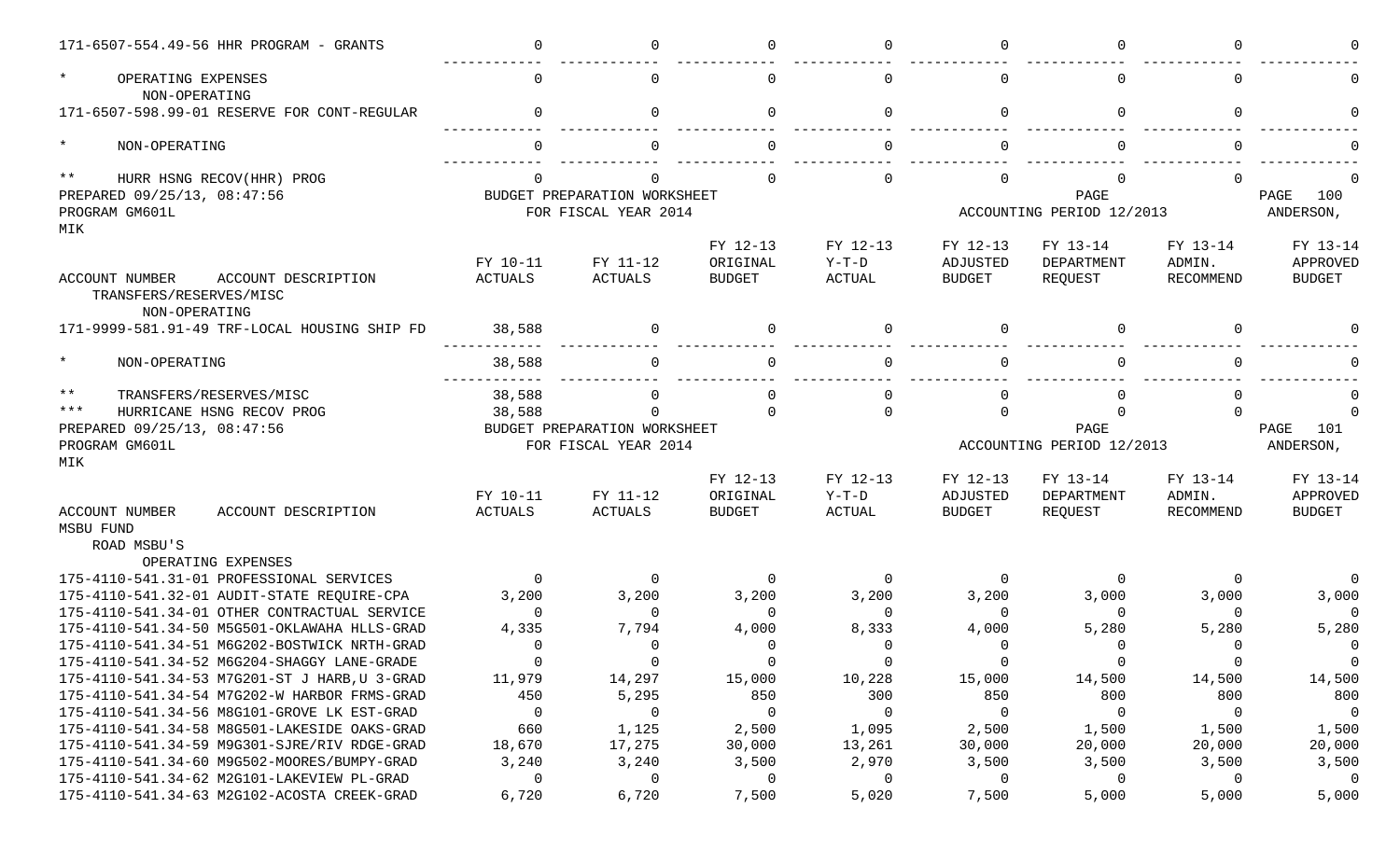| 175-4110-541.34-64 M2G501-INTERLAC BLVD-GRAD                              | 34,258         | 51,522                       | 35,000        | 48,227        | 35,000        | 35,000                    | 35,000    | 35,000      |
|---------------------------------------------------------------------------|----------------|------------------------------|---------------|---------------|---------------|---------------------------|-----------|-------------|
| 175-4110-541.34-66 M7G301-LAKESHORE HILLS MT                              |                | $\Omega$                     | $\Omega$      | $\Omega$      | $\Omega$      | $\Omega$                  | $\Omega$  | 0           |
| 175-4110-541.42-01 POSTAGE                                                | $\cap$         | 3                            | 50            | 12            | 50            | 50                        | 50        | 50          |
| 175-4110-541.49-01 CURRENT CHARGES & OBLIG                                | $\Omega$       | $\Omega$                     | 150           | $\Omega$      | 150           | 75                        | 75        | 75          |
| 175-4110-541.49-03 COMM/FEES/COSTS-TAX COLL                               | 2,530          | 2,336                        | 5,000         | 2,415         | 5,000         | 2,500                     | 2,500     | 2,500       |
| 175-4110-541.49-10 CURRENT CHARGES-ADMIN                                  | 4,889          | 4,154                        | 5,000         | 2,366         | 5,000         | 4,000                     | 4,000     | 4,000       |
| 175-4110-541.49-50 LEGAL ADVERTISEMENTS                                   | 290            | 274                          | 750           | 880           | 750           | 500                       | 500       | 500         |
| $^\star$<br>OPERATING EXPENSES                                            | 91,221         | 117,235                      | 112,500       | 98,307        | 112,500       | 95,705                    | 95,705    | 95,705      |
| CAPITAL OUTLAY                                                            |                |                              |               |               |               |                           |           |             |
| 175-4110-541.61-01 LAND                                                   |                | $\Omega$                     | $\Omega$      | $\Omega$      | $\mathbf 0$   | $\Omega$                  | $\Omega$  | $\Omega$    |
| 175-4110-541.63-02 ROAD IMPROVEMENT PROJECTS                              |                | $\Omega$                     | 94,750        | $\Omega$      | 94,750        | 25,000                    | 25,000    | 25,000      |
| 175-4110-541.63-06 R25101-PT OF WDS-RESURF                                |                | $\Omega$                     | ∩             | $\Omega$      | $\Omega$      | $\Omega$                  | ∩         | $\Omega$    |
| 175-4110-541.63-15 M3P502-E.COWPEN LAKE-PAVE                              |                | $\Omega$                     |               | 2,281         |               |                           |           | $\Omega$    |
| $\star$<br>CAPITAL OUTLAY<br>NON-OPERATING                                | $\Omega$       | 0                            | 94,750        | 2,281         | 94,750        | 25,000                    | 25,000    | 25,000      |
| 175-4110-598.99-01 RESERVE FOR CONT-REGULAR                               |                | $\Omega$                     | 25,000        | $\Omega$      | 25,000        | 7,095                     | 7,095     | 7,095       |
| $\star$<br>NON-OPERATING                                                  |                |                              | 25,000        | $\Omega$      | 25,000        | 7,095                     | 7,095     | 7,095       |
| $\star\star$<br>ROAD MSBU'S                                               | 91,221         | 117,235                      | 232,250       | 100,588       | 232,250       | 127,800                   | 127,800   | 127,800     |
| $***$<br>MSBU FUND                                                        | 91,221         | 117,235                      | 232,250       | 100,588       | 232,250       | 127,800                   | 127,800   | 127,800     |
| PREPARED 09/25/13, 08:47:56                                               |                | BUDGET PREPARATION WORKSHEET |               |               |               | PAGE                      |           | 102<br>PAGE |
| PROGRAM GM601L                                                            |                | FOR FISCAL YEAR 2014         |               |               |               | ACCOUNTING PERIOD 12/2013 |           | ANDERSON,   |
| MIK                                                                       |                |                              |               |               |               |                           |           |             |
|                                                                           |                |                              | FY 12-13      | FY 12-13      | FY 12-13      | FY 13-14                  | FY 13-14  | FY 13-14    |
|                                                                           | FY 10-11       | FY 11-12                     | ORIGINAL      | $Y-T-D$       | ADJUSTED      | DEPARTMENT                | ADMIN.    | APPROVED    |
| <b>ACCOUNT NUMBER</b><br>ACCOUNT DESCRIPTION<br>1989/1995 COUNTY JAIL S/F | <b>ACTUALS</b> | <b>ACTUALS</b>               | <b>BUDGET</b> | <b>ACTUAL</b> | <b>BUDGET</b> | REQUEST                   | RECOMMEND | BUDGET      |
| CAP IMP REV BDS & INT S F                                                 |                |                              |               |               |               |                           |           |             |
| OPERATING EXPENSES                                                        |                |                              |               |               |               |                           |           |             |
| 201-8113-523.32-01 AUDIT-STATE REQUIRE-CPA                                | $\Omega$       | 0                            | $\Omega$      | $\Omega$      | $\Omega$      | $\Omega$                  | $\Omega$  |             |
| 201-8113-523.49-01 CURRENT CHARGES & OBLIG                                |                | $\Omega$                     |               |               | <sup>n</sup>  |                           |           |             |
| $\star$<br>OPERATING EXPENSES                                             | $\Omega$       | 0                            | <sup>n</sup>  | $\Omega$      | 0             | <sup>0</sup>              | $\Omega$  |             |
| DEBT SERVICE                                                              |                |                              |               |               |               |                           |           |             |
| 201-8113-523.71-01 PRINCIPAL-BOND RETIREMENT                              |                |                              |               |               |               |                           |           |             |
| 201-8113-523.72-01 INTEREST - BONDS                                       |                |                              |               |               |               |                           |           |             |
| 201-8113-523.73-01 OTHER DEBT SERVICE COST                                |                |                              |               |               |               |                           |           |             |
| $^\star$<br>DEBT SERVICE<br>NON-OPERATING                                 |                |                              |               |               |               |                           |           |             |
|                                                                           |                |                              |               |               |               |                           |           |             |
| 201-8113-598.99-01 RESERVE FOR CONT-REGULAR                               |                |                              |               | n             | O             |                           | ∩         |             |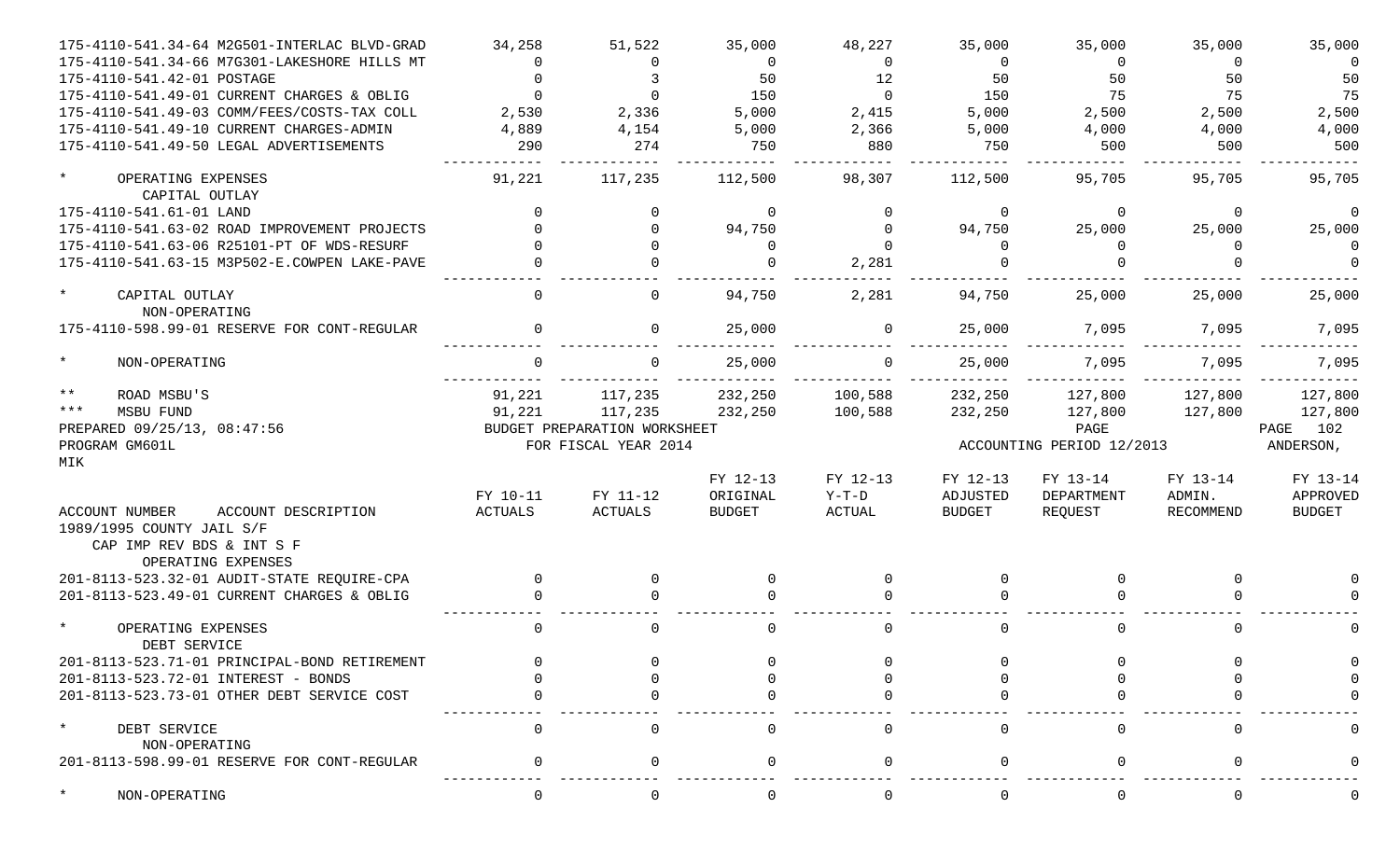| $\star\star$<br>CAP IMP REV BDS & INT S F<br>PREPARED 09/25/13, 08:47:56<br>PROGRAM GM601L      |                     | $\Omega$<br>BUDGET PREPARATION WORKSHEET<br>FOR FISCAL YEAR 2014 |                                       | $\Omega$                      | $\Omega$                              | PAGE<br>ACCOUNTING PERIOD 12/2013   |                                 | PAGE<br>103<br>ANDERSON,              |
|-------------------------------------------------------------------------------------------------|---------------------|------------------------------------------------------------------|---------------------------------------|-------------------------------|---------------------------------------|-------------------------------------|---------------------------------|---------------------------------------|
| MIK                                                                                             |                     |                                                                  |                                       |                               |                                       |                                     |                                 |                                       |
| ACCOUNT NUMBER<br>ACCOUNT DESCRIPTION<br>TRANSFERS/RESERVES/MISC                                | FY 10-11<br>ACTUALS | FY 11-12<br>ACTUALS                                              | FY 12-13<br>ORIGINAL<br><b>BUDGET</b> | FY 12-13<br>$Y-T-D$<br>ACTUAL | FY 12-13<br>ADJUSTED<br><b>BUDGET</b> | FY 13-14<br>DEPARTMENT<br>REQUEST   | FY 13-14<br>ADMIN.<br>RECOMMEND | FY 13-14<br>APPROVED<br><b>BUDGET</b> |
| NON-OPERATING                                                                                   |                     |                                                                  |                                       |                               |                                       |                                     |                                 |                                       |
| 201-9999-598.91-01 TRANSFER TO GENERAL FUND                                                     | $\overline{0}$      | 41,678                                                           | $\overline{0}$                        | $\overline{0}$                | $\mathbf 0$                           |                                     | $\Omega$                        |                                       |
| $\star$<br>NON-OPERATING                                                                        | $\Omega$            | 41,678                                                           | $\Omega$                              | $\Omega$                      | $\Omega$                              |                                     | $\Omega$                        |                                       |
| $***$<br>TRANSFERS/RESERVES/MISC                                                                | $\Omega$            | 41,678                                                           |                                       | $\Omega$                      | $\Omega$                              |                                     | $\cap$                          |                                       |
| $***$<br>1989/1995 COUNTY JAIL S/F                                                              | $\Omega$            | 41,678                                                           | $\Omega$                              | $\Omega$                      | $\Omega$                              |                                     |                                 |                                       |
| PREPARED 09/25/13, 08:47:56                                                                     |                     | BUDGET PREPARATION WORKSHEET                                     |                                       |                               |                                       | PAGE                                |                                 | PAGE<br>104                           |
| PROGRAM GM601L                                                                                  |                     | FOR FISCAL YEAR 2014                                             |                                       |                               | ACCOUNTING PERIOD 12/2013             |                                     | ANDERSON,                       |                                       |
| MIK                                                                                             |                     |                                                                  |                                       |                               |                                       |                                     |                                 |                                       |
|                                                                                                 | FY 10-11            | FY 11-12                                                         | FY 12-13<br>ORIGINAL                  | FY 12-13<br>$Y-T-D$           | FY 12-13<br>ADJUSTED                  | FY 13-14<br>DEPARTMENT              | FY 13-14<br>ADMIN.              | FY 13-14<br>APPROVED                  |
| <b>ACCOUNT NUMBER</b><br>ACCOUNT DESCRIPTION<br>MSBU S/F<br>1994 MSBU S/F<br>OPERATING EXPENSES | ACTUALS             | ACTUALS                                                          | <b>BUDGET</b>                         | ACTUAL                        | <b>BUDGET</b>                         | REOUEST                             | RECOMMEND                       | <b>BUDGET</b>                         |
| 212-7107-541.32-01 AUDIT-STATE REQUIRE-CPA                                                      | 2,200               | $\overline{0}$                                                   | 2,000                                 | 2,000                         | 2,000                                 | $\overline{0}$                      | $\overline{0}$                  |                                       |
| 212-7107-541.49-03 COMM/FEES/COSTS-TAX COLL                                                     | 5,994               | 5,469                                                            | 5,000                                 | 5,360                         | 5,000                                 | 5,000                               | 5,000                           | 5,000                                 |
| $\star$<br>OPERATING EXPENSES<br>DEBT SERVICE                                                   | 8,194               | 5,469                                                            | 7,000                                 | 7,360                         | 7,000                                 | 5,000                               | 5,000                           | 5,000                                 |
| 212-7107-541.71-02 PRINCIPAL - LOANS                                                            | 285,509             | 296,524                                                          | 307,942                               | 308,049                       | 307,942                               | 317,350                             | 317,350                         | 317,350                               |
| 212-7107-541.72-02 INTEREST - LOANS                                                             | 67,210              | 56,226                                                           | 44,786                                | 44,639                        | 44,786                                | 32,930                              | 32,930                          | 32,930                                |
| 212-7107-541.73-01 OTHER DEBT SERVICE COST                                                      | $\Omega$            | $\Omega$                                                         |                                       | $\Omega$                      | $\Omega$                              |                                     | $\Omega$                        | $\Omega$                              |
| $\star$<br>DEBT SERVICE<br>NON-OPERATING                                                        | 352,719             | 352,750                                                          | 352,728                               | 352,688                       | 352,728                               | 350,280                             | 350,280                         | 350,280                               |
| 212-7107-598.99-01 RESERVE FOR CONT-REGULAR                                                     | $\Omega$            | $\overline{0}$                                                   |                                       | $\mathbf 0$                   | $\Omega$                              |                                     | $\Omega$                        |                                       |
| $\star$<br>NON-OPERATING                                                                        | $\Omega$            | 0                                                                | $\Omega$                              | $\mathbf 0$                   | 0                                     |                                     | $\Omega$                        | $\overline{0}$                        |
| $\star \star$<br>1994 MSBU S/F                                                                  |                     | 360,913 358,219 359,728                                          |                                       | 360,048                       | 359,728                               |                                     | 355,280 355,280                 | 355,280                               |
| $***$<br>MSBU S/F                                                                               |                     | 360,913 358,219                                                  | 359,728                               | 360,048                       | 359,728                               | 355,280                             | 355,280                         | 355,280                               |
| PREPARED 09/25/13, 08:47:56                                                                     |                     | BUDGET PREPARATION WORKSHEET                                     |                                       |                               |                                       | PAGE                                |                                 | PAGE 105                              |
| PROGRAM GM601L                                                                                  |                     | FOR FISCAL YEAR 2014                                             |                                       |                               |                                       | ACCOUNTING PERIOD 12/2013           |                                 | ANDERSON,                             |
| MIK                                                                                             |                     |                                                                  | FY 12-13                              | FY 12-13                      |                                       | FY 12-13 FY 13-14 FY 13-14 FY 13-14 |                                 |                                       |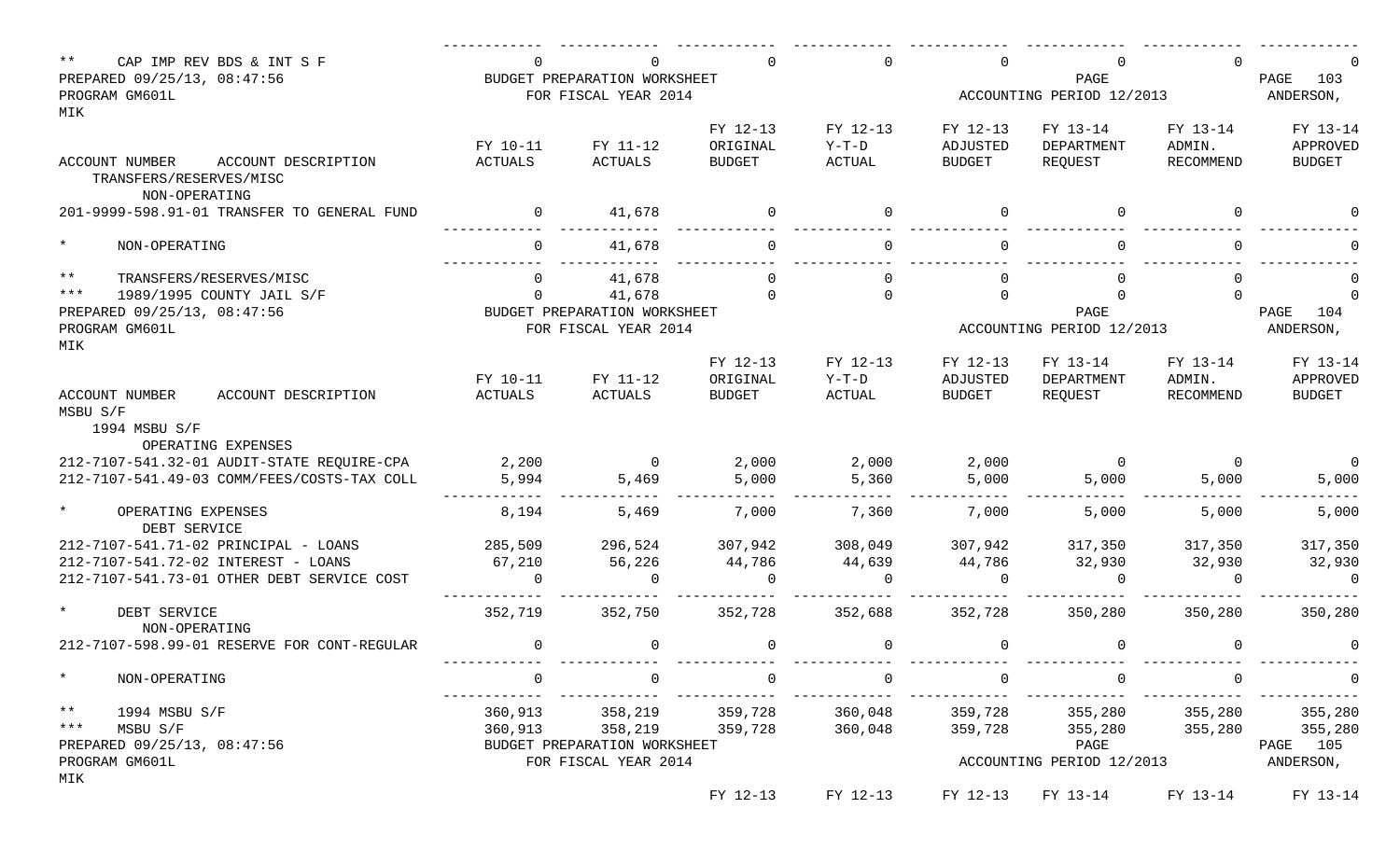|                                              | FY 10-11    | FY 11-12                                | ORIGINAL            | Y-T-D                   | ADJUSTED       | DEPARTMENT                                                                         | ADMIN.         | APPROVED      |
|----------------------------------------------|-------------|-----------------------------------------|---------------------|-------------------------|----------------|------------------------------------------------------------------------------------|----------------|---------------|
| <b>ACCOUNT NUMBER</b><br>ACCOUNT DESCRIPTION | ACTUALS     | ACTUALS                                 | BUDGET              | ACTUAL                  | BUDGET         | REQUEST                                                                            | RECOMMEND      | <b>BUDGET</b> |
| BETTER PLACE PL PROJECTS                     |             |                                         |                     |                         |                |                                                                                    |                |               |
| BETTER PLACE PL PROJECTS                     |             |                                         |                     |                         |                |                                                                                    |                |               |
| CAPITAL OUTLAY                               |             |                                         |                     |                         |                |                                                                                    |                |               |
| 301-2110-519.63-01 IMPR OTHER THAN BUILDINGS |             | $\overline{0}$                          | 3,080,849           | $\overline{0}$          | 2,664,849      | 3,124,209                                                                          | 3,510,783      | 3,510,783     |
| 301-2110-519.63-02 ROAD RESURFACING PROJECTS |             | $\Omega$                                | $\overline{0}$      | $\Omega$                | $\overline{0}$ | $\overline{0}$                                                                     | $\overline{0}$ | $\Omega$      |
| $\star$<br>CAPITAL OUTLAY                    | $\Omega$    | $\overline{0}$                          | 3,080,849           | $\overline{0}$          | 2,664,849      | 3,124,209                                                                          | 3,510,783      | 3,510,783     |
| CAPITAL OUTLAY                               |             |                                         |                     |                         |                |                                                                                    |                |               |
| 301-2110-537.63-01 IMPR OTHER THAN BUILDINGS |             | $\overline{0}$                          | $\Omega$            | $\Omega$                | $\mathbf 0$    |                                                                                    | $\Omega$       |               |
| $\star$<br>CAPITAL OUTLAY                    |             | $\Omega$                                |                     | $\Omega$                | $\Omega$       |                                                                                    | $\Omega$       |               |
| CAPITAL OUTLAY                               |             |                                         |                     |                         |                |                                                                                    |                |               |
| 301-2110-541.68-16 KELLY SMITH/GAIL/PEOPLES  |             | $\mathbf 0$                             | $\overline{0}$      | $\Omega$                |                |                                                                                    |                |               |
| 301-2110-541.68-46 INDUSTRIAL PARK ROAD      |             | 4,818                                   | $\overline{0}$      | 1,148,059               |                |                                                                                    |                |               |
| $\star$<br>CAPITAL OUTLAY                    | $\mathbf 0$ | 4,818                                   | $\Omega$            | 1,148,059               | $\overline{0}$ |                                                                                    | $\Omega$       |               |
| DEBT SERVICE                                 |             |                                         |                     |                         |                |                                                                                    |                |               |
| 301-2110-541.71-02 PRINCIPAL - LOANS         |             |                                         | 1,275,000           |                         |                |                                                                                    |                | 1,335,000     |
| 301-2110-541.72-02 INTEREST - LOANS          | 400,264     | 352,415                                 | 301,651             | 300,878                 | 301,651        | 248,791 248,791                                                                    |                | 248,791       |
| 301-2110-541.73-02 CLOSING COSTS             | $\Omega$    | $\overline{a}$                          | $\overline{0}$      | $\overline{0}$          | $\overline{0}$ | $\overline{0}$                                                                     | $\cap$         | $\Omega$      |
| $\star$<br>DEBT SERVICE                      | 1,575,264   | 1,582,415                               | 1,576,651 1,575,878 |                         |                | 1,576,651 1,583,791 1,583,791                                                      |                | 1,583,791     |
| CAPITAL OUTLAY                               |             |                                         |                     |                         |                |                                                                                    |                |               |
| 301-2110-571.62-01 BLDGS-CONST & OR IMPROV   |             | $\mathbf 0$                             |                     | $\Omega$                | $\Omega$       |                                                                                    |                |               |
| $\star$                                      |             |                                         |                     |                         |                |                                                                                    |                |               |
| CAPITAL OUTLAY<br>NON-OPERATING              |             |                                         |                     |                         |                |                                                                                    |                |               |
| 301-2110-581.91-08 BUD TRFR-GENERAL FUND     | $\sim$ 0    | $\Omega$                                | $\Omega$            | $\overline{\mathbf{0}}$ | $\overline{0}$ |                                                                                    |                |               |
| 301-2110-581.91-09 BUDGET TRSF-REG WATER FD  | 500,000     | 500,000                                 | 500,000             | 500,000                 | 500,000        | 500,000                                                                            | 500,000        | 500,000       |
| 301-2110-581.91-25 TRF-ROAD PROJECTS FUND    | 75,512      | $\Omega$                                | $\overline{0}$      | 416,000                 | 416,000        | $\overline{0}$                                                                     |                | $\Omega$      |
| $\star$<br>NON-OPERATING                     | 575,512     | 500,000                                 | 500,000             | 916,000                 | 916,000        | 500,000                                                                            | 500,000        | 500,000       |
| NON-OPERATING                                |             |                                         |                     |                         |                |                                                                                    |                |               |
| 301-2110-598.99-01 RESERVE FOR CONT-REGULAR  |             |                                         |                     | 0                       |                |                                                                                    |                |               |
| 301-2110-598.99-12 RESTR RESERVE-CAP OUTLAY  |             |                                         |                     |                         |                |                                                                                    |                |               |
| $\star$<br>NON-OPERATING                     | $\Omega$    | $\overline{0}$                          | $\overline{0}$      | $\overline{0}$          | $\overline{0}$ |                                                                                    | $\overline{0}$ |               |
| $***$<br>BETTER PLACE PL PROJECTS            |             | 2,150,776 2,087,233 5,157,500 3,639,937 |                     |                         |                | _______________________________<br>5, 157, 500 5, 208, 000 5, 594, 574 5, 594, 574 |                |               |
| PREPARED 09/25/13, 08:47:56                  |             | BUDGET PREPARATION WORKSHEET            |                     |                         |                | PAGE                                                                               |                | PAGE 106      |
| PROGRAM GM601L                               |             | FOR FISCAL YEAR 2014                    |                     |                         |                | ACCOUNTING PERIOD 12/2013                                                          |                | ANDERSON,     |
| MIK                                          |             |                                         |                     |                         |                |                                                                                    |                |               |
|                                              |             |                                         | FY 12-13            | FY 12-13                | FY 12-13       | FY 13-14                                                                           | FY 13-14       | FY 13-14      |
|                                              |             | FY 10-11 FY 11-12                       | ORIGINAL            | $Y-T-D$                 | ADJUSTED       | DEPARTMENT                                                                         | ADMIN.         | APPROVED      |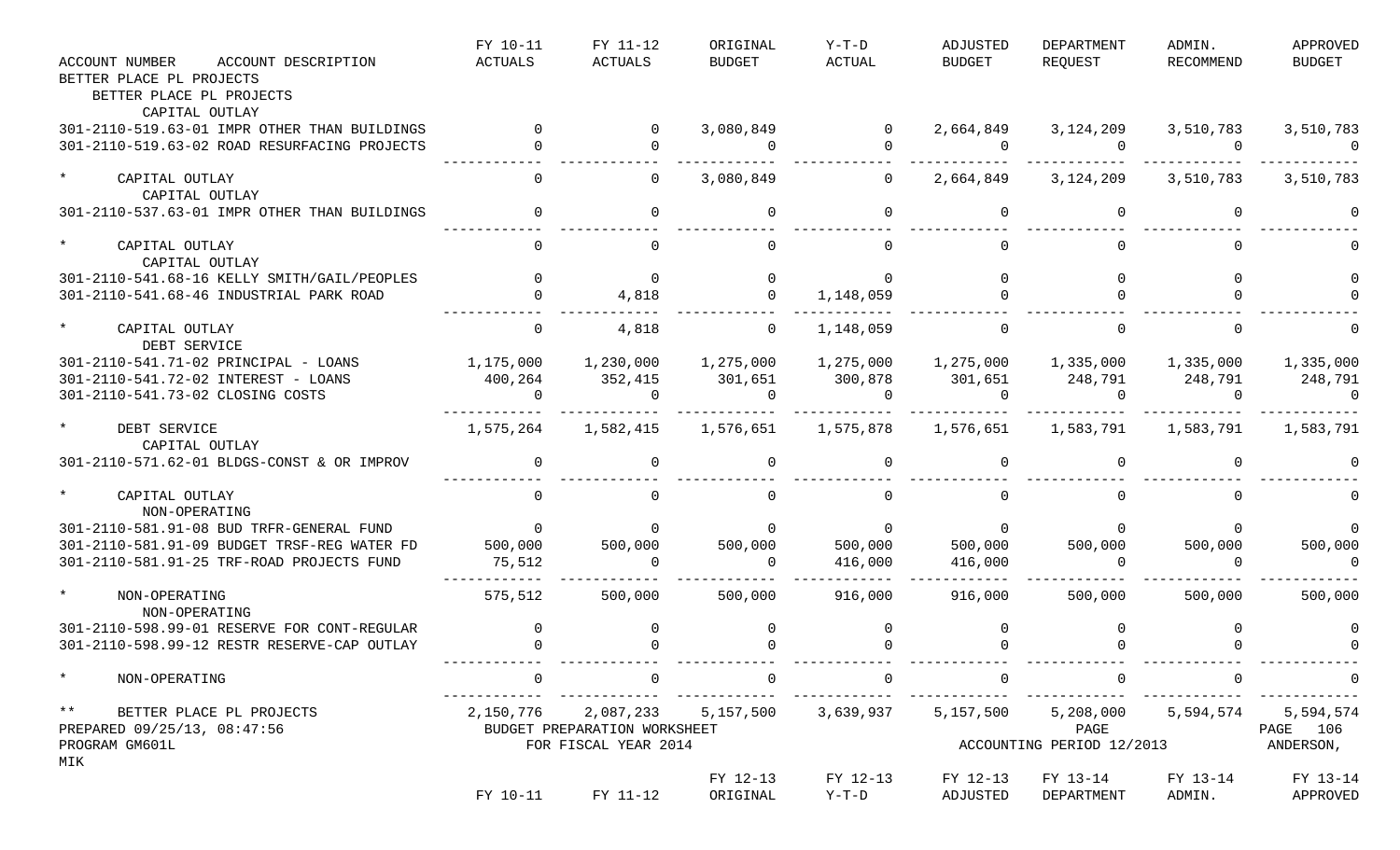| <b>ACCOUNT NUMBER</b><br>ACCOUNT DESCRIPTION                                         | <b>ACTUALS</b> | <b>ACTUALS</b>               | <b>BUDGET</b> | <b>ACTUAL</b>     | <b>BUDGET</b> | REQUEST                   | <b>RECOMMEND</b> | <b>BUDGET</b> |
|--------------------------------------------------------------------------------------|----------------|------------------------------|---------------|-------------------|---------------|---------------------------|------------------|---------------|
| PUBLIC WKS/ADMIN & ENGIN                                                             |                |                              |               |                   |               |                           |                  |               |
| CAPITAL OUTLAY                                                                       |                |                              |               |                   |               |                           |                  |               |
| 301-4101-541.67-04 BROWNS LNDING/MACON DRAIN                                         | $\Omega$       | $\mathsf{O}$                 | $\mathbf{0}$  | 163,091           | 0             | 0                         | $\Omega$         |               |
| 301-4101-541.68-39 RESURFACING PROJECTS                                              | 249,600        | 756,208                      | 1,000,000     | - 0               | 1,000,000     | 1,000,000                 | 1,000,000        | 1,000,000     |
| 301-4101-541.68-43 PSRDS-PARADISE SHORES RD                                          | $\Omega$       | $\Omega$                     | $\Omega$      | 41,417            | $\Omega$      | $\Omega$                  |                  |               |
| 301-4101-541.68-45 DIRT TO PAVE DP1218                                               | $\Omega$       | $\Omega$                     | $\Omega$      | 585,052           | $\Omega$      |                           |                  |               |
| $\star$<br>CAPITAL OUTLAY                                                            | 249,600        | 756,208                      | 1,000,000     | 789,560           | 1,000,000     | 1,000,000                 | 1,000,000        | 1,000,000     |
| $***$<br>PUBLIC WKS/ADMIN & ENGIN                                                    | 249,600        | 756,208                      | 1,000,000     | 789,560           | 1,000,000     | 1,000,000                 | 1,000,000        | 1,000,000     |
| PREPARED 09/25/13, 08:47:56                                                          |                | BUDGET PREPARATION WORKSHEET |               |                   |               | PAGE                      |                  | 107<br>PAGE   |
| PROGRAM GM601L                                                                       |                | FOR FISCAL YEAR 2014         |               |                   |               | ACCOUNTING PERIOD 12/2013 |                  | ANDERSON,     |
| MIK                                                                                  |                |                              |               |                   |               |                           |                  |               |
|                                                                                      |                |                              | FY 12-13      | FY 12-13          | FY 12-13      | FY 13-14                  | FY 13-14         | FY 13-14      |
|                                                                                      | FY 10-11       | FY 11-12                     | ORIGINAL      | $Y-T-D$           | ADJUSTED      | DEPARTMENT                | ADMIN.           | APPROVED      |
| ACCOUNT DESCRIPTION<br><b>ACCOUNT NUMBER</b><br>PARKS & RECREATION<br>CAPITAL OUTLAY | <b>ACTUALS</b> | <b>ACTUALS</b>               | <b>BUDGET</b> | <b>ACTUAL</b>     | <b>BUDGET</b> | REQUEST                   | <b>RECOMMEND</b> | <b>BUDGET</b> |
| 301-6101-572.61-01 LAND                                                              | 163,527        | 0                            |               |                   | 0             |                           |                  |               |
|                                                                                      |                |                              |               |                   |               |                           |                  |               |
| $\star$<br>CAPITAL OUTLAY                                                            | 163,527        | 0                            |               |                   | $\Omega$      |                           |                  |               |
| $***$<br>PARKS & RECREATION                                                          | 163,527        | $\mathbf 0$                  | $\Omega$      |                   | 0             |                           | 0                |               |
| $***$<br>BETTER PLACE PL PROJECTS                                                    | 2,563,903      | 2,843,441                    | 6,157,500     | 4,429,497         | 6, 157, 500   | 6,208,000                 | 6,594,574        | 6,594,574     |
| PREPARED 09/25/13, 08:47:56                                                          |                | BUDGET PREPARATION WORKSHEET |               |                   |               | PAGE                      |                  | 108<br>PAGE   |
| PROGRAM GM601L                                                                       |                | FOR FISCAL YEAR 2014         |               |                   |               | ACCOUNTING PERIOD 12/2013 |                  | ANDERSON,     |
| MIK                                                                                  |                |                              |               |                   |               |                           |                  |               |
|                                                                                      |                |                              | FY 12-13      | FY 12-13          | FY 12-13      | FY 13-14                  | FY 13-14         | FY 13-14      |
|                                                                                      | FY 10-11       | FY 11-12                     | ORIGINAL      | $Y-T-D$           | ADJUSTED      | DEPARTMENT                | ADMIN.           | APPROVED      |
| <b>ACCOUNT NUMBER</b><br>ACCOUNT DESCRIPTION<br>ROAD PROJECTS                        | <b>ACTUALS</b> | ACTUALS                      | <b>BUDGET</b> | $\mathtt{ACTUAL}$ | <b>BUDGET</b> | REQUEST                   | RECOMMEND        | <b>BUDGET</b> |
| PUBLIC WKS/ADMIN & ENGIN<br>OPERATING EXPENSES                                       |                |                              |               |                   |               |                           |                  |               |
| 307-4101-541.31-01 PROFESSIONAL SERVICES                                             | $\overline{0}$ | $\overline{0}$               |               | $\Omega$          |               |                           | $\Omega$         |               |
| 307-4101-541.42-01 POSTAGE                                                           | 204            | 159                          | $\Omega$      | $\Omega$          |               | $\Omega$                  |                  |               |
| 307-4101-541.49-01 CURRENT CHARGES & OBLIG                                           | 1,721          | 1,014                        |               | 1,223             |               |                           |                  |               |
| 307-4101-541.49-50 LEGAL ADVERTISEMENTS                                              |                |                              |               |                   |               |                           |                  |               |
| 307-4101-541.53-04 MATERIALS-ROAD WIDENING                                           |                |                              |               |                   |               |                           |                  |               |
|                                                                                      |                |                              |               |                   |               |                           |                  |               |
| $^\star$<br>OPERATING EXPENSES<br>CAPITAL OUTLAY                                     | 1,925          | 1,173                        | 0             | 1,223             | 0             |                           |                  |               |
| 307-4101-541.61-01 LAND                                                              | 0              | 0                            |               |                   |               |                           |                  |               |
| 307-4101-541.63-02 ROAD IMPROVEMENT PROJECTS                                         | 601,077        | 3,000                        |               |                   |               |                           |                  |               |
| 307-4101-541.66-01 TRAIL CROSSING/MADISON ST                                         | 25,000         | 155,016                      |               |                   |               |                           |                  |               |
| 307-4101-541.66-02 FL BLACK BEAR BYWAY PLAN                                          | 182,733        | 103,837                      |               |                   |               |                           |                  |               |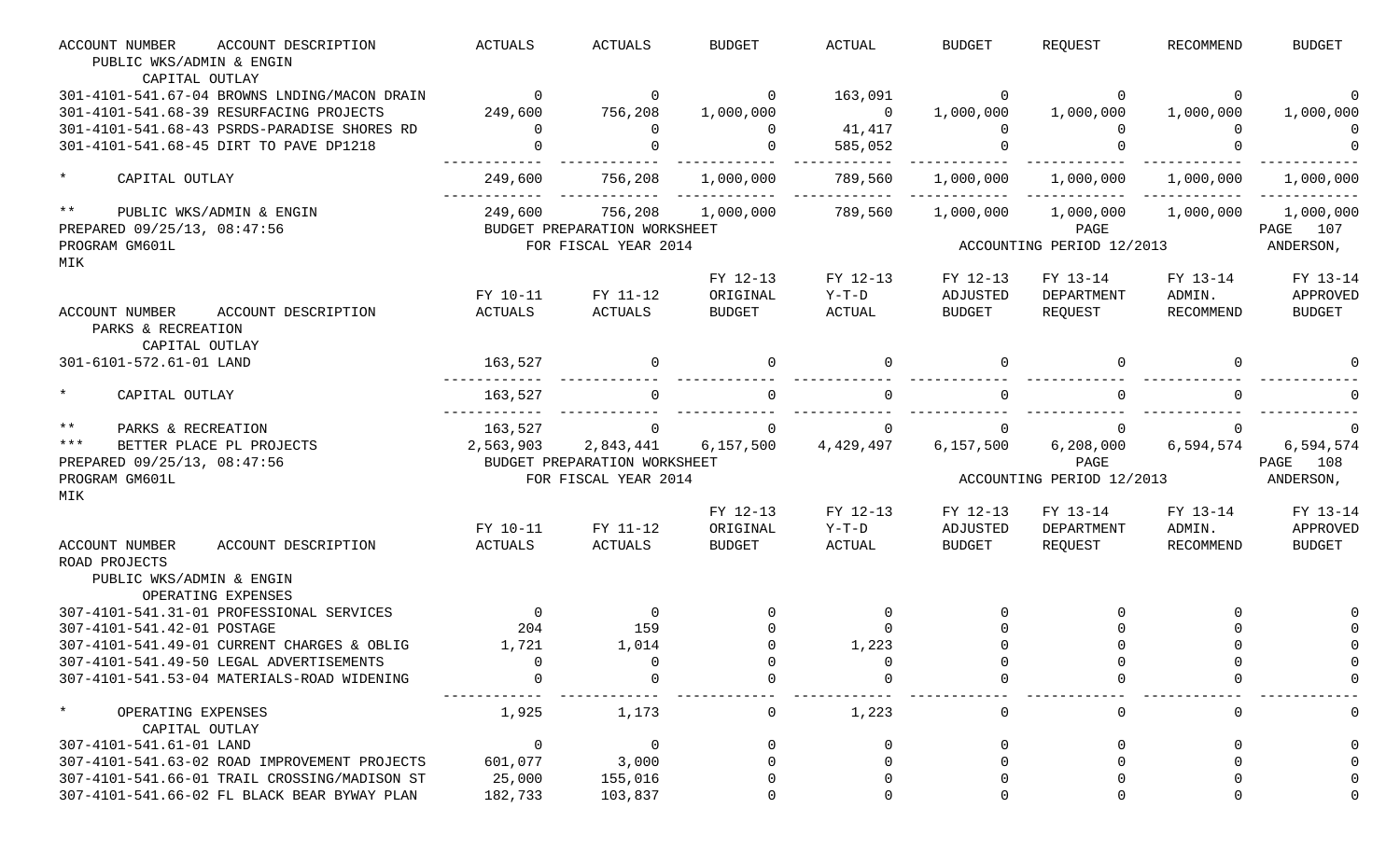| 307-4101-541.66-03 FLORAF-FLORAHOME TRAIL        |                |                              |           | 705                 |                |                           |                     |             |
|--------------------------------------------------|----------------|------------------------------|-----------|---------------------|----------------|---------------------------|---------------------|-------------|
| 307-4101-541.67-01 EAST PALATKA DRAINAGE PRJ     |                |                              |           | $\Omega$            |                |                           |                     |             |
| 307-4101-541.67-02 PALMETTO BLUFF RD DRAINAG     | 23,750         | 750                          | 63,060    | 7,006               | 63,060         |                           |                     |             |
| 307-4101-541.67-03 WELAKA FRONT ST. DRAINAGE     | 24,770         | 690                          | 80,457    | $\overline{0}$      | 80,457         | 80,457                    | 80,457              | 80,457      |
| 307-4101-541.67-04 BROWNS LNDING/MACON DRAIN     | 43,300         | 1,320                        | 293,013   | 115,206             | 293,013        | $\Omega$                  |                     |             |
| 307-4101-541.67-05 PORT COMFORT/MOONST DRAIN     | $\Omega$       | $\Omega$                     | 72,750    | 27                  | 72,750         |                           |                     |             |
| 307-4101-541.67-06 RODDY ROAD OUTFALL PROJ       |                | 106,977                      | $\Omega$  | $\Omega$            |                |                           |                     |             |
| 307-4101-541.68-10 FDOT08-LAP-309C PAVING        | 2,431,530      | 942,588                      |           | 13,500              |                |                           |                     |             |
| 307-4101-541.68-19 FDOT14-LAP-SR100 TO US17      | 17,026         | $\overline{0}$               |           | $\mathbf 0$         |                |                           |                     |             |
| 307-4101-541.68-20 LAP-SR15-TO SR207             | 10,446         | 279,734                      | 2,412,033 | 1,378,688           | 2,412,033      |                           |                     |             |
| 307-4101-541.68-33 2ND LOCAL OPTION GAS TAX      |                |                              |           |                     |                |                           |                     |             |
| 307-4101-541.68-36 DUNNS CREEK STATE PARK        |                |                              |           |                     |                |                           |                     |             |
| 307-4101-541.68-37 SR15/US17 SIDEWALK INSTAL     |                | 38,240                       |           |                     |                |                           |                     |             |
| 307-4101-541.68-38 SCRAP-CR309C/FIRST RESURF     | 110,346        | $\Omega$                     |           |                     |                |                           |                     |             |
| 307-4101-541.68-39 RESURFACING PROJECTS          | 1,000,000      | 19,288                       | 42,669    |                     | 42,669         | 1,000,000                 | 1,000,000           | 1,000,000   |
| 307-4101-541.68-40 TURN LANE SR19 PT OF WOOD     | $\overline{0}$ | 460,801                      | 448,148   |                     | 448,148        |                           |                     |             |
| 307-4101-541.68-42 BTSR15-BIKE TRAIL SR15        | 525            | $\Omega$                     | $\Omega$  |                     | $\Omega$       |                           |                     |             |
| 307-4101-541.68-43 PSRDS-PARADISE SHORES RD      | $\overline{0}$ |                              | 122,039   | 114,385             | 122,039        |                           |                     |             |
| 307-4101-541.68-44 CR21S-CR21 WIDEN/RESURF       |                | 2,289,094                    | 2,452,500 | 82,033              | 2,452,500      |                           |                     |             |
| 307-4101-541.68-45 DIRT TO PAVE DP1218           |                |                              |           | 1,110,716           | $\overline{0}$ | 2,000,000                 | 2,027,485           | 2,027,485   |
| 307-4101-541.68-48 FER12F-DRAYTON TERMINAL       |                |                              |           | 187                 | 960,000        | 960,000                   | 960,000             | 960,000     |
| 307-4101-541.68-49 FER12F-DRAYTON BARGE          |                |                              |           | $\overline{0}$      | 100,000        | 100,000                   | 100,000             | 100,000     |
| 307-4101-541.68-50 FER12F-FT. GATES TERMINAL     |                |                              |           | 187                 | 820,000        | 820,000                   | 820,000             | 820,000     |
| 307-4101-541.68-51 FER12F-FT. GATES BARGE        |                |                              |           | $\Omega$            | 200,000        | 200,000                   | 200,000             | 200,000     |
| 307-4101-541.68-52 309C DITCH EMBANKMENT REP     |                |                              |           | 48,404              |                |                           |                     |             |
| 307-4101-541.68-53 CR219S-CR219 RESURFACING      |                |                              |           | $\Omega$            |                |                           |                     |             |
| 307-4101-541.68-54 CR209S-CR209 WIDEN/RESURF     |                |                              |           |                     |                |                           |                     |             |
|                                                  |                |                              |           |                     |                |                           |                     |             |
| CAPITAL OUTLAY<br>NON-OPERATING                  | 4,470,503      | 4,401,335                    |           | 5,986,669 2,871,044 | 8,066,669      | 5,160,457                 | 5,187,942           | 5,187,942   |
| 307-4101-598.99-01 RESERVE FOR CONT-REGULAR      |                |                              |           |                     |                |                           |                     |             |
|                                                  |                |                              |           |                     |                |                           |                     |             |
| NON-OPERATING                                    |                | 0                            |           | $\Omega$            |                |                           |                     |             |
| PREPARED 09/25/13, 08:47:56                      |                | BUDGET PREPARATION WORKSHEET |           |                     |                | PAGE                      |                     | PAGE<br>109 |
| PROGRAM GM601L                                   |                | FOR FISCAL YEAR 2014         |           |                     |                | ACCOUNTING PERIOD 12/2013 |                     | ANDERSON,   |
| MIK                                              |                |                              |           |                     |                |                           |                     |             |
|                                                  |                |                              | FY 12-13  | FY 12-13            | FY 12-13       | FY 13-14                  | FY 13-14            | FY 13-14    |
|                                                  | FY 10-11       | FY 11-12                     | ORIGINAL  | $Y-T-D$             | ADJUSTED       | DEPARTMENT                | ADMIN.              | APPROVED    |
| ACCOUNT NUMBER<br>ACCOUNT DESCRIPTION            | ACTUALS        | ACTUALS                      | BUDGET    | ACTUAL              | BUDGET         | REQUEST                   | RECOMMEND           | BUDGET      |
|                                                  |                |                              |           | ------------        |                |                           |                     |             |
| ** PUBLIC WKS/ADMIN & ENGIN<br>*** ROAD PROJECTS | 4,472,428      | 4,402,508                    | 5,986,669 | 2,872,267           | 8,066,669      |                           | 5,160,457 5,187,942 | 5,187,942   |
|                                                  |                | 4,472,428 4,402,508          | 5,986,669 | 2,872,267           | 8,066,669      |                           | 5,160,457 5,187,942 | 5,187,942   |
| PREPARED 09/25/13, 08:47:56                      |                | BUDGET PREPARATION WORKSHEET |           |                     |                | PAGE                      |                     | PAGE 110    |
| PROGRAM GM601L                                   |                | FOR FISCAL YEAR 2014         |           |                     |                | ACCOUNTING PERIOD 12/2013 |                     | ANDERSON,   |
| MIK                                              |                |                              |           |                     |                |                           |                     |             |
|                                                  |                |                              | FY 12-13  | FY 12-13            | FY 12-13       | FY 13-14                  | FY 13-14            | FY 13-14    |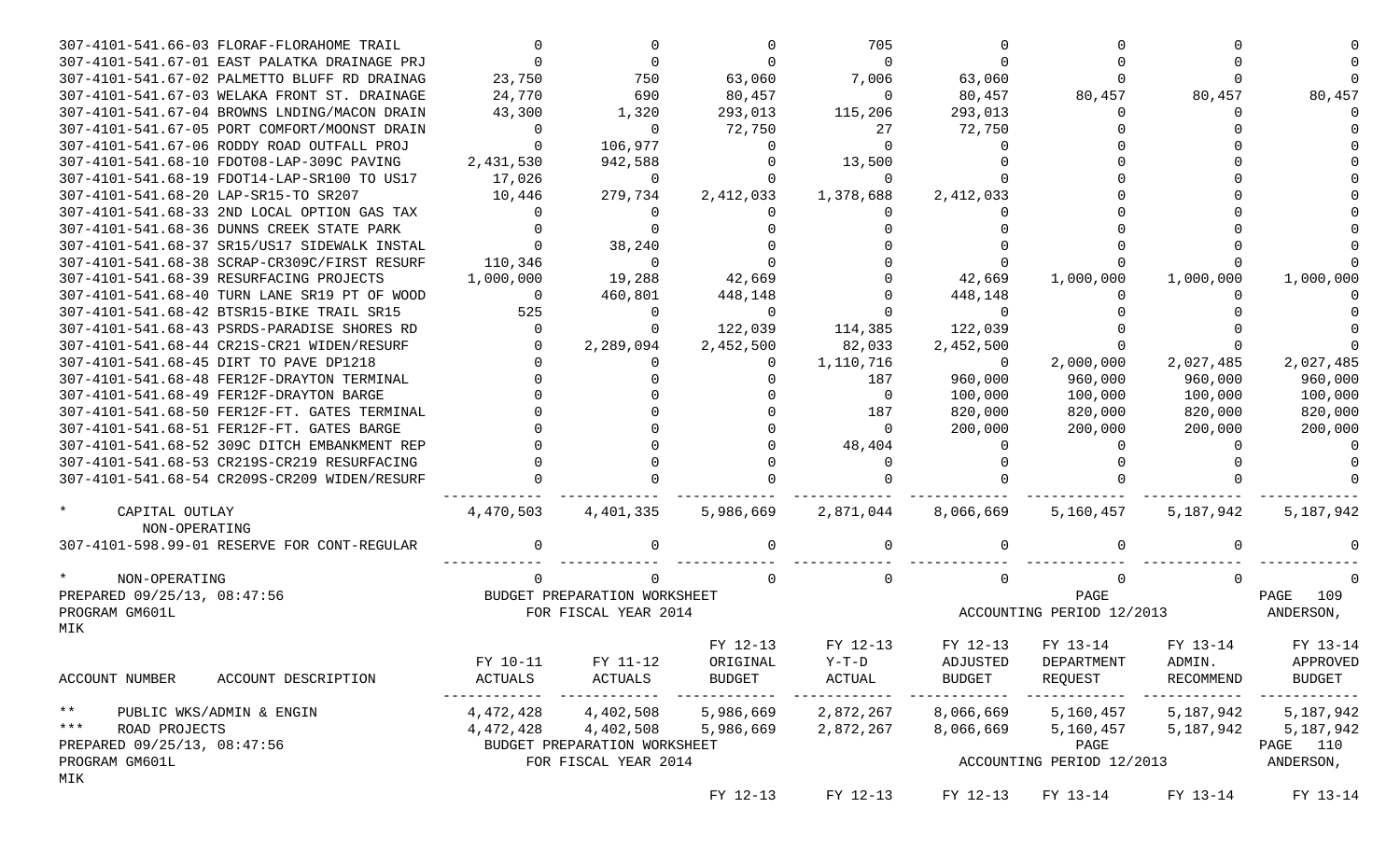| <b>ACCOUNT NUMBER</b><br>ACCOUNT DESCRIPTION                             | FY 10-11<br><b>ACTUALS</b> | FY 11-12<br><b>ACTUALS</b>   | ORIGINAL<br><b>BUDGET</b> | $Y-T-D$<br><b>ACTUAL</b> | ADJUSTED<br><b>BUDGET</b> | <b>DEPARTMENT</b><br>REQUEST | ADMIN.<br><b>RECOMMEND</b> | APPROVED<br><b>BUDGET</b> |
|--------------------------------------------------------------------------|----------------------------|------------------------------|---------------------------|--------------------------|---------------------------|------------------------------|----------------------------|---------------------------|
| CAPITAL PROJECTS FUND<br>LAW ENFORCEMENT TRUST                           |                            |                              |                           |                          |                           |                              |                            |                           |
| CAPITAL OUTLAY                                                           |                            |                              |                           |                          |                           |                              |                            |                           |
| 308-3411-521.63-01 SHERIFF-JAIL EXPANSION                                | 42,619                     | $\overline{0}$               | 1,000,000                 | 23,518                   | 1,000,000                 | 3,000,000                    | 3,000,000                  | 3,000,000                 |
| $\star$<br>CAPITAL OUTLAY                                                | 42,619                     | $\mathbf{0}$                 | 1,000,000                 | 23,518                   | 1,000,000                 | 3,000,000                    | 3,000,000                  | 3,000,000                 |
| $* *$<br>LAW ENFORCEMENT TRUST                                           | 42,619                     | $\mathbf{0}$                 | 1,000,000                 | 23,518                   | 1,000,000                 | 3,000,000                    | 3,000,000                  | 3,000,000                 |
| PREPARED 09/25/13, 08:47:56                                              |                            | BUDGET PREPARATION WORKSHEET |                           |                          |                           | PAGE                         |                            | PAGE 111                  |
| PROGRAM GM601L                                                           |                            | FOR FISCAL YEAR 2014         |                           |                          |                           | ACCOUNTING PERIOD 12/2013    |                            | ANDERSON,                 |
| MIK                                                                      |                            |                              | FY 12-13                  | FY 12-13                 | FY 12-13                  | FY 13-14                     | FY 13-14                   | FY 13-14                  |
|                                                                          | FY 10-11                   | FY 11-12                     | ORIGINAL                  | $Y-T-D$                  | ADJUSTED                  | DEPARTMENT                   | ADMIN.                     | APPROVED                  |
| ACCOUNT NUMBER<br>ACCOUNT DESCRIPTION                                    | <b>ACTUALS</b>             | ACTUALS                      | <b>BUDGET</b>             | ACTUAL                   | <b>BUDGET</b>             | REQUEST                      | RECOMMEND                  | <b>BUDGET</b>             |
| EMERGENCY SERVICES<br>CAPITAL OUTLAY                                     |                            |                              |                           |                          |                           |                              |                            |                           |
| 308-3991-525.62-01 CRESCENT CITY RETROFIT                                | $\Omega$                   | 0                            |                           | $\Omega$                 | $\Omega$                  |                              | 0                          |                           |
| 308-3991-525.62-06 MIDDLETON BURNEY RETROFIT                             | 1,064,372                  | 16,478                       |                           |                          | $\Omega$                  |                              | $\Omega$                   |                           |
| 308-3991-525.62-08 KELLY SMITH ELEM RETROFIT                             | $\Omega$                   | 0                            |                           |                          | $\Omega$                  |                              | $\Omega$                   |                           |
| 308-3991-525.64-04 COMPUTER/TECH. HARDWARE                               |                            |                              |                           |                          |                           |                              |                            |                           |
| $\star$<br>CAPITAL OUTLAY                                                | 1,064,372                  | 16,478                       |                           |                          | $\Omega$                  |                              | $\Omega$                   |                           |
| $***$<br>EMERGENCY SERVICES                                              | 1,064,372                  | 16,478                       | $\Omega$                  | $\Omega$                 | 0                         | $\Omega$                     | $\Omega$                   | $\Omega$                  |
| PREPARED 09/25/13, 08:47:56                                              |                            | BUDGET PREPARATION WORKSHEET |                           |                          |                           | PAGE                         |                            | 112<br>PAGE               |
| PROGRAM GM601L<br>MIK                                                    |                            | FOR FISCAL YEAR 2014         |                           |                          |                           | ACCOUNTING PERIOD 12/2013    |                            | ANDERSON,                 |
|                                                                          |                            |                              | FY 12-13                  | FY 12-13                 | FY 12-13                  | FY 13-14                     | FY 13-14                   | FY 13-14                  |
|                                                                          | FY 10-11                   | FY 11-12                     | ORIGINAL                  | $Y-T-D$                  | ADJUSTED                  | DEPARTMENT                   | ADMIN.                     | APPROVED                  |
| <b>ACCOUNT NUMBER</b><br>ACCOUNT DESCRIPTION<br>EMERGENCY OPERATIONS CTR | <b>ACTUALS</b>             | <b>ACTUALS</b>               | <b>BUDGET</b>             | ACTUAL                   | <b>BUDGET</b>             | REQUEST                      | RECOMMEND                  | <b>BUDGET</b>             |
| CAPITAL OUTLAY<br>308-3995-525.62-01 CRESCENT CITY RETROFIT              | $\mathbf 0$                | $\mathbf 0$                  | $\Omega$                  | $\Omega$                 | 0                         | $\Omega$                     | 0                          |                           |
| 308-3995-525.62-02 EMERGENCY OPERATIONS CTR                              | $\mathbf 0$                | 0                            | $\Omega$                  | $\Omega$                 | $\Omega$                  | $\Omega$                     | $\mathbf 0$                |                           |
| 308-3995-525.64-01 EQUIPMENT-CASH PURCHASE                               | $\Omega$                   | 0                            |                           | $\Omega$                 | $\Omega$                  |                              | $\Omega$                   |                           |
|                                                                          |                            |                              |                           |                          |                           |                              |                            |                           |
| $\star$<br>CAPITAL OUTLAY                                                | $\Omega$                   | 0                            | 0                         | $\Omega$                 | 0                         | $\Omega$                     | 0                          |                           |
| $\star \star$<br>EMERGENCY OPERATIONS CTR                                | $\overline{0}$             | 0                            | $\mathbf 0$               | $\Omega$                 | 0                         | $\overline{0}$               | $\overline{0}$             | $\overline{0}$            |
| PREPARED 09/25/13, 08:47:56                                              |                            | BUDGET PREPARATION WORKSHEET |                           |                          |                           | PAGE                         |                            | PAGE 113                  |
| PROGRAM GM601L                                                           |                            | FOR FISCAL YEAR 2014         |                           |                          |                           | ACCOUNTING PERIOD 12/2013    |                            | ANDERSON,                 |
| MIK                                                                      |                            |                              | FY 12-13                  | FY 12-13                 | FY 12-13                  | FY 13-14                     | FY 13-14                   | FY 13-14                  |
|                                                                          | FY 10-11                   | FY 11-12                     | ORIGINAL                  | $Y-T-D$                  | ADJUSTED                  | DEPARTMENT                   | ADMIN.                     | APPROVED                  |
|                                                                          |                            |                              |                           |                          |                           |                              |                            |                           |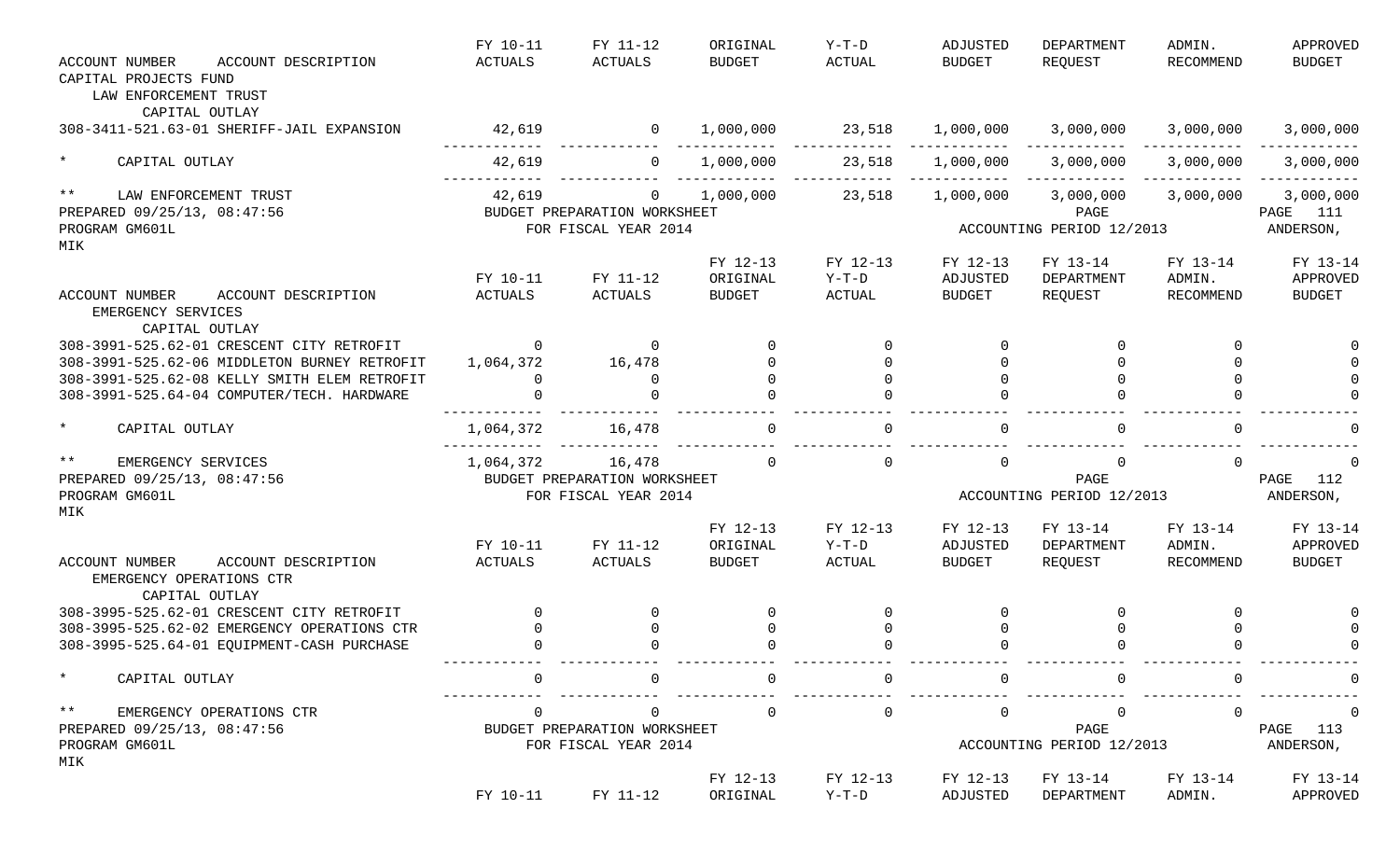| <b>ACCOUNT NUMBER</b><br>ACCOUNT DESCRIPTION<br>W PUTNAM/WISHAM PARK<br>OPERATING EXPENSES | <b>ACTUALS</b>             | <b>ACTUALS</b>                         | <b>BUDGET</b>             | <b>ACTUAL</b>            | <b>BUDGET</b>             | REQUEST                   | <b>RECOMMEND</b>    | <b>BUDGET</b>             |
|--------------------------------------------------------------------------------------------|----------------------------|----------------------------------------|---------------------------|--------------------------|---------------------------|---------------------------|---------------------|---------------------------|
| 308-6107-572.34-01 OTHER CONTRACTUAL SERVICE                                               |                            | $\Omega$                               | $\Omega$                  | $\Omega$                 | $\Omega$                  | $\Omega$                  | $\Omega$            |                           |
| 308-6107-572.49-01 CURRENT CHARGES & OBLIG                                                 |                            | $\Omega$                               | U                         |                          | $\Omega$                  | <sup>0</sup>              |                     |                           |
| $\star$<br>OPERATING EXPENSES<br>CAPITAL OUTLAY                                            | $\cap$                     | $\Omega$                               | $\Omega$                  | $\cap$                   | $\Omega$                  | 0                         | $\cap$              |                           |
| 308-6107-572.63-01 IMPR OTHER THAN BUILDINGS                                               |                            | $\Omega$                               | $\Omega$                  | $\cap$                   | $\Omega$                  | $\Omega$                  | $\cap$              |                           |
| $^\star$<br>CAPITAL OUTLAY                                                                 |                            | $\cap$                                 |                           |                          | $\Omega$                  |                           |                     |                           |
| $***$<br>W PUTNAM/WISHAM PARK                                                              |                            |                                        |                           |                          | $\Omega$                  |                           |                     |                           |
| PREPARED 09/25/13, 08:47:56                                                                |                            | BUDGET PREPARATION WORKSHEET           |                           |                          |                           | PAGE                      |                     | 114<br>PAGE               |
| PROGRAM GM601L<br>MIK                                                                      |                            | FOR FISCAL YEAR 2014                   |                           |                          |                           | ACCOUNTING PERIOD 12/2013 |                     | ANDERSON,                 |
|                                                                                            | FY 10-11                   | FY 11-12                               | FY 12-13<br>ORIGINAL      | FY 12-13<br>$Y-T-D$      | FY 12-13<br>ADJUSTED      | FY 13-14<br>DEPARTMENT    | FY 13-14<br>ADMIN.  | FY 13-14<br>APPROVED      |
| <b>ACCOUNT NUMBER</b><br>ACCOUNT DESCRIPTION<br>OLD BOSTWICK SCHOOL RENOV<br>NON-OPERATING | <b>ACTUALS</b>             | <b>ACTUALS</b>                         | <b>BUDGET</b>             | <b>ACTUAL</b>            | <b>BUDGET</b>             | REQUEST                   | <b>RECOMMEND</b>    | <b>BUDGET</b>             |
| 308-6111-572.99-01 RESERVE FOR CONT-REGULAR                                                |                            | $\Omega$                               | $\Omega$                  | $\cap$                   | $\Omega$                  | $\Omega$                  |                     |                           |
| $\star$<br>NON-OPERATING                                                                   |                            | $\cap$                                 |                           |                          | $\Omega$                  |                           |                     |                           |
| $***$<br>OLD BOSTWICK SCHOOL RENOV                                                         |                            | <sup>0</sup>                           |                           |                          | $\Omega$                  |                           |                     |                           |
| PREPARED 09/25/13, 08:47:56                                                                |                            | BUDGET PREPARATION WORKSHEET           |                           |                          |                           | PAGE                      |                     | 115<br>PAGE               |
| PROGRAM GM601L<br>MIK                                                                      |                            | FOR FISCAL YEAR 2014                   |                           |                          |                           | ACCOUNTING PERIOD 12/2013 |                     | ANDERSON,                 |
|                                                                                            |                            |                                        | FY 12-13                  | FY 12-13                 | FY 12-13                  | FY 13-14                  | FY 13-14            | FY 13-14                  |
| ACCOUNT DESCRIPTION<br><b>ACCOUNT NUMBER</b><br>TRANSFERS/RESERVES/MISC<br>NON-OPERATING   | FY 10-11<br><b>ACTUALS</b> | FY 11-12<br><b>ACTUALS</b>             | ORIGINAL<br><b>BUDGET</b> | $Y-T-D$<br><b>ACTUAL</b> | ADJUSTED<br><b>BUDGET</b> | DEPARTMENT<br>REQUEST     | ADMIN.<br>RECOMMEND | APPROVED<br><b>BUDGET</b> |
| 308-9999-581.91-15 TRF TO TRANSPORTATION FD                                                |                            | $\mathbf 0$                            | $\Omega$                  | $\Omega$                 | $\mathbf 0$               | $\Omega$                  |                     |                           |
| NON-OPERATING<br>NON-OPERATING                                                             | $\Omega$                   | 0                                      | $\Omega$                  | $\Omega$                 | 0                         | 0                         | $\Omega$            |                           |
| 308-9999-598.99-01 RESERVE FOR CONT-REGULAR                                                |                            |                                        |                           |                          |                           |                           |                     |                           |
| $\ast$<br>NON-OPERATING                                                                    |                            | 0                                      | <sup>0</sup>              |                          | 0                         |                           |                     |                           |
| $\star\star$<br>TRANSFERS/RESERVES/MISC                                                    |                            | $\Omega$                               |                           |                          |                           |                           |                     |                           |
| $***$<br>CAPITAL PROJECTS FUND<br>PREPARED 09/25/13, 08:47:56                              | 1,106,991                  | 16,478<br>BUDGET PREPARATION WORKSHEET | 1,000,000                 | 23,518                   | 1,000,000                 | 3,000,000<br>PAGE         | 3,000,000           | 3,000,000<br>PAGE 116     |
| PROGRAM GM601L<br>MIK                                                                      |                            | FOR FISCAL YEAR 2014                   |                           |                          |                           | ACCOUNTING PERIOD 12/2013 |                     | ANDERSON,                 |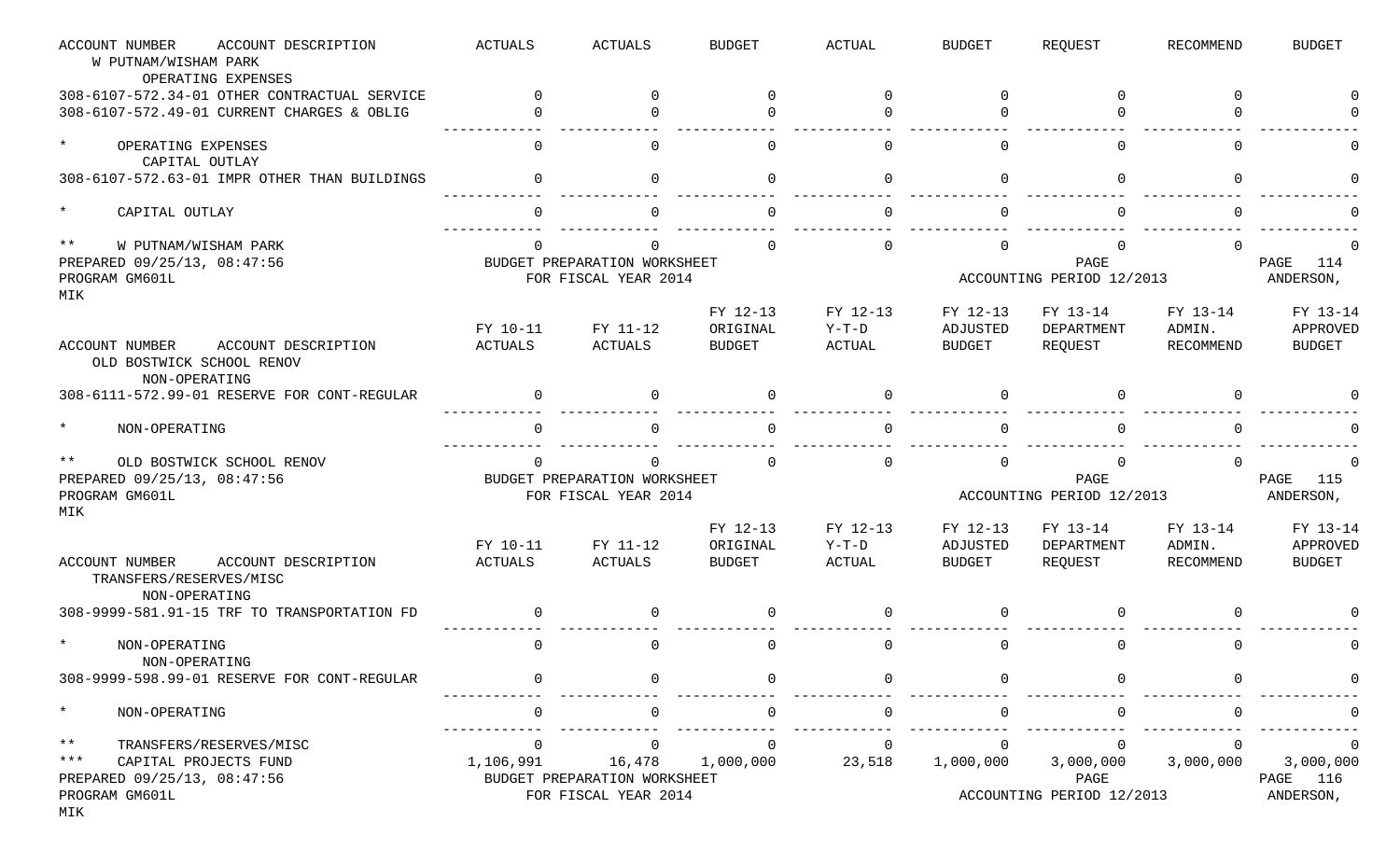|                                   |                                                  |                |                                           | FY 12-13       | FY 12-13        | FY 12-13                     | FY 13-14               | FY 13-14        | FY 13-14       |
|-----------------------------------|--------------------------------------------------|----------------|-------------------------------------------|----------------|-----------------|------------------------------|------------------------|-----------------|----------------|
|                                   |                                                  | FY 10-11       | FY 11-12                                  | ORIGINAL       |                 | Y-T-D ADJUSTED               | DEPARTMENT             | ADMIN.          | APPROVED       |
| ACCOUNT NUMBER                    | ACCOUNT DESCRIPTION                              | ACTUALS        | ACTUALS                                   | BUDGET         | <b>ACTUAL</b>   | BUDGET                       | REQUEST                | RECOMMEND       | BUDGET         |
| WASTE MANAGEMENT                  |                                                  |                |                                           |                |                 |                              |                        |                 |                |
| SANITATION/ADMINISTRATION         |                                                  |                |                                           |                |                 |                              |                        |                 |                |
|                                   | PERSONAL SERVICES                                |                |                                           |                |                 |                              |                        |                 |                |
|                                   | 401-4210-534.12-11 REGULAR SALARIES & WAGES      | 498,029        | 471,120                                   |                | 519,936 438,271 | 519,936                      | 527,381                | 527,381         | 527,381        |
|                                   | 401-4210-534.12-12 SALARIES/WAGES-OVERTIME       | 45,096         | 47,094                                    | 45,000         | 34,840          | 45,000                       | 45,000                 | 45,000          | 45,000         |
|                                   | 401-4210-534.13-11 SALARIES & WAGES - OPS        | $\overline{0}$ | $\overline{0}$                            | 5,500          | $\overline{0}$  | 5,500                        | 5,500                  | 5,500           | 5,500          |
| 401-4210-534.15-11 EXPERIENCE PAY |                                                  | 10,404         | 8,144                                     | $\overline{0}$ | 6,600           | $\overline{0}$               | 8,150                  | 8,150           | 8,150          |
|                                   | 401-4210-534.21-13 FICA TAXES MATCHING           | 39,549         | 38,491                                    | 43,791         | 35,520          |                              | 44,361                 | 44,361          | 44,361         |
|                                   | 401-4210-534.22-13 RETIREMENT CONTRIBUTIONS      | 48,822         | $\frac{1}{28}$ , 491<br>25, 489           | 33,041         | 29,211          | 43,791<br>33,041             |                        | 47,182          | 47,182         |
|                                   | 401-4210-534.23-13 LIFE & HEALTH INSURANCE       | 129,904        | 116,842                                   | 106,459        | 107,398         | 106, 459                     | $47,182$<br>$116,376$  | 116,376 116,376 | 116,376        |
| $\star$<br>PERSONAL SERVICES      |                                                  | 771,804        | 707,180                                   |                | 753,727 651,840 | 753,727                      | 793,950                | 793,950         | 793,950        |
|                                   | OPERATING EXPENSES                               |                |                                           |                |                 |                              |                        |                 |                |
|                                   | 401-4210-534.31-01 PROFESSIONAL SERVICES 175,276 |                | 360,549                                   | 357,200        | 141,148         | 357,200                      | 432,662                | 432,662         | 432,662        |
|                                   | 401-4210-534.32-01 AUDIT-STATE REQUIRE-CPA       | 12,000         | 12,000                                    | 12,000         | 12,000          | 12,000                       | 12,360                 | 12,360          | 12,360         |
|                                   | 401-4210-534.34-01 OTHER CONTRACTUAL SERVICE     | 8,432          | 2,433                                     | 26,000         | 61,979          | 26,000                       | 26,000                 | 26,000          | 26,000         |
|                                   | 401-4210-534.34-23 UNIFORM RENTALS-EMPLOYER      | 1,667          | 1,361                                     | 1,500          | 1,044           | 1,500                        | 1,500                  | 1,500           | 1,500          |
|                                   | 401-4210-534.34-25 CONTRACT-INMATE CREWS         | $\overline{0}$ | $\overline{0}$                            | 105,000        | $\overline{0}$  | 105,000                      | 105,000                | 105,000         | 105,000        |
|                                   | 401-4210-534.40-01 TRAVEL & PER DIEM             | 2,225          | 2,149                                     | 3,100          | 1,779           | $\frac{1}{3}, \frac{100}{3}$ | 3,100                  | 3,100           | 3,100          |
|                                   | 401-4210-534.41-01 COMMUNICATION SERVICES        | 2,746          | 2,628                                     |                | 2,616           |                              |                        | 3,100           | 3,100          |
| 401-4210-534.42-01 POSTAGE        |                                                  | 235            | 233                                       | 3,300<br>500   | 221             | 500                          | $\frac{3,100}{275}$    | 275             | 275            |
| 401-4210-534.43-01 UTILITIES      |                                                  | 8,726          | 8,671                                     | 8,000          | 7,601           | 8,000                        | 9,000                  | 9,000           | 9,000          |
|                                   | 401-4210-534.44-01 RENTALS AND LEASES            | 71,611         | 5,013                                     | 10,000         | 45              | 10,000                       | 10,000                 | 10,000          | 10,000         |
|                                   | 401-4210-534.45-20 INSURANCE-RISK MANAGEMENT     | 59,045         | 59,045                                    | 59,045         | 59,045          | 59,045                       | 59,045                 | 59,045          | 59,045         |
|                                   | 401-4210-534.46-01 REPAIR & MAINT - OTHER        | 67,882         | 60,801                                    | 80,000         | 63,367          | 80,000                       | 70,000                 | 70,000          | 70,000         |
|                                   | 401-4210-534.46-04 R & M - FLEET MAINTENANCE     | 81,546         | 87,925                                    | 175,000        | 76,598          | 175,000                      | 125,000                | 125,000         | 125,000        |
|                                   | 401-4210-534.46-13 R & M - COMM EQUIPMENT        | 10,800         | 10,800                                    | 10,800         | 10,800          | 10,800                       | 11,125                 | 11,125          | 11,125         |
|                                   | 401-4210-534.47-01 PRINTING & BINDING            | $\overline{0}$ | 109                                       | 250            | 187             | 250                          | 250                    | 250             | 250            |
|                                   | 401-4210-534.49-01 CURRENT CHARGES & OBLIG       | 3,018          | 923                                       | 25,000         | 587             | 25,000                       | 3,560                  | 3,560           | 3,560          |
|                                   | 401-4210-534.49-03 COMM/FEES/COSTS-TAX COLL      | 35,662         | 34,720                                    | 39,140         | 35,290          | 39,140                       | 48,000                 | 48,000          | 48,000         |
|                                   | 401-4210-534.49-14 ADMINISTRATIVE SERVICES       | 58,500         | 58,500                                    | 58,500         | 58,500          | 58,500                       | 58,500                 | 58,500          | 58,500         |
|                                   | 401-4210-534.49-17 SAFETY RECOGNITION            | 525            | 616                                       | 1,000          | 325             | 1,000                        |                        | 750             | 750            |
|                                   | 401-4210-534.49-47 FEES-LAWSUITS-WASTE MGMT      | $\overline{0}$ |                                           | $\overline{0}$ | $\overline{0}$  | $\overline{0}$               |                        | $\overline{0}$  | $\overline{0}$ |
|                                   | 401-4210-534.49-50 LEGAL ADVERTISEMENTS          | 658            | $\begin{matrix} 0 \\ 0 \\ 0 \end{matrix}$ | 750            | $\mathbf 0$     | 750                          | 750<br>0<br>500<br>500 | 500             | 500            |
| 401-4210-534.49-70 NET OPEB COST  |                                                  | $\overline{0}$ | 9,784                                     |                | $\overline{0}$  | $\overline{0}$               | 10,000                 | 10,000          | 10,000         |
|                                   | 401-4210-534.51-01 OFFICE SUPPLIES               | 1,428          | 1,710                                     | 1,500          | 1,226           | 1,500                        | 1,500                  | 1,500           | 1,500          |
|                                   | 401-4210-534.52-01 OPERATING SUPPLIES            | 16,575         | 19,485                                    | 32,800         | 14,906          | 32,800                       | 25,250                 | 25,250          | 25,250         |
|                                   | 401-4210-534.52-02 GAS, OIL & LUBRICANTS         | 218,784        | 224,185                                   | 225,000        | 209,924         | 225,000                      | 250,000                | 250,000         | 250,000        |
|                                   |                                                  |                |                                           |                |                 |                              |                        |                 |                |
|                                   | 401-4210-534.52-10 OPER SUPPLIES - INVENTORY     | 0              | $\overline{0}$                            | 5,500          | $\overline{0}$  | 5,500                        | 5,500                  | 5,500           | 5,500          |
|                                   | 401-4210-534.54-01 BOOKS/PUBLICATIONS/SUBSCR     | 88             | 88                                        | 200            | 88              | 200                          | 100                    | 100             | 100            |
|                                   | 401-4210-534.54-02 DUES & MEMBERSHIPS            | 545            | 555                                       | 500            | 189             | 500                          | 550                    | 550             | 550            |
| 401-4210-534.54-03 TRAINING       |                                                  | 2,835          | 1,992                                     | 2,600          | 2,860           | 2,600                        | 2,600                  | 2,600           | 2,600          |
| 401-4210-534.59-01 DEPRECIATION   |                                                  | 187,868        | 196,382                                   | 187,000        | 231,829         | 187,000                      | 187,000                | 187,000         | 187,000        |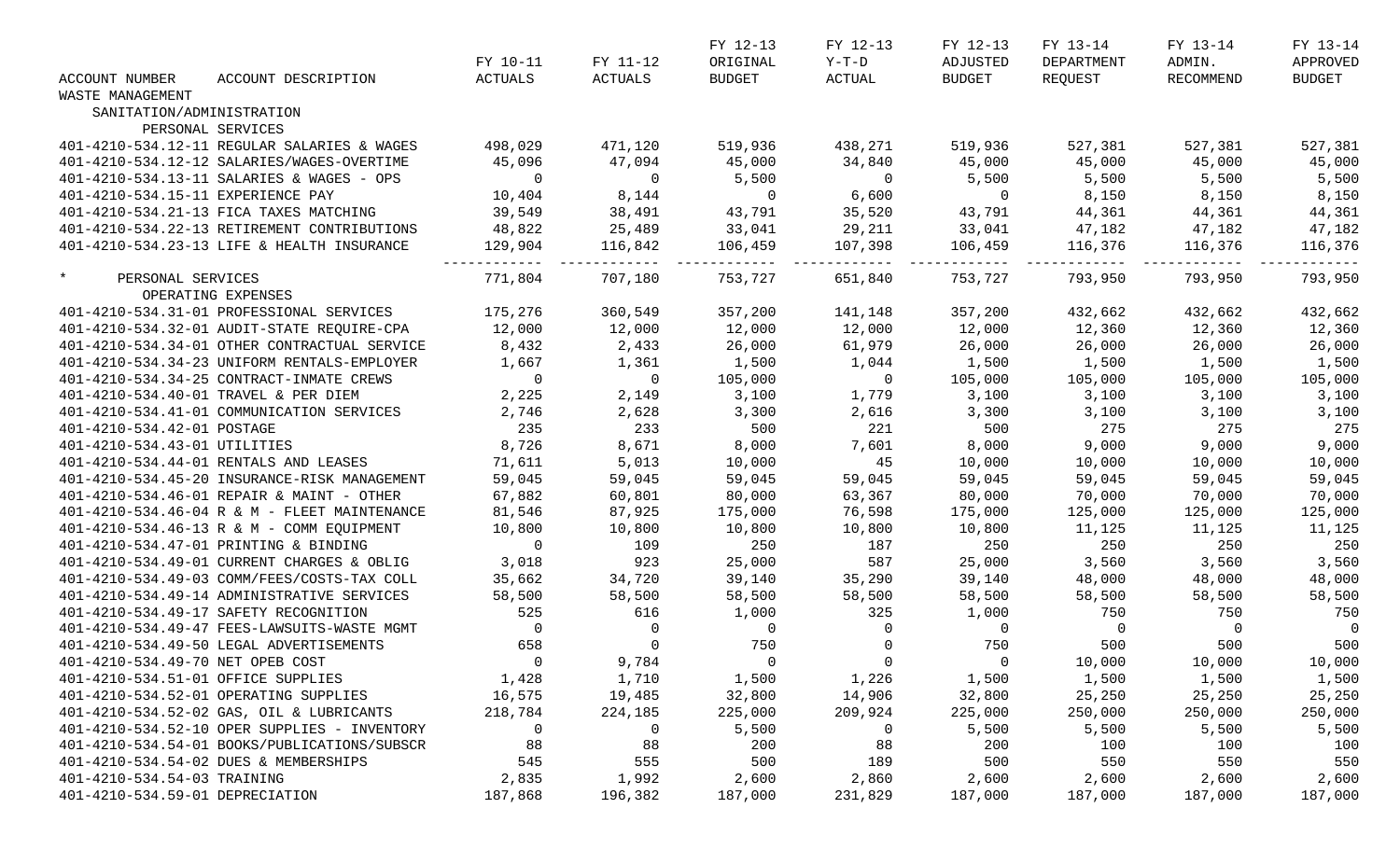| $\star$<br>OPERATING EXPENSES<br>CAPITAL OUTLAY                  | 1,028,677      | 1,162,657                    | 1,431,185           | 994,154        | 1,431,185      | 1,462,227                 | 1,462,227           | 1,462,227 |
|------------------------------------------------------------------|----------------|------------------------------|---------------------|----------------|----------------|---------------------------|---------------------|-----------|
| 401-4210-534.62-01 BLDGS-CONST & OR IMPROV                       | $\Omega$       | $\mathsf{O}$                 | 50,000              | $\overline{0}$ | 50,000         | 100,000                   | 100,000             | 100,000   |
| 401-4210-534.63-01 IMPR OTHER THAN BUILDINGS                     | $\Omega$       | $\Omega$                     | 50,000              | $\overline{0}$ | 50,000         | 180,000                   | 180,000             | 180,000   |
| PREPARED 09/25/13, 08:47:56                                      |                | BUDGET PREPARATION WORKSHEET |                     |                |                | PAGE                      |                     | PAGE 117  |
| PROGRAM GM601L                                                   |                | FOR FISCAL YEAR 2014         |                     |                |                | ACCOUNTING PERIOD 12/2013 |                     | ANDERSON, |
| MIK                                                              |                |                              |                     |                |                |                           |                     |           |
|                                                                  |                |                              | FY 12-13            | FY 12-13       | FY 12-13       | FY 13-14                  | FY 13-14            | FY 13-14  |
|                                                                  | FY 10-11       | FY 11-12                     | ORIGINAL            | $Y-T-D$        | ADJUSTED       | DEPARTMENT                | ADMIN.              | APPROVED  |
| <b>ACCOUNT NUMBER</b><br>ACCOUNT DESCRIPTION                     | ACTUALS        | ACTUALS                      | <b>BUDGET</b>       | ACTUAL         | BUDGET         | REQUEST                   | RECOMMEND           | BUDGET    |
| 401-4210-534.64-01 EQUIPMENT-CASH PURCHASE                       | 286            | $\overline{0}$               | 435,000             | 116            | 435,000        | 330,000                   | 330,000             | 330,000   |
| $\star$<br>CAPITAL OUTLAY<br>DEBT SERVICE                        | 286            | $\overline{0}$               | 535,000             | 116            | 535,000        | 610,000                   | 610,000             | 610,000   |
| 401-4210-534.71-01 PRINCIPAL-BOND RETIREMENT                     | $\overline{0}$ | $\overline{0}$               | 484,762             | $\overline{0}$ | 484,762        | 503,253                   | 503,253             | 503,253   |
| 401-4210-534.71-05 PRINCIPAL-LEASE PURCHASE                      | $\overline{a}$ | $\overline{0}$               | 200,000             | $\overline{0}$ | 200,000        | 249,027                   | 249,027             | 249,027   |
| 401-4210-534.72-01 INTEREST - BONDS                              | 157,946        | 114,834                      | 97,036              | 92,464         | 97,036         | 78,545                    | 78,545              | 78,545    |
| 401-4210-534.72-05 INTEREST-LEASE PURCHASE                       | 16,629         | 16,170                       | 4,073               | 25,968         | 4,073          | 22,262                    | 22,262              | 22,262    |
| $\star$<br>DEBT SERVICE<br>NON-OPERATING                         | 174,575        | 131,004                      | 785,871             | 118,432        | 785,871        | 853,087                   | 853,087             | 853,087   |
| 401-4210-581.91-01 BUD TRFR-CLERK TO BOARD                       | 41,560         | 41,560                       | 41,560              | 41,560         | 41,560         | 41,560                    | 41,560              | 41,560    |
| 401-4210-581.91-28 TRF-RISK MANAGEMENT FD                        | 10,182         | 10,182                       | 10,182              | 10,182         | 10,182         | 10,182                    | 10,182              | 10,182    |
| 401-4210-581.91-30 TRF - GENERAL FUND                            | 52,500         | $\overline{0}$               | $\Omega$            | $\Omega$       | $\Omega$       | $\cap$                    | $\Omega$            | $\Omega$  |
| $\star$<br>NON-OPERATING<br>NON-OPERATING                        | 104,242        | 51,742                       | 51,742              | 51,742         | 51,742         | 51,742                    | 51,742              | 51,742    |
| 401-4210-598.99-01 RESERVE FOR CONT-REGULAR                      | $\overline{0}$ | $\overline{0}$               | $\Omega$            | $\overline{0}$ | $\overline{0}$ |                           | 0                   |           |
| 401-4210-598.99-23 RES-ESCROW-FUTURE CLOSURE                     |                |                              |                     |                |                |                           | $\cap$              |           |
| $\star$<br>NON-OPERATING                                         |                | $\Omega$                     | $\cap$              | $\cap$         | $\Omega$       |                           | $\Omega$            |           |
| $\star\star$<br>SANITATION/ADMINISTRATION                        | 2,079,584      | 2,052,583                    | 3,557,525 1,816,284 |                | 3,557,525      |                           | 3,771,006 3,771,006 | 3,771,006 |
| PREPARED 09/25/13, 08:47:56                                      |                | BUDGET PREPARATION WORKSHEET |                     |                |                | PAGE                      |                     | PAGE 118  |
| PROGRAM GM601L<br>MIK                                            |                | FOR FISCAL YEAR 2014         |                     |                |                | ACCOUNTING PERIOD 12/2013 |                     | ANDERSON, |
|                                                                  |                |                              | FY 12-13            | FY 12-13       |                | FY 12-13 FY 13-14         | FY 13-14            | FY 13-14  |
|                                                                  | FY 10-11       | FY 11-12                     | ORIGINAL            | Y-T-D          | ADJUSTED       | DEPARTMENT                | ADMIN.              | APPROVED  |
| ACCOUNT NUMBER<br>ACCOUNT DESCRIPTION<br>LONG-TERM CARE          | <b>ACTUALS</b> | ACTUALS                      | <b>BUDGET</b>       | ACTUAL         | BUDGET         | REQUEST                   | <b>RECOMMEND</b>    | BUDGET    |
| PERSONAL SERVICES<br>401-4214-534.12-11 REGULAR SALARIES & WAGES | 2,343          | 2,330                        | 4,662               | 12             |                |                           |                     | 4,334     |
| 401-4214-534.12-12 SALARIES/WAGES-OVERTIME                       | 558            | 399                          | 700                 | 0              | 4,662<br>700   | 4,334<br>700              | 4,334<br>700        | 700       |
| 401-4214-534.15-11 EXPERIENCE PAY                                | 56             | 56                           | 0                   | 0              | $\overline{0}$ | 56                        | 56                  | 56        |
| 401-4214-534.21-13 FICA TAXES MATCHING                           | 191            | 182                          | 410                 | 0              | 410            | 385                       | 385                 | 385       |
|                                                                  |                |                              |                     |                |                |                           |                     |           |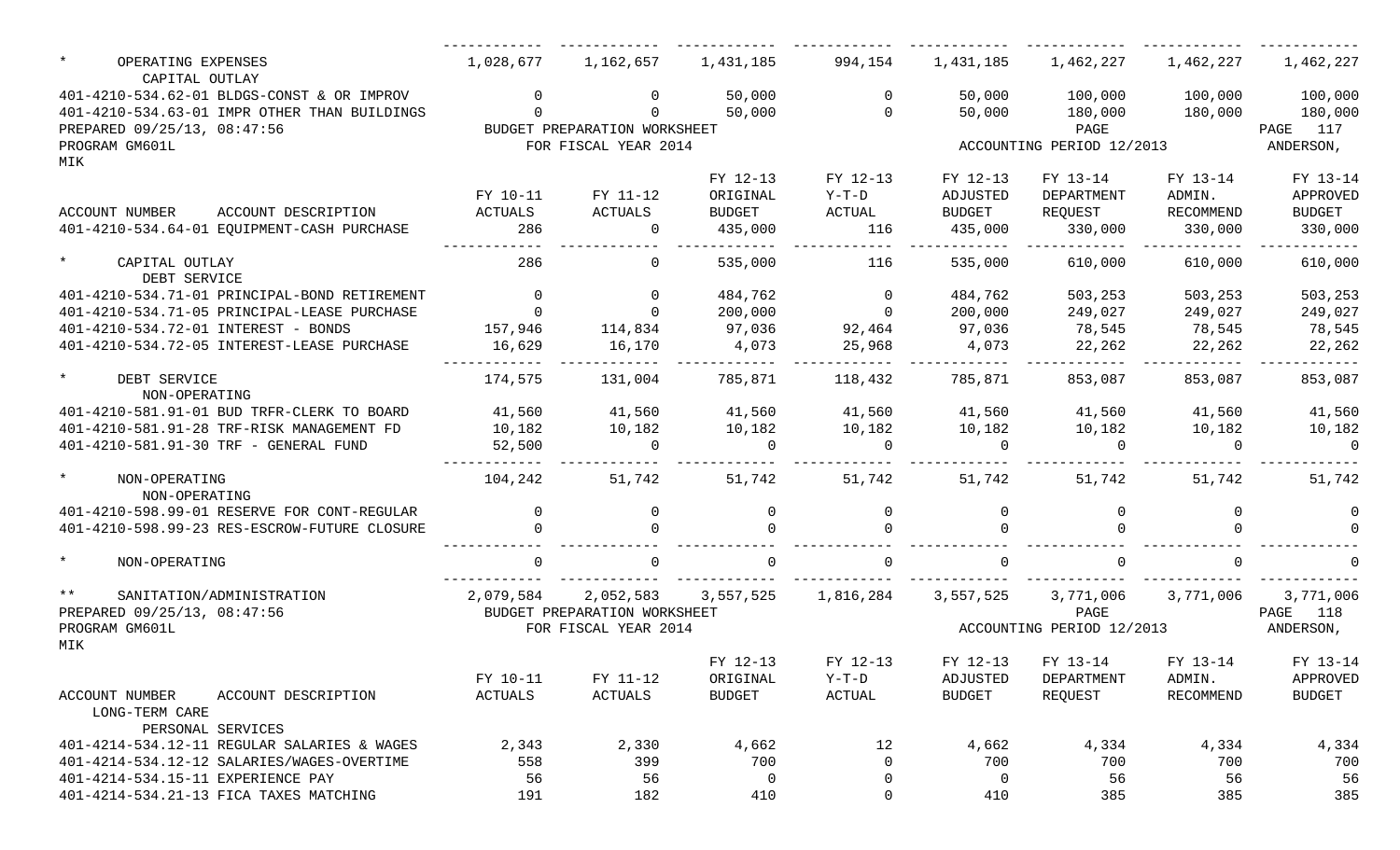| 401-4214-534.22-13 RETIREMENT CONTRIBUTIONS                                                     | 266            | 136                          | 298                                     | 1              | 298            | 352                                     | 352       | 352            |
|-------------------------------------------------------------------------------------------------|----------------|------------------------------|-----------------------------------------|----------------|----------------|-----------------------------------------|-----------|----------------|
| 401-4214-534.23-13 LIFE & HEALTH INSURANCE                                                      | 597            | 603                          | 581                                     | 50             | 581            | 624                                     | 624       | 624            |
| $\star$<br>PERSONAL SERVICES<br>OPERATING EXPENSES                                              | 4,011          | 3,706                        | 6,651                                   | 63             | 6,651          | 6,451                                   | 6,451     | 6,451          |
| 401-4214-534.31-01 PROFESSIONAL SERVICES                                                        | 243,262        | 144,048                      | 250,300                                 | 82,951         | 250,300        | 192,757                                 | 192,757   | 192,757        |
| 401-4214-534.34-01 OTHER CONTRACTUAL SERVICE                                                    | 17,852         | 12,863                       | 60,000                                  | 18,638         | 60,000         | 35,500                                  | 35,500    | 35,500         |
| 401-4214-534.34-23 UNIFORM RENTALS-EMPLOYER                                                     | 12             | 12                           | $\overline{0}$                          | 1              | $\overline{0}$ | 12                                      | 12        | 12             |
| 401-4214-534.42-01 POSTAGE                                                                      | $\overline{0}$ | $\Omega$                     | $\overline{0}$                          | $\overline{0}$ | $\Omega$       | $\bigcirc$                              | $\Omega$  | $\overline{0}$ |
| 401-4214-534.43-01 UTILITIES                                                                    | 599            | 658                          | 600                                     | 984            | 600            | 700                                     | 700       | 700            |
| 401-4214-534.44-01 RENTALS AND LEASES                                                           | $\overline{0}$ | $\Omega$                     | 4,000                                   | $\overline{0}$ | 4,000          | 1,600                                   | 1,600     | 1,600          |
| 401-4214-534.46-01 REPAIR & MAINT - OTHER                                                       | 196            | 41                           | 2,600                                   | 182            | 2,600          | 500                                     | 500       | 500            |
| 401-4214-534.46-04 R & M - FLEET MAINTENANCE                                                    | 355            | 2,828                        | 4,000                                   | 2,831          | 4,000          | 2,500                                   | 2,500     | 2,500          |
| 401-4214-534.52-01 OPERATING SUPPLIES                                                           | $\Omega$       | 58                           | 500                                     | $\Omega$       | 500            | 200                                     | 200       | 200            |
| 401-4214-534.52-10 OPER SUPPLIES - INVENTORY                                                    | $\Omega$       | $\cap$                       | - 0                                     | $\Omega$       | $\Omega$       | $\Omega$                                | $\Omega$  | $\Omega$       |
| 401-4214-534.59-01 DEPRECIATION                                                                 | 571,673        | 1,557,158                    | $\overline{0}$                          | 255,739        | $\Omega$       | 650,000                                 | 650,000   | 650,000        |
| 401-4214-534.59-02 CHANGE-LT CARE COSTS EST.                                                    | 255,119-       | 524,683-                     | $\overline{0}$                          | $409,276-$     |                | $\Omega$                                | $\Omega$  | $\Omega$       |
| $\star$<br>OPERATING EXPENSES<br>CAPITAL OUTLAY                                                 | 578,830        | 1,192,983                    | 322,000                                 | $47,950-$      | 322,000        | 883,769                                 | 883,769   | 883,769        |
| 401-4214-534.63-01 IMPR OTHER THAN BUILDINGS                                                    | $\mathbf 0$    | 0                            | 150,000                                 | $\Omega$       | 150,000        | 100,000                                 | 100,000   | 100,000        |
| $\star$<br>CAPITAL OUTLAY                                                                       |                |                              | 150,000                                 |                | 150,000        | 100,000                                 | 100,000   | 100,000        |
| $\star\star$<br>LONG-TERM CARE                                                                  | 582,841        | 1,196,689                    | 478,651                                 | 47,887-        | 478,651        | 990,220                                 | 990,220   | 990,220        |
| PREPARED 09/25/13, 08:47:56                                                                     |                | BUDGET PREPARATION WORKSHEET |                                         |                |                | PAGE                                    |           | PAGE 119       |
| PROGRAM GM601L<br>MIK                                                                           |                | FOR FISCAL YEAR 2014         |                                         |                |                | ACCOUNTING PERIOD 12/2013               |           | ANDERSON,      |
|                                                                                                 |                |                              | FY 12-13                                | FY 12-13       | FY 12-13       | FY 13-14                                | FY 13-14  | FY 13-14       |
|                                                                                                 | FY 10-11       | FY 11-12                     | ORIGINAL                                | $Y-T-D$        | ADJUSTED       | DEPARTMENT                              | ADMIN.    | APPROVED       |
| <b>ACCOUNT NUMBER</b><br>ACCOUNT DESCRIPTION<br>SAN./SOL.WASTE/COLLECTION<br>OPERATING EXPENSES | ACTUALS        | ACTUALS                      | <b>BUDGET</b>                           | ACTUAL         | <b>BUDGET</b>  | REOUEST                                 | RECOMMEND | <b>BUDGET</b>  |
| 401-4215-534.34-01 OTHER CONTRACTUAL SERVICE                                                    | 3,379,993      | 3,404,606                    | 3,395,292                               | 3,084,496      | 3,395,292      | 3,461,790                               | 3,461,790 | 3,461,790      |
| 401-4215-534.49-03 COMM/FEES/COSTS-TAX COLL                                                     | 75,535         | 73,358                       | 75,506                                  | 74,770         | 75,506         | 86,733                                  | 86,733    | 86,733         |
| $\star$<br>OPERATING EXPENSES                                                                   | 3,455,528      | 3,477,964                    | 3,470,798                               | 3,159,266      | 3,470,798      | 3,548,523                               | 3,548,523 | 3,548,523      |
| $***$<br>SAN./SOL.WASTE/COLLECTION                                                              |                |                              | 3,455,528 3,477,964 3,470,798 3,159,266 |                |                | 3,470,798 3,548,523 3,548,523 3,548,523 |           |                |
| PREPARED 09/25/13, 08:47:56                                                                     |                | BUDGET PREPARATION WORKSHEET |                                         |                |                | PAGE                                    |           | PAGE 120       |
| PROGRAM GM601L<br>MIK                                                                           |                | FOR FISCAL YEAR 2014         |                                         |                |                | ACCOUNTING PERIOD 12/2013               |           | ANDERSON,      |
|                                                                                                 |                |                              | FY 12-13                                | FY 12-13       | FY 12-13       | FY 13-14                                | FY 13-14  | FY 13-14       |
|                                                                                                 | FY 10-11       | FY 11-12                     | ORIGINAL                                | Y-T-D          | ADJUSTED       | DEPARTMENT                              | ADMIN.    | APPROVED       |
| ACCOUNT NUMBER<br>ACCOUNT DESCRIPTION                                                           | ACTUALS        | ACTUALS                      | <b>BUDGET</b>                           | ACTUAL         | <b>BUDGET</b>  | REQUEST                                 | RECOMMEND | <b>BUDGET</b>  |

SANITATION/WASTE TIRE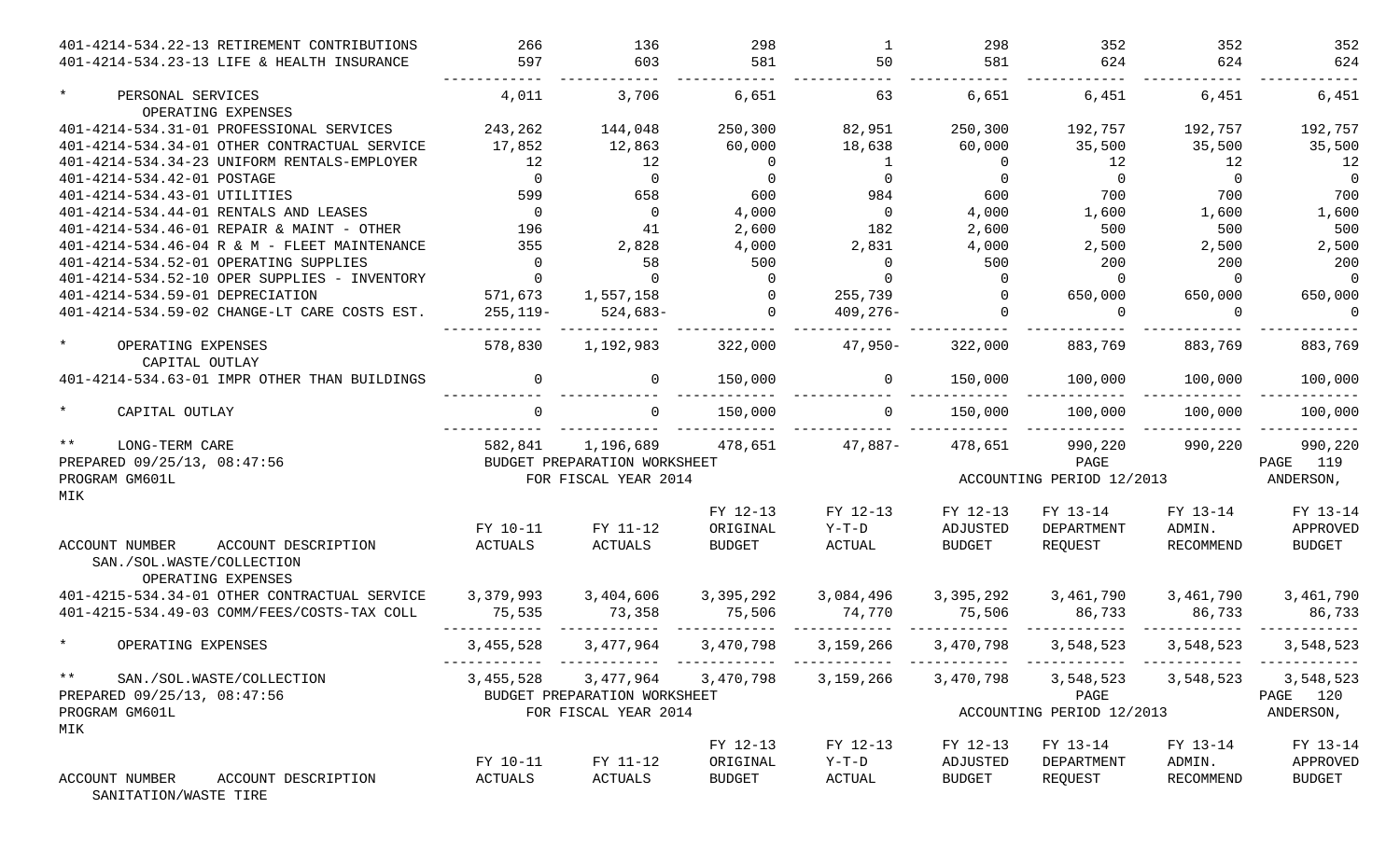| OPERATING EXPENSES                                                    |                |                                        |                |                |                |                           |                |                       |
|-----------------------------------------------------------------------|----------------|----------------------------------------|----------------|----------------|----------------|---------------------------|----------------|-----------------------|
| 401-4218-534.34-01 OTHER CONTRACTUAL SERVICE                          | 93,276         | 73,061                                 | 86,000         | 61,165         | 86,000         | 86,000                    | 86,000         | 86,000                |
| 401-4218-534.42-01 POSTAGE                                            | $\Omega$       | $\overline{0}$                         | $\overline{0}$ | $\Omega$       | $\overline{0}$ | $\overline{0}$            | $\Omega$       | $\overline{0}$        |
| 401-4218-534.49-01 CURRENT CHARGES & OBLIG                            | 303            | 175                                    | 175            | 175            | 175            | 175                       | 175            | 175                   |
| 401-4218-534.52-01 OPERATING SUPPLIES                                 | $\overline{0}$ | 106                                    | 500            | $\overline{0}$ | 500            | 200                       | 200            | 200                   |
| $\star$<br>OPERATING EXPENSES                                         | 93,579         | 73,342                                 | 86,675         | 61,340         | 86,675         | 86,375                    | 86,375         | 86,375                |
| $\star \star$<br>SANITATION/WASTE TIRE<br>PREPARED 09/25/13, 08:47:56 | 93,579         | 73,342<br>BUDGET PREPARATION WORKSHEET | 86,675         | 61,340         | 86,675         | 86,375<br>PAGE            | 86,375         | 86,375<br>PAGE<br>121 |
| PROGRAM GM601L                                                        |                | FOR FISCAL YEAR 2014                   |                |                |                | ACCOUNTING PERIOD 12/2013 |                | ANDERSON,             |
| MIK                                                                   |                |                                        |                |                |                |                           |                |                       |
|                                                                       |                |                                        | FY 12-13       | FY 12-13       | FY 12-13       | FY 13-14                  | FY 13-14       | FY 13-14              |
|                                                                       | FY 10-11       | FY 11-12                               | ORIGINAL       | Y-T-D          | ADJUSTED       | DEPARTMENT                | ADMIN.         | APPROVED              |
| ACCOUNT NUMBER<br>ACCOUNT DESCRIPTION<br>SANITATION/RECYCLING         | ACTUALS        | ACTUALS                                | <b>BUDGET</b>  | ACTUAL         | BUDGET         | REQUEST                   | RECOMMEND      | <b>BUDGET</b>         |
| PERSONAL SERVICES                                                     |                |                                        |                |                |                |                           |                |                       |
| 401-4219-534.12-11 REGULAR SALARIES & WAGES                           | 28,003         | 28,716                                 | 29,529         | 28,164         | 29,529         | 29,529                    | 29,529         | 29,529                |
| 401-4219-534.12-12 SALARIES/WAGES-OVERTIME                            | $\overline{0}$ | 28                                     | $\overline{0}$ | $\Omega$       | $\overline{0}$ | $\overline{0}$            | $\overline{0}$ | $\overline{0}$        |
| 401-4219-534.15-11 EXPERIENCE PAY                                     | 700            | 800                                    | $\overline{0}$ | 800            | $\overline{0}$ | 800                       | 800            | 800                   |
| 401-4219-534.21-13 FICA TAXES MATCHING                                | 1,819          | 1,923                                  | 2,259          | 1,881          | 2,259          | 2,259                     | 2,259          | 2,259                 |
| 401-4219-534.22-13 RETIREMENT CONTRIBUTIONS                           | 2,575          | 1,432                                  | 1,643          | 1,586          | 1,643          | 2,067                     | 2,067          | 2,067                 |
| 401-4219-534.23-13 LIFE & HEALTH INSURANCE                            | 7,463          | 7,531                                  | 7,260          | 7,531          | 7,260          | 7,800                     | 7,800          | 7,800                 |
| $\star$<br>PERSONAL SERVICES                                          | 40,560         | 40,430                                 | 40,691         | 39,962         | 40,691         | 42,455                    | 42,455         | 42,455                |
| OPERATING EXPENSES                                                    |                |                                        |                |                |                |                           |                |                       |
| 401-4219-534.31-01 PROFESSIONAL SERVICES                              | 60             | 270                                    | 5,000          | 360            | 5,000          | 1,500                     | 1,500          | 1,500                 |
| 401-4219-534.32-01 AUDIT-STATE REQUIRE-CPA                            | $\overline{0}$ | $\overline{0}$                         | $\overline{0}$ | $\Omega$       | $\overline{0}$ | $\overline{0}$            | $\Omega$       | $\overline{0}$        |
| 401-4219-534.34-01 OTHER CONTRACTUAL SERVICE                          | 1,251,560      | 1,246,214                              | 1,280,390      | 1,135,827      | 1,280,390      | 1,306,173                 | 1,306,173      | 1,306,173             |
| 401-4219-534.40-01 TRAVEL & PER DIEM                                  | $\Omega$       | $\overline{0}$                         | 700            | $\Omega$       | 700            | 200                       | 200            | 200                   |
| 401-4219-534.42-01 POSTAGE                                            | 18             | 7                                      | 1,000          | 19             | 1,000          | 25                        | 25             | 25                    |
| 401-4219-534.44-01 RENTALS AND LEASES                                 | 1,889          | 1,902                                  | 2,720          | 1,573          | 2,720          | 2,720                     | 2,720          | 2,720                 |
| 401-4219-534.45-20 INSURANCE-RISK MANAGEMENT                          | 1,200          | 1,200                                  | 1,200          | 1,200          | 1,200          | 1,200                     | 1,200          | 1,200                 |
| 401-4219-534.46-01 REPAIR & MAINT - OTHER                             | 2,844          | 392                                    | 1,000          | $\Omega$       | 1,000          | 1,000                     | 1,000          | 1,000                 |
| 401-4219-534.46-04 R & M - FLEET MAINTENANCE                          | 501            | 960                                    | 500            |                | 500            | 500                       | 500            | 500                   |
| 401-4219-534.47-01 PRINTING & BINDING                                 | $\overline{0}$ | $\overline{\phantom{0}}$               | $\overline{0}$ | $\Omega$       | $\overline{0}$ | $\overline{0}$            | $\overline{0}$ | $\overline{0}$        |
| 401-4219-534.48-01 PROMOTIONAL ACTIVITES                              | 996            | 1,242                                  | 1,300          | 1,094          | 1,300          | 1,300                     | 1,300          | 1,300                 |
| 401-4219-534.49-01 CURRENT CHARGES & OBLIG                            | 215            | 125                                    | $\overline{0}$ | 745            | $\overline{0}$ | 125                       | 125            | 125                   |
| 401-4219-534.49-03 COMM/FEES/COSTS-TAX COLL                           | 22,048         | 21,441                                 | 15,606         | 21,805         | 15,606         | 22,544                    | 22,544         | 22,544                |
| 401-4219-534.51-01 OFFICE SUPPLIES                                    | 11             | 10                                     | 300            | 62             | 300            | 50                        | 50             | 50                    |
| 401-4219-534.52-01 OPERATING SUPPLIES                                 | 26,026         | 13,182                                 | 16,000         | 14,962         | 16,000         | 20,000                    | 20,000         | 20,000                |
| 401-4219-534.52-10 OPER SUPPLIES - INVENTORY                          |                | $\overline{0}$                         | 1,500          |                | 1,500          | 1,500                     | 1,500          | 1,500                 |
| 401-4219-534.54-02 DUES & MEMBERSHIPS                                 |                | 0                                      | 125            |                | 125            | 125                       | 125            | 125                   |
| 401-4219-534.54-03 TRAINING                                           |                | $\overline{0}$                         | 350            |                | 350            | 150                       | 150            | 150                   |
| 401-4219-534.59-01 DEPRECIATION                                       |                | 1,732                                  | $\overline{0}$ | 2,116          | $\overline{0}$ | 1,732                     | 1,732          | 1,732                 |
|                                                                       |                |                                        |                |                |                |                           |                |                       |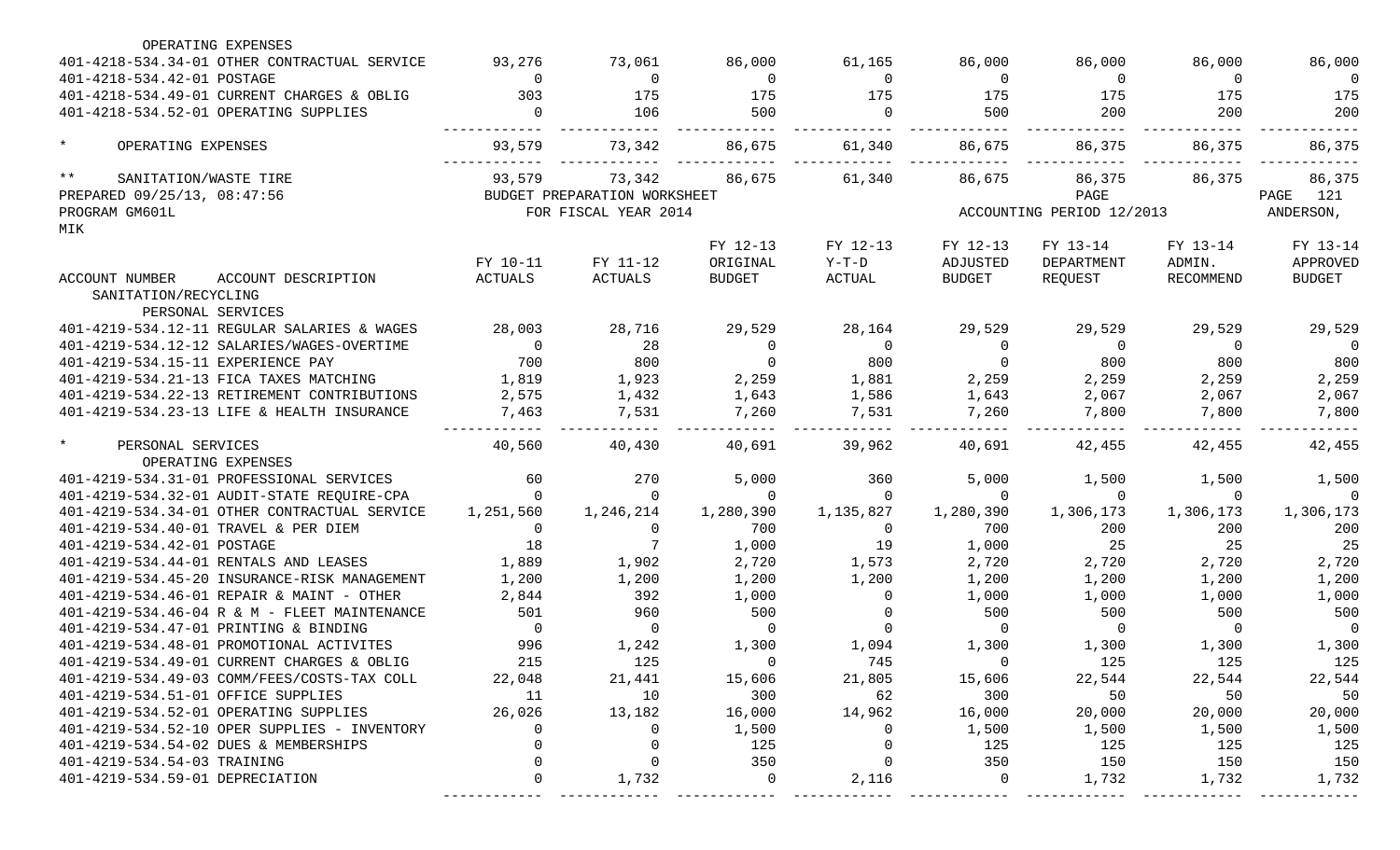| $\star$ | OPERATING EXPENSES<br>CAPITAL OUTLAY                                                        | 1,307,368 | 1,288,677                                            | 1,327,691     | 1,179,763     | 1,327,691      | 1,360,844                         | 1,360,844 | 1,360,844                |
|---------|---------------------------------------------------------------------------------------------|-----------|------------------------------------------------------|---------------|---------------|----------------|-----------------------------------|-----------|--------------------------|
|         | 401-4219-534.64-01 EQUIPMENT-CASH PURCHASE                                                  | $\Omega$  | $\mathbf 0$                                          | 12,000        | $\Omega$      | 12,000         | 20,000                            | 20,000    | 20,000                   |
| $\star$ | CAPITAL OUTLAY                                                                              | $\Omega$  | $\Omega$                                             | 12,000        | $\Omega$      | 12,000         | 20,000                            | 20,000    | 20,000                   |
| $***$   | SANITATION/RECYCLING                                                                        | 1,347,928 | 1,329,107                                            | 1,380,382     | 1,219,725     | 1,380,382      | 1,423,299                         | 1,423,299 | 1,423,299                |
|         | PREPARED 09/25/13, 08:47:56                                                                 |           | BUDGET PREPARATION WORKSHEET                         |               |               |                | PAGE                              |           | PAGE 122                 |
|         | PROGRAM GM601L                                                                              |           | FOR FISCAL YEAR 2014                                 |               |               |                | ACCOUNTING PERIOD 12/2013         |           | ANDERSON,                |
| MIK     |                                                                                             |           |                                                      |               |               |                |                                   |           |                          |
|         |                                                                                             |           |                                                      | FY 12-13      | FY 12-13      | FY 12-13       | FY 13-14                          | FY 13-14  | FY 13-14                 |
|         |                                                                                             | FY 10-11  | FY 11-12                                             | ORIGINAL      | $Y-T-D$       | ADJUSTED       | DEPARTMENT                        | ADMIN.    | APPROVED                 |
|         | <b>ACCOUNT NUMBER</b><br>ACCOUNT DESCRIPTION                                                | ACTUALS   | ACTUALS                                              | <b>BUDGET</b> | <b>ACTUAL</b> | <b>BUDGET</b>  | REQUEST                           | RECOMMEND | <b>BUDGET</b>            |
|         | SAN/HAZARDOUS WASTE COLL                                                                    |           |                                                      |               |               |                |                                   |           |                          |
|         | OPERATING EXPENSES                                                                          |           |                                                      |               |               |                |                                   |           |                          |
|         | 401-4220-534.31-01 PROFESSIONAL SERVICES                                                    | 550       | 550                                                  | 550           | 275           | 550            | 550                               | 550       | 550                      |
|         | 401-4220-534.32-01 AUDIT-STATE REQUIRE-CPA                                                  | $\Omega$  | $\Omega$                                             | $\Omega$      | $\Omega$      | $\Omega$       | $\Omega$                          | $\Omega$  | $\Omega$                 |
|         | 401-4220-534.34-01 OTHER CONTRACTUAL SERVICE                                                | 6,631     | 9,540                                                | 14,000        | 11,800        | 14,000         | 11,000                            | 11,000    | 11,000                   |
|         | 401-4220-534.40-01 TRAVEL & PER DIEM                                                        | 487       | $\Omega$                                             | 500           | 11            | 500            | 500                               | 500       | 500                      |
|         | 401-4220-534.46-01 REPAIR & MAINT - OTHER                                                   | $\Omega$  | $\Omega$                                             | 1,000         | $\Omega$      | 1,000          | 200                               | 200       | 200                      |
|         | 401-4220-534.47-01 PRINTING & BINDING                                                       | $\Omega$  | $\Omega$                                             | $\Omega$      | $\Omega$      | $\overline{0}$ | $\Omega$                          | $\Omega$  | 0                        |
|         | 401-4220-534.48-01 PROMOTIONAL ACTIVITES                                                    | $\Omega$  | $\Omega$                                             | $\Omega$      | $\Omega$      | $\Omega$       | $\Omega$                          | $\Omega$  | $\overline{0}$           |
|         | 401-4220-534.49-01 CURRENT CHARGES & OBLIG                                                  | 175       | $\Omega$                                             | 100           | $\Omega$      | 100            | 100                               | 100       | 100                      |
|         | 401-4220-534.52-01 OPERATING SUPPLIES                                                       | 24        | 35                                                   | 200           | $\Omega$      | 200            | 100                               | 100       | 100                      |
|         | 401-4220-534.54-03 TRAINING                                                                 | 50        | 50                                                   | 100           | $\Omega$      | 100            | 100                               | 100       | 100                      |
|         | 401-4220-534.59-01 DEPRECIATION                                                             | 946       | 946                                                  | 800           | 867           | 800            | 946                               | 946       | 946                      |
| $\star$ | OPERATING EXPENSES<br>CAPITAL OUTLAY                                                        | 8,863     | 11,121                                               | 17,250        | 12,953        | 17,250         | 13,496                            | 13,496    | 13,496                   |
|         | 401-4220-534.63-01 IMPR OTHER THAN BUILDINGS                                                | $\Omega$  | 0                                                    |               | $\Omega$      | $\Omega$       |                                   | $\Omega$  |                          |
| $\star$ | CAPITAL OUTLAY                                                                              | $\Omega$  |                                                      |               | $\Omega$      | $\Omega$       |                                   | $\Omega$  |                          |
| $***$   | SAN/HAZARDOUS WASTE COLL                                                                    | 8,863     | 11,121                                               | 17,250        | 12,953        | 17,250         | 13,496                            | 13,496    | 13,496                   |
|         | PREPARED 09/25/13, 08:47:56<br>PROGRAM GM601L                                               |           | BUDGET PREPARATION WORKSHEET<br>FOR FISCAL YEAR 2014 |               |               |                | PAGE<br>ACCOUNTING PERIOD 12/2013 |           | 123<br>PAGE<br>ANDERSON, |
| MIK     |                                                                                             |           |                                                      |               |               |                |                                   |           |                          |
|         |                                                                                             |           |                                                      | FY 12-13      | FY 12-13      | FY 12-13       | FY 13-14                          | FY 13-14  | FY 13-14                 |
|         |                                                                                             | FY 10-11  | FY 11-12                                             | ORIGINAL      | $Y-T-D$       | ADJUSTED       | DEPARTMENT                        | ADMIN.    | APPROVED                 |
|         | <b>ACCOUNT NUMBER</b><br>ACCOUNT DESCRIPTION<br>SAN/LITTER PREVENTION<br>OPERATING EXPENSES | ACTUALS   | ACTUALS                                              | <b>BUDGET</b> | ACTUAL        | <b>BUDGET</b>  | REQUEST                           | RECOMMEND | <b>BUDGET</b>            |
|         | 401-4221-534.34-01 OTHER CONTRACTUAL SERVICE                                                | 30,000    | 30,000                                               | 30,000        | 30,000        | 30,000         | 30,000                            | 30,000    | 30,000                   |
|         | 401-4221-534.46-04 R & M - FLEET MAINTENANCE                                                | $\Omega$  | 0                                                    |               | 292           | $\Omega$       |                                   | 0         |                          |
|         | 401-4221-534.52-01 OPERATING SUPPLIES                                                       |           |                                                      |               | ∩             |                |                                   |           |                          |
|         |                                                                                             |           |                                                      |               |               |                |                                   |           |                          |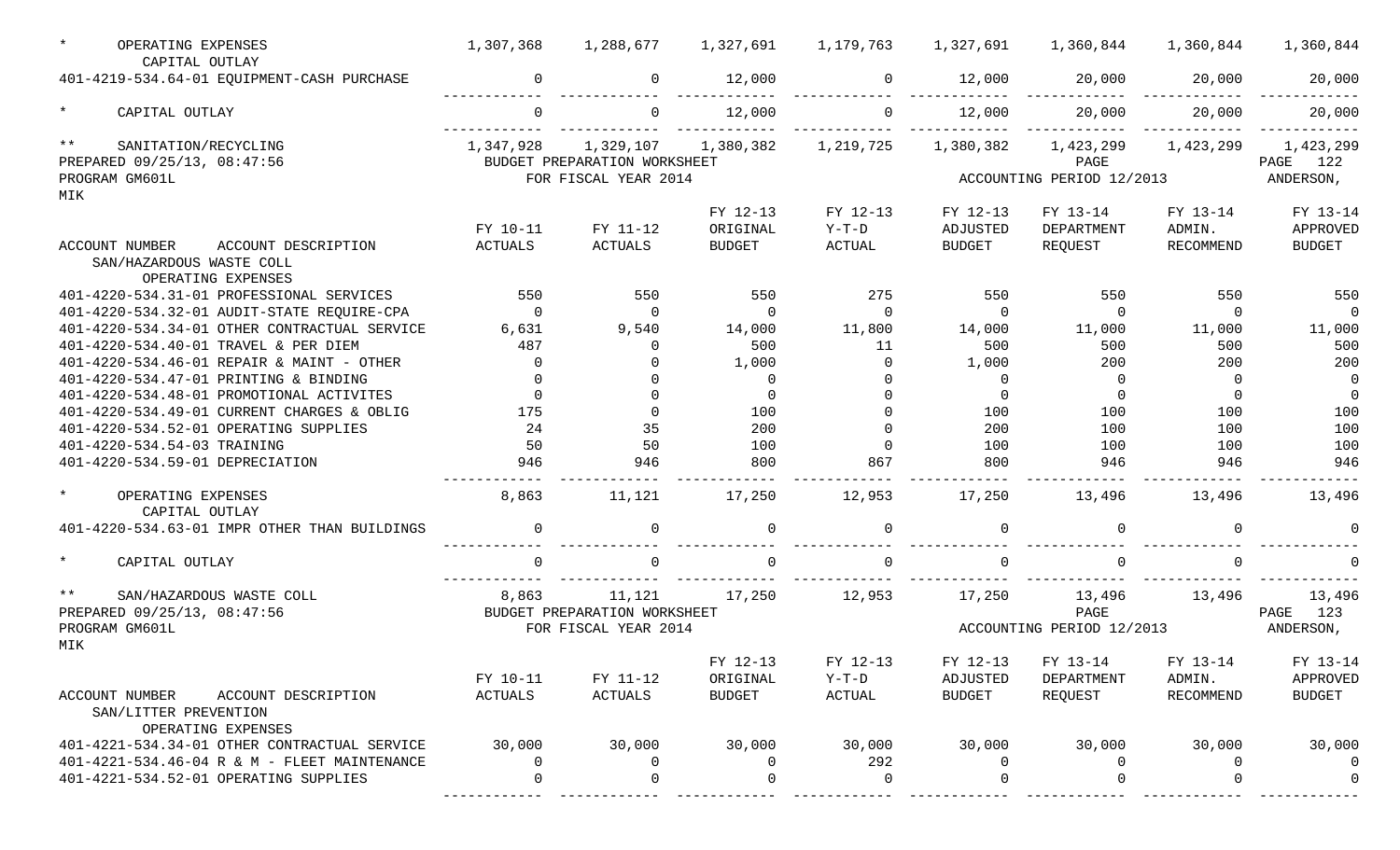| $\star$      | OPERATING EXPENSES                                             | 30,000              | 30,000                       | 30,000                    | 30,292            | 30,000                    | 30,000                     | 30,000         | 30,000             |
|--------------|----------------------------------------------------------------|---------------------|------------------------------|---------------------------|-------------------|---------------------------|----------------------------|----------------|--------------------|
| $\star\star$ | SAN/LITTER PREVENTION                                          | 30,000              | 30,000                       | 30,000                    | 30,292            | 30,000                    | 30,000                     | 30,000         | 30,000             |
|              | PREPARED 09/25/13, 08:47:56                                    |                     | BUDGET PREPARATION WORKSHEET |                           |                   |                           | PAGE                       |                | 124<br>PAGE        |
|              | PROGRAM GM601L                                                 |                     | FOR FISCAL YEAR 2014         |                           |                   |                           | ACCOUNTING PERIOD 12/2013  |                | ANDERSON,          |
| MIK          |                                                                |                     |                              |                           |                   |                           |                            |                |                    |
|              |                                                                |                     |                              | FY 12-13                  | FY 12-13          | FY 12-13                  | FY 13-14                   | FY 13-14       | FY 13-14           |
|              |                                                                | FY 10-11<br>ACTUALS | FY 11-12<br><b>ACTUALS</b>   | ORIGINAL<br><b>BUDGET</b> | $Y-T-D$<br>ACTUAL | ADJUSTED<br><b>BUDGET</b> | DEPARTMENT<br>REQUEST      | ADMIN.         | APPROVED<br>BUDGET |
|              | ACCOUNT NUMBER<br>ACCOUNT DESCRIPTION<br>CAPITAL PROJECTS      |                     |                              |                           |                   |                           |                            | RECOMMEND      |                    |
|              | OPERATING EXPENSES                                             |                     |                              |                           |                   |                           |                            |                |                    |
|              | 401-4223-534.31-01 PROFESSIONAL SERVICES                       | 13,075              | $\overline{0}$               | $\Omega$                  | 118,314           | $\overline{0}$            | 470,000                    | 470,000        | 470,000            |
|              | 401-4223-534.59-03 CHANGE-CLOSURE COSTS EST.                   | 879,549             | 806,177                      | $\cap$                    | 69,910-           | $\overline{0}$            | $\Omega$                   | $\Omega$       | $\Omega$           |
| $\star$      | OPERATING EXPENSES<br>CAPITAL OUTLAY                           | 892,624             | 806,177                      | $\Omega$                  | 48,404            | $\mathbf{0}$              | 470,000                    | 470,000        | 470,000            |
|              | 401-4223-534.63-03 MANDATED IMPROVEMENTS                       | $\overline{0}$      | $\mathsf{O}$                 | 700,000                   | 4,947             | 700,000                   | 4,230,000                  | 4,230,000      | 4,230,000          |
|              | 401-4223-534.63-04 CLASS III CLOSURE COSTS                     | $\Omega$            | $\Omega$                     | $\Omega$                  | $\Omega$          | $\overline{0}$            | $\Omega$                   | $\Omega$       | $\Omega$           |
| $\star$      | CAPITAL OUTLAY                                                 | $\Omega$            | $\mathbf{0}$                 | 700,000                   | 4,947             | 700,000<br>----------     | 4,230,000<br>_____________ | 4,230,000      | 4,230,000          |
| $***$        | CAPITAL PROJECTS                                               | 892,624             | 806,177                      | 700,000                   | 53,351            | 700,000                   | 4,700,000                  | 4,700,000      | 4,700,000          |
| $***$        | WASTE MANAGEMENT                                               | 8,490,947           | 8,976,983                    | 9,721,281                 | 6,305,324         | 9,721,281                 | 14,562,919                 | 14,562,919     | 14,562,919         |
|              | PREPARED 09/25/13, 08:47:56                                    |                     | BUDGET PREPARATION WORKSHEET |                           |                   |                           | PAGE                       |                | PAGE 125           |
|              | PROGRAM GM601L                                                 |                     | FOR FISCAL YEAR 2014         |                           |                   |                           | ACCOUNTING PERIOD 12/2013  |                | ANDERSON,          |
| MIK          |                                                                |                     |                              |                           |                   |                           |                            |                |                    |
|              |                                                                |                     |                              | FY 12-13                  | FY 12-13          | FY 12-13                  | FY 13-14                   | FY 13-14       | FY 13-14           |
|              |                                                                | FY 10-11            | FY 11-12                     | ORIGINAL                  | $Y-T-D$           | ADJUSTED                  | DEPARTMENT                 | ADMIN.         | APPROVED           |
|              | ACCOUNT NUMBER<br>ACCOUNT DESCRIPTION                          | ACTUALS             | ACTUALS                      | <b>BUDGET</b>             | ACTUAL            | <b>BUDGET</b>             | REQUEST                    | RECOMMEND      | BUDGET             |
|              | PORT AUTHORITY FUND                                            |                     |                              |                           |                   |                           |                            |                |                    |
|              | PORT AUTHORITY R&M                                             |                     |                              |                           |                   |                           |                            |                |                    |
|              | OPERATING EXPENSES<br>404-7203-543.31-01 PROFESSIONAL SERVICES | $\overline{0}$      | $\overline{0}$               | $\overline{0}$            | $\overline{0}$    | $\overline{0}$            | $\overline{0}$             | $\overline{0}$ | $\overline{0}$     |
|              | 404-7203-543.32-01 AUDIT-STATE REQUIRE-CPA                     | 2,700               | 2,700                        | 2,700                     | 2,700             | 2,700                     | 2,700                      | 2,700          | 2,700              |
|              | 404-7203-543.34-01 OTHER CONTRACTUAL SERVICE                   | 793                 | 829                          | 1,329                     | 829               | 1,329                     | 850                        | 850            | 850                |
|              | 404-7203-543.42-01 POSTAGE                                     | 57                  | 63                           | 100                       | 66                | 100                       | 100                        | 100            | 100                |
|              | 404-7203-543.43-01 UTILITIES                                   | 165                 | 174                          | 250                       | 159               | 250                       | 175                        | 175            | 175                |
|              | 404-7203-543.44-01 RENTALS AND LEASES                          |                     | $\sim$ 0                     | 500                       | $\overline{0}$    | 500                       | 500                        | 500            | 500                |
|              | 404-7203-543.45-20 INSURANCE-RISK MANAGEMENT                   | 35,164              | 35,164                       | 35,164                    | 35,164            | 35,164                    | 35,164                     | 35,164         | 35,164             |
|              | $404 - 7203 - 543.46 - 01$ REPAIR & MAINT - OTHER              | 5,113               | 19,689                       | 27,000                    | 1,300             | 27,000                    | 25,000                     | 25,000         | 25,000             |
|              | 404-7203-543.49-01 CURRENT CHARGES & OBLIG                     | 175                 | 175                          | 175                       | 175               | 175                       | 175                        | 175            | 175                |
|              | 404-7203-543.49-99 BAD DEBT EXPENSE                            | 11,750              | 0                            | $\Omega$                  | 0                 |                           |                            |                |                    |
|              | 404-7203-543.52-01 OPERATING SUPPLIES                          | $\overline{0}$      |                              |                           |                   |                           |                            |                |                    |
|              | 404-7203-543.52-10 OPER SUPPLIES - INVENTORY                   | $\overline{0}$      |                              |                           |                   |                           |                            |                |                    |
|              | 404-7203-543.59-01 DEPRECIATION                                | 116,375             | 104,496                      | 115,393                   | 89,747            | 115,393                   | 104,500                    | 104,500        | 104,500            |
|              |                                                                |                     |                              |                           |                   |                           |                            |                |                    |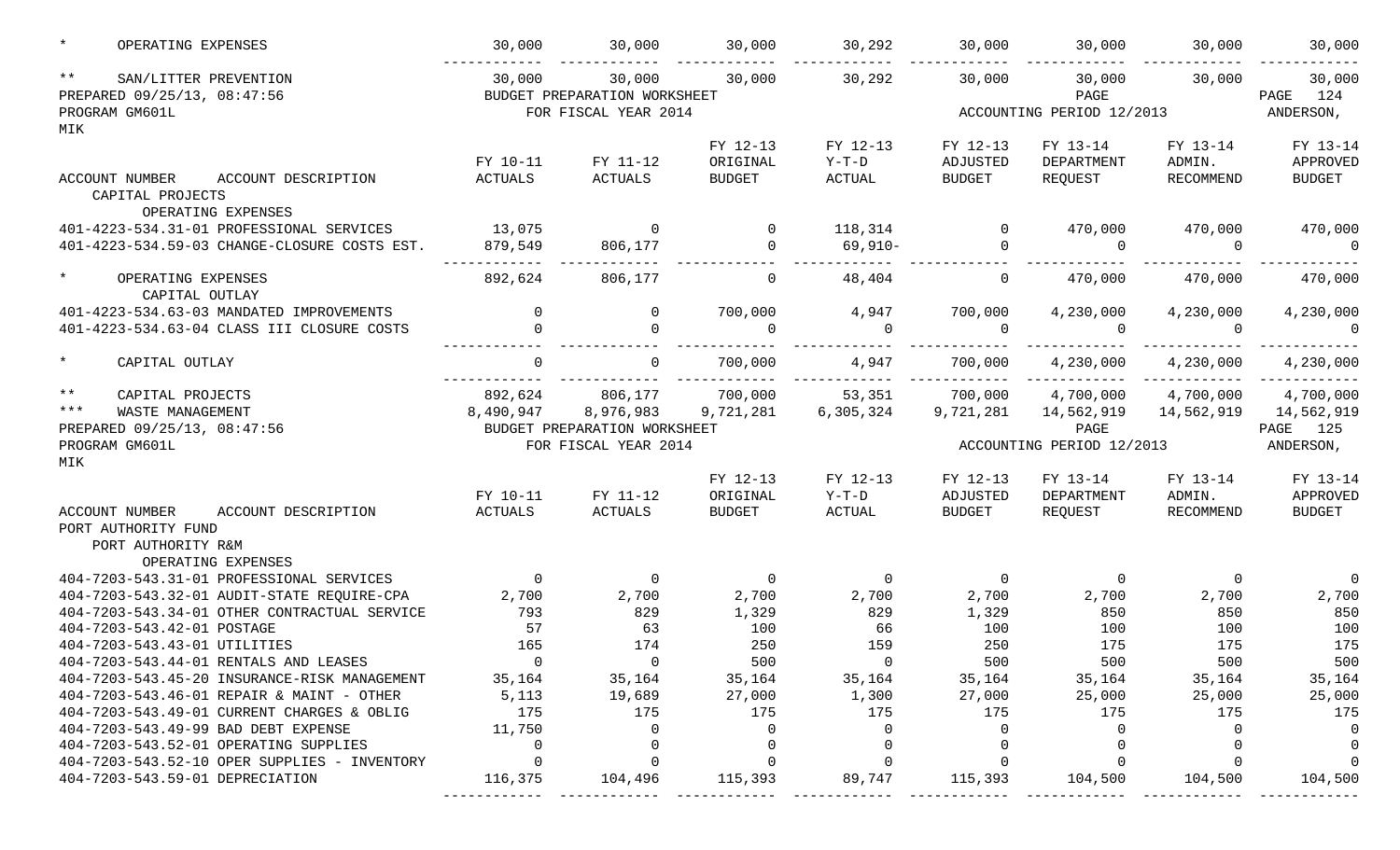| $\star$        | OPERATING EXPENSES<br>CAPITAL OUTLAY                                                                             | 172,292                 | 163,290                                              | 182,611                 | 130,140              | 182,611                   | 169,164                           | 169,164                 | 169,164                             |
|----------------|------------------------------------------------------------------------------------------------------------------|-------------------------|------------------------------------------------------|-------------------------|----------------------|---------------------------|-----------------------------------|-------------------------|-------------------------------------|
|                | 404-7203-543.61-01 LAND                                                                                          | $\Omega$                | $\Omega$                                             | $\Omega$                | $\cap$               | $\Omega$                  | $\Omega$                          | $\cap$                  | $\Omega$                            |
|                | 404-7203-543.63-01 IMPR OTHER THAN BUILDINGS                                                                     | $\Omega$                | $\Omega$                                             |                         |                      | $\Omega$                  |                                   |                         |                                     |
| $\star$        | CAPITAL OUTLAY<br>NON-OPERATING                                                                                  | $\Omega$                | 0                                                    | $\Omega$                | $\cap$               | 0                         | $\Omega$                          | $\Omega$                |                                     |
|                | 404-7203-581.91-28 TRF-RISK MANAGEMENT FD                                                                        | 1,380                   | 1,380                                                | 1,380                   | 1,380                | 1,380                     | 1,380                             | 1,380                   | 1,380                               |
| $\star$        | NON-OPERATING<br>NON-OPERATING                                                                                   | 1,380                   | 1,380                                                | 1,380                   | 1,380                | 1,380                     | 1,380                             | 1,380                   | 1,380                               |
|                | 404-7203-598.99-01 RESERVE FOR CONT-REGULAR                                                                      | $\Omega$                | $\mathbf 0$                                          |                         | $\Omega$             | 0                         |                                   | $\cap$                  |                                     |
| $\star$        | NON-OPERATING                                                                                                    |                         |                                                      |                         |                      |                           |                                   |                         |                                     |
| $***$          | PORT AUTHORITY R&M<br>PREPARED 09/25/13, 08:47:56                                                                | 173,672                 | 164,670<br>BUDGET PREPARATION WORKSHEET              | 183,991                 | 131,520              | 183,991                   | 170,544<br>PAGE                   | 170,544                 | 170,544<br>126<br>PAGE              |
| MIK            | PROGRAM GM601L                                                                                                   |                         | FOR FISCAL YEAR 2014                                 |                         |                      |                           | ACCOUNTING PERIOD 12/2013         |                         | ANDERSON,                           |
|                |                                                                                                                  | FY 10-11                | FY 11-12                                             | FY 12-13<br>ORIGINAL    | FY 12-13<br>$Y-T-D$  | FY 12-13<br>ADJUSTED      | FY 13-14<br>DEPARTMENT            | FY 13-14<br>ADMIN.      | FY 13-14<br>APPROVED                |
|                | ACCOUNT DESCRIPTION<br><b>ACCOUNT NUMBER</b><br>WATER UTILITY<br>OPERATING EXPENSES                              | <b>ACTUALS</b>          | <b>ACTUALS</b>                                       | <b>BUDGET</b>           | ACTUAL               | <b>BUDGET</b>             | REQUEST                           | RECOMMEND               | <b>BUDGET</b>                       |
|                | 404-7205-533.43-06 PALATKA-WATER                                                                                 | 6,044                   | 7,474                                                | 7,000                   | 5,416                | 7,000                     | 7,500                             | 7,500                   | 7,500                               |
| $\star$        | OPERATING EXPENSES                                                                                               | 6,044                   | 7,474                                                | 7,000                   | 5,416                | 7,000                     | 7,500                             | 7,500                   | 7,500                               |
| $***$<br>$***$ | WATER UTILITY<br>PORT AUTHORITY FUND                                                                             | 6,044<br>179,716        | 7,474<br>172,144                                     | 7,000<br>190,991        | 5,416<br>136,936     | 7,000<br>190,991          | 7,500<br>178,044<br>PAGE          | 7,500<br>178,044        | 7,500<br>178,044                    |
|                | PREPARED 09/25/13, 08:47:56<br>PROGRAM GM601L                                                                    |                         | BUDGET PREPARATION WORKSHEET<br>FOR FISCAL YEAR 2014 |                         |                      | ACCOUNTING PERIOD 12/2013 |                                   | PAGE 127<br>ANDERSON,   |                                     |
| MIK            |                                                                                                                  | FY 10-11                | FY 11-12                                             | FY 12-13<br>ORIGINAL    | FY 12-13<br>$Y-T-D$  | FY 12-13<br>ADJUSTED      | FY 13-14<br>DEPARTMENT            | FY 13-14<br>ADMIN.      | FY 13-14<br>APPROVED                |
|                | <b>ACCOUNT NUMBER</b><br>ACCOUNT DESCRIPTION<br>E. PUTNAM REGIONAL WATER<br>E. PUTNAM WATER<br>PERSONAL SERVICES | <b>ACTUALS</b>          | <b>ACTUALS</b>                                       | <b>BUDGET</b>           | ACTUAL               | <b>BUDGET</b>             | REQUEST                           | RECOMMEND               | <b>BUDGET</b>                       |
|                | 405-5303-533.12-11 REGULAR SALARIES & WAGES                                                                      | 114,798                 | 117,757                                              | 132,989                 | 114,822              | 132,989                   | 130,617                           | 130,617                 | 130,617<br>$\overline{\phantom{0}}$ |
|                | 405-5303-533.12-12 OVERTIME<br>405-5303-533.13-11 SALARIES & WAGES - OPS                                         | $\overline{0}$<br>1,221 | $\overline{0}$<br>$\overline{0}$                     | $\overline{0}$<br>2,500 | $\Omega$<br>$\Omega$ | $\overline{0}$<br>2,500   | $\overline{\phantom{0}}$<br>2,500 | $\overline{0}$<br>2,500 | 2,500                               |
|                | 405-5303-533.15-11 EXPERIENCE PAY                                                                                | 1,000                   | 400                                                  | $\overline{0}$          | $\overline{0}$       | $\overline{0}$            | 400                               | 400                     | 400                                 |
|                | 405-5303-533.21-13 FICA TAXES MATCHING                                                                           | 8,454                   | 8,732                                                | 10,174                  | 8,426                | 10,174                    | 9,992                             | 9,992                   | 9,992                               |
|                | 405-5303-533.22-13 RETIREMENT CONTRIBUTIONS                                                                      | 10,568                  | 5,371                                                | 7,398                   | 6,310                | 7,398                     | 9,143                             | 9,143                   | 9,143                               |
|                | 405-5303-533.23-13 LIFE & HEALTH INSURANCE                                                                       | 31,668                  | 33,845                                               | 29,040                  | 33,195               | 29,040                    | 31,200                            | 31,200                  | 31,200                              |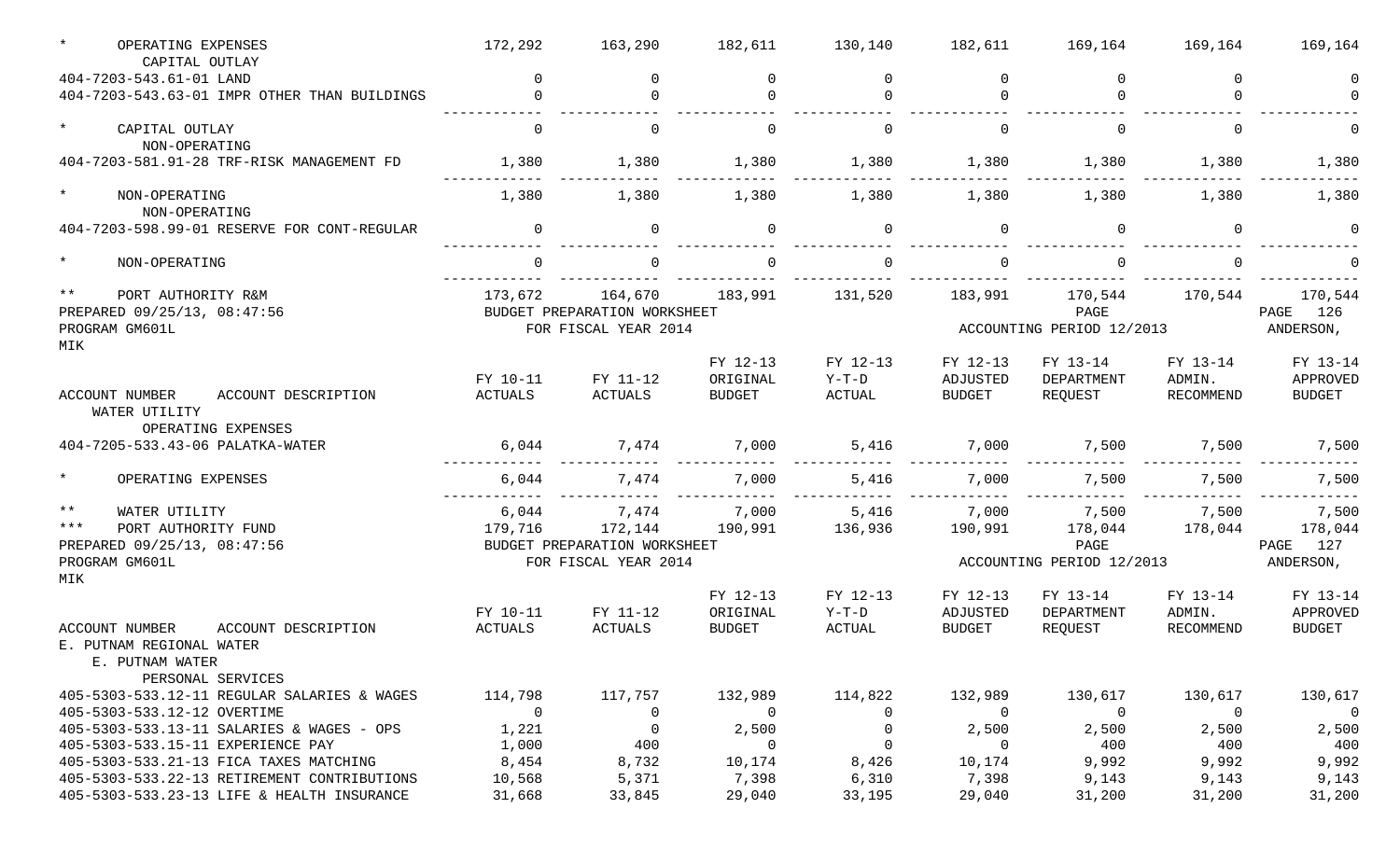| $\star$<br>PERSONAL SERVICES<br>OPERATING EXPENSES | 167,709        | 166,105                                | 182,101 162,753 182,101 183,852      |                |                |                           | 183,852                  | 183,852         |
|----------------------------------------------------|----------------|----------------------------------------|--------------------------------------|----------------|----------------|---------------------------|--------------------------|-----------------|
| 405-5303-533.31-01 PROFESSIONAL SERVICES           | $\overline{0}$ | $\overline{0}$                         | $\overline{0}$                       | $\overline{0}$ | $\overline{0}$ | $\overline{0}$            | $\overline{0}$           | - 0             |
| 405-5303-533.32-01 AUDIT-STATE REQUIRED CPA        | 250            | 250                                    | 250                                  | 5,250          | 250            | 250                       | 250                      | 250             |
| 405-5303-533.34-01 OTHER CONTRACTUAL SVCS          | 16,347         | 53,173                                 | 6,000                                | 1,680          | 6,000          | 6,000                     | 6,000                    | 6,000           |
| 405-5303-533.34-23 UNIFORM RENTALS                 | 71             | 945                                    | 1,836                                | 1,285          | 1,836          | 1,836                     | 1,836                    | 1,836           |
| 405-5303-533.40-01 TRAVEL & PER DIEM               | 245            | 156                                    | 1,200                                | 655            | 1,200          | 1,200                     | 1,200                    | 1,200           |
| 405-5303-533.41-01 COMMUNICATION SERVICES          | 323            | 477                                    | 480                                  | 399            | 480            | 480                       | 480                      | 480             |
| 405-5303-533.42-01 POSTAGE                         | 5,000          | 5,367                                  | 5,700                                | 5,495          | 5,700          | 5,700                     | 5,700                    | 5,700           |
| 405-5303-533.43-01 UTILITIES                       | 58,572         | 57,714                                 | 57,324                               | 55,107         | 57,324         | 57,324                    | 57,324                   | 57,324          |
| 405-5303-533.44-01 RENTALS & LEASES                | 95             | $\sim$ 0                               | 250                                  | $\overline{0}$ | 250            | 250                       | 250                      | 250             |
| 405-5303-533.46-01 REPAIR & MAINT - OTHER          | 13,861         | 3,652                                  | 10,000                               | 23,189         | 10,000         | 10,000                    | 10,000                   | 10,000          |
| 405-5303-533.46-04 R & M - FLEET MAINTENANCE       | 12,106         | 10,007                                 | 5,000                                | 8,852          | 5,000          | 5,000                     | 5,000                    | 5,000           |
| 405-5303-533.47-01 PRINTING & BINDING              | 2,559          | 1,927                                  | 2,450                                | 1,069          | 2,450          | 2,450                     | 2,450                    | 2,450           |
| 405-5303-533.49-01 OTHER CURRENT CHARGES           | 4,127          | 1,356                                  | 1,500                                | 2,200          | 1,500          | 1,500                     | 1,500                    | 1,500           |
| 405-5303-533.49-33 BOOKEEPING SVCS-UTILITY         | $\overline{0}$ | $\overline{0}$                         | $\overline{0}$                       | $\overline{0}$ | $\overline{0}$ | $\overline{0}$            | $\overline{0}$           | $\overline{0}$  |
| 405-5303-533.49-42 PLANT OPERATOR SVCS             | 6,855          | 6,045                                  | 3,000                                | 9,285          | 3,000          | 3,000                     | 3,000                    | 3,000           |
| 405-5303-533.49-70 NET OPEB COST                   | $\overline{0}$ | 2,664                                  |                                      | $\overline{0}$ | $\overline{0}$ | $\overline{0}$            | $\overline{\phantom{0}}$ |                 |
| 405-5303-533.49-99 BAD DEBT EXPENSE                | 55,390         | 81,942                                 | $\begin{matrix} 0 \\ 0 \end{matrix}$ |                | $\overline{0}$ | $\Omega$                  | $\Omega$                 |                 |
| 405-5303-533.52-01 OPERATING SUPPLIES              | 74,834         | 42,422                                 | 48,752                               | 31,621         | 48,752         | 48,752                    | 48,752                   | 48,752          |
| 405-5303-533.52-02 GAS, OIL & LUBRICANTS           | 10,848         | 12,522                                 | 4,000                                | 7,425          | 4,000          | 4,000                     | 4,000                    | 4,000           |
| 405-5303-533.52-10 OPER SUPPLIES - INVENTORY       | $\overline{0}$ | 1,790                                  | 6,000                                | 3,650          | 6,000          | 6,000                     | 6,000                    | 6,000           |
| 405-5303-533.54-01 BOOKS, PUBS, SUBSCRIPTIONS      |                |                                        | $\overline{0}$                       | $\overline{0}$ | $\overline{0}$ | $\overline{0}$            | $\overline{0}$           | $\overline{0}$  |
| 405-5303-533.54-02 DUES & MEMBERSHIPS              |                |                                        | 125                                  | 199            | 125            | 125                       | 125                      | 125             |
| 405-5303-533.54-03 TRAINING                        |                | $911$ $45$ $1,500$                     |                                      | 630            |                | 1,500 1,500               | 1,500                    | 1,500           |
| 405-5303-533.59-01 DEPRECIATION                    | 825, 252       | 835,032                                | 155,367                              | 761,230        | 155,367        | 155,367                   | 155,367                  | 155,367         |
|                                                    |                |                                        |                                      |                |                |                           |                          |                 |
| $\star$<br>OPERATING EXPENSES                      |                | 1,087,646  1,117,486  310,734  919,216 |                                      |                |                | 310,734 310,734           |                          | 310,734 310,734 |
| CAPITAL OUTLAY                                     |                |                                        |                                      |                |                |                           |                          |                 |
| 405-5303-533.63-01 IMPR OTHER THAN BLDGS           | $\sim$ 0       | $\overline{0}$                         | $\mathbf 0$                          | $\overline{0}$ | $\overline{0}$ | $\overline{0}$            |                          |                 |
| 405-5303-533.64-01 EQUIPMENT-CASH PURCHASE         | $\Omega$       | 136                                    | $\Omega$                             | 25,840         | $\overline{a}$ |                           |                          |                 |
| $\star$<br>CAPITAL OUTLAY                          | $\Omega$       | 136                                    | $\Omega$                             | 25,840         | $\Omega$       | $\Omega$                  | $\Omega$                 |                 |
| DEBT SERVICE                                       |                |                                        |                                      |                |                |                           |                          |                 |
| 405-5303-533.71-01 PRINCIPAL USDA BOND             | $\Omega$       | $\overline{0}$                         | 74,000                               | $\overline{0}$ |                | 74,000 77,000 77,000      |                          | 77,000          |
| 405-5303-533.71-06 SRF LOAN PRINCIPAL              | $\Omega$       | $\Omega$                               | 417,829                              | $\mathbf{0}$   | 417,829        | 425,127                   | 425,127                  | 425,127         |
| 405-5303-533.72-01 INTEREST-BOND INTEREST          | 273,612        |                                        | 270,670 0                            |                | 267,583 0      | $\overline{0}$            | $\overline{a}$           | $\overline{0}$  |
| PREPARED 09/25/13, 08:47:56                        |                | BUDGET PREPARATION WORKSHEET           |                                      |                |                | PAGE                      |                          | PAGE 128        |
| PROGRAM GM601L                                     |                | FOR FISCAL YEAR 2014                   |                                      |                |                | ACCOUNTING PERIOD 12/2013 |                          | ANDERSON,       |
| MIK                                                |                |                                        |                                      |                |                |                           |                          |                 |
|                                                    |                |                                        | FY 12-13                             | FY 12-13       | FY 12-13       | FY 13-14                  | FY 13-14                 | FY 13-14        |
|                                                    | FY 10-11       | FY 11-12                               | ORIGINAL                             | $Y-T-D$        | ADJUSTED       | DEPARTMENT                | ADMIN.                   | APPROVED        |
| ACCOUNT NUMBER<br>ACCOUNT DESCRIPTION              | ACTUALS        | ACTUALS                                | BUDGET                               | ACTUAL         | BUDGET         | REQUEST                   | RECOMMEND                | BUDGET          |
| 405-5303-533.72-03 FISCAL CHARGES CONST ACCT       | 2,458          | $\mathbf 0$                            | 2,500                                | 0              | 2,500          | 2,500                     | 2,500                    | 2,500           |
| 405-5303-533.72-04 FISCAL CHARGES NOTE PMT         | $\mathbf 0$    | 0                                      | 0                                    | $\mathbf 0$    | 0              | 0                         | 0                        | $\Omega$        |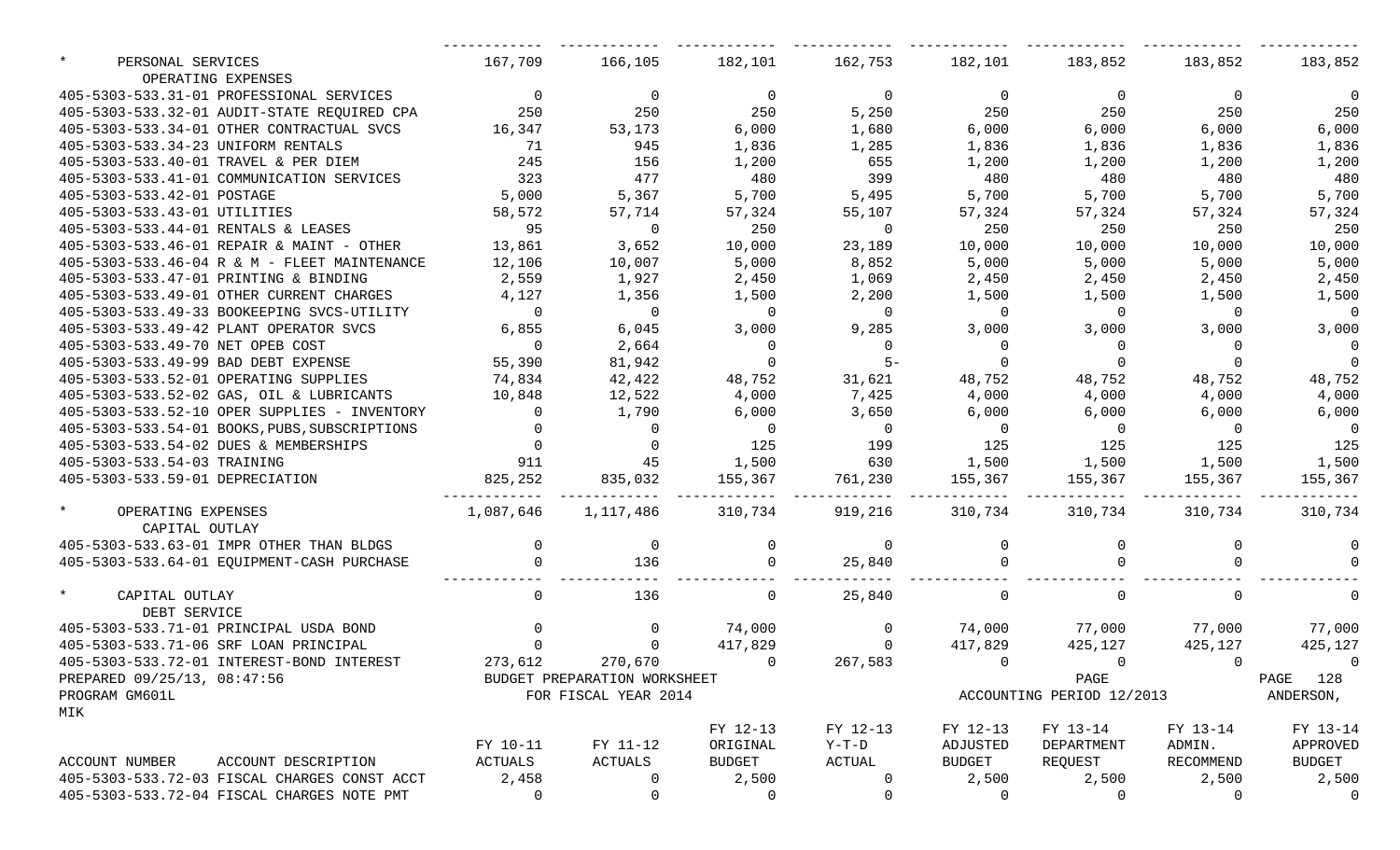| 405-5303-533.72-08 SRF INTEREST                                                           | 249,045     | 246,701                      | 240,470       | 235,176        | 240,470        | 228,926                   | 228,926          | 228,926        |
|-------------------------------------------------------------------------------------------|-------------|------------------------------|---------------|----------------|----------------|---------------------------|------------------|----------------|
| $\star$<br>DEBT SERVICE<br>NON-OPERATING                                                  | 525,115     | 517,371                      | 734,799       | 502,759        | 734,799        | 733,553                   | 733,553          | 733,553        |
| 405-5303-598.99-01 RESERVE FOR CONT-REGULAR                                               | $\Omega$    | 0                            | $\Omega$      | $\mathbf 0$    | $\mathbf 0$    | $\Omega$                  | $\Omega$         |                |
| $\star$<br>NON-OPERATING                                                                  |             |                              |               |                |                |                           |                  |                |
| $***$<br>E. PUTNAM WATER                                                                  | 1,780,470   | 1,801,098                    | 1,227,634     | 1,610,568      | 1,227,634      | 1,228,139                 | 1,228,139        | 1,228,139      |
| PREPARED 09/25/13, 08:47:56                                                               |             | BUDGET PREPARATION WORKSHEET |               |                |                | PAGE                      |                  | 129<br>PAGE    |
| PROGRAM GM601L<br>MIK                                                                     |             | FOR FISCAL YEAR 2014         |               |                |                | ACCOUNTING PERIOD 12/2013 |                  | ANDERSON,      |
|                                                                                           |             |                              | FY 12-13      | FY 12-13       | FY 12-13       | FY 13-14                  | FY 13-14         | FY 13-14       |
|                                                                                           | FY 10-11    | FY 11-12                     | ORIGINAL      | $Y-T-D$        | ADJUSTED       | DEPARTMENT                | ADMIN.           | APPROVED       |
| <b>ACCOUNT NUMBER</b><br>ACCOUNT DESCRIPTION<br>E.PUT WATER/SEWER CAP PRJ<br>DEBT SERVICE | ACTUALS     | <b>ACTUALS</b>               | <b>BUDGET</b> | ACTUAL         | <b>BUDGET</b>  | REQUEST                   | RECOMMEND        | <b>BUDGET</b>  |
| 405-5304-533.72-07 USDA BOND INTEREST                                                     |             | 0                            | 267,850       | 0              | 267,850        | 264,648                   | 264,648          | 264,648        |
| $\ast$<br>DEBT SERVICE                                                                    |             | 0                            | 267,850       |                | 267,850        | 264,648                   | 264,648          | 264,648        |
| $***$<br>E.PUT WATER/SEWER CAP PRJ                                                        |             | 0                            | 267,850       | $\mathbf 0$    | 267,850        | 264,648                   | 264,648          | 264,648        |
| PREPARED 09/25/13, 08:47:56                                                               |             | BUDGET PREPARATION WORKSHEET |               |                |                | PAGE                      |                  | 130<br>PAGE    |
| PROGRAM GM601L                                                                            |             | FOR FISCAL YEAR 2014         |               |                |                | ACCOUNTING PERIOD 12/2013 |                  | ANDERSON,      |
| MIK                                                                                       |             |                              |               |                |                |                           |                  |                |
|                                                                                           |             |                              | FY 12-13      | FY 12-13       | FY 12-13       | FY 13-14                  | FY 13-14         | FY 13-14       |
|                                                                                           | FY 10-11    | FY 11-12                     | ORIGINAL      | $Y-T-D$        | ADJUSTED       | DEPARTMENT                | ADMIN.           | APPROVED       |
| <b>ACCOUNT NUMBER</b><br>ACCOUNT DESCRIPTION<br>E. PUTNAM WASTEWATER<br>PERSONAL SERVICES | ACTUALS     | <b>ACTUALS</b>               | <b>BUDGET</b> | <b>ACTUAL</b>  | <b>BUDGET</b>  | REQUEST                   | <b>RECOMMEND</b> | <b>BUDGET</b>  |
| 405-5308-535.12-11 REGULAR SALARIES & WAGES                                               | $\Omega$    | $\Omega$                     |               | $\Omega$       | $\Omega$       | $\Omega$                  |                  |                |
| 405-5308-535.12-12 OVERTIME                                                               | $\cap$      |                              |               | $\Omega$       | <sup>n</sup>   | $\Omega$                  |                  |                |
| 405-5308-535.13-11 SALARIES & WAGES - OPS                                                 |             |                              |               | $\Omega$       |                | $\Omega$                  |                  |                |
| 405-5308-535.15-11 EXPERIENCE PAY                                                         |             |                              |               |                |                |                           |                  |                |
| 405-5308-535.21-13 FICA TAXES MATCHING                                                    |             |                              |               |                |                |                           |                  |                |
| 405-5308-535.22-13 RETIREMENT CONTRIBUTIONS                                               |             |                              |               |                |                |                           |                  |                |
| 405-5308-535.23-13 HEALTH INSURANCE                                                       |             |                              |               |                |                |                           |                  |                |
| $\star$<br>PERSONAL SERVICES<br>OPERATING EXPENSES                                        | $\mathbf 0$ | $\mathbf 0$                  | 0             | $\mathbf 0$    | 0              | $\mathsf{O}$              | $\Omega$         | 0              |
| 405-5308-535.32-01 AUDIT-STATE REQUIRED-CPA                                               | 250         | 250                          | 250           | 250            | 250            | 250                       | 250              | 250            |
| 405-5308-535.34-01 OTHER CONTRACTUAL SERVICE                                              | 1,135       | $\mathbf 0$                  | 2,500         | $\overline{0}$ | 2,500          | 2,500                     | 2,500            | 2,500          |
| 405-5308-535.42-01 POSTAGE                                                                | 4           | $\mathbf{1}$                 | $\mathbf 0$   | 0              | $\overline{0}$ | $\overline{0}$            | $\overline{0}$   | $\overline{0}$ |
| 405-5308-535.43-01 UTILITIES                                                              | 2,096       | 2,617                        | 2,500         | 3,575          | 2,500          | 2,500                     | 2,500            | 2,500          |
| 405-5308-535.44-01 RENTALS & LEASES                                                       | 0           | $\mathbf 0$                  | 250           | 0              | 250            | 250                       | 250              | 250            |
| 405-5308-535.46-01 REPAIR & MAINT - OTHER                                                 | 31,289      | 28,585                       | 9,800         | 20,121         | 9,800          | 9,800                     | 9,800            | 9,800          |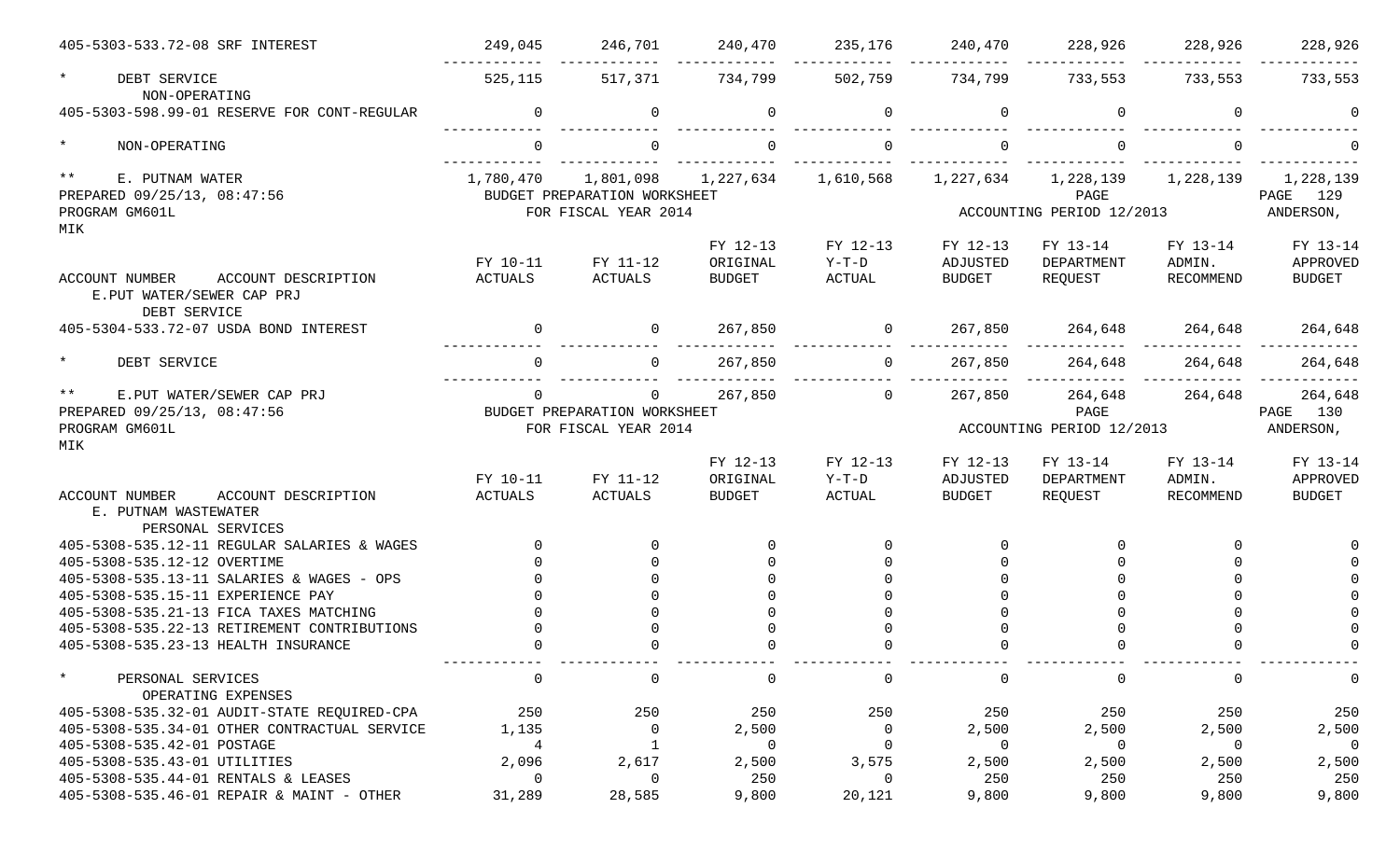|         | 405-5308-535.49-01 CURRENT CHARGES & OBLIG   | 4,950          | 4,600                        | 200           | 6,984                     | 200           | 200                                                                              | 200       | 200           |
|---------|----------------------------------------------|----------------|------------------------------|---------------|---------------------------|---------------|----------------------------------------------------------------------------------|-----------|---------------|
|         | 405-5308-535.49-33 BOOKKEEPING SVCS-UTILITY  |                |                              | $\Omega$      | $\Omega$                  | $\Omega$      | $\Omega$                                                                         |           | $\Omega$      |
|         | 405-5308-535.49-42 PLANT OPERATOR SERVICES   |                |                              |               |                           |               |                                                                                  |           |               |
|         | 405-5308-535.49-99 BAD DEBT EXPENSE          |                |                              | $\Omega$      |                           | $\Omega$      |                                                                                  |           |               |
|         | 405-5308-535.52-01 OPERATING SUPPLIES        | 175            | 491                          | 500           | 264                       | 500           | 500                                                                              | 500       | 500           |
|         | 405-5308-535.52-10 OPER SUPPLIES - INVENTORY | $\Omega$       | $\Omega$                     | 5,000         | $\Omega$                  | 5,000         | 5,000                                                                            | 5,000     | 5,000         |
|         | 405-5308-535.59-01 DEPRECIATION              | 2,504          | 4,531                        | 1,200         | 3,084                     | 1,200         | 1,200                                                                            | 1,200     | 1,200         |
|         |                                              |                |                              |               |                           |               |                                                                                  |           |               |
| $\star$ | OPERATING EXPENSES                           | 42,403         | 41,075                       | 22,200        | 34,278                    | 22,200        | 22,200                                                                           | 22,200    | 22,200        |
|         | CAPITAL OUTLAY                               |                |                              |               |                           |               |                                                                                  |           |               |
|         | 405-5308-535.63-01 IMPR OTHER THAN BUILDINGS |                | $\Omega$                     | $\Omega$      | $\Omega$                  | $\Omega$      | $\Omega$                                                                         |           | $\Omega$      |
|         | 405-5308-535.64-01 EQUIPMENT-CASH PURCHASE   |                |                              |               | $\Omega$                  |               | $\Omega$                                                                         |           |               |
|         |                                              |                |                              |               |                           |               |                                                                                  |           |               |
| $\star$ | CAPITAL OUTLAY                               |                | $\Omega$                     | $\Omega$      | $\mathbf{0}$              | <sup>0</sup>  | $\Omega$                                                                         | $\Omega$  | $\Omega$      |
|         | NON-OPERATING                                |                |                              |               |                           |               |                                                                                  |           |               |
|         | 405-5308-598.99-01 RESERVE FOR CONT-REGULAR  |                | $\Omega$                     | $\Omega$      | $\Omega$                  | $\Omega$      | $\Omega$                                                                         | $\cap$    | $\cap$        |
|         |                                              |                |                              |               |                           |               |                                                                                  |           |               |
| $\star$ | NON-OPERATING                                |                |                              |               | $\Omega$                  |               | $\Omega$                                                                         |           |               |
|         |                                              |                |                              |               |                           |               |                                                                                  |           |               |
| $***$   | E. PUTNAM WASTEWATER                         | 42,403         | 41,075                       | 22,200        | 34,278                    | 22,200        | 22,200                                                                           | 22,200    | 22,200        |
|         | PREPARED 09/25/13, 08:47:56                  |                | BUDGET PREPARATION WORKSHEET |               |                           |               | PAGE                                                                             |           | 131<br>PAGE   |
|         | PROGRAM GM601L                               |                | FOR FISCAL YEAR 2014         |               | ACCOUNTING PERIOD 12/2013 |               |                                                                                  |           | ANDERSON,     |
| MIK     |                                              |                |                              |               |                           |               |                                                                                  |           |               |
|         |                                              |                |                              | FY 12-13      | FY 12-13                  | FY 12-13      | FY 13-14                                                                         | FY 13-14  | FY 13-14      |
|         |                                              | FY 10-11       | FY 11-12                     | ORIGINAL      | $Y-T-D$                   | ADJUSTED      | DEPARTMENT                                                                       | ADMIN.    | APPROVED      |
|         | <b>ACCOUNT NUMBER</b><br>ACCOUNT DESCRIPTION | <b>ACTUALS</b> | <b>ACTUALS</b>               | <b>BUDGET</b> | ACTUAL                    | <b>BUDGET</b> | REQUEST                                                                          | RECOMMEND | <b>BUDGET</b> |
|         | PUTNAM CORRECTIONAL SYS                      |                |                              |               |                           |               |                                                                                  |           |               |
|         | OPERATING EXPENSES                           |                |                              |               |                           |               |                                                                                  |           |               |
|         | 405-5309-535.34-01 OTHER CONTRACTUAL SERVICE |                |                              | 5,000         | $\Omega$                  | 5,000         | 5,000                                                                            | 5,000     | 5,000         |
|         | 405-5309-535.43-01 UTILITIES                 |                |                              | $\Omega$      | $\Omega$                  | $\Omega$      | $\Omega$                                                                         | $\cap$    | 0             |
|         | 405-5309-535.44-01 RENTALS & LEASES          |                |                              | 1,000         | $\Omega$                  | 1,000         | 1,000                                                                            | 1,000     | 1,000         |
|         | 405-5309-535.46-01 REPAIR & MAINT - OTHER    | 2,064          | 5,059                        | 11,500        | 3,091                     | 11,500        | 11,500                                                                           | 11,500    | 11,500        |
|         | 405-5309-535.49-01 CURRENT CHARGES & OBLIG   | $\Omega$       | $\Omega$                     | 1,000         | 100                       | 1,000         | 1,000                                                                            | 1,000     | 1,000         |
|         | 405-5309-535.49-42 PLANT OPERATOR SERVICES   | 13,725         | 16,681                       | 5,000         | 13,845                    | 5,000         | 5,000                                                                            | 5,000     | 5,000         |
|         | 405-5309-535.52-01 OPERATING SUPPLIES        | 17,860         | 5,417                        | 17,800        | 14,475                    | 17,800        | 17,800                                                                           | 17,800    | 17,800        |
|         | 405-5309-535.52-10 OPER SUPPLIES - INVENTORY | 3,833          |                              | $\Omega$      | $\Omega$                  | 0             | $\Omega$                                                                         | $\Omega$  | 0             |
|         | 405-5309-535.59-01 DEPRECIATION              |                |                              | 500           |                           | 500           | 500                                                                              | 500       | 500           |
|         |                                              |                |                              |               |                           |               |                                                                                  |           |               |
| $\star$ | OPERATING EXPENSES                           |                |                              |               |                           |               | $37,482$ $27,157$ $41,800$ $31,511$ $41,800$ $41,800$ $41,800$ $41,800$ $41,800$ |           |               |
|         | ** PUTNAM CORRECTIONAL SYS                   |                |                              |               |                           |               | $37,482$ $27,157$ $41,800$ $31,511$ $41,800$ $41,800$ $41,800$ $41,800$ $41,800$ |           |               |
|         | *** E. PUTNAM REGIONAL WATER                 |                |                              |               |                           |               | 1,860,355 1,869,330 1,559,484 1,676,357 1,559,484 1,556,787 1,556,787 1,556,787  |           |               |
|         | PREPARED 09/25/13, 08:47:56                  |                | BUDGET PREPARATION WORKSHEET |               |                           |               |                                                                                  | PAGE      | PAGE 132      |
|         | PROGRAM GM601L                               |                | FOR FISCAL YEAR 2014         |               |                           |               | ACCOUNTING PERIOD 12/2013                                                        |           | ANDERSON,     |
| MIK     |                                              |                |                              |               |                           |               |                                                                                  |           |               |
|         |                                              |                |                              | FY 12-13      | FY 12-13                  |               | FY 12-13 FY 13-14                                                                | FY 13-14  | FY 13-14      |
|         |                                              |                |                              |               |                           |               |                                                                                  |           |               |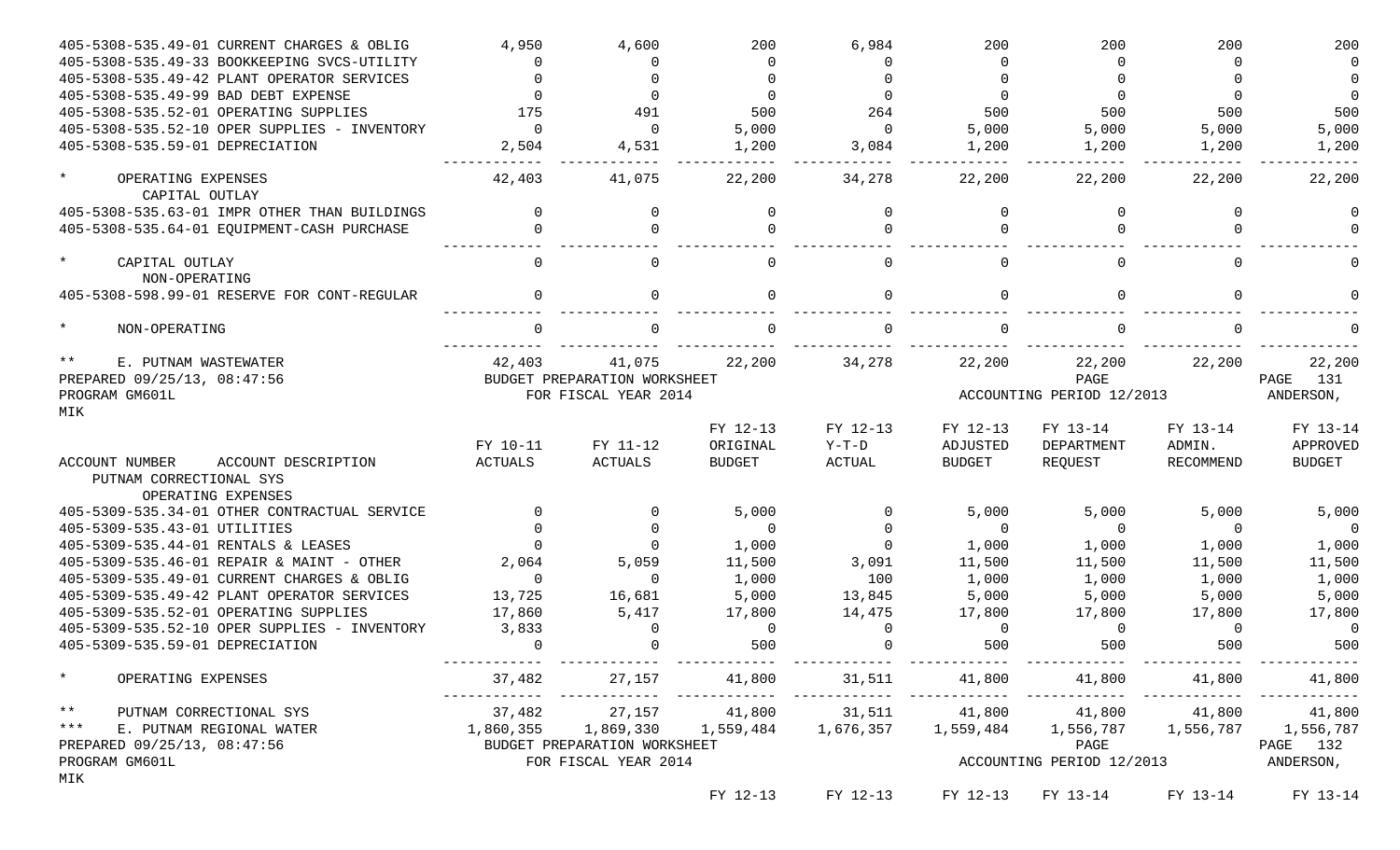|                                                 |                                              | FY 10-11       | FY 11-12    | ORIGINAL      | $Y-T-D$       | ADJUSTED      | DEPARTMENT  | ADMIN.           | APPROVED      |
|-------------------------------------------------|----------------------------------------------|----------------|-------------|---------------|---------------|---------------|-------------|------------------|---------------|
| <b>ACCOUNT NUMBER</b>                           | ACCOUNT DESCRIPTION                          | <b>ACTUALS</b> | ACTUALS     | <b>BUDGET</b> | <b>ACTUAL</b> | <b>BUDGET</b> | REQUEST     | <b>RECOMMEND</b> | <b>BUDGET</b> |
| PUTNAM REG WTR/WW PROJ FD                       |                                              |                |             |               |               |               |             |                  |               |
| E.PUT WATER/SEWER CAP PRJ                       |                                              |                |             |               |               |               |             |                  |               |
|                                                 | OPERATING EXPENSES                           |                |             |               |               |               |             |                  |               |
|                                                 | 408-5304-533.31-01 PROFESSIONAL SERVICES     | 2,000          | 10,000      |               |               |               |             |                  |               |
|                                                 | 408-5304-533.32-01 AUDIT-STATE REQUIRED CPA  | $\Omega$       | $\Omega$    |               |               |               |             |                  |               |
|                                                 | 408-5304-533.34-01 OTHER CONTRACTUAL SVCS    |                |             |               |               |               |             |                  |               |
| 408-5304-533.42-01 POSTAGE                      |                                              |                |             |               |               |               |             |                  |               |
|                                                 | 408-5304-533.47-01 PRINTING & BINDING        |                |             |               |               |               |             |                  |               |
|                                                 | 408-5304-533.49-01 OTHER CURRENT CHARGES     |                |             |               |               |               |             |                  |               |
|                                                 | 408-5304-533.49-50 LEGAL ADVERTISEMENT       |                | 380         |               |               |               |             |                  |               |
| $\star$<br>OPERATING EXPENSES<br>CAPITAL OUTLAY |                                              | 2,000          | 10,380      |               | 0             |               |             | $\Omega$         |               |
| 408-5304-533.61-01 LAND                         |                                              |                |             |               |               |               |             |                  |               |
|                                                 | 408-5304-533.62-01 BLDGS-CONSTR & OR IMPROV  |                |             |               |               |               |             |                  |               |
|                                                 | 408-5304-533.63-01 IMPR OTHER THAN BLDGS     |                |             |               |               |               |             |                  |               |
|                                                 | 408-5304-533.64-01 EQUIPMENT-CASH PURCHASE   |                |             |               |               |               |             |                  |               |
| $\star$<br>CAPITAL OUTLAY<br>DEBT SERVICE       |                                              | 0              | $\Omega$    |               | $\Omega$      |               |             | $\Omega$         |               |
|                                                 | 408-5304-533.71-02 PRINCIPAL - LOANS         | 1,570,797      |             |               |               |               |             |                  |               |
| 408-5304-533.72-02 INTEREST - LOANS             |                                              |                |             |               |               |               |             |                  |               |
|                                                 | 408-5304-533.72-03 FISCAL CHARGES CONST ACCT |                |             |               |               |               |             |                  |               |
|                                                 | 408-5304-533.72-04 FISCAL CHARGES NOTE PMT   |                |             |               |               |               |             |                  |               |
|                                                 | 408-5304-533.72-05 LOAN SERVICE FEE SRF      |                |             |               |               |               |             |                  |               |
|                                                 | 408-5304-533.72-06 CAPITALIZE INTEREST SRF   | 15,756         |             |               |               |               |             |                  |               |
|                                                 | 408-5304-533.72-07 USDA BOND INTEREST        |                |             |               |               |               |             |                  |               |
| $\star$<br>DEBT SERVICE                         | OPERATING EXPENSES                           | 1,586,553      | $\Omega$    |               | $\Omega$      |               |             |                  |               |
|                                                 | 408-5304-535.31-01 PROFESSIONAL SERVICES     | 50,355         | 62,798      | 950,000       | 222,302       | 950,000       | 950,000     | 950,000          | 950,000       |
|                                                 | 408-5304-535.32-01 AUDIT-STATE REQUIRED-CPA  | $\Omega$       |             | $\Omega$      | 0             | $\Omega$      | $\Omega$    | 0                |               |
|                                                 | 408-5304-535.34-01 OTHER CONTRACTUAL SERVICE |                |             | 1,333,320     |               | 1,333,320     | 1,333,320   | 1,333,320        | 1,333,320     |
| 408-5304-535.42-01 POSTAGE                      |                                              |                |             |               |               |               |             |                  |               |
| 408-5304-535.43-01 UTILITIES                    |                                              |                |             |               |               |               |             |                  |               |
|                                                 | 408-5304-535.46-01 REPAIR & MAINT - OTHER    |                | U           |               |               |               |             |                  |               |
|                                                 | 408-5304-535.49-01 CURRENT CHARGES & OBLIG   |                | 400         |               |               |               |             |                  |               |
|                                                 | 408-5304-535.49-50 LEGAL ADVERTISEMENTS      |                |             |               |               |               |             |                  |               |
|                                                 | 408-5304-535.52-01 OPERATING SUPPLIES        |                |             |               |               |               |             |                  |               |
|                                                 | 408-5304-535.52-10 OPER SUPPLIES - INVENTORY |                |             |               |               |               |             |                  |               |
| $\star$<br>OPERATING EXPENSES<br>CAPITAL OUTLAY |                                              | 50,355         | 63,198      | 2,283,320     | 222,302       | 2,283,320     | 2, 283, 320 | 2,283,320        | 2,283,320     |
| 408-5304-535.61-01 LAND                         |                                              | 0              | $\mathbf 0$ | 0             | $\mathbf 0$   | 0             | 0           | 0                | 0             |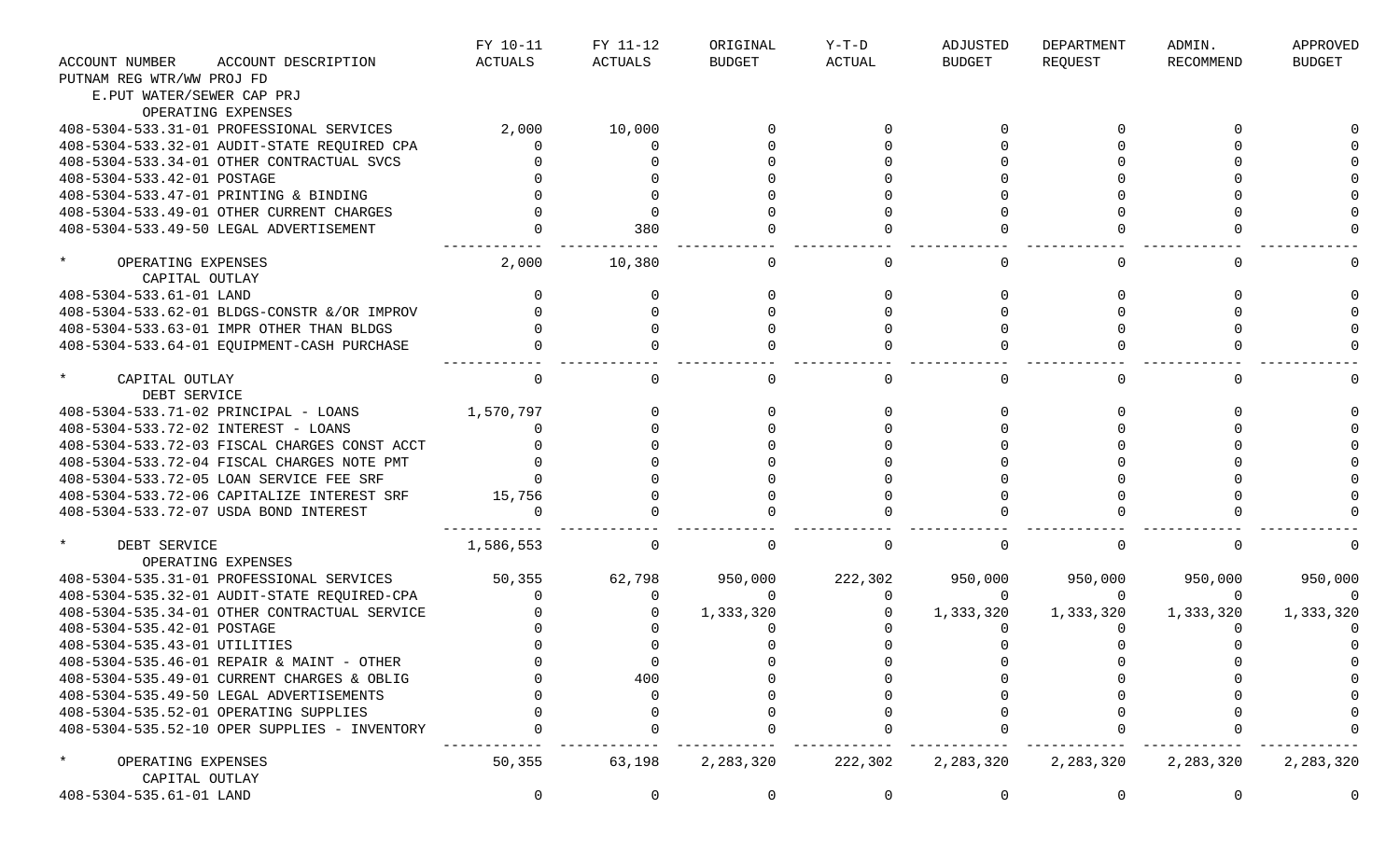| 408-5304-535.62-01 BLDGS-CONSTR &/OR IMPROV                                                                   | $\cap$                                                                                               | $\Omega$                                                               | $\Omega$                              | $\Omega$                             | $\Omega$                              |                                                 | $\Omega$                               |                                          |
|---------------------------------------------------------------------------------------------------------------|------------------------------------------------------------------------------------------------------|------------------------------------------------------------------------|---------------------------------------|--------------------------------------|---------------------------------------|-------------------------------------------------|----------------------------------------|------------------------------------------|
| 408-5304-535.63-01 IMPR OTHER THAN BUILDINGS                                                                  | $\Omega$                                                                                             | $\Omega$                                                               | 8,941,500                             | $\Omega$                             | 8,941,500                             | 8,941,500                                       | 8,941,500                              | 8,941,500                                |
| $\star$<br>CAPITAL OUTLAY<br>PREPARED 09/25/13, 08:47:56<br>PROGRAM GM601L                                    | $\Omega$                                                                                             | $\overline{0}$<br>BUDGET PREPARATION WORKSHEET<br>FOR FISCAL YEAR 2014 | 8,941,500                             | $\mathbf 0$                          | 8,941,500                             | 8,941,500<br>PAGE<br>ACCOUNTING PERIOD 12/2013  | 8,941,500                              | 8,941,500<br>PAGE 133<br>ANDERSON,       |
| MIK                                                                                                           |                                                                                                      |                                                                        |                                       |                                      |                                       |                                                 |                                        |                                          |
| ACCOUNT NUMBER<br>ACCOUNT DESCRIPTION                                                                         | FY 10-11<br><b>ACTUALS</b>                                                                           | FY 11-12<br>ACTUALS                                                    | FY 12-13<br>ORIGINAL<br><b>BUDGET</b> | FY 12-13<br>$Y-T-D$<br><b>ACTUAL</b> | FY 12-13<br>ADJUSTED<br><b>BUDGET</b> | FY 13-14<br>DEPARTMENT<br>REQUEST               | FY 13-14<br>ADMIN.<br><b>RECOMMEND</b> | FY 13-14<br>APPROVED<br><b>BUDGET</b>    |
| NON-OPERATING                                                                                                 |                                                                                                      |                                                                        |                                       |                                      |                                       |                                                 |                                        |                                          |
| 408-5304-581.91-09 BUDGET TRSF-REG WATER FD<br>408-5304-581.91-15 TRF TO TRANSPORTATION FD                    | $\Omega$<br>$\Omega$                                                                                 | $\Omega$<br>$\Omega$                                                   | $\Omega$                              | $\Omega$<br>$\Omega$                 | $\Omega$                              | $\Omega$                                        | $\Omega$                               |                                          |
| $\star$<br>NON-OPERATING<br>NON-OPERATING                                                                     | $\Omega$                                                                                             | $\Omega$                                                               |                                       | $\Omega$                             | $\Omega$                              |                                                 | $\Omega$                               |                                          |
| 408-5304-598.99-01 RESERVE FOR CONT-REGULAR                                                                   | $\Omega$                                                                                             | $\Omega$                                                               |                                       | $\Omega$                             | $\cap$                                |                                                 | $\Omega$                               |                                          |
| $\star$<br>NON-OPERATING                                                                                      | $\cap$                                                                                               | $\Omega$                                                               |                                       | $\Omega$                             | $\cap$                                |                                                 |                                        |                                          |
| $***$<br>E.PUT WATER/SEWER CAP PRJ<br>PREPARED 09/25/13, 08:47:56<br>PROGRAM GM601L<br>MIK                    | 1,638,908<br>11,224,820<br>222,302<br>73,578<br>BUDGET PREPARATION WORKSHEET<br>FOR FISCAL YEAR 2014 |                                                                        |                                       |                                      | 11,224,820                            | 11,224,820<br>PAGE<br>ACCOUNTING PERIOD 12/2013 | 11,224,820                             | 11,224,820<br>PAGE 134<br>ANDERSON,      |
| ACCOUNT NUMBER<br>ACCOUNT DESCRIPTION<br>PARADISE VIEW                                                        | FY 10-11<br><b>ACTUALS</b>                                                                           | FY 11-12<br>ACTUALS                                                    | FY 12-13<br>ORIGINAL<br><b>BUDGET</b> | FY 12-13<br>$Y-T-D$<br><b>ACTUAL</b> | FY 12-13<br>ADJUSTED<br><b>BUDGET</b> | FY 13-14<br>DEPARTMENT<br>REQUEST               | FY 13-14<br>ADMIN.<br>RECOMMEND        | FY 13-14<br>APPROVED<br><b>BUDGET</b>    |
| DEBT SERVICE<br>408-5305-533.72-07 USDA BOND INTEREST                                                         | $\cap$                                                                                               | $\Omega$                                                               |                                       | $\Omega$                             | $\cap$                                |                                                 | $\cap$                                 |                                          |
| $\star$<br>DEBT SERVICE                                                                                       |                                                                                                      |                                                                        |                                       |                                      |                                       |                                                 |                                        |                                          |
| $***$<br>PARADISE VIEW<br>$***$<br>PUTNAM REG WTR/WW PROJ FD<br>PREPARED 09/25/13, 08:47:56<br>PROGRAM GM601L | 0<br>1,638,908                                                                                       | 0<br>73,578<br>BUDGET PREPARATION WORKSHEET<br>FOR FISCAL YEAR 2014    | 11,224,820                            | $\mathbf{0}$<br>222,302              | 0<br>11,224,820                       | 11,224,820<br>PAGE<br>ACCOUNTING PERIOD 12/2013 | 0<br>11,224,820                        | 11, 224, 820<br>135<br>PAGE<br>ANDERSON, |
| MIK<br><b>ACCOUNT NUMBER</b><br>ACCOUNT DESCRIPTION<br>INTERN SVC FD FLEET MAINT                              | FY 10-11<br>ACTUALS                                                                                  | FY 11-12<br>ACTUALS                                                    | FY 12-13<br>ORIGINAL<br><b>BUDGET</b> | FY 12-13<br>$Y-T-D$<br>ACTUAL        | FY 12-13<br>ADJUSTED<br><b>BUDGET</b> | FY 13-14<br>DEPARTMENT<br>REQUEST               | FY 13-14<br>ADMIN.<br>RECOMMEND        | FY 13-14<br>APPROVED<br><b>BUDGET</b>    |
| FLEET MAINTENANCE<br>NON-OPERATING<br>501-8501-581.91-28 TRF-RISK MANAGEMENT FD                               | 3,362                                                                                                | 3,362                                                                  | 3,362                                 | 3,362                                | 3,362                                 | 3,362                                           | 3,362                                  | 3,362                                    |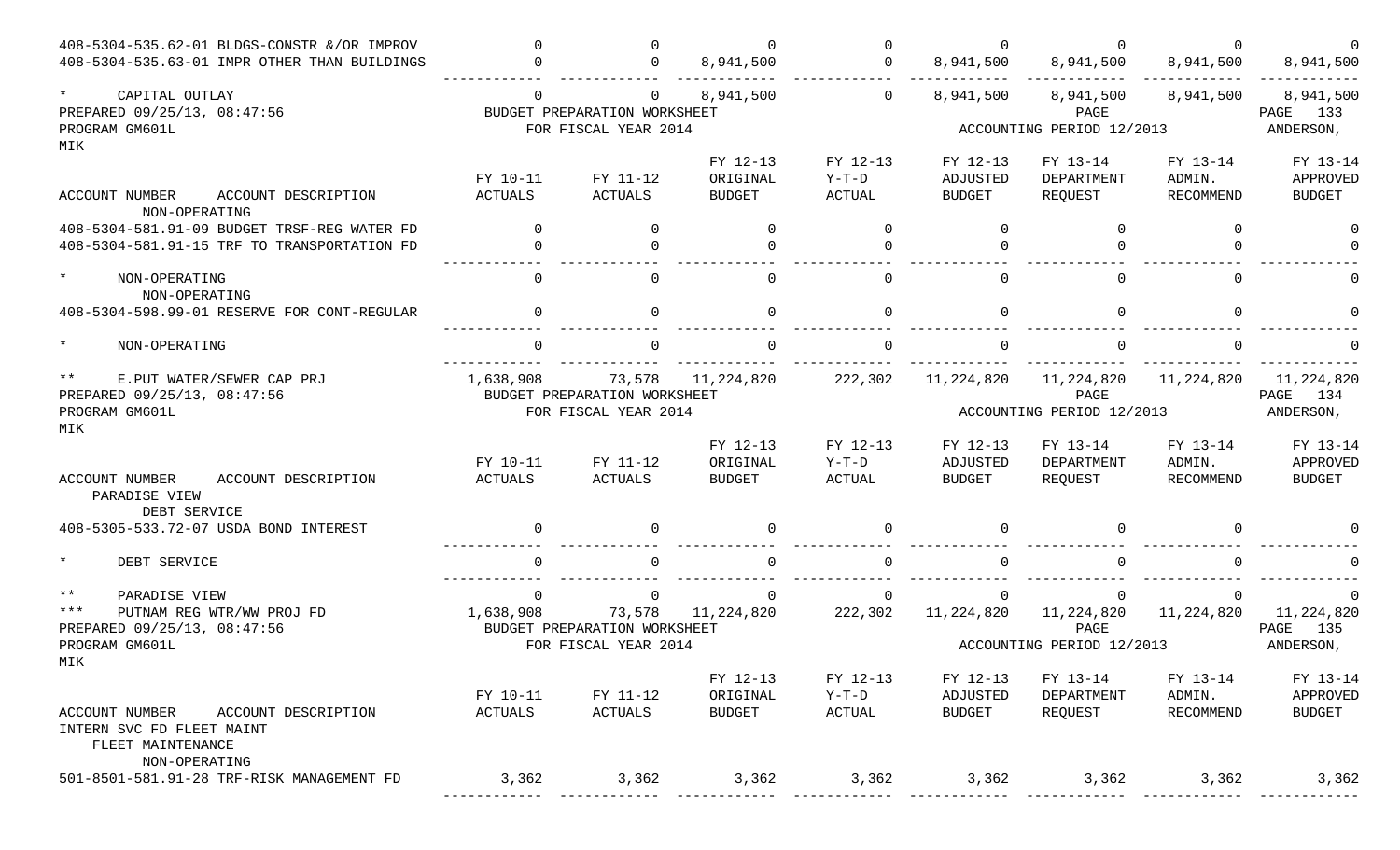| $\star$<br>NON-OPERATING                                         | 3,362          | 3,362                        | 3,362                                                                 | 3,362                              | 3,362          | 3,362                     | 3,362          | 3,362          |
|------------------------------------------------------------------|----------------|------------------------------|-----------------------------------------------------------------------|------------------------------------|----------------|---------------------------|----------------|----------------|
| PERSONAL SERVICES<br>501-8501-591.12-11 REGULAR SALARIES & WAGES | 240,230        | 240,516                      | 241,766                                                               | 229,574                            | 241,766        | 242,779                   | 242,779        | 242,779        |
| 501-8501-591.12-12 SALARIES/WAGES-OVERTIME                       | 12,367         | 11,897                       | 10,000                                                                | 15,483                             | 10,000         | 10,000                    | 10,000         | 10,000         |
| 501-8501-591.13-11 SALARIES & WAGES - OPS                        | $\overline{0}$ | $\overline{0}$               | 4,000                                                                 | 6,211                              | 4,000          | 2,500                     | 2,500          | 2,500          |
| 501-8501-591.15-11 EXPERIENCE PAY                                | 600            | 2,900                        | $\overline{0}$                                                        | 1,000                              | $\overline{0}$ | 2,200                     | 2,200          | 2,200          |
| 501-8501-591.21-13 FICA TAXES MATCHING                           | 17,711         | 18,128                       | 19,069                                                                | 17,633                             | 19,069         | 19,146                    | 19,146         | 19,146         |
| 501-8501-591.22-13 RETIREMENT CONTRIBUTIONS                      | 22,157         | 12,286                       | 13,865                                                                | 13,753                             | 13,865         | 13,922                    | 13,922         | 13,922         |
| 501-8501-591.23-13 LIFE & HEALTH INSURANCE                       | 51,836         | 50,331                       | 50,820                                                                | 50,202                             | 50,820         | 58,800                    | 58,800         | 58,800         |
| $\star$<br>PERSONAL SERVICES                                     | 344,901        | 336,058                      | 339,520                                                               | 333,856                            | 339,520        | 349,347                   | 349,347        | 349,347        |
| OPERATING EXPENSES                                               |                |                              |                                                                       |                                    |                |                           |                |                |
| 501-8501-591.34-01 OTHER CONTRACTUAL SERVICE                     | $\overline{0}$ | 257                          | 500                                                                   | $\overline{0}$                     | 500            | 500                       | 500            | 500            |
| 501-8501-591.34-23 UNIFORM RENTALS-EMPLOYER                      | 904            | 888                          | 800                                                                   | 795                                | 800            | 800                       | 800            | 800            |
| 501-8501-591.40-01 TRAVEL & PER DIEM                             | 285            | 213                          | 1,800                                                                 | 276                                | 1,800          | 1,500                     | 1,500          | 1,500          |
| 501-8501-591.41-01 COMMUNICATIONS                                | 1,015          | 28                           | 1,200                                                                 | 1,696                              | 1,200          | 1,000                     | 1,000          | 1,000          |
| 501-8501-591.42-01 POSTAGE                                       | 44             | 40                           | 100                                                                   | $\overline{0}$                     | 100            | 100                       | 100            | 100            |
| 501-8501-591.43-01 UTILITIES                                     | 12,284         | 8,774                        | 7,500                                                                 | 7,912                              | 7,500          | 8,000                     | 8,000          | 8,000          |
| 501-8501-591.44-01 RENTALS & LEASES                              | 3,571          | 4,674                        | 2,600                                                                 | 767                                | 2,600          | 1,000                     | 1,000          | 1,000          |
| 501-8501-591.45-20 INSURANCE-RISK MANAGEMENT                     | 19,895         | 19,895                       | 19,895                                                                | 19,895                             | 19,895         | 19,895                    | 19,895         | 19,895         |
| 501-8501-591.46-01 R & M - OTHER                                 | 713            | $\overline{0}$               | 1,200                                                                 | $\overline{0}$                     | 1,200          | 1,200                     | 1,200          | 1,200          |
| 501-8501-591.46-04 R&M-FLEET MAINTENANCE                         | 8,092          | 4,378                        | 10,000                                                                | 5,077                              | 10,000         | 10,000                    | 10,000         | 10,000         |
| 501-8501-591.46-06 R&M-FLT MAINT-SUBCONTRACT                     | 289,365        | 283,071                      | 210,000                                                               | 176,287                            | 210,000        | 210,000                   | 190,000        | 190,000        |
| 501-8501-591.46-13 R & M-COMMUNICATION EQUIP                     | 10,800         | 10,800                       | 10,800                                                                | 10,800                             | 10,800         | 10,300                    | 10,300         | 10,300         |
| 501-8501-591.47-01 PRINTING AND BINDING                          | $\overline{0}$ | 70                           | 100                                                                   | $\overline{0}$                     | 100            | 100                       | 100            | 100            |
| 501-8501-591.49-01 CURRENT CHARGES & OBLIG                       | 844            | $\overline{0}$               | 500                                                                   | 118                                | 500            | 500                       | 500            | 500            |
| 501-8501-591.49-02 COST OF PARTS SOLD                            | 240,114        | 266,768                      | 75,000                                                                | 256,631                            | 75,000         | 75,000                    | 75,000         | 75,000         |
| 501-8501-591.49-17 SAFETY RECOGNITION                            | $\Omega$       | 336                          | 600                                                                   | 422                                | 600            | 500                       | 500            | 500            |
| 501-8501-591.49-50 LEGAL ADVERTISEMENTS                          | $\Omega$       | $\overline{0}$               | 250                                                                   | $\mathbf 0$                        | 250            | 250                       | 250            | 250            |
| 501-8501-591.49-70 NET OPEB COST                                 | $\Omega$       | 3,070                        | $\overline{0}$                                                        | $\overline{0}$                     | $\overline{0}$ | $\overline{0}$            | $\overline{0}$ | $\overline{0}$ |
| 501-8501-591.51-01 OFFICE SUPPLIES                               | 1,571          | 501                          | 1,000                                                                 | 840                                | 1,000          | 1,000                     | 1,000          | 1,000          |
| 501-8501-591.52-01 OPERATING SUPPLIES                            | 12,748         | 13,410                       | 28,615                                                                | 13,070                             | 28,615         | 28,615                    | 28,615         | 28,615         |
| 501-8501-591.52-02 GAS, OIL, & LUBRICANTS                        | 11,111         | 8,650                        | 7,600                                                                 | 8,769                              | 7,600          | 7,600                     | 7,600          | 7,600          |
| 501-8501-591.52-10 OPER SUPPLIES - INVENTORY                     | 246            | 678                          | 10,000                                                                | 1,054                              | 10,000         | 10,000                    | 10,000         | 10,000         |
| 501-8501-591.54-01 BOOKS/PUBLICATION/SUBSCR                      | $\overline{0}$ | 800                          | 2,500                                                                 | $\mathbf 0$                        | 2,500          | 2,000                     | 2,000          | 2,000          |
| 501-8501-591.54-02 DUES/MEMBERSHIPS                              | 225            | 100                          | 250                                                                   | $\Omega$                           | 250            | 250                       | 250            | 250            |
| 501-8501-591.54-03 TRAINING                                      | 996            | 1,200                        | 2,000                                                                 | 927                                | 2,000          | 3,600                     | 3,600          | 3,600          |
| 501-8501-591.59-01 DEPRECIATION                                  |                | 19,937 14,887                | 8,500                                                                 | 9,841                              | 8,500          | 8,500                     | 8,500          | 8,500          |
| $\star$<br>OPERATING EXPENSES<br>CAPITAL OUTLAY                  |                |                              | $634,760$ $643,488$ $403,310$ $515,177$ $403,310$ $402,210$ $382,210$ |                                    |                |                           |                | 382,210        |
| 501-8501-591.64-01 EQUIPMENT-CASH PURCHASE                       | 1,200          | $\overline{0}$               |                                                                       | 25,000 24,947 25,000 25,000 20,000 |                |                           |                | 20,000         |
| PREPARED 09/25/13, 08:47:56                                      |                | BUDGET PREPARATION WORKSHEET |                                                                       |                                    |                | PAGE                      |                | PAGE 136       |
| PROGRAM GM601L<br>MIK                                            |                | FOR FISCAL YEAR 2014         |                                                                       |                                    |                | ACCOUNTING PERIOD 12/2013 |                | ANDERSON,      |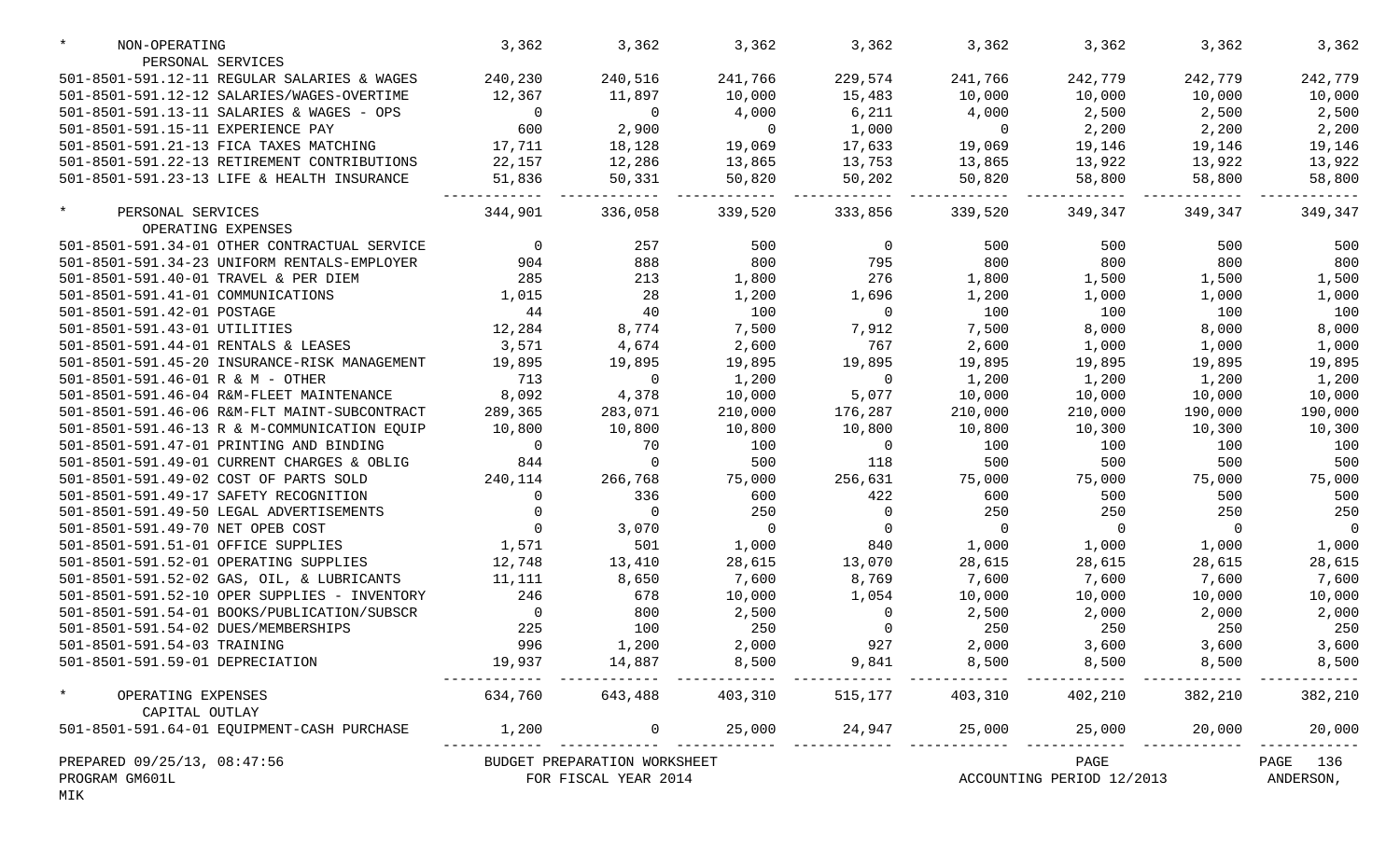|                                                |             |                              | FY 12-13      | FY 12-13  | FY 12-13       | FY 13-14                  | FY 13-14  | FY 13-14       |
|------------------------------------------------|-------------|------------------------------|---------------|-----------|----------------|---------------------------|-----------|----------------|
|                                                | FY 10-11    | FY 11-12                     | ORIGINAL      | $Y-T-D$   | ADJUSTED       | DEPARTMENT                | ADMIN.    | APPROVED       |
| <b>ACCOUNT NUMBER</b><br>ACCOUNT DESCRIPTION   | ACTUALS     | <b>ACTUALS</b>               | <b>BUDGET</b> | ACTUAL    | <b>BUDGET</b>  | REQUEST                   | RECOMMEND | <b>BUDGET</b>  |
| $\star$<br>CAPITAL OUTLAY<br>NON-OPERATING     | 1,200       | $\mathbf{0}$                 | 25,000        | 24,947    | 25,000         | 25,000                    | 20,000    | 20,000         |
| 501-8501-598.99-01 RESERVE FOR CONT-REGULAR    | $\Omega$    | 0                            | $\Omega$      | $\Omega$  | $\mathbf 0$    |                           | $\Omega$  |                |
| $\star$<br>NON-OPERATING                       | $\Omega$    | $\Omega$                     | $\Omega$      | $\Omega$  | $\Omega$       |                           | $\Omega$  |                |
| $***$<br>FLEET MAINTENANCE                     | 984,223     | 982,908                      | 771,192       | 877,342   | 771,192        | 779,919                   | 754,919   | 754,919        |
| $***$<br>INTERN SVC FD FLEET MAINT             | 984,223     | 982,908                      | 771,192       | 877,342   | 771,192        | 779,919                   | 754,919   | 754,919        |
| PREPARED 09/25/13, 08:47:56                    |             | BUDGET PREPARATION WORKSHEET |               |           |                | PAGE                      |           | PAGE 137       |
| PROGRAM GM601L<br>MIK                          |             | FOR FISCAL YEAR 2014         |               |           |                | ACCOUNTING PERIOD 12/2013 |           | ANDERSON,      |
|                                                |             |                              | FY 12-13      | FY 12-13  | FY 12-13       | FY 13-14                  | FY 13-14  | FY 13-14       |
|                                                | FY 10-11    | FY 11-12                     | ORIGINAL      | $Y-T-D$   | ADJUSTED       | DEPARTMENT                | ADMIN.    | APPROVED       |
| <b>ACCOUNT NUMBER</b><br>ACCOUNT DESCRIPTION   | ACTUALS     | <b>ACTUALS</b>               | <b>BUDGET</b> | ACTUAL    | <b>BUDGET</b>  | REQUEST                   | RECOMMEND | <b>BUDGET</b>  |
| INSURANCE RESERVE FUND                         |             |                              |               |           |                |                           |           |                |
| GROUP INSURANCE ADMIN<br>OPERATING EXPENSES    |             |                              |               |           |                |                           |           |                |
| 506-2560-519.31-01 PROFESSIONAL SERVICES       | 18,277      | 15,567                       | 27,000        | 18,175    | 27,000         | 27,000                    | 27,000    | 27,000         |
| 506-2560-519.34-09 CONTRACT SERV-SERV FEES     | $\Omega$    | $\Omega$                     | $\Omega$      | $\Omega$  | $\overline{0}$ | $\Omega$                  | $\Omega$  | $\Omega$       |
| 506-2560-519.40-01 TRAVEL & PER DIEM           |             |                              | 150           |           | 150            | 150                       | 150       | 150            |
| 506-2560-519.42-01 POSTAGE                     |             |                              | $\Omega$      |           | $\overline{0}$ | $\Omega$                  | $\Omega$  | $\Omega$       |
| 506-2560-519.45-04 INSURANCE-HEALTH INS PREM   | 5, 377, 113 | 5,655,872                    | 5,519,528     | 5,965,586 | 5,519,528      | 6,294,026                 | 6,294,026 | 6,294,026      |
| 506-2560-519.45-05 INS-LIFE-COUNTY CONTRIB     | 131,355     | 149,705                      | 145,100       | 147,065   | 145,100        | 158,000                   | 158,000   | 158,000        |
| 506-2560-519.45-06 INSUR-IBNR-RUNOFF CLAIMS    | $\Omega$    | $\Omega$                     | $\Omega$      | $\Omega$  | $\Omega$       | 0                         | $\Omega$  | $\Omega$       |
| 506-2560-519.45-51 INSURANCE-DENTAL INS PREM   | 194,645     |                              |               | $\Omega$  |                |                           |           | $\Omega$       |
| 506-2560-519.45-52 VISION INS PREMIUM          | $\cap$      |                              | $\Omega$      | 39,335    | $\Omega$       | 40,000                    | 40,000    | 40,000         |
| 506-2560-519.49-01 CURRENT CHARGES & OBLIG     |             |                              | 15,000        | 111,000   | 15,000         | 10,000                    | 10,000    | 10,000         |
| 506-2560-519.49-50 LEGAL ADVERTISEMENTS        | 52          |                              | 100           | $\Omega$  | 100            | 100                       | 100       | 100            |
| 506-2560-519.51-01 OFFICE SUPPLIES             |             |                              | $\Omega$      |           | $\Omega$       | $\Omega$                  | $\Omega$  | $\overline{0}$ |
| 506-2560-519.52-01 OPERATING SUPPLIES          |             |                              | $\Omega$      |           | $\Omega$       | $\Omega$                  | $\Omega$  | $\overline{0}$ |
| 506-2560-519.54-01 BOOKS/PUBLICATIONS/SUBSCR   |             |                              | 100           |           | 100            | 100                       | 100       | 100            |
| 506-2560-519.54-03 TRAINING                    |             | $\cap$                       | 100           | $\cap$    | 100            | 100                       | 100       | 100            |
| $\star$<br>OPERATING EXPENSES<br>NON-OPERATING | 5,721,442   | 5,821,144                    | 5,707,078     | 6,281,161 | 5,707,078      | 6,529,476                 | 6,529,476 | 6,529,476      |
| 506-2560-598.99-01 RESERVE FOR CONT-REGULAR    |             | 0                            | 200,000       |           | 200,000        | 200,000                   | 200,000   | 200,000        |
| $\ast$<br>NON-OPERATING                        |             | 0                            | 200,000       | $\Omega$  | 200,000        | 200,000                   | 200,000   | 200,000        |
| $\star \star$<br>GROUP INSURANCE ADMIN         | 5,721,442   | 5,821,144                    | 5,907,078     | 6,281,161 | 5,907,078      | 6,729,476                 | 6,729,476 | 6,729,476      |
| PREPARED 09/25/13, 08:47:56                    |             | BUDGET PREPARATION WORKSHEET |               |           |                | PAGE                      |           | PAGE 138       |
| PROGRAM GM601L<br>MIK                          |             | FOR FISCAL YEAR 2014         |               |           |                | ACCOUNTING PERIOD 12/2013 |           | ANDERSON,      |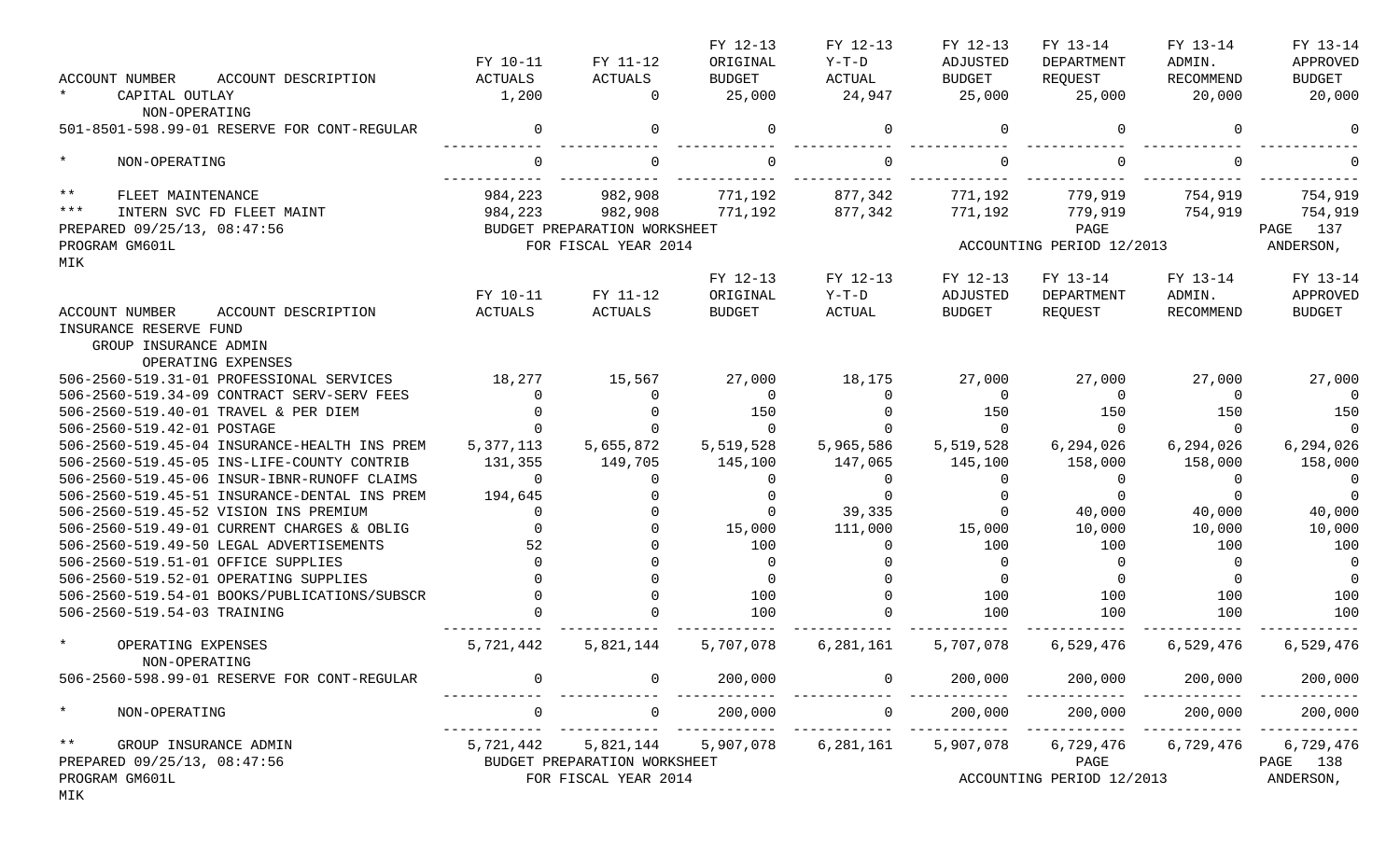|                                                                                                       | FY 10-11            | FY 11-12                                                          | FY 12-13<br>ORIGINAL      | FY 12-13<br>Y-T-D | FY 12-13<br>ADJUSTED | FY 13-14<br>DEPARTMENT                                                                                                                                                                                                                                                                                                             | FY 13-14<br>ADMIN.  | FY 13-14<br>APPROVED               |
|-------------------------------------------------------------------------------------------------------|---------------------|-------------------------------------------------------------------|---------------------------|-------------------|----------------------|------------------------------------------------------------------------------------------------------------------------------------------------------------------------------------------------------------------------------------------------------------------------------------------------------------------------------------|---------------------|------------------------------------|
| <b>ACCOUNT NUMBER</b><br>ACCOUNT DESCRIPTION<br>RISK MANAGEMENT<br>NON-OPERATING                      | ACTUALS             | ACTUALS                                                           | <b>BUDGET</b>             | ACTUAL            | BUDGET               | REQUEST                                                                                                                                                                                                                                                                                                                            | RECOMMEND           | <b>BUDGET</b>                      |
| 506-2561-581.91-30 TRF - GENERAL FUND                                                                 | $\sim$ 0            | 300,000                                                           | $\overline{0}$            | 300,000           |                      | $0 \qquad \qquad 440,000 \qquad \qquad 440,000 \qquad \qquad 440,000$                                                                                                                                                                                                                                                              |                     |                                    |
| $\star$<br>NON-OPERATING                                                                              | $\Omega$            | 300,000                                                           | $\overline{0}$            | 300,000           | $\overline{0}$       | 440,000                                                                                                                                                                                                                                                                                                                            | 440,000             | 440,000                            |
| $\star\star$<br>RISK MANAGEMENT<br>PREPARED 09/25/13, 08:47:56<br>PROGRAM GM601L                      | $\overline{0}$      | 300,000<br>BUDGET PREPARATION WORKSHEET<br>FOR FISCAL YEAR 2014   | $\Omega$                  | 300,000           | $\overline{0}$       | 440,000<br>PAGE<br>ACCOUNTING PERIOD 12/2013                                                                                                                                                                                                                                                                                       | 440,000             | 440,000<br>PAGE 139<br>ANDERSON,   |
| MIK                                                                                                   |                     |                                                                   | FY 12-13                  | FY 12-13          | FY 12-13             | FY 13-14                                                                                                                                                                                                                                                                                                                           | FY 13-14            | FY 13-14                           |
| ACCOUNT NUMBER<br>ACCOUNT DESCRIPTION<br>TRANSFERS/RESERVES/MISC<br>NON-OPERATING                     | FY 10-11<br>ACTUALS | FY 11-12<br>ACTUALS                                               | ORIGINAL<br><b>BUDGET</b> | Y-T-D<br>ACTUAL   | ADJUSTED<br>BUDGET   | DEPARTMENT<br>REQUEST                                                                                                                                                                                                                                                                                                              | ADMIN.<br>RECOMMEND | APPROVED<br><b>BUDGET</b>          |
| 506-9999-519.91-01 RESIDUAL EQUITY TRANSFER                                                           | $\overline{0}$      | $\overline{0}$                                                    | 300,000                   | $\overline{0}$    | 300,000              | $\overline{a}$ and $\overline{a}$ and $\overline{a}$ and $\overline{a}$ and $\overline{a}$ and $\overline{a}$ and $\overline{a}$ and $\overline{a}$ and $\overline{a}$ and $\overline{a}$ and $\overline{a}$ and $\overline{a}$ and $\overline{a}$ and $\overline{a}$ and $\overline{a}$ and $\overline{a}$ and $\overline{a}$ and | $\Omega$            |                                    |
| $\star$<br>NON-OPERATING                                                                              | $\Omega$            | $\overline{0}$                                                    | 300,000                   | $\overline{0}$    | 300,000              | $\Omega$                                                                                                                                                                                                                                                                                                                           | $\Omega$            |                                    |
| $***$<br>TRANSFERS/RESERVES/MISC                                                                      | $\mathbf 0$         | $\overline{0}$                                                    | 300,000                   | $\Omega$          | 300,000              | $\Omega$                                                                                                                                                                                                                                                                                                                           | $\Omega$            | $\Omega$                           |
| $***$<br>INSURANCE RESERVE FUND<br>PREPARED 09/25/13, 08:47:56<br>PROGRAM GM601L                      | 5,721,442           | 6,121,144<br>BUDGET PREPARATION WORKSHEET<br>FOR FISCAL YEAR 2014 | 6,207,078                 | 6,581,161         | 6,207,078            | 7,169,476 7,169,476<br>PAGE<br>ACCOUNTING PERIOD 12/2013                                                                                                                                                                                                                                                                           |                     | 7,169,476<br>PAGE 140<br>ANDERSON, |
| MIK                                                                                                   |                     |                                                                   | FY 12-13                  | FY 12-13          | FY 12-13             | FY 13-14                                                                                                                                                                                                                                                                                                                           | FY 13-14            | FY 13-14                           |
|                                                                                                       | FY 10-11            | FY 11-12                                                          | ORIGINAL                  | Y-T-D             | ADJUSTED             | DEPARTMENT                                                                                                                                                                                                                                                                                                                         | ADMIN.              | APPROVED                           |
| ACCOUNT NUMBER<br>ACCOUNT DESCRIPTION<br>RISK MANAGEMENT FUND<br>RISK MANAGEMENT<br>PERSONAL SERVICES | ACTUALS             | ACTUALS                                                           | <b>BUDGET</b>             | ACTUAL            | BUDGET               | REQUEST                                                                                                                                                                                                                                                                                                                            | RECOMMEND           | BUDGET                             |
| 507-2561-519.12-11 REGULAR SALARIES & WAGES                                                           | 38,600              | 40,207                                                            | 39,400                    | 38,965            | 39,400               | 39,400                                                                                                                                                                                                                                                                                                                             | 39,400              | 39,400                             |
| 507-2561-519.15-11 EXPERIENCE PAY                                                                     | 700                 | 700                                                               | 700                       | $\overline{0}$    | 700                  | 700                                                                                                                                                                                                                                                                                                                                | 700                 | 700                                |
| 507-2561-519.21-13 FICA TAXES MATCHING<br>507-2561-519.22-13 RETIREMENT CONTRIBUTIONS                 | 2,634               | 2,759                                                             | 3,068                     | 2,647             | 3,068                | 3,068                                                                                                                                                                                                                                                                                                                              | 3,068               | 3,068                              |
| 507-2561-519.23-13 LIFE & HEALTH INSURANCE                                                            | 3,252<br>7,463      | 1,969<br>7,531                                                    | 2,192<br>7,260            | 2,195<br>7,531    | 2,192<br>7,260       | 2,758<br>7,800                                                                                                                                                                                                                                                                                                                     | 2,758<br>7,800      | 2,758<br>7,800                     |
| $\star$<br>PERSONAL SERVICES<br>OPERATING EXPENSES                                                    | 52,649              | 53,166                                                            | 52,620                    | 51,338            | 52,620               | 53,726                                                                                                                                                                                                                                                                                                                             | 53,726              | 53,726                             |
| 507-2561-519.31-01 PROFESSIONAL SERVICES                                                              | 0                   | 3,500                                                             | 4,500                     |                   | 4,500                | 3,500                                                                                                                                                                                                                                                                                                                              | 3,500               | 3,500                              |
| 507-2561-519.32-01 AUDIT-STATE REQUIRE-CPA                                                            | 0                   | $\overline{0}$                                                    | 0                         |                   | $\overline{0}$       | $\Omega$                                                                                                                                                                                                                                                                                                                           | $\Omega$            | $\overline{0}$                     |
| 507-2561-519.40-01 TRAVEL & PER DIEM                                                                  | $\mathbf 0$         | $\mathsf{O}$                                                      | $\mathbf 0$               |                   | $\mathsf{O}$         | $\Omega$                                                                                                                                                                                                                                                                                                                           | $\Omega$            | $\overline{0}$                     |
| 507-2561-519.45-01 INSURANCE-PROPERTY/MISC                                                            | 155,394             | 137,390                                                           | 192,912                   | 162,845           | 192,912              | 221,124                                                                                                                                                                                                                                                                                                                            | 221,124             | 221,124                            |
| 507-2561-519.45-02 INSUR-W/C-GLLGHER-CLAIMS                                                           | 752,275             | 635,282                                                           | 400,000                   | 1,050,279         | 400,000              | 450,000                                                                                                                                                                                                                                                                                                                            | 450,000             | 450,000                            |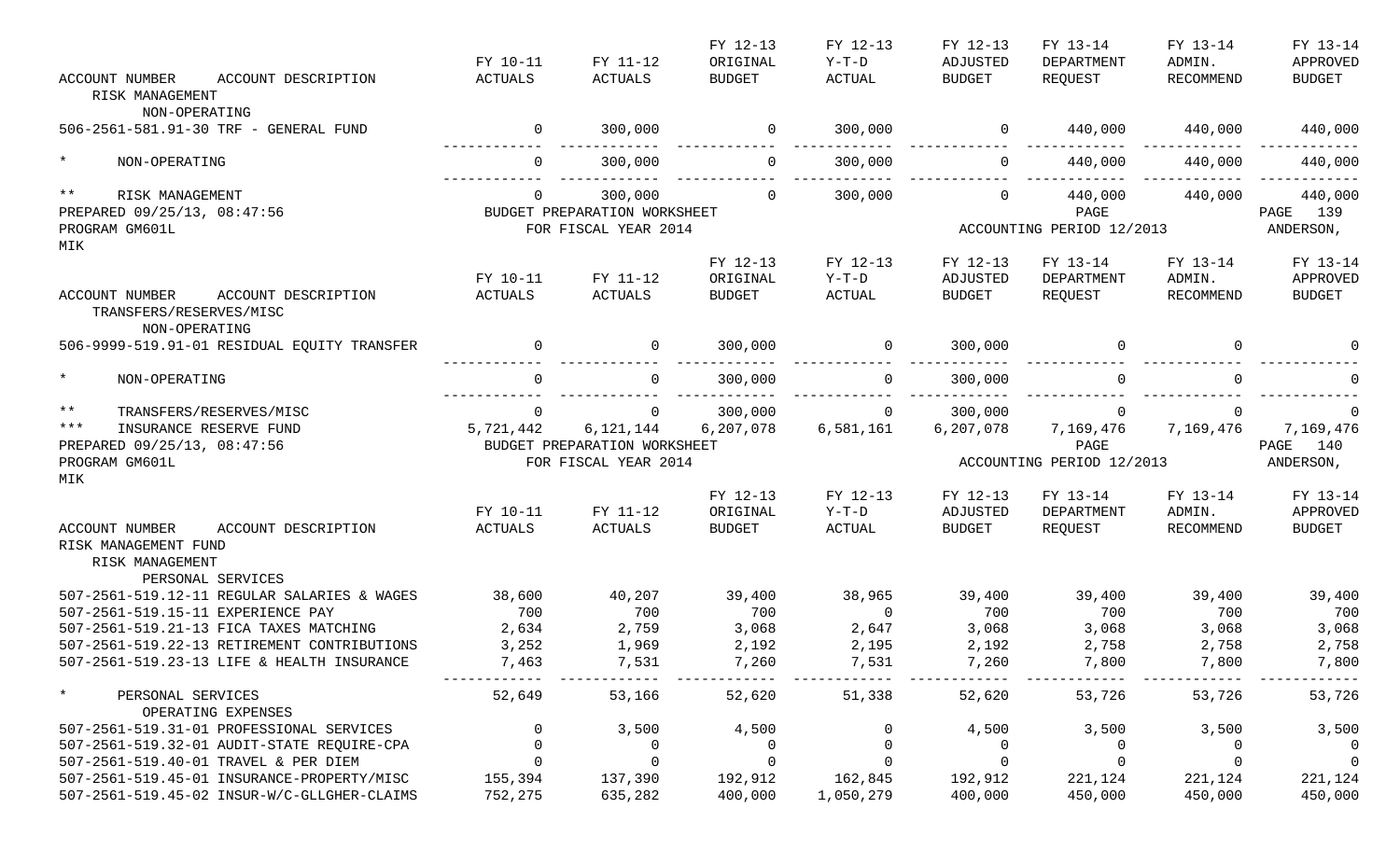| 507-2561-519.45-03 INSURANCE-BONDS / OTHER     | 2,133          | 2,186                        | 2,300                    | 1,244          | 2,300          | 2,402                     | 2,402          | 2,402          |
|------------------------------------------------|----------------|------------------------------|--------------------------|----------------|----------------|---------------------------|----------------|----------------|
| 507-2561-519.45-08 INSURANCE-AUTO MASTER       | 65,987         | 58,871                       | 60,603                   | 65,687         | 60,603         | 72,743                    | 72,743         | 72,743         |
| 507-2561-519.45-13 INSURANCE-DATA PROC EQPT    | $\overline{0}$ | $\overline{0}$               | $\overline{\phantom{0}}$ | $\overline{0}$ | $\overline{0}$ | $\sim$ 0                  | $\sim$ 0       | $\overline{0}$ |
| 507-2561-519.45-14 INSUR-VFD ACCIDENT/SICKN    | 17,067         | 17,066                       | 17,066                   | 17,066         | 17,066         | 17,920                    | 17,920         | 17,920         |
| 507-2561-519.45-15 INSUR-W/C-EXCESS/ASSESS     | 87,691         | 105,954                      | 123,700                  | 141,375        | 123,700        | 153,000                   | 153,000        | 153,000        |
| 507-2561-519.45-16 INSUR-W/C-GLLGHER-ADMIN     | 62,807         | 55,573                       | 47,000                   | 67,791         | 47,000         | 45,608                    | 45,608         | 45,608         |
| 507-2561-519.45-18 INSUR-F.A.C.T.-LIABILITY    | 136,761        | 134,334                      | 155,962                  | 177,389        | 155,962        | 184,484                   | 184,484        | 184,484        |
| 507-2561-519.45-19 CLAIMS-DEDUCTIBLE           | 21,515         | 28,759                       | 30,000                   | 27,690         | 30,000         | 30,000                    | 30,000         | 30,000         |
| 507-2561-519.45-21 INSUR-PORT AUTH PROP/LIAB   | 6,694          | 4,563                        | 6,895                    | 4,527          | 6,895          | 6,415                     | 6,415          | 6,415          |
| 507-2561-519.45-22 INSUR-FUEL STORAGE TANKS    | 1,004          | 1,007                        | 1,100                    | 1,015          | 1,100          | 1,100                     | 1,100          | 1,100          |
| 507-2561-519.45-23 INSUR-FAIR AUTH LIABILITY   | 5,378          | 5,388                        | 5,700                    | 5,746          | 5,700          | 5,917                     | 5,917          | 5,917          |
| 507-2561-519.45-25 INSUR-FERRY                 | 4,998          | 5,020                        | 5,300                    | 5,007          | 5,300          | 5,100                     | 5,100          | 5,100          |
| 507-2561-519.45-26 INS-CATAST. INMATE MEDICAL  | 17,568         | 17,812                       | 18,350                   | 19,717         | 18,350         | 20,308                    | 20,308         | 20,308         |
| 507-2561-519.45-27 INSUR-W/C-SETTLEMENTS       | $\Omega$       | $\overline{0}$               | $\Omega$                 | $\Omega$       | $\Omega$       | $\overline{0}$            | $\overline{0}$ | $\overline{0}$ |
| 507-2561-519.46-05 R & M-SHERIFF'S VEHICLES    |                | $\mathbf 0$                  |                          | $\Omega$       | $\Omega$       | $\Omega$                  |                | $\Omega$       |
| 507-2561-519.49-01 CURRENT CHARGES & OBLIG     |                | 13                           | 100                      | 77             | 100            | 100                       | 100            | 100            |
| 507-2561-519.49-70 NET OPEB COST               |                | 674                          | $\Omega$                 | $\Omega$       | $\Omega$       | $\overline{0}$            | $\overline{0}$ | $\overline{0}$ |
| 507-2561-519.51-01 OFFICE SUPPLIES             |                | $\mathbf 0$                  | $\Omega$                 |                | $\Omega$       | $\overline{0}$            |                | $\Omega$       |
| 507-2561-519.52-01 OPERATING SUPPLIES          |                | $\Omega$                     | 200                      |                | 200            | 150                       | 150            | 150            |
| 507-2561-519.52-10 OPER SUPPLIES - INVENTORY   |                | $\Omega$                     | $\overline{0}$           | $\Omega$       | $\Omega$       | $\overline{0}$            | $\overline{0}$ | $\overline{0}$ |
| 507-2561-519.54-01 BOOKS/PUBLICATIONS/SUBSCR   | 190            | 190                          | 190                      | 190            | 190            | 190                       | 190            | 190            |
| 507-2561-519.54-02 DUES & MEMBERSHIPS          | $\Omega$       | $\overline{0}$               | $\overline{0}$           | $\Omega$       | $\Omega$       | $\overline{0}$            | $\overline{0}$ | $\overline{0}$ |
| 507-2561-519.54-03 TRAINING                    | $\Omega$       | $\Omega$                     | 2,100                    | $\Omega$       | 2,100          | 1,500                     | 1,500          | 1,500          |
| $\star$<br>OPERATING EXPENSES<br>NON-OPERATING | 1,337,465      | 1,213,582                    | 1,073,978                | 1,747,645      | 1,073,978      | 1,221,561                 | 1,221,561      | 1,221,561      |
| 507-2561-598.99-01 RESERVE FOR CONT-REGULAR    | $\overline{0}$ | $\overline{0}$               | 165,000                  | $\overline{0}$ | 165,000        | 150,000 150,000           |                | 150,000        |
| 507-2561-598.99-08 RESERVE-W/C SETTLEMENTS     | $\Omega$       | $\Omega$                     | 150,000                  | $\Omega$       | 150,000        | 200,000                   | 200,000        | 200,000        |
| $\star$<br>NON-OPERATING                       | $\Omega$       | $\overline{0}$               | 315,000                  | $\overline{0}$ | 315,000        | 350,000                   | 350,000        | 350,000        |
| $***$<br>RISK MANAGEMENT                       | 1,390,114      | 1,266,748                    | 1,441,598 1,798,983      |                | 1,441,598      |                           |                | 1,625,287      |
| PREPARED 09/25/13, 08:47:56                    |                | BUDGET PREPARATION WORKSHEET |                          |                |                | PAGE                      |                | PAGE 141       |
| PROGRAM GM601L                                 |                | FOR FISCAL YEAR 2014         |                          |                |                | ACCOUNTING PERIOD 12/2013 |                | ANDERSON,      |
| MIK                                            |                |                              |                          |                |                |                           |                |                |
|                                                |                |                              | FY 12-13                 | FY 12-13       | FY 12-13       | FY 13-14                  | FY 13-14       | FY 13-14       |
|                                                | FY 10-11       | FY 11-12                     | ORIGINAL                 | $Y-T-D$        | ADJUSTED       | DEPARTMENT                | ADMIN.         | APPROVED       |
| ACCOUNT NUMBER ACCOUNT DESCRIPTION             |                | ACTUALS ACTUALS              | <b>BUDGET</b>            | <b>ACTUAL</b>  | <b>BUDGET</b>  | REQUEST                   | RECOMMEND      | <b>BUDGET</b>  |
| $***$<br>RISK MANAGEMENT FUND                  | 1,390,114      | 1,266,748                    | 1,441,598                | 1,798,983      | 1,441,598      | 1,625,287                 | 1,625,287      | 1,625,287      |
| PREPARED 09/25/13, 08:47:56                    |                | BUDGET PREPARATION WORKSHEET |                          |                |                | PAGE                      |                | PAGE 142       |
| PROGRAM GM601L<br>MIK                          |                | FOR FISCAL YEAR 2014         |                          |                |                | ACCOUNTING PERIOD 12/2013 |                | ANDERSON,      |
|                                                |                |                              | FY 12-13                 | FY 12-13       | FY 12-13       | FY 13-14                  | FY 13-14       | FY 13-14       |
|                                                | FY 10-11       | FY 11-12                     | ORIGINAL                 | $Y-T-D$        | ADJUSTED       | DEPARTMENT                | ADMIN.         | APPROVED       |
| ACCOUNT DESCRIPTION<br>ACCOUNT NUMBER          | <b>ACTUALS</b> | ACTUALS                      | <b>BUDGET</b>            | ACTUAL         | <b>BUDGET</b>  | REQUEST                   | RECOMMEND      | <b>BUDGET</b>  |

WASTEWATER UTILITIES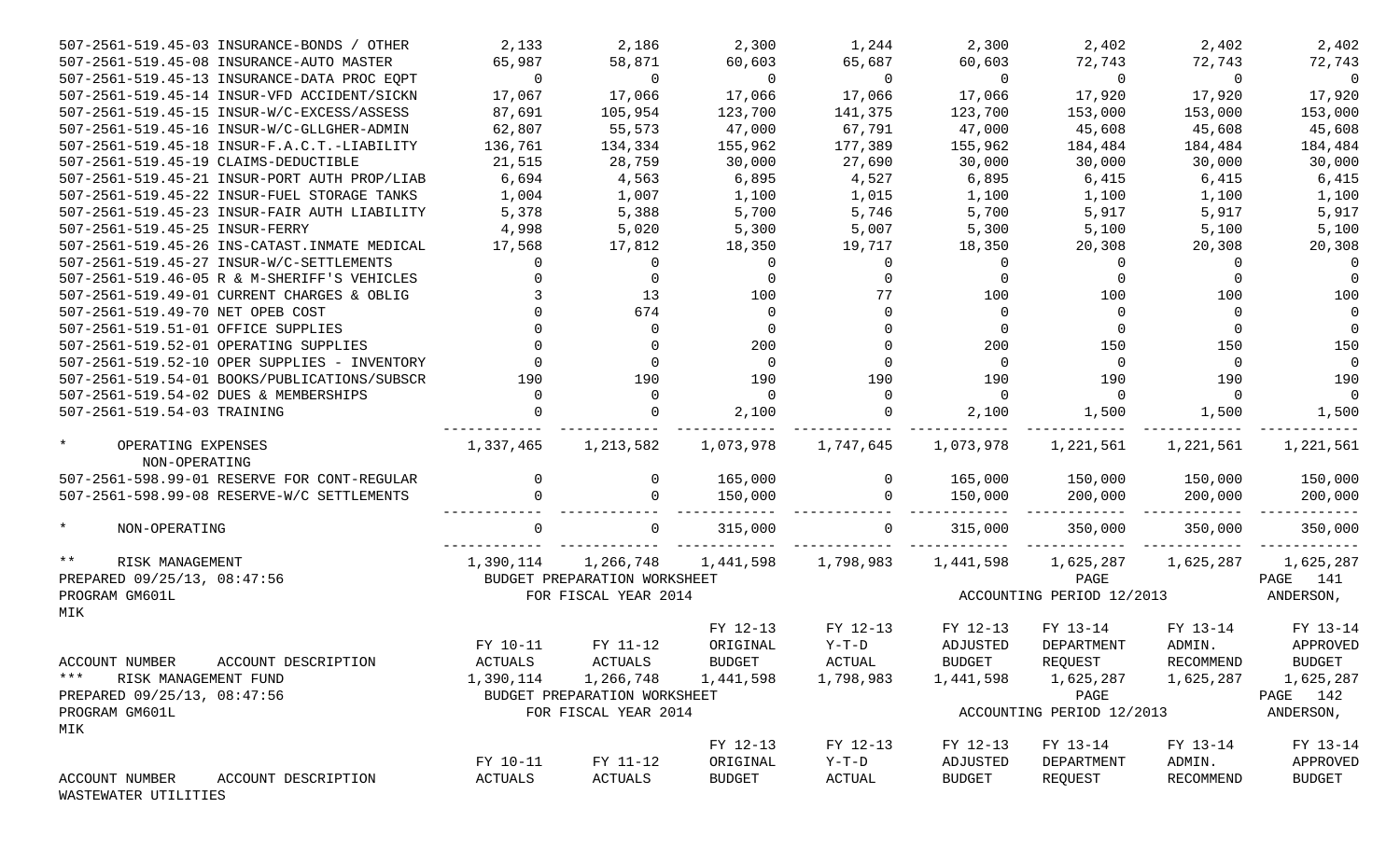| PARADISE POINT                               |          |                              |               |              |               |                           |               |               |
|----------------------------------------------|----------|------------------------------|---------------|--------------|---------------|---------------------------|---------------|---------------|
| PERSONAL SERVICES                            |          |                              |               |              |               |                           |               |               |
| 603-5302-535.12-11 REGULAR SALARIES & WAGES  |          |                              |               |              |               |                           |               |               |
| 603-5302-535.12-12 OVERTIME                  |          |                              |               |              |               |                           |               |               |
| 603-5302-535.13-11 SALARIES & WAGES - OPS    |          |                              |               |              |               |                           |               |               |
| 603-5302-535.21-13 FICA TAXES MATCHING       |          |                              |               |              |               |                           |               |               |
| 603-5302-535.22-13 RETIREMENT CONTRIBUTIONS  |          |                              |               |              |               |                           |               |               |
| 603-5302-535.23-13 HEALTH INSURANCE          |          |                              |               |              |               |                           |               |               |
|                                              |          |                              |               |              |               |                           |               |               |
| $^\star$<br>PERSONAL SERVICES                |          |                              |               | <sup>0</sup> |               |                           | $\Omega$      |               |
| OPERATING EXPENSES                           |          |                              |               |              |               |                           |               |               |
| 603-5302-535.34-01 OTHER CONTRACTUAL SERVICE |          |                              | 3,500         |              | 3,500         | 3,500                     | 3,500         | 3,500         |
| 603-5302-535.40-01 TRAVEL & PER DIEM         |          |                              | $\Omega$      |              | $\Omega$      | $\Omega$                  | 0             | $\Omega$      |
| 603-5302-535.42-01 POSTAGE                   | 162      | 189                          | 140           | 183          | 140           | 140                       | 140           | 140           |
| 603-5302-535.43-01 UTILITIES                 | 732      | 1,436                        | 660           | 4,730        | 660           | 660                       | 660           | 660           |
| 603-5302-535.44-01 RENTALS & LEASES          | $\Omega$ | $\Omega$                     | 250           | $\Omega$     | 250           | 250                       | 250           | 250           |
| 603-5302-535.46-01 REPAIR & MAINT - OTHER    | 1,120    | 1,400                        | 5,140         | 3,640        | 5,140         | 5,140                     | 5,140         | 5,140         |
| 603-5302-535.47-01 PRINTING & BINDING        | $\Omega$ | $\Omega$                     | $\Omega$      | $\Omega$     | $\Omega$      | $\Omega$                  | $\Omega$      | $\Omega$      |
| 603-5302-535.49-01 CURRENT CHARGES & OBLIG   | 729      | 1,458                        | 200           | 200          | 200           | 200                       | 200           | 200           |
| 603-5302-535.49-42 PLANT OPERATOR SERVICES   | 10,695   | 12,900                       | 5,000         | 10,875       | 5,000         | 5,000                     | 5,000         | 5,000         |
| 603-5302-535.49-99 BAD DEBT EXPENSE          | $\Omega$ | $\Omega$                     | $\Omega$      | $\Omega$     | $\Omega$      | $\Omega$                  | $\Omega$      | $\Omega$      |
| 603-5302-535.52-01 OPERATING SUPPLIES        | 2,965    | 3,454                        | 5,000         | 3,303        | 5,000         | 5,000                     | 5,000         | 5,000         |
| 603-5302-535.52-10 OPER SUPPLIES - INVENTORY |          |                              |               |              |               |                           |               |               |
| 603-5302-535.54-01 BOOKS/PUBS/SUBSCRIPTIONS  |          |                              |               |              |               |                           |               |               |
| 603-5302-535.54-02 DUES & MEMBERSHIPS        |          |                              |               |              |               |                           |               |               |
| 603-5302-535.54-03 TRAINING                  |          |                              |               |              |               |                           |               |               |
| 603-5302-535.59-01 DEPRECIATION              |          |                              |               |              |               |                           |               |               |
|                                              |          |                              |               |              |               |                           |               |               |
| $^\star$<br>OPERATING EXPENSES               | 16,403   | 20,837                       | 19,890        | 22,931       | 19,890        | 19,890                    | 19,890        | 19,890        |
| CAPITAL OUTLAY                               |          |                              |               |              |               |                           |               |               |
| 603-5302-535.63-01 IMPR OTHER THAN BUILDINGS |          |                              |               |              |               |                           |               |               |
| 603-5302-535.64-01 EQUIPMENT-CASH PURCHASE   |          |                              |               |              |               |                           |               |               |
|                                              |          |                              |               |              |               |                           |               |               |
| $\star$<br>CAPITAL OUTLAY                    |          |                              |               |              |               |                           | $\Omega$      |               |
| NON-OPERATING                                |          |                              |               |              |               |                           |               |               |
| 603-5302-598.99-01 RESERVE FOR CONT-REGULAR  |          |                              |               |              |               |                           |               |               |
| NON-OPERATING                                |          | <b>U</b>                     |               | . U          | <b>U</b>      |                           |               |               |
| $***$<br>PARADISE POINT                      | 16,403   | 20,837                       | 19,890        | 22,931       | 19,890        |                           | 19,890 19,890 | 19,890        |
| PREPARED 09/25/13, 08:47:56                  |          | BUDGET PREPARATION WORKSHEET |               |              |               | PAGE                      |               | PAGE 143      |
| PROGRAM GM601L                               |          | FOR FISCAL YEAR 2014         |               |              |               | ACCOUNTING PERIOD 12/2013 |               | ANDERSON,     |
| MIK                                          |          |                              |               |              |               |                           |               |               |
|                                              |          |                              | FY 12-13      | FY 12-13     | FY 12-13      | FY 13-14                  | FY 13-14      | FY 13-14      |
|                                              | FY 10-11 | FY 11-12                     | ORIGINAL      | Y-T-D        | ADJUSTED      | DEPARTMENT                | ADMIN.        | APPROVED      |
| ACCOUNT NUMBER<br>ACCOUNT DESCRIPTION        | ACTUALS  | ACTUALS                      | <b>BUDGET</b> | ACTUAL       | <b>BUDGET</b> | REQUEST                   | RECOMMEND     | <b>BUDGET</b> |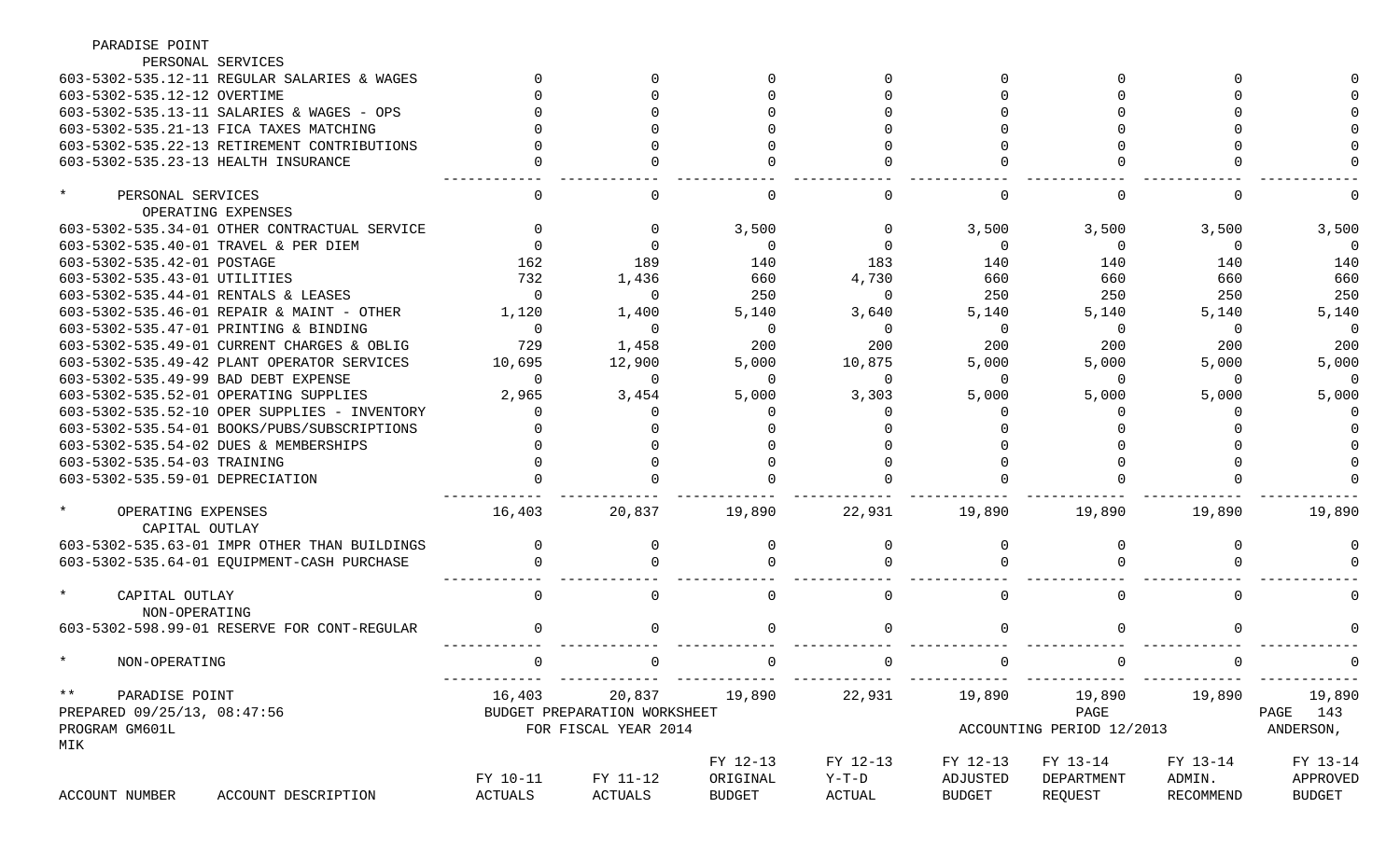| PT BUENA VISTA                               |          |                              |          |          |               |                           |               |                      |
|----------------------------------------------|----------|------------------------------|----------|----------|---------------|---------------------------|---------------|----------------------|
| PERSONAL SERVICES                            |          |                              |          |          |               |                           |               |                      |
| 603-5307-535.12-11 REGULAR SALARIES & WAGES  |          |                              |          |          |               |                           |               |                      |
| 603-5307-535.12-12 OVERTIME                  |          |                              |          |          |               |                           |               |                      |
| 603-5307-535.13-11 SALARIES & WAGES - OPS    |          |                              |          |          |               |                           |               |                      |
| 603-5307-535.21-13 FICA TAXES MATCHING       |          |                              |          |          |               |                           |               |                      |
| 603-5307-535.22-13 RETIREMENT CONTRIBUTIONS  |          |                              |          |          |               |                           |               |                      |
| 603-5307-535.23-13 HEALTH INSURANCE          |          |                              |          |          |               |                           |               |                      |
| $\ast$<br>PERSONAL SERVICES                  |          | <sup>0</sup>                 |          |          |               |                           | $\Omega$      |                      |
| OPERATING EXPENSES                           |          |                              |          |          |               |                           |               |                      |
| 603-5307-535.34-01 OTHER CONTRACTUAL SERVICE | 3,086    | 3,585                        | 3,500    |          | 3,500         | 3,500                     | 3,500         | 3,500                |
| 603-5307-535.40-01 TRAVEL & PER DIEM         | $\Omega$ | 0                            |          |          |               | $\Omega$                  | 0             |                      |
| 603-5307-535.42-01 POSTAGE                   |          | $\Omega$                     |          |          |               |                           |               | $\Omega$             |
| 603-5307-535.43-01 UTILITIES                 | 1,799    | 2,559                        | 2,600    | 2,773    | 2,600         | 2,600                     | 2,600         | 2,600                |
| 603-5307-535.44-01 RENTALS & LEASES          | $\Omega$ | $\Omega$                     | 250      | $\Omega$ | 250           | 250                       | 250           | 250                  |
| 603-5307-535.46-01 REPAIR & MAINT - OTHER    | 3,143    | 4,012                        | 7,500    | 8,400    | 7,500         | 7,500                     | 7,500         | 7,500                |
| 603-5307-535.49-01 CURRENT CHARGES & OBLIG   | 750      | 650                          | 300      | 438      | 300           | 300                       | 300           | 300                  |
| 603-5307-535.49-42 PLANT OPERATOR SERVICES   | 5,393    | 6,495                        | 5,000    | 6,018    | 5,000         | 5,000                     | 5,000         | 5,000                |
| 603-5307-535.52-01 OPERATING SUPPLIES        | 5,228    | 3,776                        | 9,900    | 3,504    | 9,900         | 9,900                     | 9,900         | 9,900                |
| 603-5307-535.52-10 OPER SUPPLIES - INVENTORY |          |                              |          |          |               |                           |               |                      |
| 603-5307-535.54-01 BOOKS/PUBS/SUBSCRIPTIONS  |          |                              |          |          |               |                           |               |                      |
| 603-5307-535.54-02 DUES & MEMBERSHIPS        |          |                              |          |          |               |                           |               |                      |
| 603-5307-535.54-03 TRAINING                  |          |                              |          |          |               |                           |               |                      |
| 603-5307-535.59-01 DEPRECIATION              |          |                              |          |          |               |                           |               |                      |
| $\ast$<br>OPERATING EXPENSES                 | 19,399   | 21,077                       | 29,050   | 21,133   | 29,050        | 29,050                    | 29,050        | 29,050               |
| CAPITAL OUTLAY                               |          |                              |          |          |               |                           |               |                      |
| 603-5307-535.61-01 LAND                      |          |                              |          |          |               |                           |               |                      |
| 603-5307-535.63-01 IMPR OTHER THAN BUILDINGS |          |                              |          |          |               |                           |               |                      |
| 603-5307-535.64-01 EOUIPMENT-CASH PURCHASE   |          |                              |          |          |               |                           |               |                      |
| $\star$                                      |          | <sup>0</sup>                 |          |          |               |                           | $\Omega$      |                      |
| CAPITAL OUTLAY<br>NON-OPERATING              |          |                              |          |          |               |                           |               |                      |
| 603-5307-598.99-01 RESERVE FOR CONT-REGULAR  |          | <sup>0</sup>                 |          |          |               |                           |               |                      |
|                                              |          |                              |          |          |               |                           |               |                      |
| NON-OPERATING                                | $\Omega$ | 0                            |          | 0        |               |                           | $\Omega$      |                      |
| $***$<br>PT BUENA VISTA                      |          | 19,399 21,077 29,050         |          | 21,133   | 29,050        |                           |               | 29,050 29,050 29,050 |
| *** WASTEWATER UTILITIES                     |          | 35,802 41,914 48,940         |          | 44,064   | 48,940        |                           | 48,940 48,940 | 48,940               |
| PREPARED 09/25/13, 08:47:56                  |          | BUDGET PREPARATION WORKSHEET |          |          |               | PAGE                      |               | PAGE 144             |
| PROGRAM GM601L<br>MIK                        |          | FOR FISCAL YEAR 2014         |          |          |               | ACCOUNTING PERIOD 12/2013 |               | ANDERSON,            |
|                                              |          |                              | FY 12-13 | FY 12-13 | FY 12-13      | FY 13-14                  | FY 13-14      | FY 13-14             |
|                                              | FY 10-11 | FY 11-12                     | ORIGINAL | Y-T-D    | ADJUSTED      | DEPARTMENT                | ADMIN.        | APPROVED             |
| ACCOUNT NUMBER<br>ACCOUNT DESCRIPTION        | ACTUALS  | ACTUALS                      | BUDGET   | ACTUAL   | <b>BUDGET</b> | REQUEST                   | RECOMMEND     | <b>BUDGET</b>        |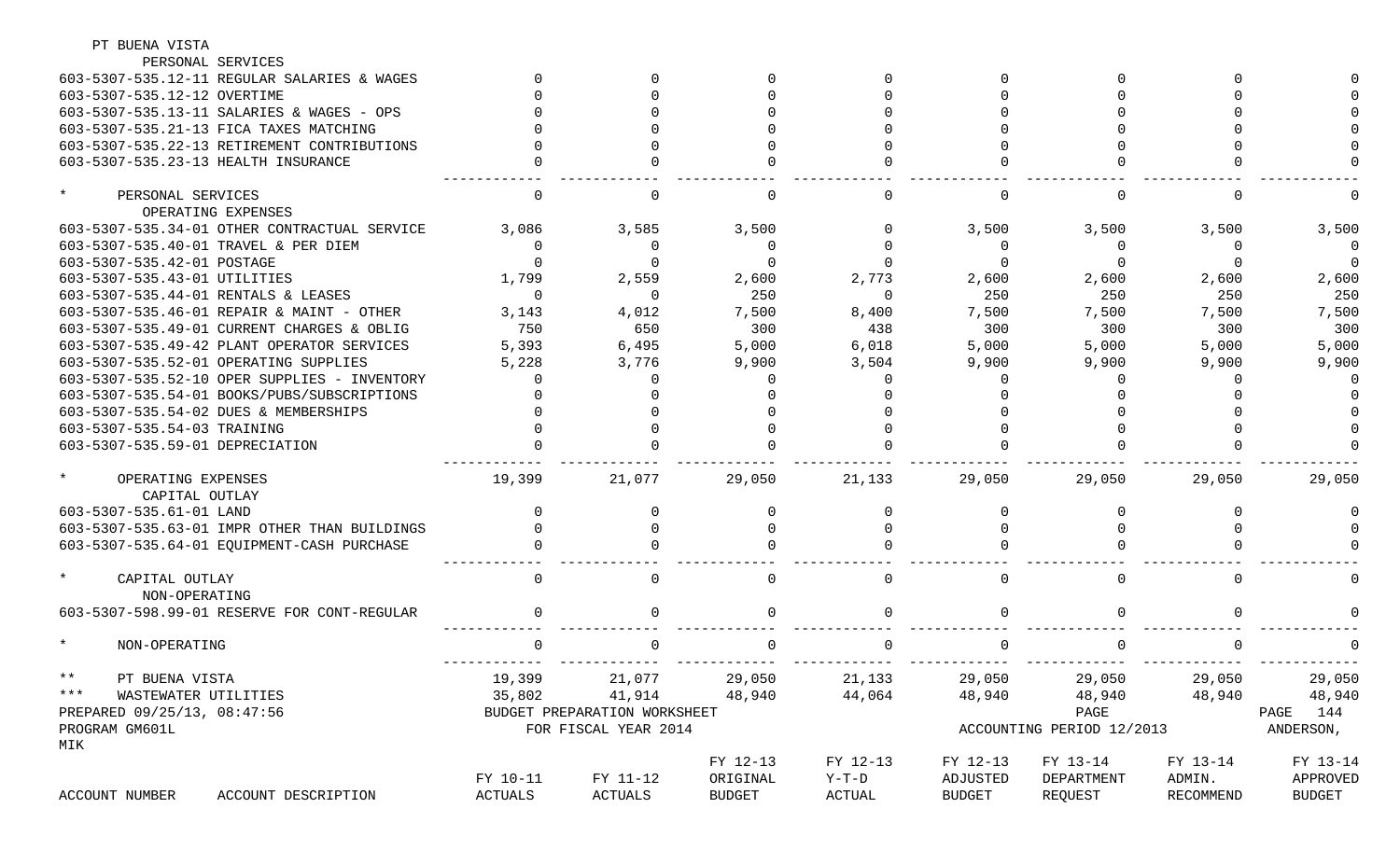| PARADISE VIEW                                   |          |                              |               |             |               |                           |           |               |
|-------------------------------------------------|----------|------------------------------|---------------|-------------|---------------|---------------------------|-----------|---------------|
| PERSONAL SERVICES                               |          |                              |               |             |               |                           |           |               |
| 606-5305-533.12-11 REGULAR SALARIES & WAGES     |          |                              |               | $\Omega$    | $\Omega$      |                           |           |               |
| 606-5305-533.12-12 OVERTIME                     |          |                              |               |             | $\Omega$      |                           |           |               |
| 606-5305-533.13-11 SALARIES & WAGES - OPS       |          |                              |               |             |               |                           |           |               |
| 606-5305-533.21-13 FICA TAXES MATCHING          |          |                              |               |             |               |                           |           |               |
| 606-5305-533.22-13 RETIREMENT CONTRIBUTIONS     |          |                              |               |             | $\Omega$      |                           |           |               |
| 606-5305-533.23-13 LIFE & HEALTH INSURANCE      |          |                              |               |             | $\Omega$      |                           |           |               |
| $\star$<br>PERSONAL SERVICES                    | $\Omega$ | $\Omega$                     |               | $\Omega$    |               |                           |           |               |
| OPERATING EXPENSES                              |          |                              |               |             |               |                           |           |               |
| 606-5305-533.34-01 OTHER CONTRACTUAL SVCS       |          | 9,975                        | $\Omega$      |             | $\Omega$      | $\Omega$                  |           |               |
| 606-5305-533.40-01 TRAVEL & PER DIEM            |          | 0                            | $\Omega$      | $\Omega$    | $\Omega$      | $\Omega$                  |           |               |
| 606-5305-533.42-01 POSTAGE                      | 59       | 76                           | 100           | 66          | 100           | 100                       | 100       | 100           |
| 606-5305-533.43-01 UTILITIES                    | 435      | 535                          | 550           | 532         | 550           | 550                       | 550       | 550           |
| 606-5305-533.44-01 RENTALS & LEASES             | $\Omega$ | $\Omega$                     | 250           | $\Omega$    | 250           | 250                       | 250       | 250           |
| 606-5305-533.46-01 REPAIR & MAINT - OTHER       | 345      | 1,138                        | 5,450         | 2,328       | 5,450         | 5,450                     | 5,450     | 5,450         |
| 606-5305-533.49-01 OTHER CURRENT CHARGES        | 50       | 50                           | 50            | 100         | 50            | 50                        | 50        | 50            |
| 606-5305-533.49-42 PLANT OPERATOR SVCS          | 3,410    | 2,715                        | 3,000         | 5,573       | 3,000         | 3,000                     | 3,000     | 3,000         |
| 606-5305-533.49-99 BAD DEBT EXPENSE             | $\Omega$ | 0                            | $\Omega$      | $\mathbf 0$ | 0             | $\overline{0}$            | $\Omega$  | $\Omega$      |
| 606-5305-533.52-01 OPERATING SUPPLIES           | 1,025    | 476                          | 1,925         | 1,964       | 1,925         | 1,925                     | 1,925     | 1,925         |
| 606-5305-533.52-10 OPER SUPPLIES - INVENTORY    |          | $\Omega$                     |               | 0           | $\Omega$      | 0                         |           |               |
| 606-5305-533.54-01 BOOKS, PUBS, SUBSCRIPTIONS   |          |                              |               |             |               |                           |           |               |
| 606-5305-533.54-02 DUES & MEMBERSHIPS           |          |                              |               |             |               |                           |           |               |
| 606-5305-533.54-03 TRAINING                     |          |                              |               |             |               |                           |           |               |
| 606-5305-533.59-01 DEPRECIATION                 |          |                              |               |             |               |                           |           |               |
| $\star$<br>OPERATING EXPENSES<br>CAPITAL OUTLAY | 5,324    | 14,965                       | 11,325        | 10,563      | 11,325        | 11,325                    | 11,325    | 11,325        |
| 606-5305-533.63-01 IMPR OTHER THAN BLDGS        | 0        | 14,358                       | $\Omega$      | $\mathbf 0$ | $\Omega$      | $\Omega$                  | $\Omega$  |               |
| 606-5305-533.64-01 EOUIPMENT-CASH PURCHASE      | $\Omega$ | $\Omega$                     |               |             |               |                           |           |               |
| $\star$<br>CAPITAL OUTLAY<br>NON-OPERATING      | $\Omega$ | 14,358                       |               | $\Omega$    |               |                           |           |               |
| 606-5305-533.99-01 RESERVE FOR CONT- REGULAR    | $\Omega$ | $\Omega$                     |               | $\Omega$    | $\Omega$      |                           | $\cap$    |               |
| NON-OPERATING                                   |          | $\Omega$                     |               | $\Omega$    | $\Omega$      |                           |           |               |
| $\star \star$<br>PARADISE VIEW                  | 5,324    | 29,323                       | 11,325        | 10,563      | 11,325        | 11,325                    | 11,325    | 11,325        |
| PREPARED 09/25/13, 08:47:56                     |          | BUDGET PREPARATION WORKSHEET |               |             |               | PAGE                      |           | PAGE 145      |
| PROGRAM GM601L<br>MIK                           |          | FOR FISCAL YEAR 2014         |               |             |               | ACCOUNTING PERIOD 12/2013 |           | ANDERSON,     |
|                                                 |          |                              | FY 12-13      | FY 12-13    | FY 12-13      | FY 13-14                  | FY 13-14  | FY 13-14      |
|                                                 | FY 10-11 | FY 11-12                     | ORIGINAL      | $Y-T-D$     | ADJUSTED      | DEPARTMENT                | ADMIN.    | APPROVED      |
| ACCOUNT NUMBER<br>ACCOUNT DESCRIPTION           | ACTUALS  | ACTUALS                      | <b>BUDGET</b> | ACTUAL      | <b>BUDGET</b> | REQUEST                   | RECOMMEND | <b>BUDGET</b> |

WATER UTILITIES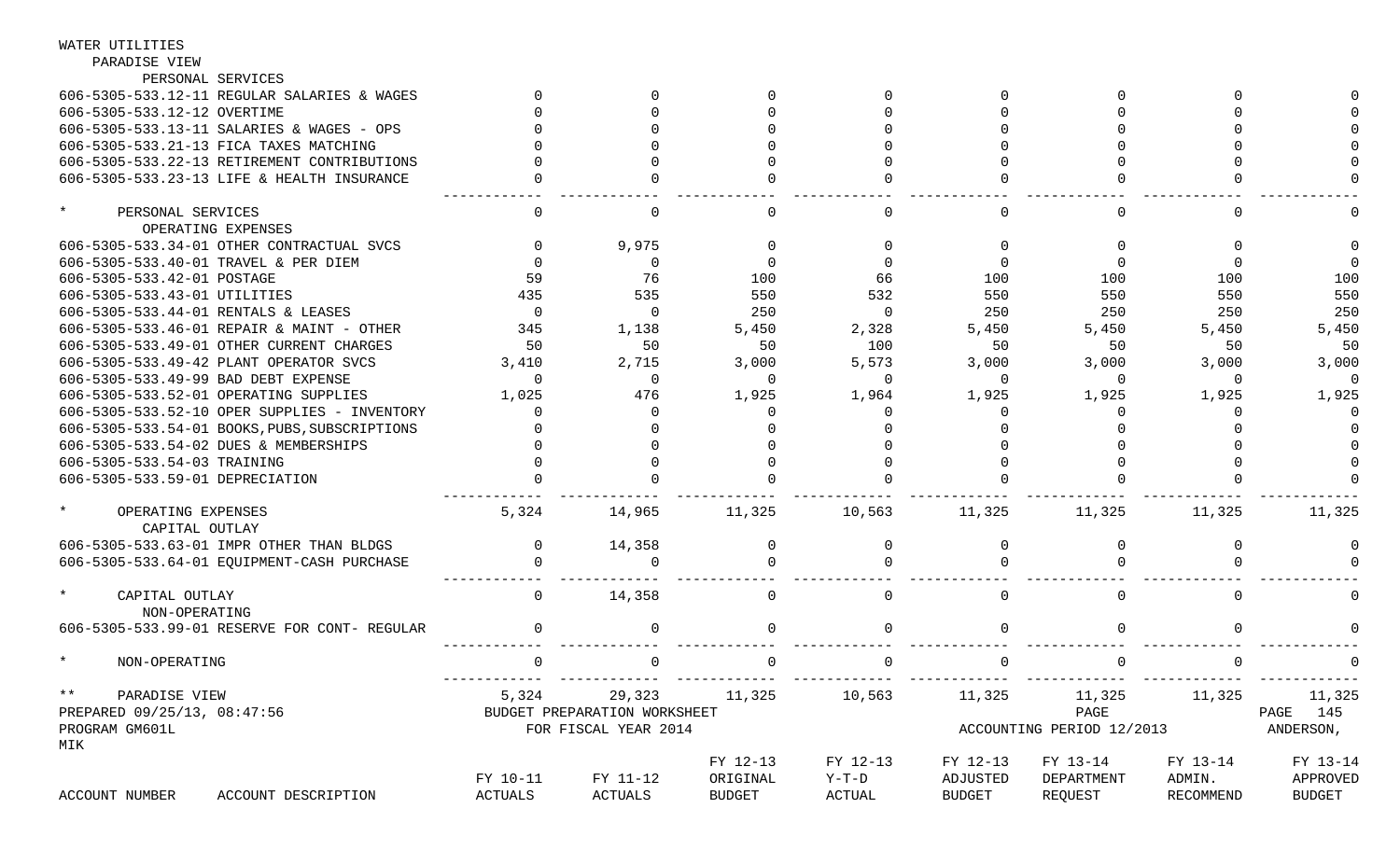| PT BUENA VISTA                                  |          |                              |          |             |             |                           |          |                         |
|-------------------------------------------------|----------|------------------------------|----------|-------------|-------------|---------------------------|----------|-------------------------|
| PERSONAL SERVICES                               |          |                              |          |             |             |                           |          |                         |
| 606-5307-533.12-11 REGULAR SALARIES & WAGES     |          |                              |          |             |             |                           |          |                         |
| 606-5307-533.12-12 OVERTIME                     |          |                              |          |             |             |                           |          |                         |
| 606-5307-533.13-11 SALARIES & WAGES - OPS       |          |                              |          |             |             |                           |          |                         |
| 606-5307-533.21-13 FICA TAXES MATCHING          |          |                              |          |             |             |                           |          |                         |
| 606-5307-533.22-13 RETIREMENT CONTRIBUTIONS     |          |                              |          |             |             |                           |          |                         |
| 606-5307-533.23-13 LIFE & HEALTH INSURANCE      |          |                              |          |             |             |                           |          |                         |
| $^\star$<br>PERSONAL SERVICES                   |          |                              |          |             | $\Omega$    |                           |          |                         |
| OPERATING EXPENSES                              |          |                              |          |             |             |                           |          |                         |
| 606-5307-533.34-01 OTHER CONTRACTUAL SVCS       |          |                              | 1,000    | $\Omega$    | 1,000       | 1,000                     | 1,000    | 1,000                   |
| 606-5307-533.40-01 TRAVEL & PER DIEM            |          |                              | $\Omega$ | $\Omega$    | 0           | $\Omega$                  | $\Omega$ | $\Omega$                |
| 606-5307-533.42-01 POSTAGE                      | 294      | 322                          | 300      | 300         | 300         | 300                       | 300      | 300                     |
| 606-5307-533.43-01 UTILITIES                    | 4,151    | 1,546                        | 2,500    | 1,491       | 2,500       | 2,500                     | 2,500    | 2,500                   |
| 606-5307-533.44-01 RENTALS & LEASES             | $\Omega$ | $\mathbf 0$                  | 250      | $\Omega$    | 250         | 250                       | 250      | 250                     |
| 606-5307-533.46-01 REPAIR & MAINT - OTHER       | 4,710    | 1,815                        | 8,000    | 2,838       | 8,000       | 8,000                     | 8,000    | 8,000                   |
| 606-5307-533.46-04 R & M - FLEET MAINTENANCE    | $\cap$   | 0                            | $\Omega$ | $\mathbf 0$ | $\mathbf 0$ | $\Omega$                  | $\Omega$ | $\Omega$                |
| 606-5307-533.49-01 OTHER CURRENT CHARGES        | 1,100    | 100                          | 300      | 200         | 300         | 300                       | 300      | 300                     |
| 606-5307-533.49-42 PLANT OPERATOR SVCS          | 12,540   | 8,138                        | 5,000    | 6,833       | 5,000       | 5,000                     | 5,000    | 5,000                   |
| 606-5307-533.49-50 LEGAL ADVERTISEMENT          | $\Omega$ | $\mathbf 0$                  | $\Omega$ | $\Omega$    | $\mathbf 0$ | $\Omega$                  | $\Omega$ | $\Omega$                |
| 606-5307-533.52-01 OPERATING SUPPLIES           | 4,720    | 3,519                        | 4,900    | 1,726       | 4,900       | 4,900                     | 4,900    | 4,900                   |
| 606-5307-533.52-10 OPER SUPPLIES - INVENTORY    |          |                              |          | 1,390       |             |                           |          |                         |
| 606-5307-533.54-01 BOOKS, PUBS, SUBSCRIPTIONS   |          |                              |          |             |             |                           |          |                         |
| 606-5307-533.54-02 DUES & MEMBERSHIPS           |          |                              |          |             |             |                           |          |                         |
| 606-5307-533.54-03 TRAINING                     |          |                              |          |             |             |                           |          |                         |
| 606-5307-533.59-01 DEPRECIATION                 |          |                              |          |             |             |                           |          |                         |
| $\star$<br>OPERATING EXPENSES<br>CAPITAL OUTLAY | 27,515   | 15,440                       | 22,250   | 14,778      | 22,250      | 22,250                    | 22,250   | 22,250                  |
| 606-5307-533.63-01 IMPR OTHER THAN BLDGS        |          | <sup>0</sup>                 |          | $\Omega$    | $\Omega$    |                           |          |                         |
| 606-5307-533.64-01 EQUIPMENT-CASH PURCHASE      |          |                              |          |             |             |                           |          |                         |
| $\star$<br>CAPITAL OUTLAY<br>NON-OPERATING      |          |                              |          |             | $\Omega$    |                           |          |                         |
| 606-5307-533.99-01 RESERVE FOR CONT- REGULAR    |          | $\Omega$                     |          | $\Omega$    | $\Omega$    |                           |          |                         |
| NON-OPERATING                                   |          | . U                          | $\cup$   | U.          | <b>U</b>    |                           | . O      |                         |
| $***$<br>PT BUENA VISTA                         |          | 27,515 15,440 22,250 14,778  |          |             | 22,250      |                           |          | 22, 250 22, 250 22, 250 |
| *** WATER UTILITIES                             |          | 32,839 44,763                | 33,575   | 25,341      | 33,575      | 33,575 33,575 33,575      |          |                         |
| PREPARED 09/25/13, 08:47:56                     |          | BUDGET PREPARATION WORKSHEET |          |             |             | PAGE                      |          | PAGE 146                |
| PROGRAM GM601L<br>MIK                           |          | FOR FISCAL YEAR 2014         |          |             |             | ACCOUNTING PERIOD 12/2013 |          | ANDERSON,               |
|                                                 |          |                              | FY 12-13 | FY 12-13    | FY 12-13    | FY 13-14                  | FY 13-14 | FY 13-14                |
|                                                 | FY 10-11 | FY 11-12                     | ORIGINAL | $Y-T-D$     | ADJUSTED    | DEPARTMENT                | ADMIN.   | APPROVED                |